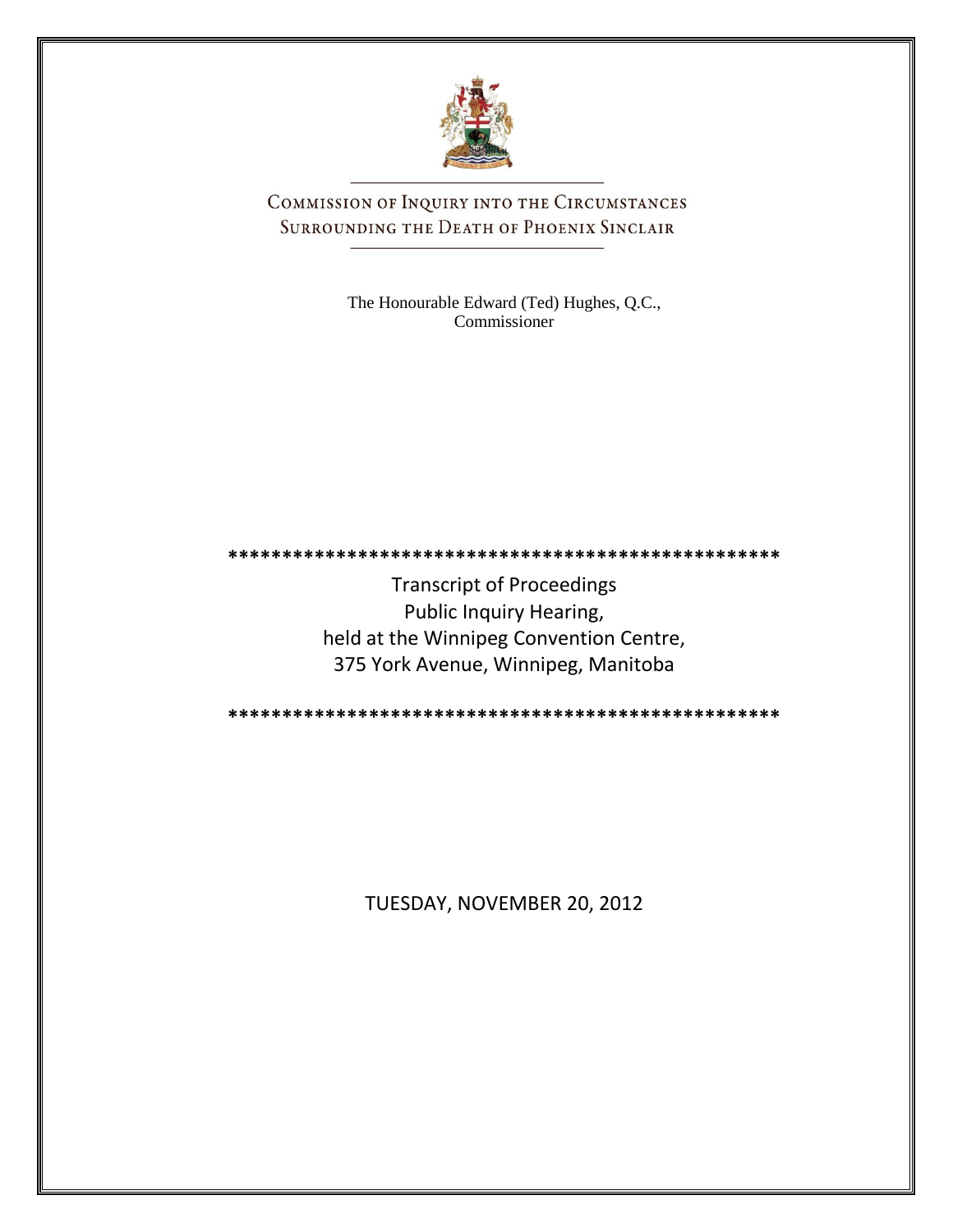## **APPEARANCES**

**MS. S. WALSH,** Commission Counsel **MR. D. OLSON,** Senior Associate Counsel

**MR. S. PAUL,** Department of Family Services and Labour

**MR. T. RAY,** Manitoba Government and General Employees Union

**MR. K. SAXBERG,** General Child and Family Services Authority, First Nations of Northern Manitoba Child and Family Services Authority, First Nations of Southern Manitoba Child and Family Services Authority and Child and Family All Nation Coordinated Response Network

**MR. H. KHAN,** Intertribal Child and Family Services

**MR. J. GINDIN** and **MR. D. IRELAND,** Mr. Nelson Draper Steve Sinclair**,** Ms. Kimberly-Ann Edwards

**MR. J. FUNKE** and **MS. J. SAUNDERS,** Assembly of Manitoba Chiefs and Southern Chiefs Organization Inc.

**MS. K. BARR,** for Ms. M. Pickering

**MR. F. GANGE,** for SOR #5 and SOR #6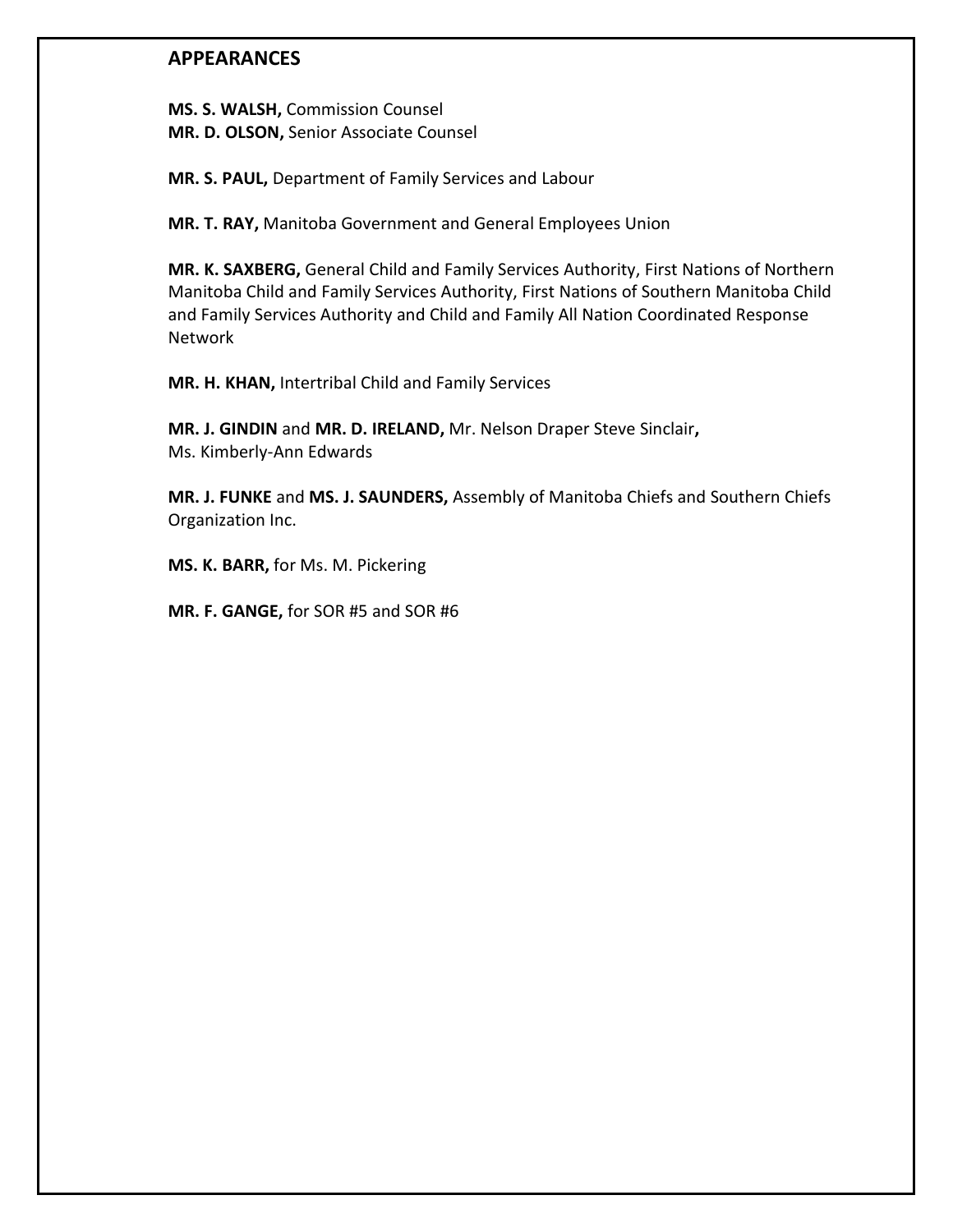# **INDEX**

## **WITNESSES:**

|  |  |  | KATHRYN JEAN PETERSON |
|--|--|--|-----------------------|
|--|--|--|-----------------------|

|  |  | Direct Examination (continued) | (Olson) |  |
|--|--|--------------------------------|---------|--|
|--|--|--------------------------------|---------|--|

### MARIE PICKERING

| Direct Examination | (Walsh)  | 25  |
|--------------------|----------|-----|
| Cross-Examination  | (Paul)   | 90  |
| Cross-Examination  | (Rav)    | 101 |
| Cross-Examination  | (Gindin) | 111 |
| Cross-Examination  | (Barr)   | 113 |
| Re-Examination     | (Walsh)  | 119 |

### KATHRYN JEAN PETERSON

| Direct Examination (continued)  |  | (Olson)  | 124 |
|---------------------------------|--|----------|-----|
| Cross-Examination               |  | (Gindin) | 197 |
| Cross-Examination               |  | (Rav)    | 214 |
| Examination by the Commissioner |  |          | 219 |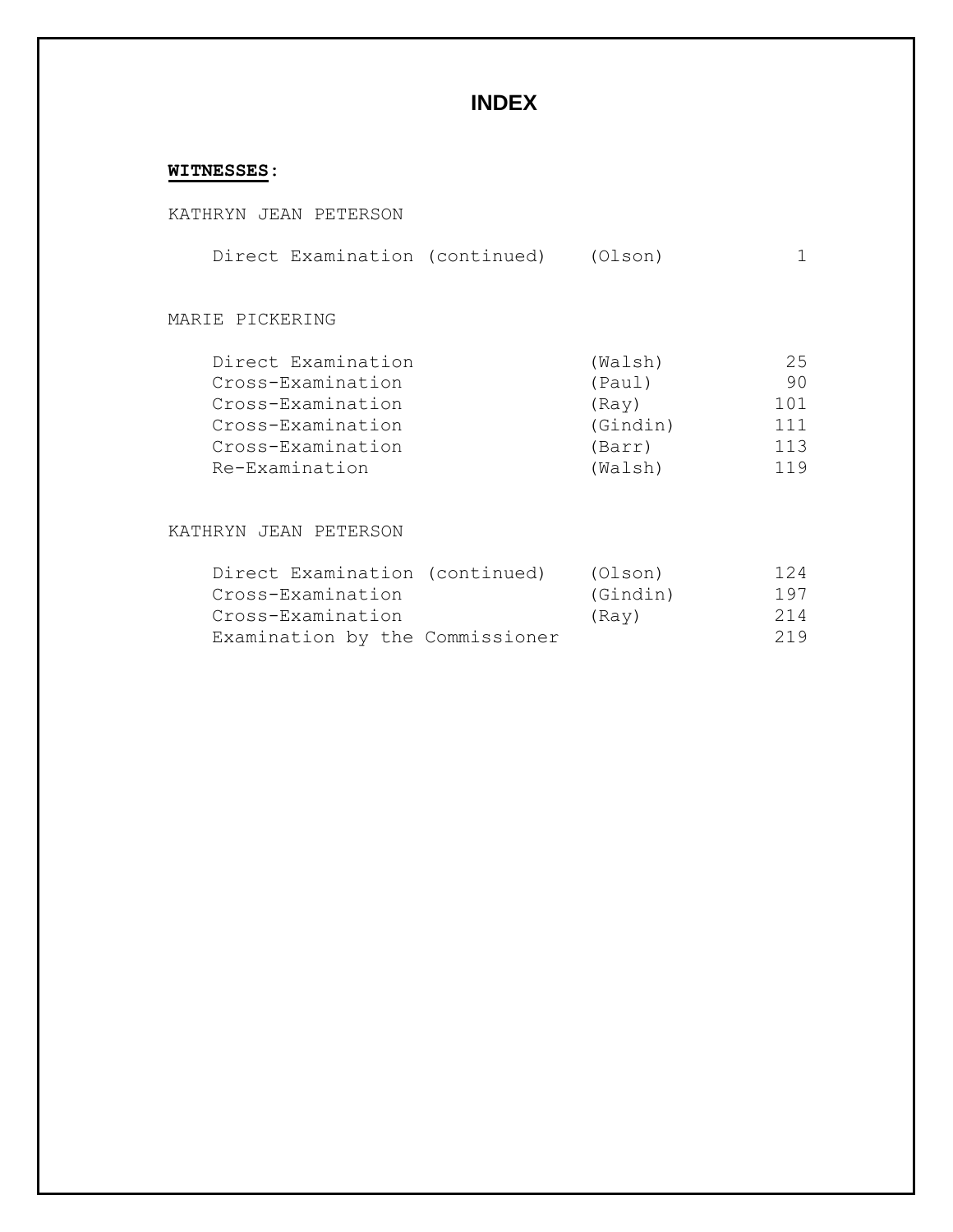NOVEMBER 20, 2012 PROCEEDINGS CONTINUED FROM NOVEMBER 19, 2012 MR. OLSON: Good morning, Mr. Commissioner. THE COMMISSIONER: All right, Mr. Olson. **KATHRYN JEAN PETERSON,** previously 8 sworn, testified as follows: DIRECT EXAMINATION CONTINUED BY MR. OLSON: Q I would like to take you now to your closing summary. This is at Commission disclosure 1796, page 37385. And if you just look at the top of the page, it's dated March 1, 2002? A That's correct. Q Okay. And is it -- this is your closing summary? 17 A This is my closing summary. 18 Q And the date there, March 1, 2002, is that when you closed the file? A That's when I wrote the closing summary, yes. Q Okay. The other day you said there was paperwork you had to fill out to have the file closed. Is this the paperwork? A This is the paperwork that was waiting closure, that's correct.

 $- 1 -$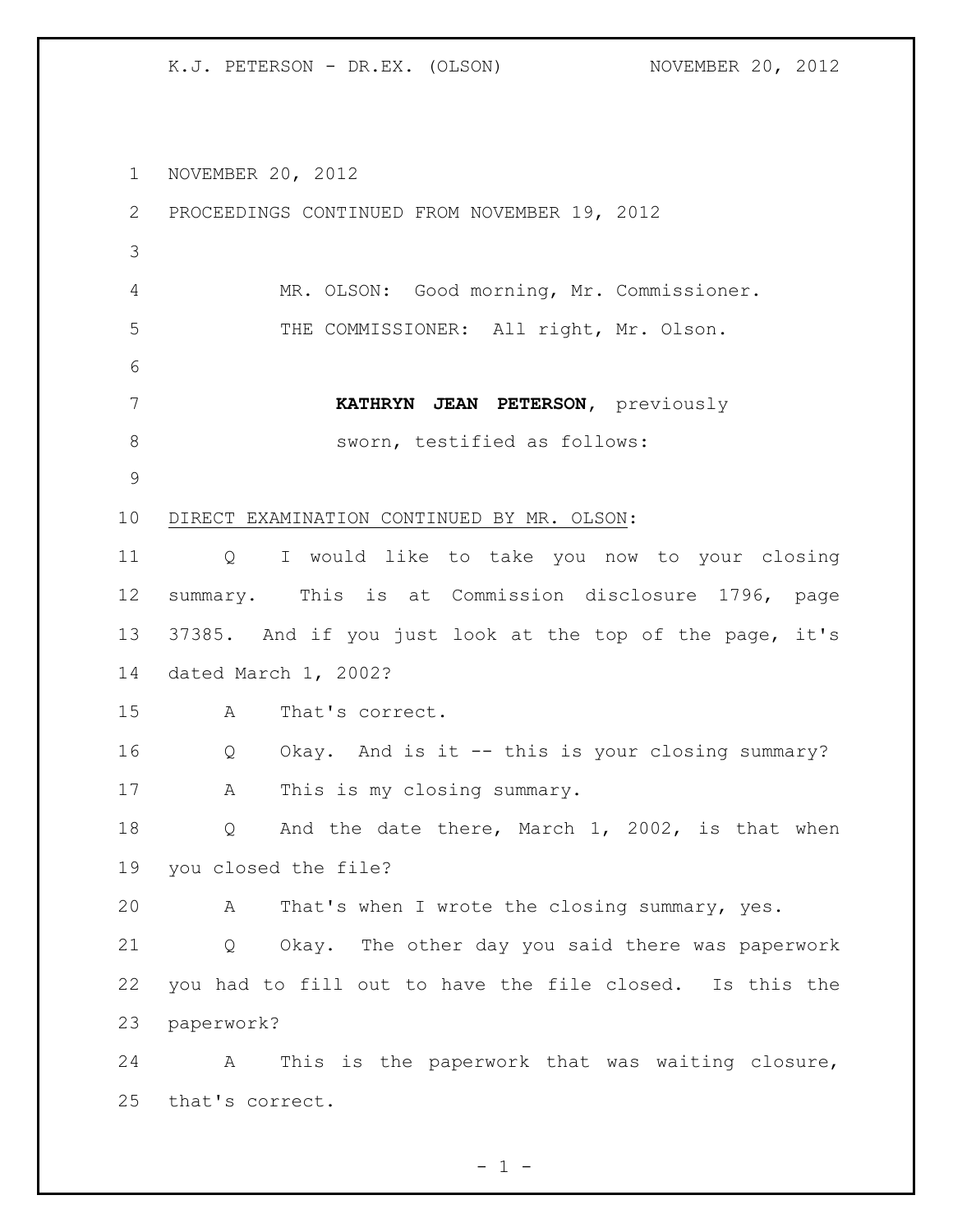Q Okay. Then how, how did you go about completing this document?

A I beg your pardon?

Q How did you go about completing this document?

 A The document is, is a form that we're given in terms of a closing summary so there are headings and under the headings we respond to whatever the heading is.

 Q Okay, in terms of the information that you have in the document, for example, under demographics is that, is that information that you would call from the file when it was given to you or --

- A Yes.
- 13 Q If you go to page 37394, please.

14 THE COMMISSIONER: Whose -- in whose name was this file that -- your file number which --

 THE WITNESS: This is Steven Sinclair's file. 17 THE COMMISSIONER: Steven Sinclair's file, right. 

### BY MR. OLSON:

 Q And, and just, just in terms of naming files, just so it's clear for everybody, I understand the files are opened in the name of the parent who is the primary caregiver?

A Primary caregiver, that's correct.

Q And that's as determined by the worker; is that

 $- 2 -$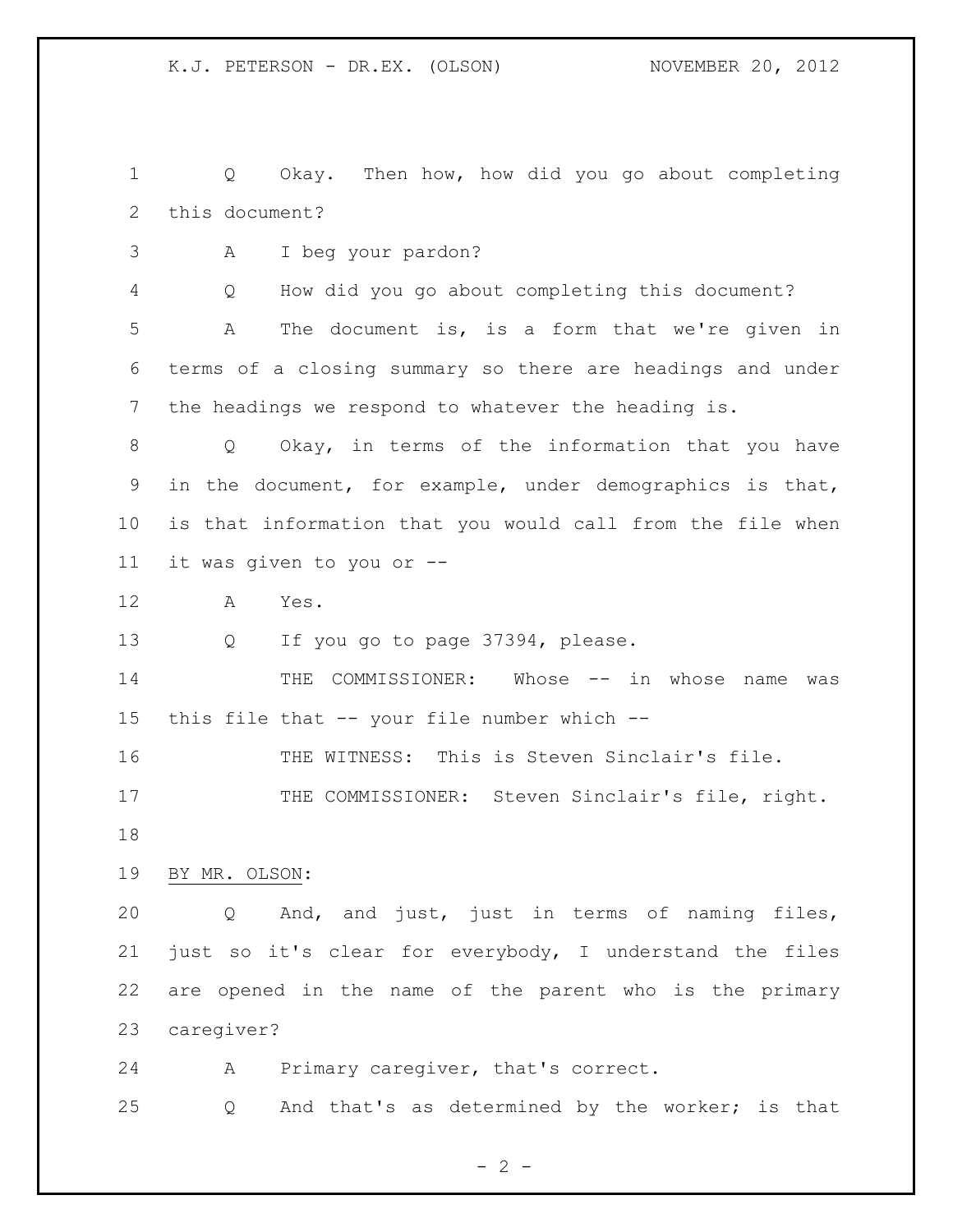right?

 A Yeah. Most files are opened under the mother's name. If it's a two parent family it's opened under the -- always opened under the mother's name. But if there's a separation and the father becomes the primary caregiver the mother's case is closed and a case will be opened under the father's name.

 Q Okay. I suspect we'll hear from Ms. Chief-Abigosis that when she determined or decided that Mr. Sinclair had custody of Phoenix, loosely speaking, then she, she closed the name -- the file that was in the name of Samantha Kematch and opened it under Steve Sinclair?

A That's correct.

 Q Okay. And so when you, when you assumed conduct of the file it was under -- it was a Steve Sinclair file; right?

A That's correct.

 Q And just in terms of when you, when you assumed conduct of the file, would you have reviewed Samantha Kematch's file, as well?

 A It would have been attached to the information 22 that I received, yes.

 Q Okay. And how much of the files do you review? A Depending upon how much time I have, I, I review the, the whole file. Eventually I review the whole file,

 $- 3 -$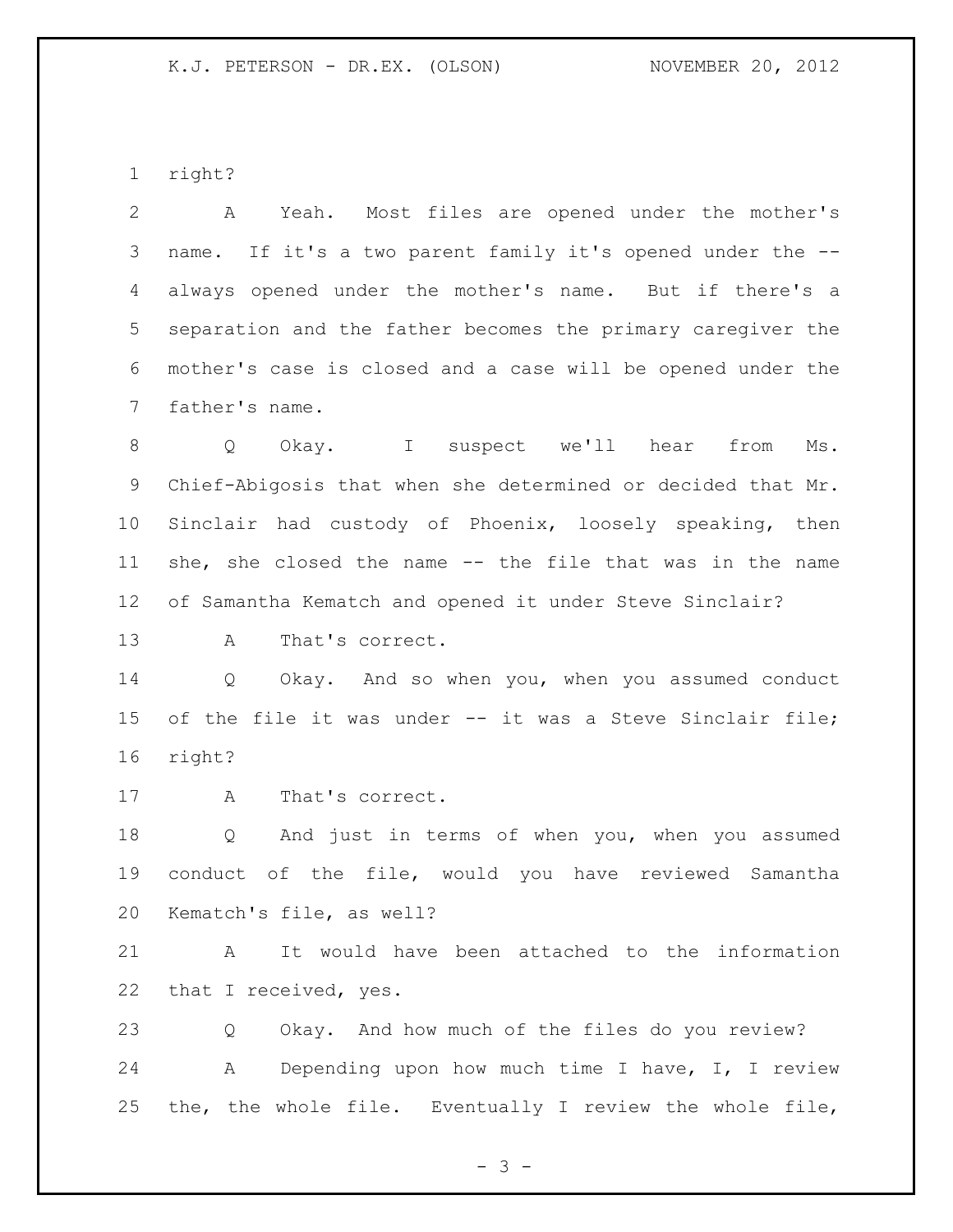| $\mathbf 1$ | depending upon how much time I have. I certainly            |
|-------------|-------------------------------------------------------------|
| 2           | immediately take a look at the presenting concerns and, and |
| 3           | issues that are being presented at the time and then I go   |
| 4           | through the file and read the whole file.                   |
| 5           | And so those presenting concerns, would they<br>Q           |
| 6           | be -- every time a worker transfer or closes a file there   |
| 7           | is a -- either a closing summary prepared or a transfer     |
| $8\,$       | summary. Is that where you would look to?                   |
| 9           | That's where I would start, yes --<br>Α                     |
| 10          | Q<br>Okay.                                                  |
| 11          | -- and then I would work backwards, yes.<br>A               |
| 12          | And we'll take a look, eventually, at<br>Q<br>Ms.           |
| 13          | Chief-Abigosis' identified concerns in her transfer summary |
| 14          | but those would have been the identified concerns that you  |
| 15          | looked at when you had the file; is that --                 |
| 16          | That's correct, yes.<br>A                                   |
| 17          | Okay. And just -- why is it you look at the<br>Q            |
| 18          | identified concerns, what's the purpose of that?            |
| 19          | Well, we get a -- when we get a file it's<br>A              |
| 20          | generally had -- been transferred from general intake so we |
| 21          | need to know the information in terms of what's relevant at |
| 22          | that moment in terms of risk to a child or children in care |
| 23          | of the family. So that would be the most relevant           |
| 24          | information.                                                |
| 25          | But for --<br>Q                                             |

- 4 -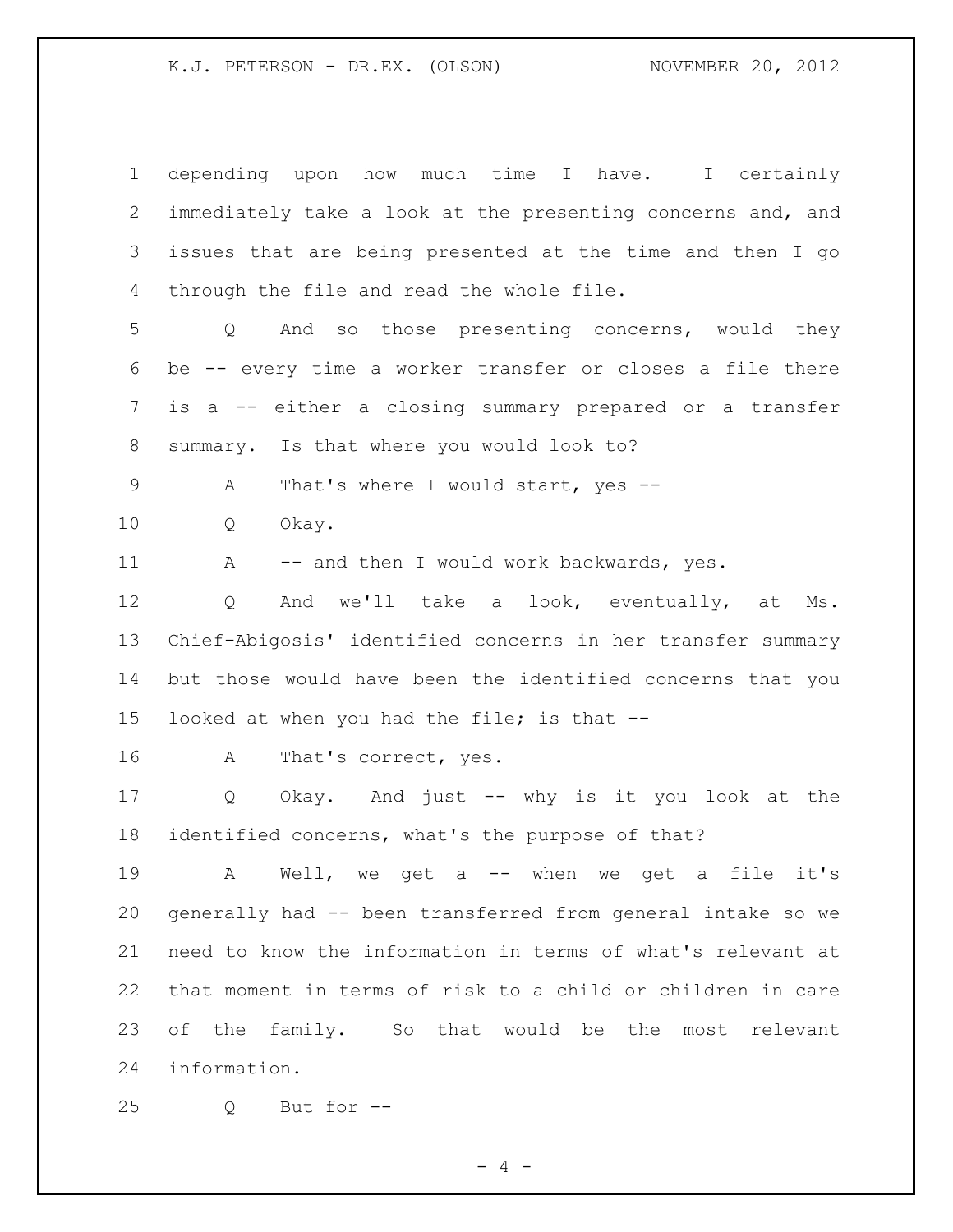1 A So we would read that first. Q -- for this case you -- it was transferred to you from another worker? A That's right. This was, this was a very unusual situation, Steven Sinclair's file. Q Okay. But do you still -- in that situation when you have a file transferred from another worker, do you still look to the identified problems when you start out with a file? A I do, yes. Q Okay. And why do you do that? A Because it's the most relevant and up-to-date information so I would start with that. Q And is it, is it those identified concerns that tell you sort of what you need to look at in terms of providing services to the family? A That's right. Q Okay. On page 37394, which we have, the second last paragraph -- actually, see under July 16, 2001 and then it's dated 3:46 p.m. Up to that point, and including that first paragraph, I understand that would have been either written by Ms. Hanson or Ms. Chief-Abigosis. Or sorry, not written, that would have been the description of what happened until you took over the file and if you can just leave the page there, please, where it says: This

 $- 5 -$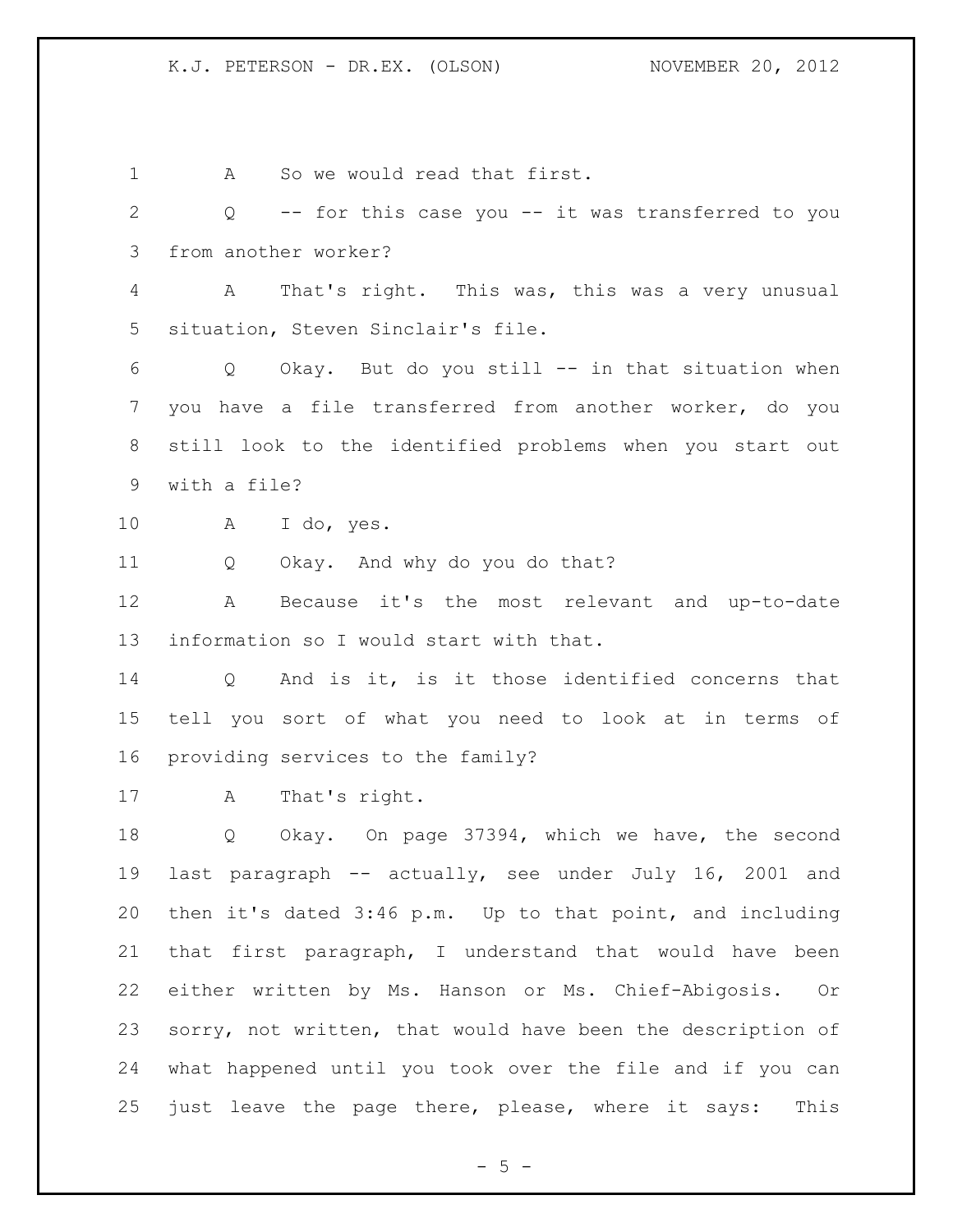worker, Kathy Epps? A Right. Q Do you see that? Resumed conduct of this file in late August 2001? A Yeah. And -- Q This starts -- A That's a typing error. It, it would have read assumed conduct, that's -- Q Right. Because you weren't resuming conduct of the file, you -- 11 A That's correct, yes. Q -- this is the first time you've ever had this file? A That's right. Q And just, just so it's clear, everything prior to that would have been what had happened on the file before you as, as you gleaned from reading the file previously? 18 A Reading the file, that's correct. Q Okay. So your involvement then would have started then on July -- or sorry, on August 16 or August 2001? A That's right. Q Late. So sometime late August? A That's right. Q Okay. And --

 $- 6 -$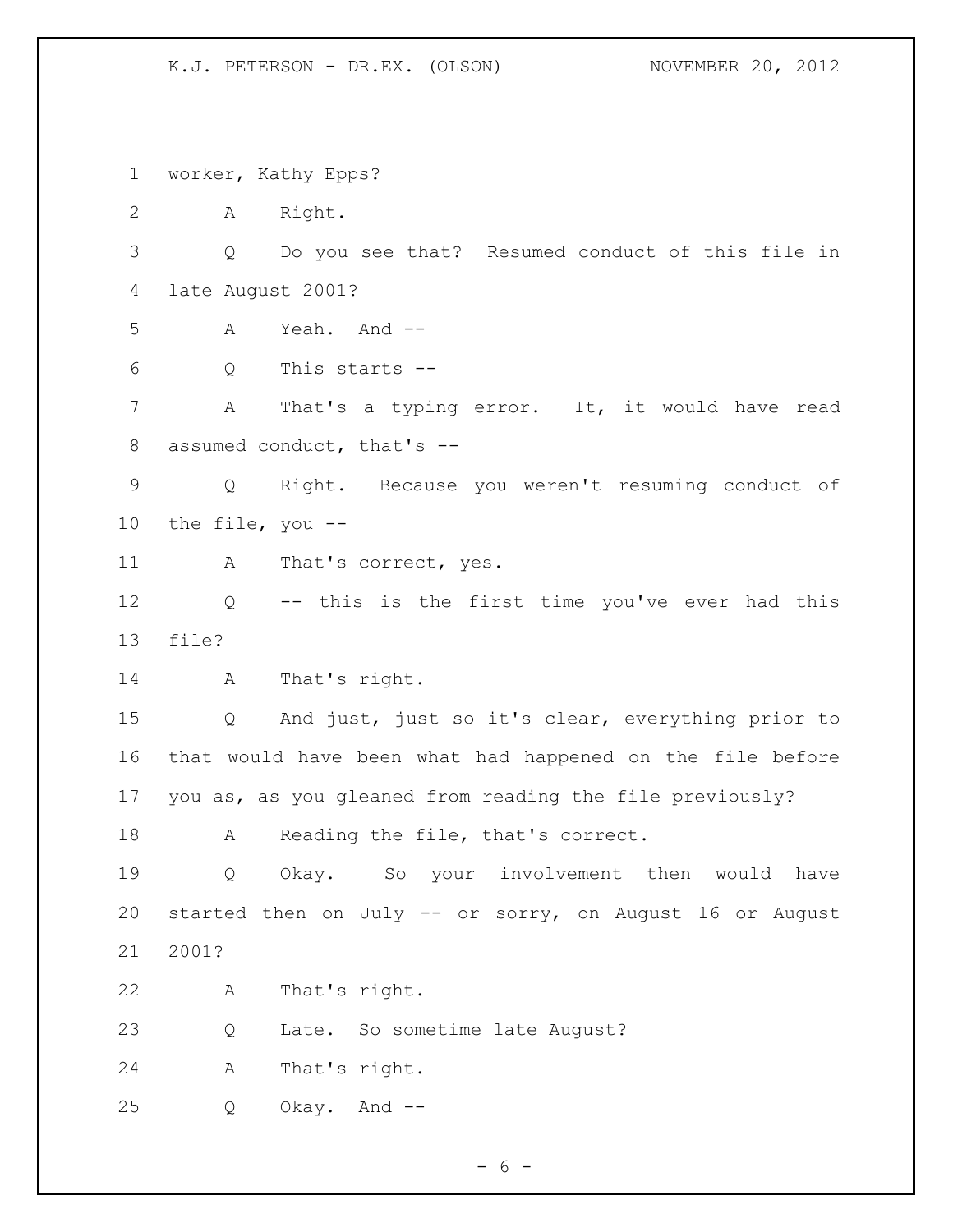THE COMMISSIONER: But you, you wrote all this, this document?

THE WITNESS: Yes, I, I did.

THE COMMISSIONER: Yeah.

5 THE WITNESS: Yes.

BY MR. OLSON:

 Q And when you wrote it, did you cut and paste or build on the last -- say the transfer summary that Ms. Chief-Abigosis prepared?

 A Yeah. That wasn't unusual in, in -- if things hadn't changed to -- for social workers to cut and paste certain things into their transfer summaries, yeah.

 Q Okay. And so when we go through with Ms. Chief-Abigosis, her transfer summary, we'll see a lot of the same information, almost verbatim, and that's because you just took that information and then added yours after that, is it?

A That's correct, yes.

 Q Okay. So just immediately preceding your taking over the file, I want to look at the paragraph where it says July 16, 2001 at 3:46 p.m. It says: Received voice mail from Constable Wouda, at 3:30 p.m., to call him and there's a phone number. CB a Constable Wouda. Do you know what the CB means, is that a term, acronym you're familiar

- 7 -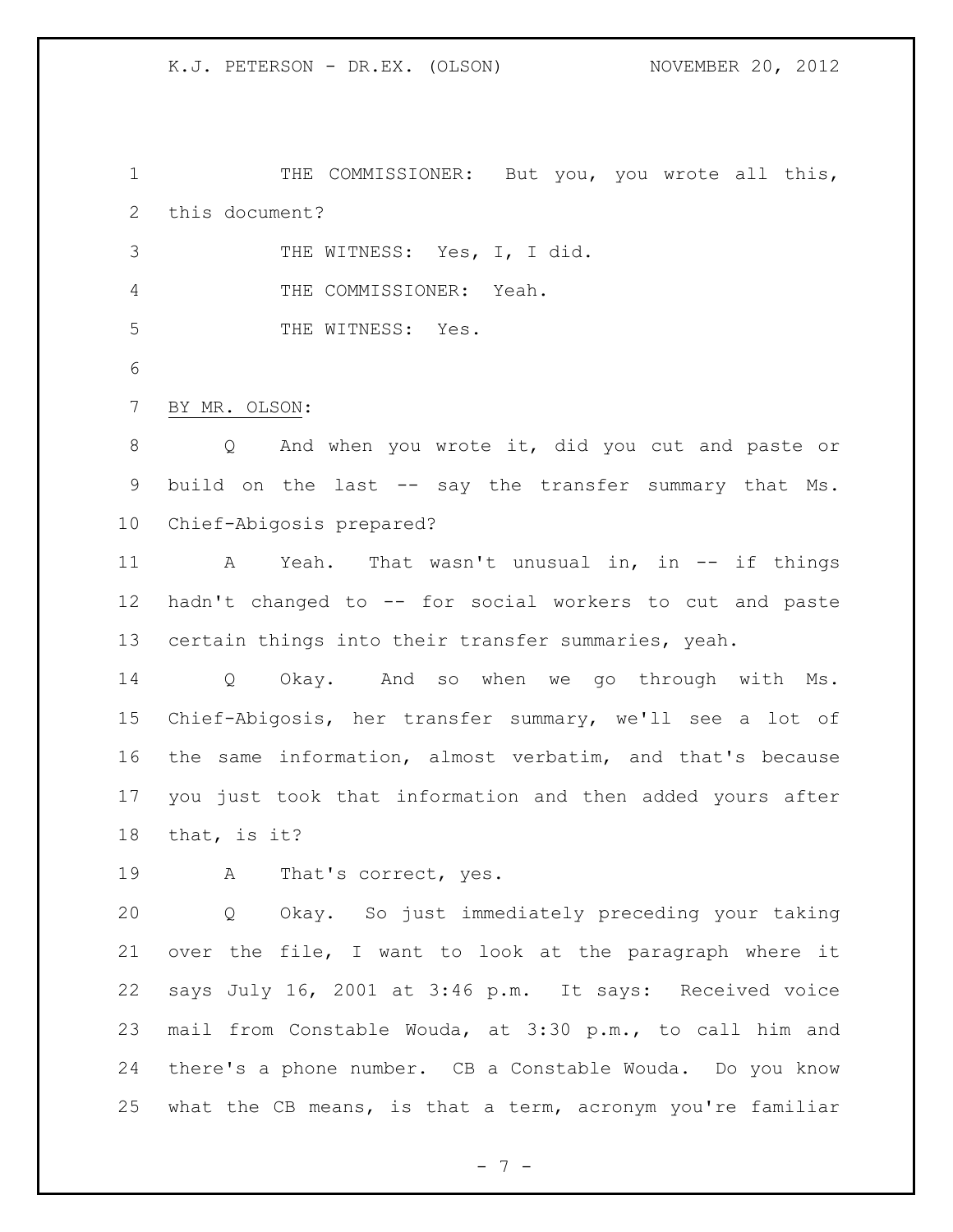with? Is that call back? A Call back, I would assume. Q And then it says: "WPS to obtain and update on the outcome of their investigation of baby's death." A Right. Q "He stated that it doesn't appeared to be (foul play by the medical) foul play and that the father is clear." A That's correct. Q 14 The death is undetermined. The house has been released by the medical examiner and that they can 17 and 90 back if they chose. This worker gave the Constable Wouda Jenny's phone number so he could contact (Steve to) Steve their to 21 inform him of the outcome." My understanding is that's something that Ms. Chief-Abigosis would have recorded in the file. That's something that she would have done in the file --

 $- 8 -$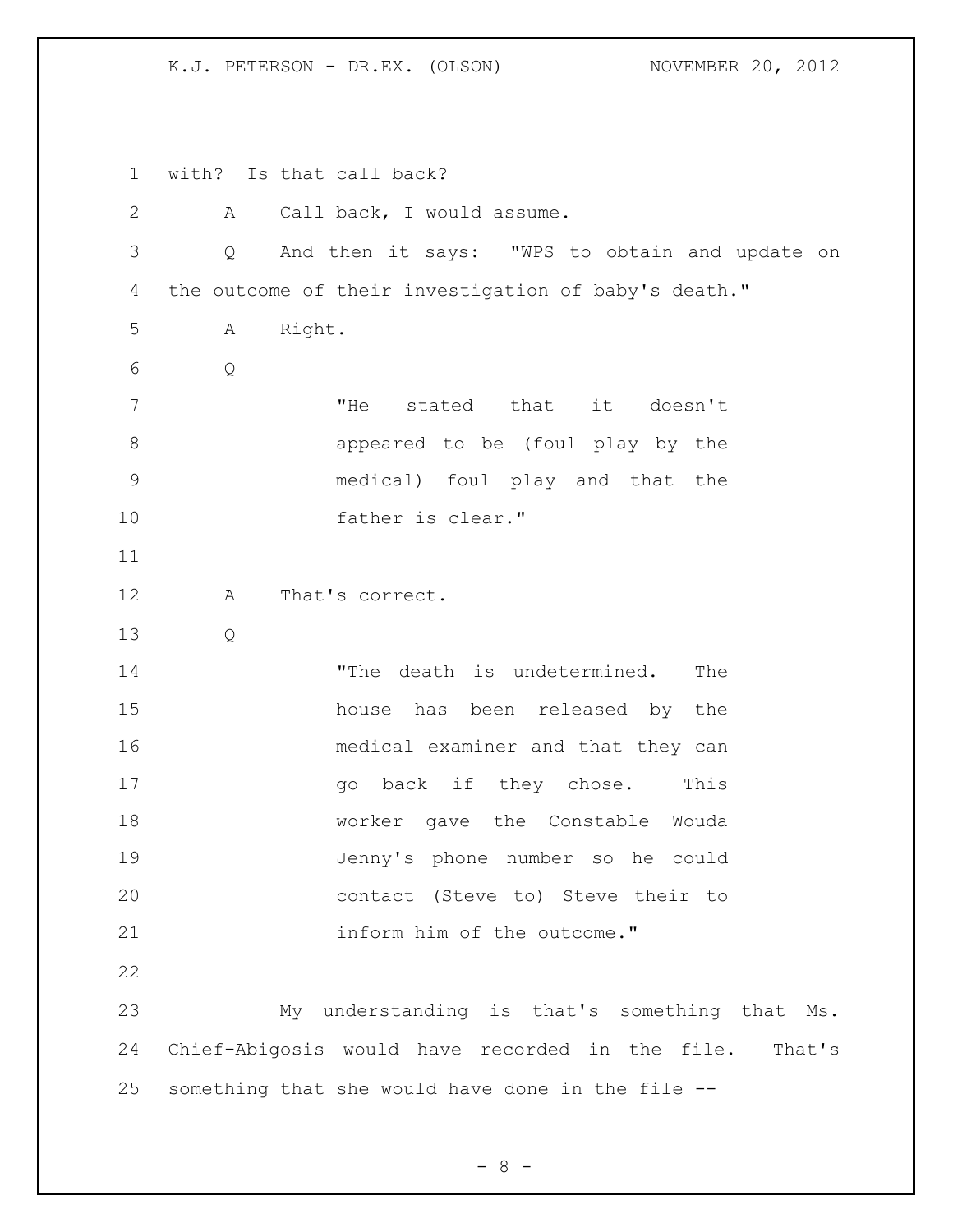A Yes.

2  $Q \leftarrow$  -- that's from --

A Yes.

Q -- that's -- these are her notes?

A Those are her notes.

 Q And you paste it into your document; right? A Right.

 Q And what it's referencing there is the recent death of Steve Sinclair and Samantha Kematch's baby daughter, that other child we heard about yesterday. Is that right?

A That's right?

 Q And what did you know about that when you took over the file?

 A When I took over the file I knew that their daughter had succumbed to respiratory ailment and that Steven had custody and care of Phoenix and the baby at the time, that Steven -- and Steven was caring for the baby at the time and had, had found her deceased in, in the crib.

 At the time that I took the file there was the medical examiner's report and the report from Winnipeg Police Services with respect to the death of this child.

 Q Okay. And just so we get the reference correct, so this, this is July 16, 2001 at 3:46 p.m. --

A Right.

- 9 -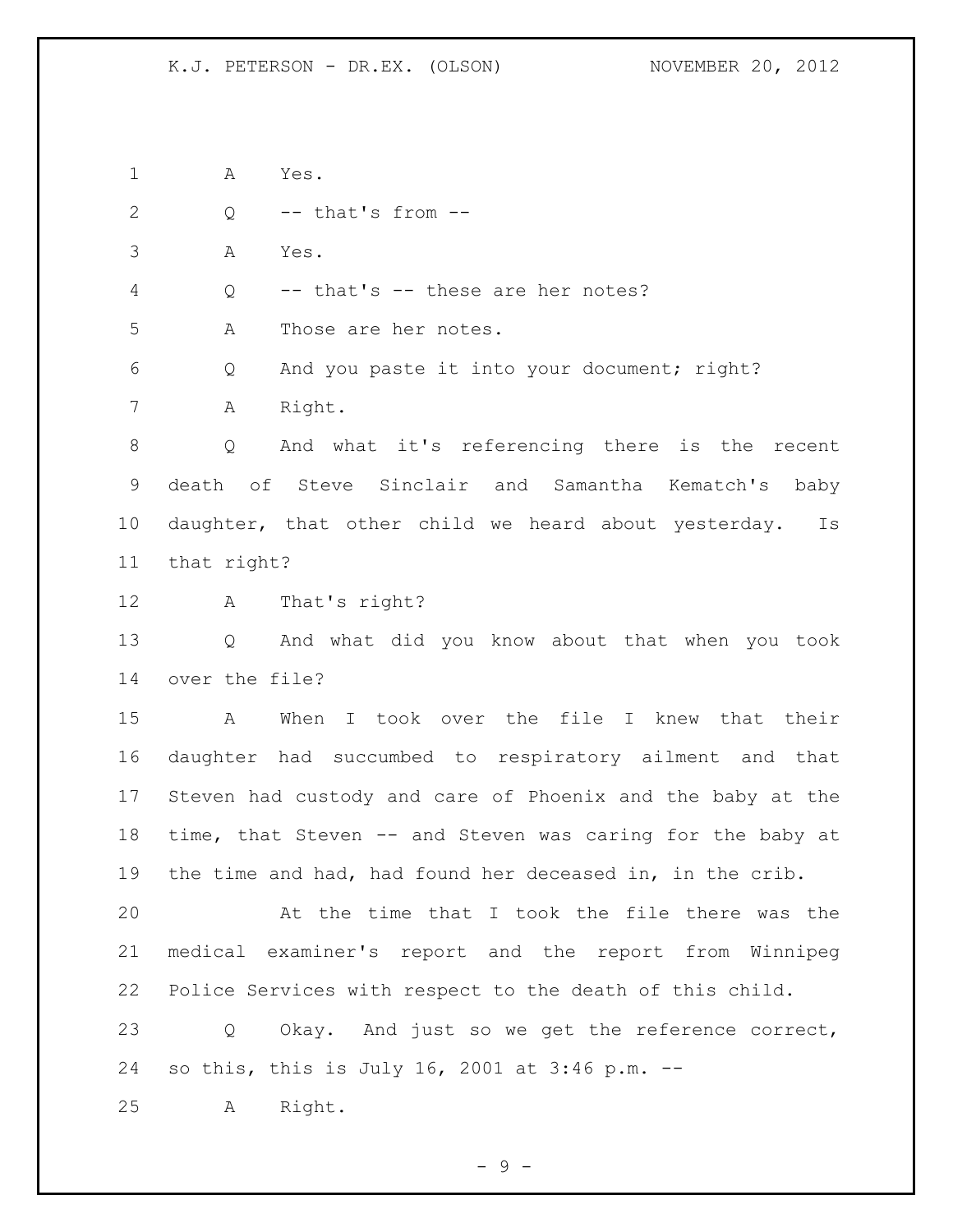Q -- that this particular intervention is noted or note is made?

A Right.

 Q If we take a look -- and this -- first between July 16, 2001 and when you assumed conduct of the file, in late August 2001, there doesn't appear to be anything recorded. Do you know if anything, any worker was doing anything with the file in that time period?

A Not to my knowledge, no.

Q Okay.

11 THE COMMISSIONER: That was from when to when?

12 MR. OLSON: That would be from July 16, 2001 -- I think we'll hear from Ms. Chief-Abigosis, that's when she left the agency.

15 THE COMMISSIONER: Until August?

 MR. OLSON: Until late August 2001 when Ms. Peterson, here Ms. Epps, took over the file.

BY MR. OLSON:

 Q So just -- you're the worker that came on and you would have looked to see what had been done and your understanding is that nothing really happened in that period of time, July 16th, late August, is that -- do I have that right?

A That's right.

 $- 10 -$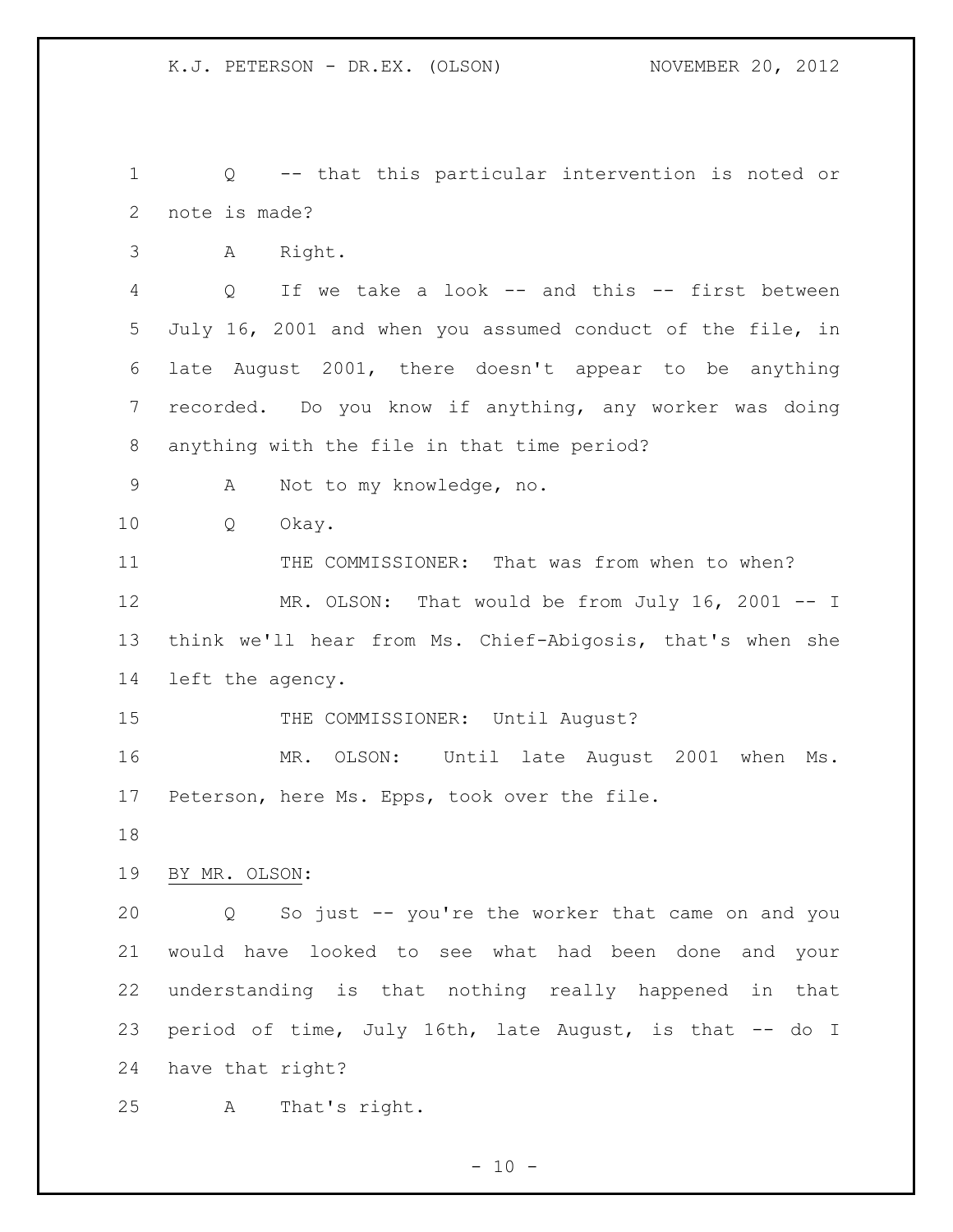Q Okay. And if we just take a look at the CME, those two medical examiner's report with respect to the baby's death, that's at page 36997 of Commission disclosure 1795. Now, this is the autopsy report form and is this the document where -- that shows that there was no foul play involved in, in the baby's death? A Yes. Q Okay. And so is this a document you would have received, that you would have reviewed? A I believe so, yes. Q Okay. And so just to give a timeframe, it appears here that the baby was admitted July 15, 2001 at 10:05 and pronounced deceased at July 15, 2001 at 10:20. Is that, is that your understanding? A That was my understanding. Q Okay. So then the note, the last note we looked at in, in your summary, your closing summary, was dated July 16, so that's the day immediately after the death of the baby. Is that right? A Correct. Q Okay. And so immediately after the death of the baby, until you came on the file in late August 2001, there was no social worker involved in the file. Is that your understanding?

A When Delores left there was no social worker

 $-11 -$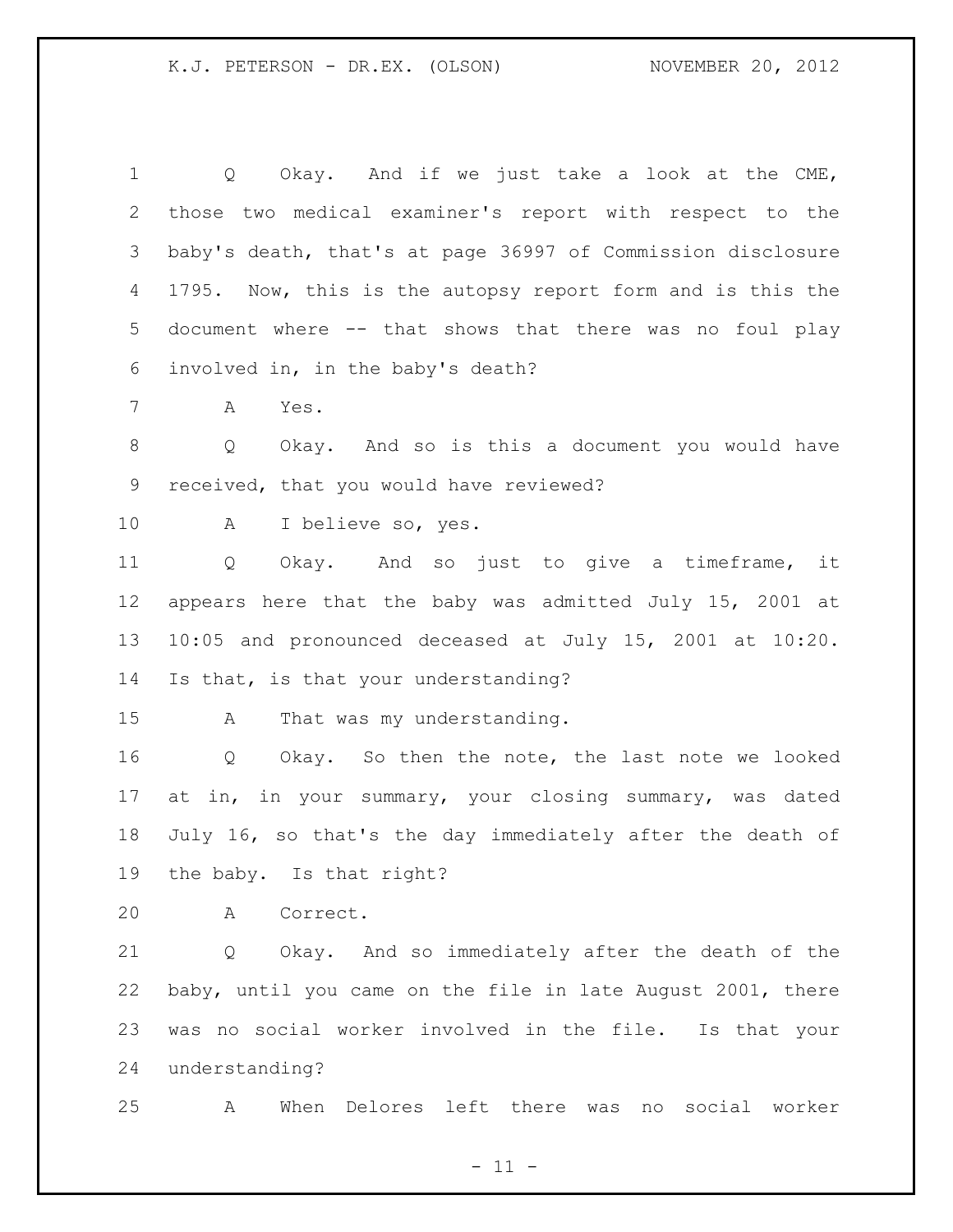involved with the file, no. After Delores left?

- Q Right.
- A No.

 Q Okay. And it appears, at least from what you've seen in the file and what you know, that the last, the last entry on the file was that July 16 recording; is that ...

A Yes.

Q Okay.

A For Delores, yes.

 Q And that wasn't necessarily an entry saying that anyone had seen Steve Sinclair and Samantha Kematch, it was just recording what, what was happening at that point, is that ...

A That's right.

 Q Okay. And this autopsy report form says that: The deceased was found unresponsive. Do you see where I'm reading there, the paragraph, the second paragraph in the, in the form?

- A Yes.
- Q It says:
- 

 "The deceased was found unresponsive by her father in the morning. Resuscitative efforts by a family member, Winnipeg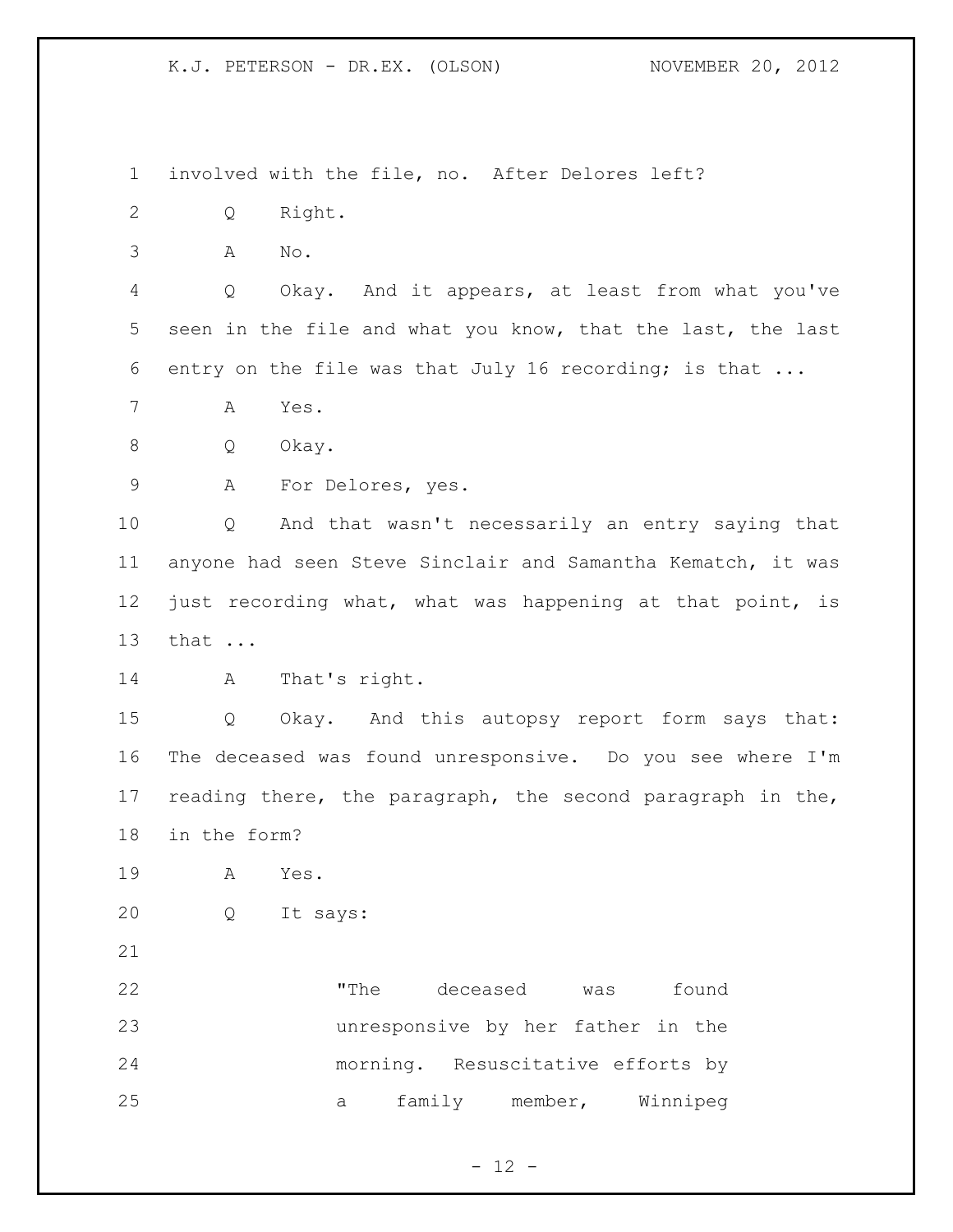Ambulance and Health Sciences Centre were unsuccessful. A rectal temperature of 40 degrees was obtained at the Health Science Centre Emergency. The infant had (last) been last seen about one hour prior to being found when she 8 was changed and put to  $-$ " I guess it looks like bed on her back. "The child had recently had a cold 13 With a cough and nasal stuffiness. 14 The father was in charge of the deceased and a 1 year old sibling 16 as the mother had left the family 17 about two weeks previously." A Correct. Q And then the autopsy findings say: "Chubby, well cared for appearing female infant with ... diaper dermatitis --"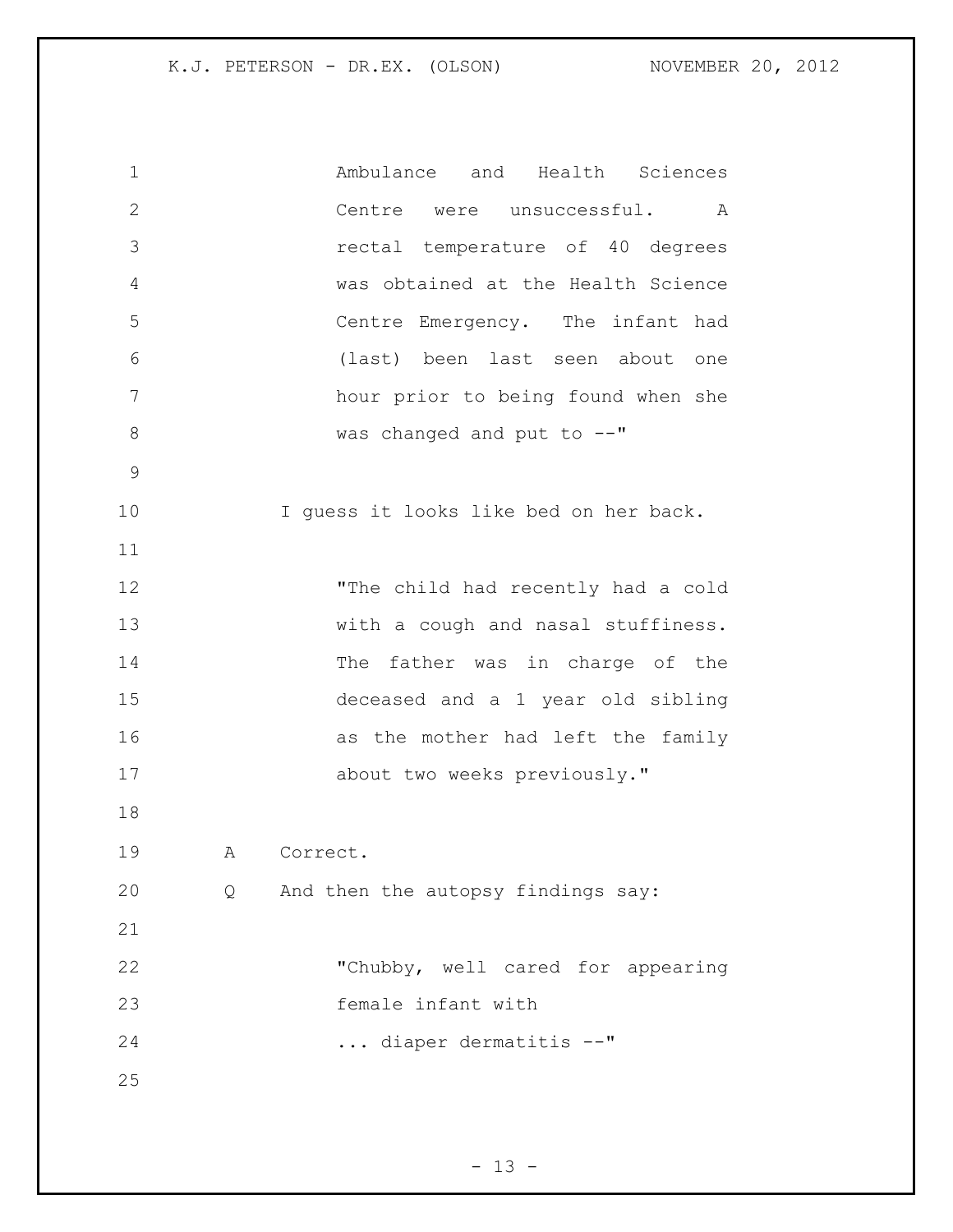Which I understand is a diaper rash. A Right. Q "Early and moderate. ... no congenital abnormalities. no significant trauma. ... 0.3 centimeter bruise, **b** posterior right parietal scalp. 9 ... negative x-ray study **...** normal brain and brain covering." And then under cause of death it says: Acute and chronic lower respiratory tract infection. A Correct. Q And so that's the information you would have had when you assumed conduct of the file? 18 A Right. Q With respect to the baby's death. And aside from that, did you have any other information about the circumstances or, or what had happened? A There were certainly the notes in the, certainly the notes in the, in the file, around the issues and the agency's attention at the time. Q Okay.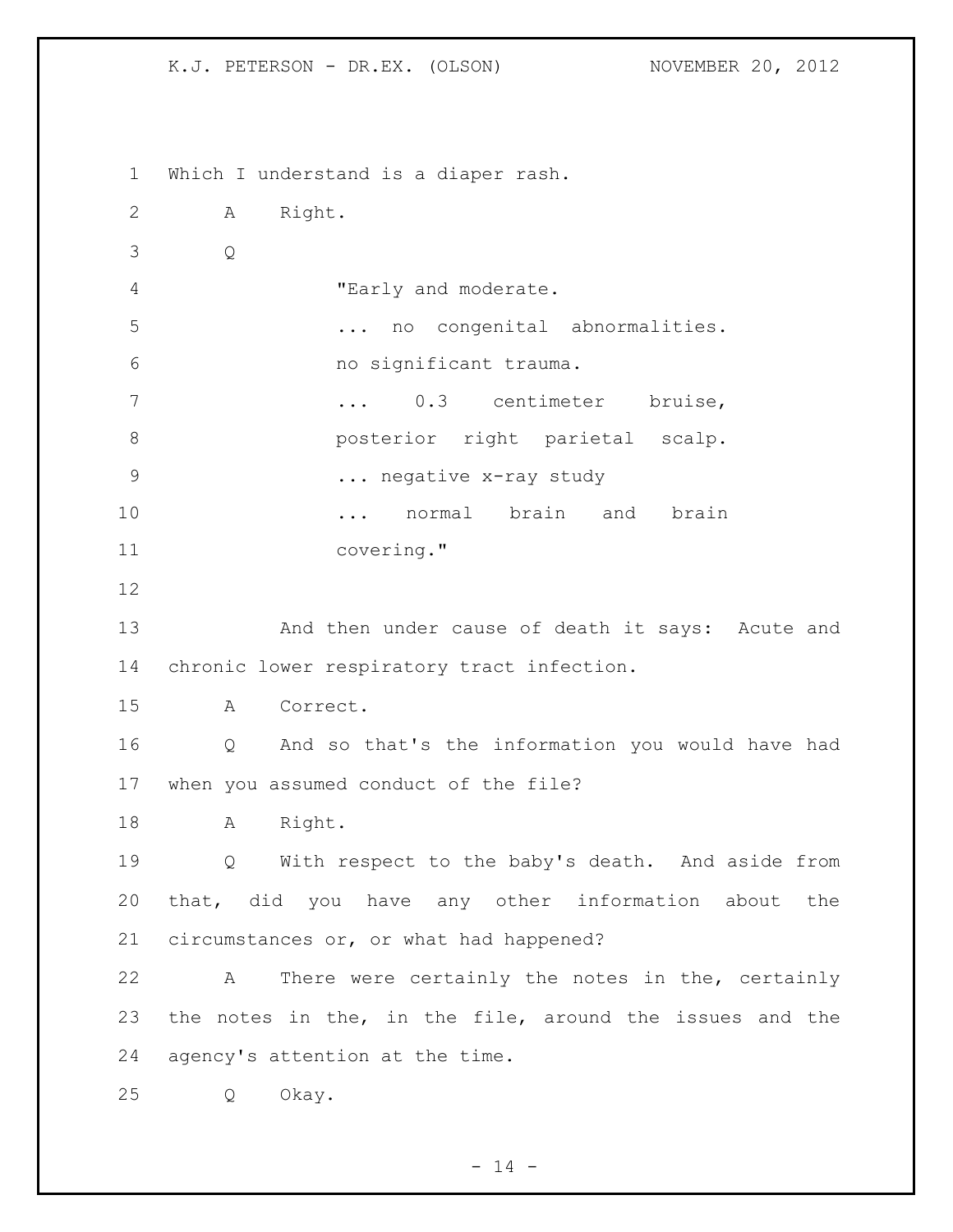1 A In response to the death of this child.

Q Okay.

 A So there were, there were references to that, 4 there were notes in -- that I read around that. And ...

 Q Can, can you recall what was happening at the time with the family, between Steve Sinclair and Samantha, Samantha Kematch, around the time of the baby's death?

 MR. RAY: I'm sorry, I don't think -- I think the witness has stated that she didn't take care of the file until August, late August, so I don't know how she would know personally what was happening but ...

### BY MR. OLSON:

 Q Maybe I'll put it this way. In reference to your review of the file, are you able to describe what you understood was happening at the time of the baby's death with the family?

18 A I -- with the family?

Q With the family.

A Steven and, and Samantha?

Q Right.

 A I, I understood that Steven and Samantha were separated, that Steven had care and custody of the two children --

Q Okay.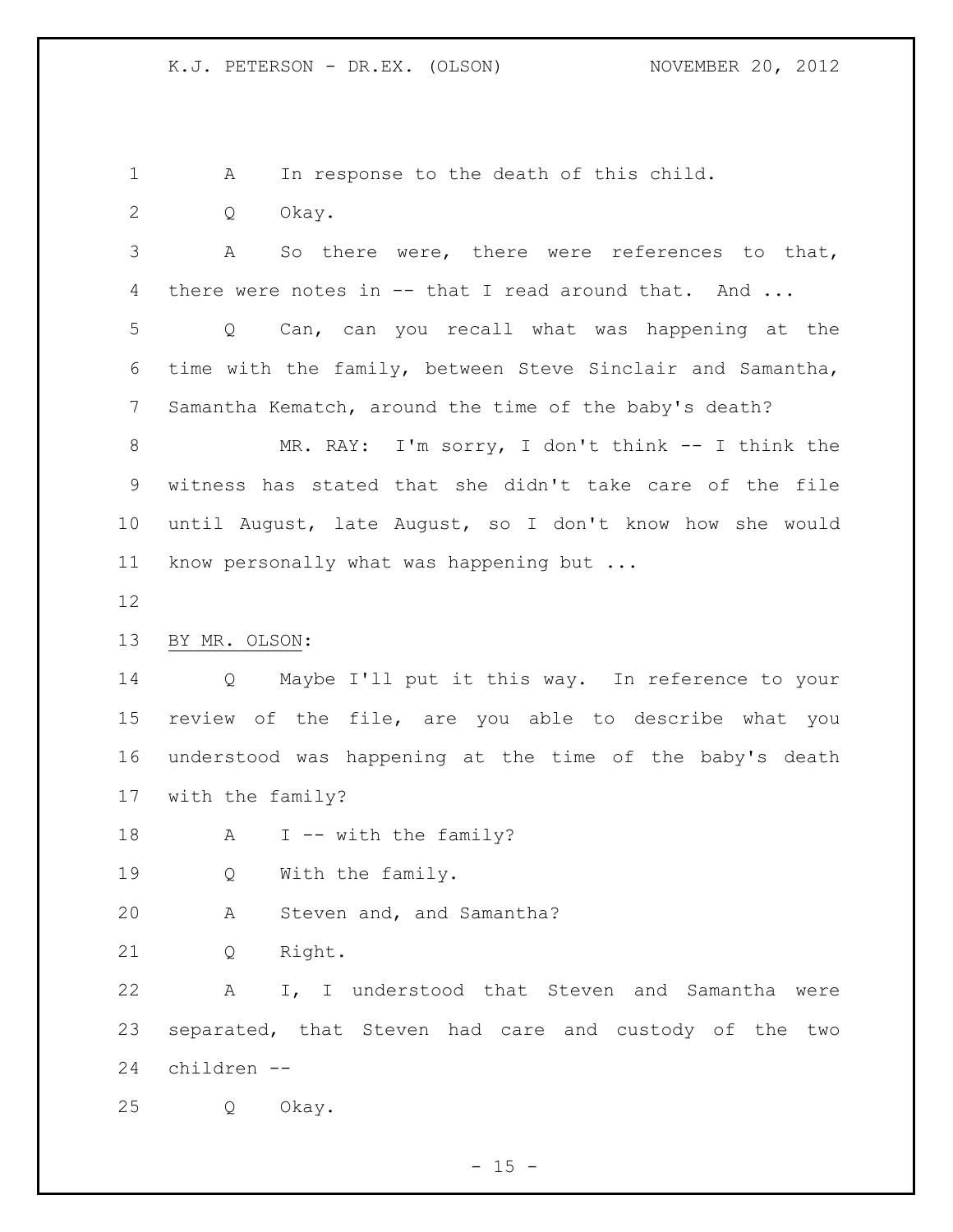A -- that he was getting supports from his sister and community members. Q Okay. And, and was any legal custody arrangement in place at the time for Phoenix? A No, not at this time. Q Okay. 7 A We had not gone to court yet. Q Okay. So either parent could, could look after Phoenix at that point? A Either parent had the right to. Q Okay. Now, if we go back to your closing summary on page 37394, under July 16, the second paragraph, it says: "This worker, Kathy Epps, resumed conduct of this file late August 2001. This worker attempted to 18 contact Steven a couple of times. Steven did not respond to my inquiries, however, his sister Sheila, did, as this worker has had a relationship with all three of the youngest Sinclairs. Sheila had stated that Steven was doing well with Phoenix and that Jenny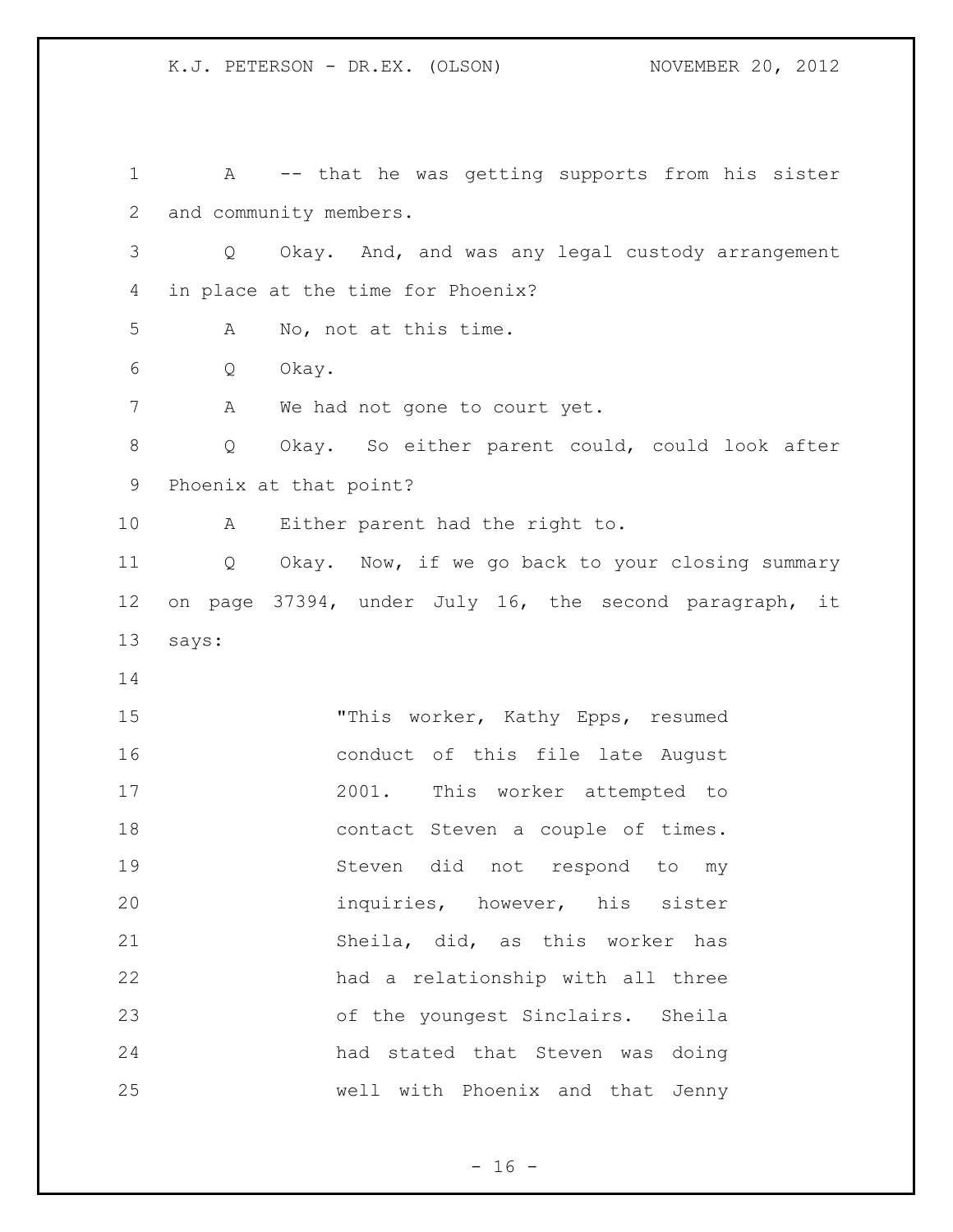| $\mathbf 1$    |           | was helping out. Sheila had also                            |
|----------------|-----------|-------------------------------------------------------------|
| $\mathbf{2}$   |           | mentioned that she was getting                              |
| 3              |           | married. Sheila had assured this                            |
| $\overline{4}$ |           | worker that she would pass along                            |
| 5              |           | the message that I was available                            |
| 6              |           | to meet with Steven to talk or                              |
| 7              |           | provide service if needed.                                  |
| $8\,$          |           | After another attempt to speak                              |
| $\mathsf{S}$   |           | with Steven, this worker wrote a                            |
| 10             |           | letter requesting that Steven                               |
| 11             |           | attend to the office. Steven did                            |
| 12             |           | not respond to the letter and no                            |
| 13             |           | concerns have been directed to the                          |
| 14             |           | Agency."                                                    |
| 15             |           |                                                             |
| 16             |           | Those last two paragraphs, does that summarize              |
| 17             |           | your entire involvement in the file after assuming conduct? |
| 18             | Yes.<br>A |                                                             |
| 19             | Q         | Okay. And I think yesterday you confirmed for us            |
| 20             |           | that after assuming conduct of the file you hadn't seen     |
| 21             |           | either Phoenix Sinclair or Steven Sinclair?                 |
| 22             | No.<br>Α  |                                                             |
| 23             | Q         | Okay. That's correct; right?                                |
| 24             | A         | That's correct.                                             |
| 25             | Q         | Okay. What -- and when you assumed conduct of               |
|                |           |                                                             |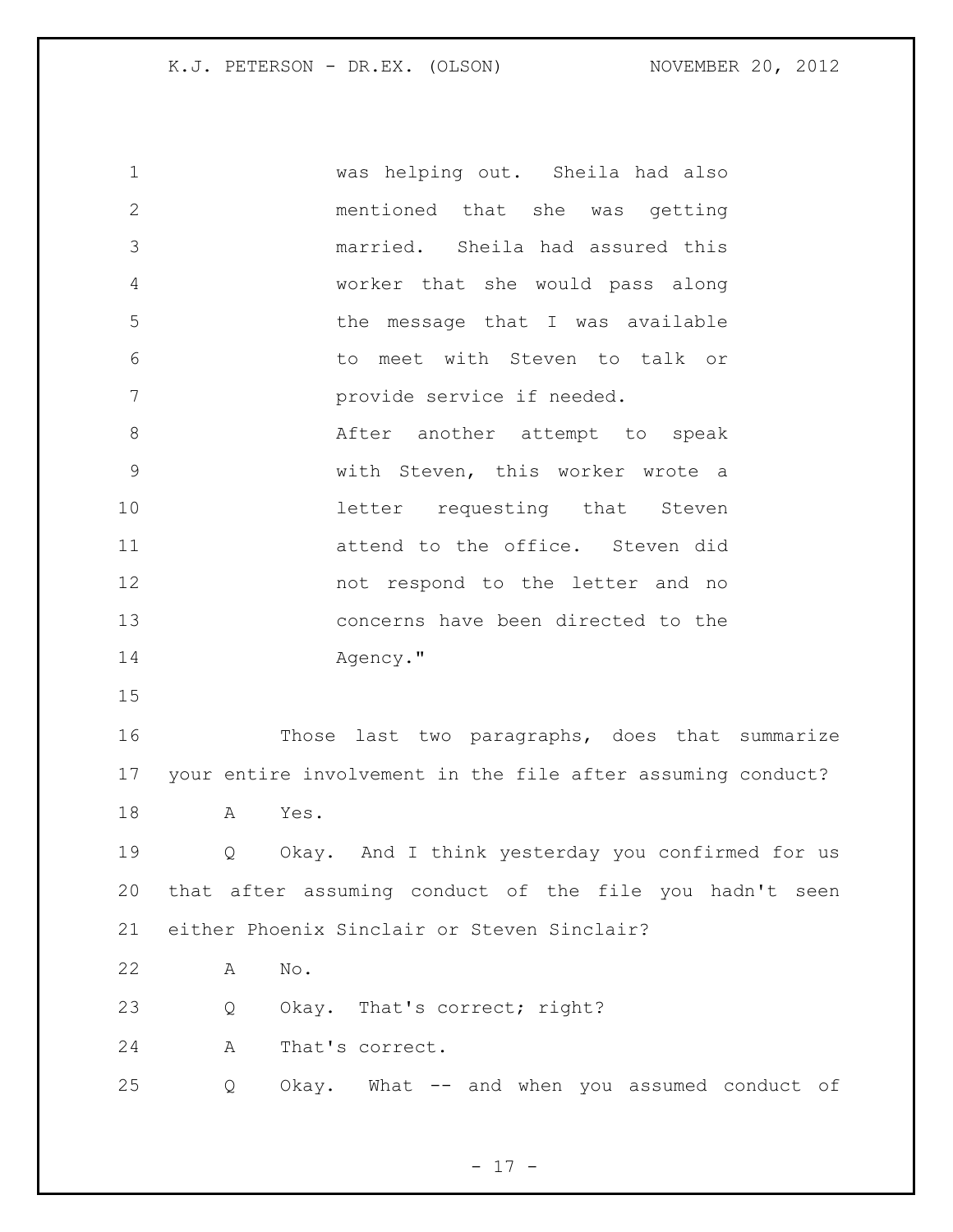the file and I think you confirmed this yesterday, I just want to be sure, you didn't actually talk to Ms. Chief-Abigosis, did you? A No. Q Okay. And so you didn't have either a telephone conversation with her or, or any kind of communication with her? 8 A No. I, I met with her, her supervisor, who was now my supervisor. 10 0 That was with Lorna Hanson? 11 A That's correct. Q Okay. And that was -- you went with Lorna Hanson 13 when you took on the file; is that right? A Yes. Q And do you recall what you spoke to Ms. Hanson about? A What we spoke about was the direction that we would take with respect to Steven's file at this time and at, at the time that I took over the file the child protection concerns that had been presented at the beginning, when the file was opened, had been addressed. The children were in Steven's care and appeared -- the situation appeared to be somewhat stable, certainly stable enough in terms of the fact that he had community resources. He had completed the programs that he was

 $- 18 -$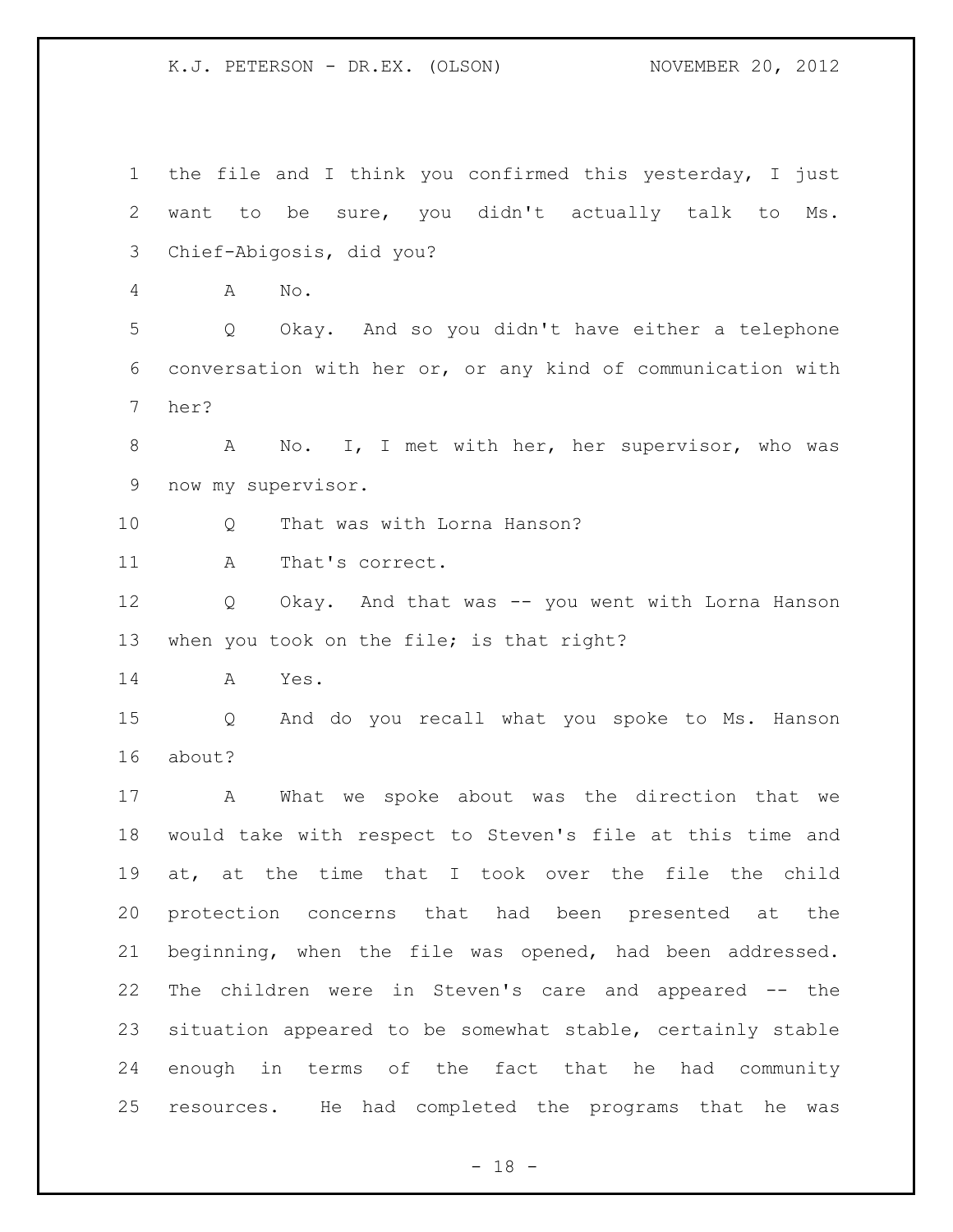required to complete and the discussion had been made that, that this file could be closed.

Q Okay, so --

 A But given the fact that this parent had just recently had a loss in his family, we wanted to try and, and reach out and provide, at this point, would be voluntary, services to the family to, to Steven in hopes that he might respond and accept some services.

 We -- I think that we both knew, Lorna and I both knew, that there was a chance that Steven would not respond and I was hoping that if anybody in the agency he might respond to my overtures. The Sinclairs did not have a lot 13 of faith in the system, at the time, understandably and, and we had hoped that perhaps Steven would, would respond. Genny had called me a month or six weeks previous to that so we had hoped that maybe Steven would respond, otherwise then the, the file would be closed.

 Q So was this file when you, when you assumed conduct, did you still consider it to be a protection file?

 A It's -- it was -- it's still considered to be a protection file till it's closed, yes.

 Q Okay. And with a protection file, is that where the, the agency is required to provide services to a family or maybe you can explain that, what a protection file means?

- 19 -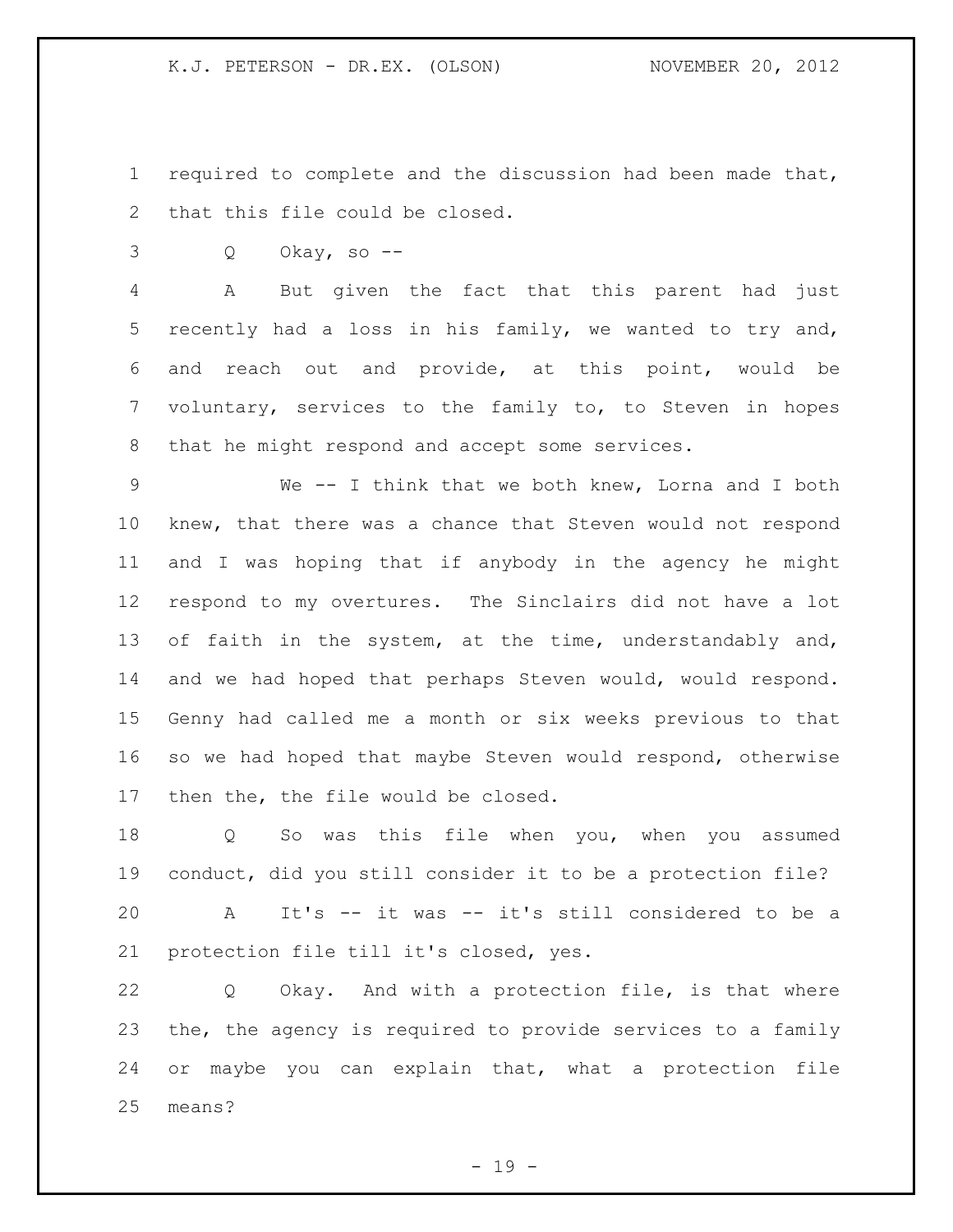A When there's a protection file, when there's a protection file there are -- there's evidence for mandated 3 services to the agency. In other words, the family doesn't have a choice, that if, if the agency has, has determined that there are child protection concerns, child welfare authorities are going to be involved with their family and certainly Samantha Kematch and Steven Sinclair, at the beginning when this file was opened, there were high risk protection concerns. Q Okay. A It continues to be an open protection file till it's closed. Q Okay. So remained a protection file. But you said Steve wasn't -- didn't appear to be receptive to agency intervention? A That's right. Q Okay. But didn't the agency have the ability to see how things were going with Steve and, and take what steps were necessary to protect the child? A Yes. But there, there does, there does come a point where we have to examine whether the family has met all the conditions with respect to the, the initial and

 ongoing child protection concerns and if those, those have been addressed and no new ones have been reported then it's, it's, it's not considered that the child is, is in

 $- 20 -$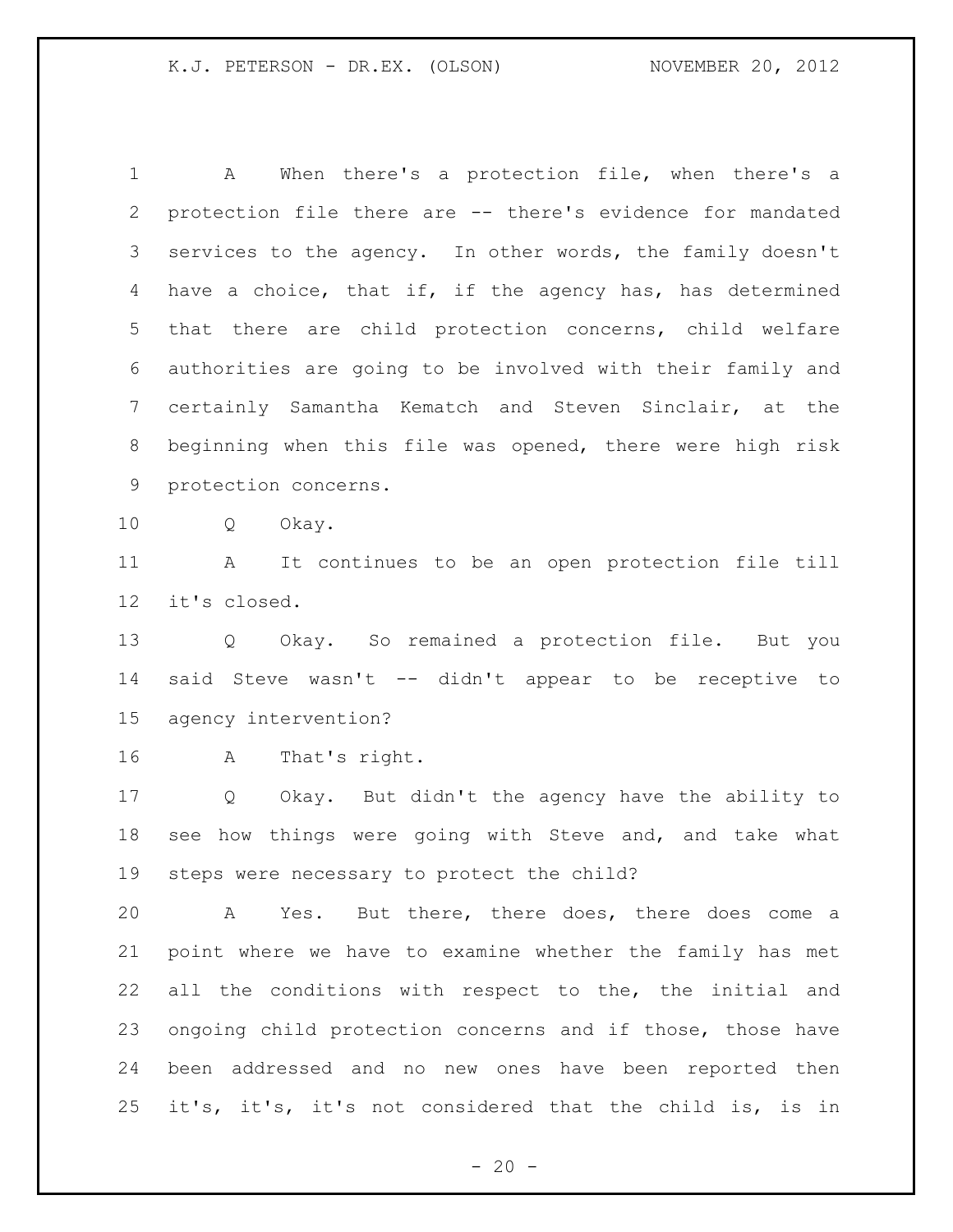need of protection at that time.

Q Okay, so --

 A Or a higher risk at that time that we can mandate service.

 Q So are you saying then at some point you, with your supervisor, Ms. Hanson, determined that this was not a file that would require mandated services?

A That's right.

 Q Okay. And we'll go through that shortly. Did you -- how do you recall this conversation with Ms. Hanson when you took over the file? Do you have a note of it anywhere?

A No, I don't.

 Q Okay. Do you have any notes on the file other than what we -- other than your closing summary?

A No, I don't, I don't think so.

17 Q Is there any reason for that, for not having any notes?

 A I'm not sure, I -- certainly I did a couple of cold calls, I mean to Steven's home, unannounced, and he wasn't there, and I would have jotted that down on a, on a piece of paper when I came back. There ought to have been a copy of the letter that I wrote to Steven, when I closed the file and it is possible that I forgot to make a copy and put it in, that's, that's a possibility.

 $- 21 -$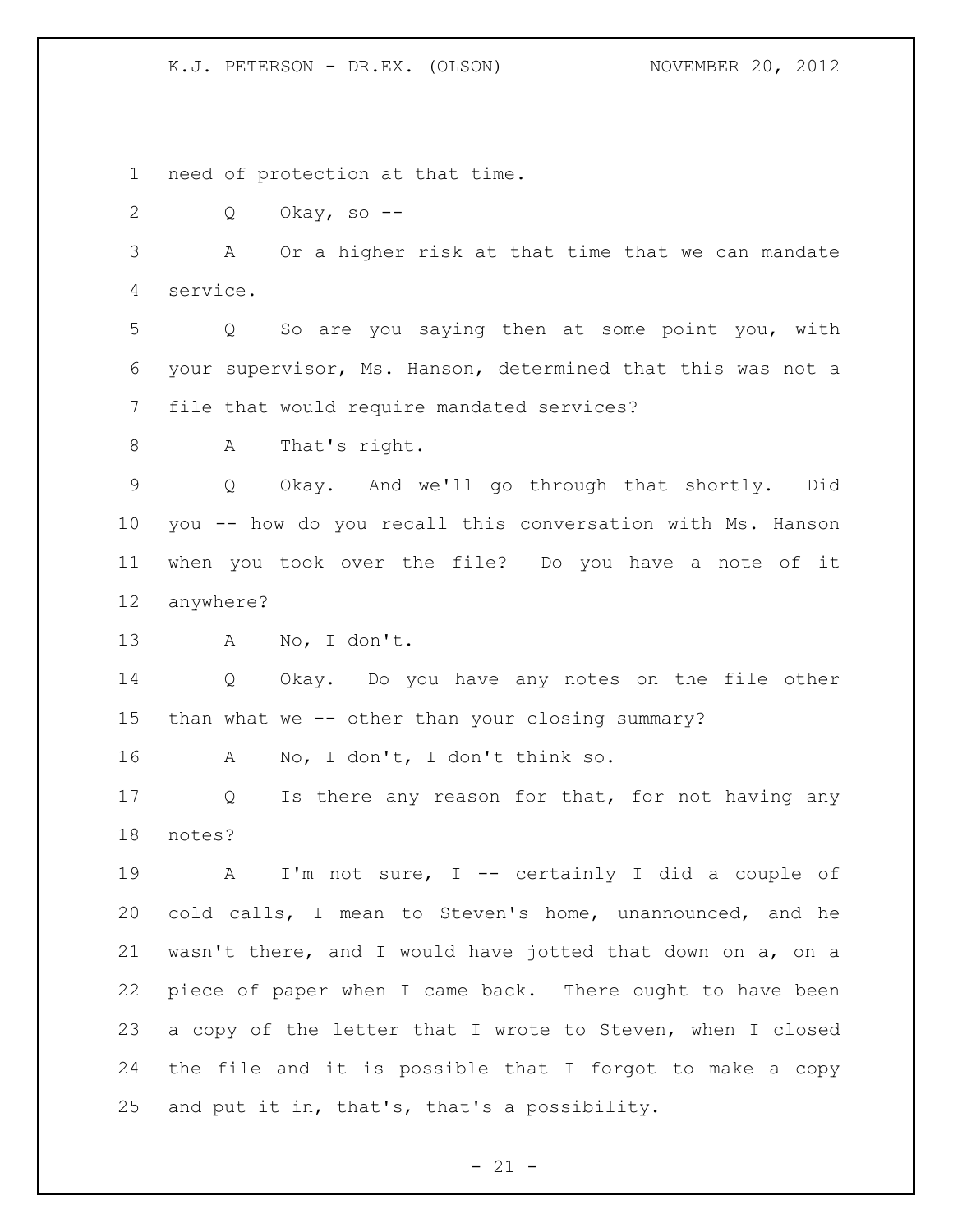Q Because there is no letter in the file, as far as you, you know, just from your review; is that right?

3 A I, I am aware of that, yes.

 Q Okay. And in terms of dates, when you look at, at the rest of your, your closing summary, you'll see that each, each paragraph is dated and then there's even a time after that. With respect to what you've written, there doesn't appear to be -- there, there don't appear to be any, any dates or times in terms of what you did on the file. Is there a reason, a reason for that?

A No.

Q Okay.

13 A Other than to -- it was just the summary of, of, 14 of my response in terms of, of after I had the meeting with Lorna and my response in terms of trying to contact Steven.

 Q Okay. In terms of the lack of notes on this file, is that normally what your practice would be in a protection file?

 A No. Normally in -- on a protection file there would be notes in the back in, in a -- that were put in a brown envelope --

Q Okay.

 A -- but given that I had no contact with the family there are very few -- there would be very few notes on this and it -- so I had summarized it in my transfer

 $- 22 -$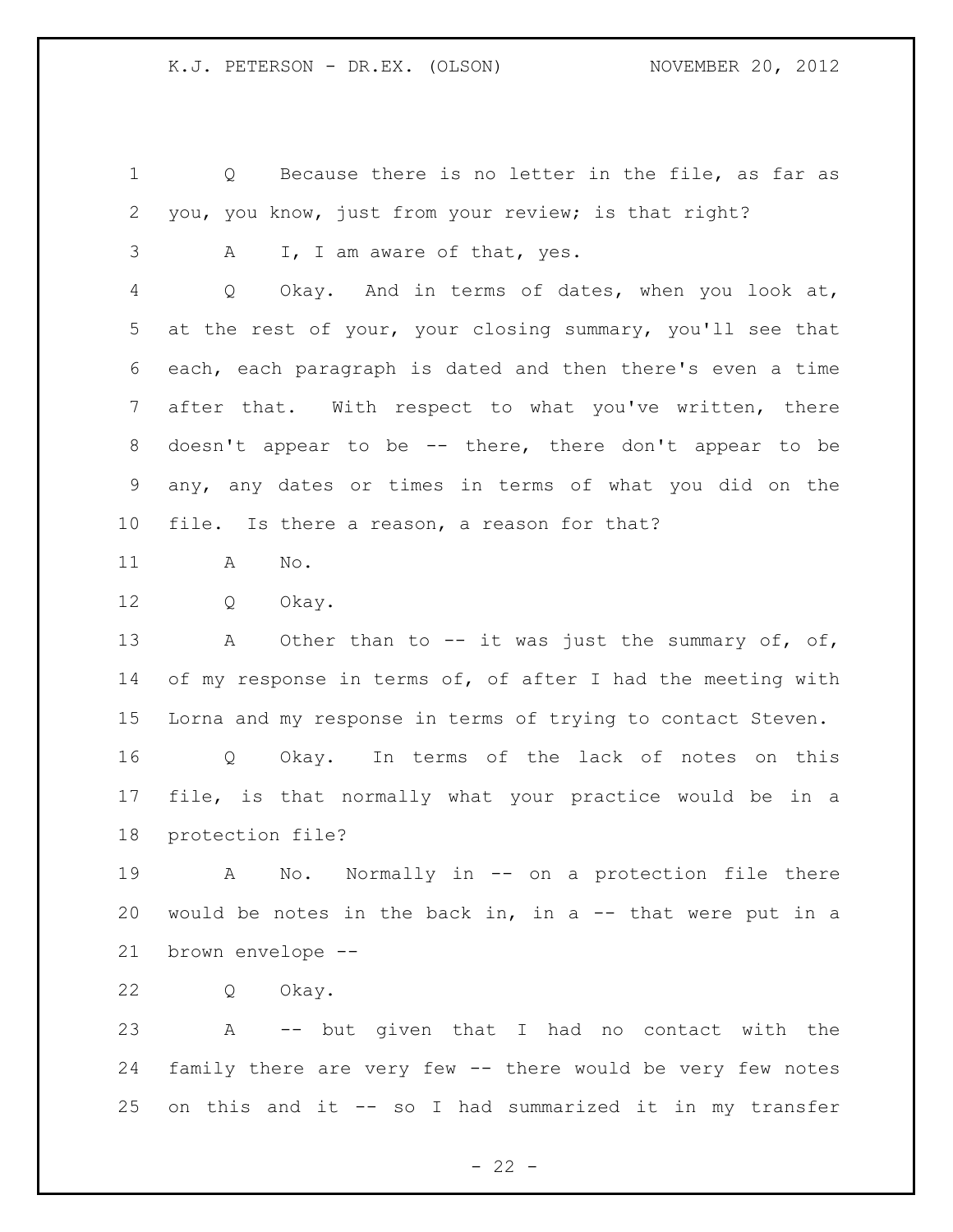summary, my contacts.

| $\overline{2}$ | Do you -- looking at it, the file now, and what<br>Q        |
|----------------|-------------------------------------------------------------|
| 3              | you know, do you think your, your lack of contact with the  |
| 4              | family was appropriate in this case?                        |
| 5              | I think yes, I think in, in response to what<br>A           |
| 6              | Lorna and I had talked about and the fact that, that we     |
| 7              | knew that, that there was a chance that Steven wasn't going |
| 8              | to respond to any overtures from the agency, and that he    |
| 9              | had met all the requirements, that $I$ -- yeah.             |
| 10             | The, the $-$ I'm sorry, what was your question              |
| 11             | again?                                                      |
| 12             | Q Based on what you knew about the file, and when           |
| 13             | you're looking at it now, do you think your -- the lack of  |
| 14             | contact --                                                  |
| 15             | Excuse me, I'm going to have to take $-$ -<br>A             |
| 16             | THE COMMISSIONER: A break?                                  |
| 17             | THE WITNESS: A break.                                       |
| 18             | MR. OLSON: That's fine.                                     |
| 19             | THE COMMISSIONER: Certainly. We'll adjourn for              |
| 20             | 10 minutes and if you need longer you take it, witness.     |
| 21             |                                                             |
| 22             | (BRIEF RECESS)                                              |
| 23             |                                                             |
| 24             | MS. WALSH: Mr. Commissioner, you'll see that we             |
| 25             | have a different witness in the stand. We've had a slight   |

- 23 -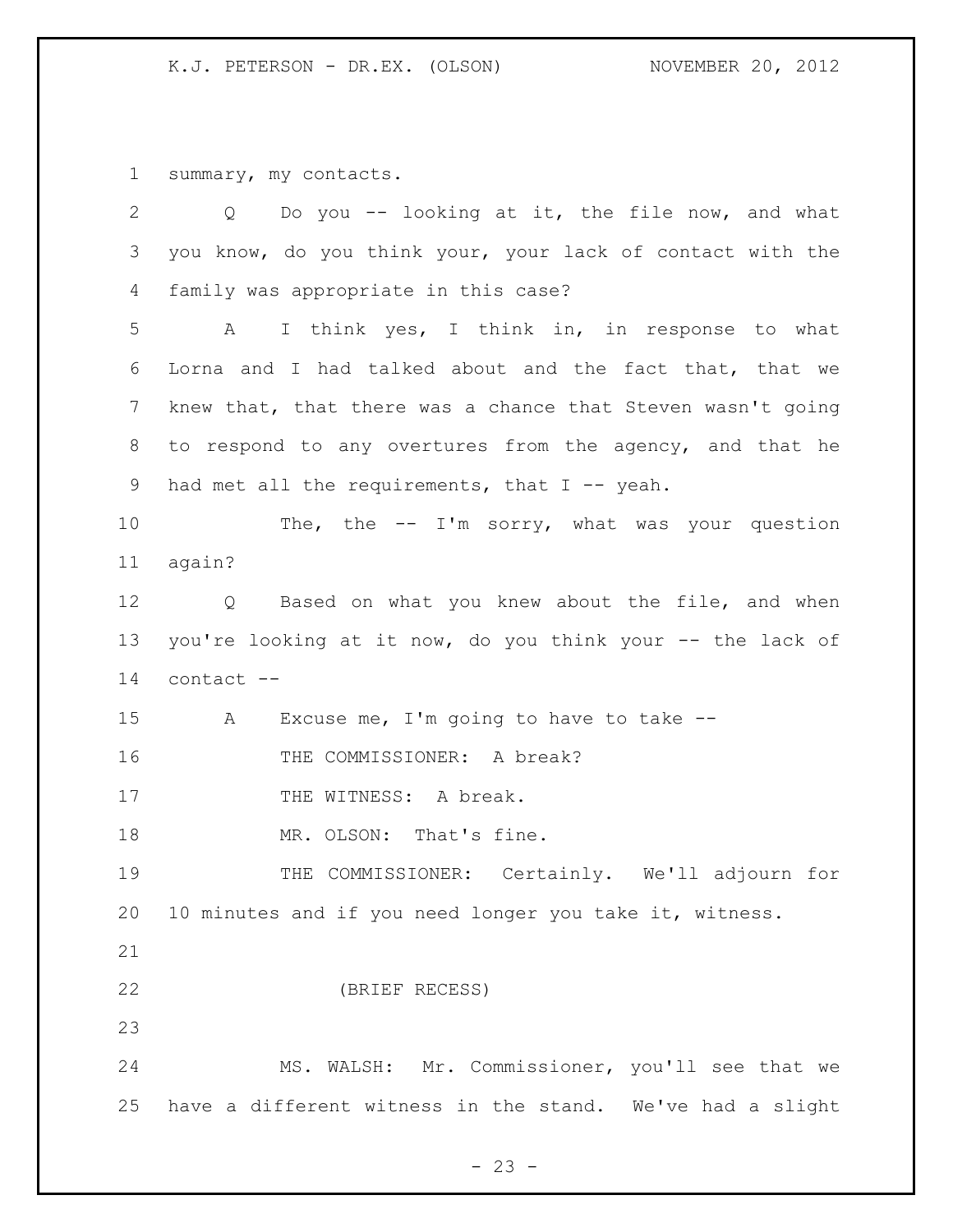PROCEEDINGS NOVEMBER 20, 2012

1 change in our schedule. Ms. Peterson has a medical 2 condition that does require her to, to take frequent 3 breaks, just in her daily living, so she's asked for an 4 opportunity to have a little bit of a rest -- 5 THE COMMISSIONER: Sure. 6 MS. WALSH: -- before she comes back to finish 7 her testimony and so the next witness is ready to begin her 8 evidence and once we're finished with this witness then 9 we'll have Ms. Peterson back. 10 THE COMMISSIONER: If she's ready. 11 MS. WALSH: Yes. 12 THE CLERK: Would you like to swear on the Bible 13 or affirm? 14 THE WITNESS: Sure. 15 THE CLERK: Swear on the Bible, all right. I you 16 could just stand for a moment. State your full name to the 17 court. 18 THE WITNESS: It's Marie Pickering. 19 THE CLERK: And spell me your first name. 20 THE WITNESS: Pardon me? 21 THE CLERK: Just spell me your first name. 22 THE WITNESS: M-A-R-I-E. 23 THE CLERK: And your last name, please. 24 THE WITNESS: P-I-C-K-E-R-I-N-G. 25 THE CLERK: Thank you. Do you swear the evidence

 $- 24 -$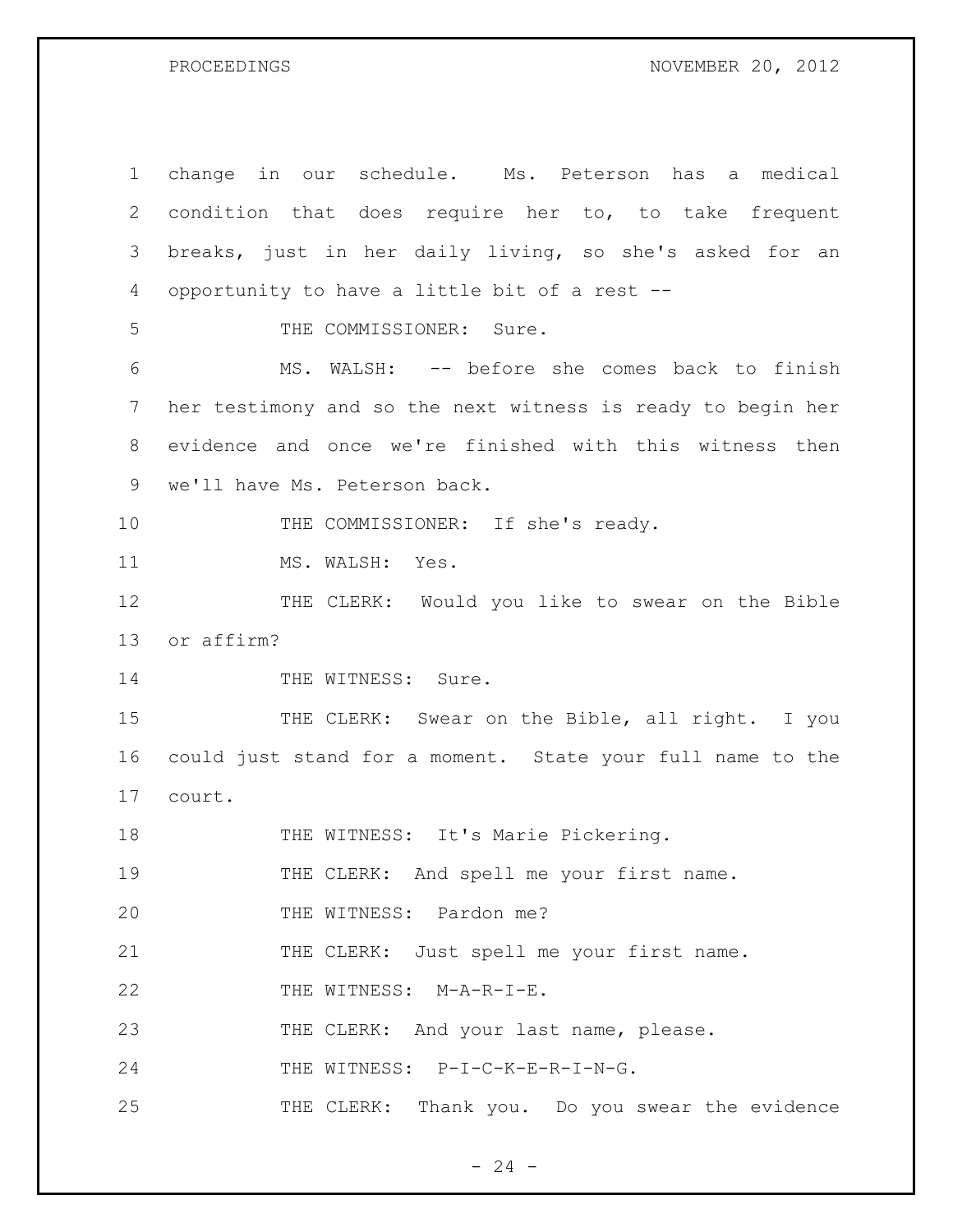N. PICKERING - DR.EX. (WALSH) NOVEMBER 20, 2012

 you will give to this court -- or just take the Bible. Is there a Bible there? THE WITNESS: Yes. **MARIE PICKERING,** sworn, testified as follows: 8 THE CLERK: Thank you. MS. WALSH: Good morning, Ms. Pickering. 10 THE WITNESS: Good morning. DIRECT EXAMINATION BY MS. WALSH: Q Let's just clear something up, where you are referred to, in many of the file reportings, you are referred to as Marie Belanger. A Right. Q So you have, have changed your name since 2000? A Right. Q Okay. Thank you. You are currently employed as a teaching support worker? A Yes, I am. Yes. Q And who is your employer? A It's Child and Family Services, CFS. Q Winnipeg Child and Family Services? A Yes. Yeah. Sorry.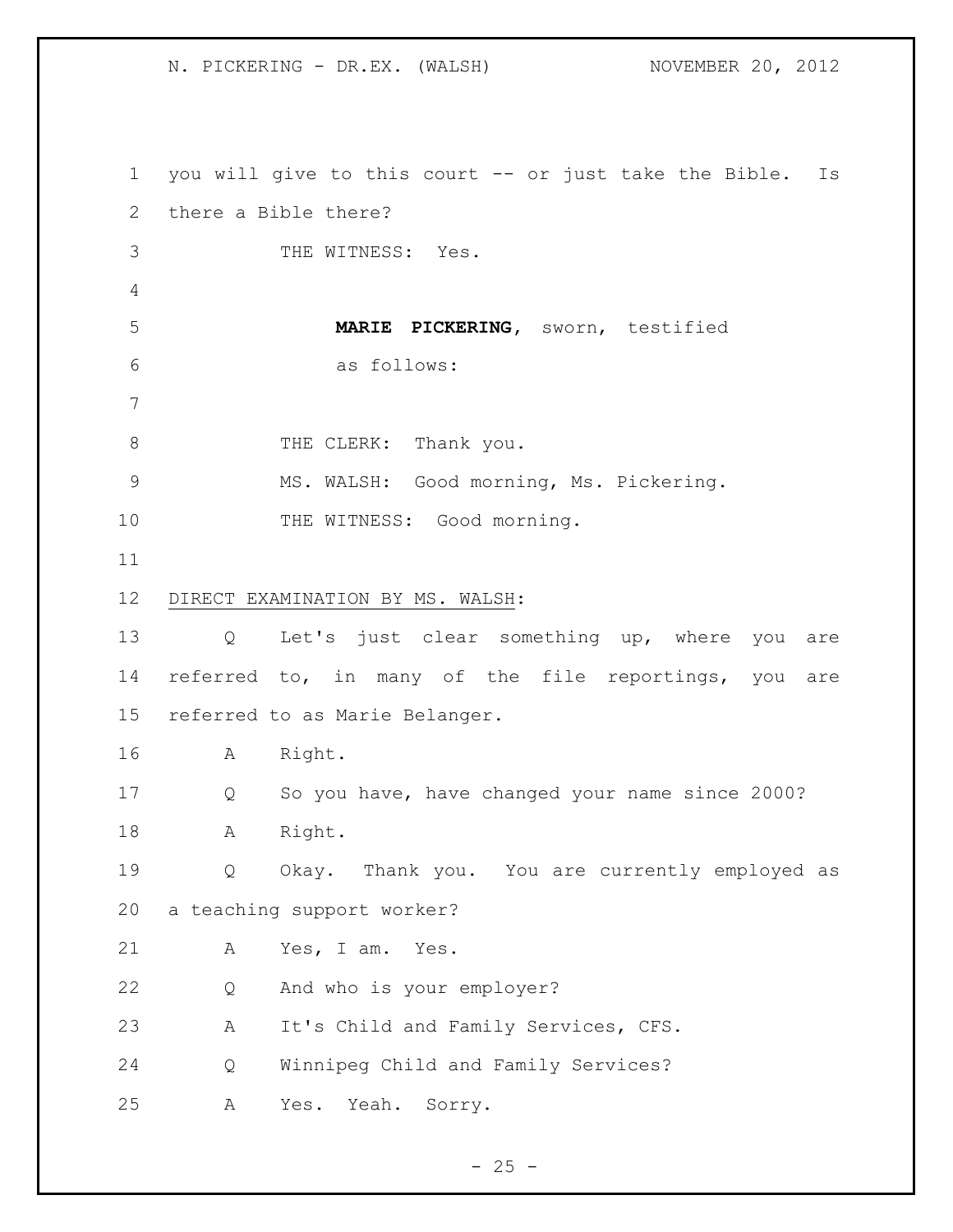Q Yes. That's okay. And do you also describe yourself as a family support worker? A Yes, I do. Q So teaching support worker, family support worker, same, same thing? A Yes. Q Okay. And can you tell us what, what does a family support worker or a teaching support worker, what do they do? A We go into individual's homes and we work with the parents, teaching them parenting skills, or budgeting, shopping, how to take care of the children and put them on schedules. See if they're having any problems with parenting. And we help them with that. Take them shopping. Q Take them shopping? And how long have you been doing this work? A Twenty-four years. Q And has your job description been the same throughout your career? A Yes, it has. Q And you're still doing it? A Yes, I am. Q Okay. And tell us a bit about your background, what's your education or training?

 $- 26 -$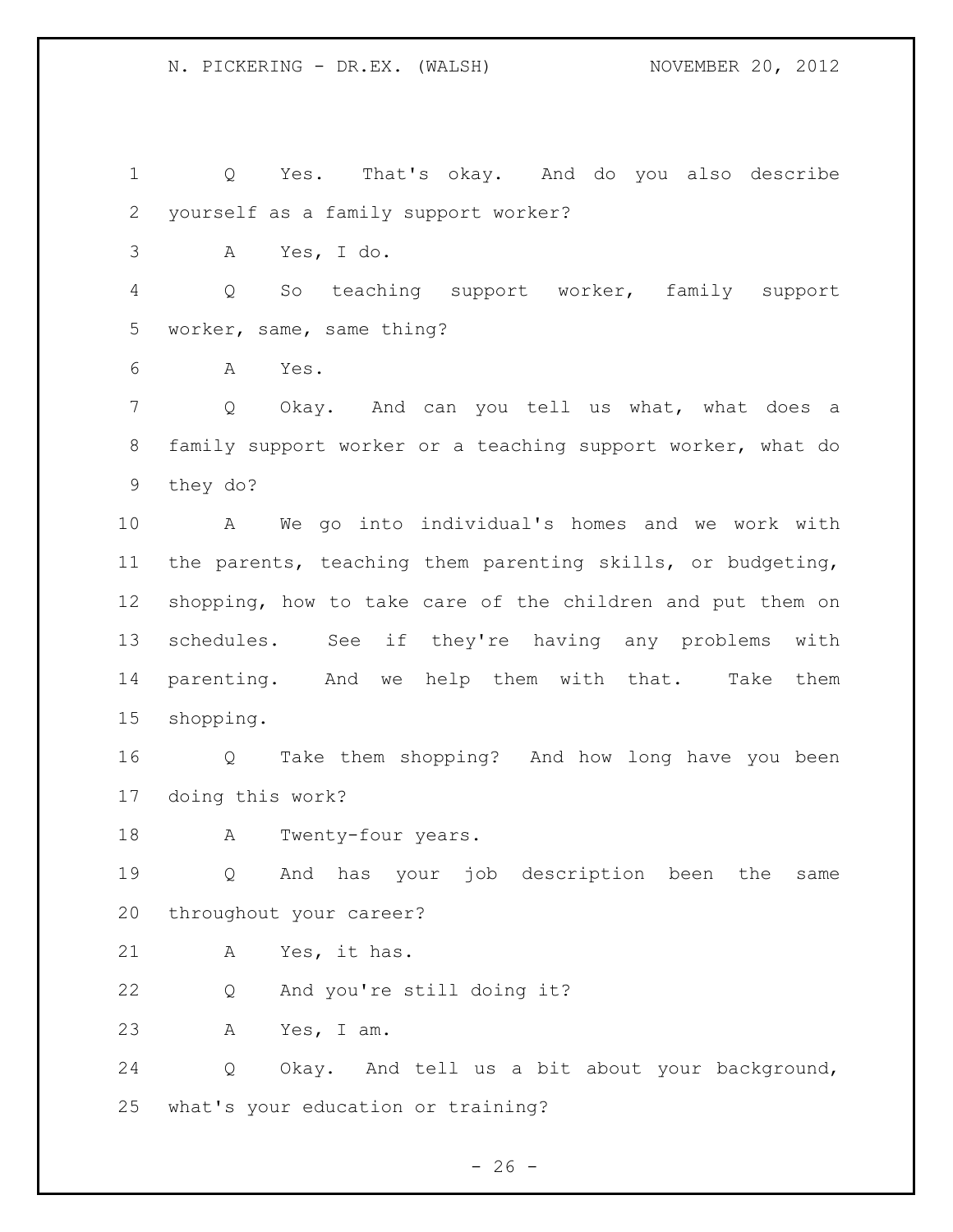A Way back when, when I first started, I was trained in child care. I worked in a group home for young girls and I had child care, one and two, level two training. And I worked with high risk level five girls. Q So was that training that was provided to you by the agency? A Basically on my own to get that training. And then I've taken a lot of training classes, courses since then through the agency. Q What kinds of topics were you trained in? A Crisis intervention, budgeting, how to communicate properly. I'm not doing a very good job of that one. But all different kinds of things to do with parents and children and training them and raising them. Q Okay. And generally, how would you come to be involved with a family? A I would get a contract from our office, from my coordinator would give me the contract, and I would read through it with her and if I wanted that case or whatever, I would take it. Q So you had some say in whether or not you would accept a contract? A Yes, yes. Because sometimes it just doesn't with you or you're not comfortable with that contract so I usually work with a lot of young moms and single parents.

 $- 27 -$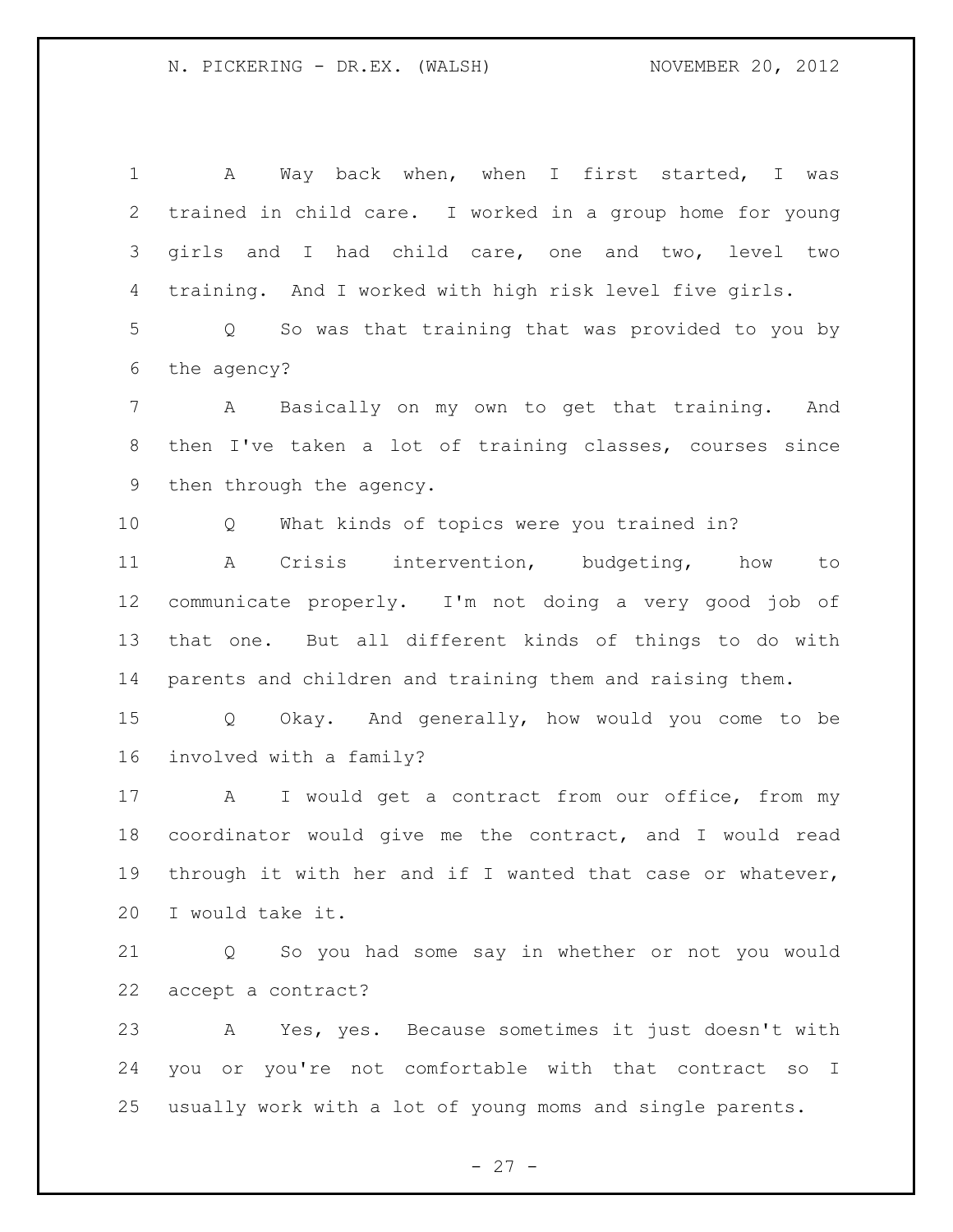N. PICKERING - DR.EX. (WALSH) NOVEMBER 20, 2012

Q That's your preference?

A Yes.

Q Okay. And who do you report to?

A My coordinator.

Q Has that always been the case?

A Yes.

Q So you've always had a coordinator?

8 A Always.

 Q And what's the nature of the relationship between you and the coordinator? Does the coordinator provide you with any advice?

 A Oh, yes, yes. If I ever needed an opinion on something or wasn't understanding something, or it wasn't getting on a proper direction she would help me figure that out, what to do, the best course of action.

Q So the coordinator is your supervisor?

A Yes, she is.

 Q And over your 24 years have you had different coordinators?

A A few.

 Q And would you have regularly scheduled meetings with those individuals?

 A Yes, we have supervision once a month or so to, to sit down and discuss our cases or anything that's bothering, you know, pertaining to the clients or not,

 $- 28 -$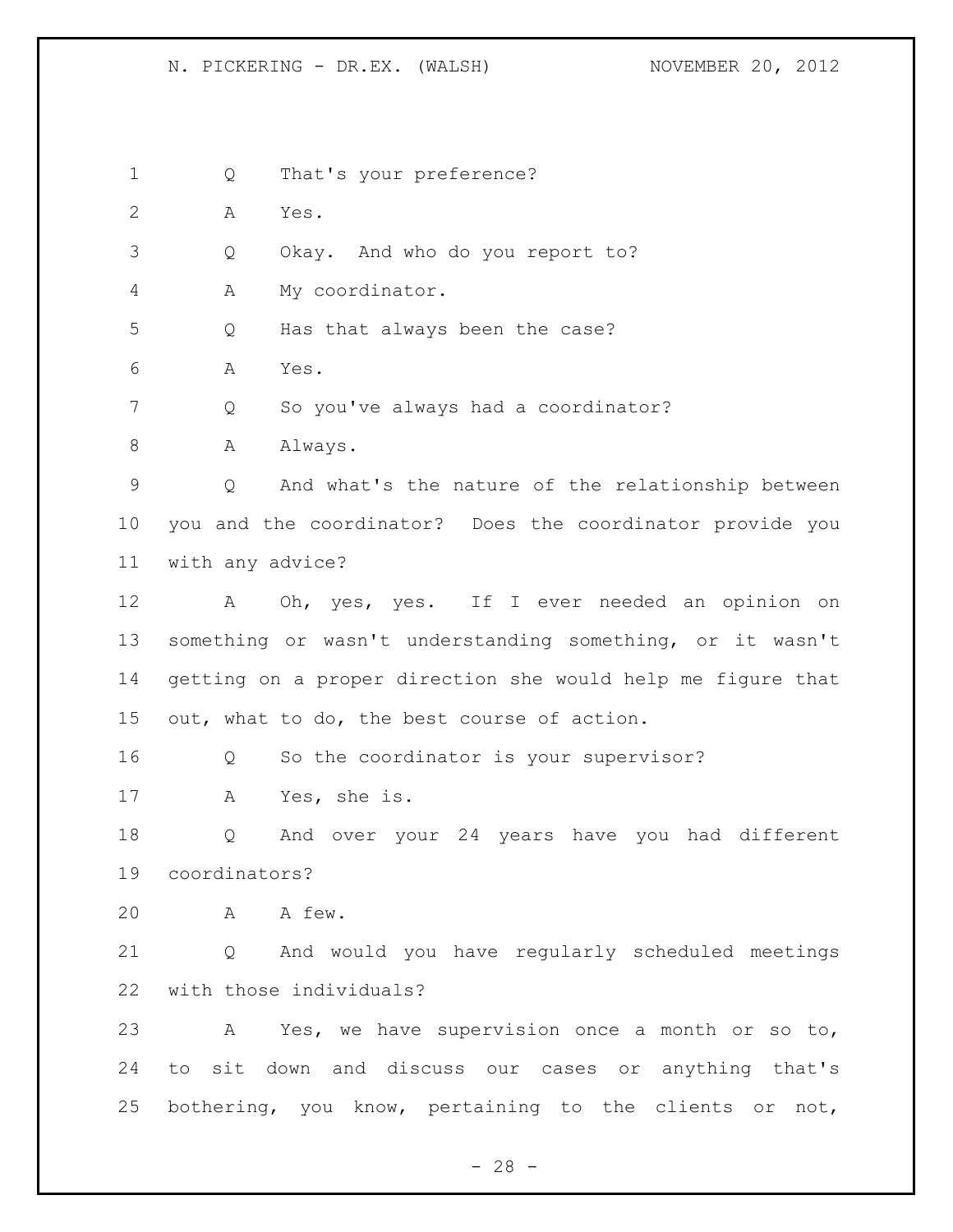# N. PICKERING - DR.EX. (WALSH) NOVEMBER 20, 2012

maybe personal.

| Q | Has that always been the case --                            |
|---|-------------------------------------------------------------|
| Α | Yes, it has.                                                |
| Q | -- that you had that frequency of --                        |
| Α | Right.                                                      |
| Q | -- supervision?                                             |
| Α | Right.                                                      |
| Q | And if you wanted to talk to a supervisor, other            |
|   | than on one of those scheduled meetings, could you?         |
| Α | Oh, yes. Usually just phone up or pop in.                   |
| Q | Okay. And speaking in 2000 but perhaps it's true            |
|   | throughout your career, did you make notes of the work that |
|   | you did with families?                                      |
| A | Yes, that was part of our practice and that would           |
|   | go in with my timesheets on Fridays, when we would send     |
|   | them in for the end of the week to report on what happened  |
|   | that week. It doesn't mean every Friday and sometimes it's  |
|   | twice a week or I mean, twice a month or once a month,      |
|   | depending on what's going on in the home.                   |
|   | Q And is what you're describing true throughout             |
|   |                                                             |
| Α | Yes.                                                        |
| Q | So either every week or every two weeks you would           |
|   | your career?                                                |

 provide your supervisor with your notes, reflecting what you did with the families?

- 29 -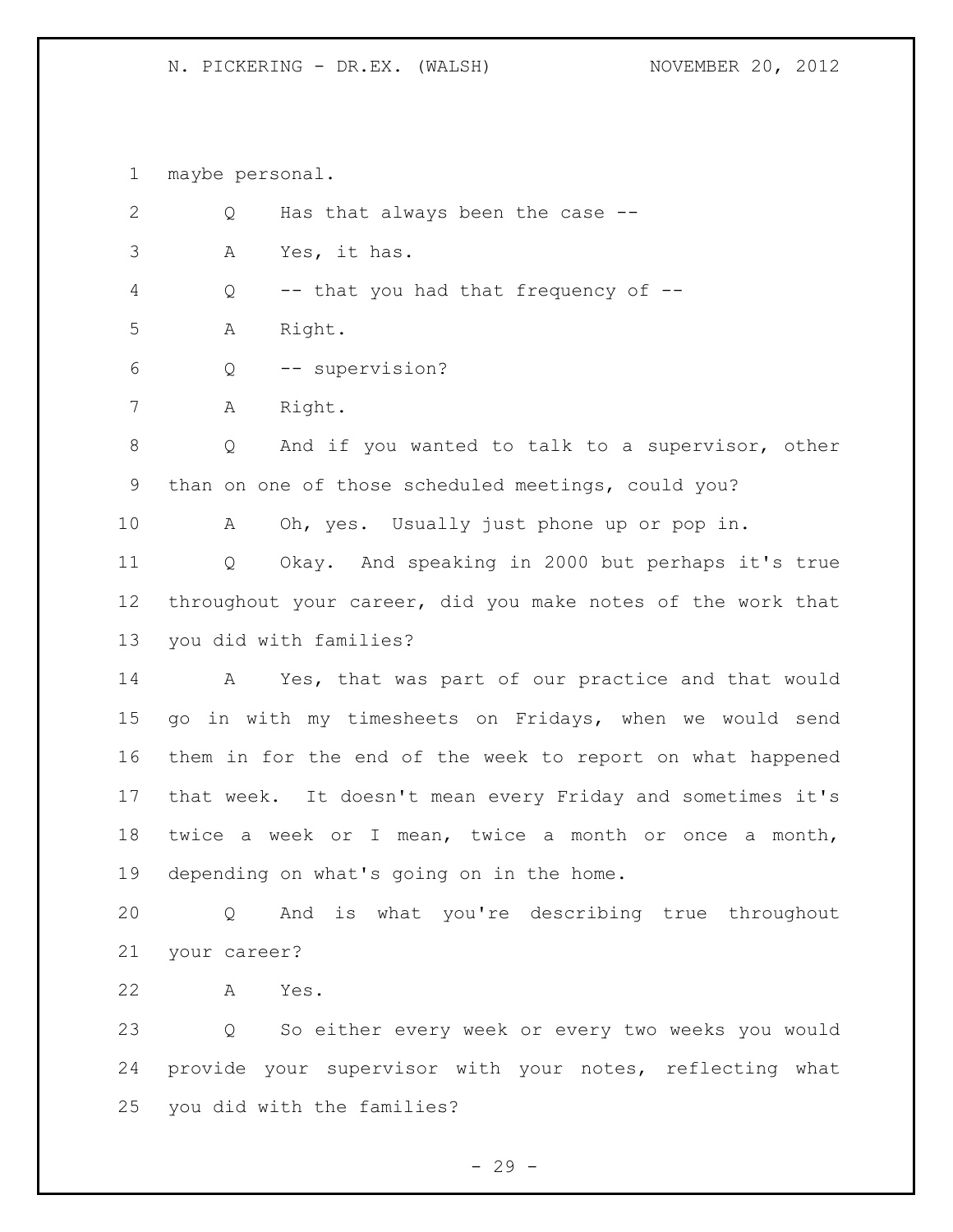1 A Right.

 Q And also your timesheets reflecting the hours spent working with them?

A Yes. Yes.

 Q And how would you create your notes? Were they handwritten?

A Yes.

8 Q Were they -- was there a form or ...

9 A We have a form that says things that -- to start, time of day, the purpose of the contact, like parenting skills or whatever. And observations. And then your goals for the next week's home. That's usually how you fill it out.

14 Q And when would you fill them out?

A Usually on a Friday or a Saturday.

 Q So would that be the same day that you had a visit?

 A No. I would jot things down throughout the week and then I would put them all together on the form at -- when I'm sitting down to do all the notes.

Q And did you keep copies of your reports?

 A No. We're not allowed to because of the confidentiality. I send mine into my supervisor and I would usually have a copy at the home but once a contract is finished they're usually gone to the office to get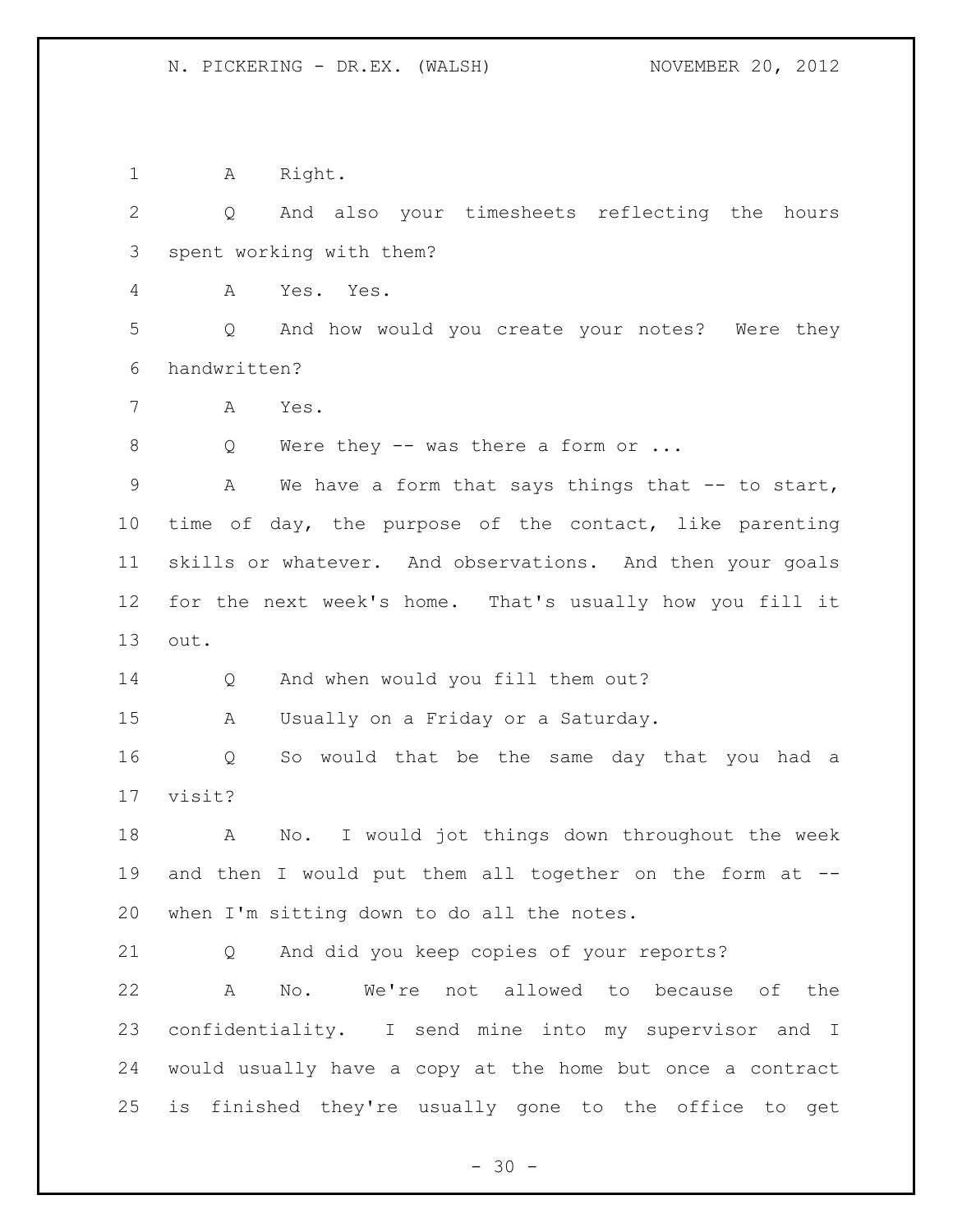shredded.

Q Sorry, say that again?

3 A I have a note that -- a copy of the notes, as I make them, because I would fax them in, so I'll have a copy at home; right? And my social -- support worker she gets the teacher -- confused. My coordinator gets the paper then she faxes it off to the social workers so they both have a copy.

 Q So you're understanding is that your reports about what you did with the family were sent by your coordinator to the social worker involved with the family?

A Exactly.

Q Okay. That was your expectation?

A Right.

Q And did you say you had some notes at home?

 A I would have had notes at home at the time that I wrote them and then they would get shredded because we're not allowed to keep that personal information at our homes.

Q So when would you shred them?

 A End of the week, month. Depending on how much I had do.

 Q Okay. Did you have a shredder at home or -- A Yes, I do. It's always on the go.

24 THE COMMISSIONER: Do you work out of your home or do you have an office?

 $- 31 -$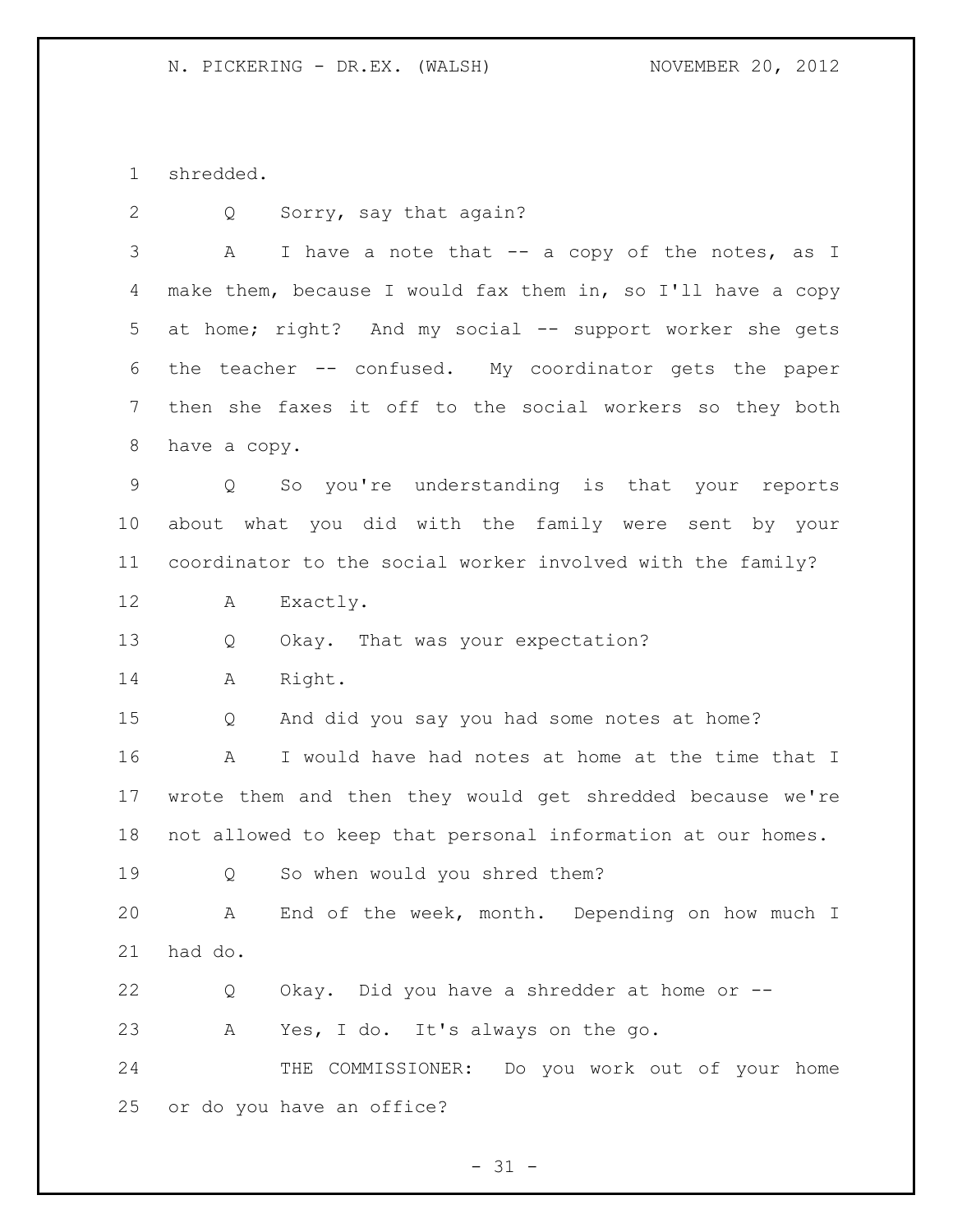THE WITNESS: Well, we have an office but we usually do all our paperwork and stuff at home. We don't have an office we can go sit in every day to get our work done -- THE COMMISSIONER: No. THE WITNESS: -- sort of thing. There is a room 7 available to us but we don't -- not all of us can fit in that room. THE COMMISSIONER: Yeah, okay. 10 THE WITNESS: Thank you. BY MS. WALSH: Q So the family support worker's office is separate from an agency office? A The family support office is in the same building, it's just called a support office, for a room office, where we have our computer and files and all our paperwork that we need. Q So in the same building as Winnipeg CFS? A Right. Q Okay. And what kinds of things would you put into your reports? A How the family was doing, what they were doing with the children, you know, if they were taking them out, if they're bathing them properly, the house is clean,

 $- 32 -$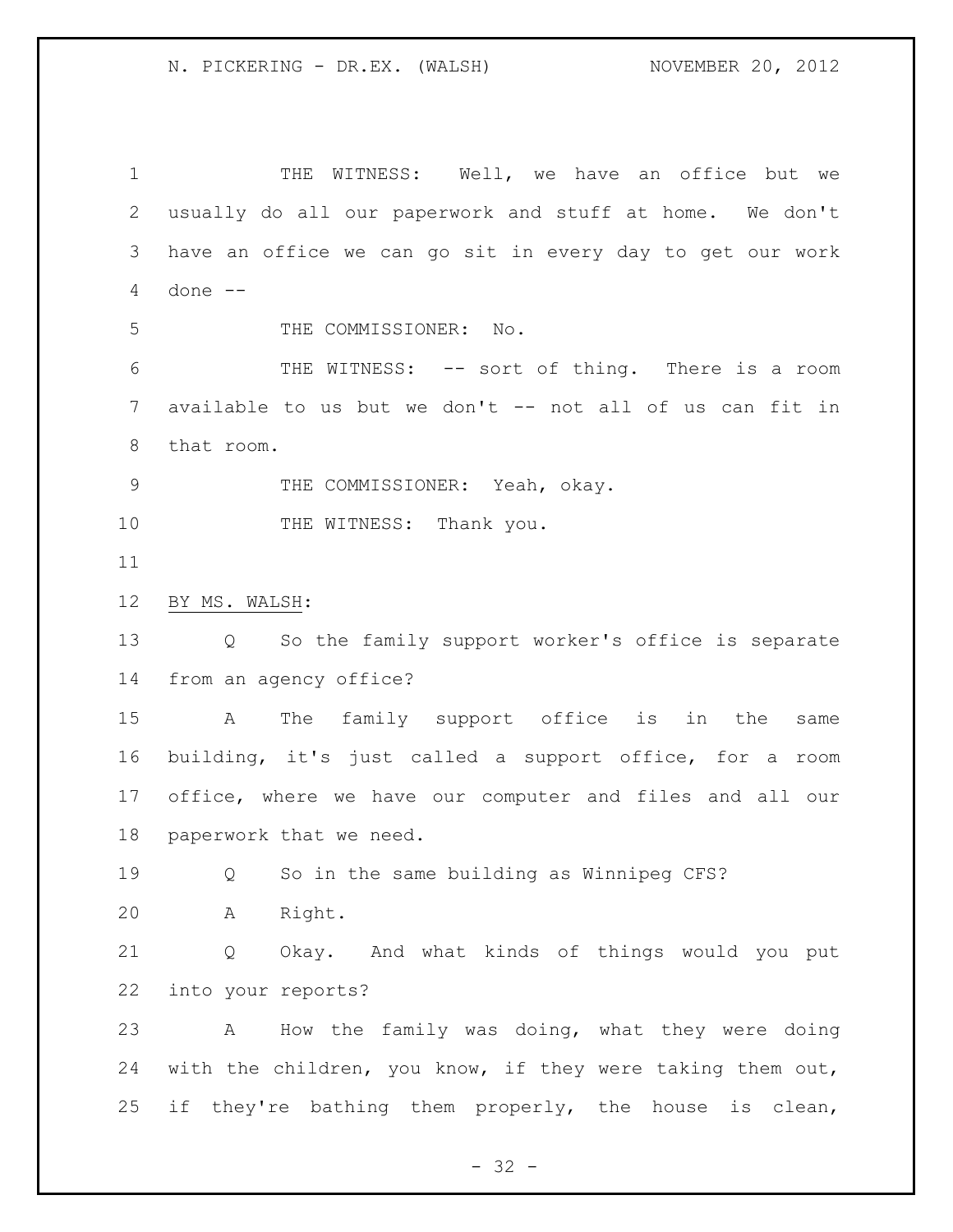### N. PICKERING - DR.EX. (WALSH) NOVEMBER 20, 2012

 they're on a schedule, they're feeding them good food. Whatever, depends on what's pertaining to that client. Q Okay. And we heard Ms. Greeley, who is a social worker, say that social workers rely on the family support workers to provide information about what they're observing in the home and how the parents are coping. Would you agree with that? A Yes, I would. Q Okay. So you knew that that's, as a family support worker, you know that that's something the social workers are relying on you to report on? A Right. Q Okay. And is that reporting done only by virtue of your notes being provided to the social worker? A For the information they had? Q Observations that you're making in the home? 17 A Okay, yes, that goes -- Q Do you have any other contact, typically, with the social worker? A Sometimes we'll talk on the phone or we'll just go in and have a meeting together to see -- regroup on what's going on with the family. Q Because you're in the same building? A Not always. Q Okay.

- 33 -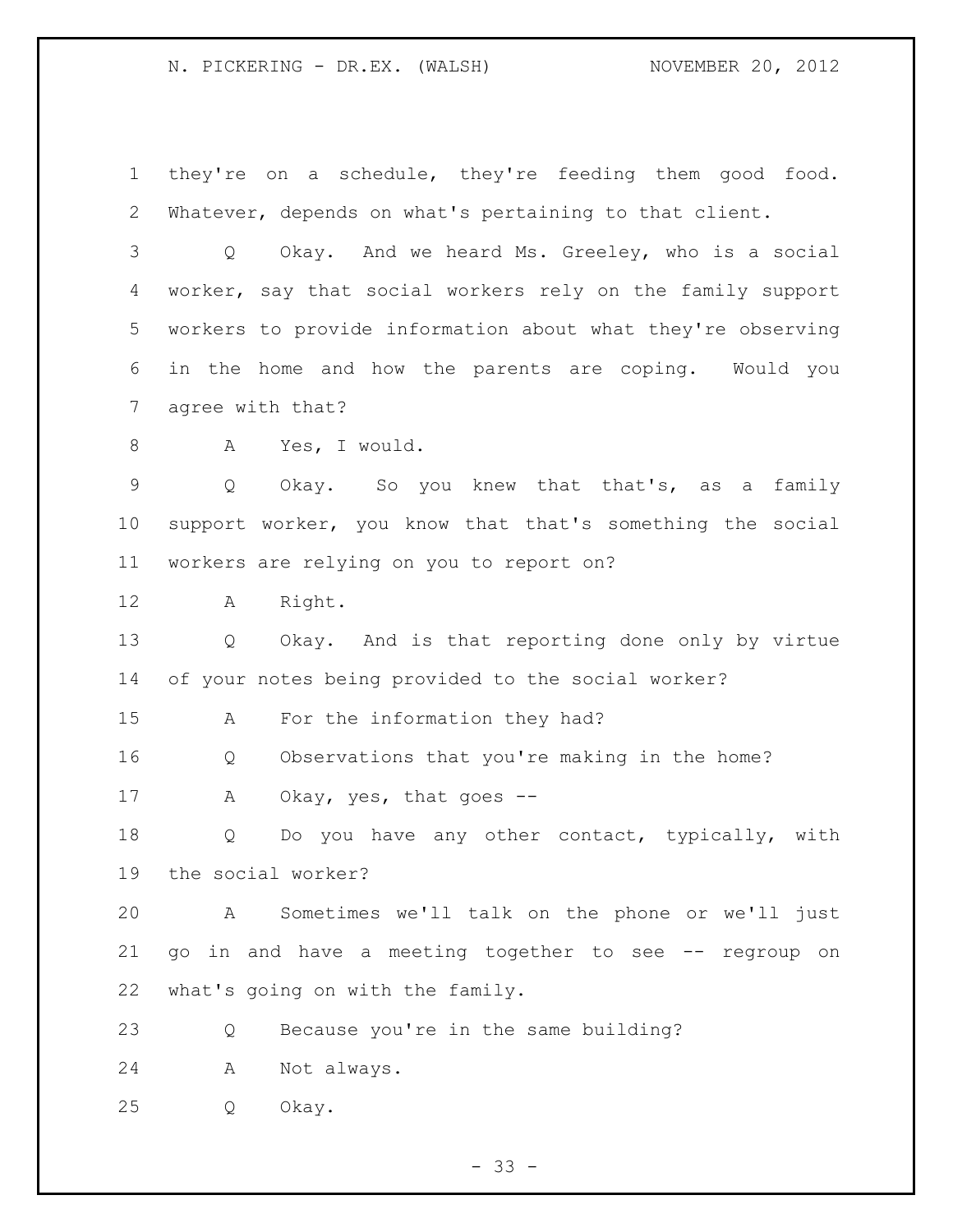A My social workers are not in the same building as me. Q But you would, nonetheless, sometimes have in-person meetings with the --

A Right.

Q -- social workers?

A Yeah, I would go to their offices.

 Q Okay. Was that -- how frequently did you do that?

 A It depends on the necessity. If I really had something important to see them with, or something was going on in the home, that wasn't right, I would go there -- phone them and go there and see if they're there, or they would come out and meet me.

 Q So would you initiate contact with the social worker sometimes?

A Generally, yeah.

 Q And would the social worker call you sometimes? A Oh, yes.

 Q What's an example of something that would prompt you to want an in-person meeting with a social worker?

 A Somebody not being home most of the time when I got there, they're not showing up, or there's something suspicious in the home. Someone there that's not supposed to be there. Or if you see something you don't like that's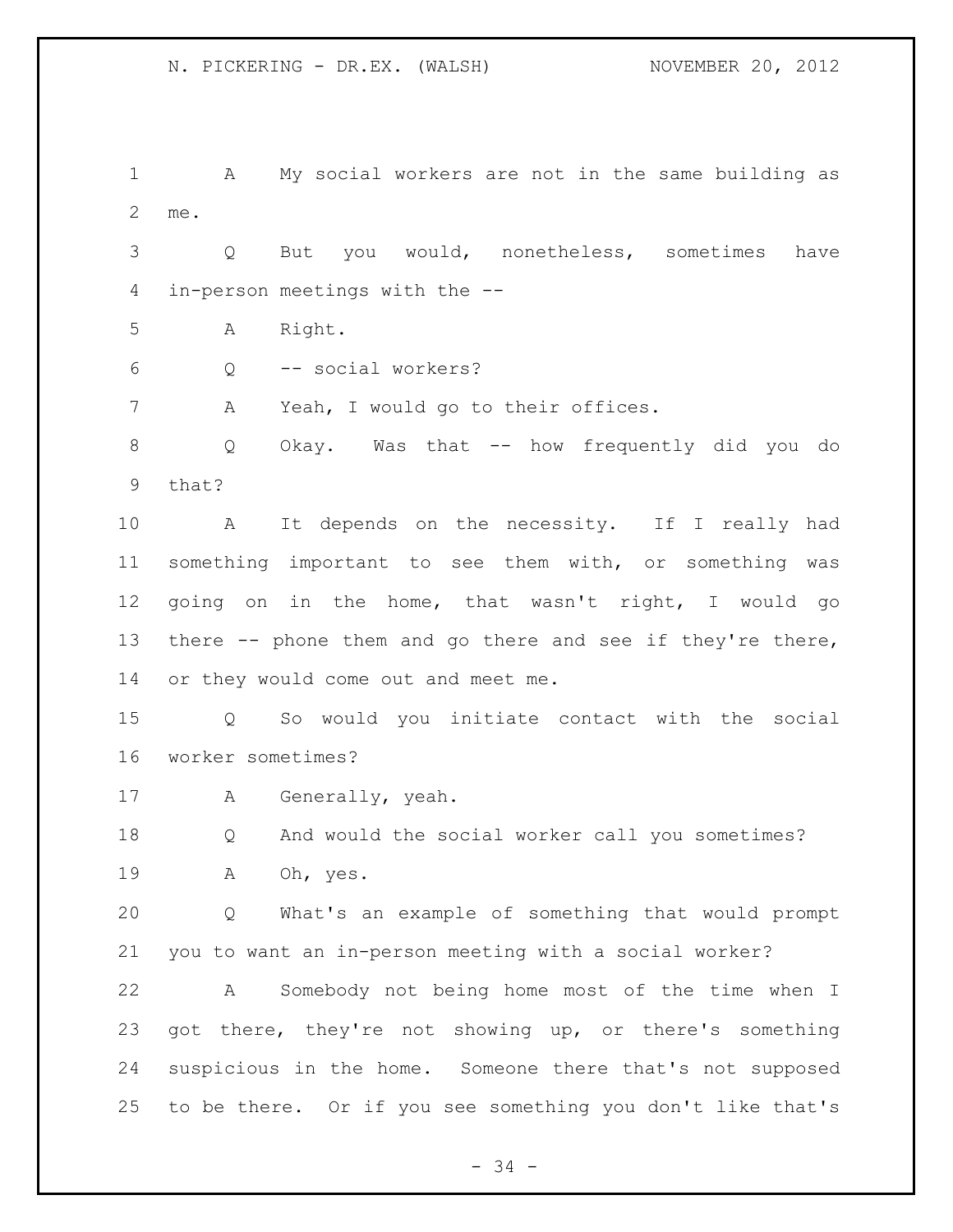happening. So then I would phone them right away and get them to regroup with me. Q Were you required or expected to report any protection concerns that you might observe in a family? A Oh, yes. Q And so if you found protection concerns, what would you do? A I would phone them -- the social worker immediately and then I would also put it in my report. And then she would come down and she would deal with it, or he. Q The social worker? A Yes. Q Okay. And over your 25 year, 24 year career, has that ever happened where you have had to do that? A Yes. Q How frequently? A Maybe a half a dozen times. 18 THE COMMISSIONER: That you had to do what? 19 THE WITNESS: I had to contact the social worker immediately because I thought something suspicious was going on in the home. 22 THE COMMISSIONER: Right. THE WITNESS: Or a child was getting hurt or something. 25 THE COMMISSIONER: With respect to protecting --

 $- 35 -$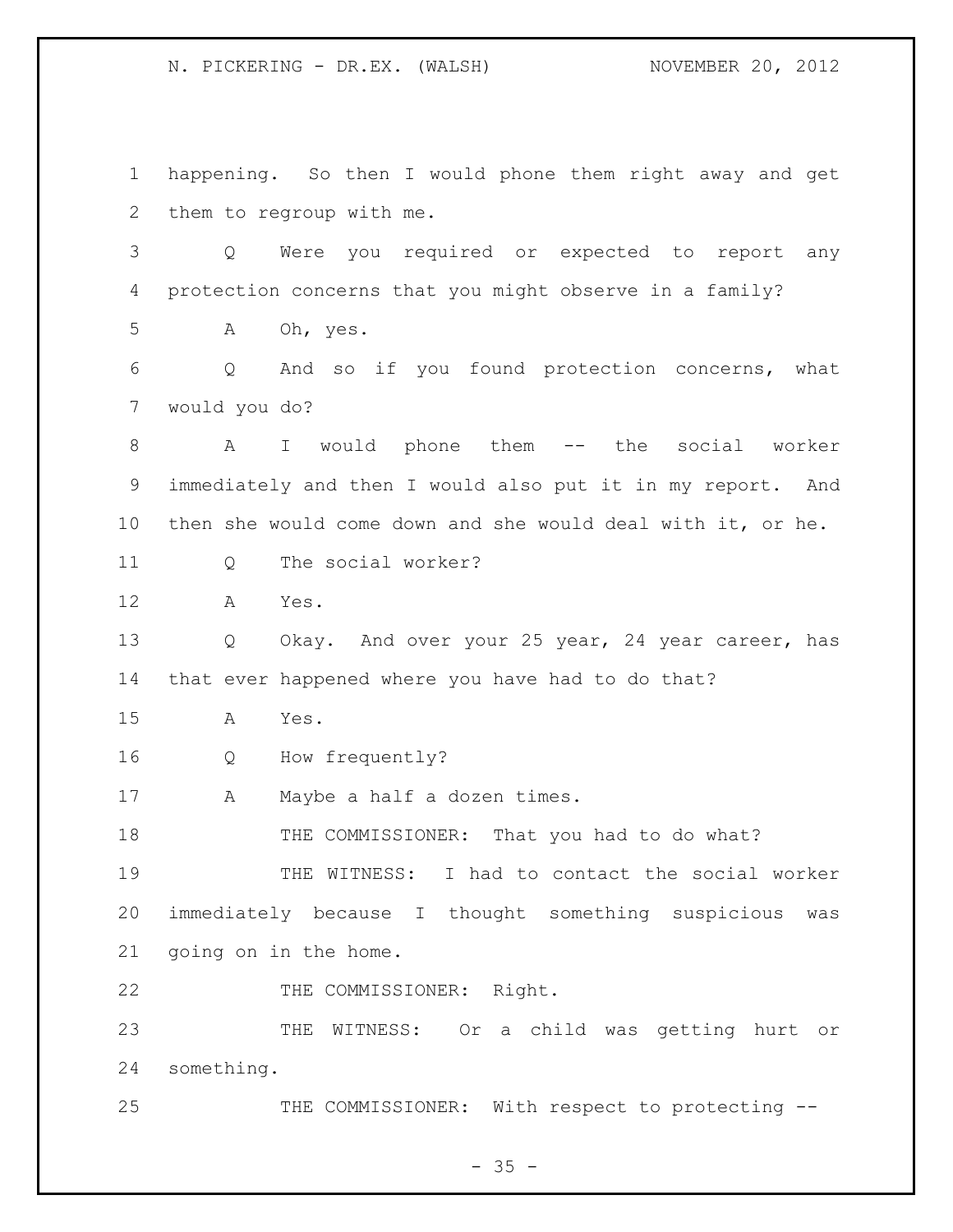1 THE WITNESS: Right.

2 THE COMMISSIONER: -- the child. THE WITNESS: Right. MS. WALSH: My question, Mr. Commissioner, had related to reporting protection concerns. BY MS. WALSH: Q And would a social worker ever specifically ask you to look for something in particular when you were working with a family? A Yes, they would give you a heads up if they had some suspicions of something going on in the home that wasn't right, then you would really focus on that, as well. Q Okay. Would they ever ask you to do any specific kind of work with the family? A That's usually in the contract already, when you get it you know what you have to do, whether you're doing parenting or teaching or help out with the baby. Q Okay. And we'll look at your contract in a minute. A Okay. Q And which members of the family or people were you required to see when you visited with families? A If the mom and dad were together it would be both 25 of them, otherwise mostly the mom.

 $- 36 -$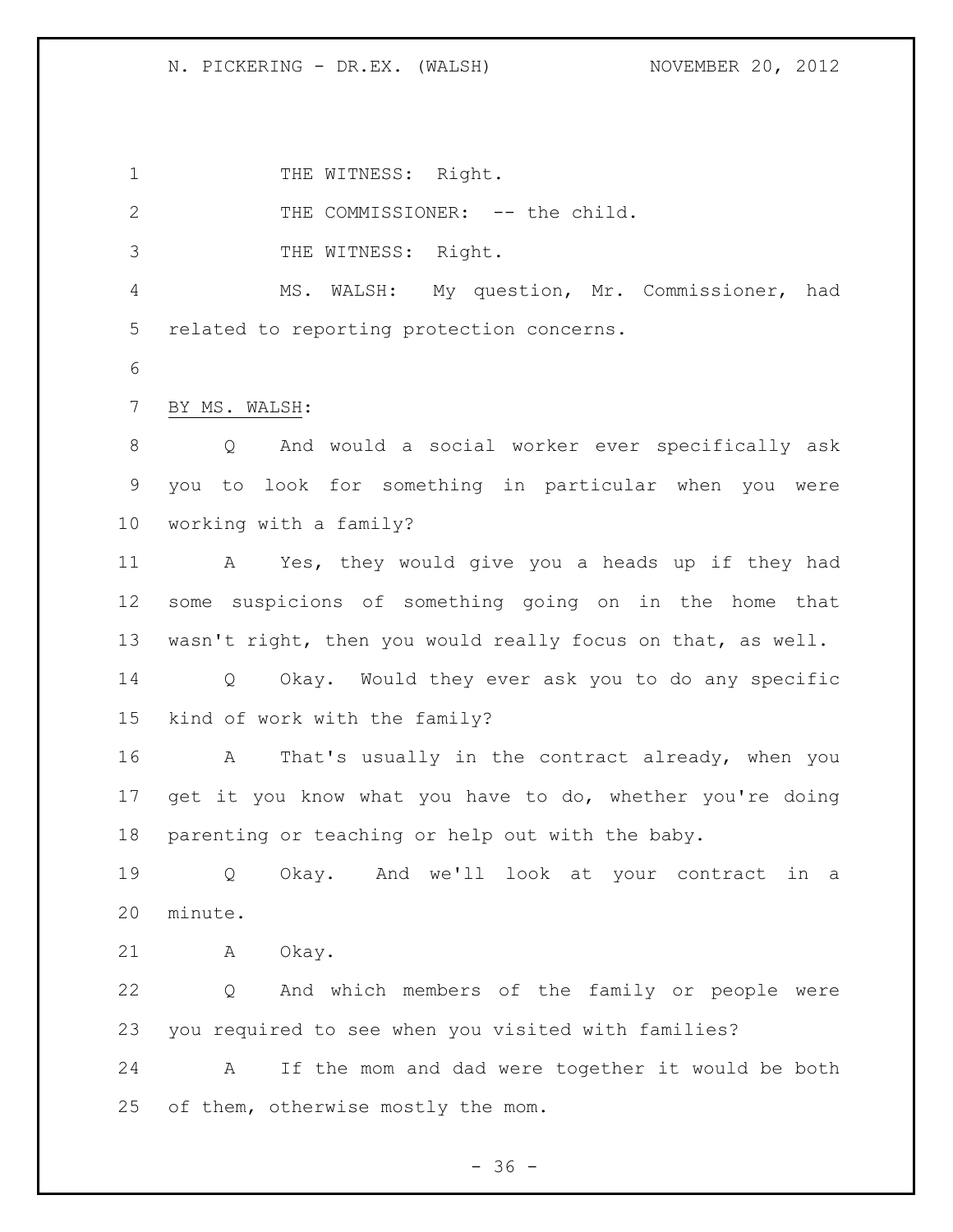Q What about the children, were you expected to see the children?

A Oh, yes.

Q Was that a mandatory thing, in your view?

 A Right. Because generally you want to see how they're getting along, what they're doing, if they're dressed properly, or if they're bruised or something is not right with them. So if you can't see them, you don't know what's going on.

 Q And so, as you've said, you also kept records of the actual hours spent, working with families?

- A Right.
- Q On timesheets?
- A Yes.

Q And you handed those into your supervisor?

A Yes.

 Q And along with the notes that you took of family visits?

A Right.

 Q Okay. And we have those in our disclosure, and we're going to look at those in a minute, as well.

 Now, we've heard evidence that you provided services to Phoenix and her family in 2000.

A Correct.

Q And did you make notes of the services that you

- 37 -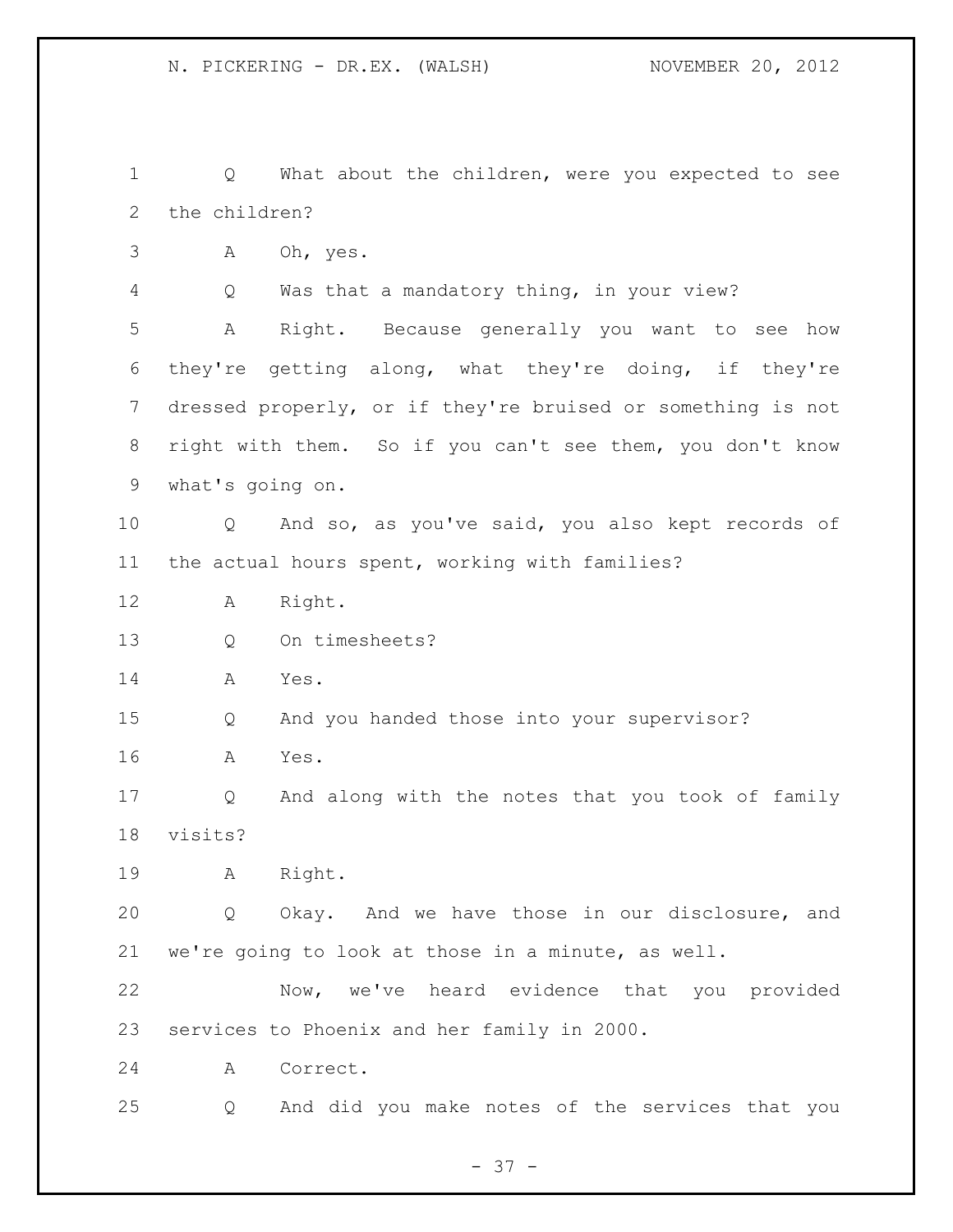provided? A Yes. That was our standard practice. Q And we already know that none of those notes can now be found? A Right. Q And, in fact, the department has made an admission, in Exhibit 14. If we can pull that up, please, page 7. 9 THE COMMISSIONER: This is exhibit what? 10 MS. WALSH: Fourteen. BY MS. WALSH: Q This is the admission as to facts of the Department of Family Services and Labour and paragraphs 24 and 25 relate to family support worker. Paragraph 24 says: "A Family Support Worker (FSW) provided in-home services to Samantha Kematch and Steve Sinclair in 2000. This was a service provided by the Family Support Program through Winnipeg CFS." The next paragraph says: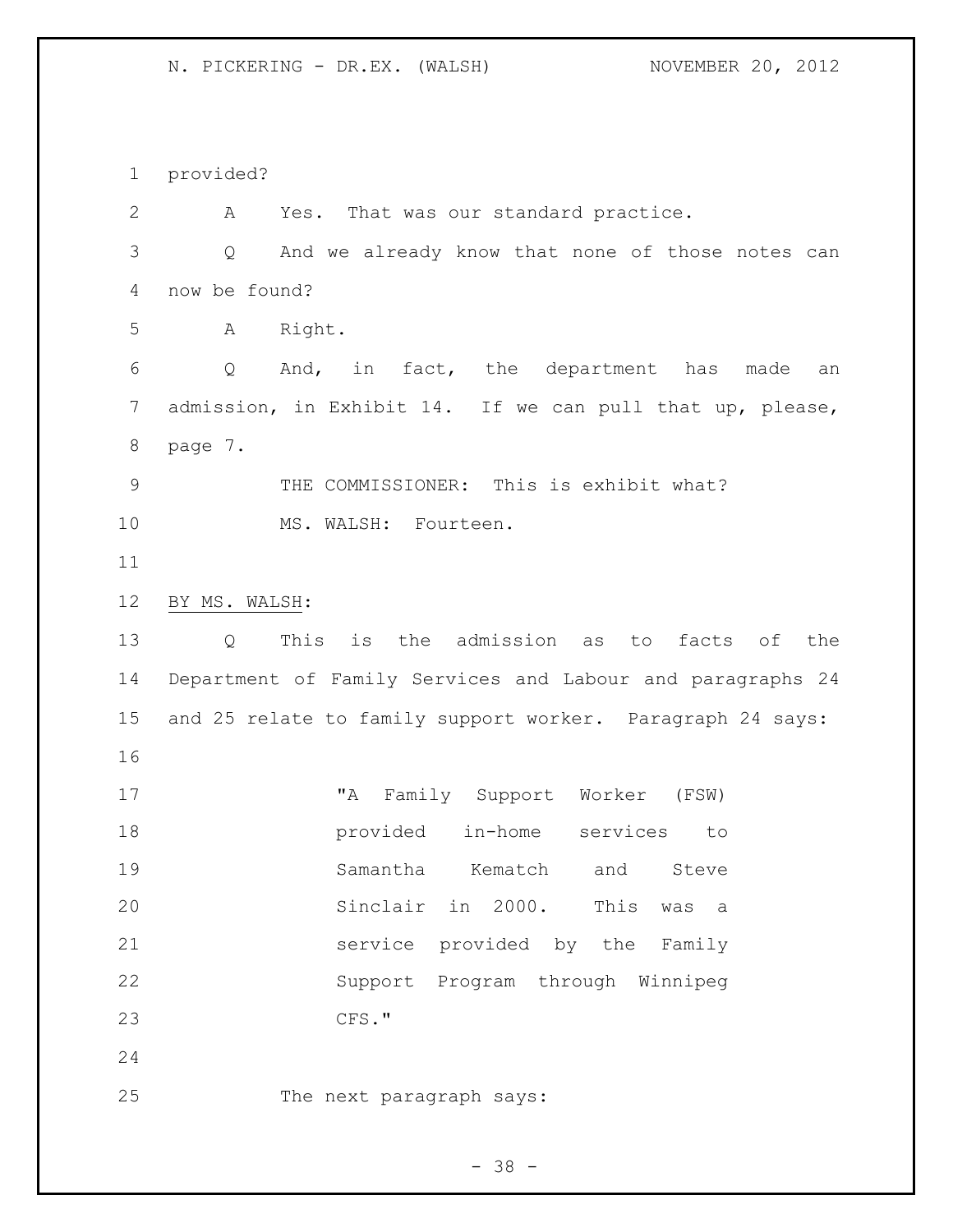| $\mathbf{2}$<br>not have a copy of the FSW's<br>3<br>contact notes relating to services<br>$\overline{4}$<br>provided to Samantha Kematch and<br>5<br>Steve Sinclair. Winnipeg CFS<br>6<br>cannot locate a copy of the FSW's<br>7<br>contact notes."<br>$\,8\,$<br>$\mathcal{G}$<br>So that, that explains why you don't have notes<br>to refer to?<br>10 <sub>o</sub><br>11<br>A Right.<br>12<br>$Q \qquad \qquad$<br>Okay. And between 2000 and today, how many<br>13<br>families do you think you have worked with?<br>14<br>A<br>I couldn't say, more than a dozen, it would be<br>15<br>more than 20.<br>16<br>In the last 12 years?<br>$Q \qquad \qquad$<br>17<br>Oh, lots, lots of people. Lots of families. I<br>Α<br>18<br>wish I had actually got those numbers for you.<br>19<br>Hundreds of people?<br>$\mathsf{Q}$<br>20<br>A I would say. It's a lot of people I've worked<br>21<br>with.<br>22<br>Q Okay. And so without the benefit of your notes<br>23<br>that show what work you did with, with Phoenix's family,<br>24<br>are you able to recall much about the services that you | $\mathbf 1$ | "The Family Support Program does |  |  |  |  |  |  |
|------------------------------------------------------------------------------------------------------------------------------------------------------------------------------------------------------------------------------------------------------------------------------------------------------------------------------------------------------------------------------------------------------------------------------------------------------------------------------------------------------------------------------------------------------------------------------------------------------------------------------------------------------------------------------------------------------------------------------------------------------------------------------------------------------------------------------------------------------------------------------------------------------------------------------------------------------------------------------------------------------------------------------------------------------------------------------------------------------|-------------|----------------------------------|--|--|--|--|--|--|
|                                                                                                                                                                                                                                                                                                                                                                                                                                                                                                                                                                                                                                                                                                                                                                                                                                                                                                                                                                                                                                                                                                      |             |                                  |  |  |  |  |  |  |
|                                                                                                                                                                                                                                                                                                                                                                                                                                                                                                                                                                                                                                                                                                                                                                                                                                                                                                                                                                                                                                                                                                      |             |                                  |  |  |  |  |  |  |
|                                                                                                                                                                                                                                                                                                                                                                                                                                                                                                                                                                                                                                                                                                                                                                                                                                                                                                                                                                                                                                                                                                      |             |                                  |  |  |  |  |  |  |
|                                                                                                                                                                                                                                                                                                                                                                                                                                                                                                                                                                                                                                                                                                                                                                                                                                                                                                                                                                                                                                                                                                      |             |                                  |  |  |  |  |  |  |
|                                                                                                                                                                                                                                                                                                                                                                                                                                                                                                                                                                                                                                                                                                                                                                                                                                                                                                                                                                                                                                                                                                      |             |                                  |  |  |  |  |  |  |
|                                                                                                                                                                                                                                                                                                                                                                                                                                                                                                                                                                                                                                                                                                                                                                                                                                                                                                                                                                                                                                                                                                      |             |                                  |  |  |  |  |  |  |
|                                                                                                                                                                                                                                                                                                                                                                                                                                                                                                                                                                                                                                                                                                                                                                                                                                                                                                                                                                                                                                                                                                      |             |                                  |  |  |  |  |  |  |
|                                                                                                                                                                                                                                                                                                                                                                                                                                                                                                                                                                                                                                                                                                                                                                                                                                                                                                                                                                                                                                                                                                      |             |                                  |  |  |  |  |  |  |
|                                                                                                                                                                                                                                                                                                                                                                                                                                                                                                                                                                                                                                                                                                                                                                                                                                                                                                                                                                                                                                                                                                      |             |                                  |  |  |  |  |  |  |
|                                                                                                                                                                                                                                                                                                                                                                                                                                                                                                                                                                                                                                                                                                                                                                                                                                                                                                                                                                                                                                                                                                      |             |                                  |  |  |  |  |  |  |
|                                                                                                                                                                                                                                                                                                                                                                                                                                                                                                                                                                                                                                                                                                                                                                                                                                                                                                                                                                                                                                                                                                      |             |                                  |  |  |  |  |  |  |
|                                                                                                                                                                                                                                                                                                                                                                                                                                                                                                                                                                                                                                                                                                                                                                                                                                                                                                                                                                                                                                                                                                      |             |                                  |  |  |  |  |  |  |
|                                                                                                                                                                                                                                                                                                                                                                                                                                                                                                                                                                                                                                                                                                                                                                                                                                                                                                                                                                                                                                                                                                      |             |                                  |  |  |  |  |  |  |
|                                                                                                                                                                                                                                                                                                                                                                                                                                                                                                                                                                                                                                                                                                                                                                                                                                                                                                                                                                                                                                                                                                      |             |                                  |  |  |  |  |  |  |
|                                                                                                                                                                                                                                                                                                                                                                                                                                                                                                                                                                                                                                                                                                                                                                                                                                                                                                                                                                                                                                                                                                      |             |                                  |  |  |  |  |  |  |
|                                                                                                                                                                                                                                                                                                                                                                                                                                                                                                                                                                                                                                                                                                                                                                                                                                                                                                                                                                                                                                                                                                      |             |                                  |  |  |  |  |  |  |
|                                                                                                                                                                                                                                                                                                                                                                                                                                                                                                                                                                                                                                                                                                                                                                                                                                                                                                                                                                                                                                                                                                      |             |                                  |  |  |  |  |  |  |
|                                                                                                                                                                                                                                                                                                                                                                                                                                                                                                                                                                                                                                                                                                                                                                                                                                                                                                                                                                                                                                                                                                      |             |                                  |  |  |  |  |  |  |
|                                                                                                                                                                                                                                                                                                                                                                                                                                                                                                                                                                                                                                                                                                                                                                                                                                                                                                                                                                                                                                                                                                      |             |                                  |  |  |  |  |  |  |
|                                                                                                                                                                                                                                                                                                                                                                                                                                                                                                                                                                                                                                                                                                                                                                                                                                                                                                                                                                                                                                                                                                      |             |                                  |  |  |  |  |  |  |
|                                                                                                                                                                                                                                                                                                                                                                                                                                                                                                                                                                                                                                                                                                                                                                                                                                                                                                                                                                                                                                                                                                      |             |                                  |  |  |  |  |  |  |
|                                                                                                                                                                                                                                                                                                                                                                                                                                                                                                                                                                                                                                                                                                                                                                                                                                                                                                                                                                                                                                                                                                      |             |                                  |  |  |  |  |  |  |
|                                                                                                                                                                                                                                                                                                                                                                                                                                                                                                                                                                                                                                                                                                                                                                                                                                                                                                                                                                                                                                                                                                      |             |                                  |  |  |  |  |  |  |
| delivered?                                                                                                                                                                                                                                                                                                                                                                                                                                                                                                                                                                                                                                                                                                                                                                                                                                                                                                                                                                                                                                                                                           | 25          |                                  |  |  |  |  |  |  |

- 39 -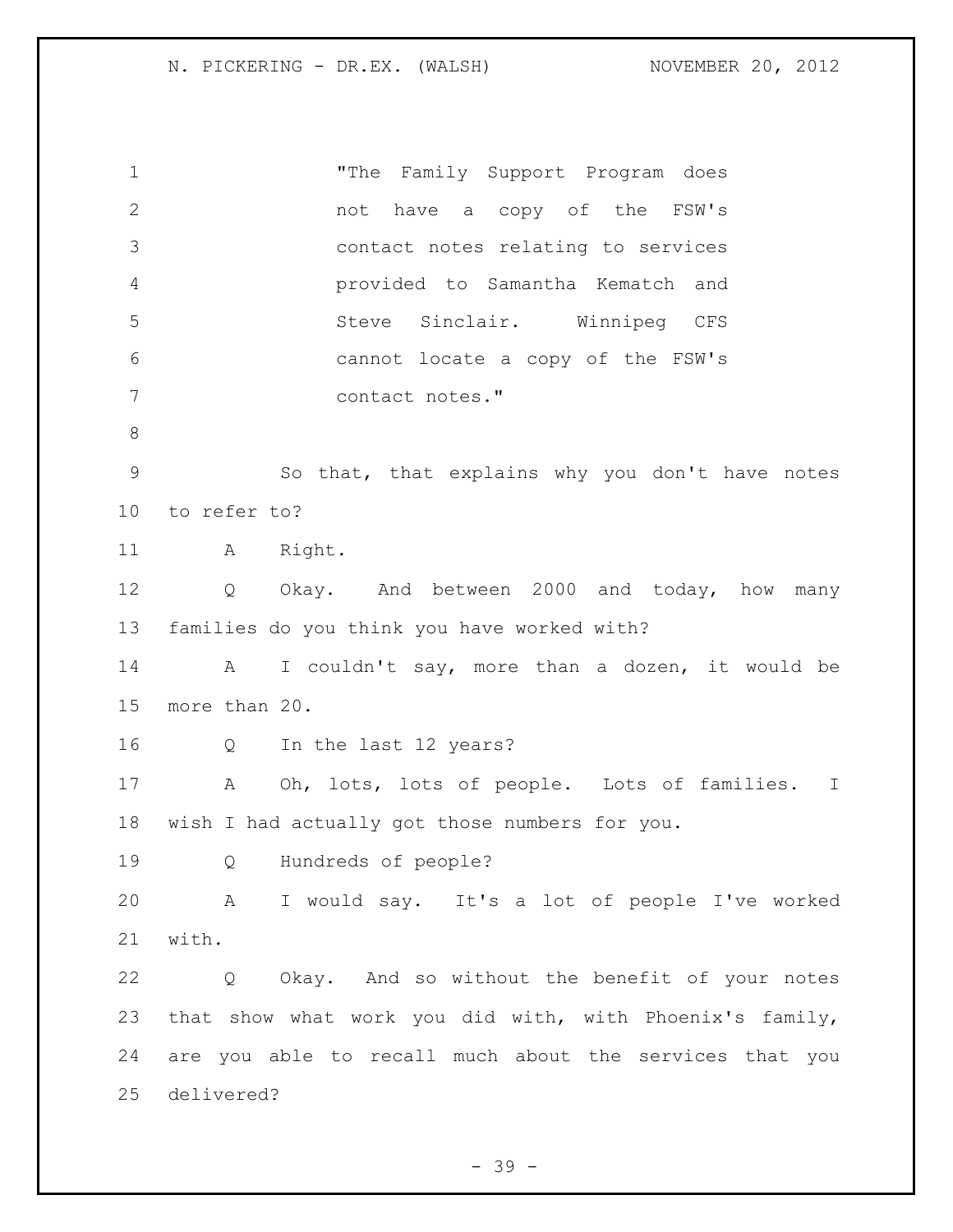1 A Not a lot, not a lot, that was quite awhile ago. Q Okay. You have had an opportunity to review some of the notes and recordings that the social worker made of, of  $-$  A Right. Q -- her contact with you. A Yes. Q And that's as a result of preparing for this inquiry? A Right. 11 Q Okay. So we'll go through that. Let's look at the service request, the contract that started your services, which is page 37073. And we're in CD1795 which is Ms. Kematch's file. So this is, is called Winnipeg Child and Family Services Family Support Services Request Renewal Form. A Right. Q And it's dated June 20th and you can see it's -- the box is checked off new request. The referring social worker is Kerri-Lynn Greeley. And the focus of service requested is family. The type of service requested, it says children zero to five and teaching. This is a document that you would have received? A Very similar to this, yes. Q Okay. Well, I think would you not have received

 $- 40 -$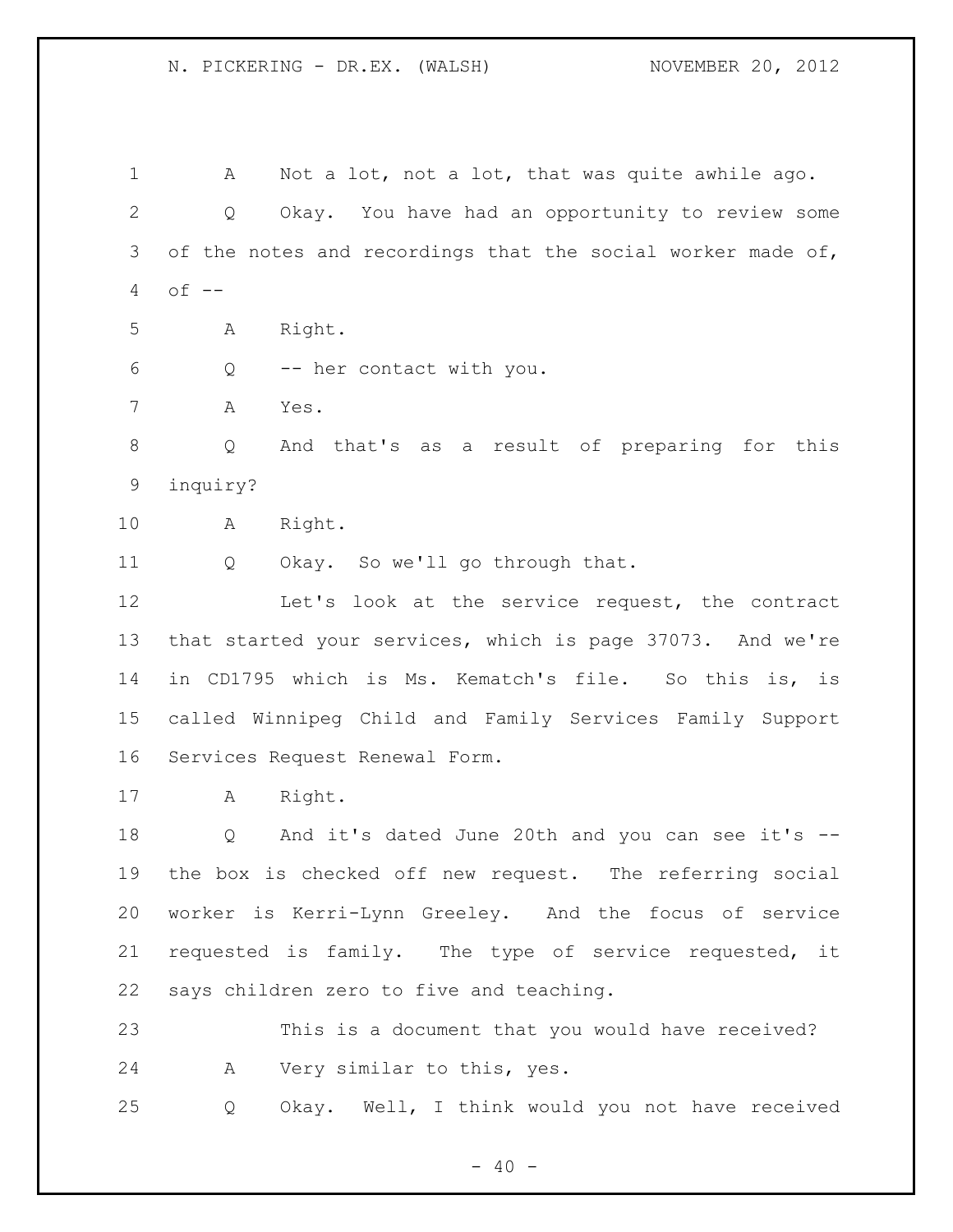this very specific document relating to -- it says the primary client is Samantha Kematch.

 A No, it doesn't have my name on it or anything. Q Well, let's, let's scroll through the whole thing and we'll see. Hang on, we'll just -- we'll, we'll go through it line by line. If you can just go back up, please. Thank you.

 So the primary client is Samantha Kematch and her date of birth is noted. And then family of origin information you've got Ms. Kematch and Mr. Sinclair, and they have a common-law relationship. Children is Phoenix, and her date of birth is there, and she's noted as being in care as of the date of this contract.

 And then significant others, you've got collaterals or other service providers, Nikki Taylor from the Winnipeg Boys and Girls Club, West Region CFS and Cree Nation CFS. Service arrangements, requested starting date is July 10, 2000 and the expiry date October 30, 2000. Direct service hours four to six, and the number of weeks, 16.

 So do you have -- and let's go to the end of it, please, let's go to the next page. Then it says placement resource information. Type of placement, foster family. And that relates then to Phoenix being in care as of the date of this request.

 $- 41 -$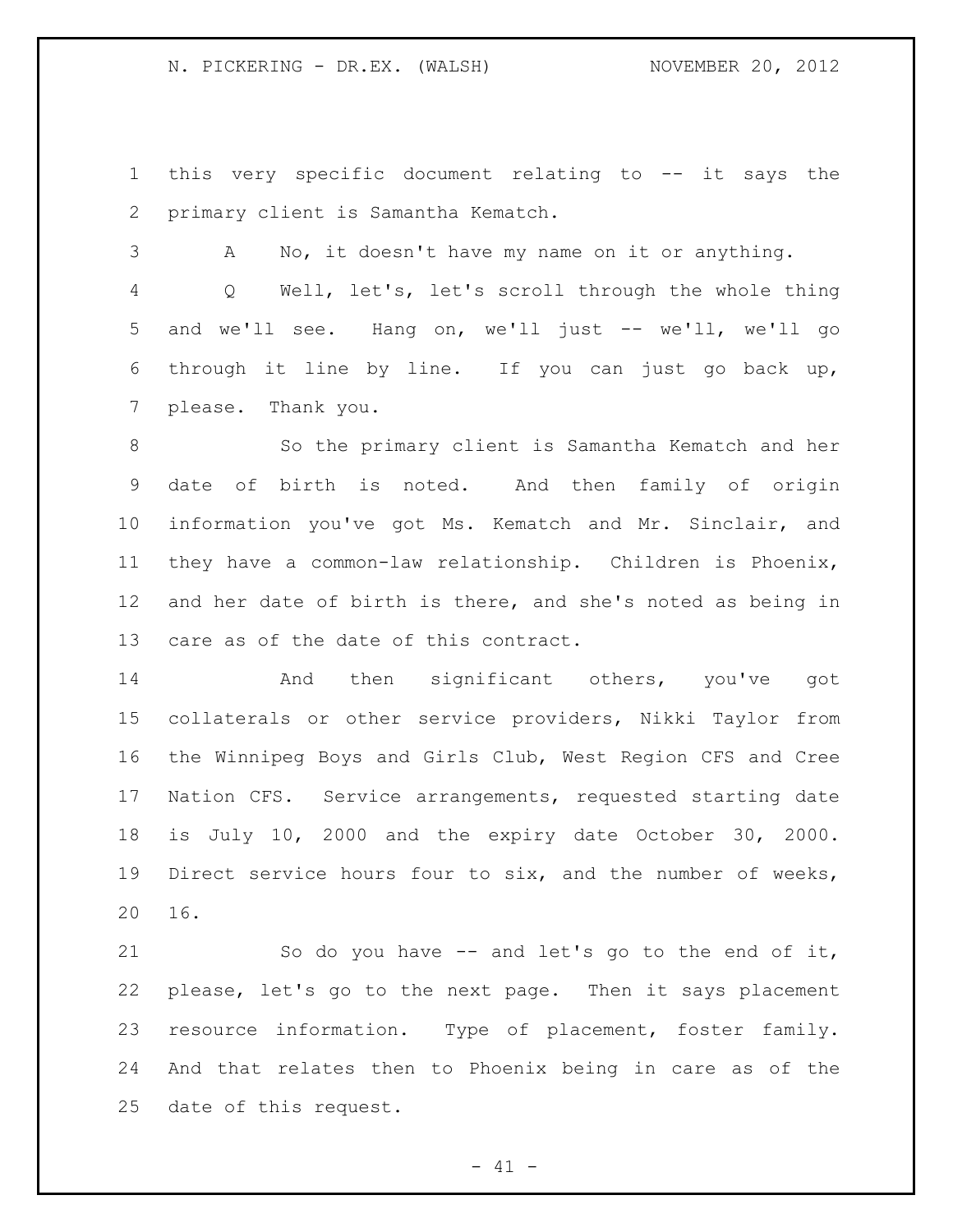A Right. Q June 2000. Then it has potential for violence. And it says yes. And detail, Samantha has been known to become verbally aggressive and uncooperative. Billing, it says there's a family support service agreement. 8 "Goals for family to learn appropriate parenting skills to build a bond and relationship between parents and child to increase access with goal of **possible reunification of family."**  And that's because Phoenix is in care at this time. A Right. Q And then role and responsibility -- can you just scroll up a bit, please. Thank you. "Support worker to provide modeling and education regarding appropriate parenting during access visits

 $- 42 -$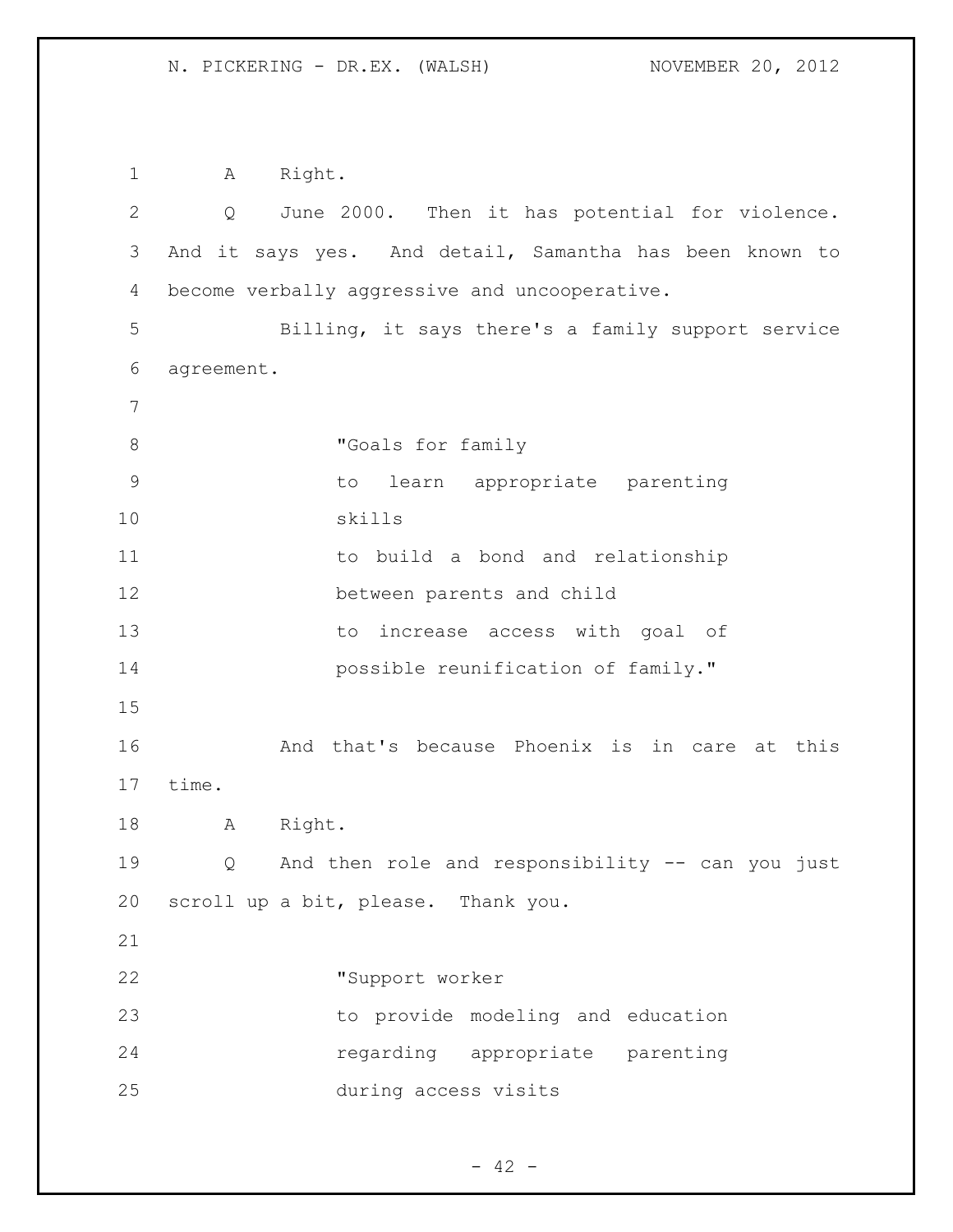1 to provide support and teaching to 2 the family in the home should child be returned to parents. to assist with assessing mother's parenting ability by providing information to social worker." 8 And then for the social worker the role and responsibility, "to (access mother and to) assess mother and father's parenting 12 ability ... 13 to monitor the access visits." And then there's a role and responsibility of others involved, Nikki Taylor to provide support. And then there's the social worker's signature and a unit supervisor's signature. So do you recognize the signature of that supervisor? A No, I don't. Q Is that Penny? A Looks like Penny, something. I don't recognize it. Q You don't?

 $- 43 -$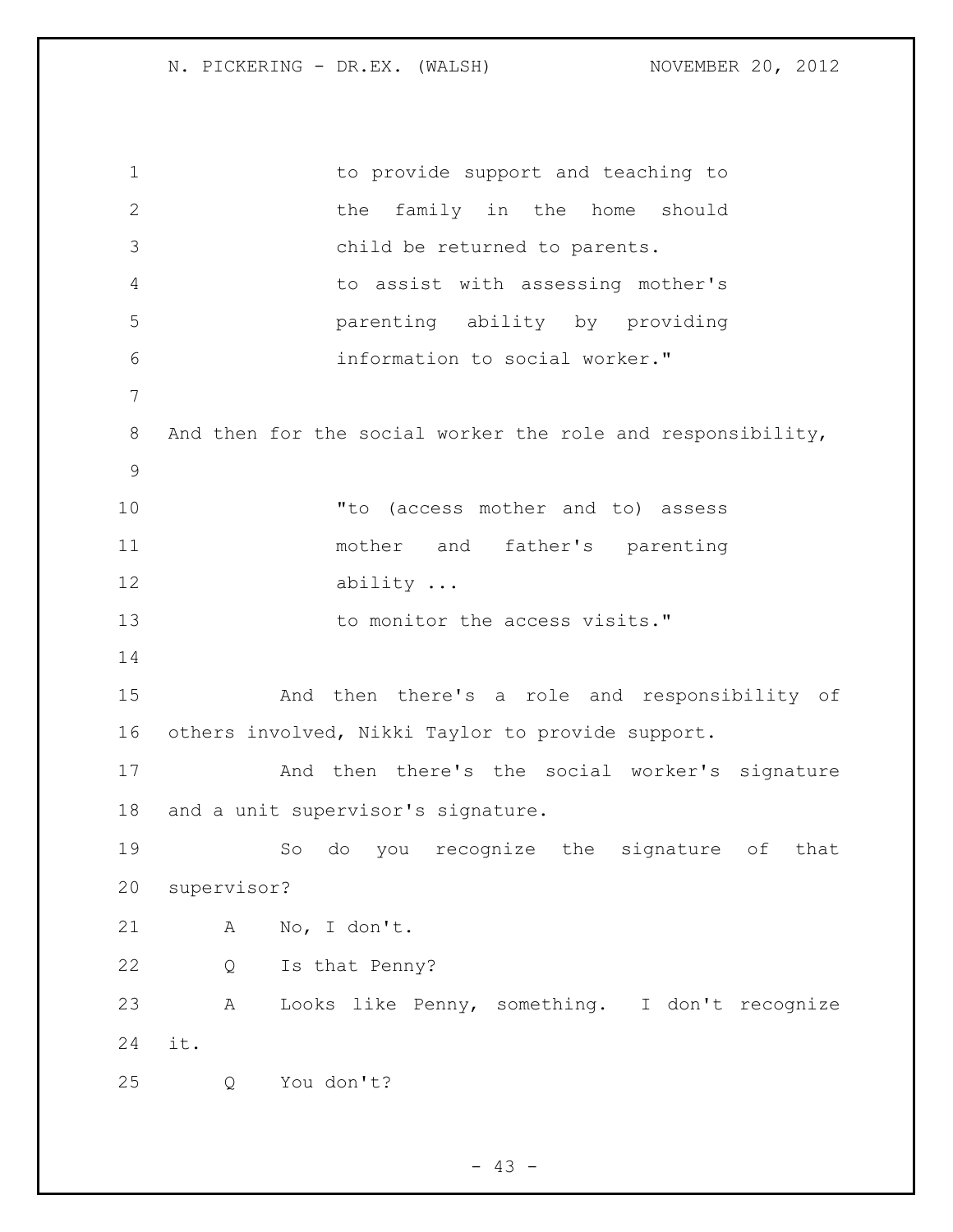A No.

 Q Okay. You don't remember the name of your supervision in 2000 -- A No. Q -- whether that was her? Okay. So, would this document have been provided to you? A Not this very same one, probably very similar to this but it would have been addressed just to me, yes. It would tell me a little bit more about the family because that's sort of the history at the back, parts of the family. Q Well, so we're not aware of any other documents that requested service at this time and -- A Well, this one, obviously, the (inaudible) see here is this one taken on by Nikki, it wasn't addressed to me. So I would have got a different contract after this one.

 Q You're saying that you think this, this document was address to Nikki Taylor?

 A Yes. It says that she was the one providing the services at the time.

 Q Well, it has her role and responsibility but it also has the role and responsibility of the service worker at item 12. Would that not have been you, the family

 $-44 -$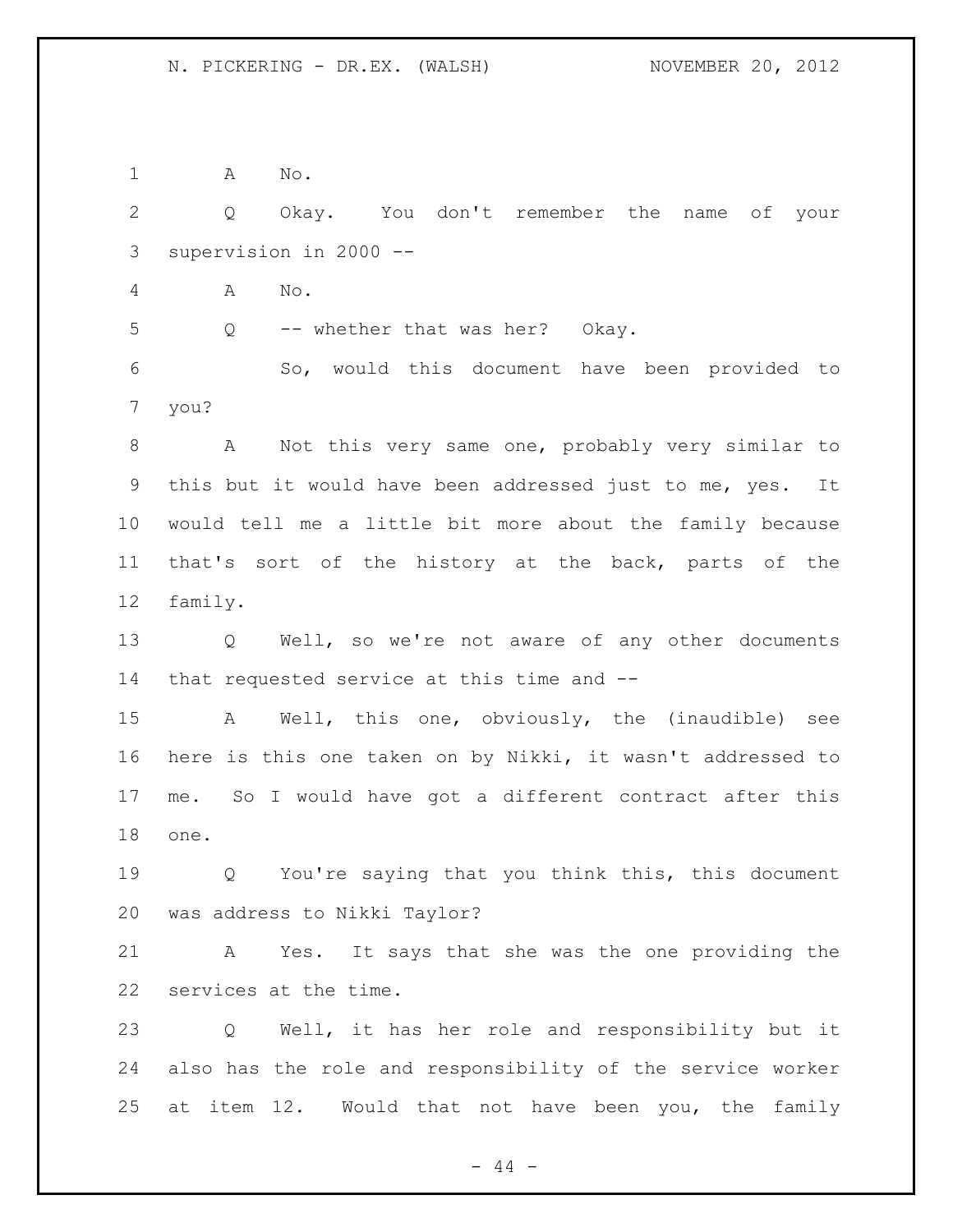support worker? A Not at that time. Q You weren't the family support worker at that time? A I can't remember exactly, in July, when I started but this wasn't -- contract wasn't meant -- sent to me. Q Okay. 8 A It would have my name and everything on it, as well. Q Okay. A Not Nikki's. Q So, if we look at your timesheets, starting at CD2087. A Right. Q Page 44376. It's going to come up on the screen for you. So this -- we're, we're told that this is one of the timesheets that you submitted? A Yeah, this is mine. Q Okay, and how do you know that? A It's got my name on it. Q At the bottom? A And at the -- Q Is that your signature? A The top and bottom, yes. Q Okay. So this is something -- would you have

 $- 45 -$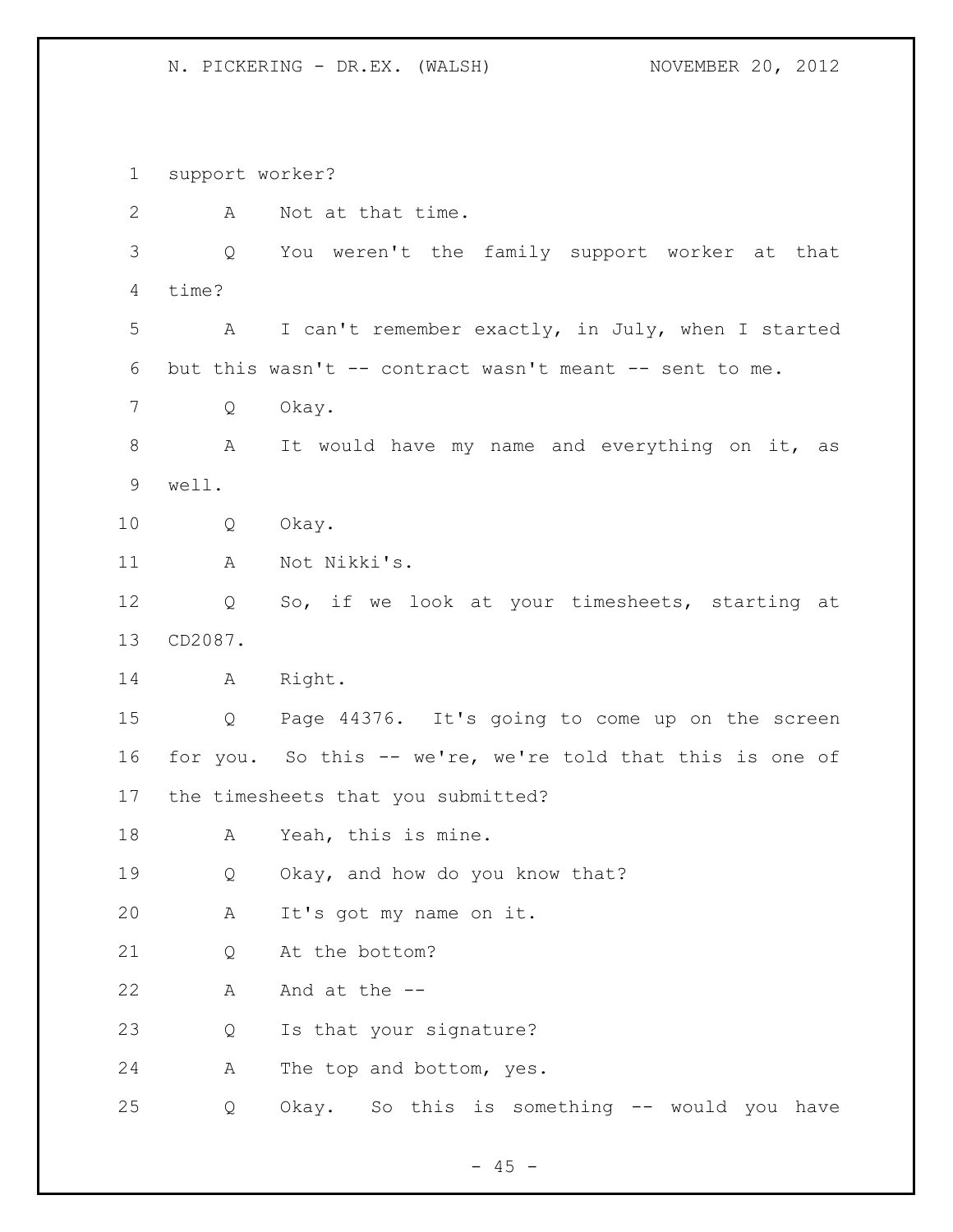filled this out in your handwriting? A Yes. Q Okay. And so the date at the top is for the week ending July 16, 2000? A Right. Q Okay. And it has a supervisor named Allsopp? 7 A Anne Allsopp, yes. Q And this shows the services that you provided to 9 a number of families for that week; right? A Yes. Q So we have blocked out their names and we've left, you'll see in the middle of the page, Kematch? A Exactly. Q Okay. And what's the column next to Ms. Kematch's name? What does that show? A The, the GL code? I'm sorry? Q With the number -- there's a number one recorded. What is that? Before the GL code. A I'm not really sure. I don't use those anymore. THE COMMISSIONER: Well, for, for some you have nine and three, and one and six, and eight. THE WITNESS: I'm not really sure, sir. 23 THE COMMISSIONER: Is that --24 THE WITNESS: We don't use that anymore, I'm not really sure what those are for.

 $- 46 -$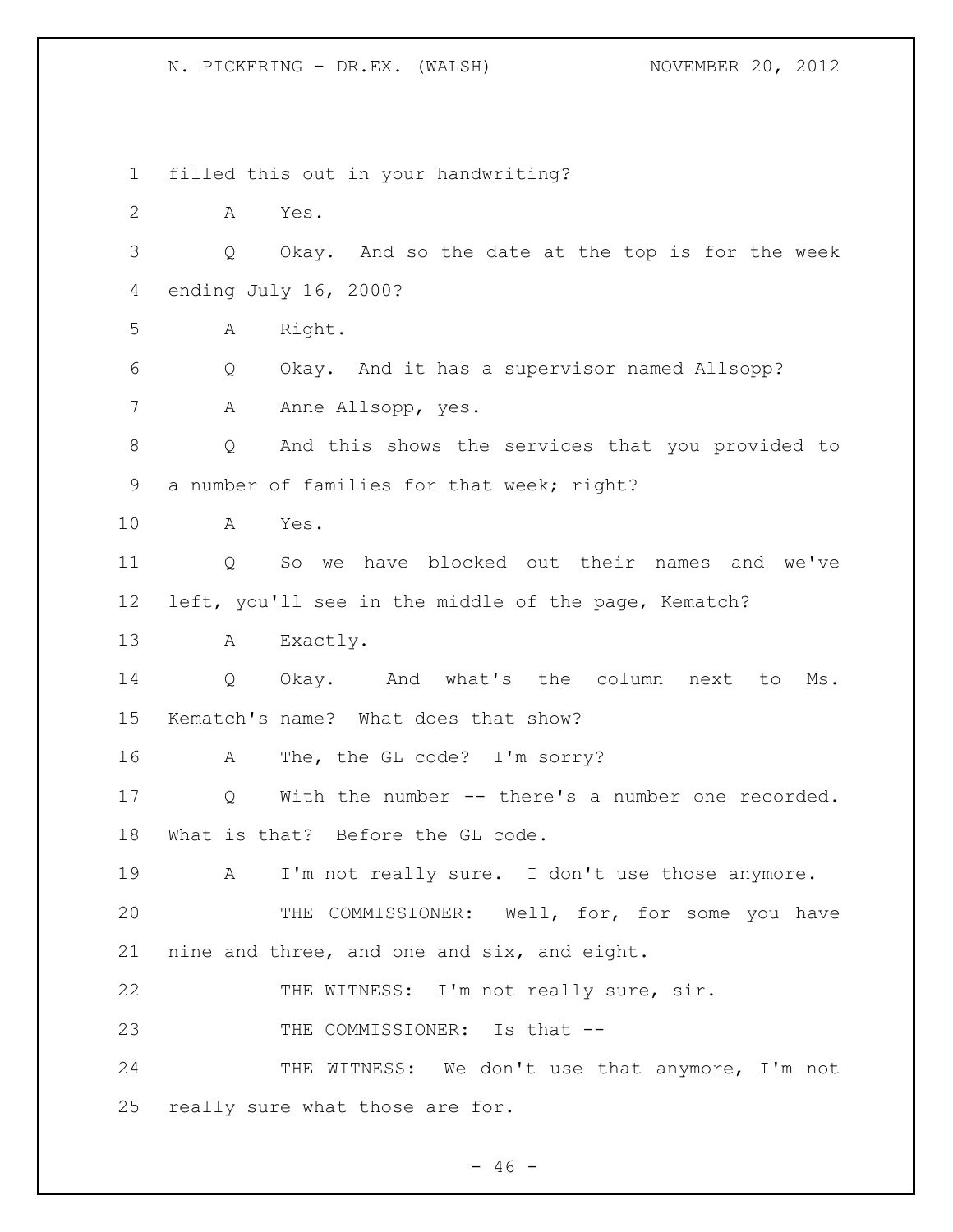1 THE COMMISSIONER: I see. 2 MS. WALSH: Okay. THE WITNESS: I can't remember that. THE COMMISSIONER: It's, it's an old form. THE WITNESS: Right. BY MS. WALSH: 8 Q Fair enough. And then the GL code, what's that? A The 133411, that tells me what that would be, that is a supervised visit. Q Supervised visit? A Right. And it also tells them who to send the bill to. Q Okay. And then you've got days of the week. A Right. Q So you've got a recording under Tuesday? A Yes. 18 Q From 11:30 -- what, what does that say, how much time did you record? A It was one and a half hours. 21 O One and a half hours? A Right. Q Okay. A That sounds like it would be an initial visit then, that is the first time I would probably have met with

 $- 47 -$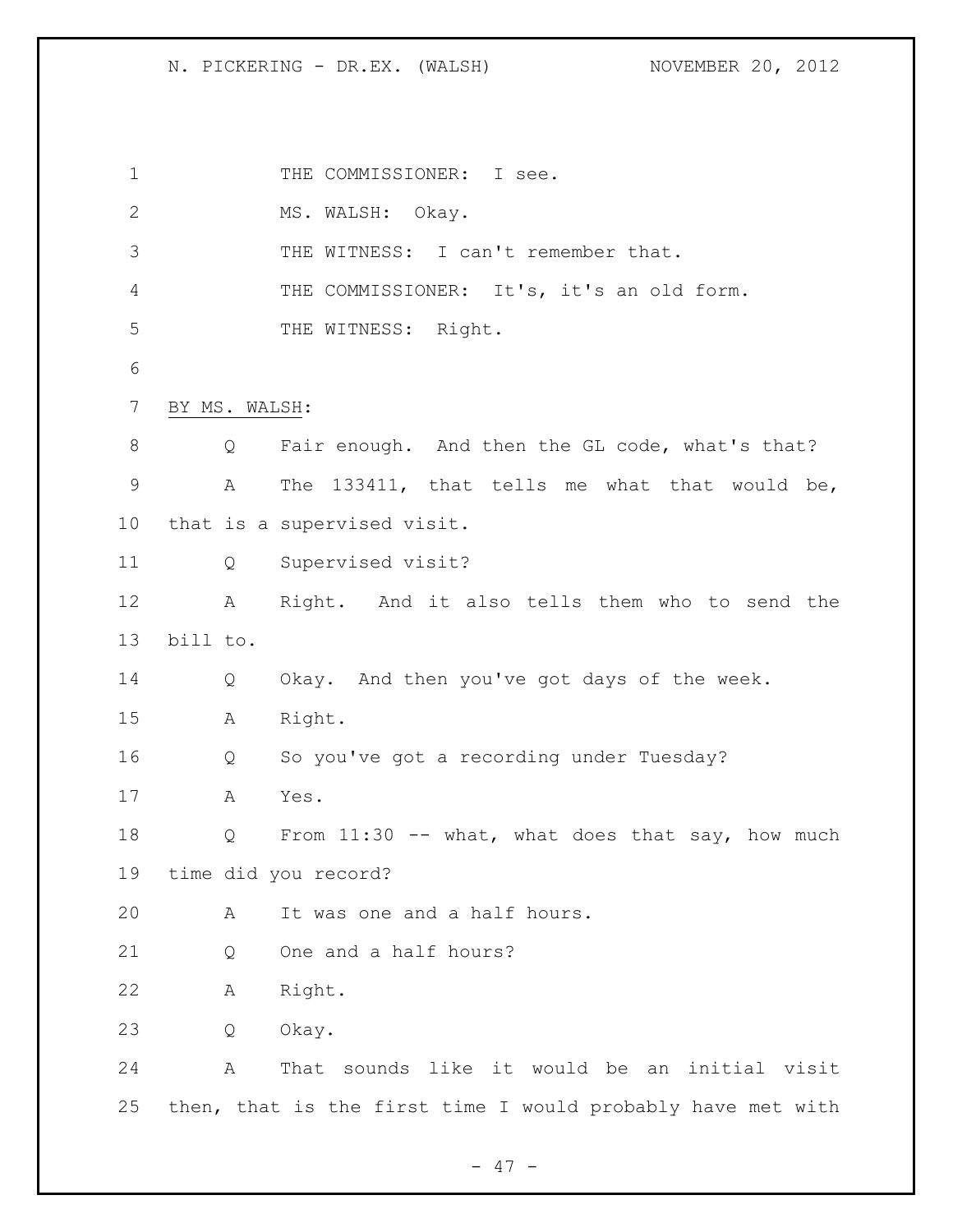the social worker --

Q Okay.

A -- and the client.

Q And so that's for the week of July 16, 2000.

A Right.

 Q And the service contract that we were just looking at was dated June 2000. So is it your recollection that the service contract that we looked at wouldn't have related to the services that you started providing in July? A It probably was the same thing but it would -- she had her -- like wrote the contract up with her name on it, she was given the services first before I got the

contract.

14 Q Who, who are you talking about?

A The Kerri Greeley that was on here.

Q Yes.

A She was working with the family before I started.

Q She was the social worker.

 A So she was doing it probably on her own, setting this up but I wasn't the one -- my contract would have my name on it and it would be addressed to me.

Q Okay.

23 A So it's the same, same form.

Q Okay. But, but it would be addressed to you.

A Right.

 $- 48 -$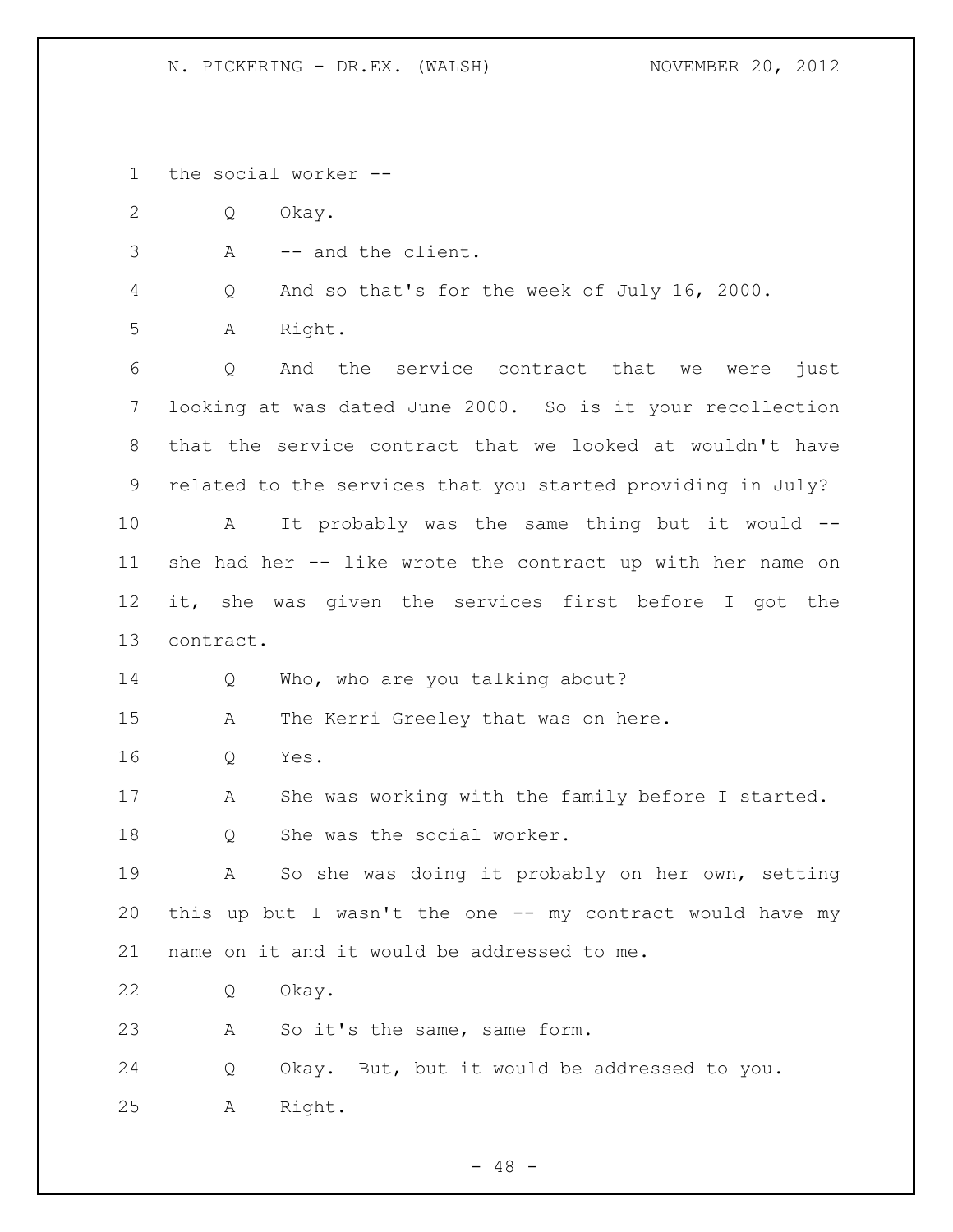| $\mathbf 1$     | Q                                                         | And you're saying that the one that we<br>just             |  |  |  |  |  |  |
|-----------------|-----------------------------------------------------------|------------------------------------------------------------|--|--|--|--|--|--|
| 2               |                                                           | looked at, you didn't view that as being addressed to you? |  |  |  |  |  |  |
| 3               | Α                                                         | No.                                                        |  |  |  |  |  |  |
| 4               | Q                                                         | SO<br>looking at page 44376,<br>Okay.<br>these             |  |  |  |  |  |  |
| 5               | timesheets, that first column next to the name Kematch -- |                                                            |  |  |  |  |  |  |
| 6               | Α                                                         | Right.                                                     |  |  |  |  |  |  |
| 7               | $Q \qquad \qquad$                                         | -- and where you've got the number one, does that          |  |  |  |  |  |  |
| 8               | represent the number of children who are in the family?   |                                                            |  |  |  |  |  |  |
| $\mathsf 9$     | Α                                                         | I don't think so, otherwise boy, that's nine kids          |  |  |  |  |  |  |
| 10 <sub>o</sub> | in one family, wow.                                       |                                                            |  |  |  |  |  |  |
| 11              | Q                                                         | No?                                                        |  |  |  |  |  |  |
| 12              | А                                                         | That's not very often.                                     |  |  |  |  |  |  |
| 13              | Q                                                         | Okay. All right.                                           |  |  |  |  |  |  |
| 14              | Α                                                         | I'm not really sure --                                     |  |  |  |  |  |  |
| 15              | Q                                                         | It remains a mystery.                                      |  |  |  |  |  |  |
| 16              | -- what that means.<br>Α                                  |                                                            |  |  |  |  |  |  |
| 17              | Q                                                         | No problem.                                                |  |  |  |  |  |  |
| 18              | Α                                                         | I don't think it's that important.<br>Yes.                 |  |  |  |  |  |  |
| 19              | Q                                                         | No. And your supervisor is noted there as being            |  |  |  |  |  |  |
| 20              |                                                           | A. Allsopp, is that Anne Allsopp?                          |  |  |  |  |  |  |
| 21              | Α                                                         | Right.                                                     |  |  |  |  |  |  |
| 22              | Q                                                         | And do you remember her being your supervisor?             |  |  |  |  |  |  |
| 23              | Α                                                         | Yes, I do.                                                 |  |  |  |  |  |  |
| 24              | Q                                                         | And if we go back to page $37073$ , the $-$ a request      |  |  |  |  |  |  |
| 25              | for service contract that we have, and we scroll to the   |                                                            |  |  |  |  |  |  |

- 49 -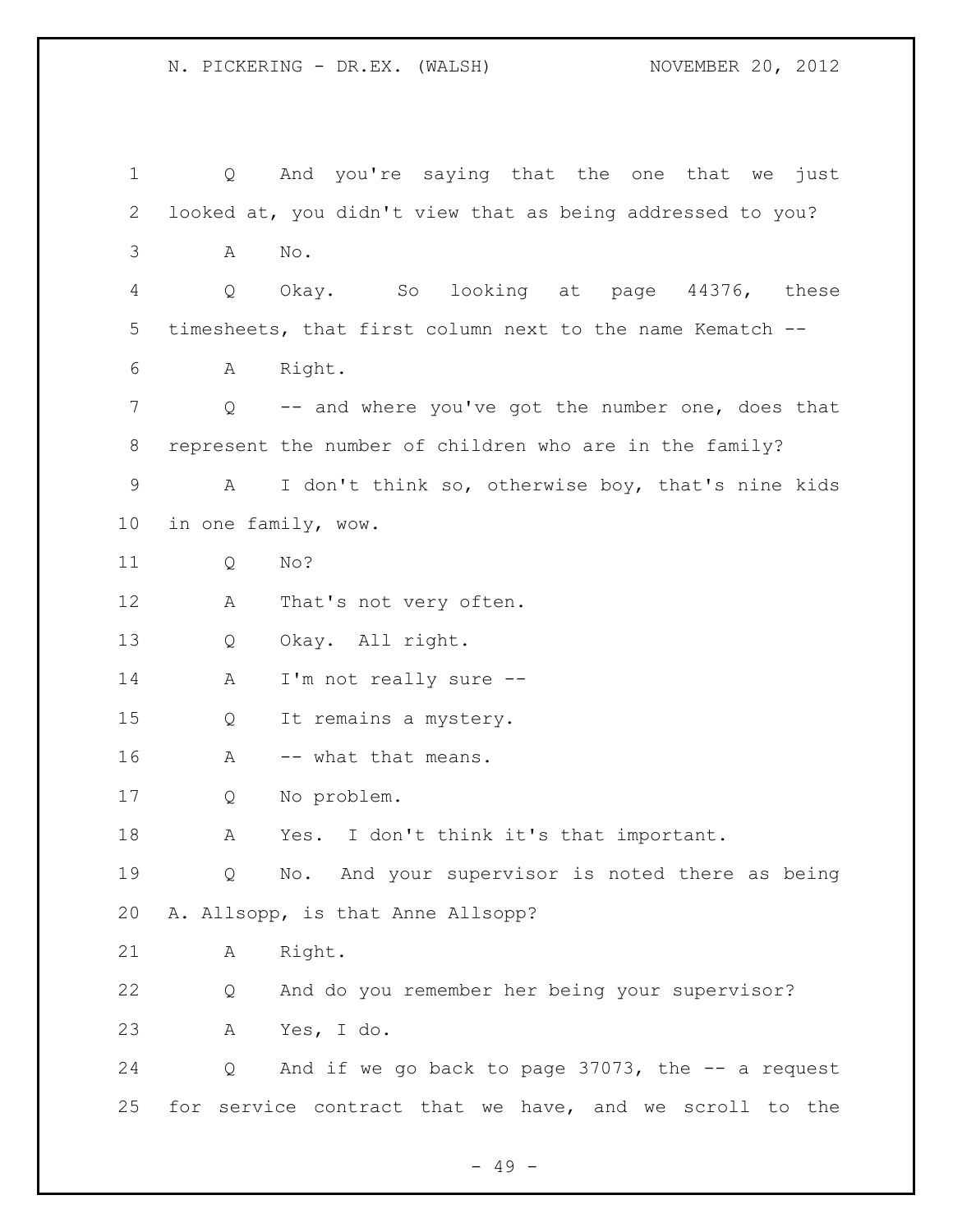second page, page 37074, under the signatures, the unit supervisor appears to be Penny, it looks like maybe Sinclair, so you don't recall that person being your supervisor in June of 2000? A No. Q Okay. All right. So we don't, we don't have a document that records how you came to work with this family but we know that you did, starting in July of 2000? A Right. Q Okay. And the document that we saw had a start date and an end date. Was that typical? A Usually it's about three months they'll give you 13 for the first contract and then they'll extend it or, or if it works out good they'll just end it. Q And who decided whether a contract would be extended? A The social worker. Q Would you have an input in that? A Generally I do. Q Would the social worker ask you for your input? A Asked my opinion, do we think this family is doing okay or do you think we should go for a little longer, or we're satisfied with it? Q And could you raise it on your own, that you thought this family could use some more services with you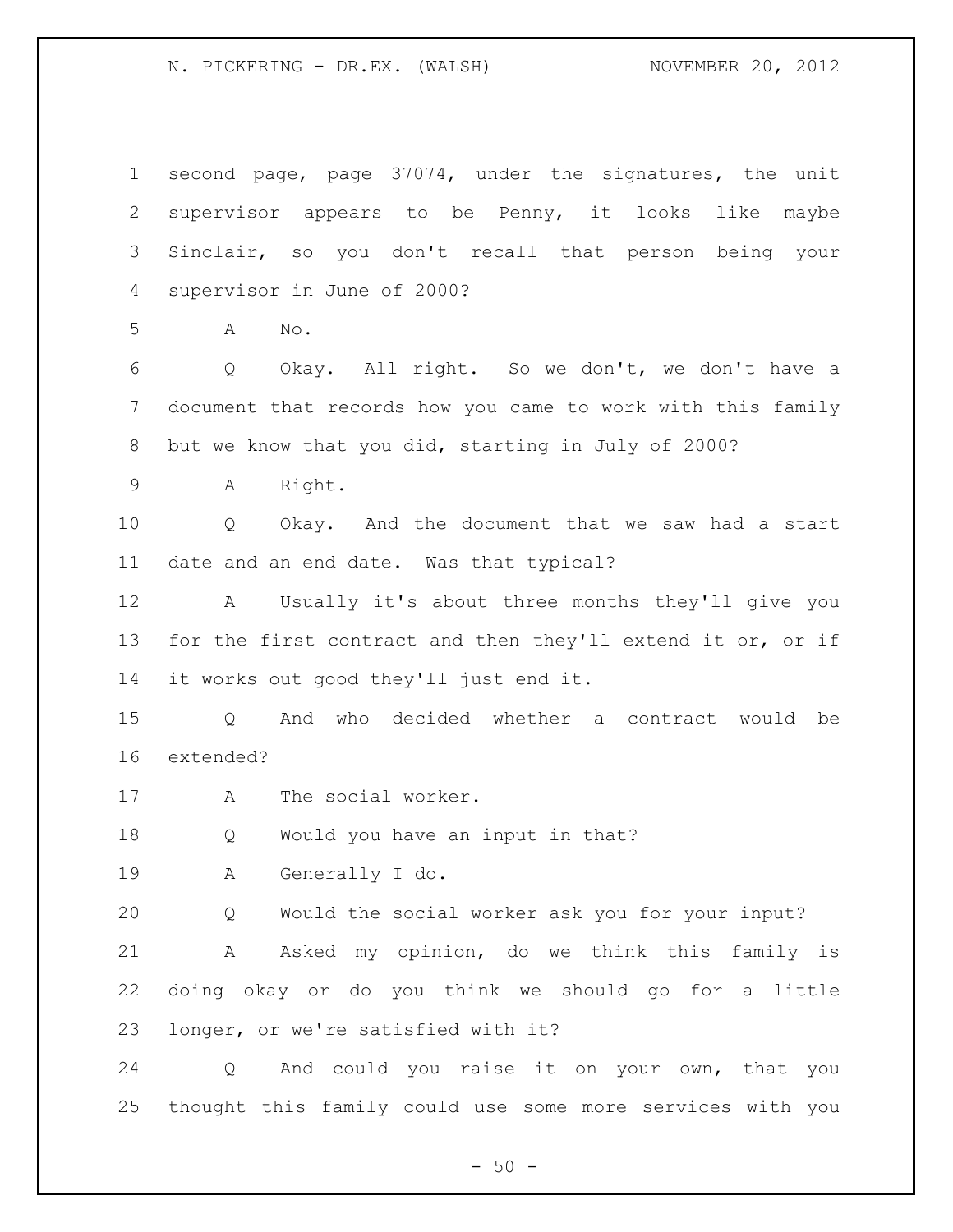or -- A Yes, I can do that. Q Okay. So do you recall what the goals and responsibilities were that were given to you with respect to this specific family? A Probably parenting and monitoring them and helping them figure out what they need to do with the baby, and clothing, bedding, schedules, formulas. Q Okay. A Probably that with -- I would be working with mostly moms and babies. Q Are you -- what are you basing your, your answer on in terms of recollection? 14 A Because of the young mom and the, the baby was brought back into care -- back into the home after being in care so they probably wouldn't spend a lot of time knowing what to do with the baby. 18 THE COMMISSIONER: This was in the year 2000, as you remember? 20 THE WITNESS: Yes. 21 THE COMMISSIONER: Okay. BY MS. WALSH: Q So do you -- was it typically for you to be contracted to perform services before a child was returned

 $- 51 -$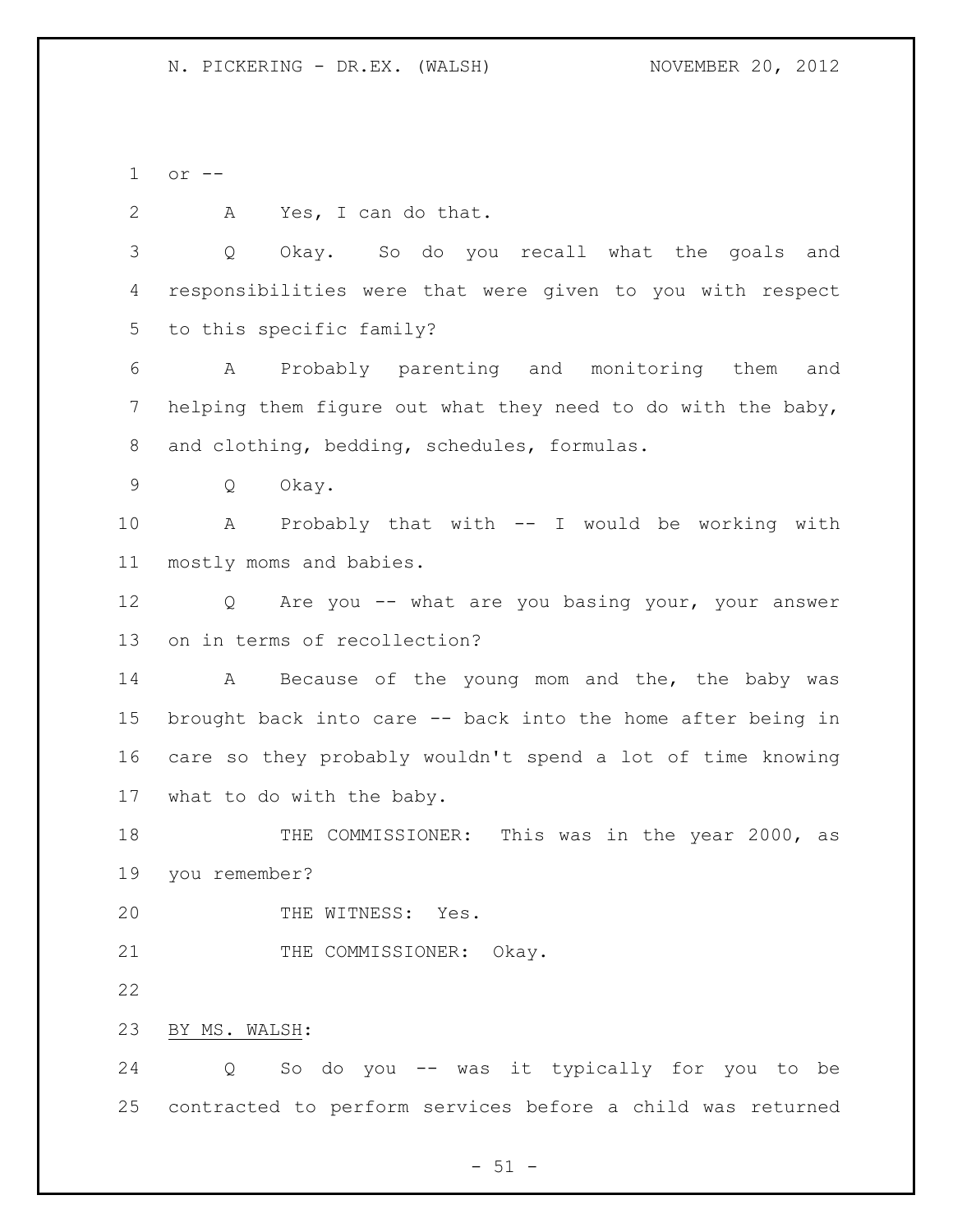home?

| $\mathbf{2}$ | Very rare but yes, I have been assigned families.<br>Α      |
|--------------|-------------------------------------------------------------|
| 3            | Because I was going to take them to visit the parents or    |
| 4            | get to know the parents, the supervised visits would be     |
| 5            | usually in the office or somewhere else, or even in a home. |
| 6            | Then I would be starting with that family before that --    |
| 7            | Okay.<br>Q                                                  |
| 8            | -- and continuing once they got home.<br>A                  |
| $\mathsf 9$  | Do you know what specifically was asked of you<br>Q         |
| 10           | with respect to this family?                                |
| 11           | No. I couldn't remember that.<br>A                          |
| 12           | Okay. Fair enough. So you don't have a specific<br>Q        |
| 13           | recollection of what the goals were that you were<br>to     |
| 14           | fulfill --                                                  |
| 15           | No.<br>A                                                    |
| 16           | -- or what you were asked to observe?<br>Q                  |
| 17           | No, sorry.<br>Α                                             |
| 18           | No, don't apologize, I just want to confirm, or<br>Q        |
| 19           | what you were asked to do?                                  |
| 20           | No, I can't remember exactly what that would be.<br>Α       |
| 21           | Okay. And do you recall having contact Ms.<br>Q             |
| 22           | Greeley around working with this family?                    |
|              | $\mathrm{No}$ .<br>Α                                        |
| 23           |                                                             |
| 24           | Do you recall ever meeting Nikki Taylor?<br>Q               |

- 52 -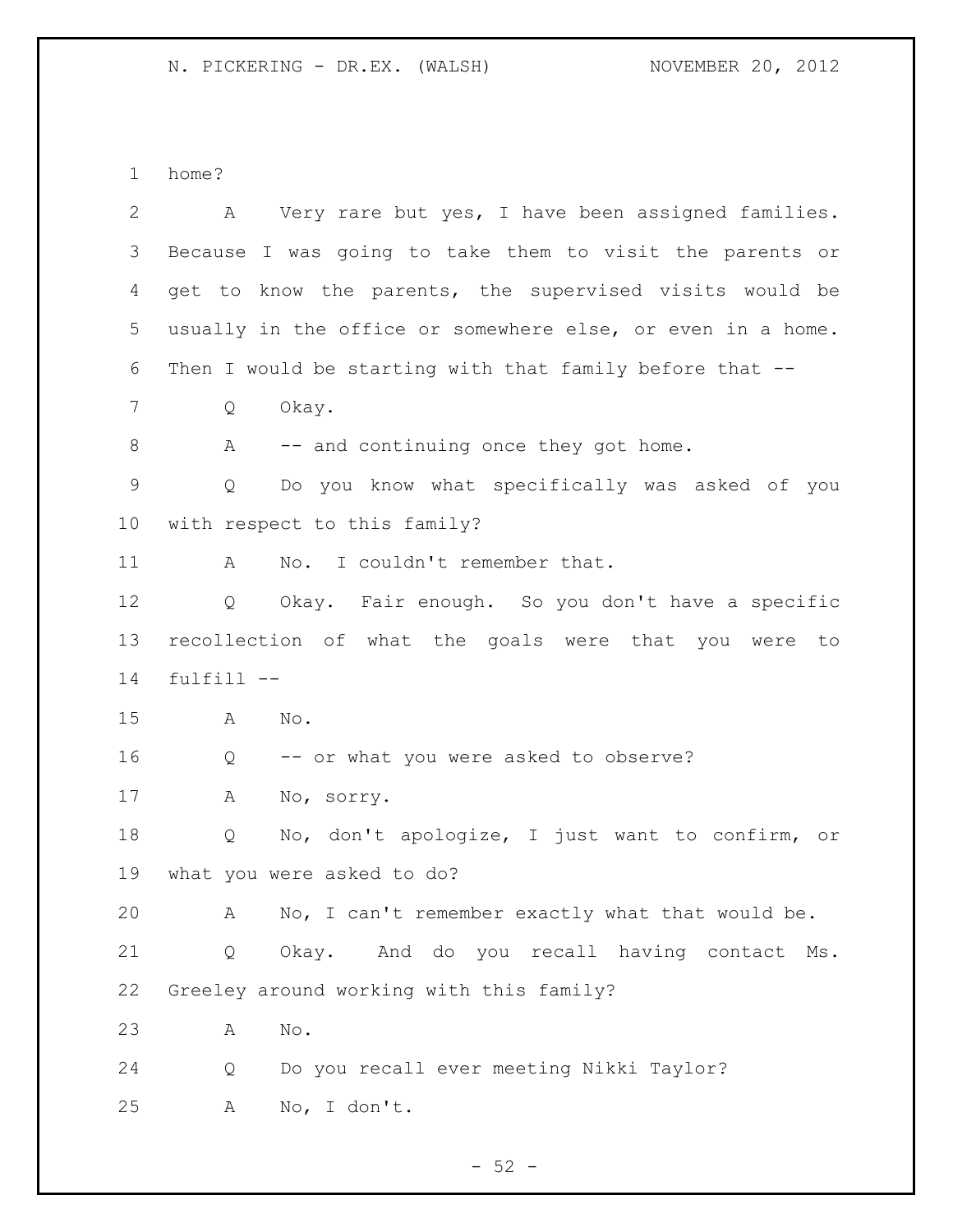Q And the service contracts, the example of the one that we just saw, the request for service -- A Right. Q -- do you have any input into what goes into those documents or did they come to you filled out? A They come to me filled out. Q Okay. And in addition to receiving a service, a request for service contract, do you typically receive any information about the family you're going to work with? A Usually attached to that contract there will be a little bit of a summary on there of what the background of the family is so I have an idea, somewhat, what they're like. Q And who prepares that summary? A That would be the social worker, she sends in that contract. Q Okay. And so we have no way of knowing whether you got that kind of summary with respect to -- A No. Q -- the work you did in this case? A No. Q Okay. So what do you remember, if anything, about the services that you provided to Phoenix and her family? A Very little.

 $-53 -$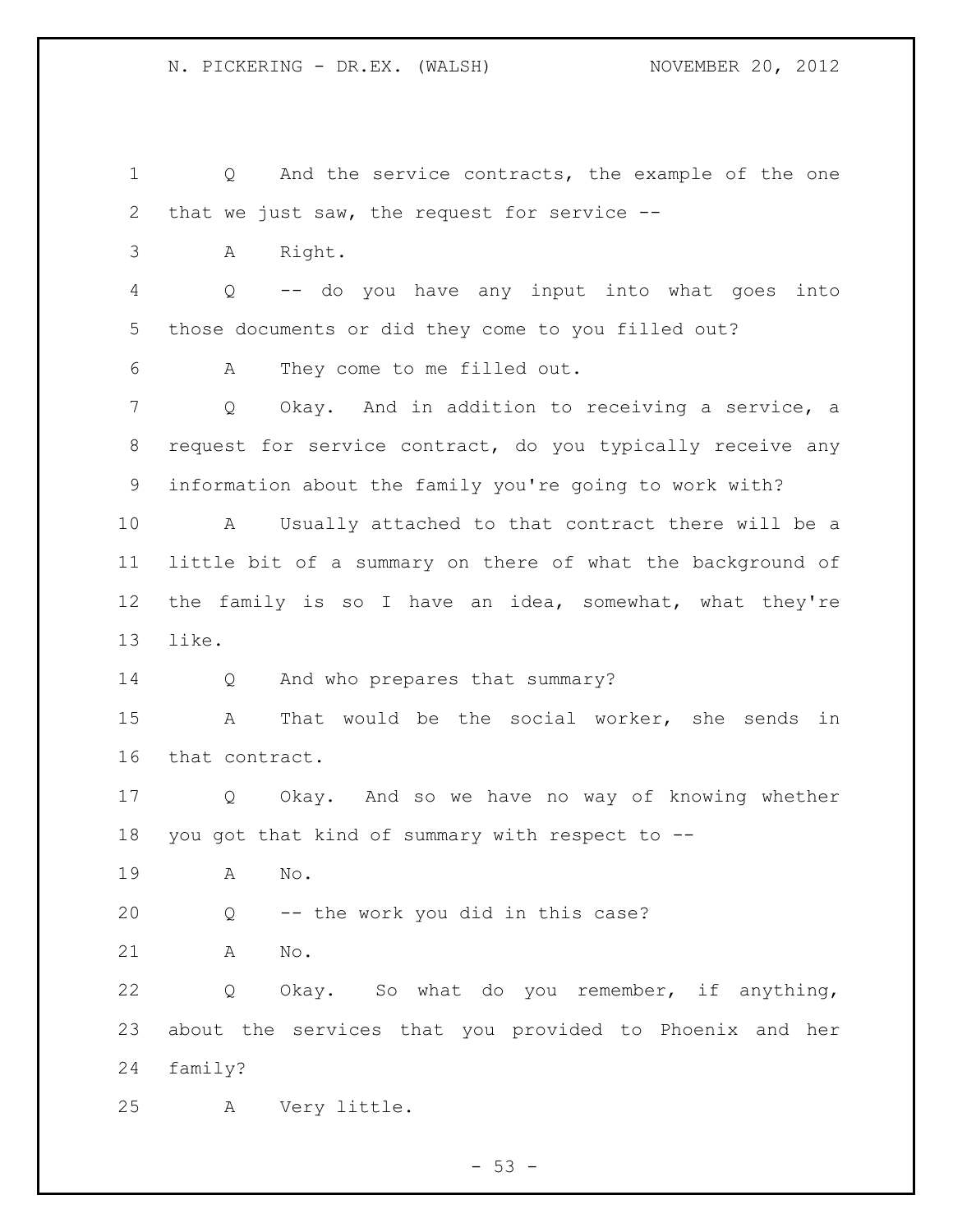Q Okay.

| $\overline{2}$ | I remember the baby, I remembered going to the<br>A        |  |  |  |  |  |  |
|----------------|------------------------------------------------------------|--|--|--|--|--|--|
| 3              | home, and then I don't remember much after that. As a      |  |  |  |  |  |  |
| 4              | matter of fact, I don't even remember meeting the husband. |  |  |  |  |  |  |
| 5              | Okay. Do you recall whether you had been told<br>Q         |  |  |  |  |  |  |
| 6              | that Ms. Kematch had had a baby before she had Phoenix?    |  |  |  |  |  |  |
| $7\phantom{.}$ | No.<br>А                                                   |  |  |  |  |  |  |
| 8              | You don't remember?<br>Q                                   |  |  |  |  |  |  |
| $\mathsf 9$    | If it -- no, and if it was told to me, I don't<br>Α        |  |  |  |  |  |  |
| 10             | remember but it probably wouldn't pertain to what I was    |  |  |  |  |  |  |
| 11             | doing with her so they wouldn't put that in the contract.  |  |  |  |  |  |  |
| 12             | That wouldn't be relevant to you?<br>Q                     |  |  |  |  |  |  |
| 13             | No.<br>Α                                                   |  |  |  |  |  |  |
| 14             | Okay. What kind of background information would<br>Q       |  |  |  |  |  |  |
| 15             | be important to you for going into her family's house?     |  |  |  |  |  |  |
| 16             | The family history, if there was any violence in<br>A      |  |  |  |  |  |  |
| 17             | the history -- about the thing or -- where they came from, |  |  |  |  |  |  |
| 18             | long they had been together or not together, the<br>how    |  |  |  |  |  |  |
| 19             | family. What mom's like, if she's struggling or if she's   |  |  |  |  |  |  |
| 20             | good at what she's doing. Just a little bit of history to  |  |  |  |  |  |  |
| 21             | learn what they're like.                                   |  |  |  |  |  |  |
| 22             | So the fact that this mother had had a previous<br>Q       |  |  |  |  |  |  |
| 23             | child who was in care --                                   |  |  |  |  |  |  |
| 24             | Um-hum.<br>A                                               |  |  |  |  |  |  |
| 25             | -- would that have been important information for<br>Q     |  |  |  |  |  |  |
|                | $-54 -$                                                    |  |  |  |  |  |  |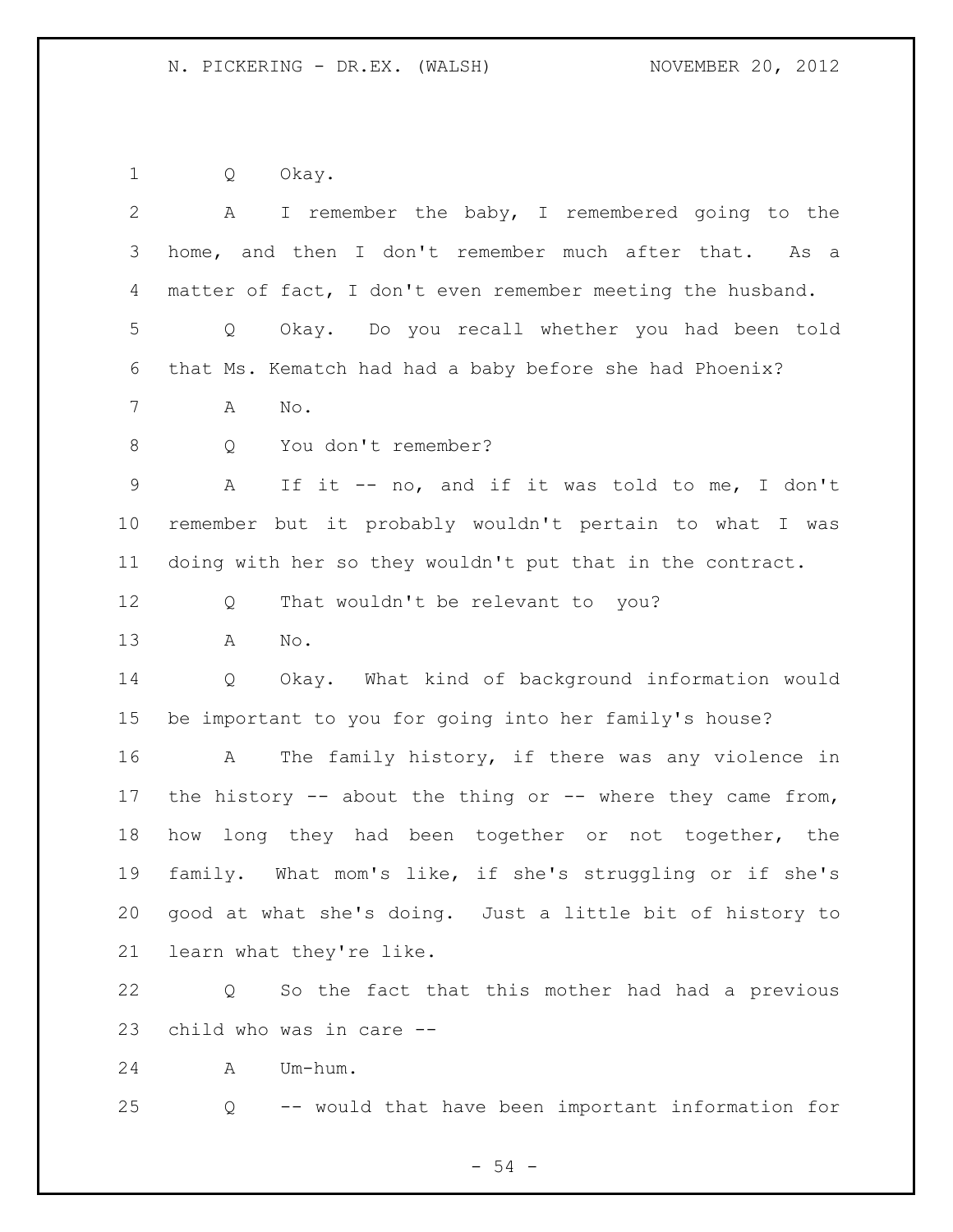you to know?

 A That probably would have been very important information for me to know.

 Q Yes. Do you remember ever transporting Phoenix to the visits that you attended while she was still in care?

A No, I don't.

 Q Is that something you would have done, do you think?

 A Not normally. We have drivers that do that but I have, on different occasions, picked up children and brought them for visits.

 Q Do you remember where you met with the family? A I would -- I can't remember but I would assume

that would be an office.

 Q So -- and we'll go through the notes and see what, what information we do have, but you don't have, independent of what's in the notes from the social worker, you don't have a recollection of, of the family?

A No, I don't.

 Q Okay. So just in terms of your timesheets which record and reflect the amount of time that you spent with the family, if we can turn to -- they're at CD2087. And we saw one example already but let's -- we saw the, the week ending July of 2000. Let's look at another example, page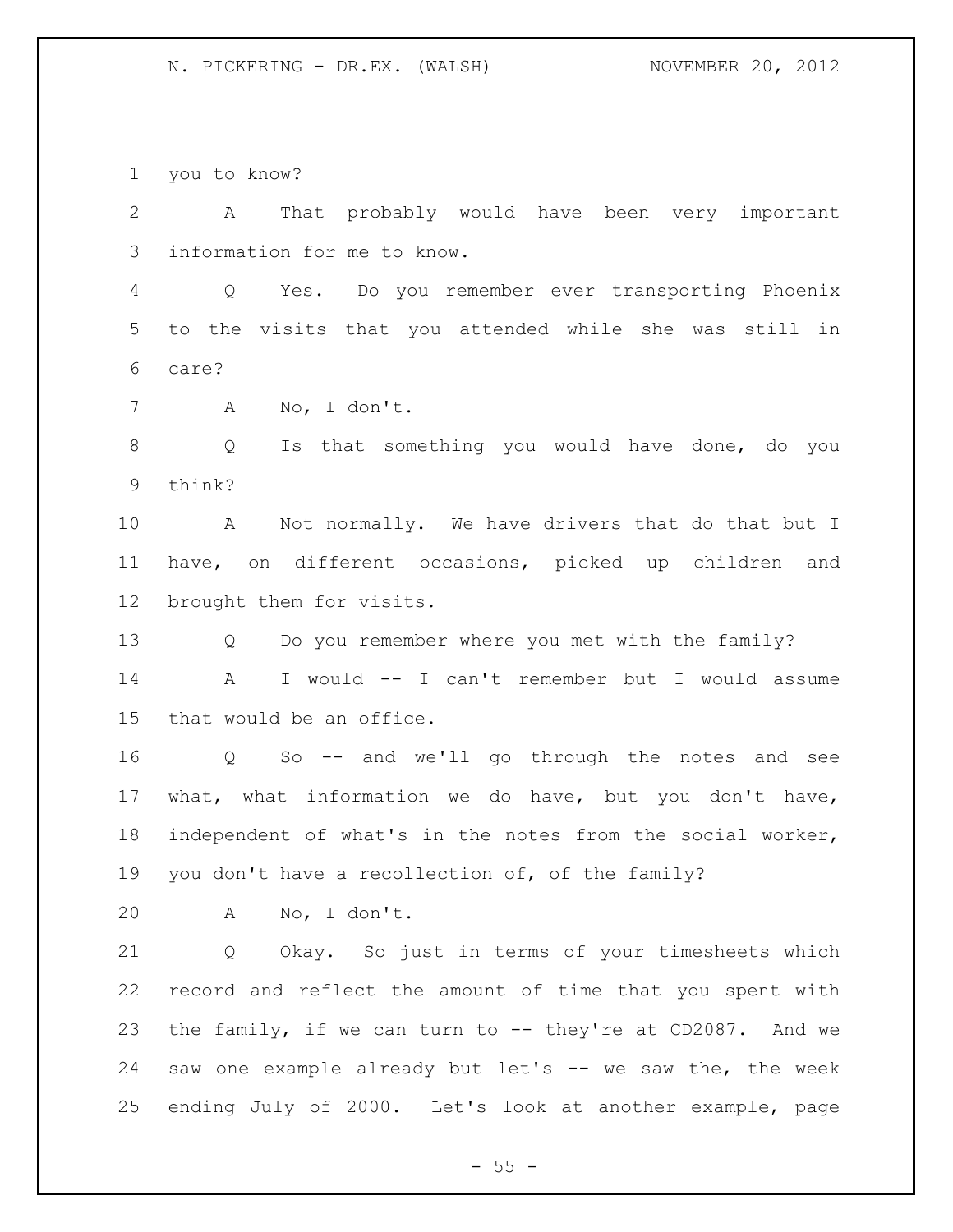44385. So this is for the week ending October 10, 2000. A Right. Q And by this time we're told that -- we know that Phoenix is back with her family. So what, what does your timesheet tell us about the time that you spent with this family? A It looks like I was in there twice a week, looks like Tuesdays and Thursdays. Or Wednesdays. Twice a week for three hours. Q Looks like Tuesdays and Thursdays, I think you're right. Twice a week for three hours. A Three hours at each visit. Q Okay. And we'll just look at another example, 44389. And this is the week ending -- this is October. A October. Q October 8th? A Yes. Q Okay. So how much time did you spend this week? A It looks like it's on a Monday, looks like four hours on the Monday and nothing on the Thursday. Q Does it say HA? A It says SK, that means I was sick. Q Oh. A Sick day. Q And there's a -- it says HA under Thursday or two

 $-56 -$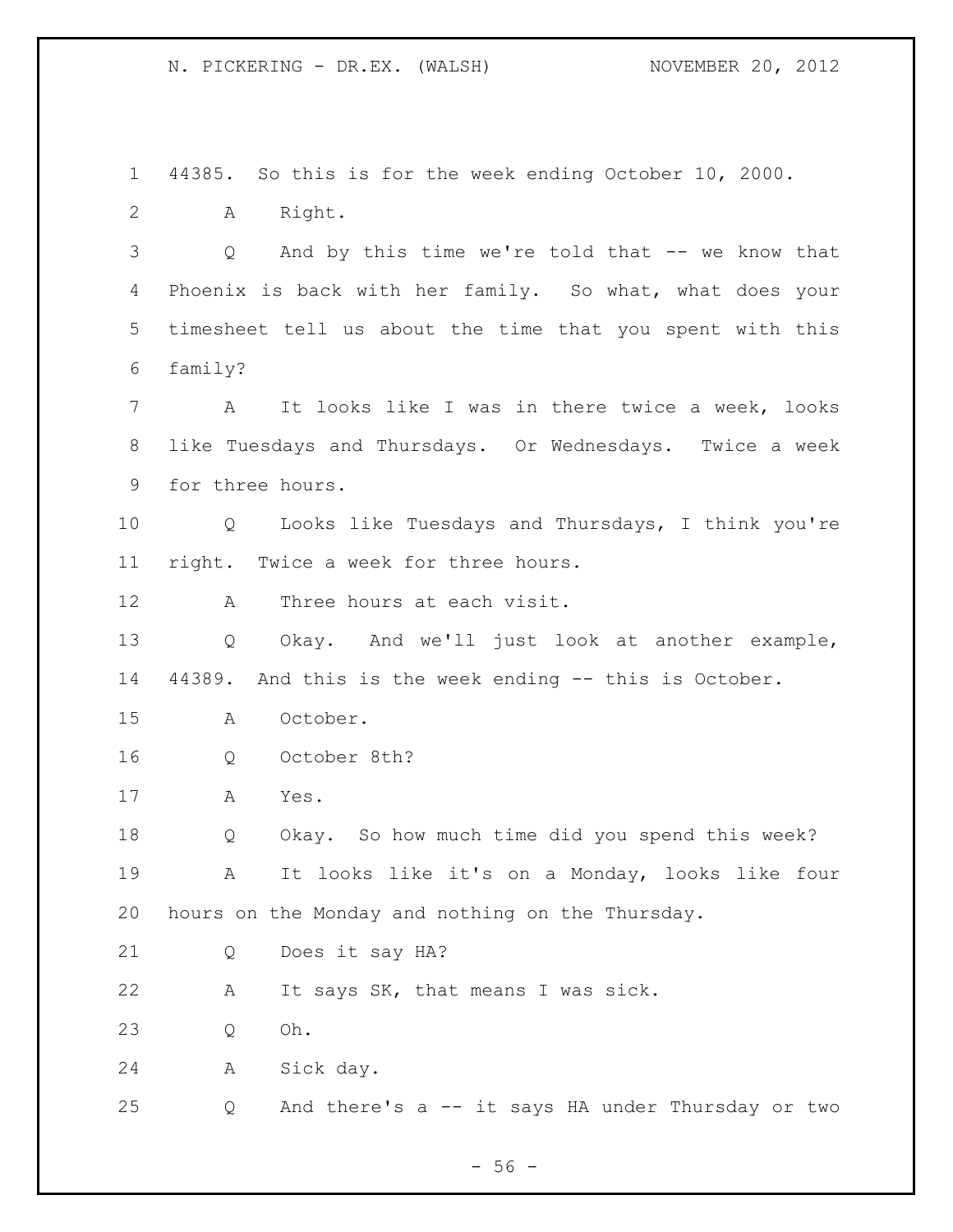lines and an "A". A 11:00 a.m. Q Oh, okay. It says four hours. A Right. That would be normally the amount of hours I probably would have logged on that week to them but I was away sick that day so then I just put that in as sick and then they just take that to this -- the accounting goes to (inaudible). Q So it says eight hours at the end of the week? A Right. Q Is that because you get paid for your sick time? A Yes, I do. Q Okay. But you actually spent four hours with the family? A Right. Q Okay. A So it doesn't, it doesn't go to them, that four hours are not charged to them. Q Right. Okay. So my looking through this disclosure of, of the timesheets that we've been provided for you, for the year 2000, shows that -- and you recorded time working with the Kematch family every week from July 16, 2000 until December 24, 2000. A Correct. Q And usually twice a week.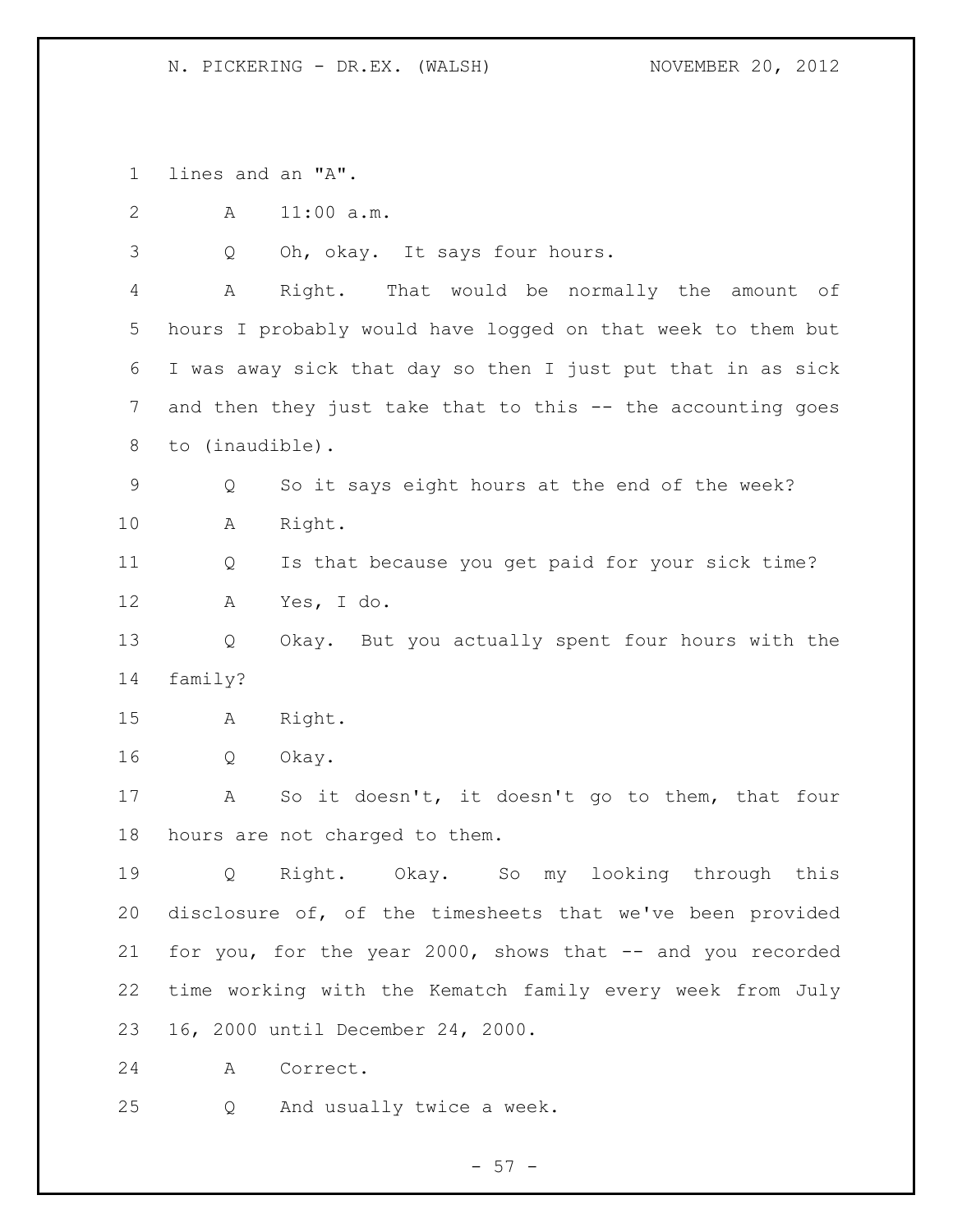1 A Usually twice a week, right. Q And I did note that there were some occasions where you attended on a Friday. A There's times in there I wouldn't go the same time every day, to a lot of my clients I do this, I don't go the same time every week because I want to sort of surprise them so they don't get all used to me coming at a certain time and be prepared for my visit. So I can kind of see what's really going on. Q Okay. A Kind of sneak attack. Q So -- and is that what you did with this family, do you think? A I would do that, yes. Q Yeah? That's just your practice? 16 A That's my practice, right. Q Okay. So then if we look at page 44405. This is CD2088 and I understand that these are your timesheets from January 2001 to mid-December 2001. And the page that we have on the screen in front of you is for the week ending January 7, 2001. Again, is this your handwriting on the sheet? A Yes, it is. Q Okay. And the entry for Kematch shows that you spent eight hours with the family.

 $- 58 -$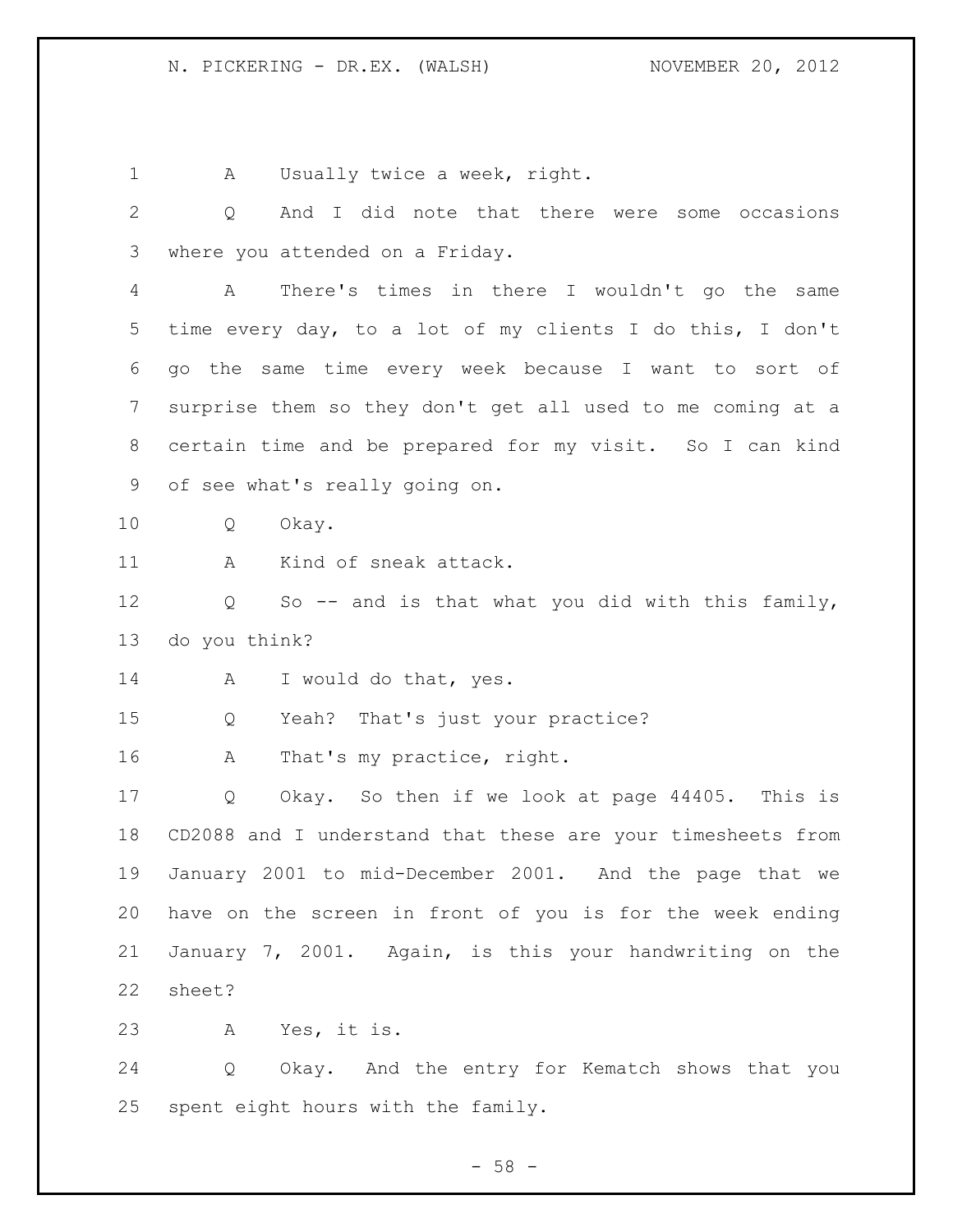A Underneath that it says VAC, which is vacation. I was on holidays. Q Oh, okay. So does that mean you didn't spend any time with the family? A Not that week. Q Okay. Now, why is there a notation for, for the family at all then? Did you just have a list of families that you were to deal with -- A Right. Q -- at a given time? A Those were all the families that I would be dealing with, they were marked out as well, and I would be given an amount of times that I was supposed to spend with them. And then when you do go on holidays or anything you still put something under there because there's no place else to put it. Q Okay. So you didn't, in fact, see the Kematch family in January of 2001? A No. Q Okay. And from my reviewing the, the time timesheets, I didn't see that you were ever there at any other time. A No. Q So now I'm going to refer you to some of the -- to some notes that were prepared by Kerri-Lynn Greeley and

- 59 -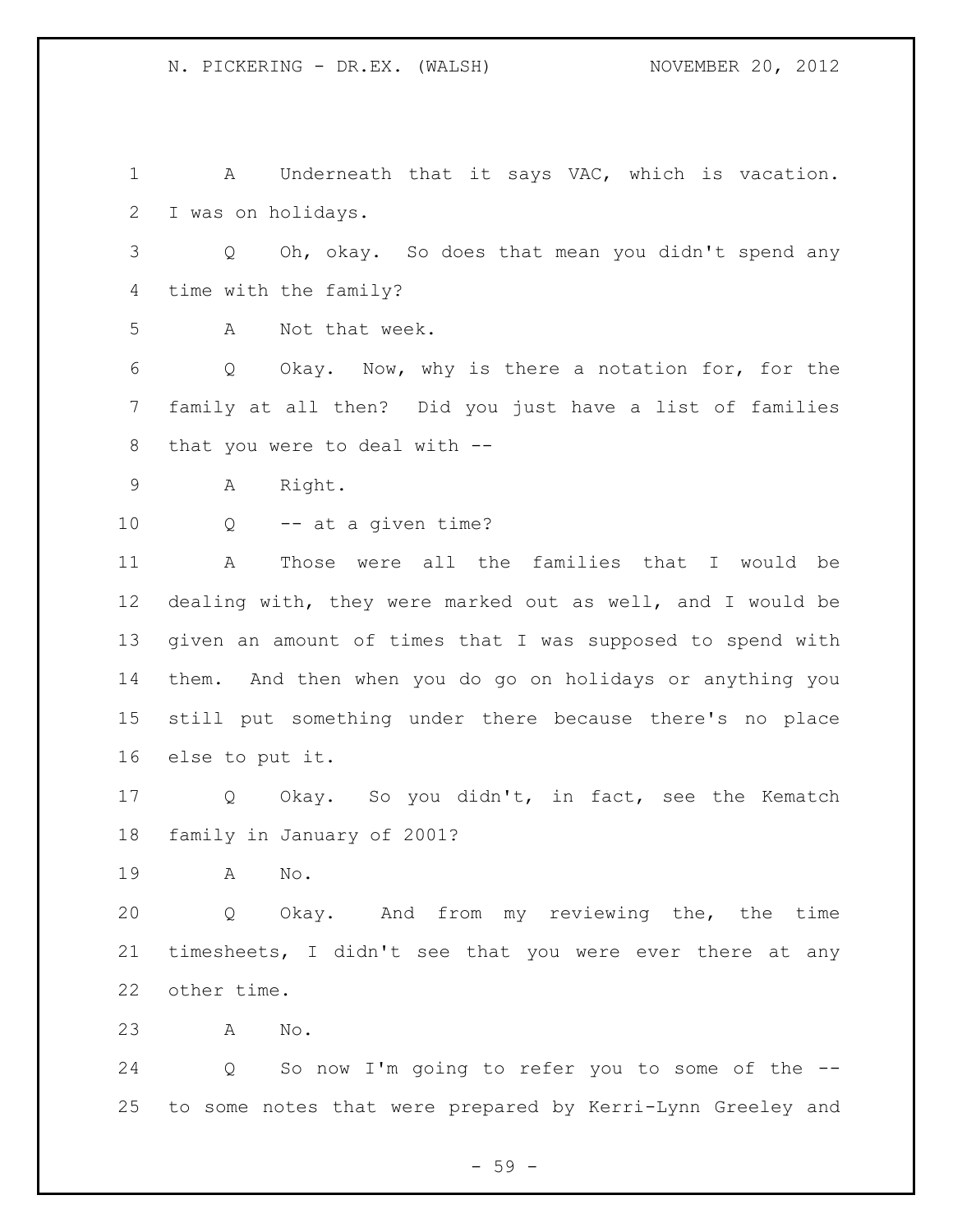I'm sorry did you say -- do you remember Ms. Greeley? A No, I'm sorry, I don't. Q Okay. So let's look at page 37317. And that's in CD1795 which is Ms. Kematch's file. And you'll see, towards the bottom of the page there's a note of a telephone call to Marie B. and a phone number. And it says: "Left message for her to pick up baby at 290 Jarvis at 10:30." Now, do you know whether that's a call to you? 10 A That's my name, my phone number. Q Okay. And it suggests that -- well, it says that message was left for you to pick the baby up and we're told that that was Phoenix, at Jarvis at 10:30. Do you have any recollection of -- A No. Q -- of being asked to do that? A No, I don't. Q Okay. Let's go to page 37308. So this says -- this is a telephone call from Marie and it says: "She sees parents" -- and it's signed at the bottom KG, so this is not your handwriting? A Right. Q This is the social worker's handwriting. A Right. Q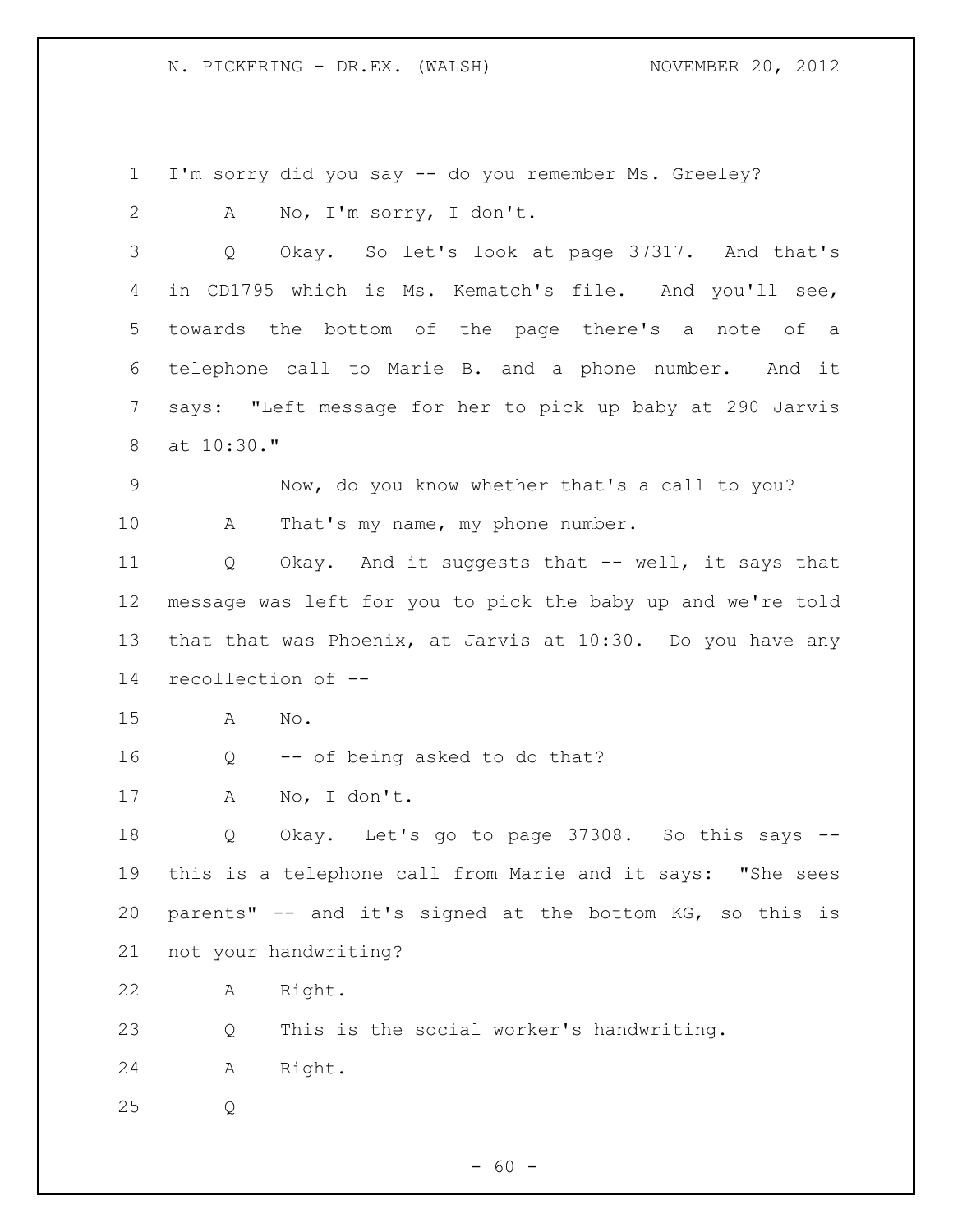```
1 "She sees parents as attentive to 
2 the baby and needs.
3 They take turns changing and 
4 meeting baby's needs. 
5 They have crib, blankets,
6 sheets --"
7
8 I'm not sure what that word is.
9 A I don't know.
10 Q "Linens."
11 A Could be.
12 Q
13 "Baby wipes, formula. Showed them
14 how to make formula
15 not tap water. (They know) they
16 know that. 
17 Let's get them an overnight.
18 Cooperating with her very well. 
19 Not get any sense of risk to baby 
20 for overnight.
21 Home is neat and tidy.
22 Talked about taking baby to a safe 
23 place. They seemed to understand 
24 about that."
25
```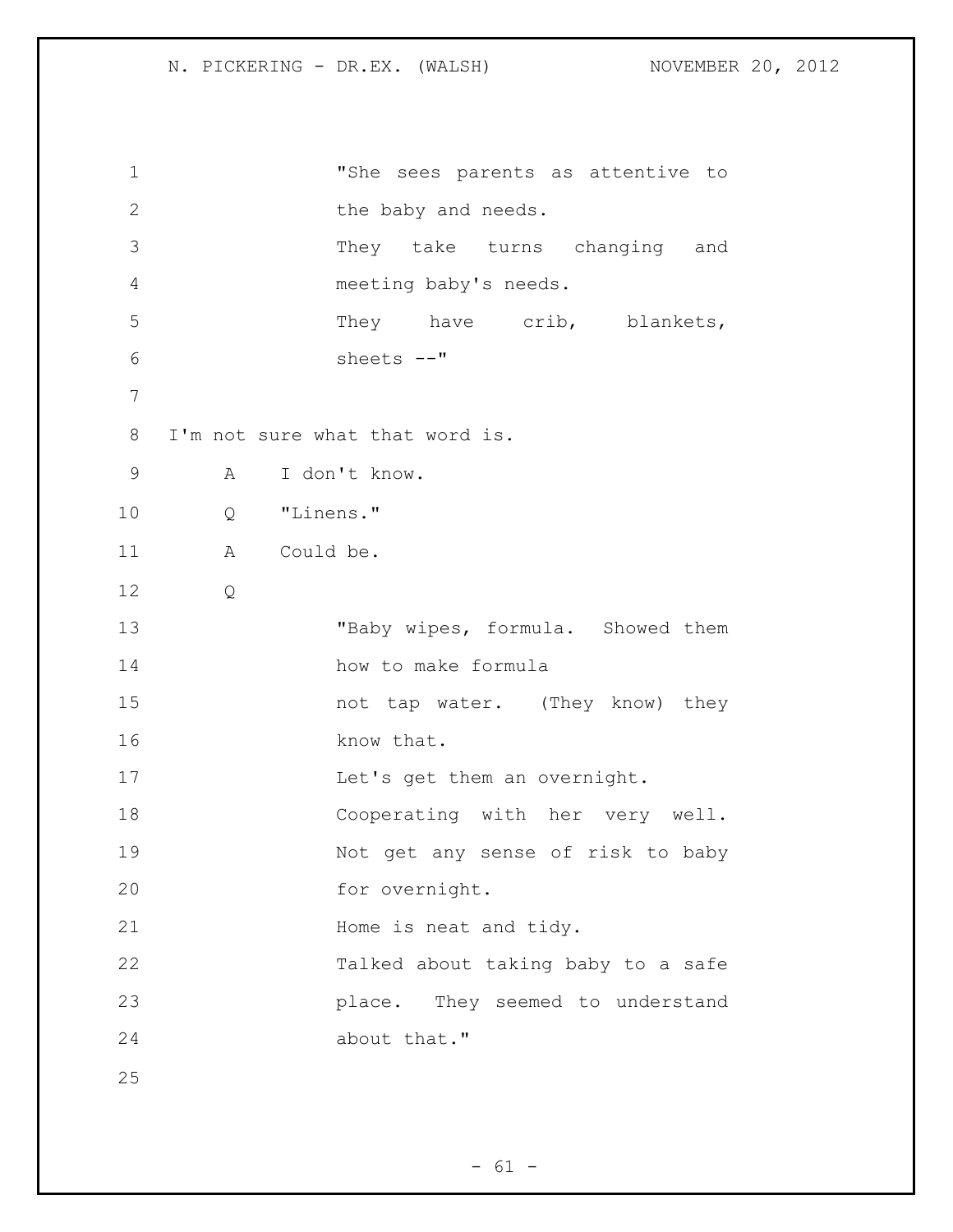So does this jog your memory in any way? A No, it doesn't. Q Fair enough. Is this the kind of information that would be typical for you to convey to a social worker? A Yes. Q Okay. So what are the things, specifically, that you're commenting on there? A Well, the part when she's talking about the baby going home for overnight, she probably asked my opinion on how the baby was doing or how the parents were doing with the baby. Q Um-hum. 13 A And then she would ask to say well, can we start with overnights, then they would go to weekends and then eventually the baby comes home. So that would be that pertained. Q Okay. And was that something that you were regularly asked about? A Right. Because I'm in the home more often than the social worker. Q Right. What about your reference to the home is neat and tidy, what's the significance of that, do you think? A That's something I normally comment on all the time because you want to make sure that it's safe for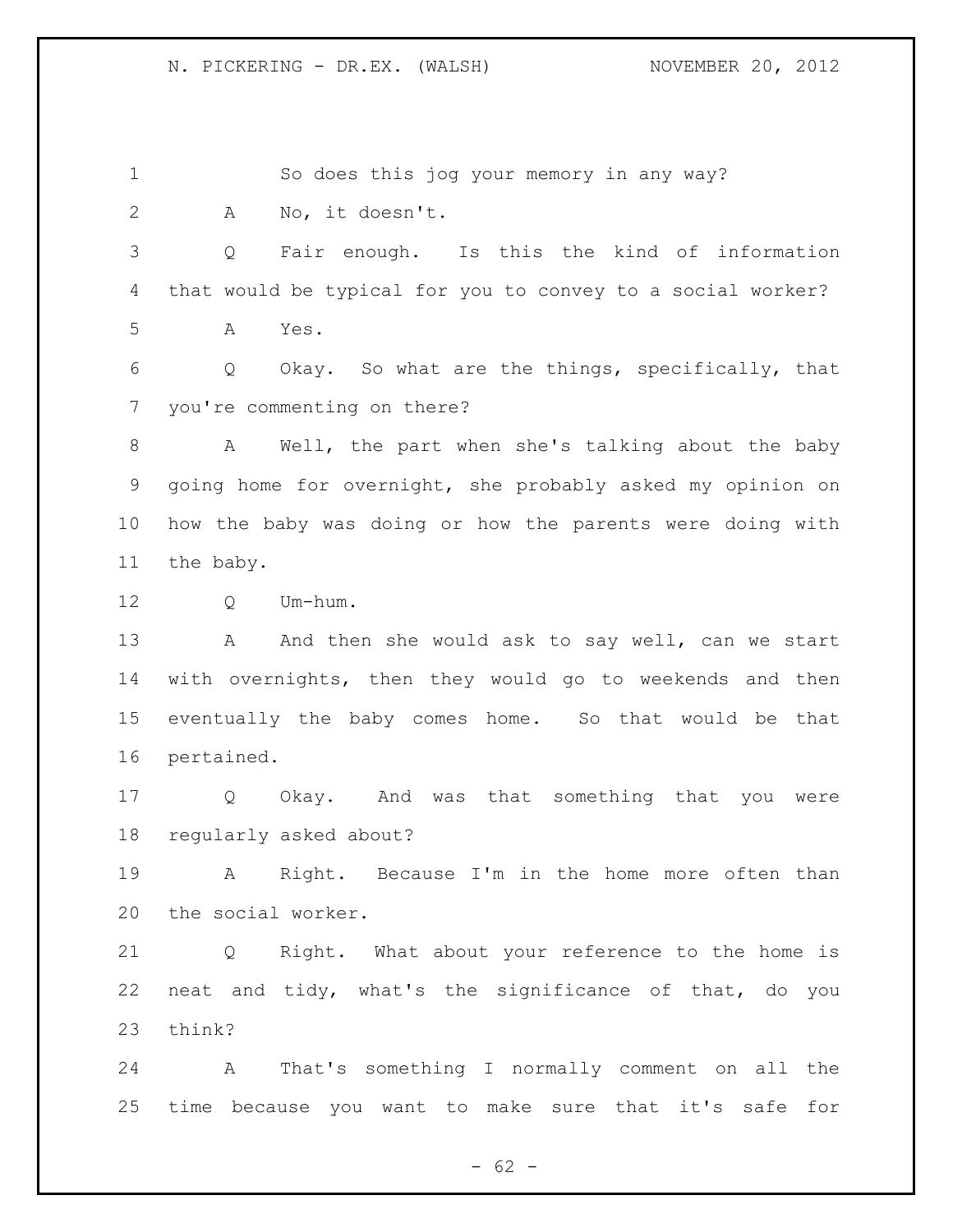babies, it's clean. You get some really bad houses so you have to, you have to comment on that to see how their hygiene is and how they're taking care of things. Q Okay. THE COMMISSIONER: Did we establish what the notation is at the very top of that form? MS. WALSH: It says telephone call from Marie. 8 THE COMMISSIONER: Did we establish that? MS. WALSH: I think we did. BY MS. WALSH: Q So this would have been you phoning the social worker? A I think that's what that means, I'm not sure. We tried to figure that one out. Q TCF, that's what the social worker said, as opposed to the called on the note that we looked at previously, which was TCT. THE COMMISSIONER: Which had the phone number on it. 21 MS. WALSH: Yes. BY MS. WALSH: Q So this would be an example of you calling the social worker to report?

 $- 63 -$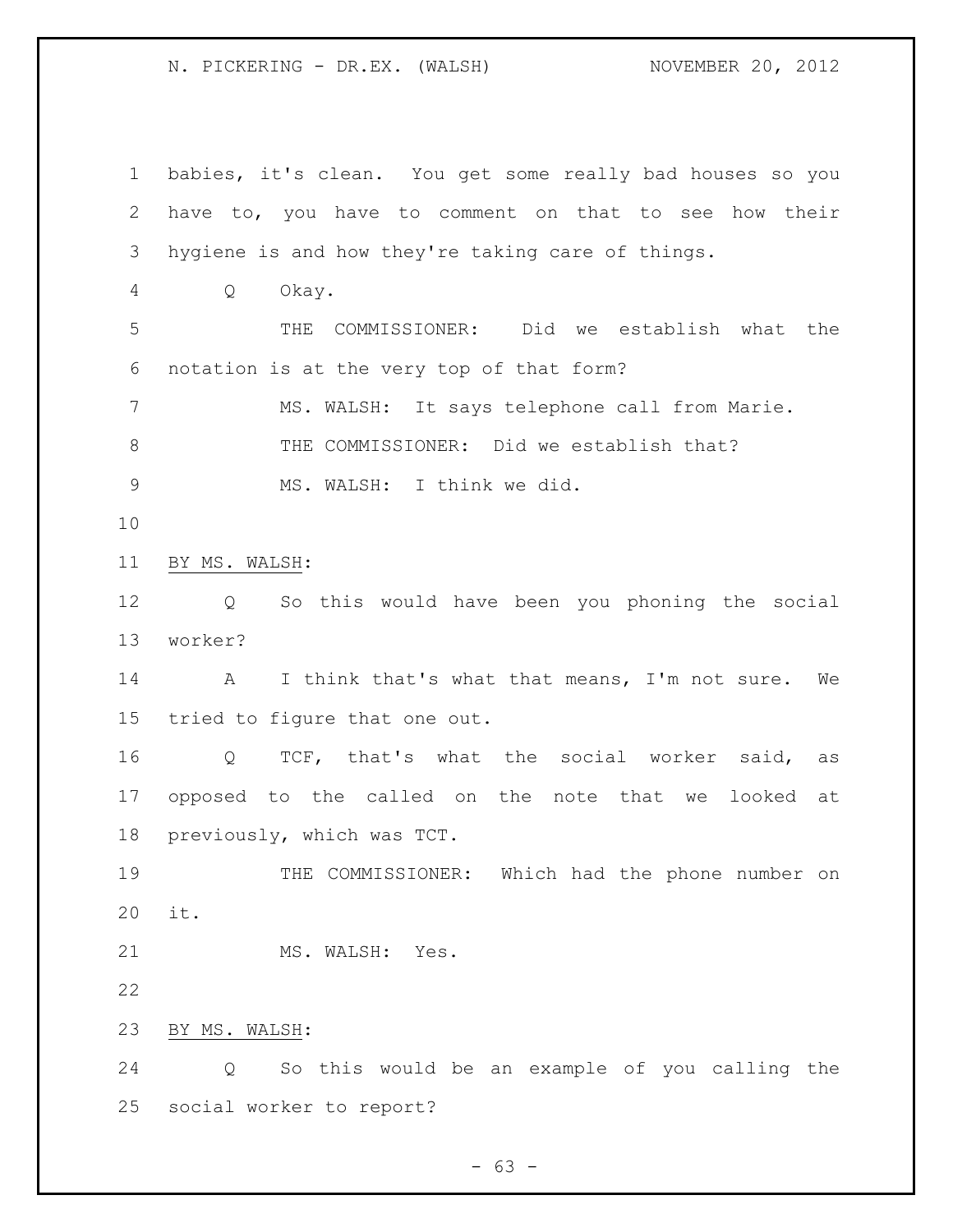A Exactly. This would be probably what I would put in the report as well.

 Q So when would you pick up the phone and call the worker as opposed to just giving, in your notes, on a weekly or semi-monthly or semi-weekly basis?

 A There's some social workers I'll phone at least once or twice a week, just to let them know how things are going or if I need a direction on something I'll phone them. Just to let them know what the family is doing, I have no problem doing that, phoning the social worker.

 Q So on -- does it -- does there -- is there anything in this note that tells you why you would have picked up the phone?

 A No. She may have left a message for me on the phone and asked me to call her, that could be why I phoned her. You know, she wanted to know what -- how things are going, an update, at any given time.

 Q Okay. Now, you make reference to parents, the phone calls refers to she sees parents as attentive to the baby and needs and -- they. So you said you don't remember Mr. Sinclair --

A No, I don't.

Q -- but is it --

A Obviously I must have --

Q -- possible that he --

- 64 -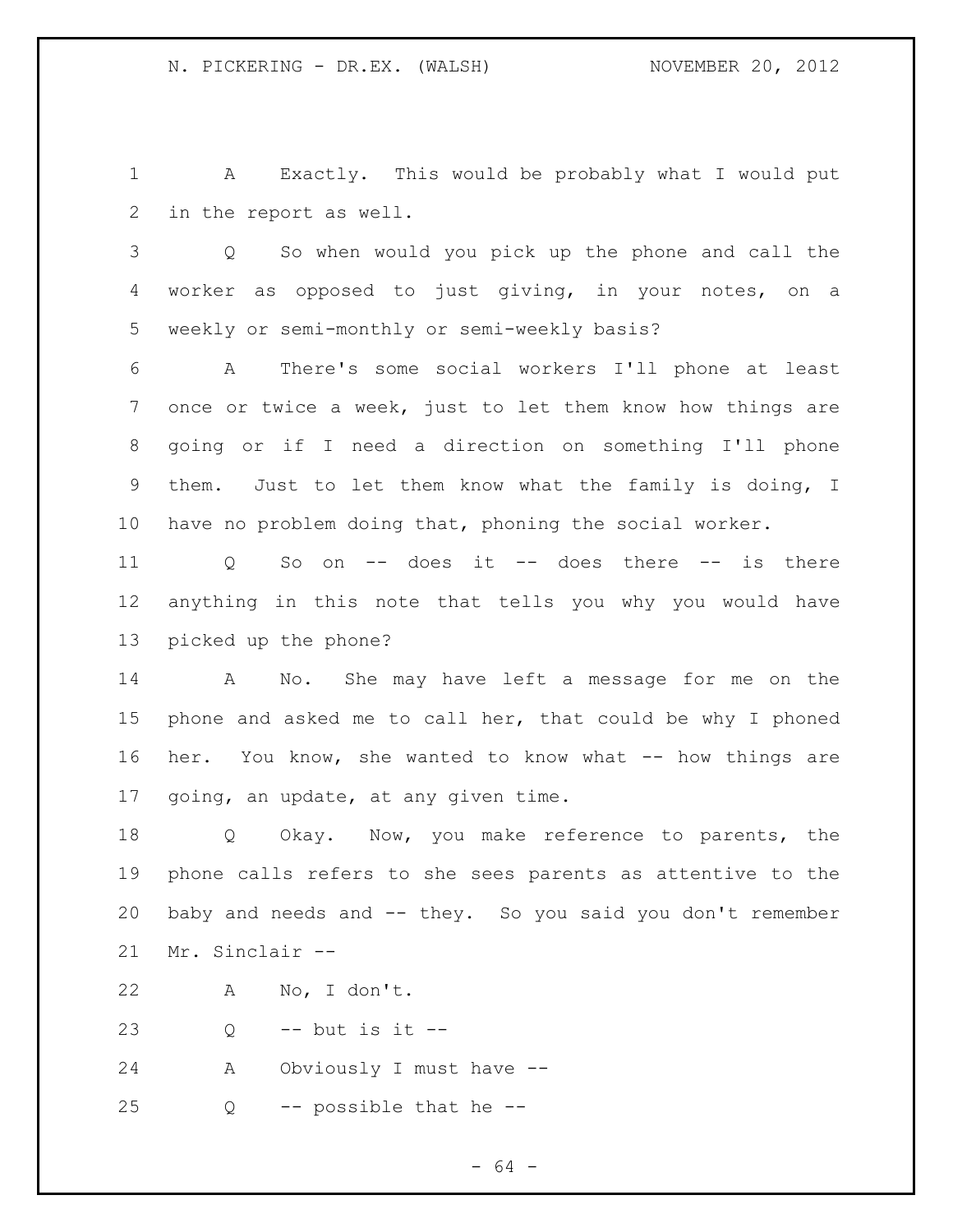1 A -- met him once or twice. Q Okay. And so we expect his evidence will be that he remembers you being in the home. A I hope so. Q So that wouldn't surprise you that -- to know that he was, in fact, in the home when you were there? A Yes. I just don't remember meeting him. Q Okay. THE COMMISSIONER: But you're not saying he wasn't there, you just don't remember? 11 THE WITNESS: I don't remember, yeah. Sorry, sir. BY MS. WALSH: Q And we also expect his evidence to be that he took the bigger role in parenting Phoenix. Is that something that you can recall, whether or not -- A No. Q -- you observed that? A No, I can't even remember him. Q Okay. And can you remember Phoenix? A The baby, I do, but I don't remember -- I can't remember her face anymore but I remember that because of her name. Q Okay.

 $- 65 -$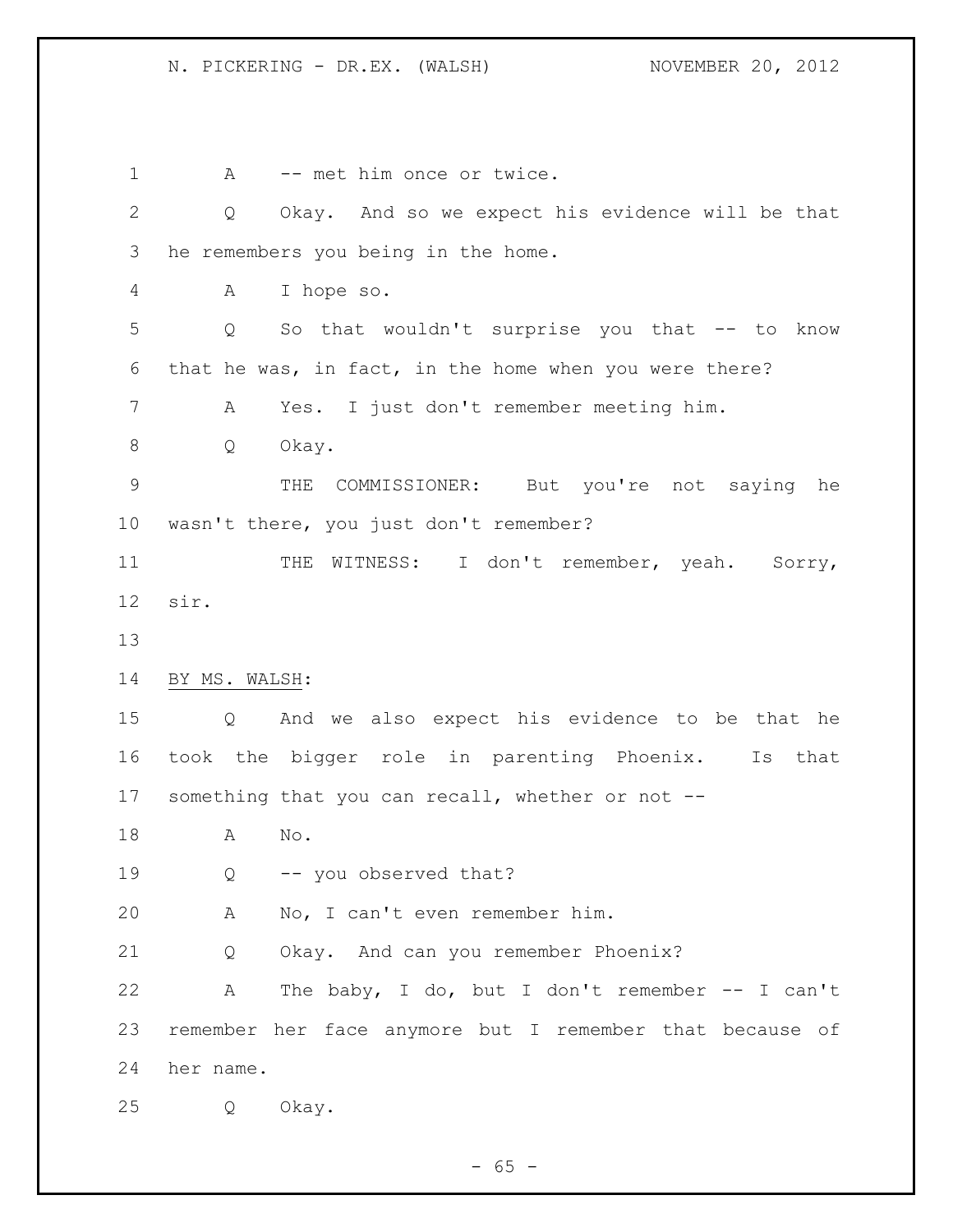1 A I remember the baby.

 Q Other than her name, can you remember anything about her?

A No.

 Q And where it says taking baby, talked about taking baby to a safe place, they seem to understand about that, what does that mean?

 A Sounds like the social worker was asking me about that and saying that they had set up a place. Whether -- if one of them wasn't doing good or maybe wouldn't be comfortable with the baby they would have a place to take the baby but they would be safe. Whether it be the office or a relative's place, that's what I think that means.

 Q In your notes would you have noted who that individual was or where that safe place was?

 A I would have expected I would have more clarification on that in my notes so that everybody would know where the baby would be.

 Q Let's look at another note from Ms. Greeley's recordings, page 37304. And this is dated, at the top, September 22nd, 2000 and it says: "TCF - Marie Belanger", which I understand to mean telephone call from you.

A Okay.

 Q And it's signed at the bottom KG, those are Ms. Greeley's initials, and it says: "She said that the

 $- 66 -$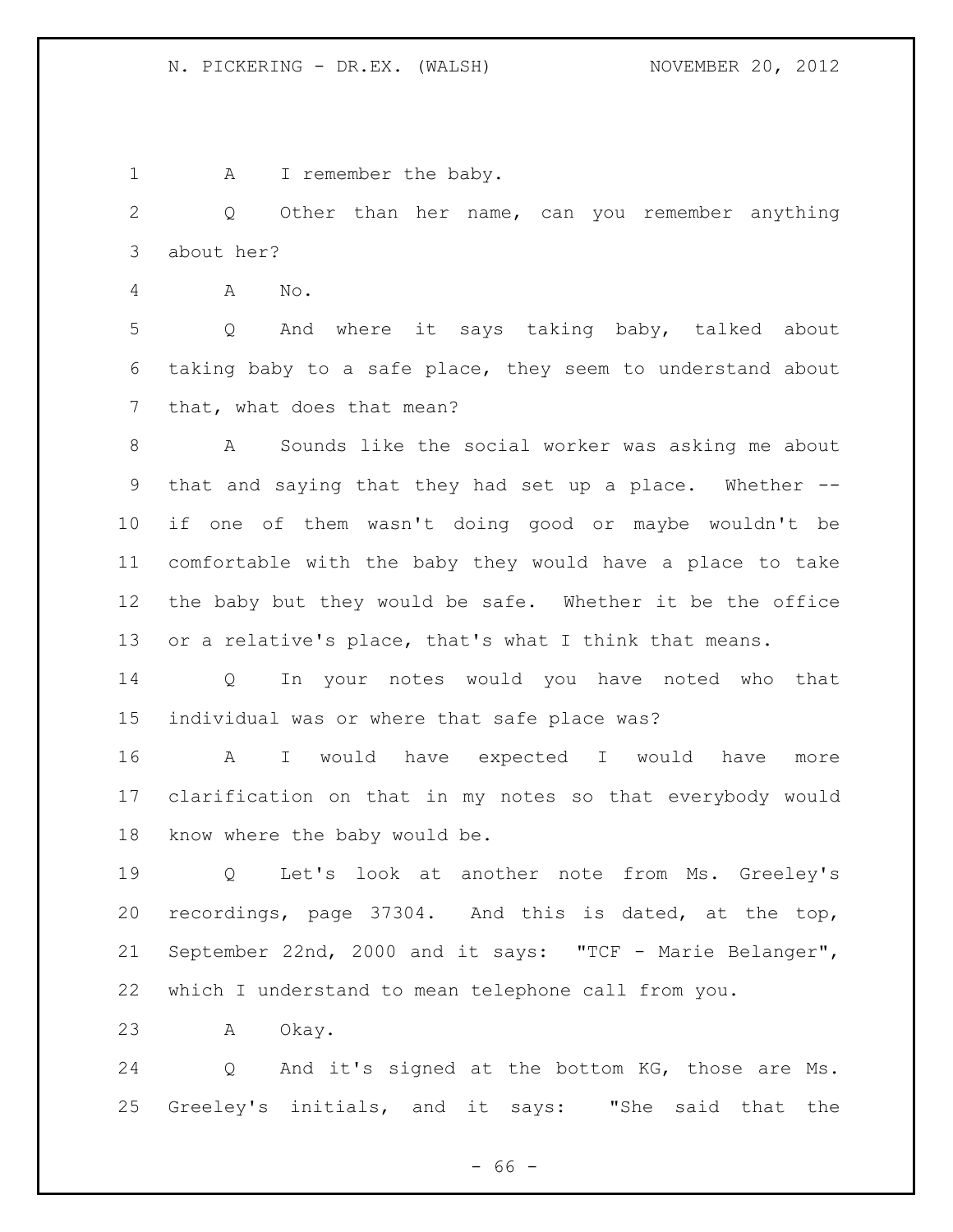1 parents are doing well - they are trusting." A "Trusting of her." Q "And cooperating with her." Does -- now, does that mean cooperating with you, do you think? A I would think so, yes. Q Okay. And they trust you? A Right. Q "Very attentive to baby has her on a routine and seem to be doing well. The home is neat and clean and well kept. She will continue 13 to see them 2X week." So that's you will continue to see them two times per week? A Right. Q "And also drops in on Fridays to check on them for weekend." A That would probably be if they were getting a visit for the weekend, we would just drop in, probably not for long but just make they had everything in order for the baby. Q At this point, September 22nd, my understanding is that the baby was already back with them?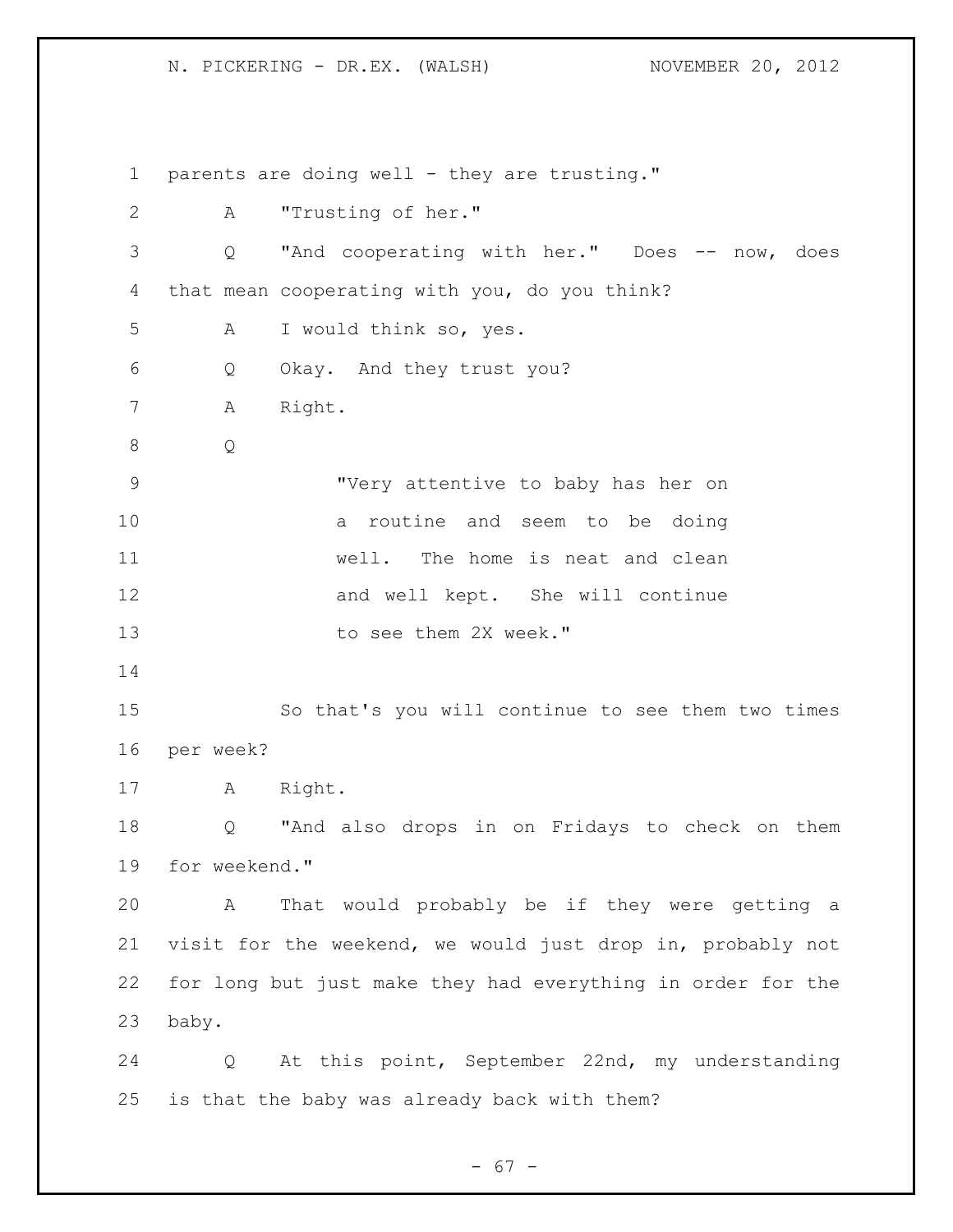A Yeah. So I don't know why, maybe I wanted to see how they were doing through the week or something, or I don't know after, for the weekends, see if they needed anything.

 Q Okay. And then let's turn to page 37506. Now, these are notes that are signed by Ms. Greeley's supervisor, Angie Balan, of a telephone conversation she had with you on October 30th, 2000.

 So it says October 30, 2000 phone call from Marie Belanger -- and there's your number again. Is that, is that --

- A Right.
- Q -- your number?

14 A Correct.

 Q "Left message on voice mail - please call re: Samantha Kematch." So that appears to indicate that you left a message for the supervisor?

18 A That's what it sounds like. Well, actually, I don't know if that was a supervisor, it might have gone to the social worker.

Q Okay, okay. And then it says:

| 23 | "October 30, 2000 PCT Marie        |  |  |
|----|------------------------------------|--|--|
| 24 | Belanger. Contract for family      |  |  |
| 25 | support expires October 30, 2000 - |  |  |

 $- 68 -$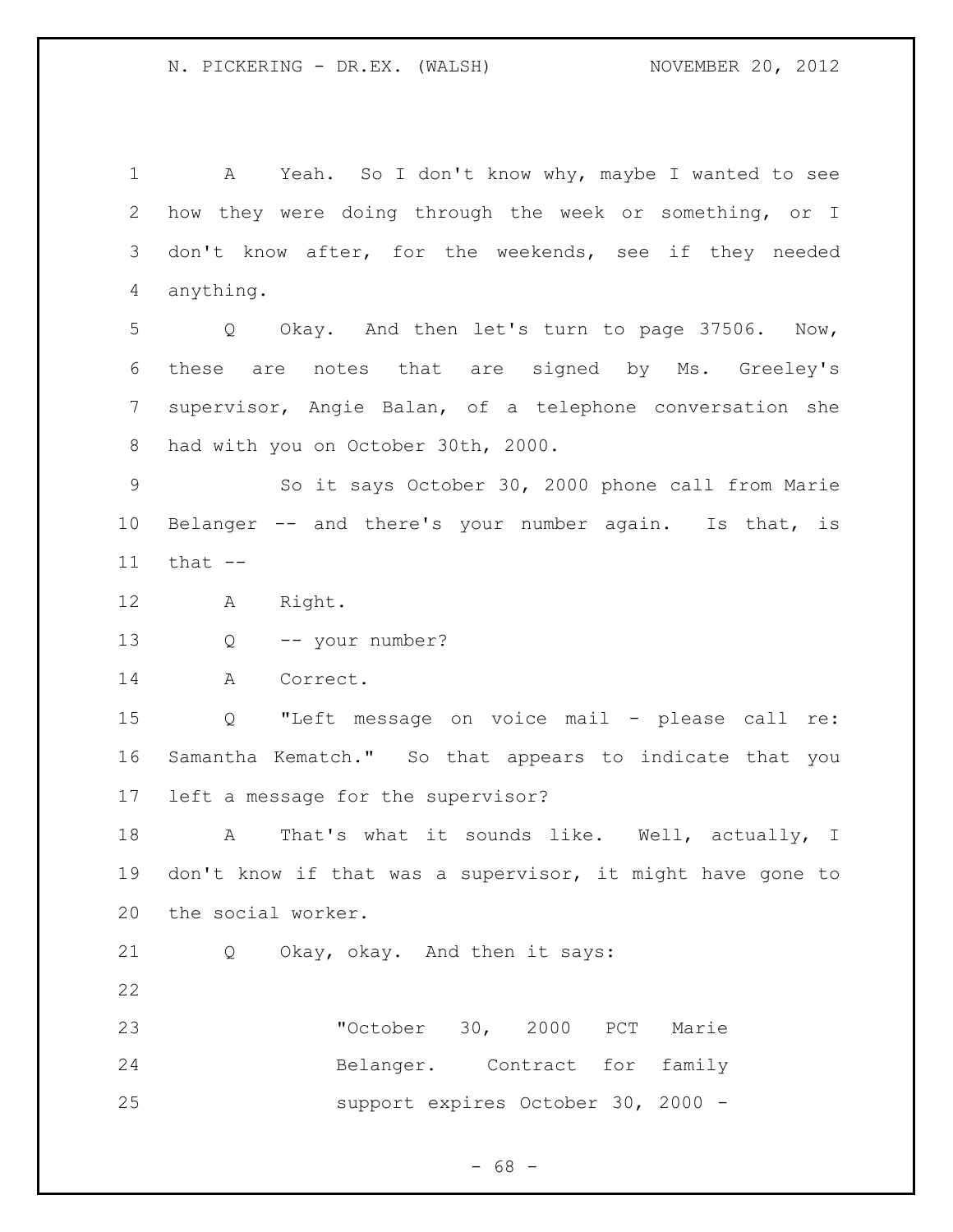things stable at present. Advised Marie that new worker will not be assigned until approximately November 13, 2000 - supervisor to send renewal for 1 month for transition to new worker and monitoring in the interim, after consultation with new worker and update - contract may not be renewed after 1 month elapses." A Right. Q So what do you understand this is about? It

looks like --

 A They were changing social workers and what they would -- did then is the contract would end with me but they were leaving it on for one more month so I would still monitor the family until the new social worker came in order.

 Q All right. And it says that it appears that you made the first call?

 A Right. It looks like I might have either returned a call or I -- the contract was ending and I wanted to know if it was going to be renewed or cancelled. Q So that was something, and we saw that the, that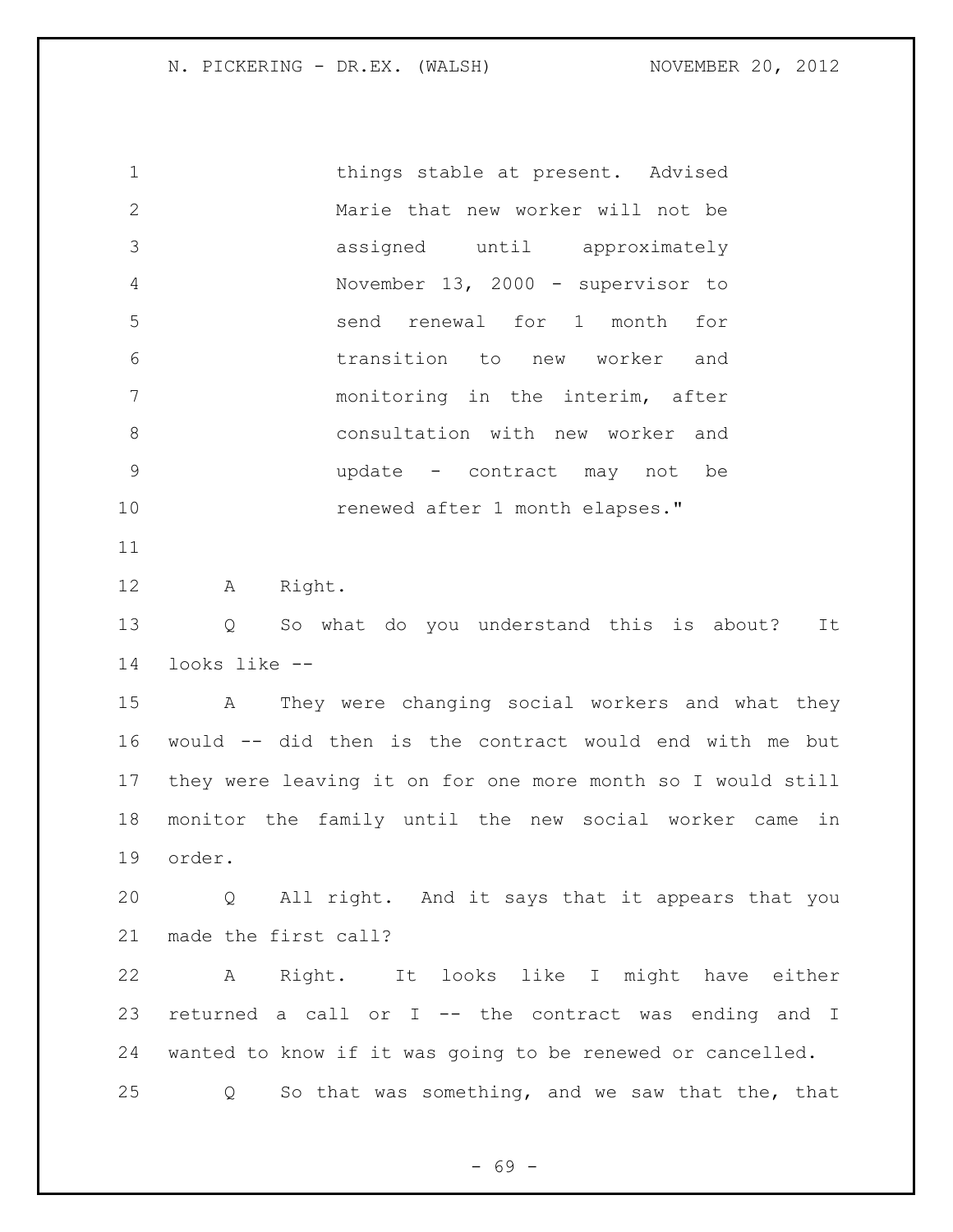the contract that we looked at, which you said didn't, you think, pertain to you, that the contract that we looked at was -- had an end date of October 30, 2000? A Right. Q So then it was not uncommon for you to, to phone the social worker when a contract was ending to see if it could be renewed? 8 A Right. They tend to forget to renew them. Q Okay. And so does this give you any assistance in recalling whether or not you thought it should be renewed as of October 2000? A Probably calling to see if it was going to be renewed shows me that I was probably wanting to stay in there more or I could have stayed in if they needed me. Q Okay. So then let's look at page 37507. And we're still in Ms. Kematch's file. This is the Winnipeg Child and Family Services family support services request renewal form and this is dated October 30, 2000 and it's identified as a renewal. A Right. Q And it's got your name at the top.

A Yes.

 Q As the name of the previous support worker. And under referring social worker it says not yet re-assigned. A Correct.

 $- 70 -$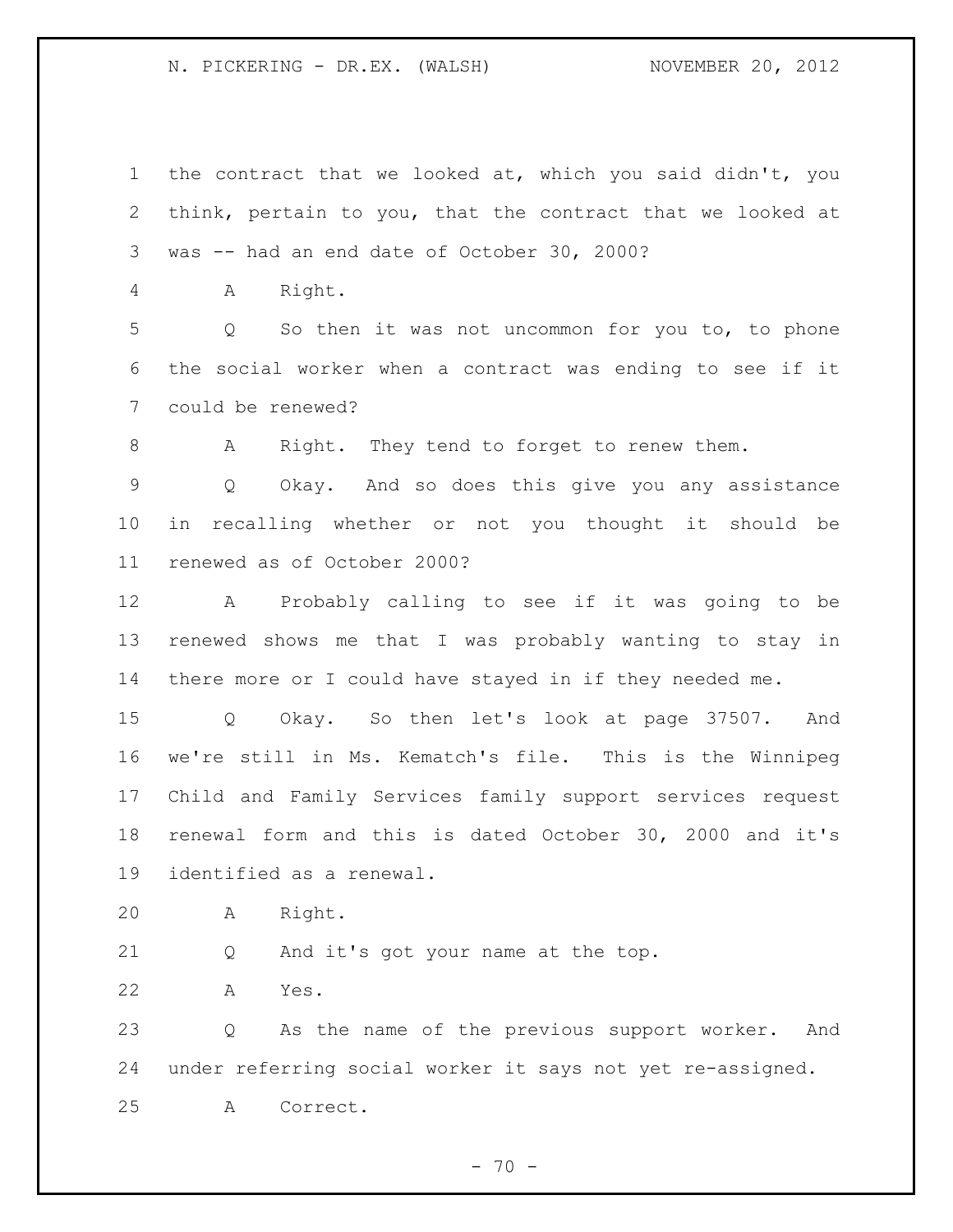Q It has a phone number of a worker and in brackets (A. Balan) and I understand that's the person who signed the telephone memo that we just looked at?

A Correct.

 Q Focus of service requested, it says family. Type of service requested, children zero to five. Teaching. Primary client, Samantha Kematch. Family of origin information, Samantha and Steve. Children, Phoenix. Significant others we still have Nikki Taylor, West Region and Cree Nation. Service arrangements, requested starting date October 30, 2000 and the expiry date November 30. So one month.

A Correct.

 Q Hours per week, four to six, for four weeks. And unlike the form that we looked at originally, page 37073, your name is typed in at the top?

A Correct.

 Q It was blank on the previous form. Can we go to the next page, please?

 So now placement resource information, there is nothing typed there. Is that because Phoenix is now back in her own home?

A I believe so.

 Q Potential for violence, it still says yes. "Samantha has known to become verbally aggressive and

- 71 -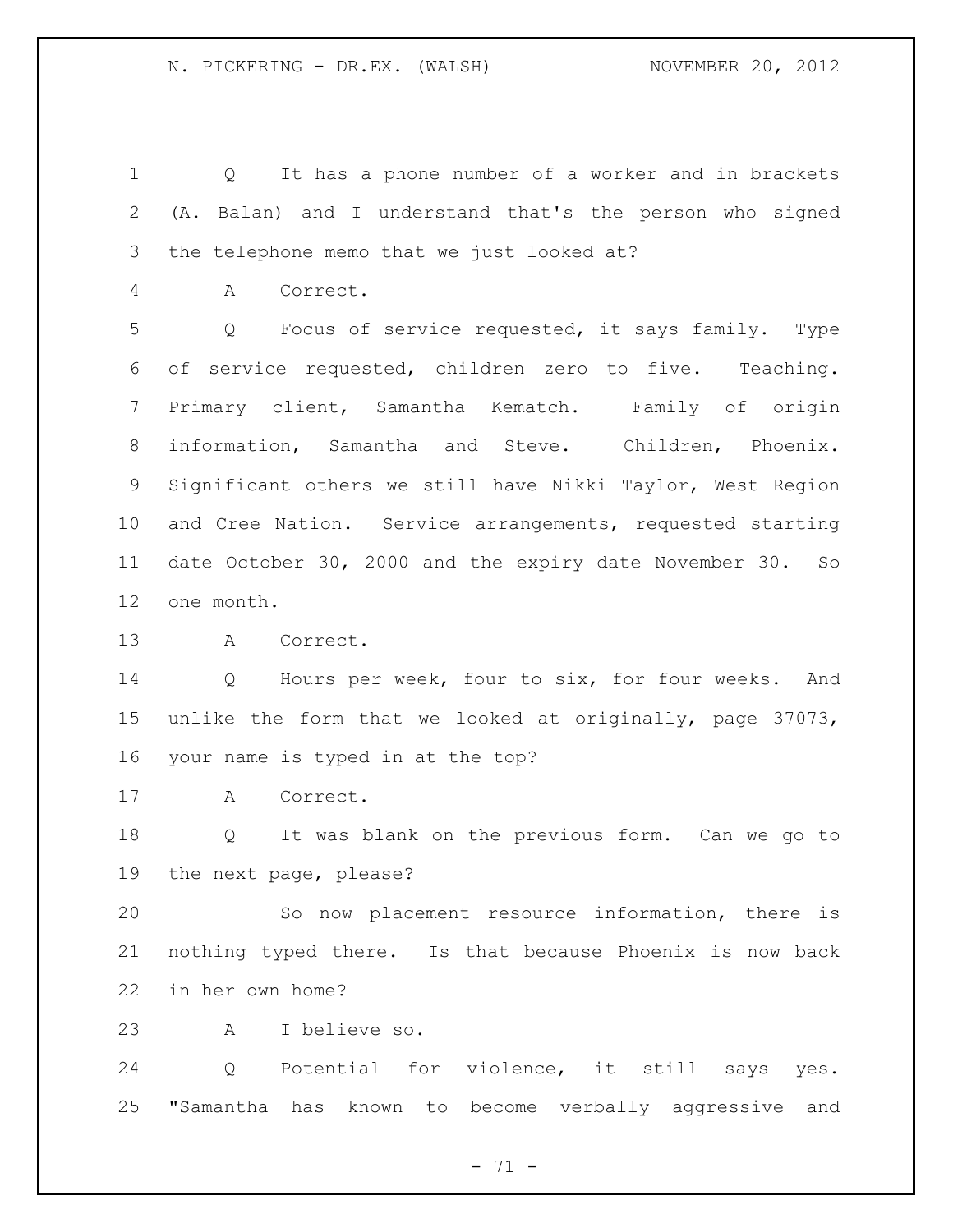uncooperative in the past." And is that something that you have any recollection of? A No. Q Okay. A Nothing like that. Q Does that mean you can't remember or you remember her -- 8 A I can't remember. Q Okay. Billing, family support service agreement. Goals for the family say "to learn appropriate parenting skills to build a bond and relationship between the parents and child." Can we scroll up, please? Thank you. "Roll and responsibility Support worker to provide modelling and education regarding appropriate parenting to continue to monitor family's stability/progress during transition to new family service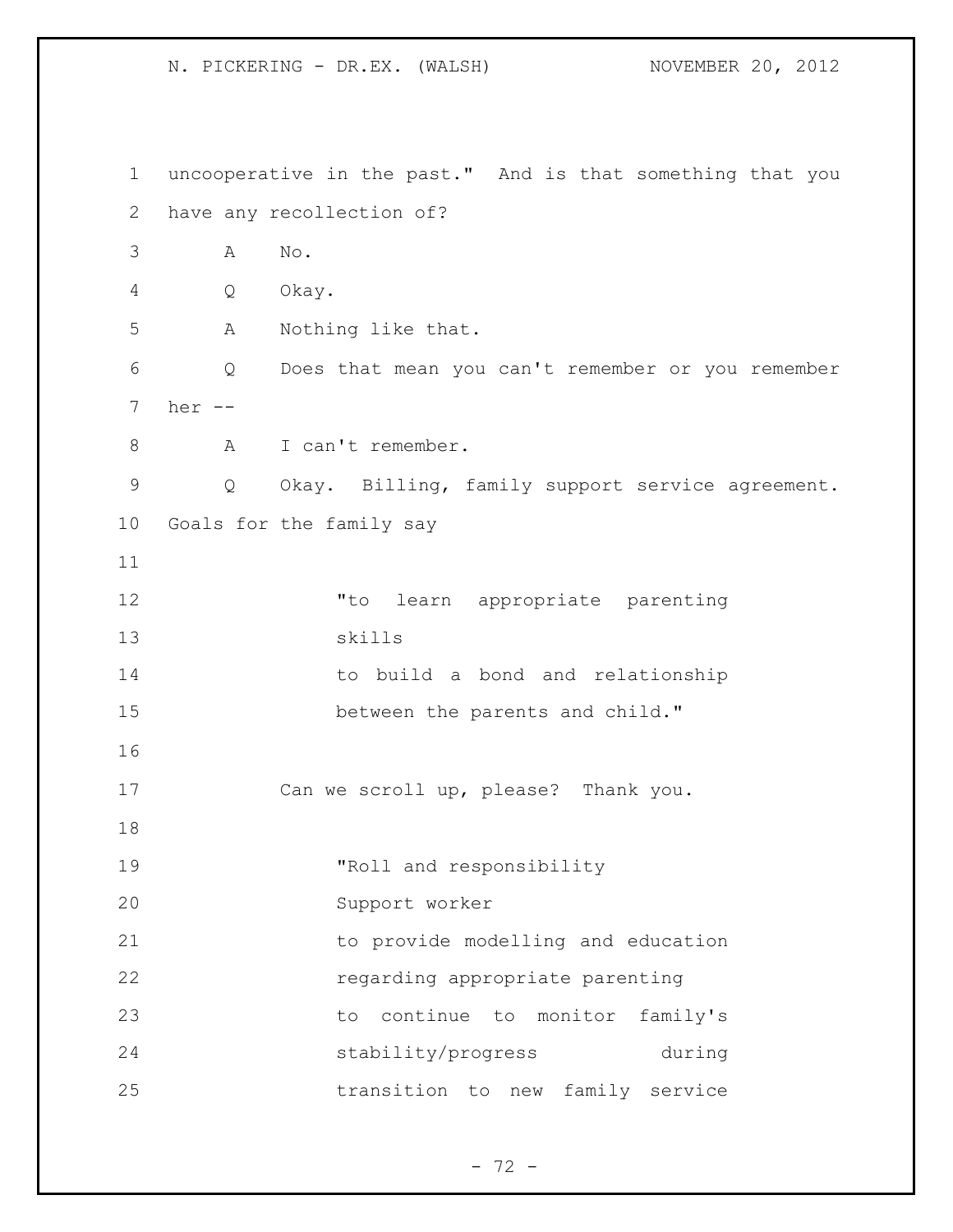```
1 worker."
2
3 And for this social worker.
4
5 "to connect with support worker 
6 (once worker assigned) for update 
7 on progress and further need for 
8 service.
9 supervisor will be available in 
10 the interim for 
11 consultation/emergency needs."
12
13 And then it's signed by the unit supervisor who I 
14 understand to be Ms. Balan. Typically, would your 
15 signature be required on this?
16 A No.
17 Q Okay. So would you have received this document?
18 A Yes.
19 Q Okay. Do you recall working with Ms. Balan?
20 A No, I don't.
21 Q And then let's turn please, to page 37 --
22 THE COMMISSIONER: Just before you go on, just go
23 back to the first page of that, I didn't see the name 
24 you've now referred to on the top.
25 MS. WALSH: At the top it says Marie Belanger.
```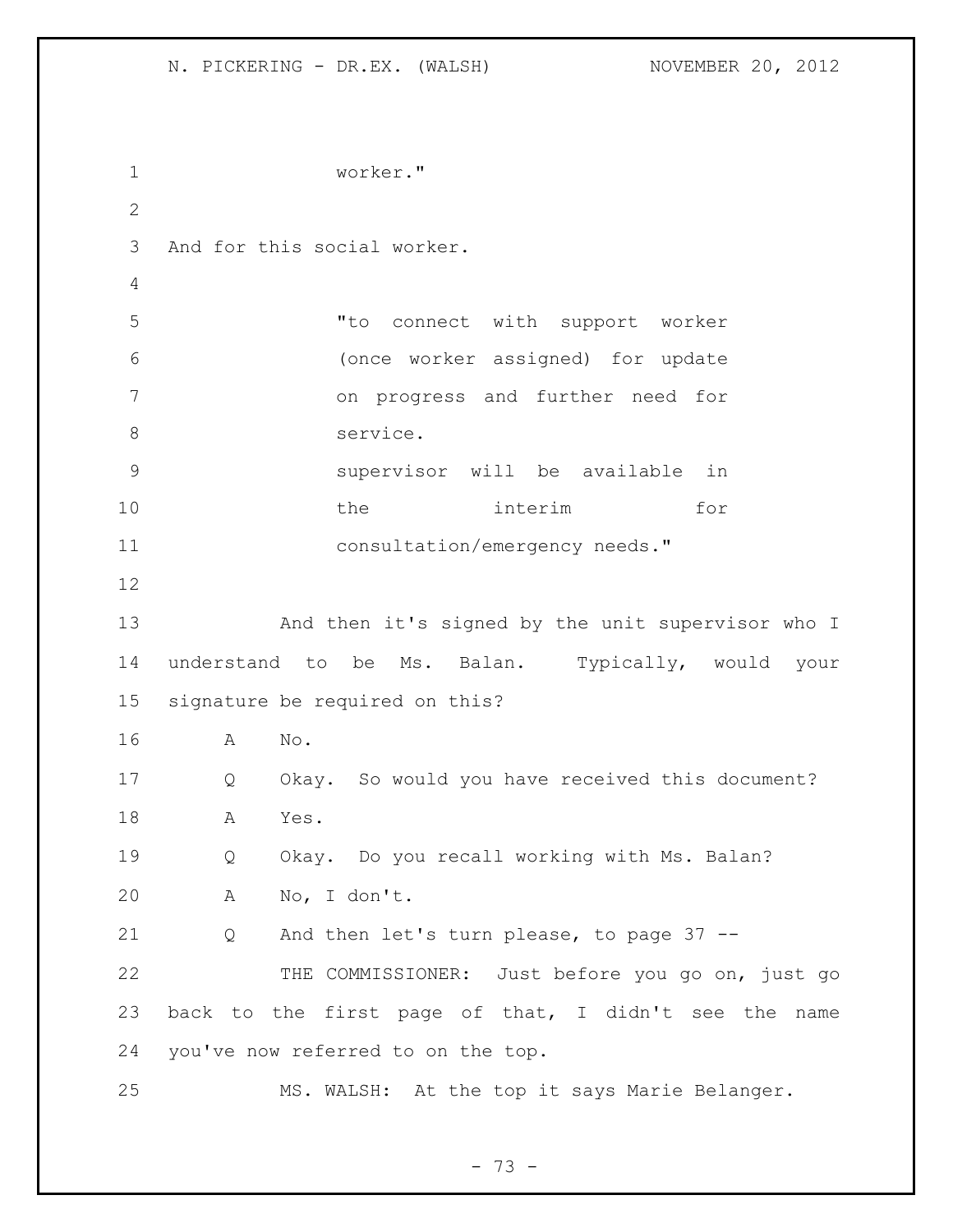1 THE WITNESS: It's spelt wrong. 2 MS. WALSH: Yes. 3 THE COMMISSIONER: Oh, I see, okay. MS. WALSH: It's spelt Boulanger, as a baker. And if you want, just for comparison, Mr. Commissioner, to go to page 37073, the first renewal -- request form. THE COMMISSIONER: So this one that's on the screen now, you -- would it be correct to say that is a referral to you as you understand? 11 THE WITNESS: With my name on it? Yes. 12 THE COMMISSIONER: Yes. 13 THE WITNESS: Yes, that's true. MS. WALSH: The witness is saying she would have received that one. MR. COMMISSIONER: Yes. MS. WALSH: But Mr. Commissioner, I've put back on the screen the first contract that we looked at and you can see that Ms. Belanger's name is not on that one. 20 THE COMMISSIONER: I, I see that. MS. WALSH: And she is saying that she doesn't think she would have received that one. Am I right? 23 THE WITNESS: Right. MS. WALSH: Okay. So just, just for comparison purposes.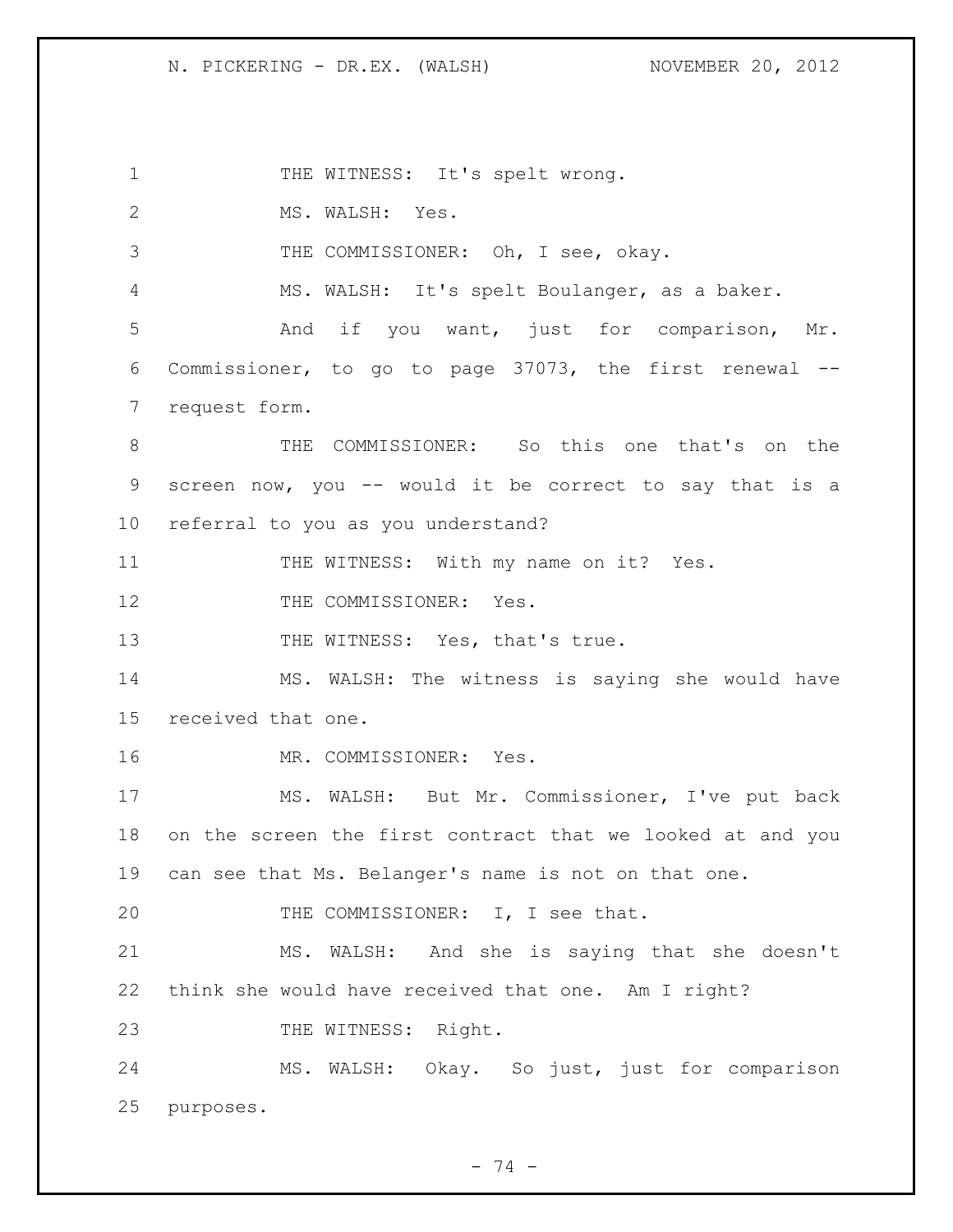MR. COMMISSIONER: Yeah, have it. BY MS. WALSH: Q Now, if we can go to page 37019. This is from CD1795 from Ms. Kematch's file and it's part of a summary that was prepared in February of 2001 of the services that CFS provided to Phoenix and her family. And if you look at the last paragraph -- 9 THE COMMISSIONER: Prepared by whom? MS. WALSH: This is prepared by the worker in the -- I believe it's prepared, at this point, by Ms. Balan. 12 MR. COMMISSIONER: All right. 13 MS. WALSH: And it says: "In early August Marie Belanger, 16 teaching support worker began working with the parents. She was to meet with them twice a week for about two hours. Also access visits increased to twice a week 21 for two hours. By mid-August access visits were again increased to longer duration and began to 24 take place at the parents. Observations made by the teaching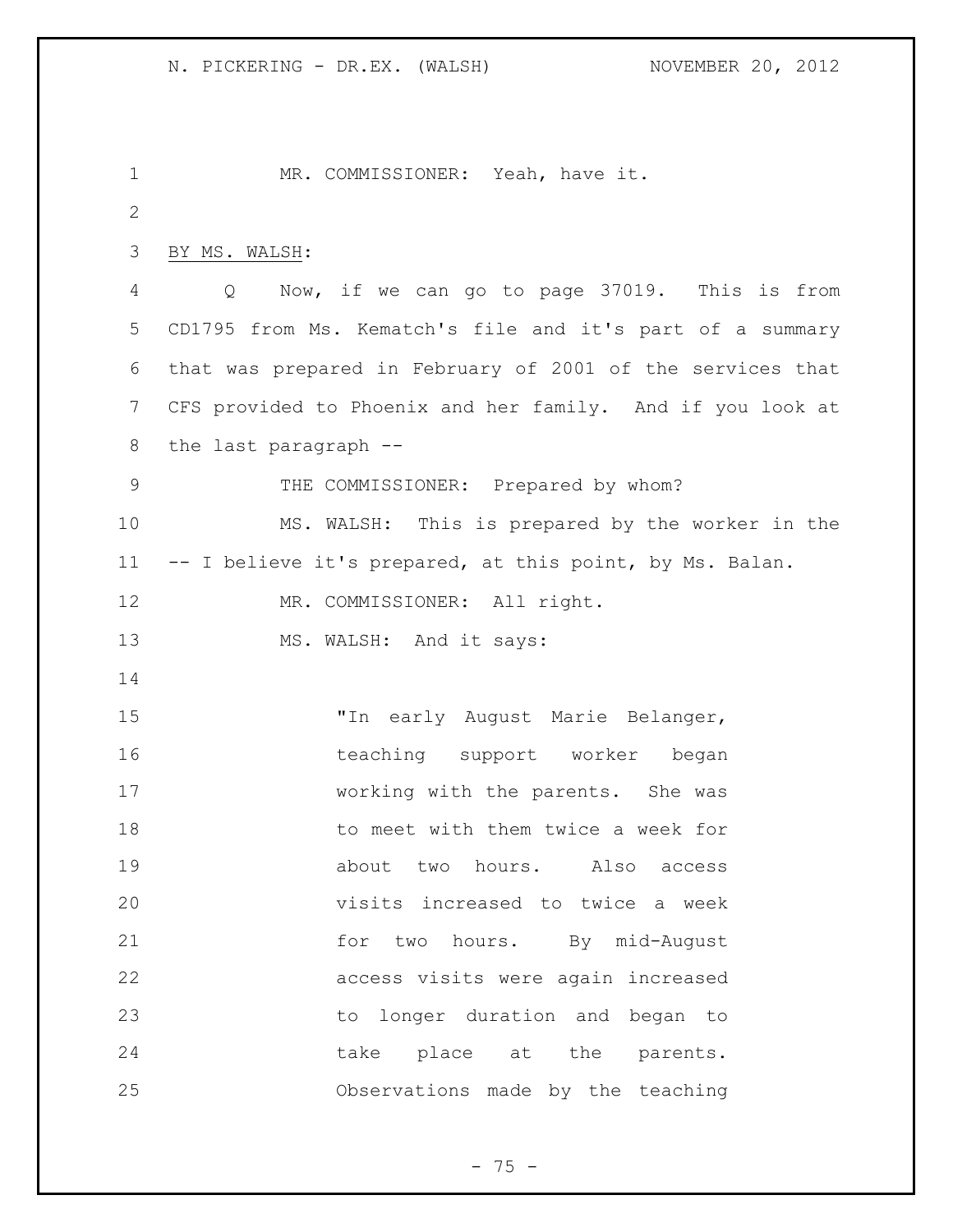support worker indicated that the parents were attentive to and appropriate with Phoenix. They had also begun to accumulate all of the necessary attire to care for the baby. During a meeting with the supervisor, Angie Balan, 8 on August 29, 2000 it was agreed that the child be returned to the **parents** care on September 5, 2000. 11 The Agency would require the parents sign a service agreement outlining what was expected of 14 them while the baby was in their care. The agency support worker would continue to work with the **parents** and the baby at home." Does this jog your memory in, in any way about the work that you did with the family? A No, sorry. Q And do you know whether you met with Ms. Balan? A I don't remember that either, I don't know if I had met with her or not. Q And if we turn to page 37022. This is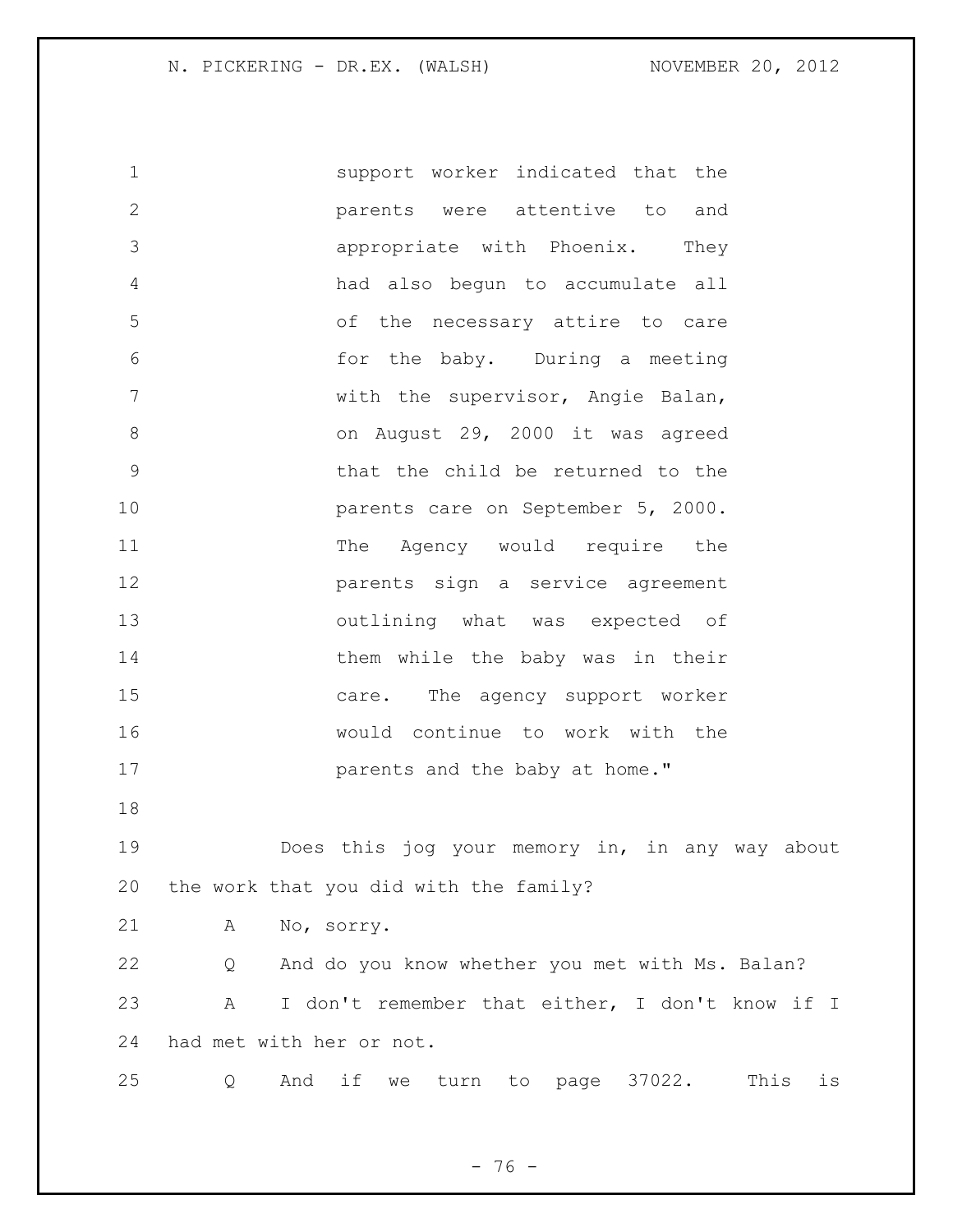| $\mathbf 1$    | information that was recorded in Ms. Kematch's file by  |
|----------------|---------------------------------------------------------|
| 2              | Delores Chief-Abigosis, who took the file over from Ms. |
| 3              | Greeley. Do you recall whether you ever<br>met<br>Ms.   |
| 4              | Chief-Abigosis?                                         |
| 5              | No, I don't.<br>$\mathbf{A}$                            |
| 6              | And under recent involvement, the first paragraph<br>Q  |
| $7\phantom{.}$ | it says:                                                |
| $\,8\,$        |                                                         |
| $\mathsf 9$    | "December 11, 2000 an information                       |
| 10             | package on the Kematch family was                       |
| 11             | faxed to Germaine Brass - social                        |
| 12             | worker for Cree Nation CFS, ie.                         |
| 13             | case summary, etc. Family support                       |
| 14             | worker Marion Belanger called the                       |
| 15             | agency stating that she feels that                      |
| 16             | the couple is doing quite well for                      |
| 17             | young parents. The Family Support                       |
| 18             | Agreement expired: November 30,                         |
| 19             | 2000. Ms. Belanger stated that                          |
| 20             | the family has done quite well and                      |
| 21             | if<br>the contract is renewed<br>she                    |
| 22             | would like to be recommended for                        |
| 23             | the position. Marie stopped                             |
| 24             | working with the family at the end                      |
| 25             | of November 2000."                                      |

- 77 -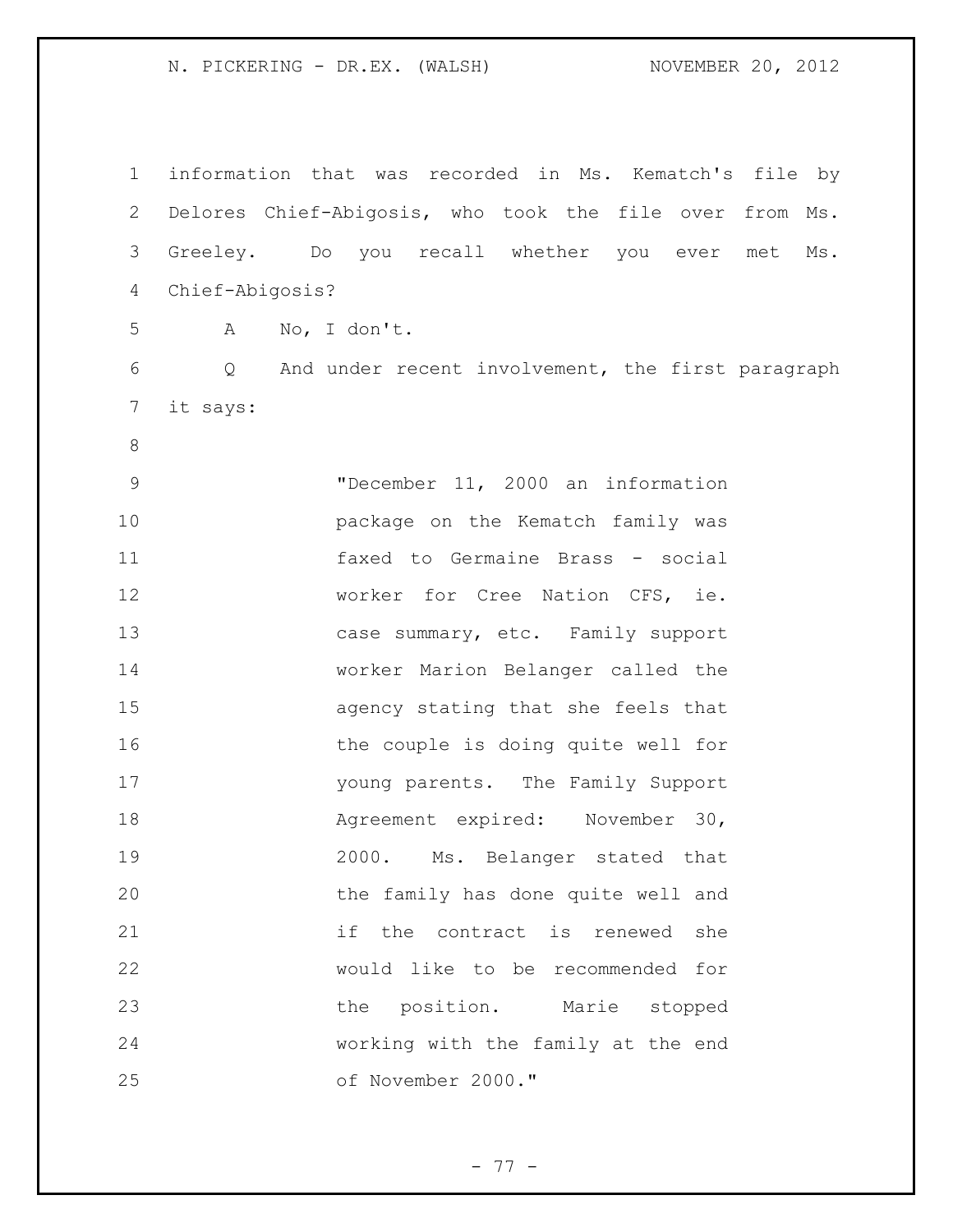Do you recall providing this information to the agency?

A No, I don't.

 Q Okay. And, in fact, we know that you continued to work through to the end of December of 2000, based on your time sheets?

A That's correct.

Q Do you know how that would have been arranged?

 A The social worker would have just extended it, and she sometimes wouldn't put in a renewal, she would just phone the coordinator and say, you know, one more month or something.

13 Q Okay. And that was not uncommon?

A Not uncommon, no.

 Q Do you remember stopping your -- working with the family? Do you remember when you stopped working with them?

18 A I remember that when I was -- when I stopped working with them I hadn't seen them anymore, they weren't home, they were no longer at the residence.

Q What, what do you mean.

 A So they were just -- they weren't home, they just vanished, packed up and moved away. Without any warning. I remember that.

Q So you've got timesheets for the end -- that go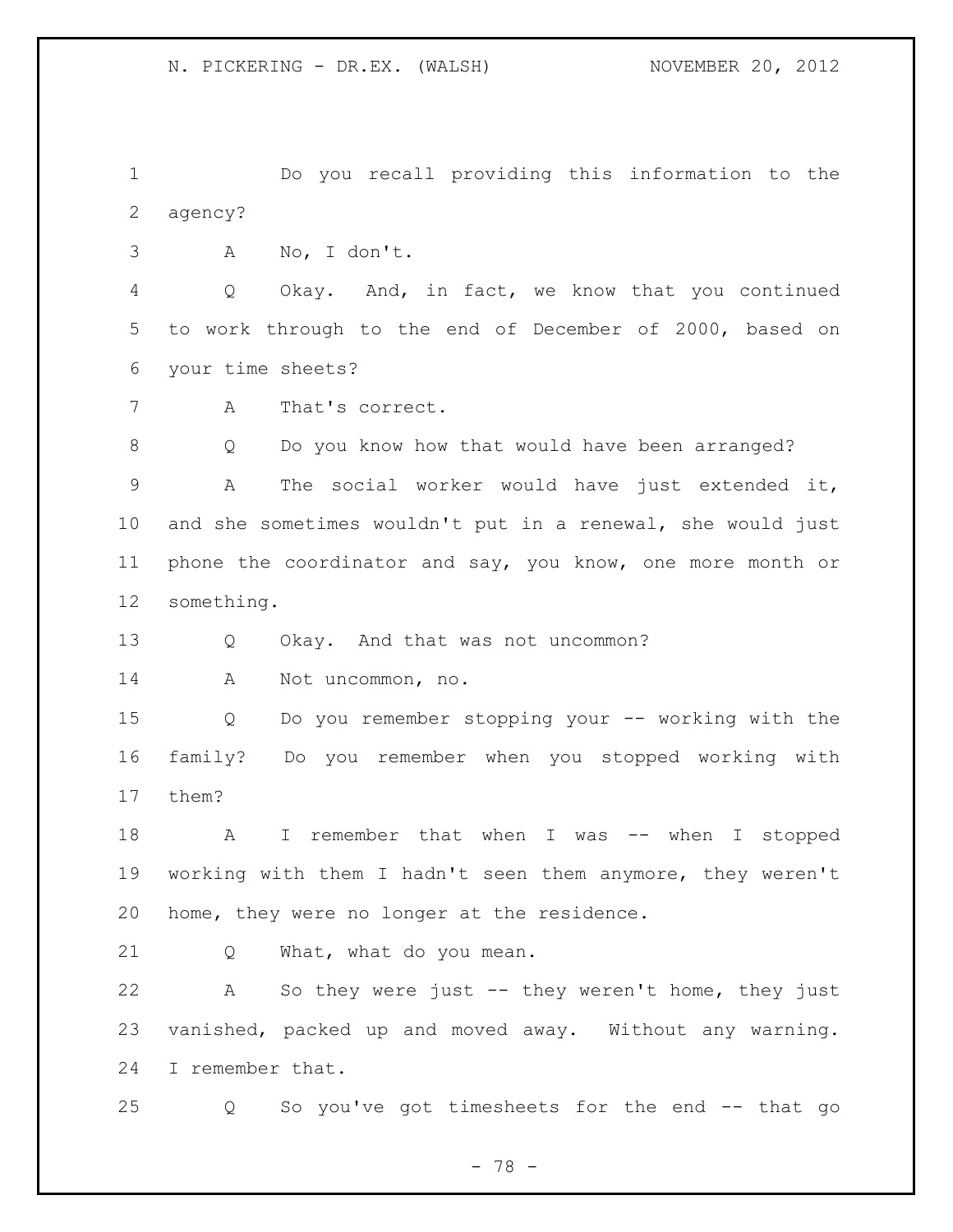to the end of December, so when, when was it that you say they moved away? A Probably when, when they ended the contract, that's probably why it wasn't extended because they disappeared. Q And how is it that you remember that? A I don't know, I just know that they weren't home when I went there at the end. Q So you went for a -- THE COMMISSIONER: And when did you end the contract? Did you tell us? 12 THE WITNESS: December. 13 THE COMMISSIONER: Of? 14 THE WITNESS: Of 2000. THE COMMISSIONER: And so you didn't see them after that? 17 THE WITNESS: No. BY MS. WALSH: Q In fact, Mr. Commissioner, we looked, we saw that there was one file or timesheet for January 2001 that this witness had but she had -- she was on vacation so she didn't actually attend but it appears that at least as of January, the first week of January, 2001 you still had the Kematch family on your family list?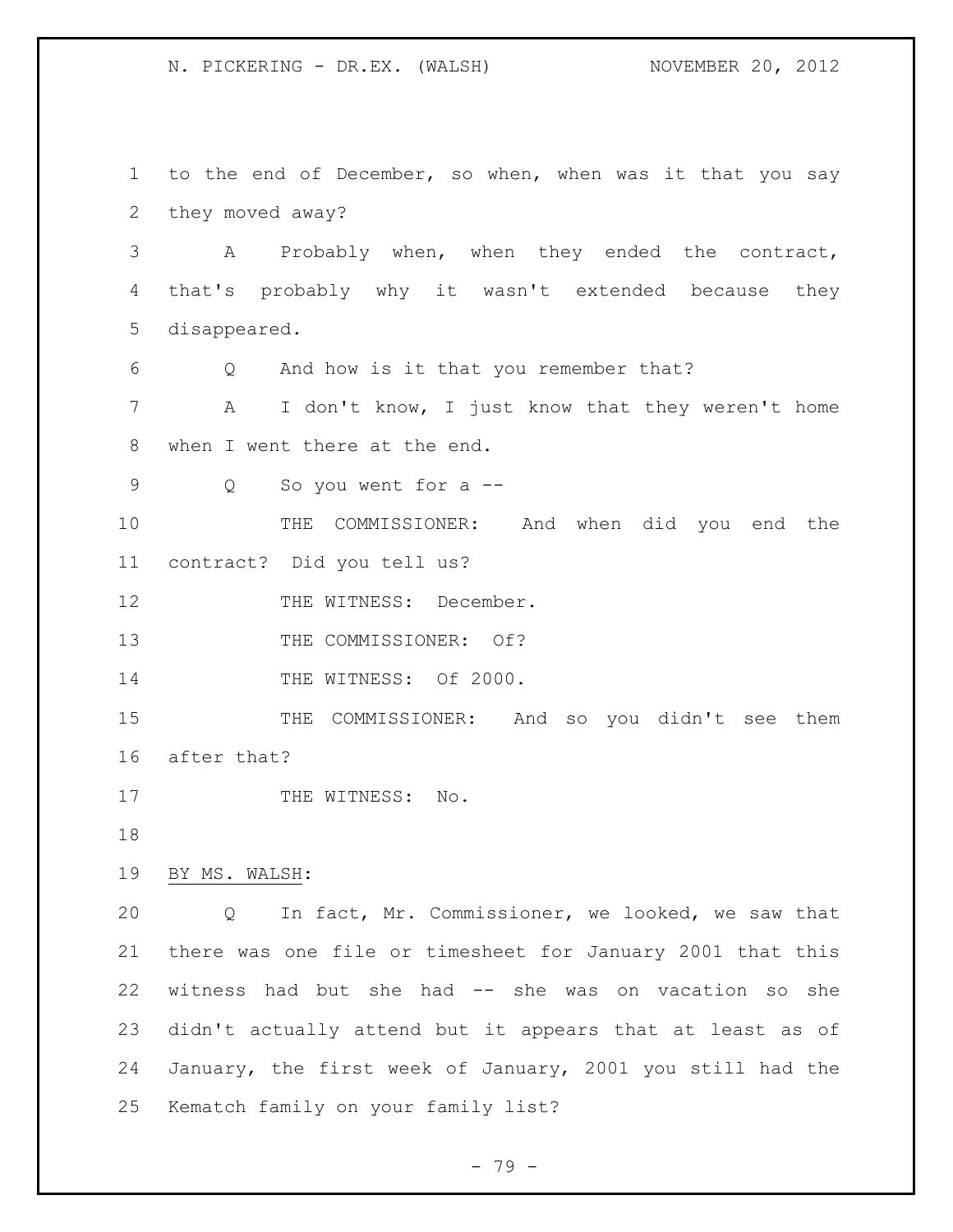A Right.

Q Okay.

 A And that's probably when I went back and found out they were no longer living there and they never left a forwarding address.

 Q And so do you know what you did when that happened?

 A I would phone the social worker and then she would make the decision just to --

10 THE COMMISSIONER: And what --

11 THE WITNESS: -- don't go in.

12 THE COMMISSIONER: -- what address had you been going to?

14 THE WITNESS: I can't remember the address. It was a house.

16 THE COMMISSIONER: It's shown on these forms, Magnus Avenue or something on some of these forms.

18 MS. WALSH: Do we have an address?

If we look at 37073, it does show an address.

20 THE COMMISSIONER: Yes.

21 THE WITNESS: Right.

MS. WALSH: Suite 4-864 Magnus Avenue.

 THE WITNESS: I remember that they moved from there -- they moved into a house, they were living in a house.

 $- 80 -$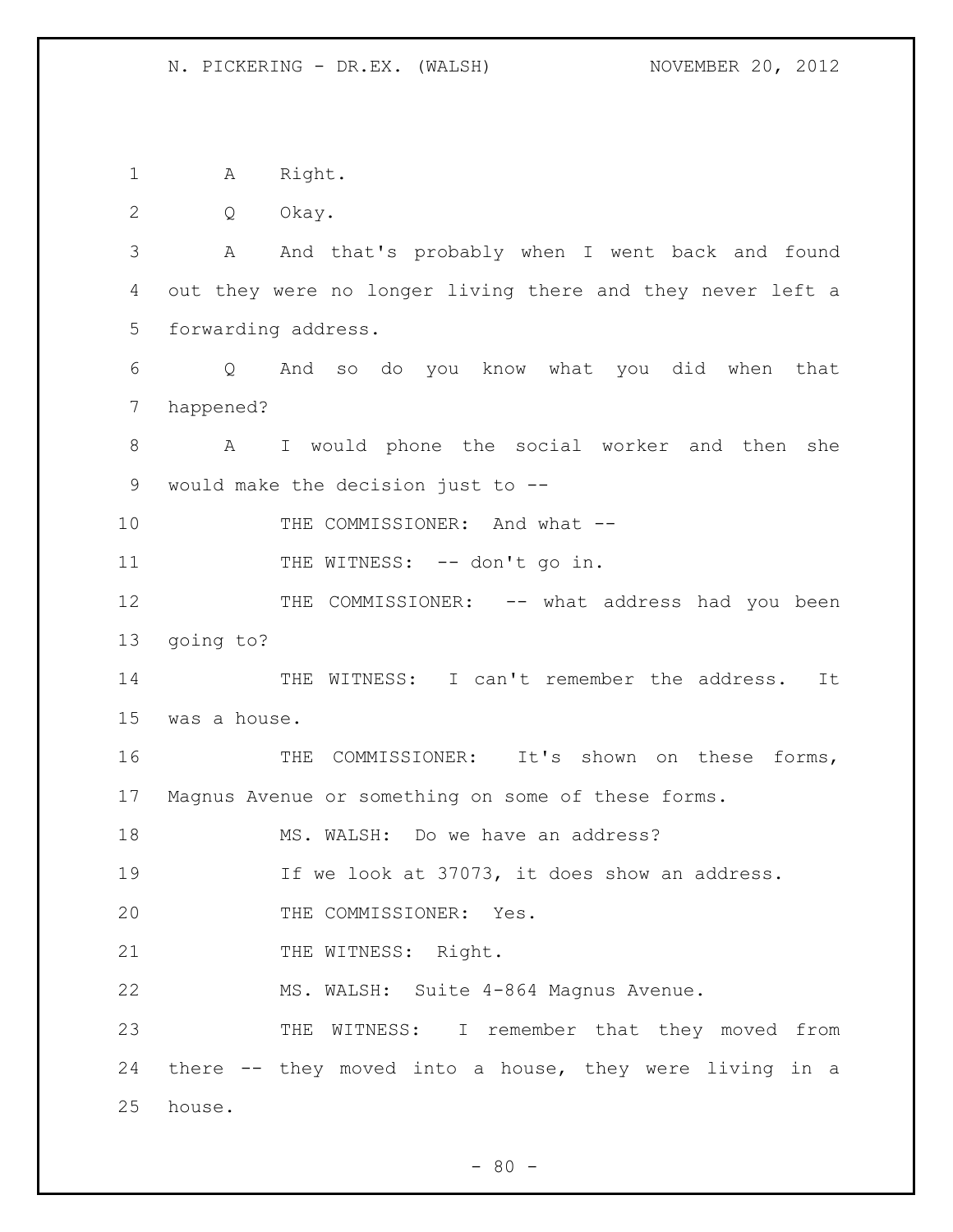BY MS. WALSH:

| So was -- that wasn't this address then?<br>Q              |
|------------------------------------------------------------|
| Α<br>I don't know.                                         |
| THE COMMISSIONER: Well, that tells me it could             |
| have -- this could well have been an apartment.            |
| THE WITNESS: That's what I'm thinking it could             |
| have been but I know when I left working with them, I      |
| believe it was a home I was visiting them in but I can't   |
| remember everything.                                       |
| THE COMMISSIONER: No, I realize this --                    |
| THE WITNESS: SOrry.                                        |
| THE COMMISSIONER: -- is a long time ago.                   |
| THE WITNESS: Yes, it was.                                  |
|                                                            |
| BY MS. WALSH:                                              |
| And now, if we pull up 37507, which was the<br>Q           |
| renewal, five, zero, seven. That's got 740B Magnus Avenue. |
| That could probably $--$ "B" could probably be like<br>A   |
| a side-by-side.                                            |
| Okay. Is that what you remember, that you<br>Q             |
| visited them in a house?                                   |
| Right.<br>Α                                                |
| Do you remember initially visiting them in an<br>Q         |
| apartment?                                                 |
| No.<br>Α                                                   |
|                                                            |

- 81 -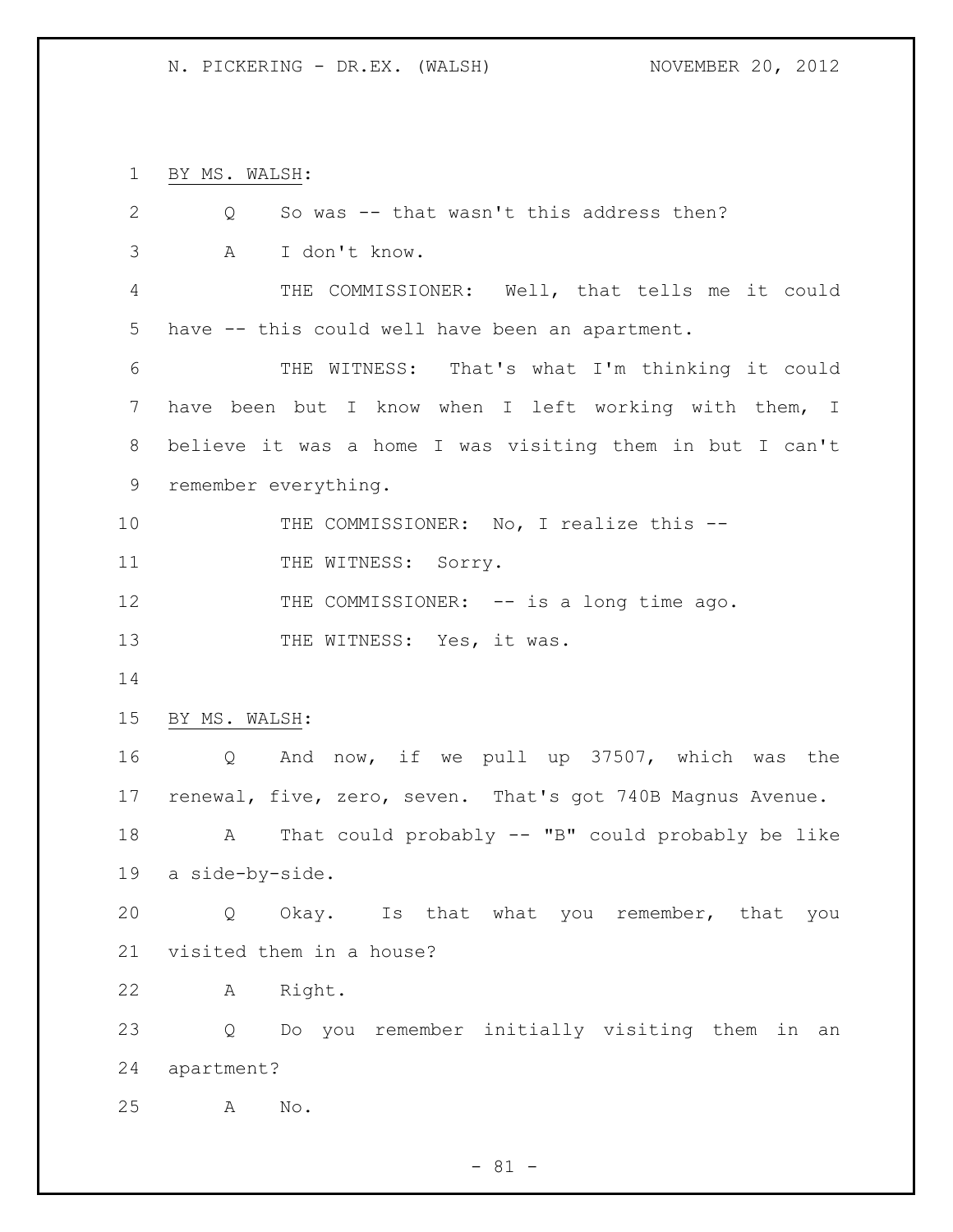Q Always a house?

A Seemed like a house to me.

 Q Okay. Okay. And so do you think that's the address that you went to and found no one home?

A That would probably be the last address.

 Q Okay. And your counsel has just told me, based on her analysis of your timesheets, that your last contact with them was December 13, 2000. Is that right?

A Okay.

 Q So that's just based on, on her careful review of the timesheets. So were you concerned when you went to the house and found no one there, or not the Kematch/Sinclair family?

 A I can't remember at the time what, what I would have done but I am sure I would be really concerned about that because you're still ongoing and you're checking them 17 out to see if they're doing okay when they just disappear, kind of makes you wonder. And then you report it to the social worker right away so that they would be aware of it and they can put out a check on them if they want to.

 Q Do you have any specific recollection of, of telling that information to a social worker?

A No.

 Q Would -- is that something that you would have told your supervisor?

- 82 -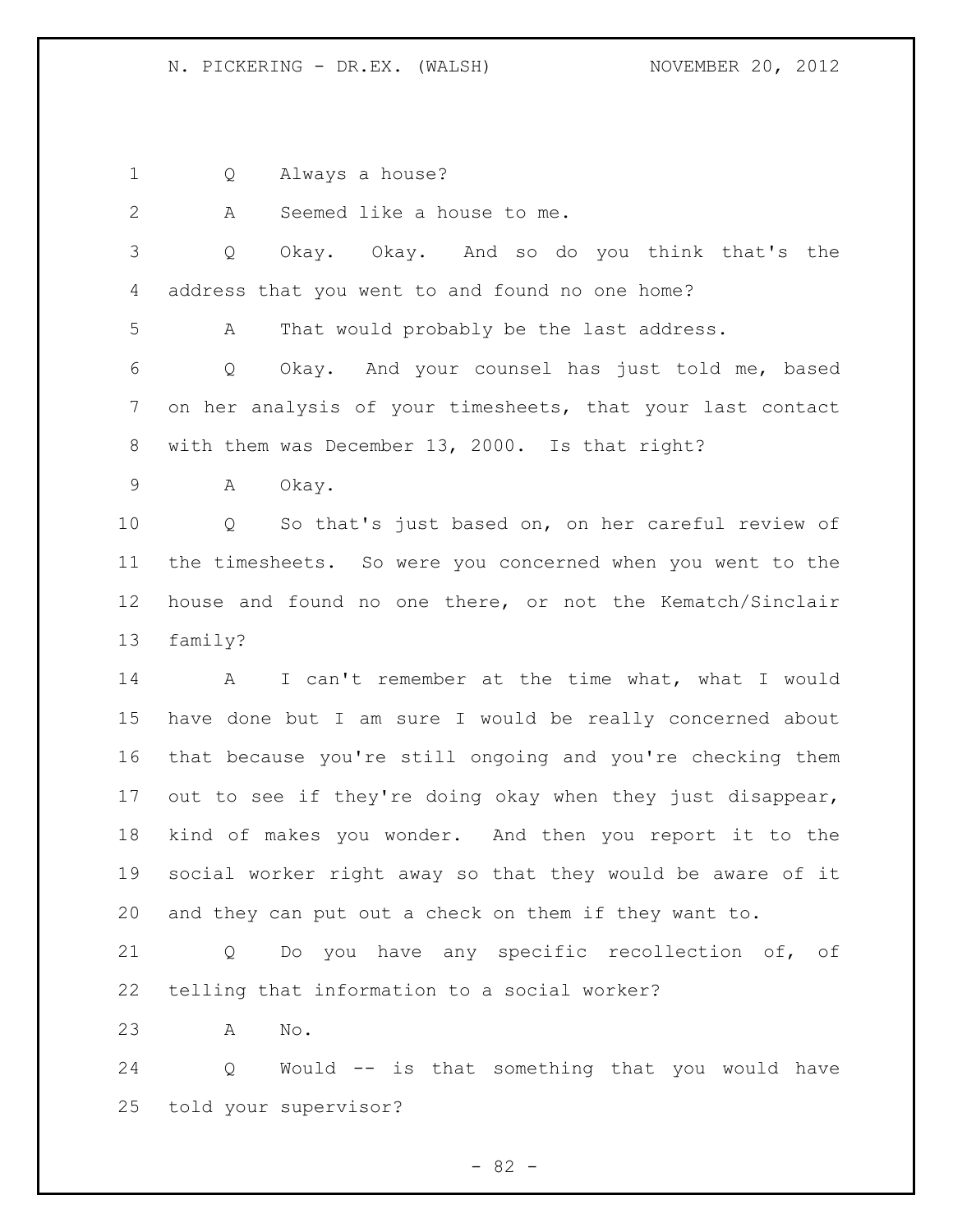A Probably. Yeah, I probably would have told my supervisor, as well.

Q Would you have --

 A The reasons why I couldn't go back in there or -- that they weren't home.

Q And would you have put it in a note?

 A To -- probably in the last report that I would send to the social worker.

 Q Okay. So I gather you can't recall whether, on each time you visited, you saw each of Ms. Kematch, Mr. Sinclair and Phoenix?

A No.

 Q We've heard evidence from, from a number of social workers that families are often resistant to social workers coming into their house. Is that something that you are aware of?

 A Where social workers are there, they also don't 18 care much for us, at first. They have this pre-conception of what we are and we probably have horns and blow smoke 20 out our nose. They're very scared of us.

Q Us being family support workers?

A Right.

 Q And so what do you do when, when that's the case? A I just usually talk to the clients and get -- gain their confidence and relax them and tell them I'm

- 83 -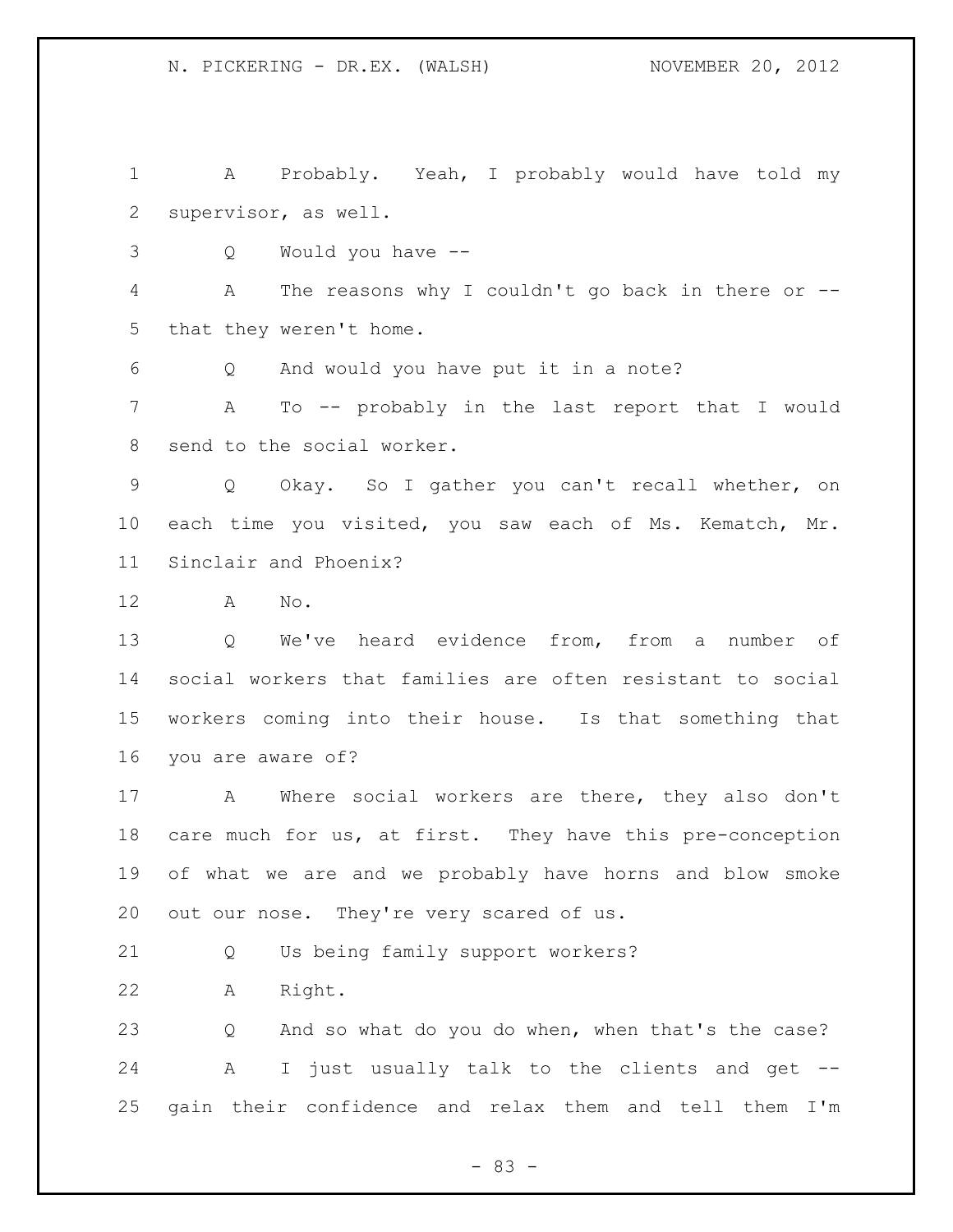there to help them, not to hurt them. Q And what's your success rate with that? A Pretty good. Q Yeah. Generally after you do that, people let you in? A Yes, they do. I haven't lost one yet. Q And typically, would you work with a family for -- over the course of a number of visits? A Yes, I have recently finished two contracts I had for over four years. Q Over four years? So you could spend that much time with a family, as a family support worker? A Right. Q And why, why, without giving us any details that would reveal anything about these families, why would you have spent that much time with a family? A Some families are needy, more needy, and constantly need direction and so I would continue to stay in there and help. Q Now, when did you first find out about Phoenix's death? A I don't know, quite awhile ago. Q Do you know how you found out? A I think it was through my work, maybe at a meeting we had, a staff meeting or something, and somebody

- 84 -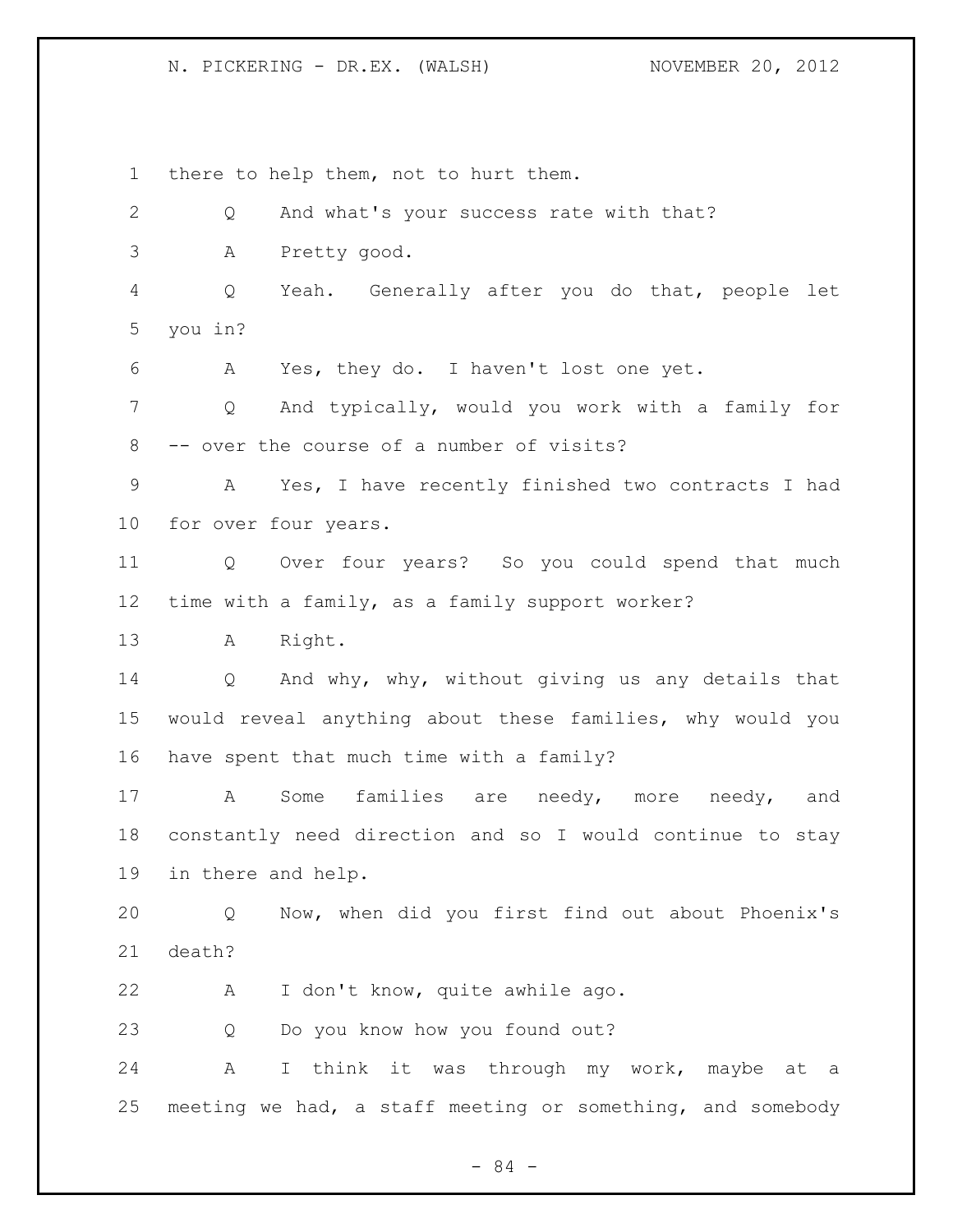brought it up. Q Can you recall specifically? A No. And I don't read the papers. Q Do you recall whether, when you heard about Phoenix's death, you remembered that you had been involved with her family? A Yes. 8 Q What, what do you remember? A I remember the name and the baby, that's all. Q Okay. And Phoenix's death was discovered in March of 2006. Do you recall whether anyone from, from the agency called you to discuss your involvement? A No. Q You were still working for Winnipeg CFS in 2006? A Yes. Q And do you recall whether anyone asked you to come in and meet and discuss the work that you did with the family? A No. Q Now, are you saying that that didn't happen or you don't remember? A I don't remember if it happened but I, I don't think so. Q Okay. You think you would remember that if -- A Yeah.

 $- 85 -$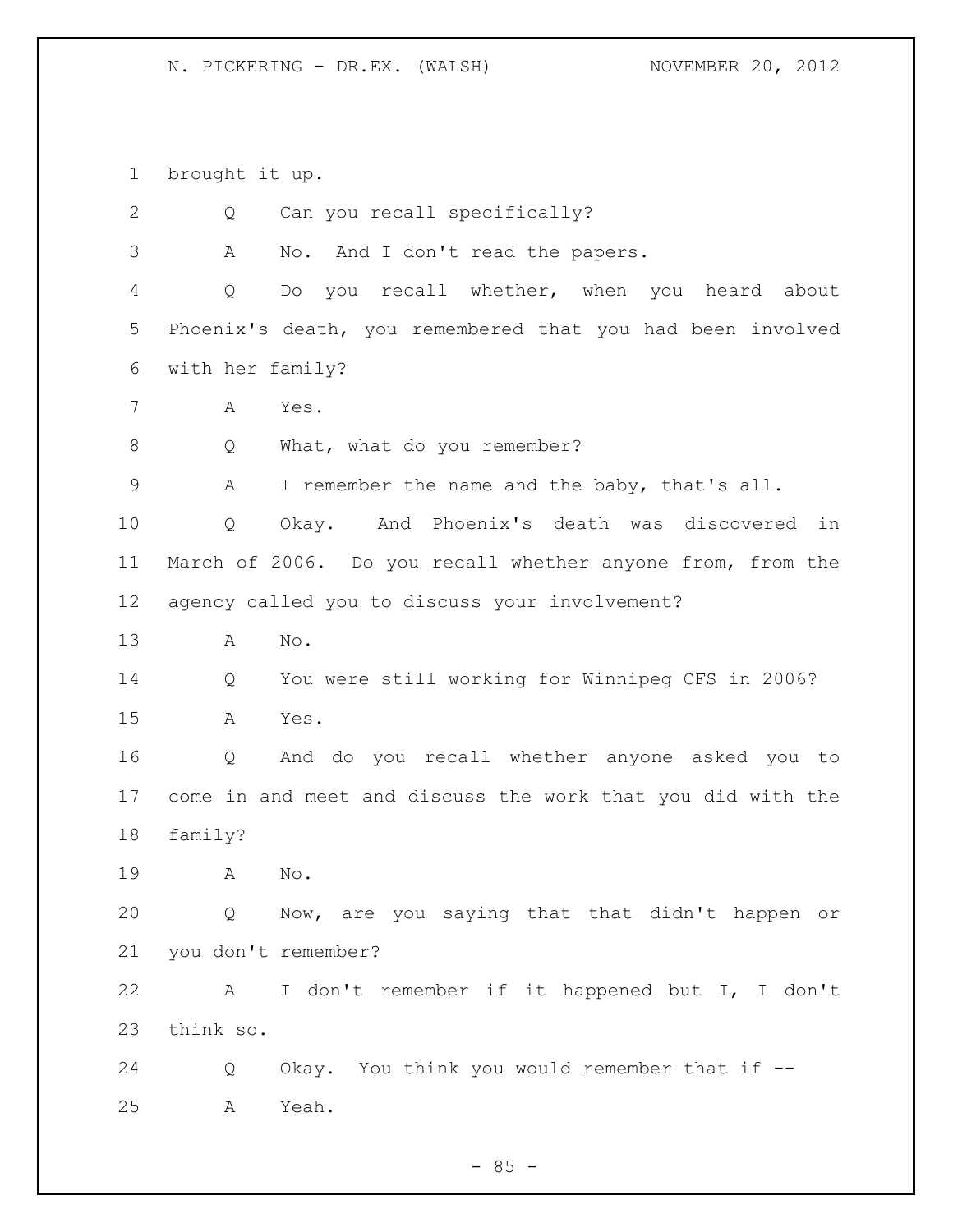Q And so I gather that your answer is the same to whether -- do you recall whether anyone from your employer asked you to come in and look at the notes of your work with the family? A No. Q You don't recall that happening? A I don't recall, no. Q Do you think that's something you would have remembered? 10 A If it happened, probably. 11 Q Now, there have been a -- and I'm almost finished, Mr. Commissioner. If there had been a -- there were a number of reports that were prepared about the services that were delivered to Phoenix and her family after her death was discovered. Did you ever meet with any of the individuals who were preparing those reports? A No. Q Okay. Have you read any of those reports? A No. Q Okay. One of the reports is a report that was prepared through the Offices of the Chief Medical Examiner by a woman named Jan Christianson-Wood. I gather you never met her? A No. Q Okay. If we can pull up page 133 please. This

 $-86 -$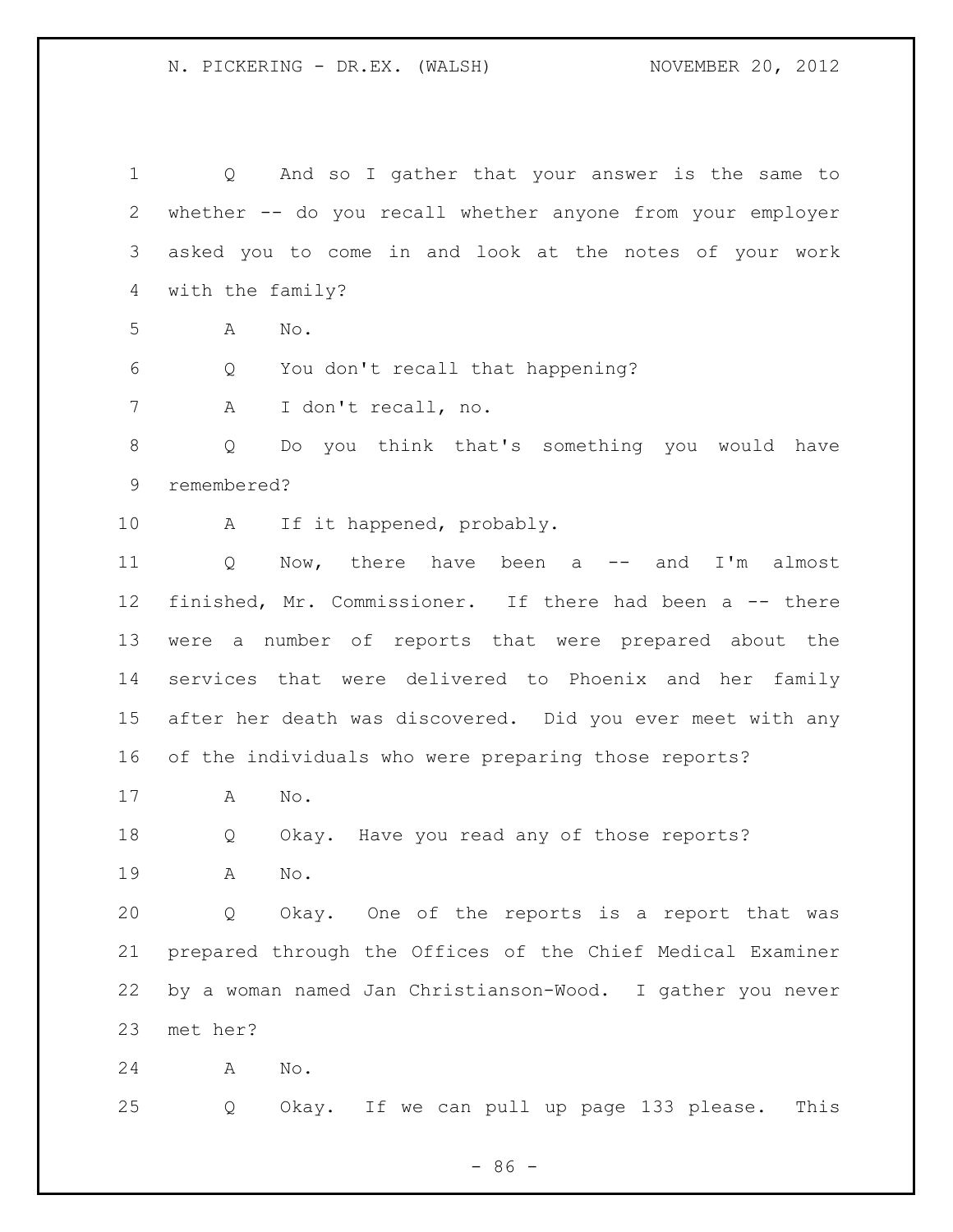is from CD number two, this is what's known as the Section 10 report, Mr. Commissioner. 3 THE COMMISSIONER: Yes. And ... BY MS. WALSH: Q The file report or the report says: "File information noted that there was "minimal contact" with the couple until [the next baby's] birth in April 2001. Ms. Kematch and Mr. Sinclair were difficult for the assigned worker to 14 contact. Were they following 15 through with the terms of the six month service agreement and contract signed in September 2000? 18 As the Agency had a contract, why was it not a concern that the family was not seen by a social worker from October 2000 (when the former worker signed off the case), through November 2000 (when a new worker was assigned) and up to February 2001 when contact was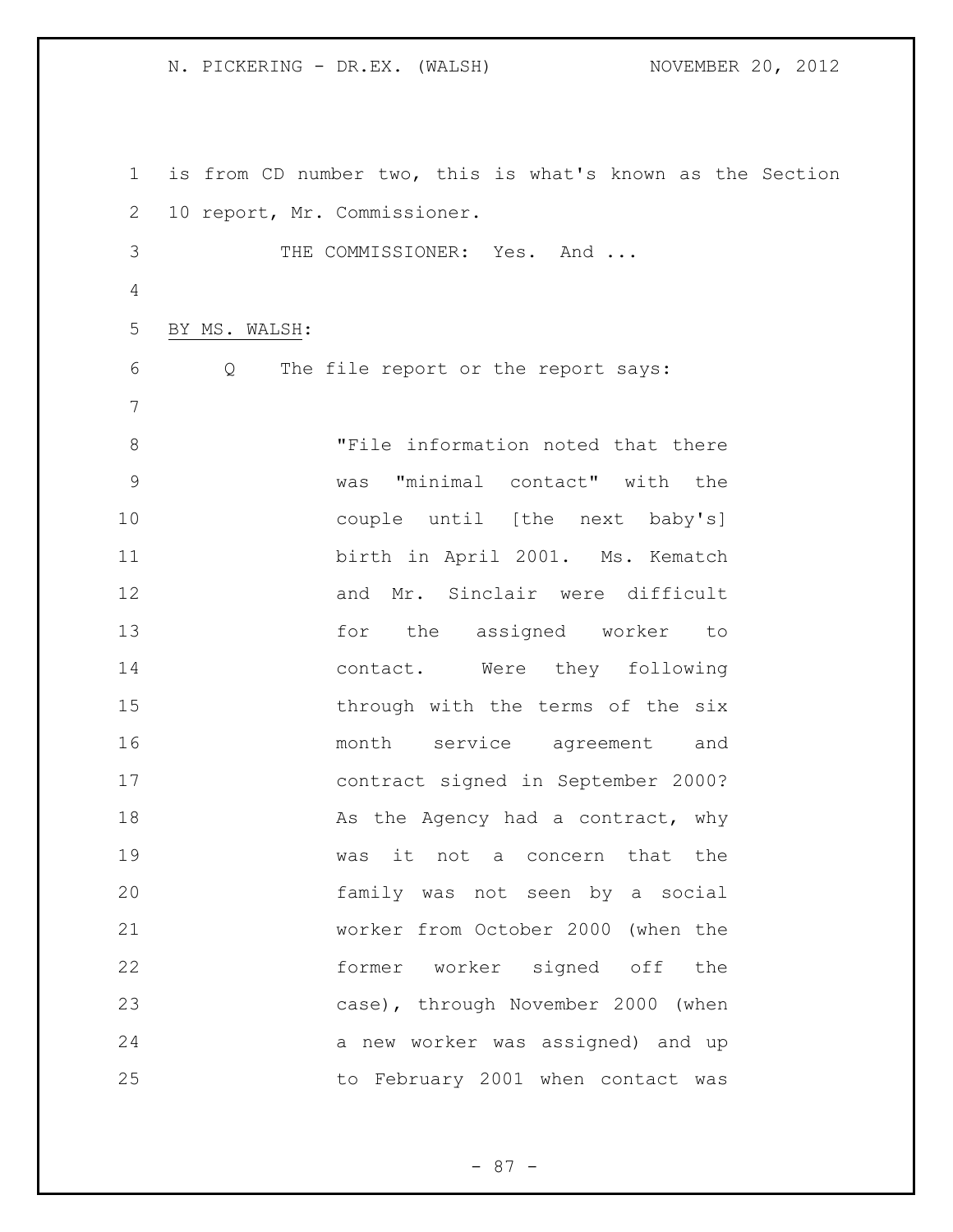| $\mathbf 1$  | established? Did the FSW continue                              |
|--------------|----------------------------------------------------------------|
| $\mathbf{2}$ | to see the family and report on                                |
| 3            | their parenting? As this was a                                 |
| 4            | child protection case, notes were                              |
| 5            | an important and necessary part of                             |
| 6            | case management. WCFS Branch has                               |
| 7            | internal standards for support                                 |
| 8            | workers' recording. This incident                              |
| $\mathsf{S}$ | may pre-date the introduction of                               |
| 10           | those standards."                                              |
| 11           |                                                                |
| 12           | Can you scroll to the bottom of the page, please?              |
| 13           |                                                                |
| 14           | "As Ms. Kematch delivered [her                                 |
| 15           | baby] in April 2001, why was her                               |
| 16           | pregnancy not noticed by the                                   |
| 17           | worker in February or reported by                              |
| 18           | the FSW in her ongoing contacts?"                              |
| 19           |                                                                |
| 20           | So now we've already talked about the fact that                |
| 21           | you took report notes, you made file notes but --              |
| 22           | Right.<br>A                                                    |
| 23           | -- the agency no longer has them. Were you aware<br>$Q \qquad$ |
| 24           | -- we've, we've discussed that the last time you were in       |
| 25           | the house was December of 2000. So Ms. Kematch gave birth      |

- 88 -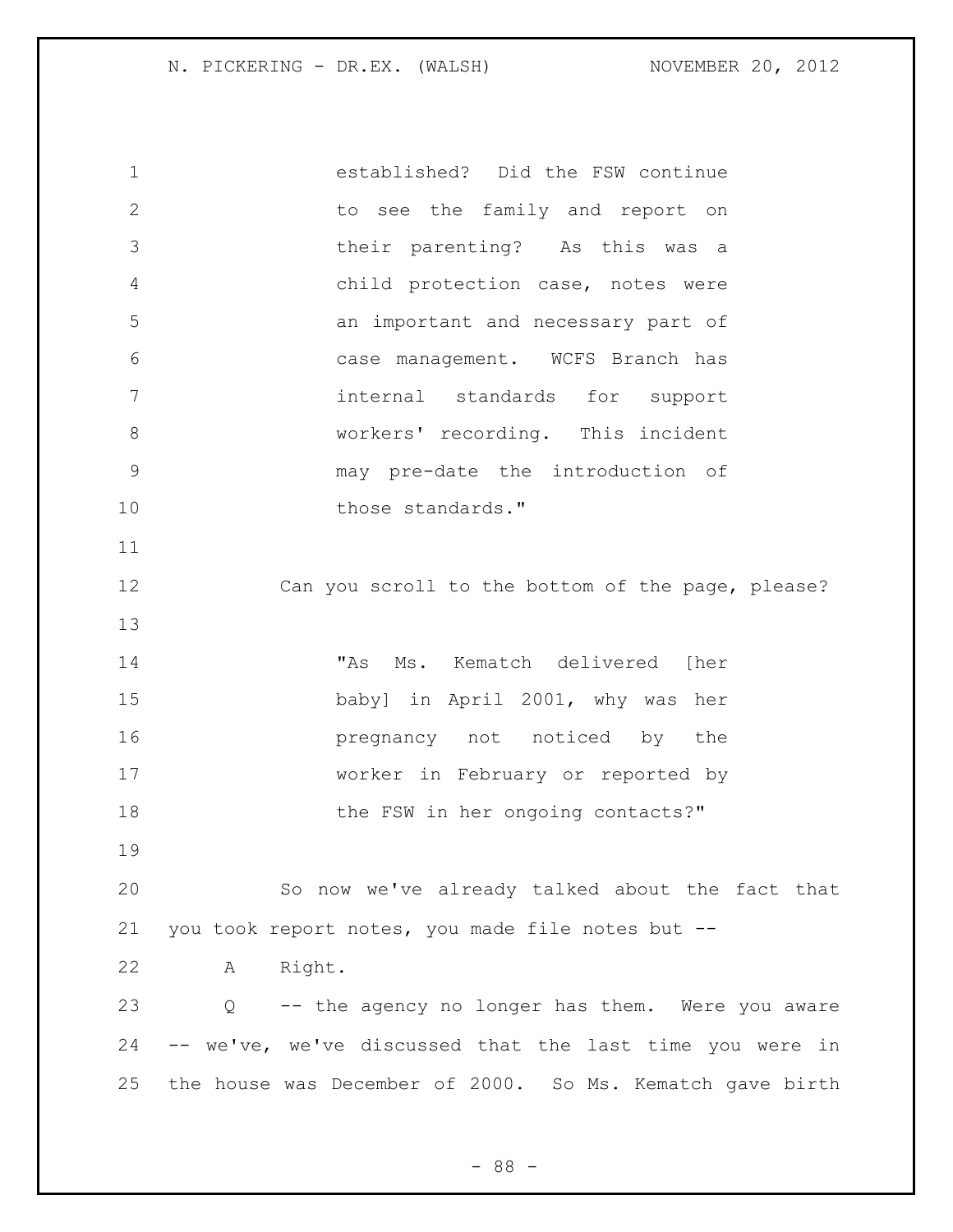| $\mathbf 1$ | at the end of April 2001, she would have been pregnant in   |
|-------------|-------------------------------------------------------------|
| 2           | December of 2000. Four months pregnant, five months. The    |
| 3           | last time you were in the house did you -- do you recall    |
| 4           | whether you noticed whether Ms. Kematch was pregnant?       |
| 5           | No, I don't.<br>A                                           |
| 6           | Q<br>Okay. And do you think that, that ultimately           |
| 7           | once a family does let you in, start working with you, that |
| 8           | your services are useful to families?                       |
| 9           | I think so.<br>Α                                            |
| 10          | Why is that?<br>Q                                           |
| 11          | Knowledge, experience. I can help them out with<br>А        |
| 12          | difference things, clothing, shopping for clothes.          |
| 13          | Different resources, daycare setups.                        |
| 14          | Those are all --<br>Q                                       |
| 15          | Parenting classes to set up that they can take.<br>A        |
| 16          | Those are all things that you're able to --<br>Q            |
| 17          | Yes.<br>Α                                                   |
| 18          | -- to direct them with?<br>Q                                |
| 19          | Right.<br>Α                                                 |
| 20          | MS. WALSH: Okay. I think those<br>are<br>my                 |
| 21          | questions.                                                  |
| 22          | THE COMMISSIONER: Thank you, counsel.                       |
| 23          | All right, cross-examination of this witness?<br>Do         |
| 24          | we have an agreement here?                                  |
| 25          | PAUL: Good morning, Ms. Pickering, Sasha<br>MR.             |

- 89 -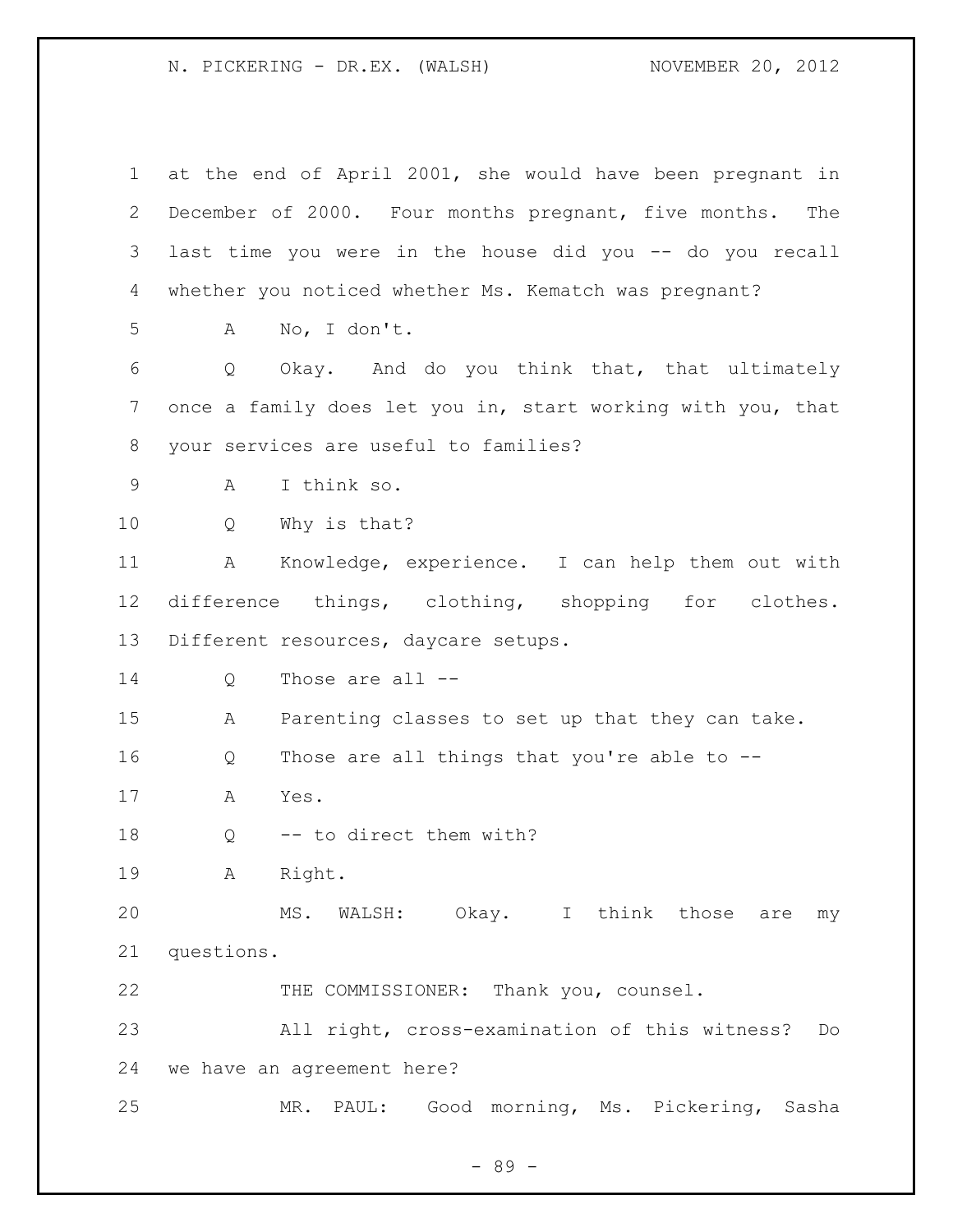Paul for the department.

| $\overline{2}$ | THE WITNESS: Good morning.                                  |
|----------------|-------------------------------------------------------------|
| 3              | MR. PAUL: Could we begin with Commission                    |
| 4              | disclosure 2087, which is at page 44347.                    |
| 5              | If we can scroll through the next page. All                 |
| 6              | right, sorry, that's been addressed.                        |
| $\overline{7}$ | In terms of trying to read these reports, these             |
| 8              | -- the photocopy appears to be quite hard to read.<br>Is    |
| 9              | there any way to zoom in on the pdf here?                   |
| 10             |                                                             |
| 11             | CROSS-EXAMINATION BY MR. PAUL:                              |
| 12             | In terms of deciphering these reports, Ms.<br>Q             |
| 13             | Pickering, are you able to read at least what's in the, the |
| 14             | top left-hand column? It says client name, facility.        |
| 15             | Right.<br>$\mathbf{A}$                                      |
| 16             | And then next to it, does it say number of<br>Q             |
| 17             | children?                                                   |
| 18             | I can't really make that out.<br>A                          |
| 19             | Okay. Would it be your practice to note the<br>Q            |
| 20             | number of children in the house that you're visiting?       |
| 21             | A<br>No. No.                                                |
| 22             | No, not your practice? In any event, in this<br>Q           |
| 23             | particular case you were visiting the Kematch family and    |
| 24             | your time records indicate that you were seeing the Kematch |
| 25             | family on a regular basis?                                  |

- 90 -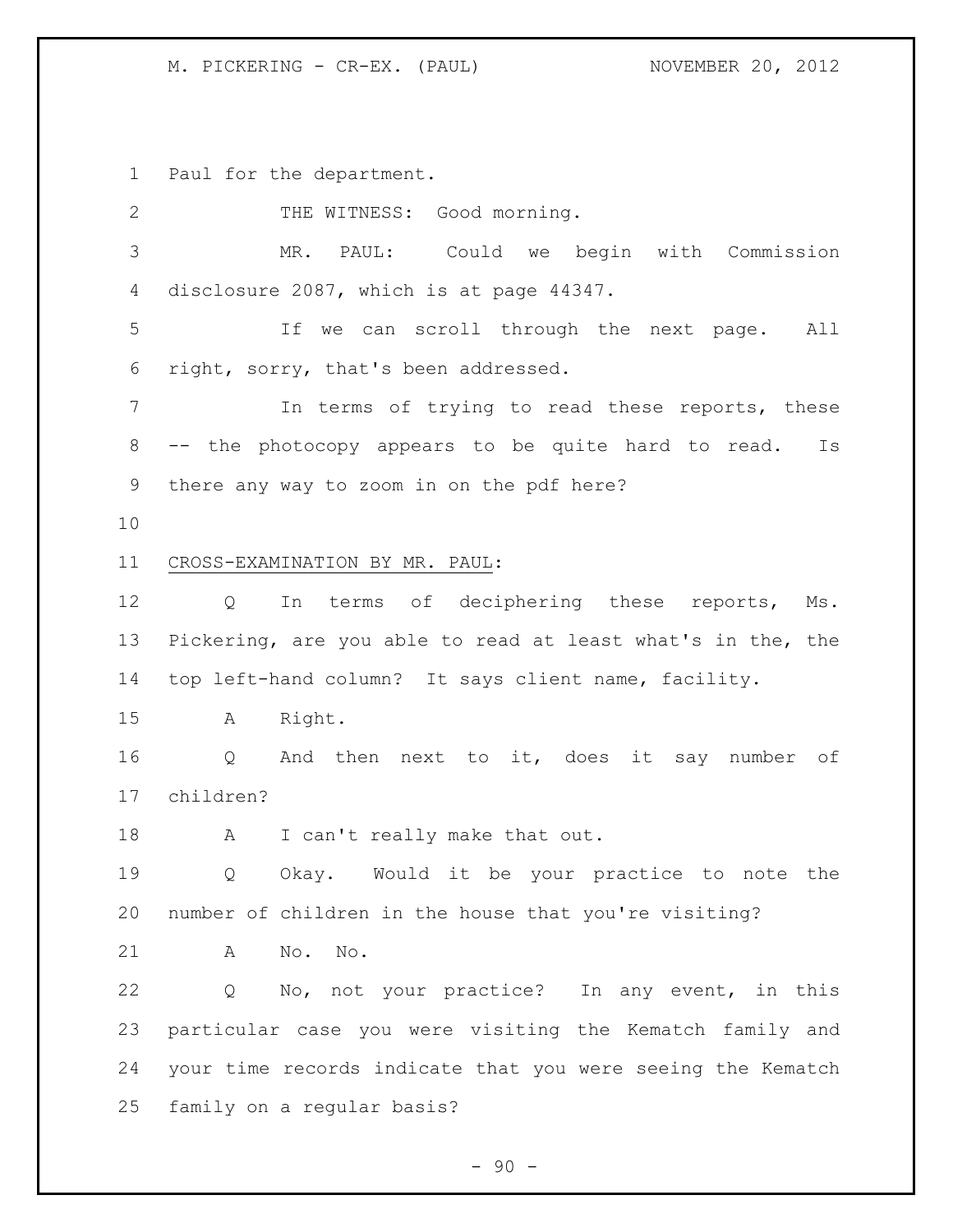1 A Right. Q Right. And as I understand your notes, and we can turn to page 44376. THE COMMISSIONER: Just a minute, there's no reference to the Kematch family on this form, is there? MR. PAUL: No, no. BY MR. PAUL: Q I believe this is what Commission counsel showed

 you, which is your first attendance upon the Kematch family. Is that correct?

A Yes.

 Q And it's on these notes that you indicate how many times or how long you've seen that family?

A Exactly.

 Q And it's also a timesheet to record how many hours that, in essence, you should get paid for?

18 A Correct.

 Q Correct. And sometimes on that sheet you will note vacation time?

A Exactly.

 Q And sometimes on that sheet, if we can turn to August -- I'm looking for August 1, 2000.

 MS. WALSH: Do you have a page number it helps the ...

 $-91 -$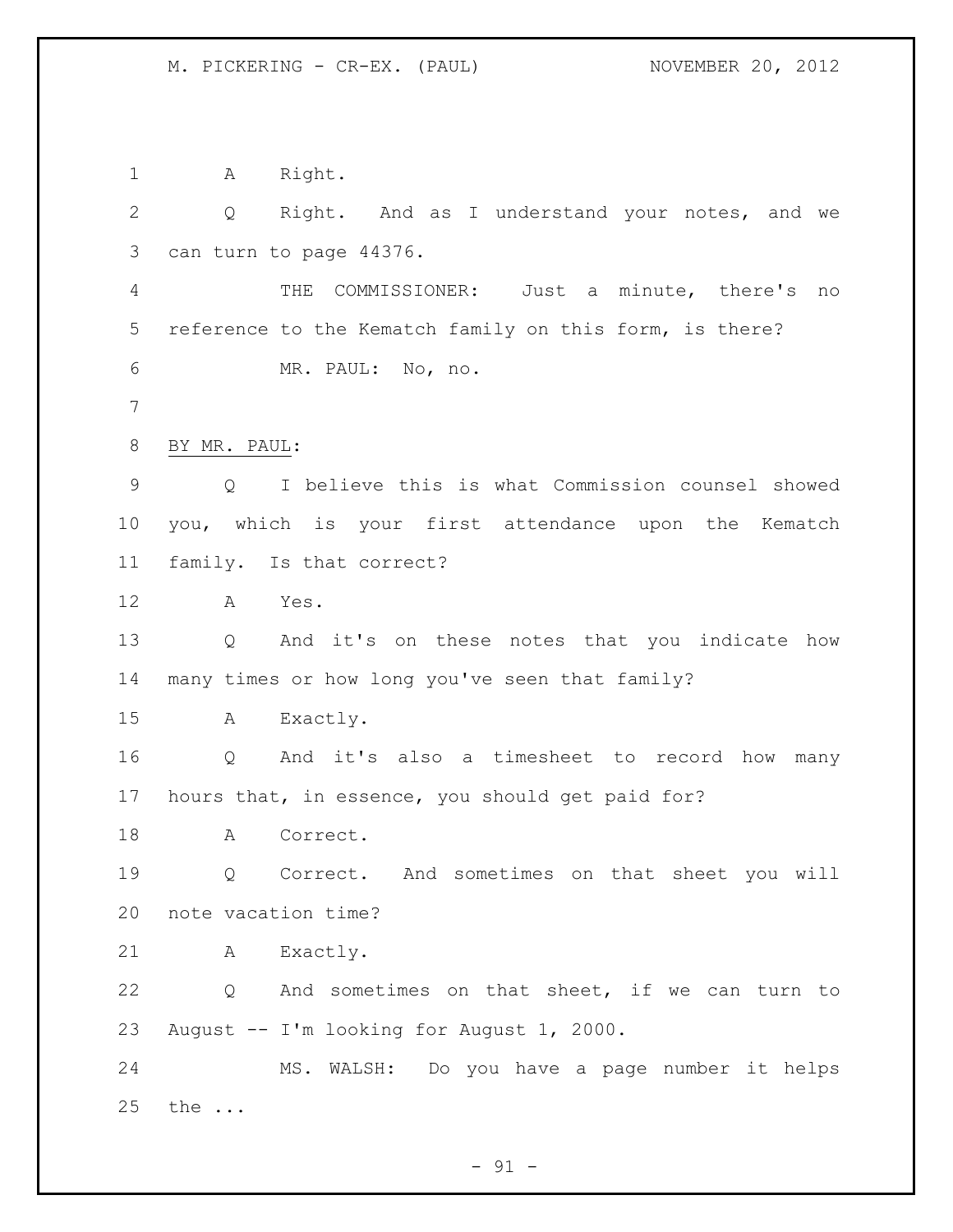1 MR. PAUL: No, I'm trying to find it, my apologies. How about 44381? BY MR. PAUL: Q And here we have a timesheet that appears to be August 2000. Is that correct? A Yes. Q And under the Kematch entry, as I am trying to decipher this note, on August 10 you see the Kematch family for three hours? A Yes. Q On August 8 there is a notation that you were to attend the Kematch family and next to it is the word NS. A No show. Q Which is meaning no show. A They weren't home, yeah. Q And I take it that your practice to note on your time sheets if and when a family is a no show? A Right. Q Right. And from time to time in your notes you will note -- THE COMMISSIONER: Where is that no show opposite Kematch? MR. PAUL: If you see the Kematch column -- THE COMMISSIONER: Yes.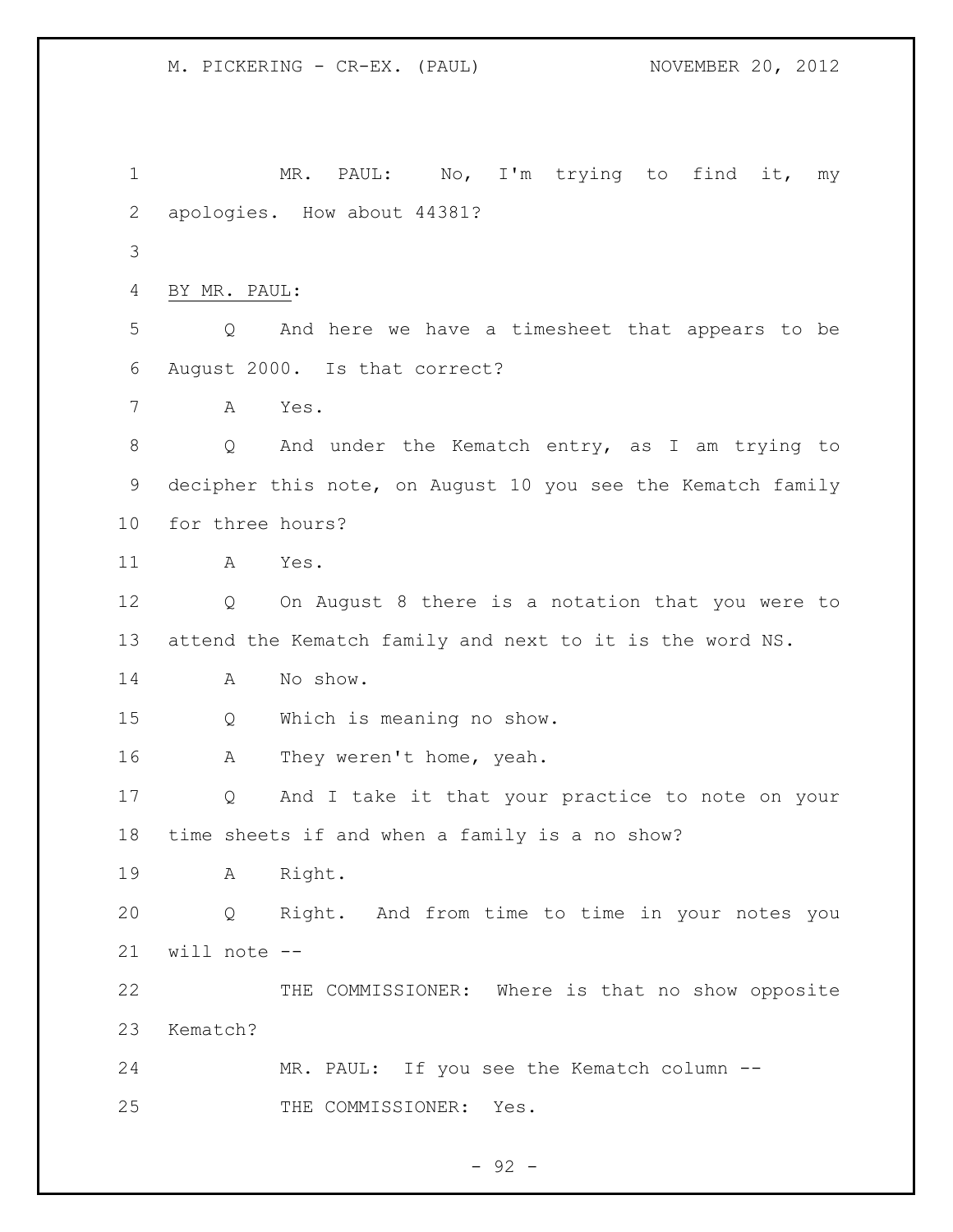1 MR. PAUL: -- and if you go about three or four columns underneath the number eight, at the very top, Tuesday. THE COMMISSIONER: Yes. MR. PAUL: And then you will see 10A, which I take it to be 10:00 a.m. 7 THE WITNESS: Correct. 8 THE COMMISSIONER: Yes. MR. PAUL: And then next to it is a number three. 10 THE COMMISSIONER: Yeah. MR. PAUL: And then below that is the letters NS. 12 THE COMMISSIONER: Oh, I see, oh, oh, oh. And that's -- yeah, okay. So we don't know why, we don't know why the number six is there in that first column. Okay. MR. PAUL: The number six above the 10? 16 THE COMMISSIONER: No. 17 MR. PAUL: Oh, there. THE COMMISSIONER: The number six in the first column and the -- BY MR. PAUL: Q Would that be the number of contracting hours that you had that week? 24 A No, because it says a one there and I -- it would, it would be the full hours, like four, six hours,

- 93 -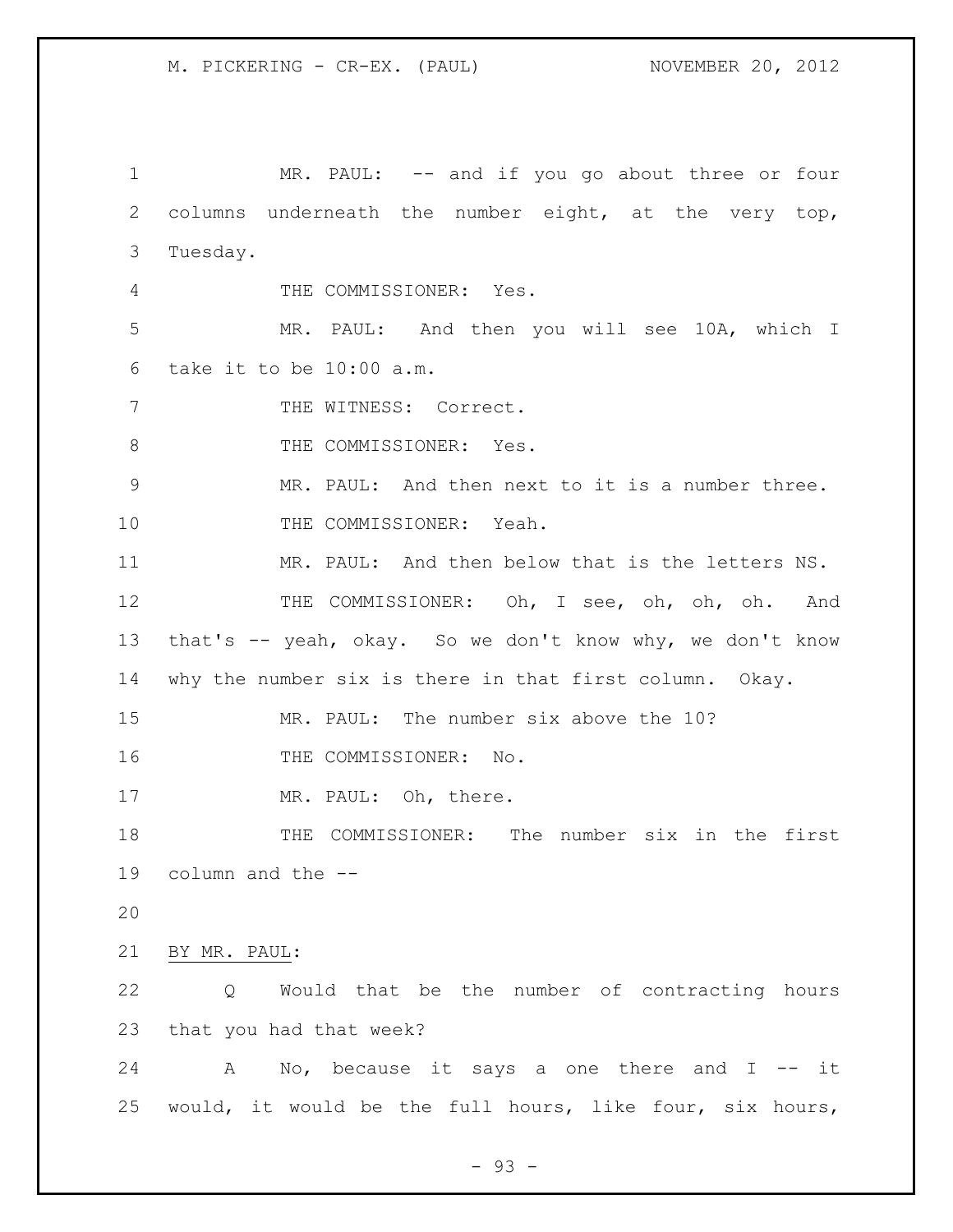that's what it's saying. But that -- I have no idea what that is.

- Q Fair enough.
- A That's an oldie.

 Q And I understand that we are talking about events that happened about 10 years ago and as such memory isn't always the sharpest. But nonetheless, these are the notes that you made at the time and that your practice, as I understand, was to note no shows from time to time?

A Correct.

 Q Right. And where the notation NS is not found in your notes, we can presume that you attended and actually saw the family at that time?

A Correct.

 Q My understanding, if we can go to 37073, is that the place that you were attending was 864 Magnus?

A I guess so. I don't remember.

 Q Okay. Normally the place that you would attend would be in either the renewal contract or the original contract?

A Correct.

 Q And that would be the place that you would visit the family?

A Yes.

Q If we could go to page 44400, here we are now, I

- 94 -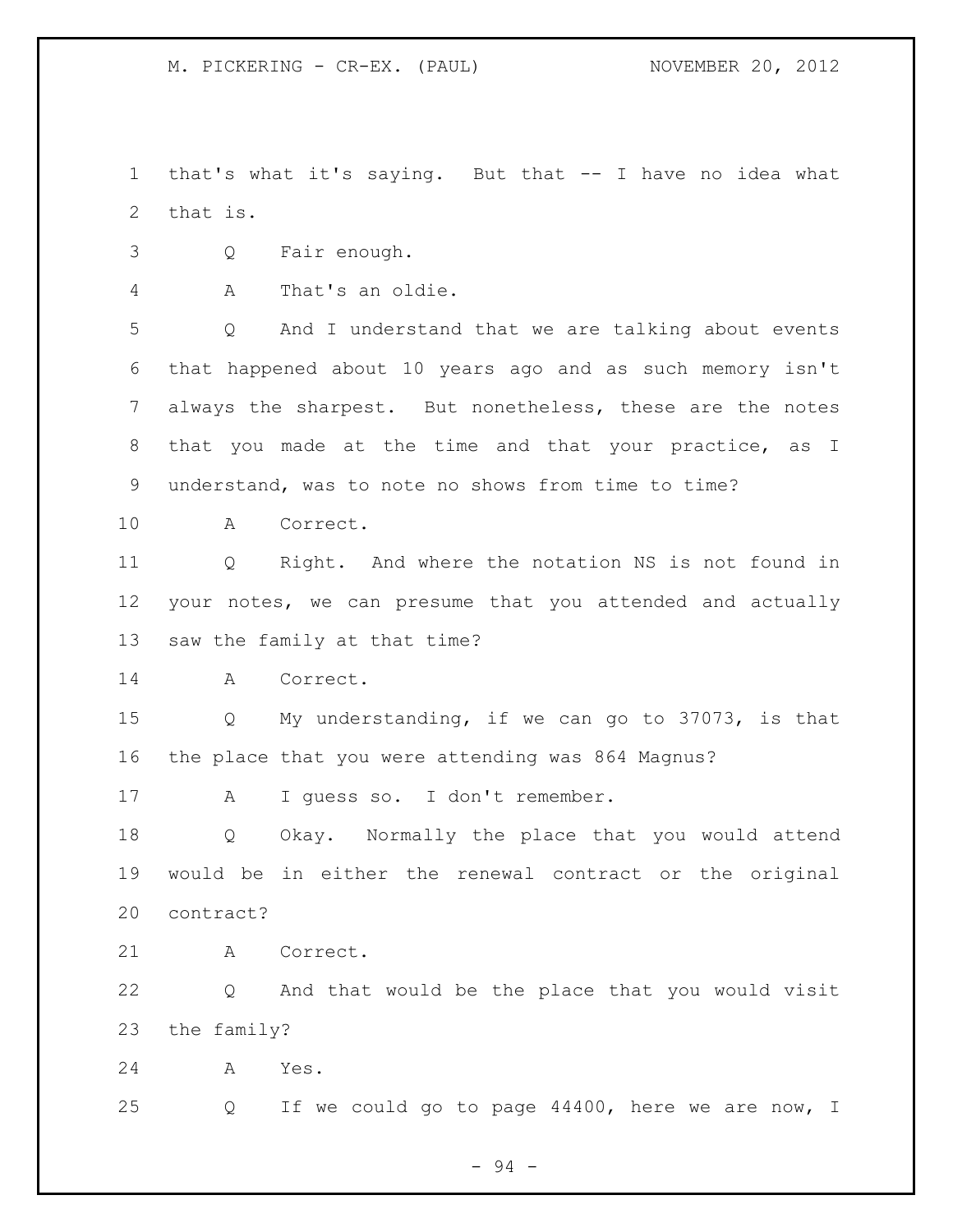believe in December of 2000; is that correct? A Yes. Q All right. And the dates are a bit hard for me to, to decipher but ... A I can actually read what's in the first column, it says: Contact hours, I think. 7 Q Contract (sic) hours. 8 A Right. Q So does that help you -- A Yes. 11 O -- to understand what the six means? A Yeah. Q So the six -- 14 A Pardon me, yes. Q -- would be the number of contract hours you have for this given family? A Probably. Q Okay. 19 A Although it doesn't make much sense. Q And, in any event, on this particular page it's noted that in December, and you can help me with this, that you're visiting the family for three hours on, it would look like, by my calculation, December 11 and December 13 you're there -- A Okay.

 $-95 -$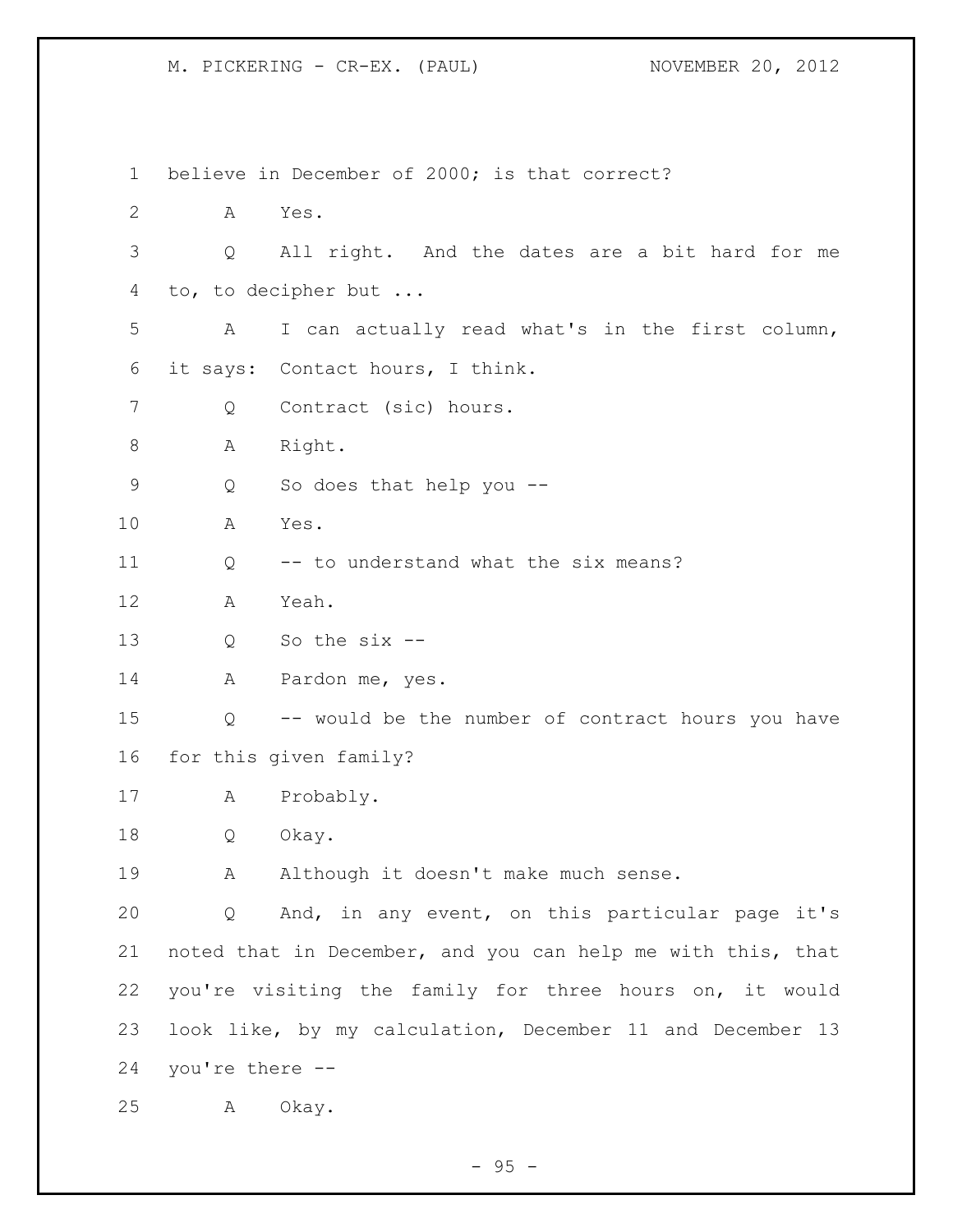1 0 -- for three hours each? A Correct. Q And it's important to note here that there is no notation of a no show? A No. Q Okay. If we go to the next page which is 44401. As I think you've explained in reference to another document, here we have a notation December 22, with the term VAC. A Correct. Q Which I understand means vacation? A Yes. Q So, essentially, your last recorded time on this file is December 13th, 2000. The next two entries, in 15 December and January, are vacation time. A Correct. Q If I understand that correctly. And so your last entry, being December 13th, 2000 your evidence is, is that the family was there and that you delivered services at that particular time? A Correct. Q And so if we can -- THE COMMISSIONER: What's the, what's the eight under -- on the Friday?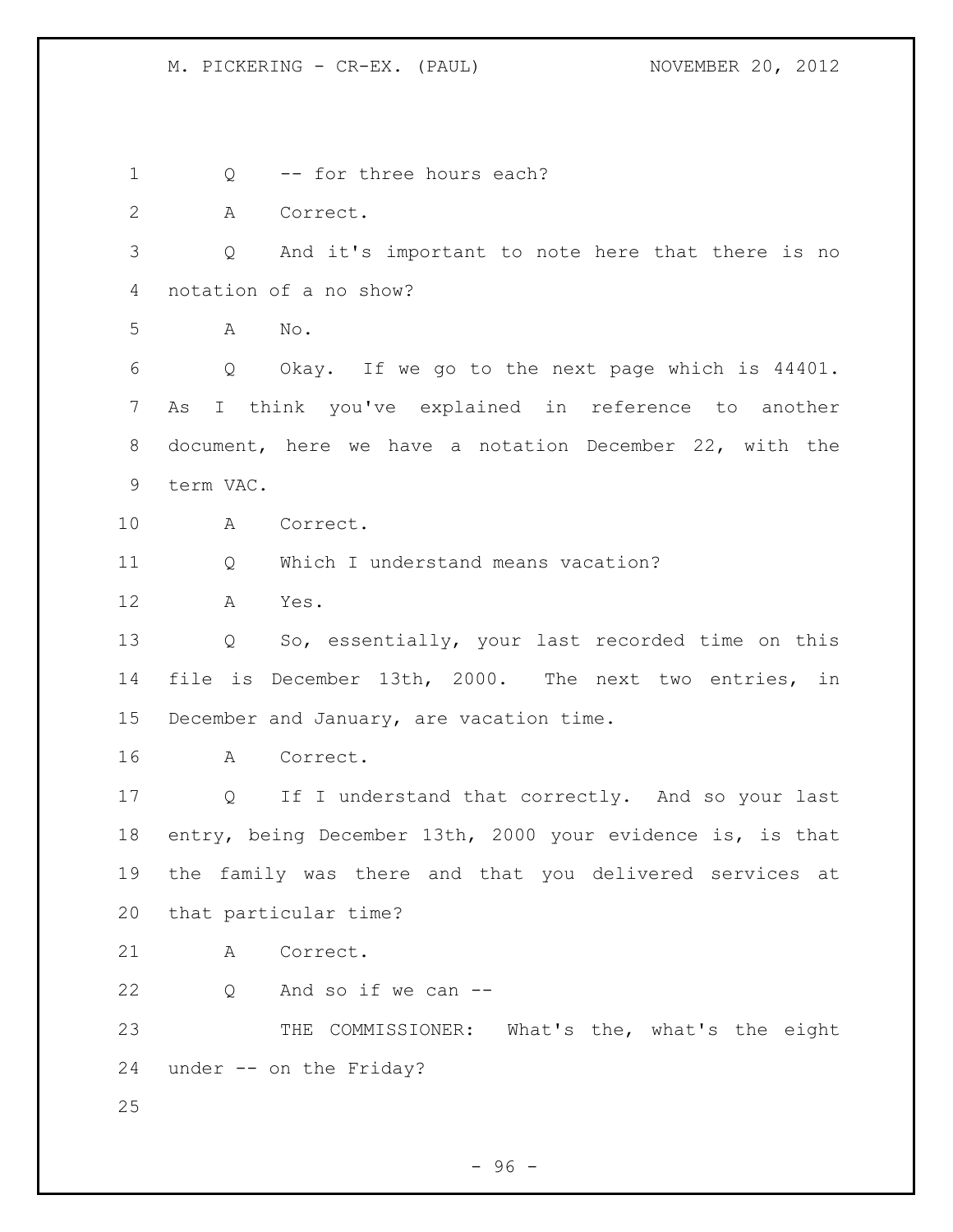BY MR. PAUL: Q Would that be the number of vacation hours? A That would be eight hours a day vacation, I would put that on. Q Okay. THE COMMISSIONER: All right. And I don't see the word vacation there. 9 THE WITNESS: VAC, under the eight. THE COMMISSIONER: Oh, okay. Well, then what's the eight and the four? 12 THE WITNESS: Would be an eight hour day, 8:00 to 4:00 I would normally have been working there but I'm on vacation. 15 THE COMMISSIONER: Oh, oh, okay. That's what you would have been working? 17 THE WITNESS: Right. 18 THE COMMISSIONER: All right. So that week, you didn't attend, it was all vacation, that's the only thing that's shown for that week? 21 THE WITNESS: I think that was probably the only time I had booked for them that week so I never saw them at all. THE COMMISSIONER: Right. Right.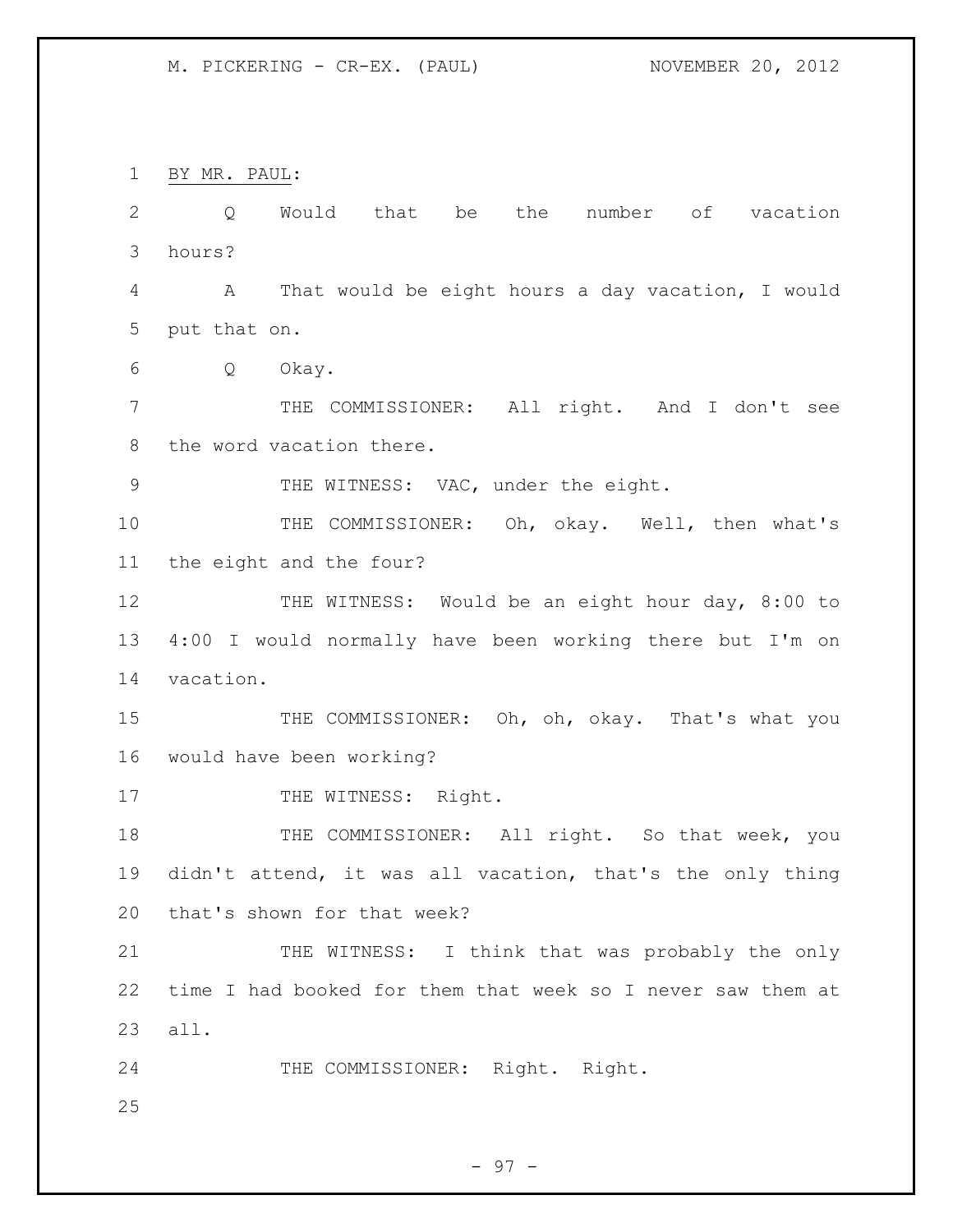BY MR. PAUL:

| $\overline{2}$ | And if I could then turn you now, with respect to<br>$Q \qquad \qquad$ |
|----------------|------------------------------------------------------------------------|
| 3              | page 37317. I understand that this is not your note but a              |
| 4              | note of, of another social worker named Kerri-Lynn Greeley,            |
| 5              | but you can see, at that particular part of the page, that             |
| 6              | there is a reference to Marie Belanger, or Marie B.<br>That            |
| 7              | would be you, as I understand it?                                      |
| 8              | Correct.<br>A                                                          |
| $\mathsf 9$    | And that I understand there was an<br>Q<br>issue with                  |
| 10             | respect to pickup times of a child, that baby being                    |
| 11             | Phoenix?                                                               |
| 12             | Do you see that note there?                                            |
| 13             | A<br>Yes.                                                              |
| 14             | And I believe here we're dealing with August 9,<br>Q                   |
| 15             | 2000, you can see from the top of the page?                            |
| 16             | Correct.<br>A                                                          |
| 17             | And further up we can see a note with respect to<br>$\overline{Q}$     |
| 18             | an issue with respect to a driver picking up the baby and a            |
| 19             | mix-up. Would it be possible from time to time that a no               |
| 20             | show that we see in August could be attributable to mix-ups            |
| 21             | over drivers? Is that possible?                                        |
| 22             | It's possible.<br>A                                                    |
| 23             | And again, as I understand it, the services that<br>Q                  |
| 24             | are providing are at the Magnus Avenue address, from<br>you            |
| 25             | the service contract --                                                |

- 98 -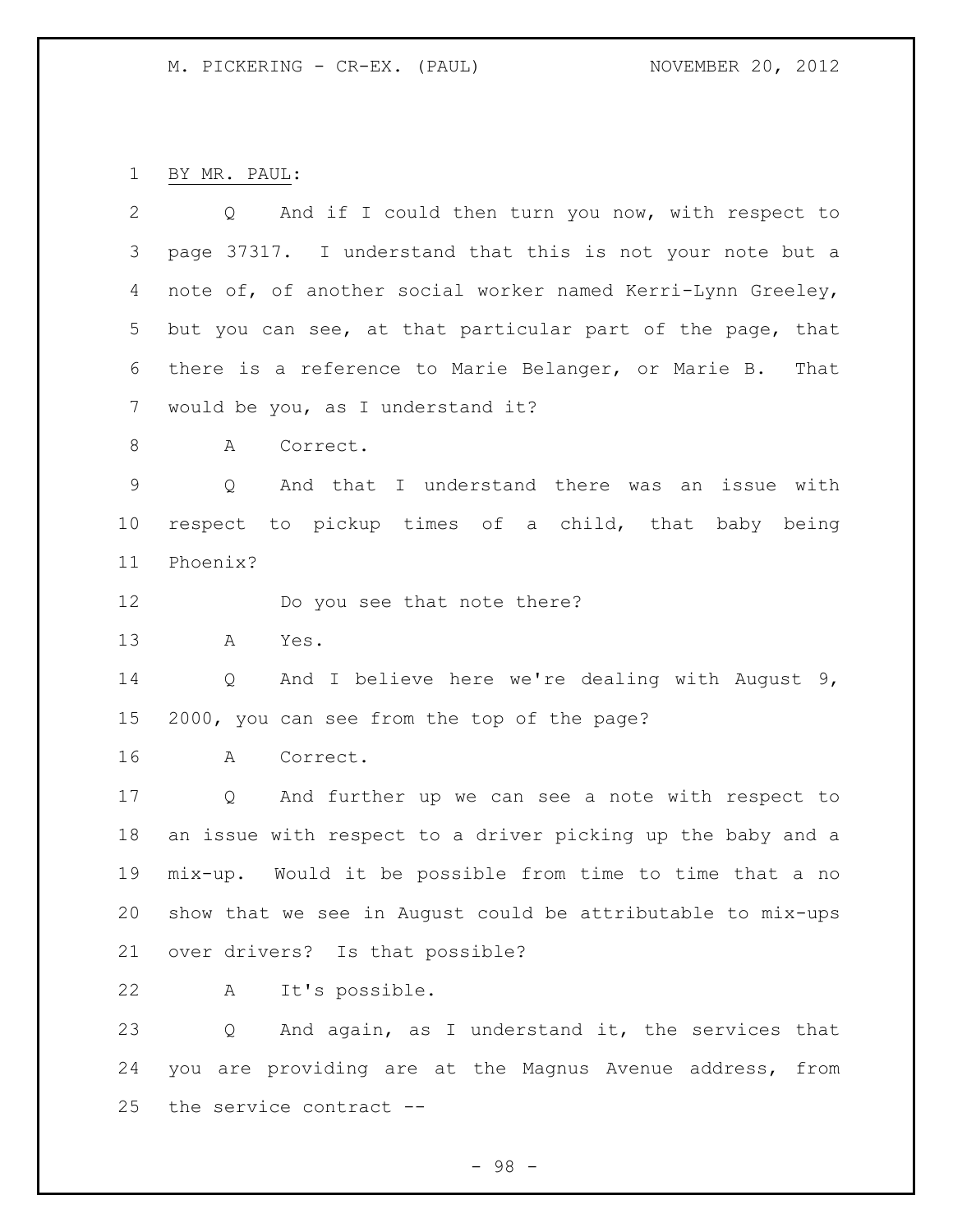A Right.

| 2               | -- that we looked at. Can we go to page 37009?<br>Q                   |
|-----------------|-----------------------------------------------------------------------|
| 3               | And we can scroll down. This is not a note that you made              |
| 4               | but a note of a, of another social worker. The information            |
| 5               | that we have is that in February of 2001 social workers are           |
| 6               | attending upon the house of the family on the same Magnus             |
| 7               | Avenue. Do you see that note there?                                   |
| 8               | Yes.<br>A                                                             |
| $\overline{9}$  | It is possible then that the family still<br>Q                        |
| 10              | remained at the Magnus Avenue after your, your service on             |
| 11              | this file ended in December of 2000?                                  |
| 12              | I know I went back to the home and they weren't<br>A                  |
| 13              | there. I usually hate to leave a client just hanging, that            |
| 14              | I wouldn't say goodbye to, so I would usually go back just            |
| 15 <sub>2</sub> | to say hi or goodbye, to make contact.                                |
| 16              | Is it possible then that when you attempted this<br>$Q \qquad \qquad$ |
| 17              | that they simply weren't home and, in fact, they remained             |
| 18              | at the Magnus Avenue?                                                 |
| 19              | It's possible.<br>$\mathbf{A}$                                        |
| 20              | And my final question then, if the Commissioner<br>Q                  |
| 21              | then were to take a look at, at your time sheets, as we've            |
| 22              | tried to explain the various notations, you wouldn't                  |
| 23              | disagree with me that if you add it all up, we have about             |
| 24              | 46 entries in your timesheets, again some have holidays and           |
| 25              | the like, but 46 entries nonetheless.                                 |

- 99 -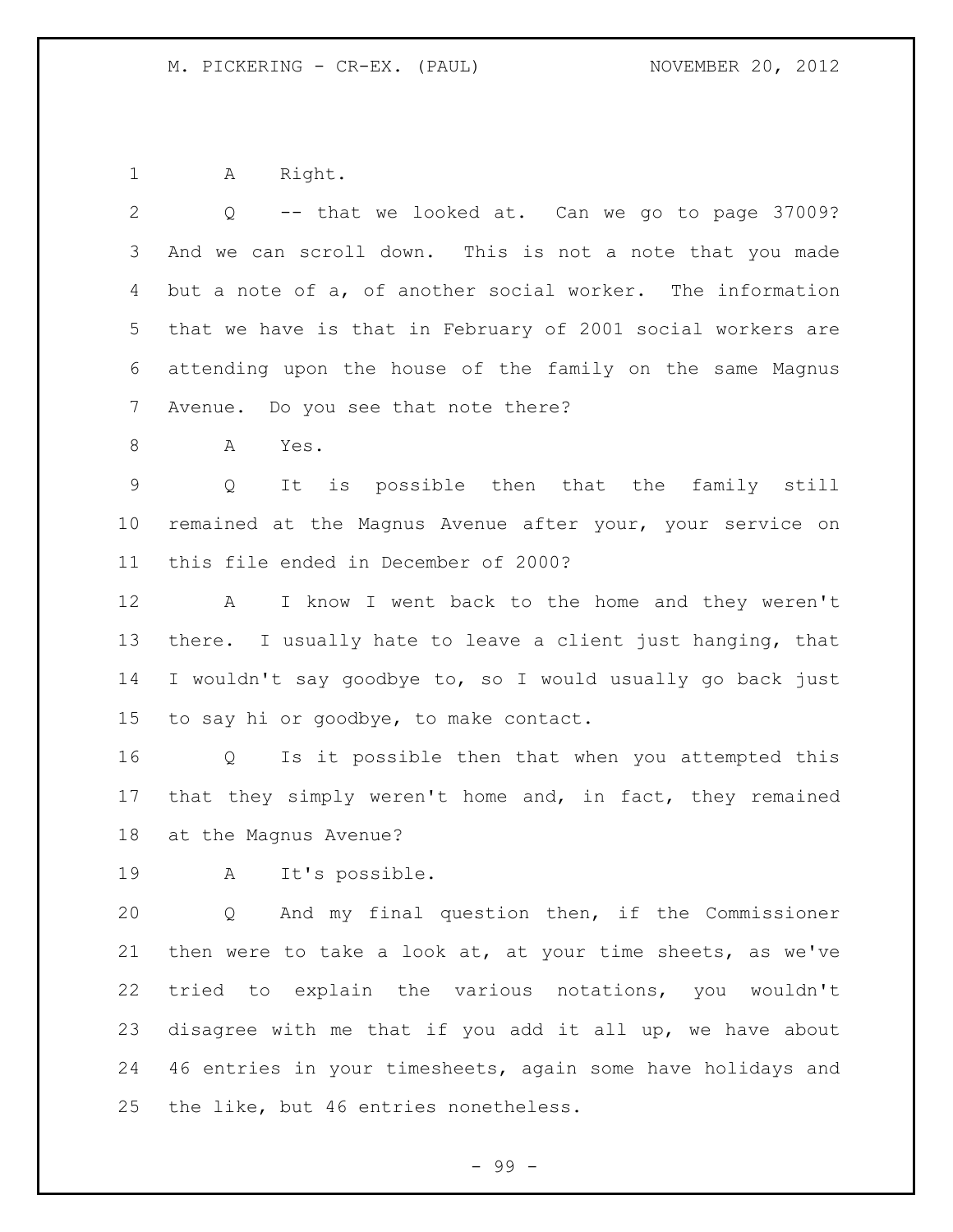1 A Okay.

 Q You wouldn't dispute that. And this was over the period of July to 2000. Is that correct? A Correct. Q Right. And that if the Commissioner were to take the time to add it all up, we would have about a hundred hours or so of contracted service. Would that be around correct? 9 A Around, correct. 10 MR. PAUL: Great. Those are my questions. 11 THE COMMISSIONER: Thank you, Mr. Paul. Further cross-examination? Mr. Gindin? MR. GINDIN: Mr. Commissioner, I need a few minutes to check out some instructions, I didn't expect this witness would be on this morning. 16 MR. COMMISSIONER: Right. MR. GINDIN: I don't know if anyone else has questions that could go before me. THE COMMISSIONER: Well, we'll see. Who else? I see Mr. Ray engaged in conversation with Mr. Saxberg so we'll see what that brings. Mr. Ray, have you questions? MR. RAY: Just a couple, Mr. Commissioner.

 $- 100 -$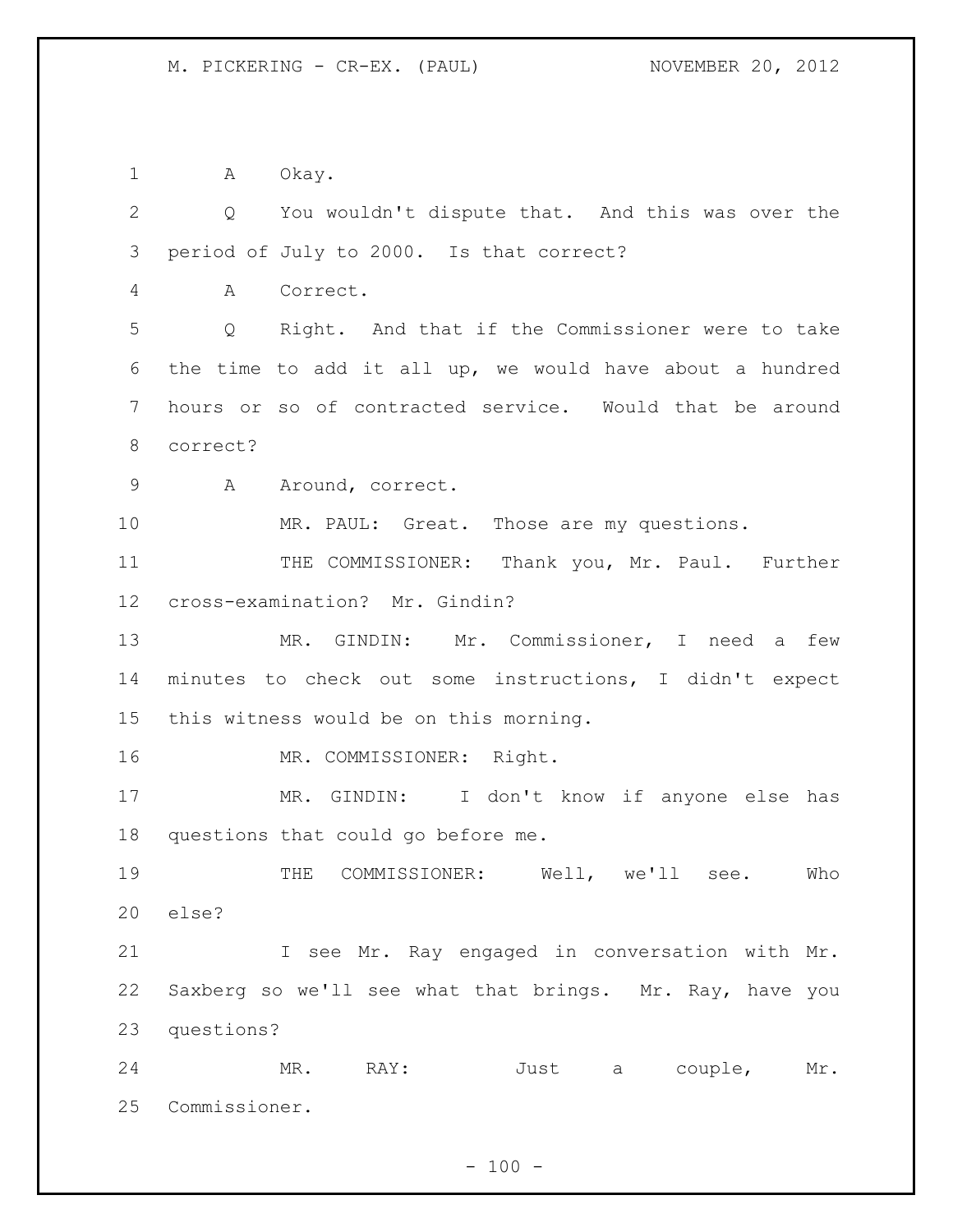### CROSS-EXAMINATION BY MR. RAY:

 Q Good morning, Ms. Pickering, my name is Trevor Ray, I represent MGEU and a number of social workers.

 Just a few brief questions for you. Now, I think you, you have stated that you spend more time typically than -- with a family than the social worker would and that's because you've testified that you're in the house a couple of times a week, for a few hours at a time, you're attempting to help them parent, do any number of things, teaching, and we've had various notes shown to you made by social workers and I know you don't have a specific recollection of this case but those social workers indicated they -- in your conversation with them, that you've said the parents were doing well, you had no concerns, they had -- they were doing quite well for young parents. You had no reason to disagree with those notes made by the social workers; is that correct?

18 A That's correct.

 Q Okay. And you would agree that from the perspective of a social worker they view you as another set of eyes and ears for them to maintain contact with a family and to report anything that is problematic in your view; right?

A Yes, correct.

Q And I assume then you would report and regularly

 $- 101 -$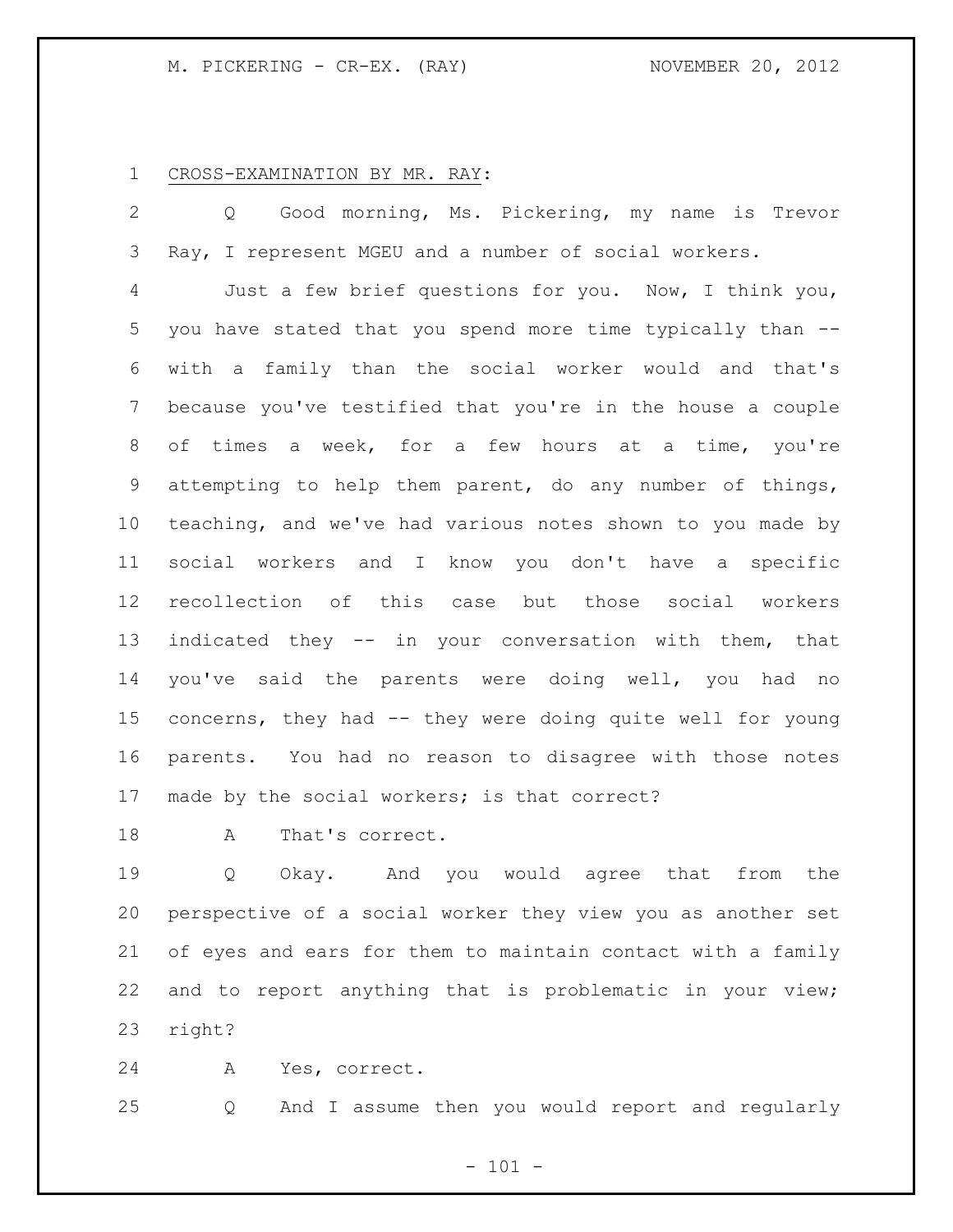communicate to the, the social worker, concerns about drinking? A Yes. Q Drug use? A Oh, yes. Q Inappropriate use of discipline or? A Yes. Q Any -- you would report issues with domestic violence? A Correct. Q You would report child abuse allegations? A Correct. Q Or issues. You would report poor parenting? A Yes. Q You would report yelling, if that was a concern to you? A Yes. Q Or the way they discipline their child. You would report, for example, the absence of a parent, or assuming lack of motivation by a parent? A Yes. Q You would report if the parents were verbally aggressive toward you or disrespectful to you -- A Yes. Q -- or not cooperating with you. Okay. And you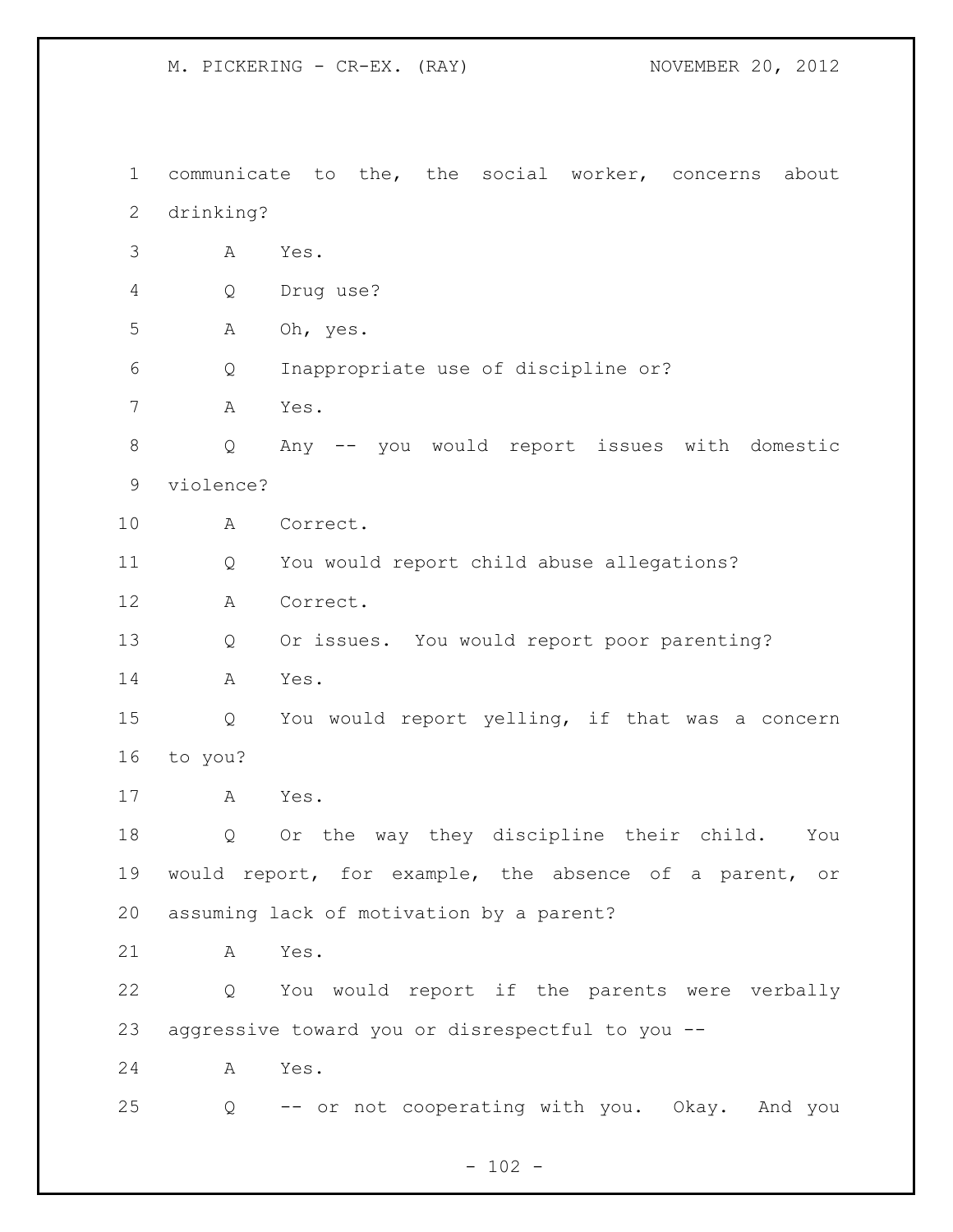don't have any specific recollection of this file but the file notes of the social workers indicate you didn't make any of those reports. A That I didn't make any reports? Q Correct. A Right. Q And can we assume from that that you -- that that's because you did not make any -- THE COMMISSIONER: Well, just a minute, there's -- is there something from the social worker saying that or are you saying there's no record that, that -- of the social worker's reporting that she said that? MR. RAY: I'm saying that the social workers did not note Ms. Pickering reporting any of those concerns. 15 THE COMMISSIONER: Correct. MR. RAY: That's correct. BY MR. RAY: Q And you don't have any reason, again, to suggest that those things were occurring in the house at the time you were there, were they? A No. Q Okay. I just want -- had a question. You mentioned that you were a worker with high risk, high risk girls, I think was the comment that you made at one point

 $- 103 -$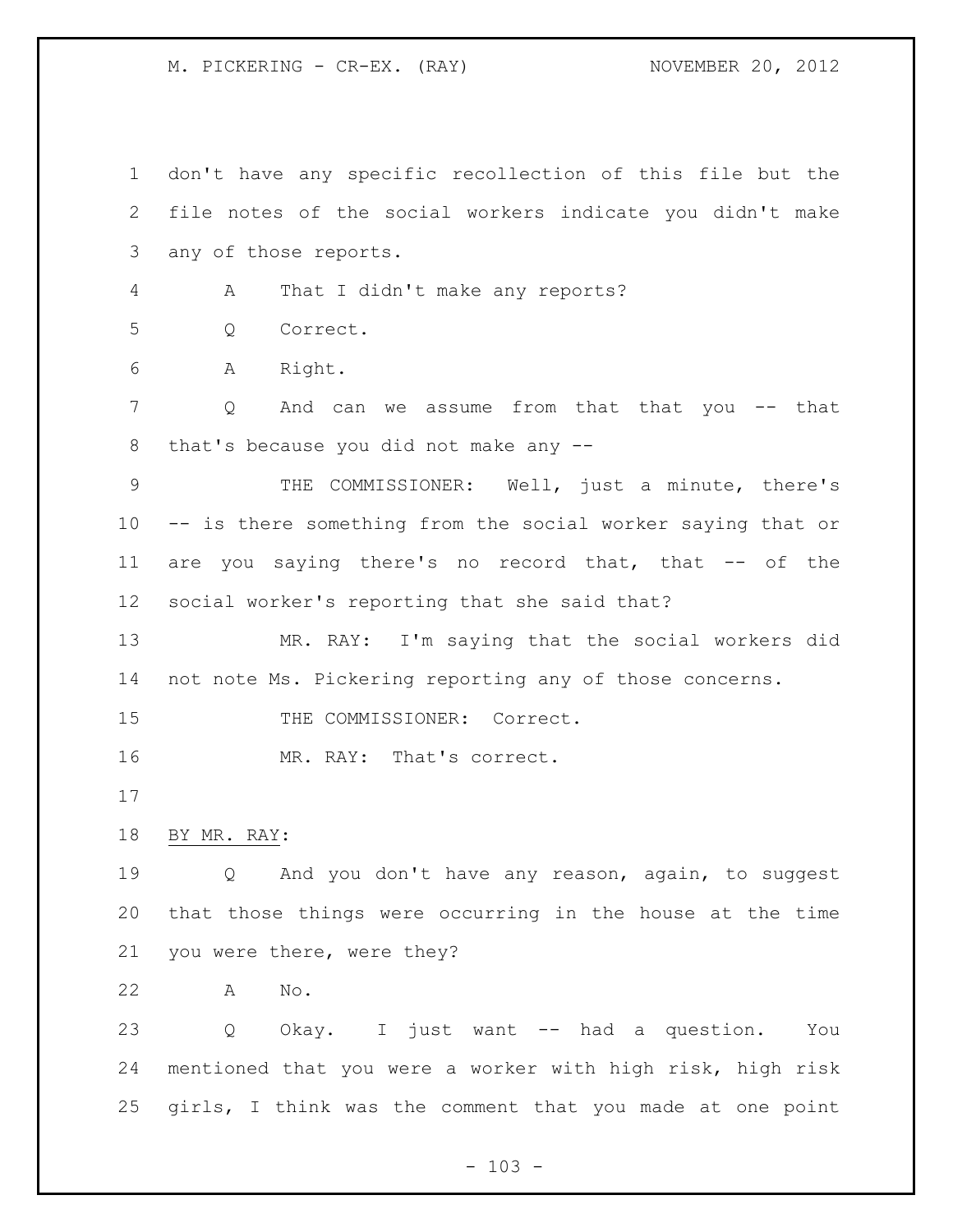in time. A I was in a group home for girls. Q Group home for -- did you say high risk girls? A High risk girls, yes. Q And what were you doing in that capacity when you were in the group home? Is that as a support worker, as well, or ... A Yeah, sort of a den mother or support worker. Q Pardon me? A A den mother, support worker. Q Okay. And what types of things would you do in that, in your capacity in that role? A In that role? Work one-on-one with the girls that are -- that had been raped, abused, physically hurt or something. Work one-on-one with them, counseling. Q And was that with the -- in, in their capacity as parents or as -- that, that was just high risk, generally, regardless of whether they were parents or not at the time? 19 A Most of them were just single girls -- Q I see. A -- from 12 to 17. Q I see. Thank you. We -- you were shown some -- in your contract there was reference to Ms. Nikki Taylor who was a person of support to Samantha and, and, and Mr. Sinclair. You say that you don't recall her.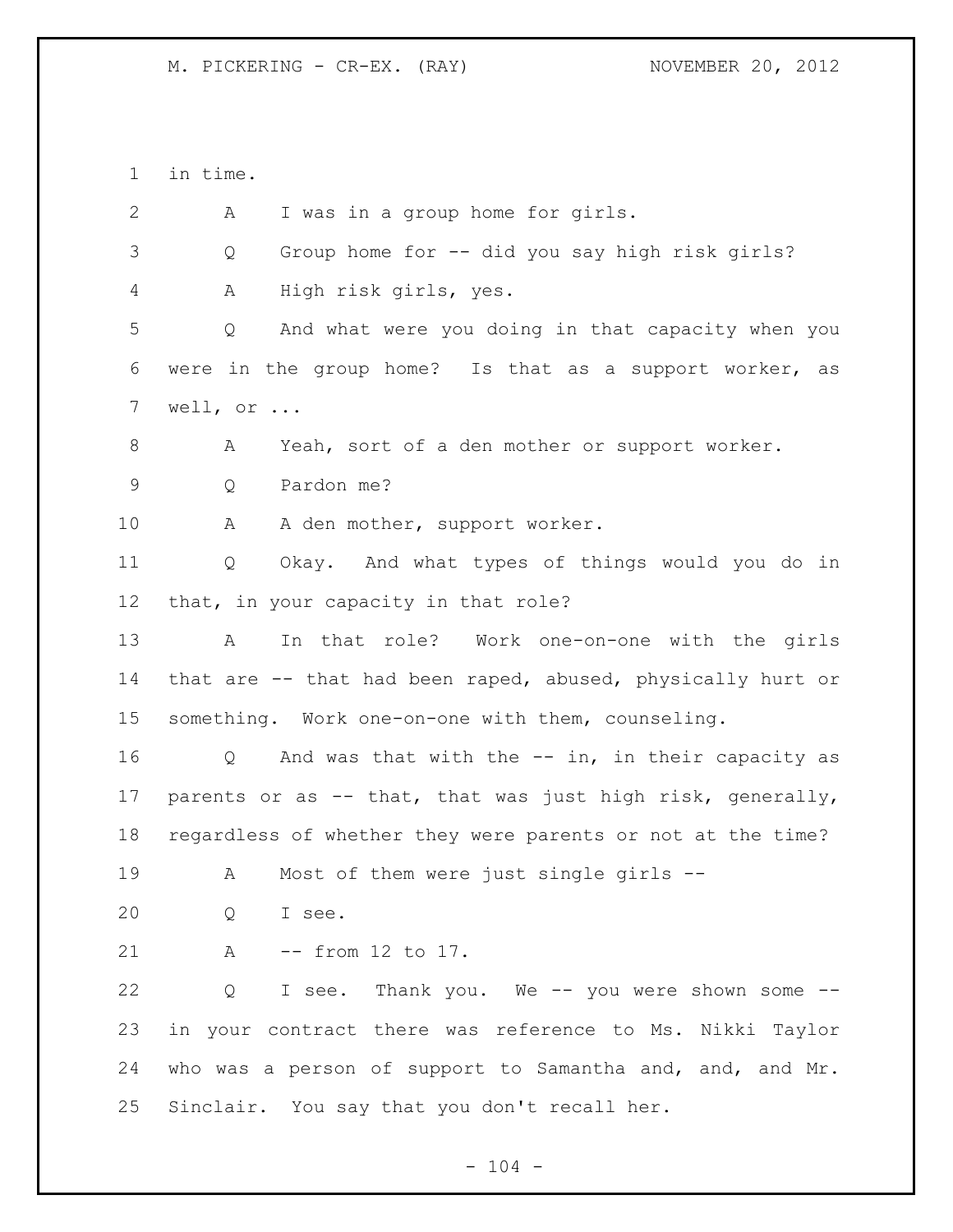A No.

 Q Okay. Would you expect that you would contact her or she would contact you if there were any concerns about, you know, types of concerns I already listed for you? A Yes, she would normally. Q Could we bring up page 37022 please? You'll notice that there's a note there that states December 11th at the very top of the page. Under the note -- under the heading recent involvement it says December 11th, 2000. Do, do you see that note there, that paragraph? A Yes, yes, I do. Q And then slightly through it says family support worker Marion Belanger, that's you. **"Called the agency stating that** 17 she feels the couple is doing **18 quite well for young parents.** The Family Support Agreement expired November." We know from your evidence that you stayed just slightly past that. "Ms. Belanger stated that the

# $- 105 -$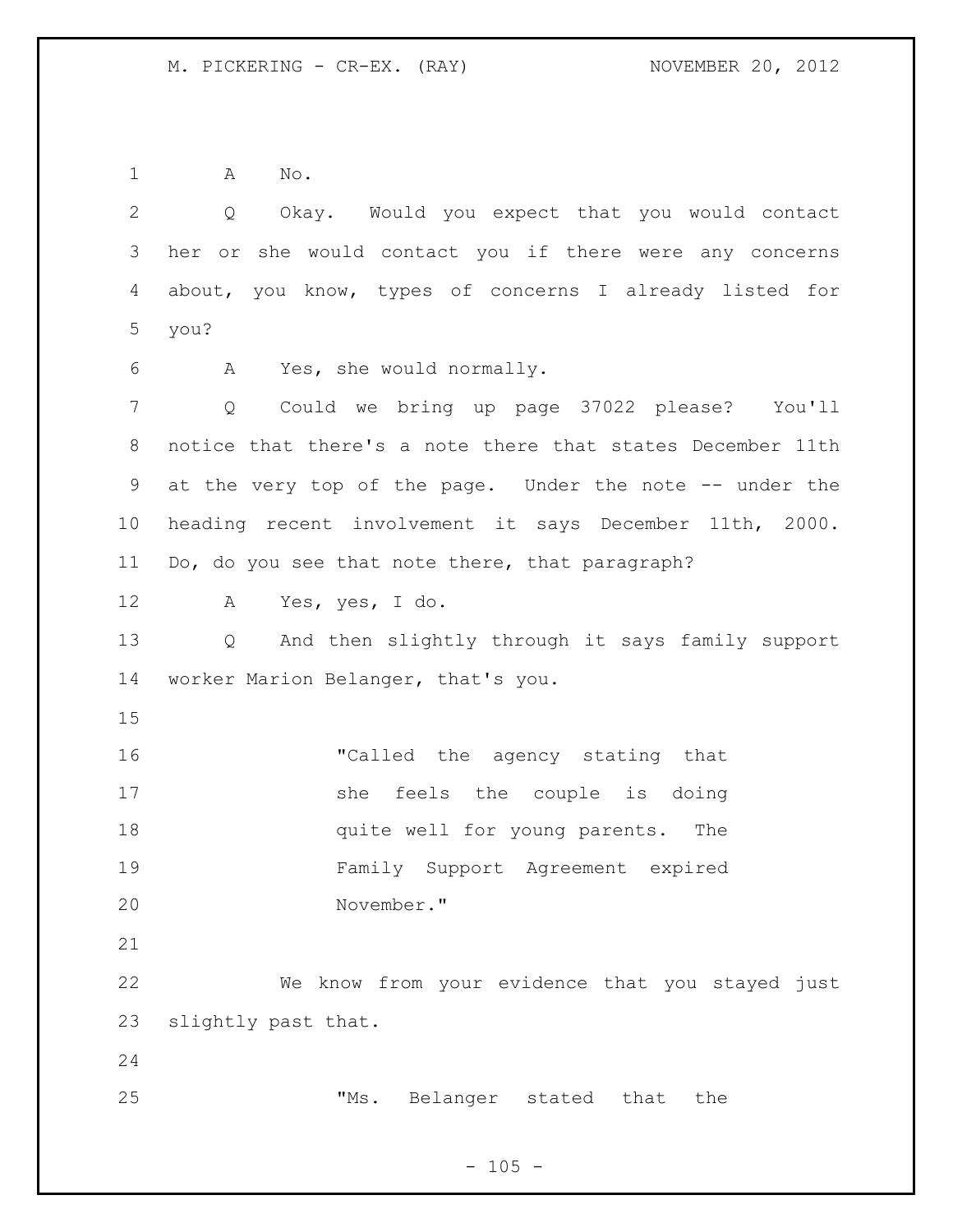| $\mathbf 1$    | family has done quite well and if                           |  |  |
|----------------|-------------------------------------------------------------|--|--|
| $\mathbf{2}$   | the contract is renewed she would                           |  |  |
| 3              | like to be recommended for<br>the                           |  |  |
| $\overline{4}$ | position."                                                  |  |  |
| 5              |                                                             |  |  |
| 6              | Okay?                                                       |  |  |
| 7              | Α<br>Correct.                                               |  |  |
| $8\,$          | Would you agree that that's a fairly accurate<br>Q          |  |  |
| $\mathsf 9$    | depiction of your involvement at that time?                 |  |  |
| 10             | THE COMMISSIONER: Have we identified who said               |  |  |
| 11             | that?                                                       |  |  |
| 12             | MR. RAY: That is in a supervision note made by a            |  |  |
| 13             | social worker, I'm unable to say whether that's Ms. Delores |  |  |
| 14             | Chief-Abigosis' notes or her supervisor, either Angie Balan |  |  |
| 15             | or Lorna Hanson. I don't believe the note is signed at the  |  |  |
| 16             | bottom.                                                     |  |  |
| 17             | Did you have any further comments --                        |  |  |
| 18             | THE COMMISSIONER: Well, well, I'm just wondering            |  |  |
| 19             | to whom is it purported that this witness said those        |  |  |
| 20             | things?                                                     |  |  |
| 21             | MR. RAY: We're just checking, Mr. Commissioner.             |  |  |
| 22             | THE COMMISSIONER: All right.                                |  |  |
| 23             | My only question is whether it -- this is a                 |  |  |
| 24             | person speaking with whom this witness had contact.         |  |  |
| 25             | It's -- well, we expect either Ms.<br>RAY:<br>MR.           |  |  |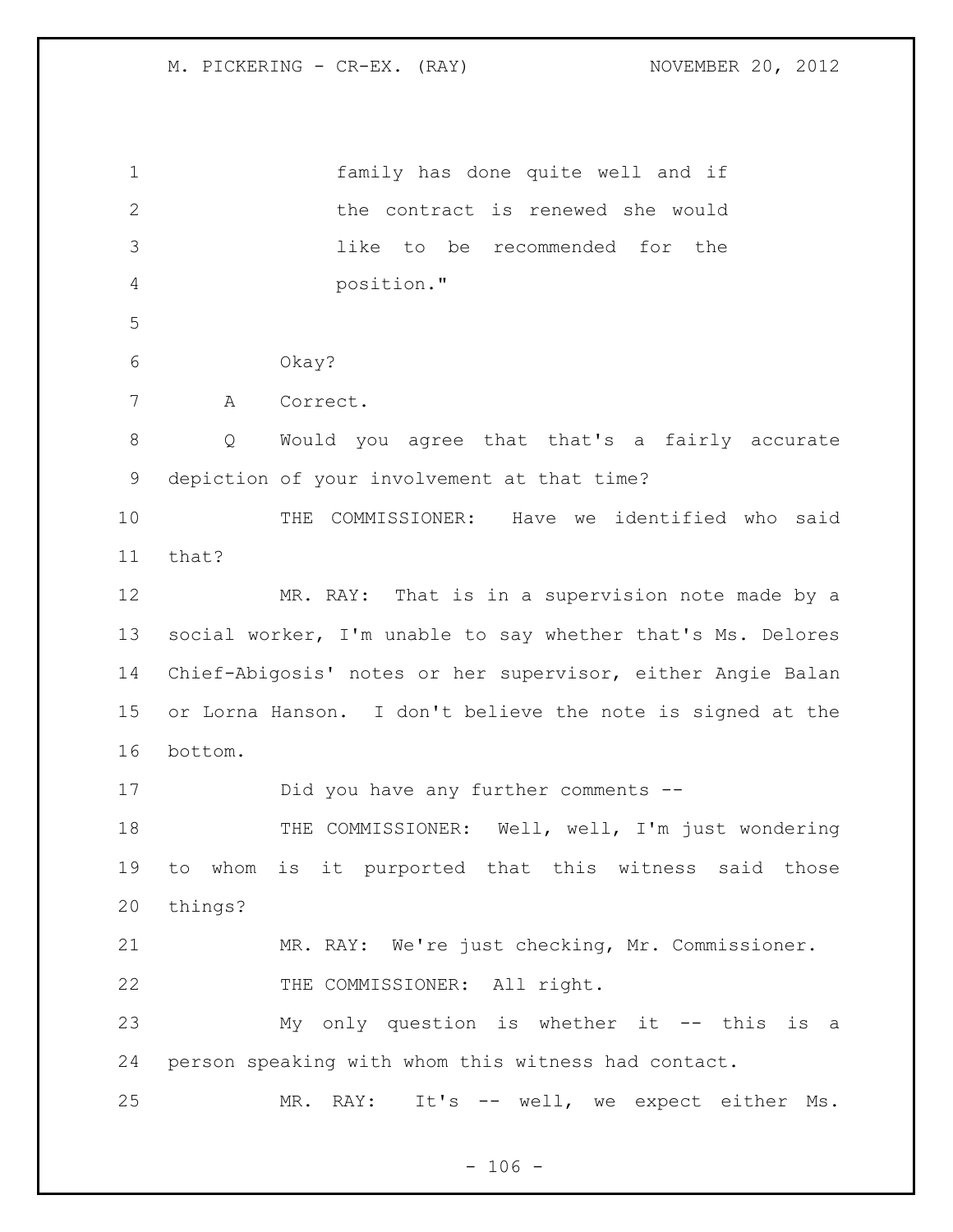M. PICKERING - CR-EX. (RAY) NOVEMBER 20, 2012

 Chief-Abigosis or her supervisor to confirm that this would 2 be one or other of their notes and just -- and the entry does say that family support worker, Belanger, called the agency. So whoever made the note and we think it's either Ms. Delores Chief-Abigosis or Ms. Balan, will confirm the entry. THE COMMISSIONER: All right. We'll leave it, we'll get that confirmation later. MR. RAY: Thank you. BY MR. RAY: Q Regardless of who noted that, Ms. Balan (sic), you indicated that you don't recall speaking to Chief-Abigosis or Balan; is that correct? A No, I, I don't. Q Okay. But you did have some contacts with a social worker, whether it was Ms. Balan or -- 18 A Correct. Q -- or Chief-Abigosis. A So she probably got this from a social worker. Q Correct. Okay. So -- but as, as it relates to the note, you don't have any reason to disagree with what's noted there, you -- would you -- A No. Q -- you would agree that's a fairly accurate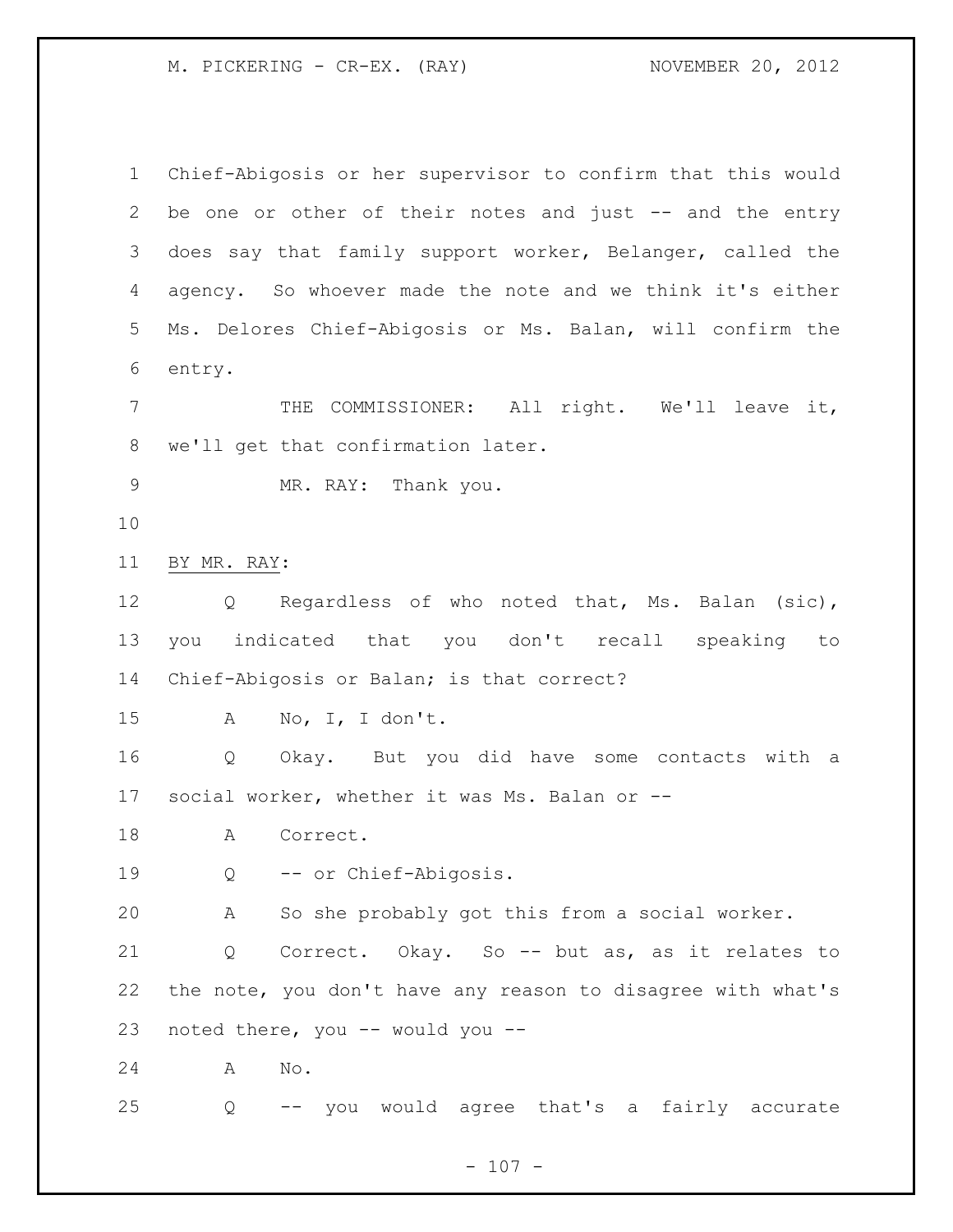depiction of --

A Yeah.

Q -- from what you recall?

A Yeah.

 Q Okay. And just in terms of the note, want to be recommended for renewal if it occurs. Okay? Can I assume that you're making that note likely because they are cooperating with you and working with you?

- A Yes.
- Q And --

 A And besides it's better than having to train somebody else to take over for them and they get nervous when another person comes in. So it's better to stay there until they're finished with you.

 Q If they were difficult with you, if they were rude, if they were aggressive, if they avoided you, would you have noted that you would be like to be recommended for the, for the --

A No.

Q -- job again if it was renewed?

A No.

 Q Okay. Does that suggest to you then that, that they were, in fact, cooperating with you and doing everything that you wanted them to do?

A Yes.

 $- 108 -$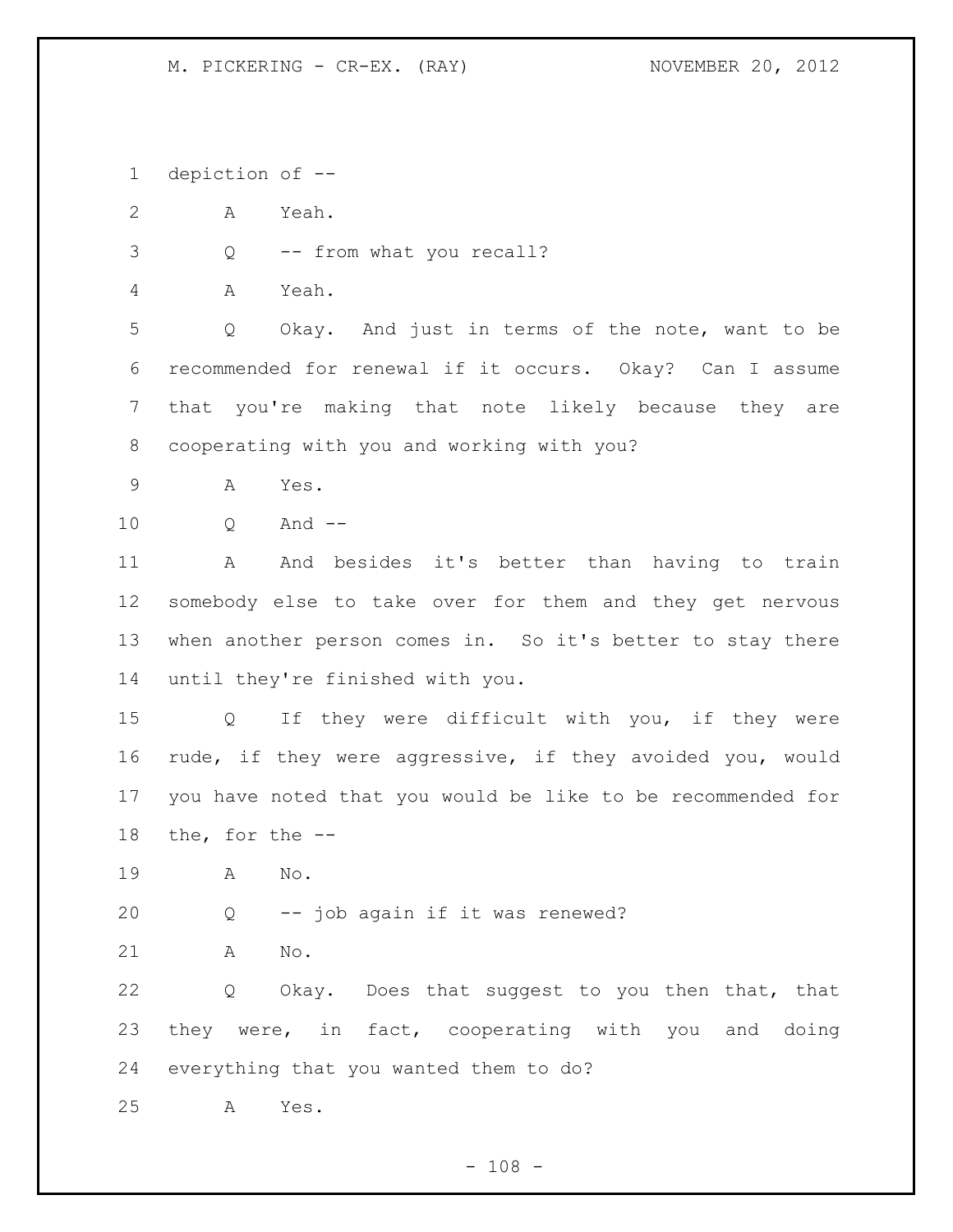M. PICKERING - CR-EX. (RAY) NOVEMBER 20, 2012

 Q And then if you just go down into the next paragraph, this paragraph starts with: "Field to Ms. Kematch home." And then halfway through that paragraph it indicates: "It is clear that they did work cooperative with in-home support 8 worker and, according to the support worker - the parents did 10 work with the (public) PHN." Do you know what PHN stands for? A Public health nurse. Q Okay. Do you recall whether you saw the public health nurse at any time in the home? A No, I don't recall. Q Okay. 18 A But it's normal for them to be there. 19 Q It's normal for them to be there? A Yes. Q And if you -- if they were working cooperatively with the public health nurse, I assume you would note that for the supervisor or for, for the social worker? A For the social worker. Q And the fact that this entry appears to have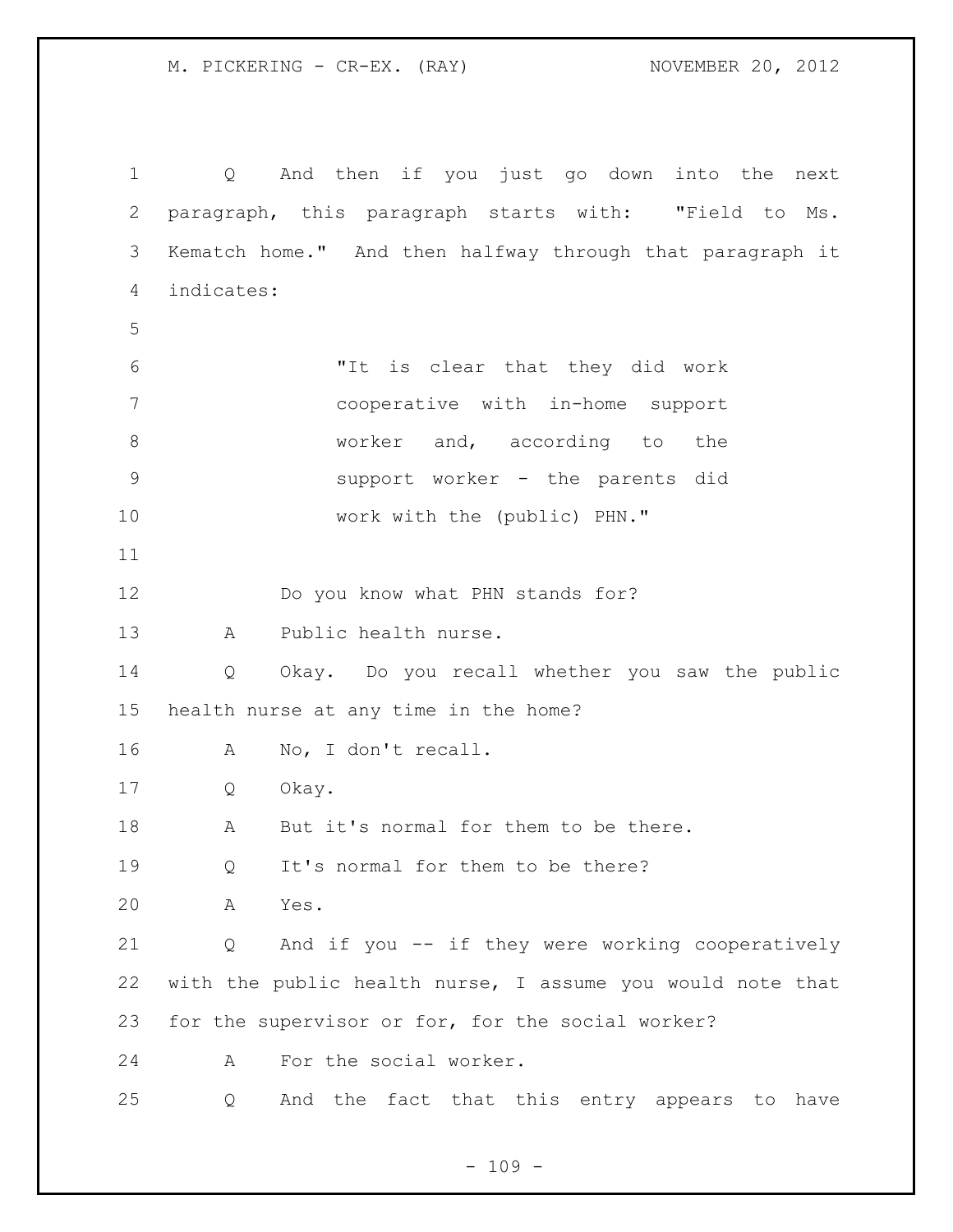M. PICKERING - CR-EX. (RAY) NOVEMBER 20, 2012

 recorded that, would you agree that you probably took or talked to the social worker or the supervisor and advised them that they are working cooperatively with the public health nurse? A Yes. MR. RAY: Thank you, Ms. Pickering, those are my questions. 8 THE WITNESS: Thank you. 9 THE COMMISSIONER: Mr. Saxberg, question -- any questions? 11 MR. SAXBERG: No, Mr. Commissioner. THE COMMISSIONER: Mr. Gindin, do you want time 13 off, a five, 10 minute adjournment or ... 14 MR. GINDIN: Well, there are two choices, I guess. Perhaps a short adjournment might help. It may -- 16 THE COMMISSIONER: Well, if you have a short adjournment we would finish this witness before lunch then. 18 MR. GINDIN: I'm going to need some instructions, Mr. Sinclair isn't here today, I'm going to have to try to connect with him. I really didn't expect that the witness would be in this order so I'm not sure how difficult or easy it is for her to return but I'm -- a few minutes might answer the question for me if I have enough. 24 THE COMMISSIONER: All right. Well --MR. GINDIN: I don't know.

 $- 110 -$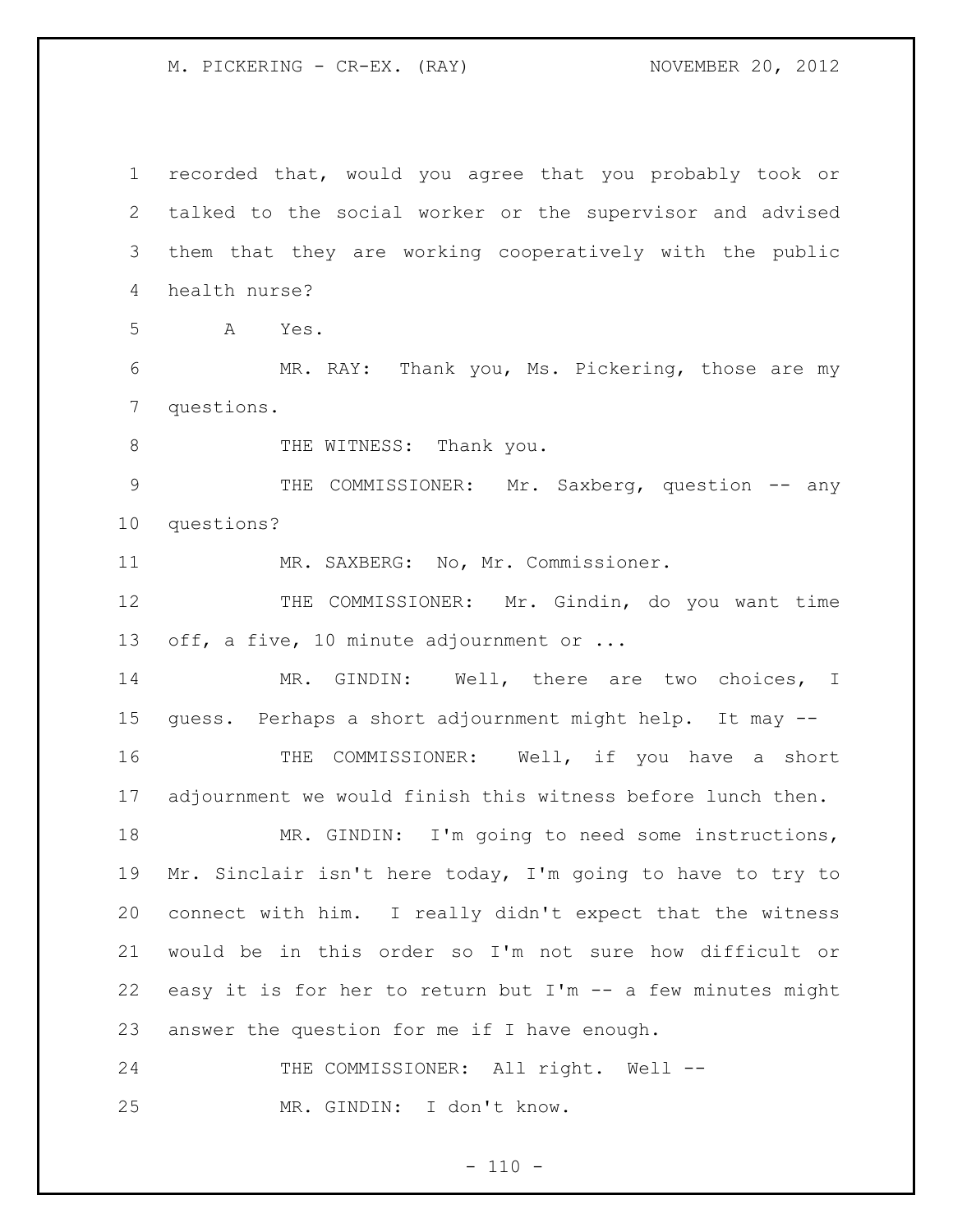# M. PICKERING - CR-EX. (GINDIN) NOVEMBER 20, 2012

1 THE COMMISSIONER: -- then let's take 10 minutes. MR. GINDIN: Okay. Thank you. 3 THE COMMISSIONER: Adjourn for 10 minutes. (BRIEF RECESS) MR. GINDIN: Mr. Commissioner, I am able to proceed now so that we can complete -- 9 THE COMMISSIONER: Okay. 10 MR. GINDIN: -- the witness. I'll be -- THE COMMISSIONER: If you would please do so. MR. GINDIN: Yes, I can. I'll be extremely brief. CROSS-EXAMINATION BY MR. GINDIN: Q Ms. Pickering, I'm Jeff Gindin, I represent Kim Edwards and Steve Sinclair. I just have a couple of questions for you. I just want to direct your attention to your evidence about your notes and we've heard that you really don't have any that you can refer to. A Correct. Q Correct? I mean, obviously that's a problem in terms of recollection; right? And what you said was that you made your own set of notes; right? You gave one set of

notes to your supervisor.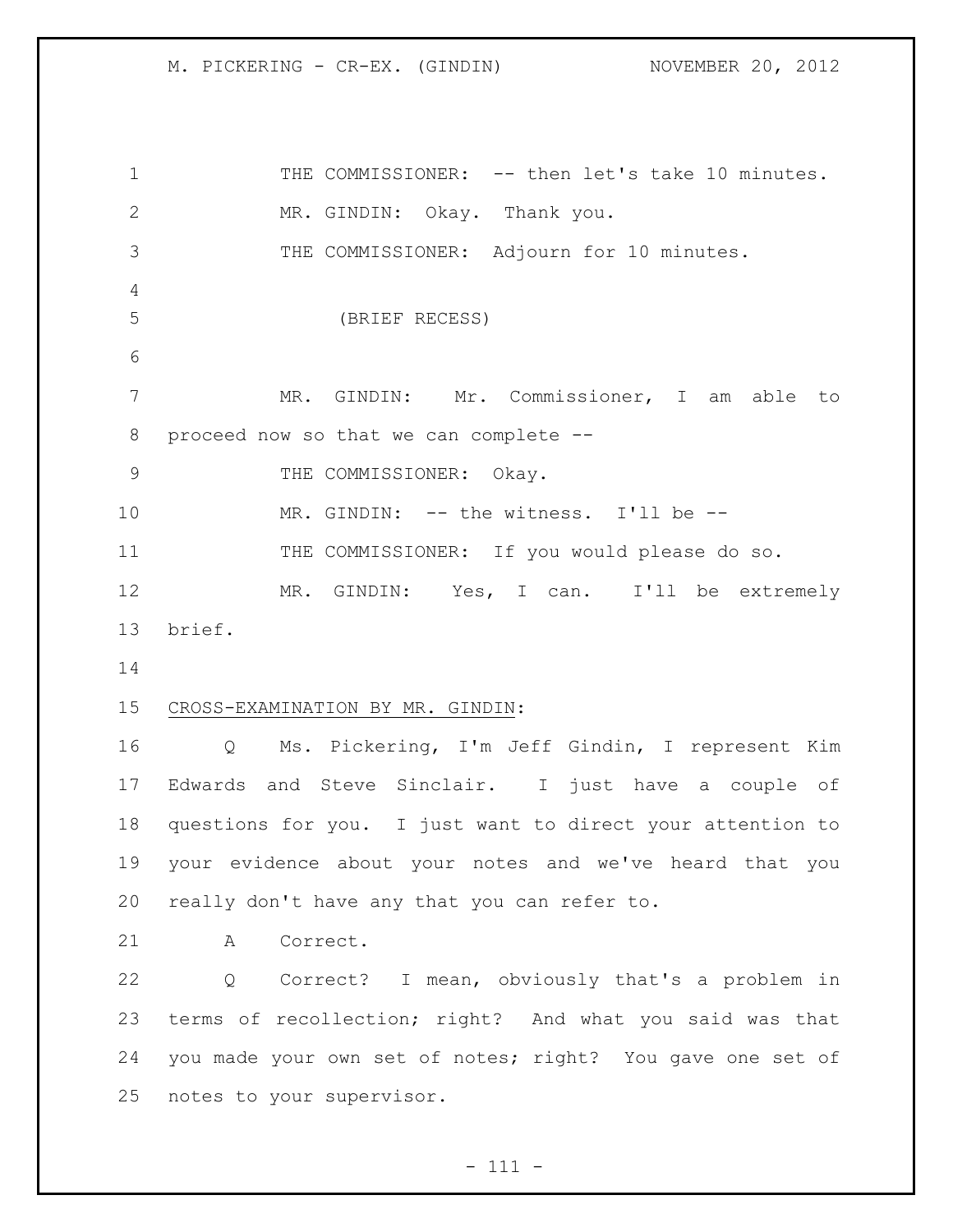#### M. PICKERING - CR-EX. (GINDIN) NOVEMBER 20, 2012

 A Correct. Q This is when you completed your work on this matter; right? A Right. Q And you also gave another set of notes to the social worker that was involved. A The -- my coordinator would have to send that off to the social worker, not myself. Q I see. So you, you gave two copies then or one copy? A She would give one copy, she would photocopy it and send it off. Q And that was the typical procedure? A Correct. Q So to your knowledge your supervisor had a copy of those notes and then -- A Right. Q -- the social worker would likely get a copy, as well? A Correct. Q And as far as you knew, the social worker was Kerri-Lynn Greeley, was it? Or do you recall? A No, I don't recall. Q In terms of whatever happened to those notes that you sent them, you have no idea whatsoever?

## $- 112 -$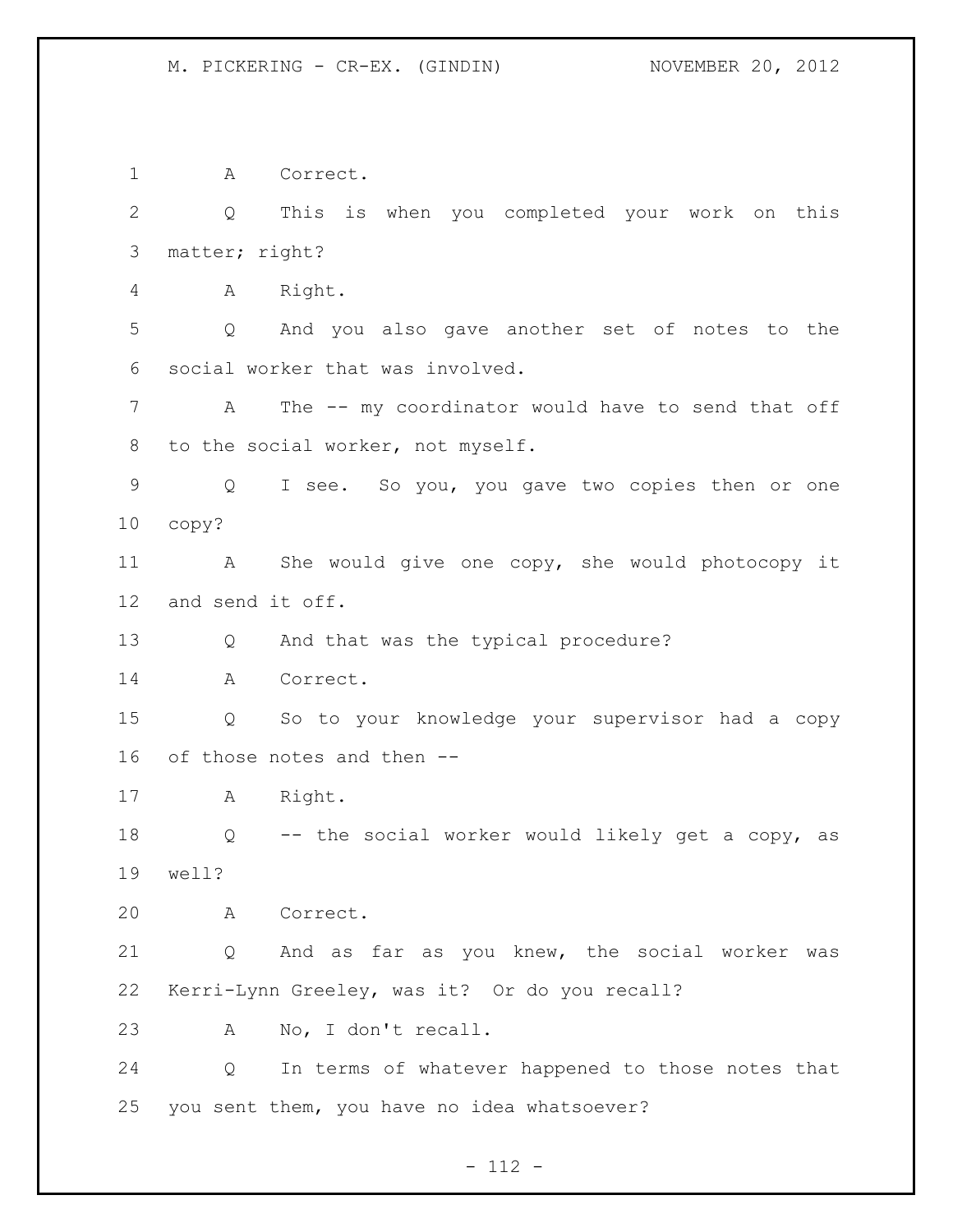M. PICKERING - CR-EX. (GINDIN) NOVEMBER 20, 2012 M. PICKERING - CR-EX. (BARR)

 A No. I know they checked through the archives and everything and they couldn't find them so --

Q I see.

 A -- I, I can only speculate like maybe when they changed social workers they lost them or they didn't get to the other one, or they left it in the office or ...

 Q And the notes that you had, the copy that you had, you were required to destroy those?

 A Yes, we're not allowed to keep them at our home, confidentiality rules.

 Q And whether the other copies that you sent off were also destroyed, you have no knowledge?

A No, I don't.

14 MR. GINDIN: I see. Thank you. That's all.

15 THE COMMISSIONER: Thank you, Mr. Gindin. Ms. Barr?

 MS. BARR: Thank you, Mr. Commissioner. Barr, first initial "K", and I am counsel for Ms. Pickering.

# CROSS-EXAMINATION BY MS. BARR:

 Q Ms. Pickering, I just have a couple of questions, for clarification from the evidence that you've given today. First off, if we can just go to page number 37022.

 Okay, you were asked some questions about the first paragraph that's on your page and the, the last line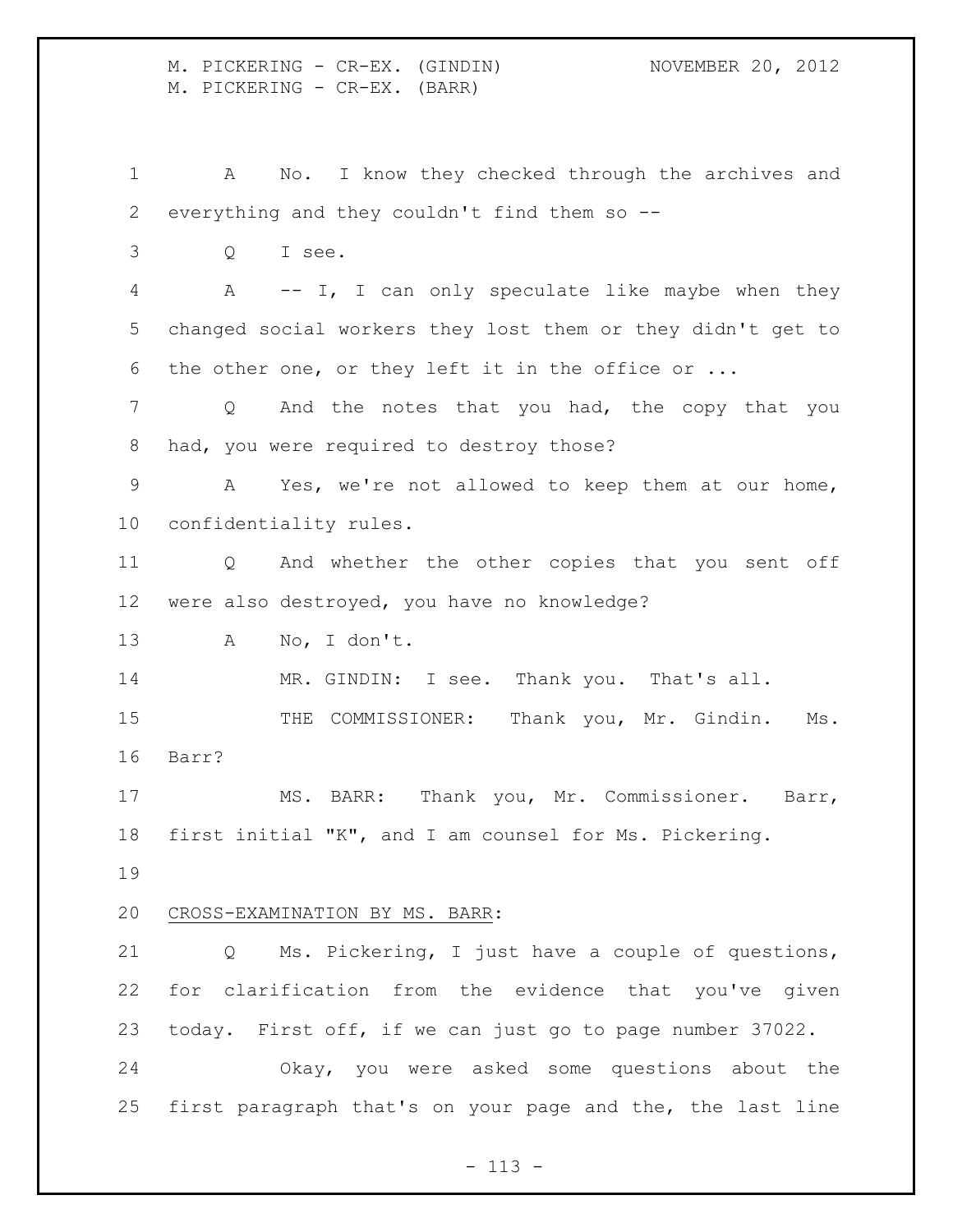M. PICKERING - CR-EX. (BARR) NOVEMBER 20, 2012

 reads: "Marie stopped working with the family at the end of November 2000." A Correct, yes. Q But your time records show that you worked with this family, the last entry being December 13th, 2000. A Correct. Q Correct? Okay, so I just wanted to clarify that. 8 A Correct, yeah. Q In terms of what your time records show. THE COMMISSIONER: You're saying the November reference here is wrong? 12 THE WITNESS: I extended it for another four weeks. 14 THE COMMISSIONER: Right. 15 THE WITNESS: Through December. THE COMMISSIONER: Okay. Oh, I see, you extended it beyond this, yeah. 18 THE WITNESS: Correct. BY MS. BARR: Q And so it's your evidence that it was extended for another four weeks but your last contact was still December 13th? A Correct. Q And you don't recall having any further contact

 $- 114 -$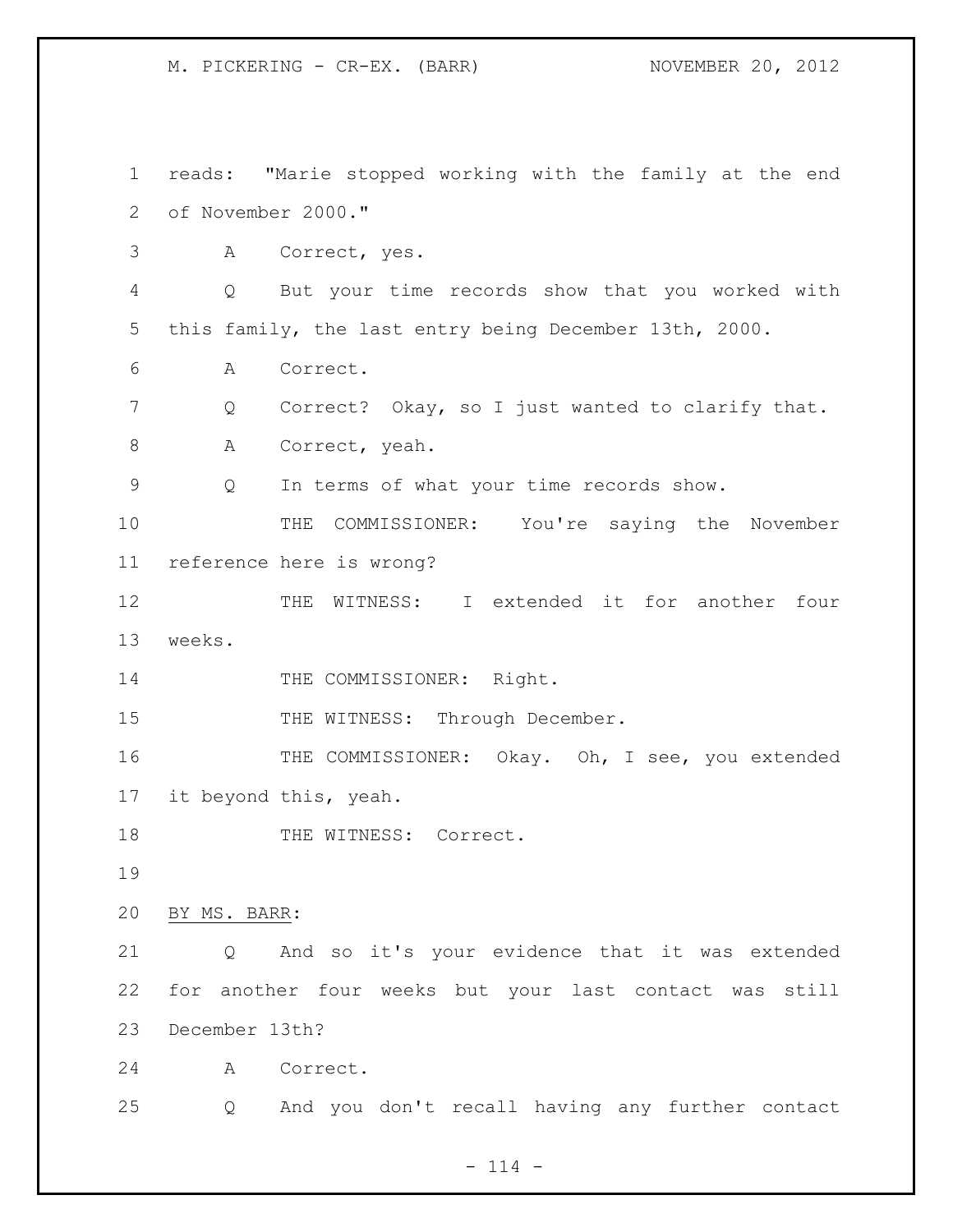#### M. PICKERING - CR-EX. (BARR) NOVEMBER 20, 2012

with the family --

A No.

Q -- after that point?

A No, I don't.

 Q Okay. You have indicated that you recall attending at the home and there being no answer.

A Correct.

8 O Was that after December 13th?

A I believe so.

Q Okay.

 A Or it could have been before I went on holidays between Christmas and New Years and then I never went back after.

 Q So why wouldn't that have been noted in your time records?

 A It should say no shows, if they weren't home then, so that's the only thing I have to refer to.

 Q Okay. The second piece of clarification is in Commission disclosure number 2087 at number 44401. Now, if we can make this one just a bit larger. Just for clarification of what that first column actually says, this record seems to be a bit clearer than the other ones. If you can see where it says client name facility, can you read what it says right beside that?

A The word clarification or consultation or the

 $- 115 -$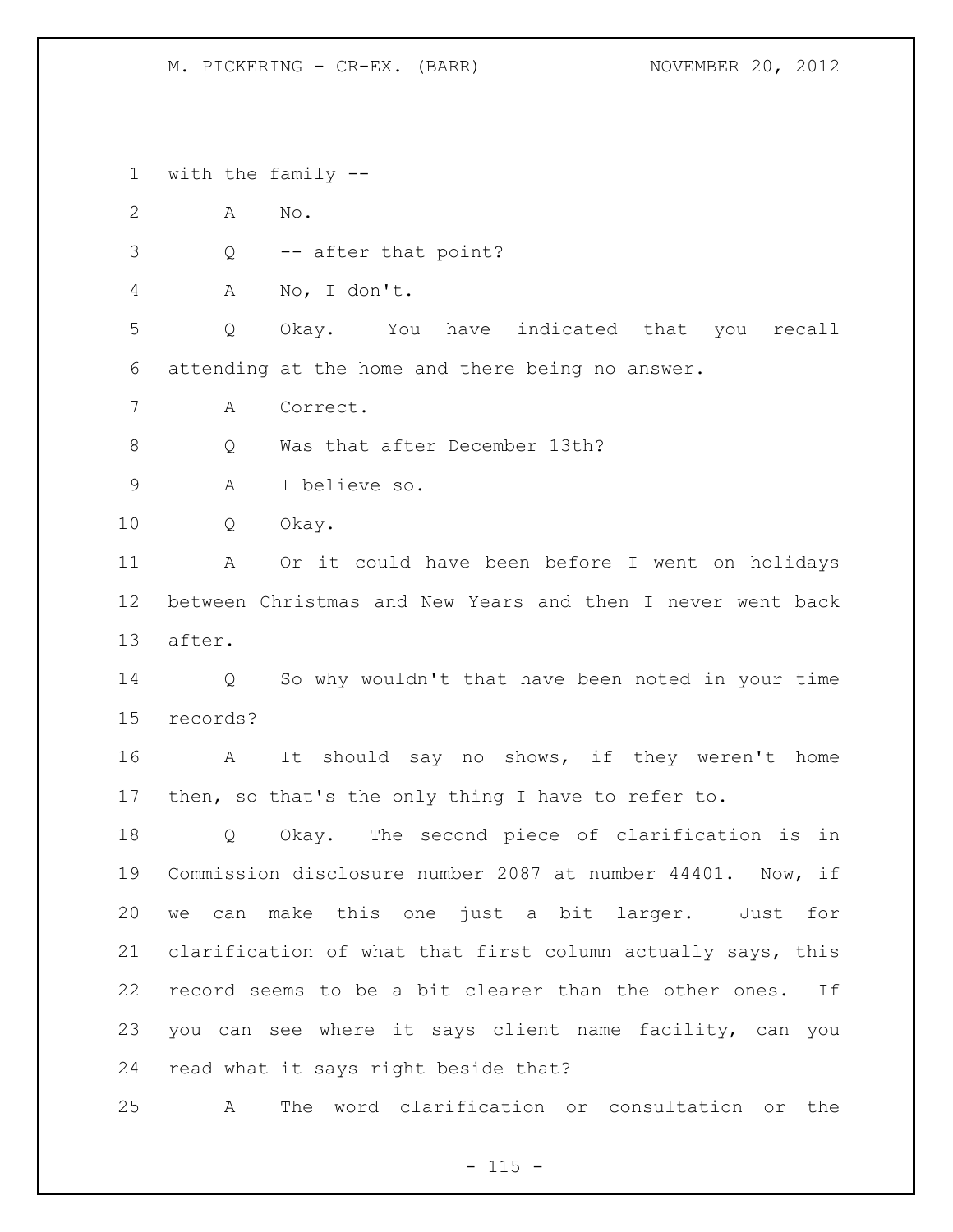M. PICKERING - CR-EX. (BARR) NOVEMBER 20, 2012

 contract hours? Contact hours? Q Where it says client name facility. A Right. Q And then in that first -- A Number of children. Q -- column right at the top? A Yeah, it says number of children. Q So it says number of children there and then right underneath it says contract hours? A Right. Q So when you look beside Kematch's name on that first line -- A Correct. Q -- would you agree that number of children would be one? A Yes. Q And contract hours would be six? A Yes. 19 THE COMMISSIONER: Oh, I see. BY MS. BARR: Q So you were assigned to work with this family for six hours and there was one child in the home that you were working with? A Good, it's better than nine.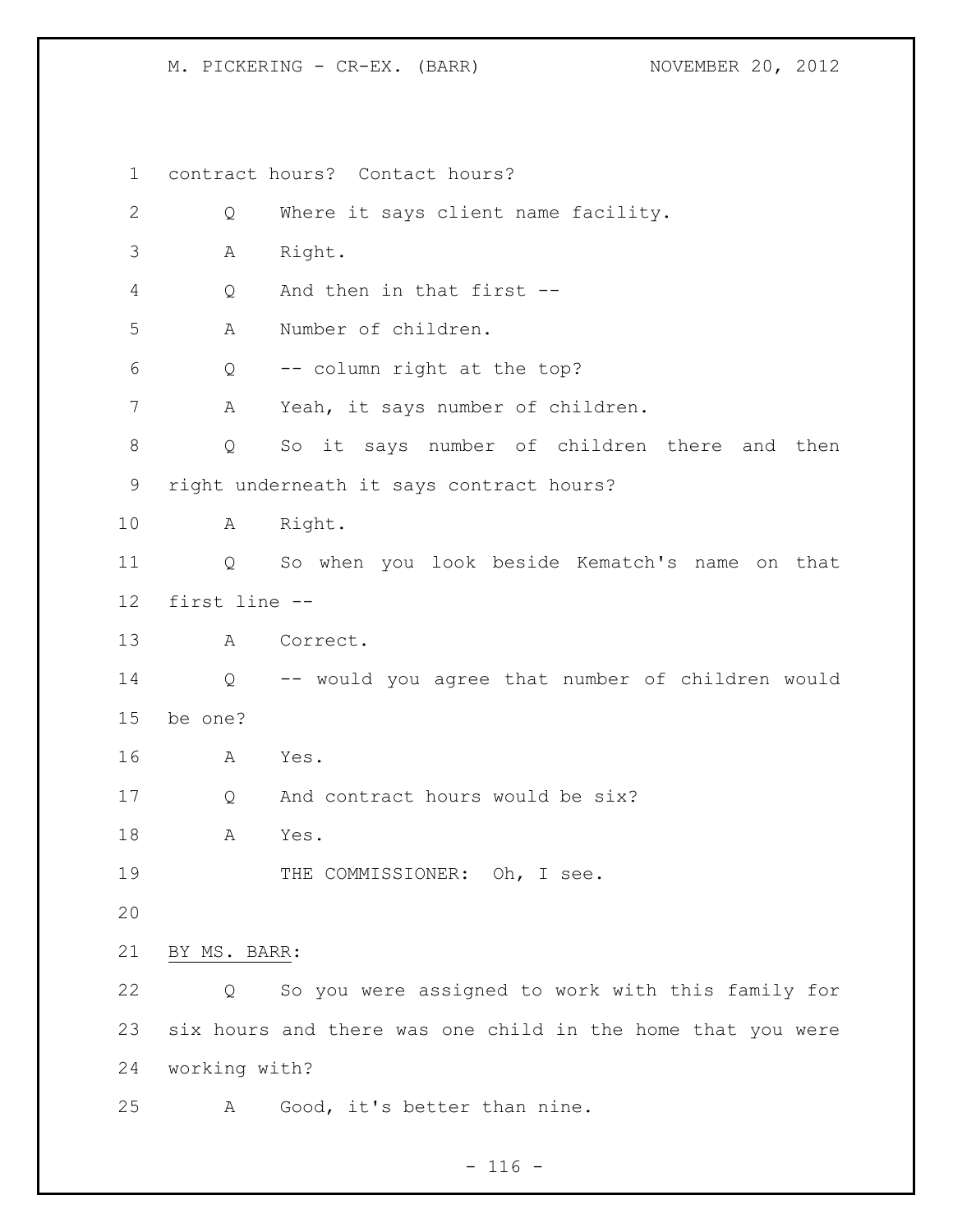Q So when you look below, where it says eight plus and you had said that would have been -- A Right. Q -- a lot of children to be working with, that probably means eight plus contract hours -- A Right. Q -- that you were assigned to work with that family. A Which mean I could go over eight. Q Okay. A If I had to. Q And so each line -- A Thank you. Q -- there's actually two lines for each family then. A There you go. Q The top line being the number of children and the second line being the number of contract hours assigned to each family. Correct? A Correct. MS. BARR: Okay. Thank you. And I hope, Mr. Commissioner, that clears up what those -- 24 THE COMMISSIONER: It does. 25 MS. BARR: -- numbers mean.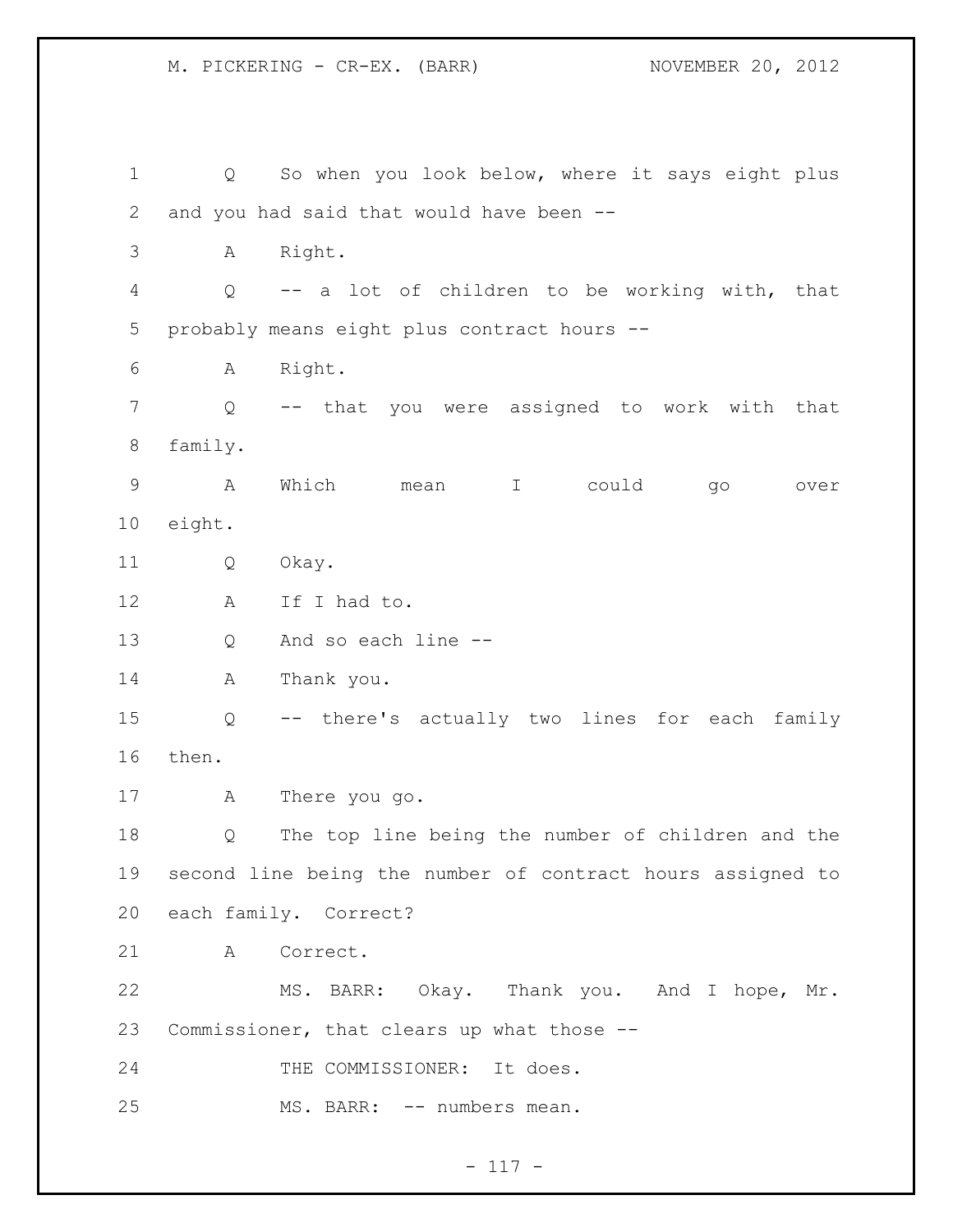BY MS. BARR:

 Q Okay, and the third piece I wanted to discuss with you, when you were speaking about the number of families that you've served over the years, you made a comment where you said you haven't lost one yet. A Right. Q And I just wanted you to expand a little bit on what you meant by that. Were you referring to after you develop trust with the families, the families continued wanting to work with you? A Correct. Q Okay. 13 A And that I never lost one meaning that I didn't

 get in a fight with anybody, I didn't get hurt by anybody, they didn't chase me down the street with a knife, except once.

 Q Okay. So the families that, that you made contact with, they wanted to continue to work with you?

A Right. We had good relationships.

 Q Okay. And so you -- there was a number of families that you spent a lot of time with and worked with for, for multiple years even?

 A That's true. A lot of the families have similar things to this contract here with the child and so I would go out of one contract into another and a lot of them blend

- 118 -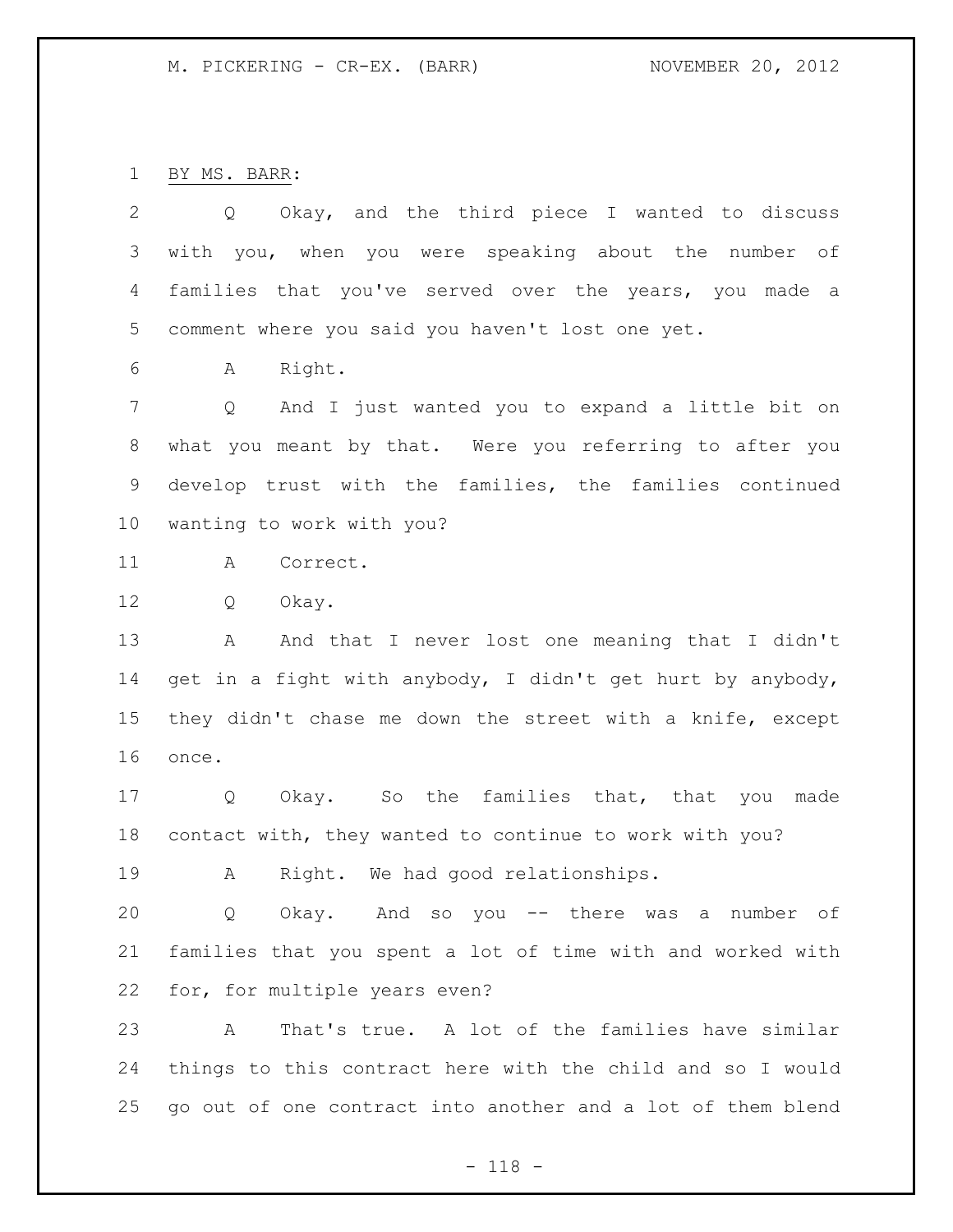M. PICKERING - CR-EX. (BARR) NOVEMBER 20, 2012 M. PICKERING - RE-EX. (WALSH)

together after awhile, I don't remember.

| $\overline{2}$ | Q                            | And this would be a file where you felt there               |  |
|----------------|------------------------------|-------------------------------------------------------------|--|
| 3              |                              | was, there was trust because you don't recall anything      |  |
| 4              |                              | different in that circumstance.                             |  |
| 5              | A                            | Correct.                                                    |  |
| 6              |                              | MS. BARR: Okay. Those are all my questions, Mr.             |  |
| $\overline{7}$ |                              | Commissioner. Thank you.                                    |  |
| 8              |                              | THE COMMISSIONER: Thank you, counsel.                       |  |
| 9              | Re-examination?              |                                                             |  |
| 10             |                              | MS. WALSH: Just a few questions, Mr.                        |  |
| 11             | Commissioner.                |                                                             |  |
| 12             |                              | THE COMMISSIONER: Right.                                    |  |
| 13             |                              | MS. WALSH: There we go. Sorry.                              |  |
| 14             |                              |                                                             |  |
| 15             | RE-EXAMINATION BY MS. WALSH: |                                                             |  |
| 16             | $Q \qquad \qquad$            | So, Ms. Pickering, just following up on something           |  |
| 17             |                              | that your lawyer asked you, you said that from what you can |  |
| 18             |                              | see in, in the notes and the fact that you continued to     |  |
| 19             |                              | extend your contract, you had a trust relationship with     |  |
| 20             | this family?                 |                                                             |  |
| 21             | А                            | I would say so, otherwise I wouldn't ask to go              |  |
| 22             | back in.                     |                                                             |  |
| 23             | Q                            | Right.                                                      |  |
| 24             | Α                            | Or stay in.                                                 |  |
| 25             | Q                            | And so is there anything in, in what we've looked           |  |
|                |                              |                                                             |  |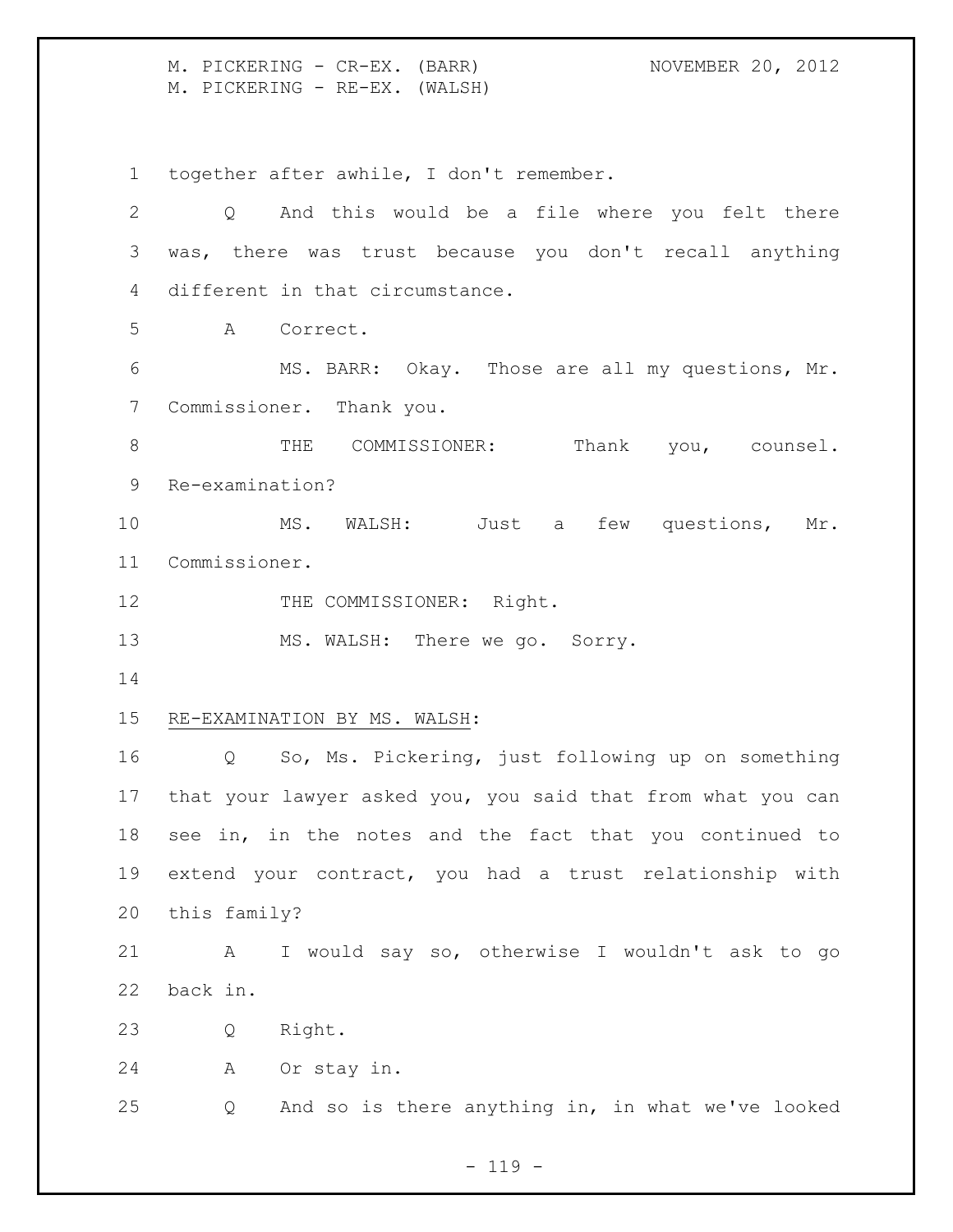at that -- about your contact with this family that would indicate that if you had asked to stay even longer the family would have not welcomed that?

 A Usually if I asked to stay longer it's because the family is comfortable with that and doesn't want me to leave right away. I don't usually force myself if they don't need us and if they're doing really good.

8 Q So do you think it's fair to say that, that if, if family services had wanted you to stay with the family that the family would have continued to welcome you in their home?

A I think so.

 MS. WALSH: And, Mr. Commissioner, just for the record, because we've only been entering into the public record the documents that appear on the screen, I think it would be helpful to enter into the record our disclosures, 2087 and 2088 in their entirety, those show all of the time records for the years 2000 and 2001 and that way you can verify or go back on your own, as can anyone else, to see which dates the witness was in the house.

 THE COMMISSIONER: Oh, well, I'm sure your request is a reasonable one but it -- I haven't seen them altogether, they're in, they're in a binder, are they?

24 MS. WALSH: Well, we've got them in a -- in our disclosure and we've been pulling up selected --

 $- 120 -$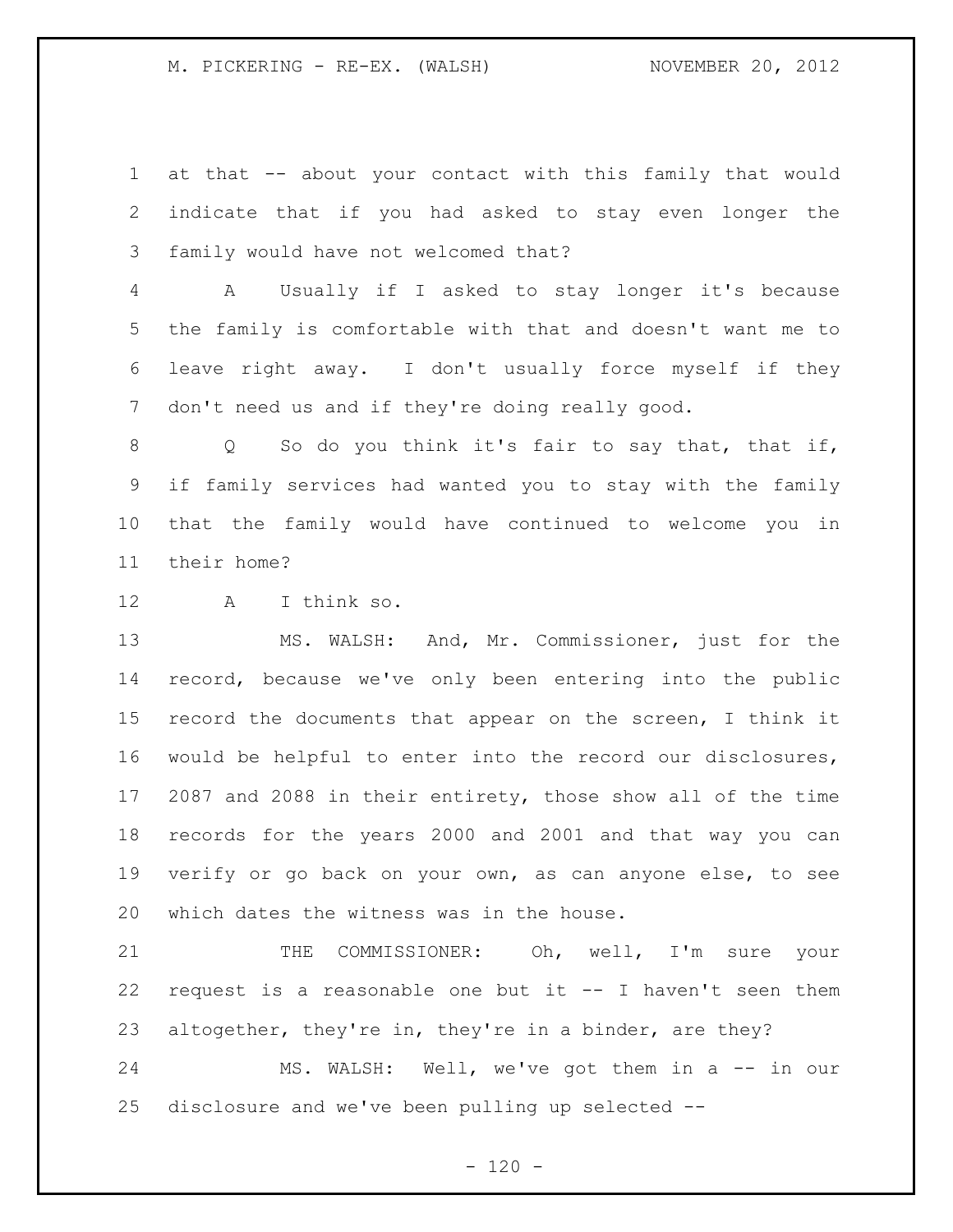1 THE COMMISSIONER: Yes. MS. WALSH: -- pages from them. I'm just suggesting that I think it would make the most sense for us to say, publically, that we're entering into the record all of the pages that are contained in each of those disclosures, representing all of the, the witness' timesheets for those two years. 8 THE COMMISSIONER: All right. It -- is there no disagreement with that? All right, we'll enter those then as the next two exhibits. Is that, is that what you want to do or is that necessary? 13 MS. WALSH: I don't think it's necessary. 14 THE COMMISSIONER: All right. MS. WALSH: I think, I think we can just -- because they're already in our disclosure, it's just that typically we haven't said that something was in the public record unless we -- 19 THE COMMISSIONER: All right. 20 MS. WALSH: -- identify. 21 THE COMMISSIONER: And what, what numbers are they? MS. WALSH: So all pages in disclosures 2087 and 2088. And we can confirm on the website what those page numbers are.

- 121 -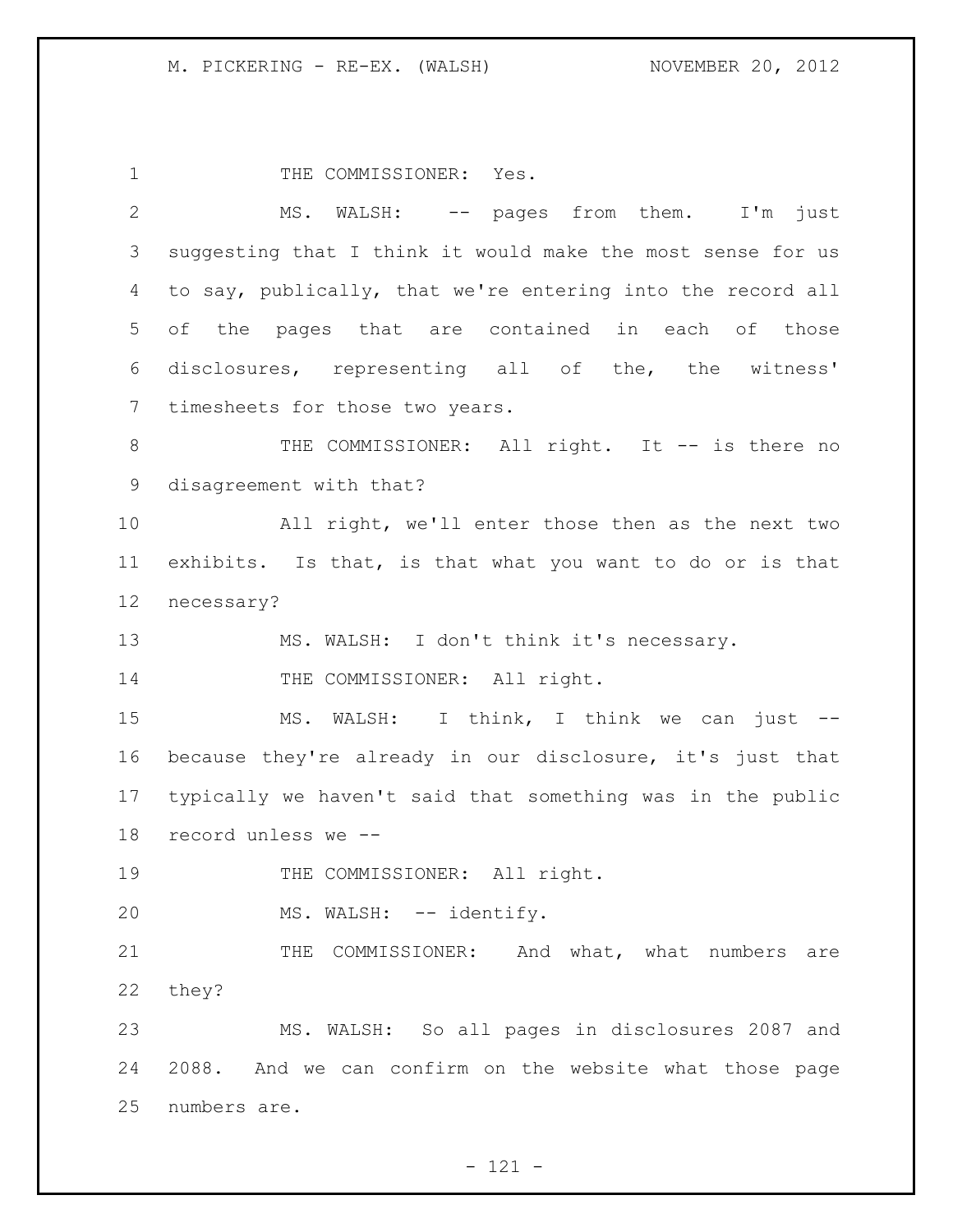1 THE COMMISSIONER: All right. MS. WALSH: And in that way, as I said, you or any other counsel can look at and rely on their own analysis of, of that evidence because if we don't enter it in the public record then, then you're not relying on it and neither is anyone else, so ... 7 THE COMMISSIONER: All right. 8 MS. WALSH: And if we can just -- one more thing, if we can just pull up 37022, please. So there's been some discussion about who made these file recordings and it's either Delores Chief-Abigosis or Angie Balan, her supervisor and I just wanted to confirm for you, Mr. Commissioner, that both of those individuals are on the witness list so we'll be able to ask the -- those witnesses whether these recordings were made by either of them. 17 THE COMMISSIONER: Right. Thank you. 18 MS. WALSH: Okay, and those are my questions. Thank you very much, Ms. Pickering. 20 THE WITNESS: Thank you. 21 THE COMMISSIONER: Thank you witness, you're, you're completed. 23 THE WITNESS: Thank you. (WITNESS EXCUSED)

# - 122 -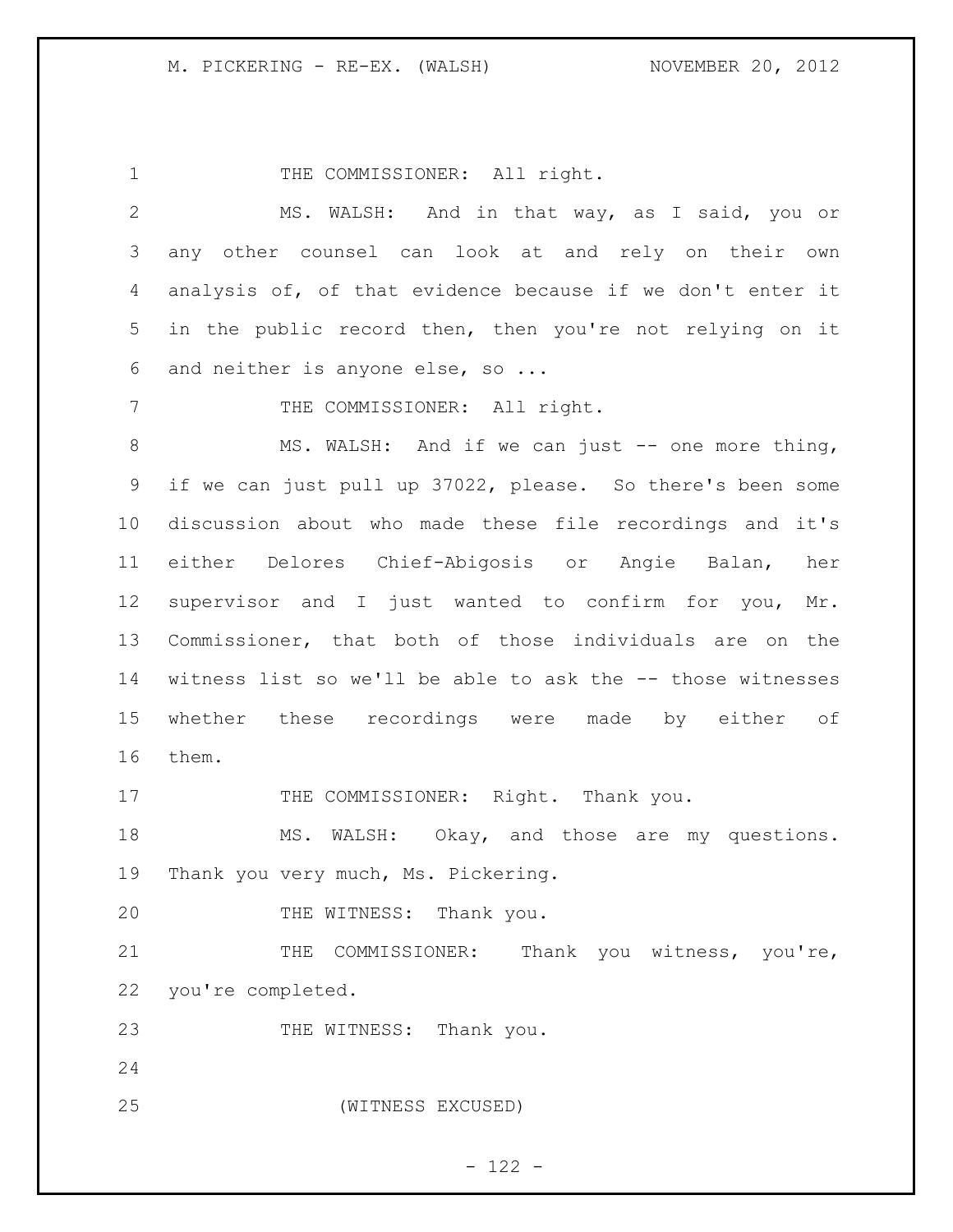1 THE COMMISSIONER: Now, what about Ms. Peterson, is she recovered -- we're not going to start now but will we be able to get back with her at two o'clock or do we know? MR. RAY: I haven't spoken personally yet with Ms. Peterson but my understanding is that she's feeling significantly better and would be able to come back and recommence after the break, the lunch break. THE COMMISSIONER: Well, if she's ready at two o'clock we'll take her then. Is that what you said? MR. RAY: Yeah, I believe she'll be ready at two o'clock. 13 THE COMMISSIONER: Yes. 14 MR. RAY: Yeah, thank you. 15 THE COMMISSIONER: All right. And I don't know how long that will take but you will have another witness available, I take it -- 18 MS. WALSH: Yes. 19 THE COMMISSIONER: -- after that? MS. WALSH: We do. 21 THE COMMISSIONER: All right. Anything else? MS. WALSH: Ms., Ms. Pickering was scheduled to testify in the morning in any event so she's on time. 24 THE COMMISSIONER: All right. And so we'll stand adjourned now until two o'clock.

- 123 -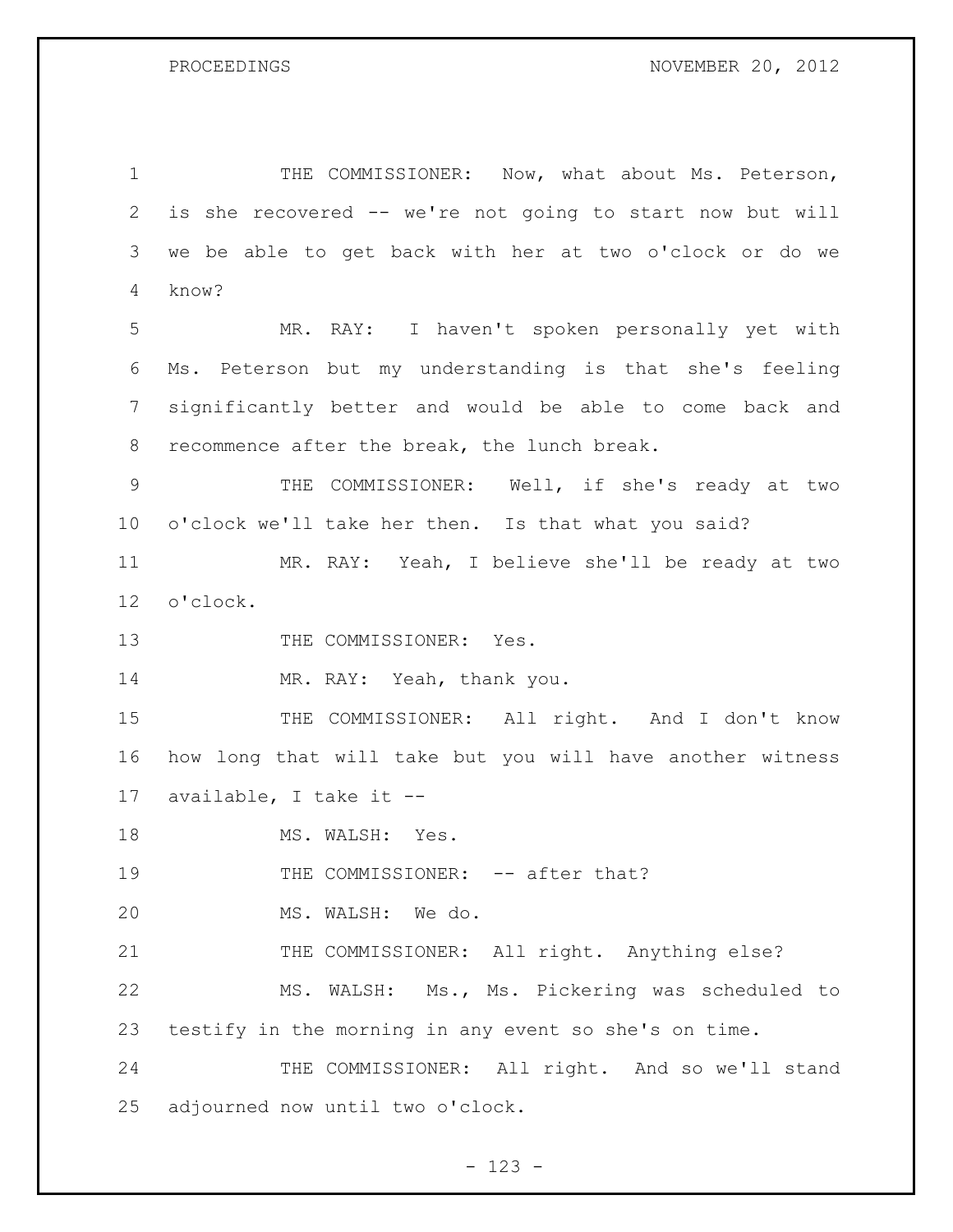1 MS. WALSH: Thank you. (LUNCHEON RECESS) THE COMMISSIONER: Now, witness, if you find you need another break, you just tell me. 7 MS. PETERSON: I will. 8 THE COMMISSIONER: Yeah. MS. PETERSON: Thank you very much and I apologize for the inconvenience. 11 THE COMMISSIONER: Surely no problem for us. All right, Mr. Olson. **KATHRYN JEAN PETERSON,** previously sworn, testified as follows: DIRECT EXAMINATION CONTINUED BY MR. OLSON: Q So, Ms. Peterson, before the break we were discussing the services you provided to Phoenix Sinclair and, and her family. One of the things you said that I wanted to ask you more about was that Steve Sinclair, you said, was not particularly receptive to Child and Family Services intervention and that was because of his, his past experiences with the agency. Is that -- do I have that right?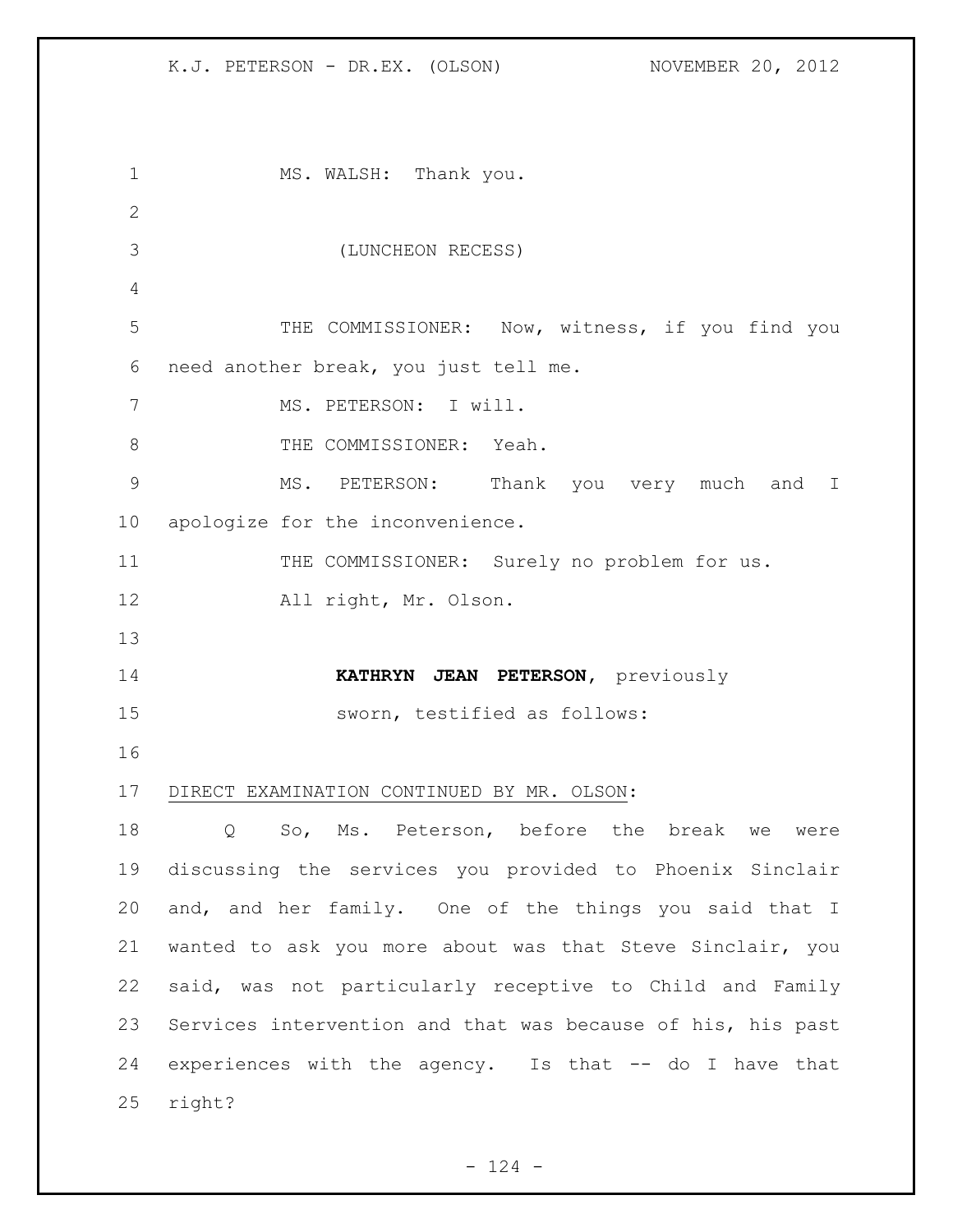A That's partially true. I think part of it might be some of the experiences that he had had on himself in, in care but mostly the -- unfortunately the Sinclair family, the youngest daughter, or the youngest child, Angie, his sister, was placed in a foster, a specialized foster home for sexually abused girls and unfortunately the foster father in that home abused all four of the girls that were in the home. So that was the experience of the, the Sinclair family so they -- the -- his younger sister had experienced abuse while in the care of the system so it -- when I say it's understandable that the Sinclairs had somewhat of a little faith in the system, that's what I mean.

 Q So is it fair to say then that Mr. Sinclair didn't have a great deal of trust in the system, at least from your perspective?

A No, not from my perspective after that, no.

 Q Okay. And so when you learned he wasn't receptive to receiving services, was that surprising to you?

A No, it was not.

 Q Did you -- were you aware that there was a family support worker in place in the past that would have been the witness we heard from after you just today, that would have been Mary Belanger -- Marie Belanger?

 $- 125 -$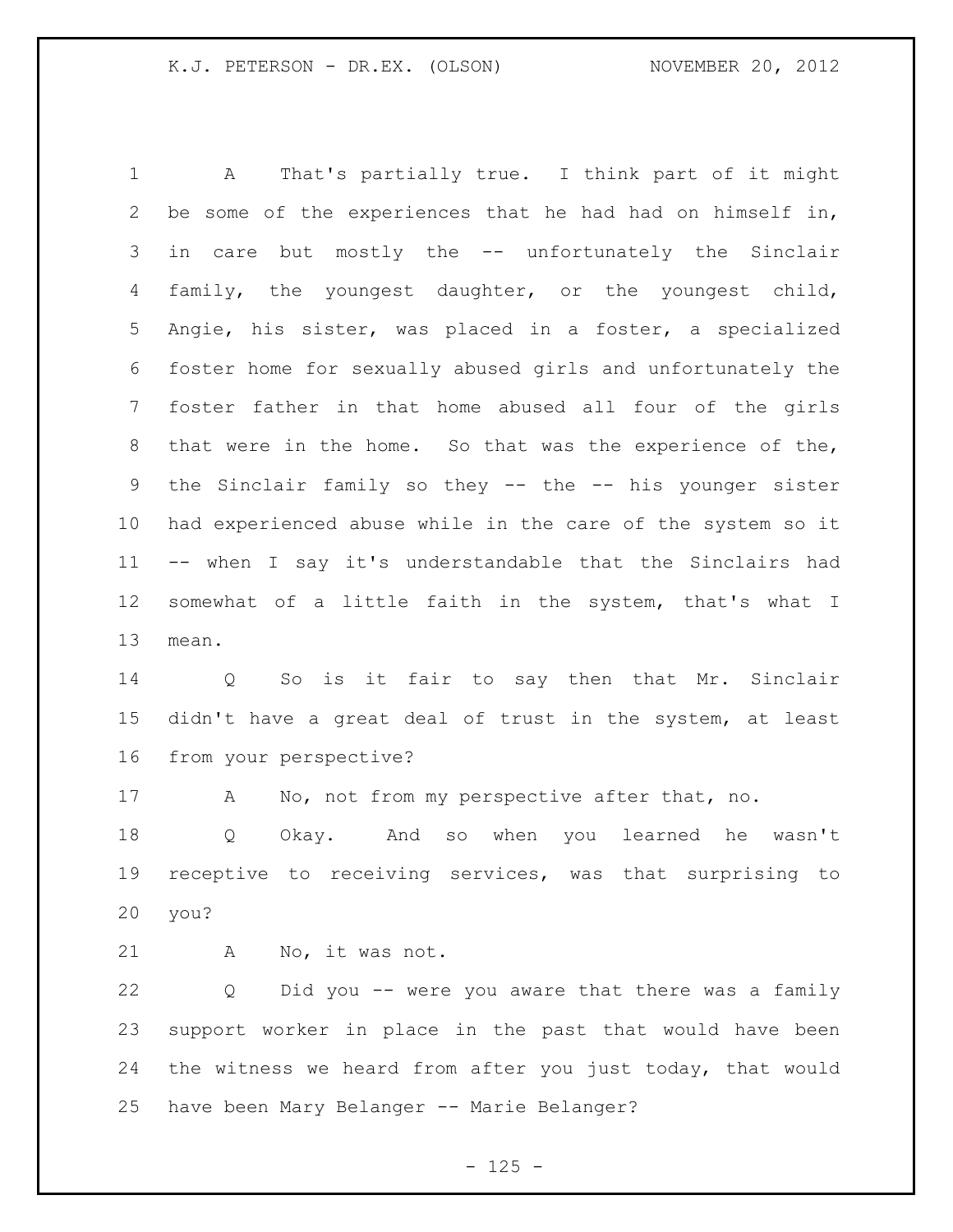A Yes, and I'm familiar with her work, having worked in the same agency and I was familiar because I read 3 the file, that she provided support to Samantha and Steven, as per the service agreement. Q Okay. That was the six month service agreement? A That's correct, yes. Q Did, did you -- she apparently had a fairly good relationship with them, were you -- is that something you were aware of? A Well, yes. Actually, I think even Samantha had made a comment that I read in the file where she told the worker that she preferred talking to Marie. So obviously, there was some rapport there and just by knowledge of, of this worker, and her ability to, to, to establish relationships with her clients, it wouldn't surprise me to know that there was a rapport between them. Q Did -- based on that, did you give any thought to maybe putting her into the home as an extra set of eyes, just to make sure everything is okay? A I would have liked to have done that if, if I could have been able to get Steven to be amenable to continuing service with the agency. Q You told us before and I just, I just want to be 24 clear that  $I$  -- we have -- I have your evidence right, that this was a protection file and that as a protection file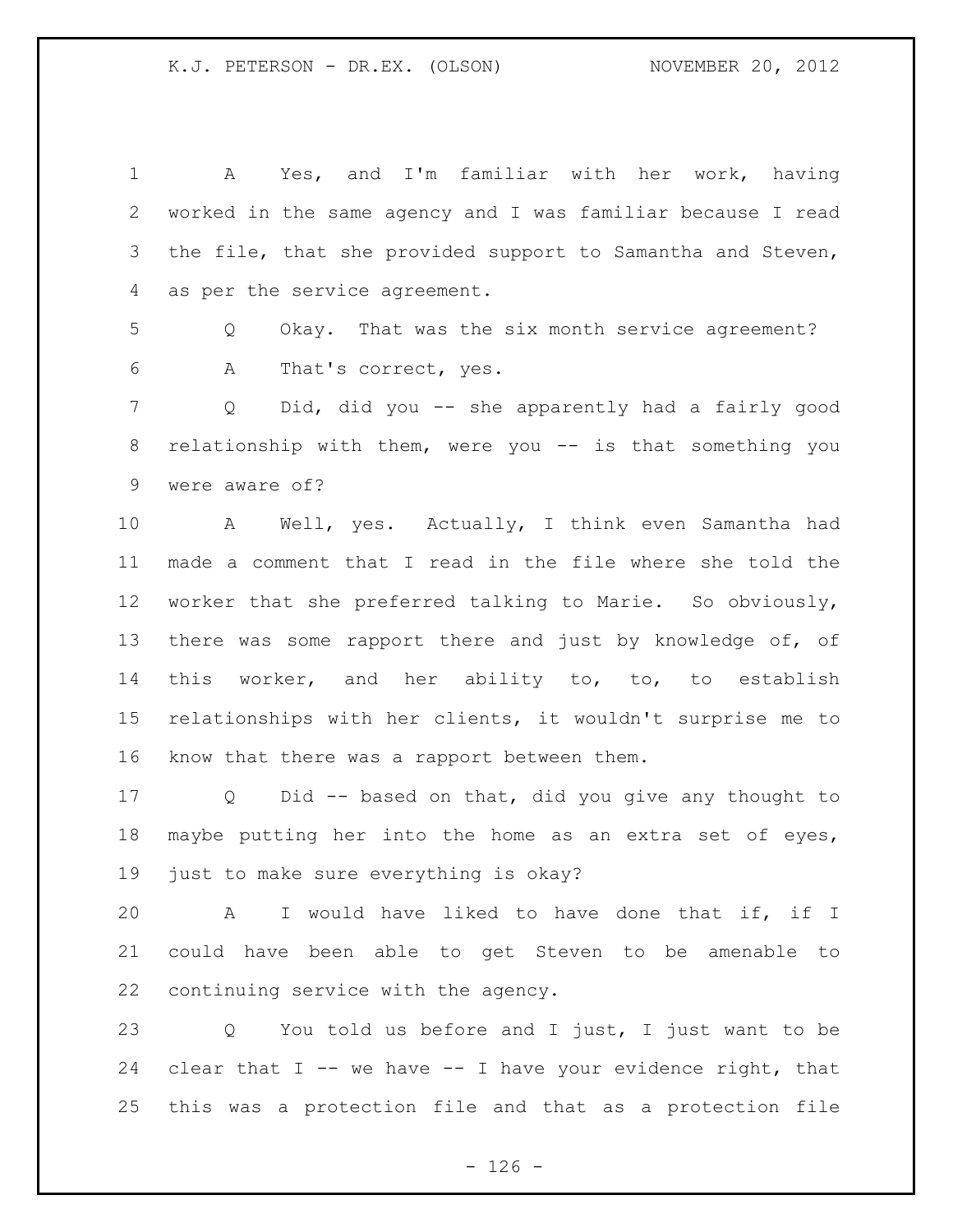the agency have the mandate to provide services to the clients.

A That's right.

 Q And so could you require Steve to, for example, cooperate with the family support worker?

 A I think at the, the time that I got the file, there does come a point in time -- in a protection file when it's, it's ready for closure, that there's no, there's no more presenting child protection concerns where the 10 agency can step in and, and mandate service which is why these -- eventually a protection file does get closed. So even though this is a protection file and it's open, from what I have read and the conversation I had with Lorna, all the requirements had been met and there were no presenting child protection concerns to mandate any service with Steven at the time.

 Q And that's what you understood, the time you took conduct of the file; is that --

A That's right.

 Q Okay. Was there anything -- if you had decided you wanted to put a family support worker in place, was there anything to prevent you from doing that? Like, was that something that was open to you as an option?

 A You mean could we force Steven to have one? Q Right.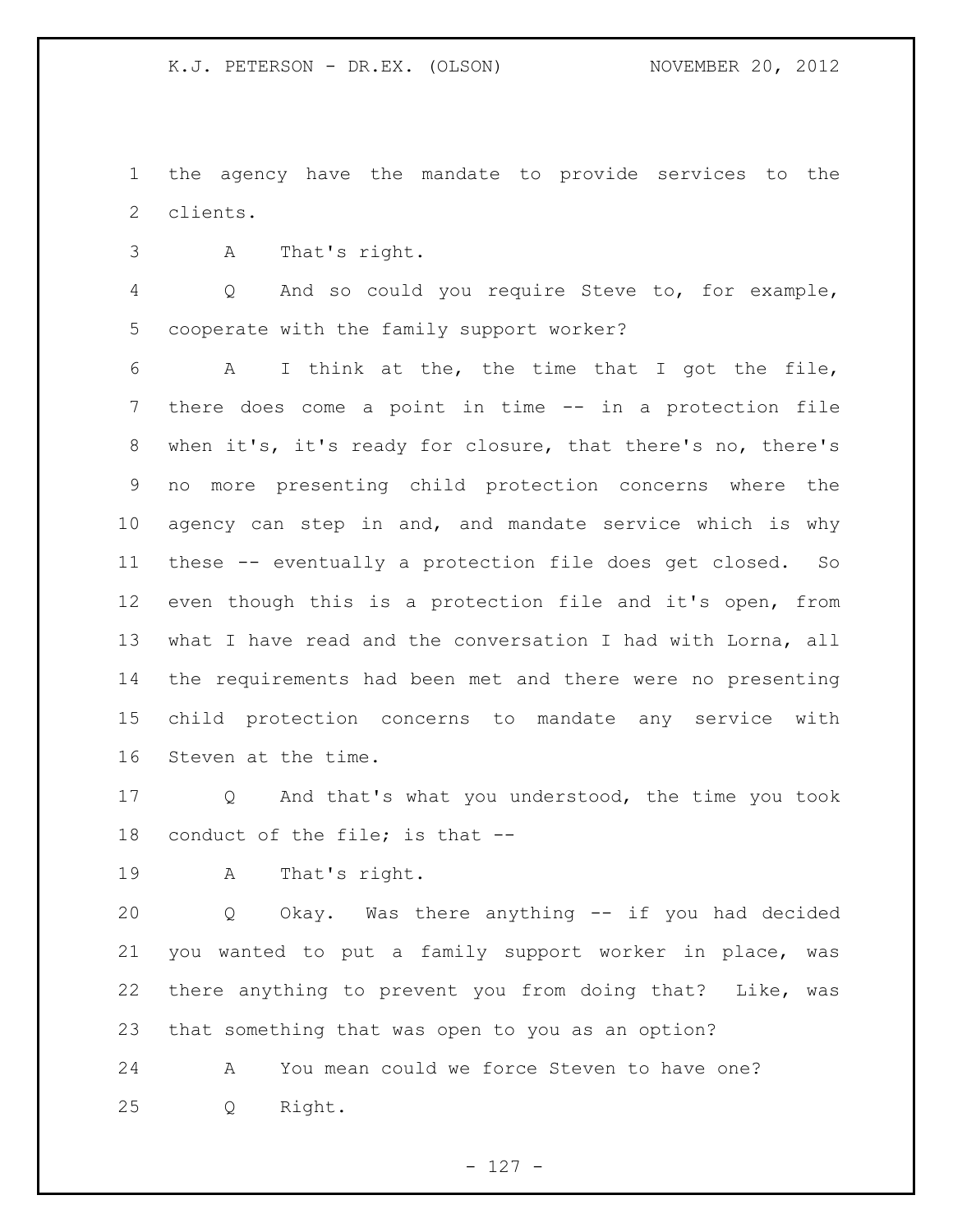A No.

 Q Okay. So what would happen if you said, for example, you know, Mr. Sinclair do you need to work with -- we're putting a family support worker in place and we, we need you to work with that person. Is that -- A He could shut the door in our face. Q Okay. And then is there anything you could do? A At that point, unless we had a presenting child protection concern, that we could possibly take to court, there's very little that the agency can do. I mean, we can persevere and certainly if it, if it were more high risk we would continue to knock on a person's door till we get in but in a case where we're looking at a almost voluntary 14 service here, at this point, then, then no, we don't push our services. Q Is the -- are the options available to you in

 that circumstance, where, where a client refuses to receive service in a file like this one at this time, are the options either keep trying to get the client to accept service or if they won't you could apprehend the child? Is that the only other option?

 A When you -- yeah. Well, not, not necessarily apprehend because if you apprehend then a child is in need of protection immediately at the time of apprehension and that's something that, that the agency must prove in, in

- 128 -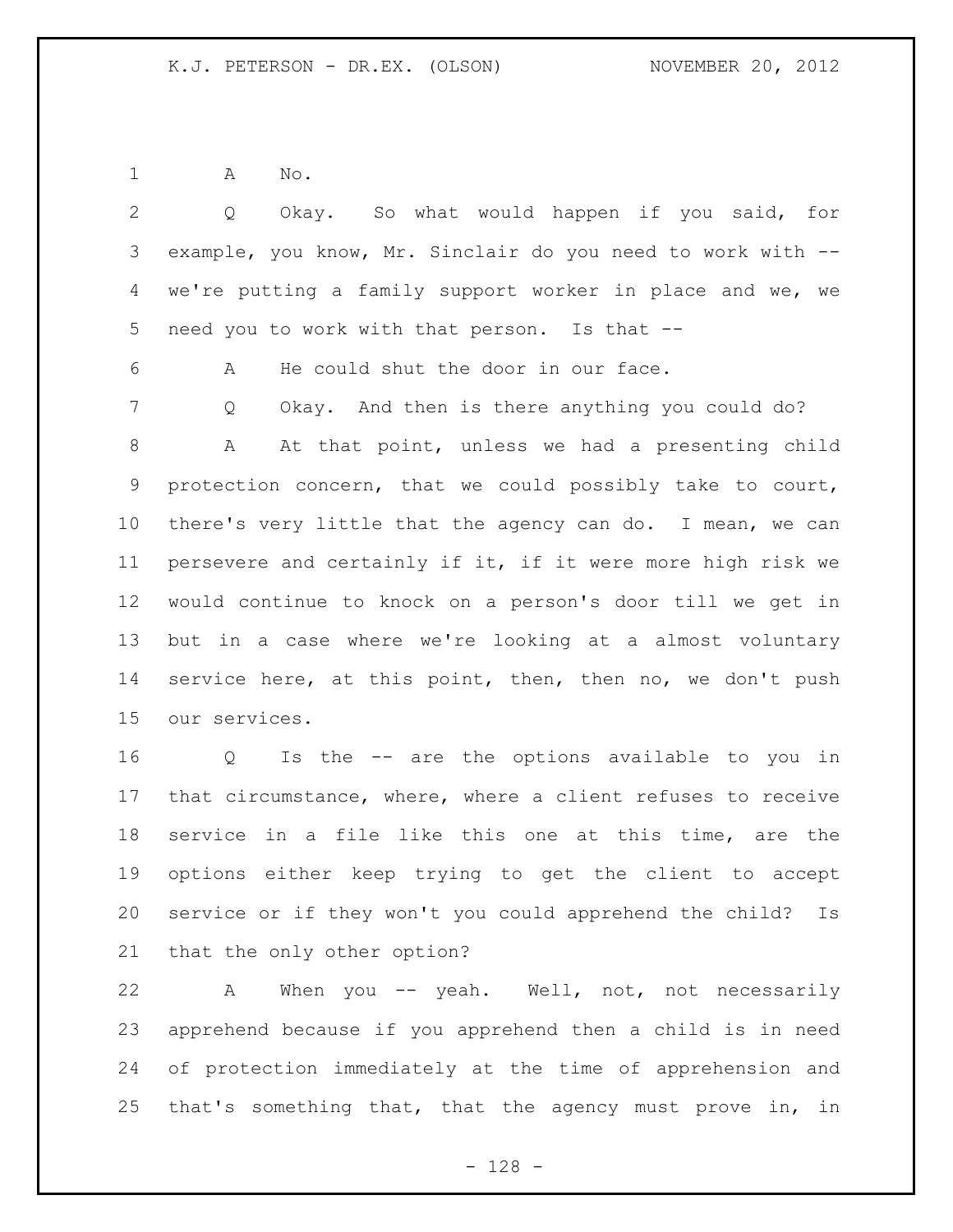court, later on. So, you know, we're talking about situations where you walk in and, and, and into a home and the parents are passed out and the children are on their own. Now, there's a child that's in need of protection at the time of apprehension and that you can go to court. But with, with, with Steven having met all the requirements and there are no presenting child protection concern, then you -- we wouldn't be able to go to court, you wouldn't be able to push services on him. Q Okay. So you didn't -- I take it then you didn't see that, apprehension, as an option in this case? A No. Q Okay. And if we could just take a look at Ms. Chief-Abigosis' transfer summary, that would be at page 37401 from Commission disclosure 1796. So this would have been, I think you told us before, this would have been the transfer summary you would have read when you took -- when you assumed conduct of the file. Is that right? A That's correct. Q And if you look under identified problems, what, what would be recorded in this area? What's your

understanding?

 A When we identify problems it's usually a general presentation of the problems in the family or identifying

 $- 129 -$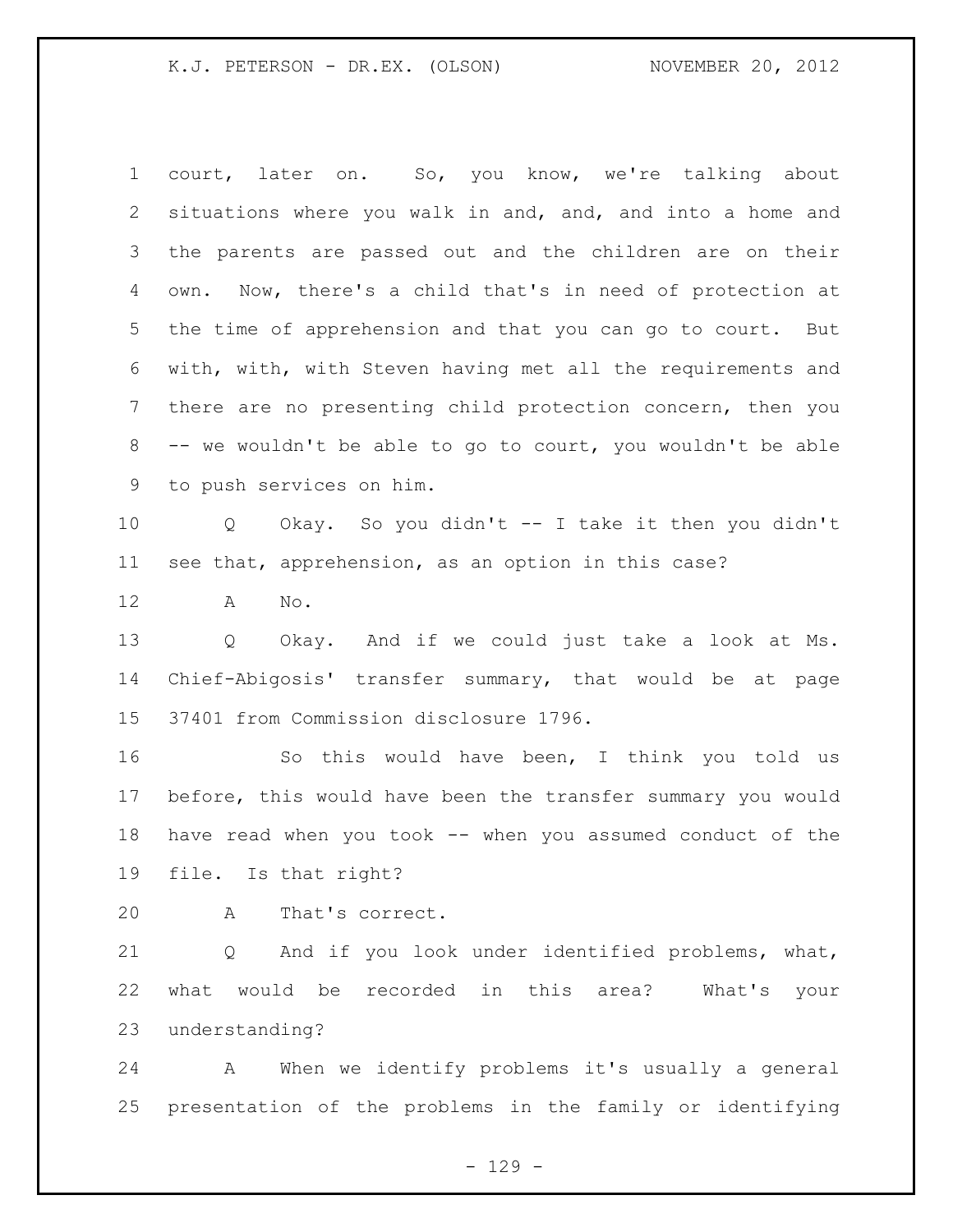concerns that the agency has. Q So the problems listed here, we have: "Mr. Sinclair has recently separated from his estranged wife, Samantha Kematch (actual date unknown - sometime in June 2001. Mr. Sinclair has been charged with assault against Ms. Kematch. Mr. Sinclair has non-molestation order against Ms. Kematch and has charged her with "Uttering 13 Threats." And then referenced baby being deceased as of July 2001. Then it says: "Both parent are involved in a custody dispute for Phoenix." 19 19 If you could go to the next page, please. "Mr. Sinclair has a strained 22 relationship with Ms. (Kematch) 23 Kematch's extended family. 24 Ms. Kematch appeared to have hidden her second pregnancy as she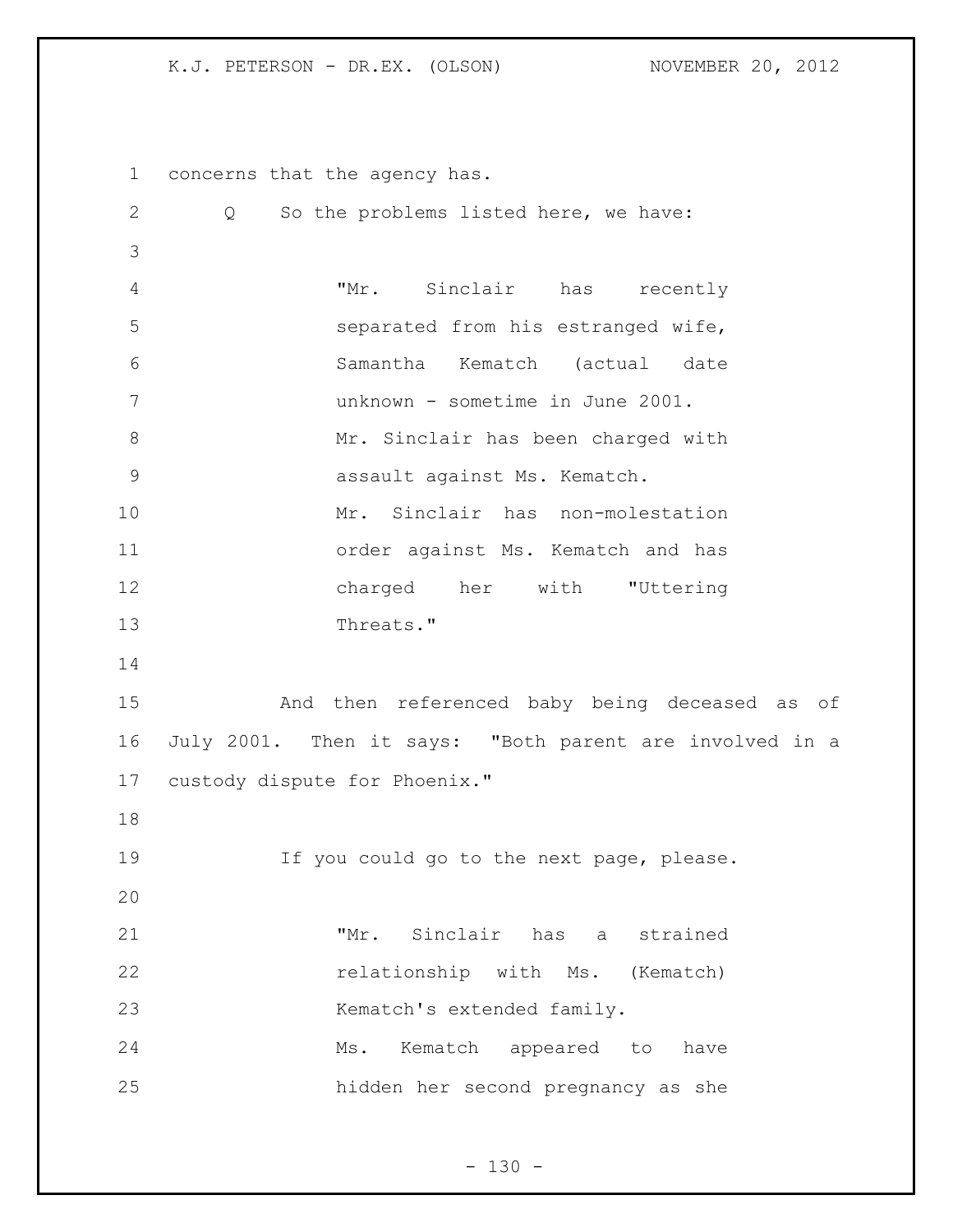| 1             | had the first one.                 |
|---------------|------------------------------------|
| $\mathbf{2}$  | Ms. Kematch has also hid her third |
| 3             | pregnancy as she did the first     |
| 4             | two.                               |
| 5             | Ms. Kematch's lack of motivation   |
| 6             | and/or interest in caring for her  |
| 7             | first child. It appeared she has   |
| 8             | not played a role in his life      |
| $\mathcal{G}$ | since he was a few months old,     |
| 10            | over 18 months ago.                |
| 11            | The couple's ambivalence regarding |
| 12            | the long term plans for the child. |
| 13            | They have not received any         |
| 14            | prenatal care and have not done    |
| 15            | anything in preparation for the    |
| 16            | birth of the baby. Also the        |
| 17            | parents initial reaction was they  |
| 18            | were unsure if they wanted to      |
| 19            | parent the child, there was<br>an  |
| 20            | ambivalence regarding their        |
| 21            | commitment to the baby.            |
| 22            | Ms. Kematch's reported flat affect |
| 23            | and reason for it. There was some  |
| 24            | concern that she may have been     |
| 25            | suffering from depression. Some    |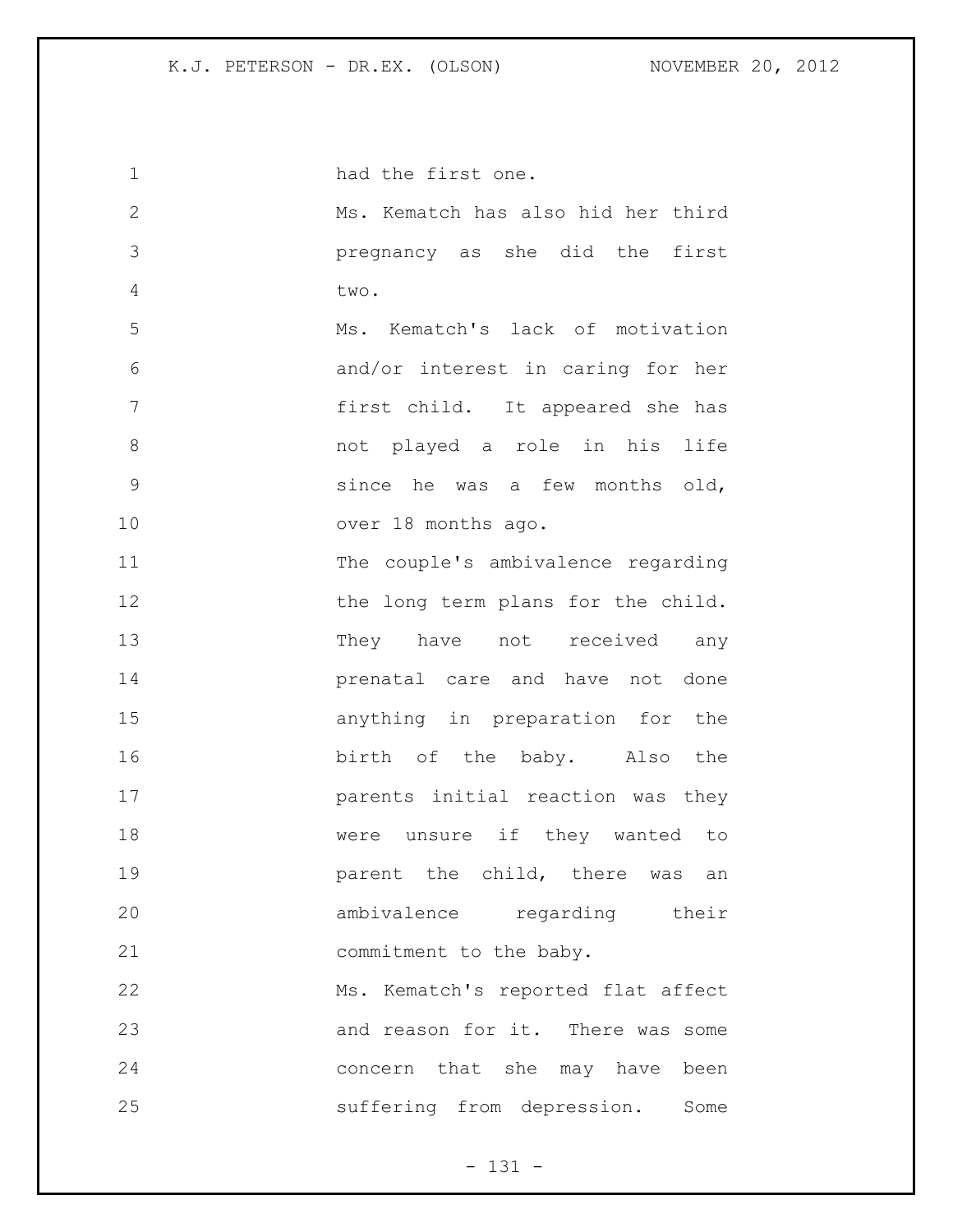form of psychiatric/psychological assessment with respect to Samantha was suggested. Due to the couple's young age and (Mr.) Ms. Kematch's history, it was suspected they had limited parenting experience and skills." Now, from reading those identified concerns it looks like some of them were more recent. For example, the separation of Mr. Sinclair and Ms. Kematch. A Correct. Q The death of the baby. And then some of them went back to when the file was first opened, when Phoenix was apprehended in the first place. Is that -- A That's right. Q -- is that right? And is that a typical -- is that typically the way these are written, there's just all the issues throughout? A Yeah. All -- yes, all the issues that led to -- certainly if, if the child had ever been apprehended then it would definitely be all the issues that had led to the apprehension. Q Okay. And now so these would have been the issues that Ms. Chief-Abigosis identified when she picked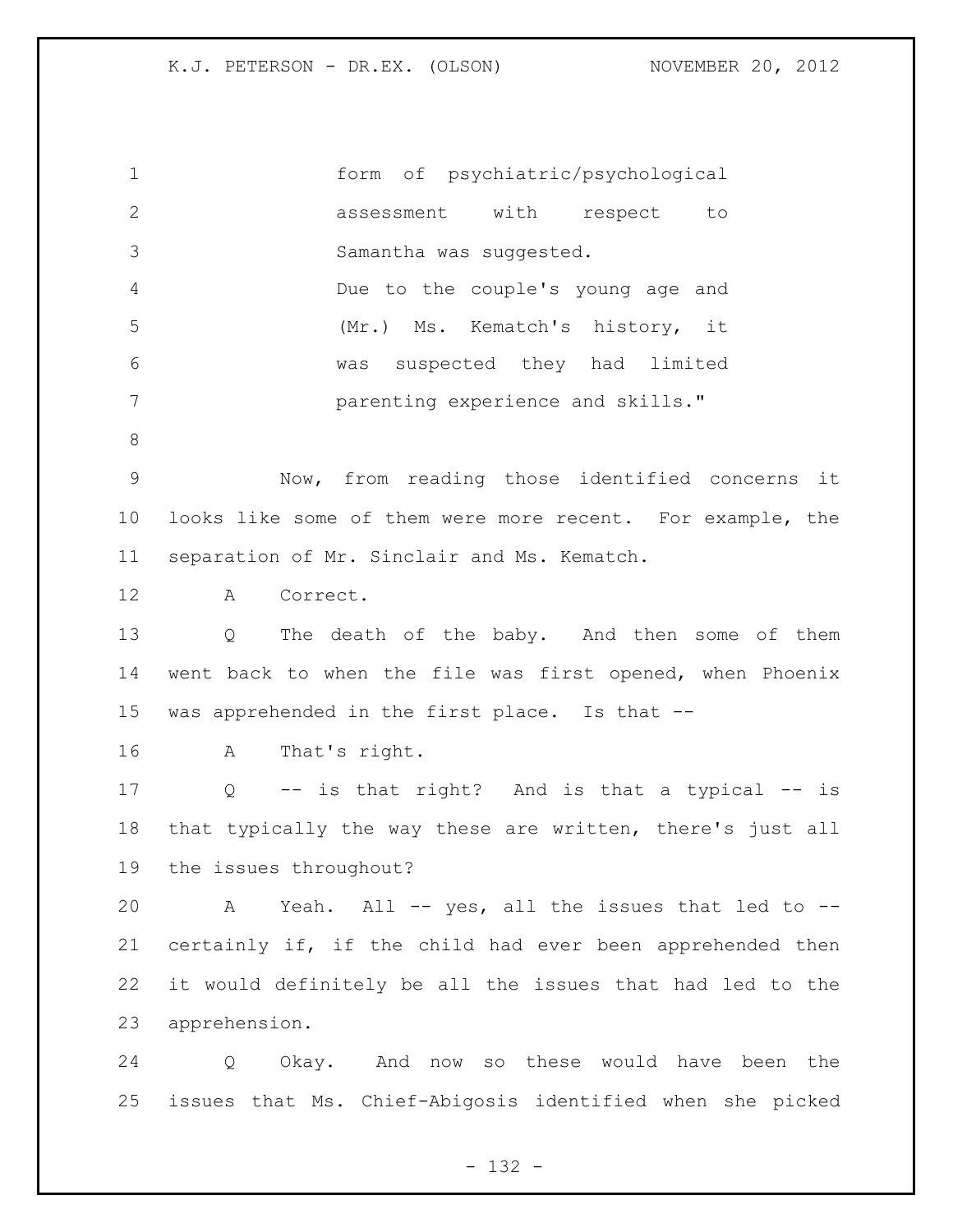up the file?

A That's correct.

 Q Okay. And then would you have expected her to work with the family to see if these issues could be addressed?

 A Well, at this point it's Steven so she would be working with Steven, so the, the family file now is Steven Sinclair.

 Q Okay. And that's because at the time, well, she closed Ms. Kematch's file --

11 A That's correct.

 Q -- and opened a file under Steven. And although he was not the legal guardian of Phoenix, because that had -- that was an issue that was actually ongoing; right?

A Right.

 Q He was -- apparently she was with him, Phoenix was with Mr. Sinclair?

18 A That's right. He was the, the custodial parent.

 Q Okay. And when you looked through the file, when you picked it up, did you notice how many contacts Ms. Chief-Abigosis had with Mr. Sinclair for Phoenix?

 A Yeah. I read -- I did read through the file so I, I knew when she went and, and did fields and, and did cold calls on Magnus, at their, at their home.

Q Okay. And from what you have read, what did you

- 133 -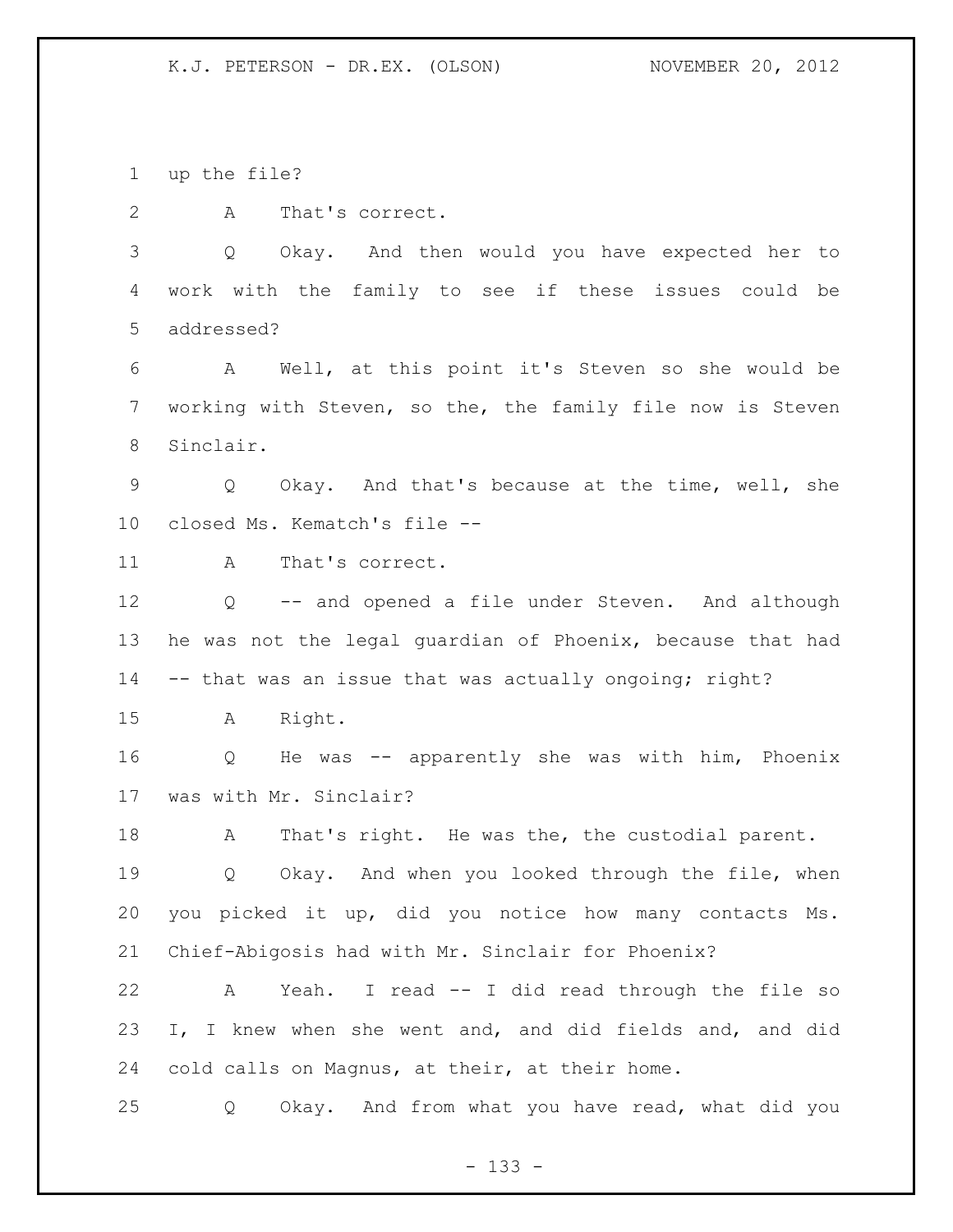observe?

 A My recollection, my recollection was that when she went to see Steven that -- to talk about the separation and his plans, that my recollection is that the -- that she observed that the home was clean. It didn't have a lot of furniture but it was clean. That certainly there was no evidence of alcohol, drugs or anything like that. Steven didn't present in any way that he, he had been using alcohol or drugs.

 The baby was napping, I think, and Phoenix was in the care of one of Steven's close friends, Kim Edwards, and baby, I think, I believe baby woke up during their -- the interview so she observed Steven with the baby, she observed that he can make formula, that he could identify what the formula was that his baby was on, that he can make the formula. He fed the baby while Delores was there. Delores observed appropriate interaction between this father and his baby, that developmentally she was responding appropriately to her dad and he was caring for her appropriately and that he had all the, the basic baby care needs that he needed for her.

 In the conversation that they had, there -- it had been an expectation for Steven to get a pediatrician for his children. He had done so, Dr. Lipnowski at Hope Centre, and -- Hope Centre is one of the community

- 134 -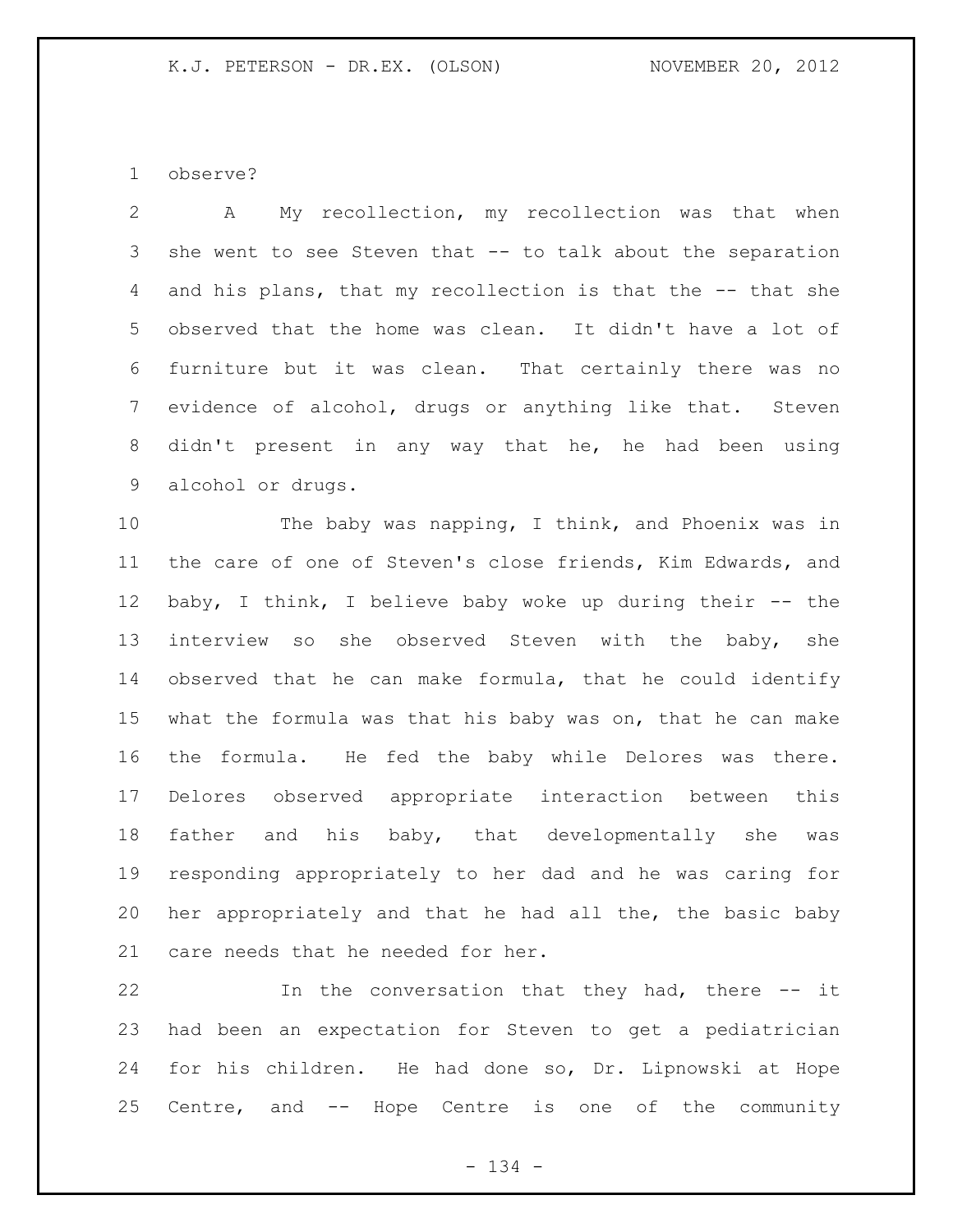resources in that community which is really good. They have nurse practitioners and community outreach workers, as well. And so he had a pediatrician for the kids.

 He also, he also was aware of the -- oh, I forget what it's called. There's a service where doctors can actually come into the homes if people can't go to a clinic or, or to emergency, children's emergency. So he was also aware of that.

 So they had a conversation just around the health needs of the kids and, and that in terms of, of his future with Samantha, there certainly was a, certainly a concern in terms of Samantha's ability to parent and Steven had presented to Delores that he had absolutely no intention of reconciling with Ms. Kematch and, and that he would be continuing to parent on his own.

 And they talked about some of the supports he was -- he had done a parenting course at Andrew Street Centre. Andrew Street is another community resource in that community. They have a community kitchen and they also have community workers and outreach workers, so it's a really good one, it's kind of across the street from Boys and Girls Club, which is where Steven had also been involved, I think with Nikki there, with job training and stuff, I have read in the file.

25 So, he had those community resources. And then I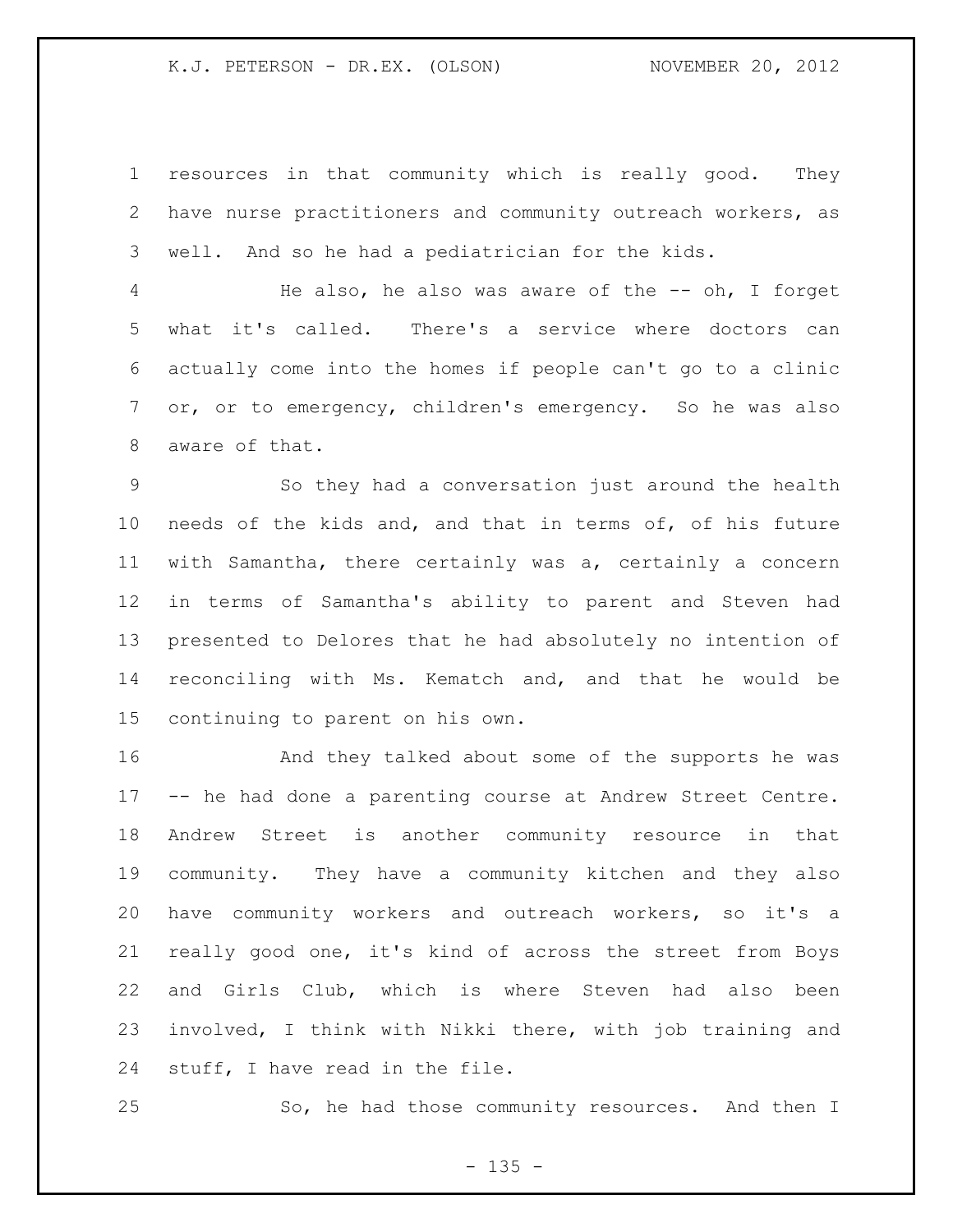think they also talked about Ma Mawi, that he went to Ma Mawi almost daily. His sister, Genny, worked there part-time, as well, but he really liked the services there. And he said that he was going to be attending a group for young aboriginal fathers at Ma Mawi, and this is a group that, that actually I've been familiar with and, and, and had seen the outline for when I've been at that -- at the Ma Mawi office and, and it was a really good group for young, young aboriginal fathers parenting their children. And his plan was is that he would be attending Dennis', Dennis' group and that he would continue with that support.

12 He told Delores that, that he depended upon, you know, these community resources as supports and his sister, Genny, and his friend for providing care.

 They did talk about his drinking at that time, whether it could be an issue and is, is this going to interfere with your ability to provide safe care for your child and Steven's answer was that, that he admitted that he did, he did drink and he would go out of an evening and, and get -- and drink and maybe get intoxicated but that he would always ensure that he had proper care for his children.

 Q This, this is all fairly detailed information. Is -- where did you get this information from? A That would be Delores' file transfer.

- 136 -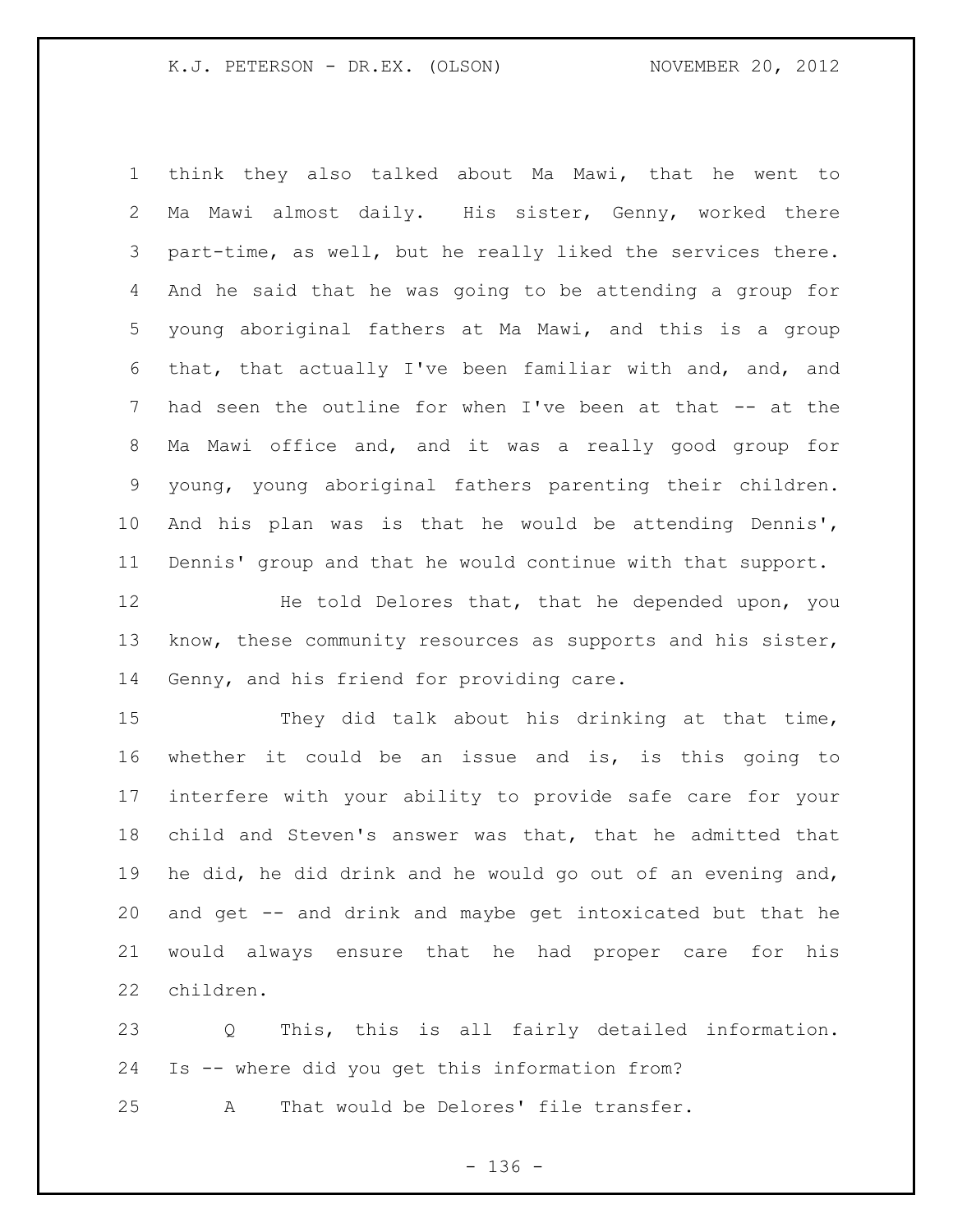Q Okay. So the document we're looking at now that's on the screen? A Yeah. I guess in, in one of the interviews she had when she went to the home. Q Okay. Do you know how many times she actually met with Mr. Sinclair? A Off the top of my head, no. Q If we -- and she'll, she'll be called to give evidence on this so I don't want to spend a lot of time with it. 11 A Okay. Q If you look through -- if we go through the transfer summary, if you could just scroll through it, please. So this is, this is the history that we're looking at, that she has recorded. Is that right? A Yes. Q Okay. And when you read through that, it doesn't appear that there was much contact, direct contact, with Mr. Sinclair. Is -- but is all the information that you, you mentioned, is it all contained in this transfer summary? A Yes, I'm certain it's in the transfer summary. I don't see it there but I certainly know that ...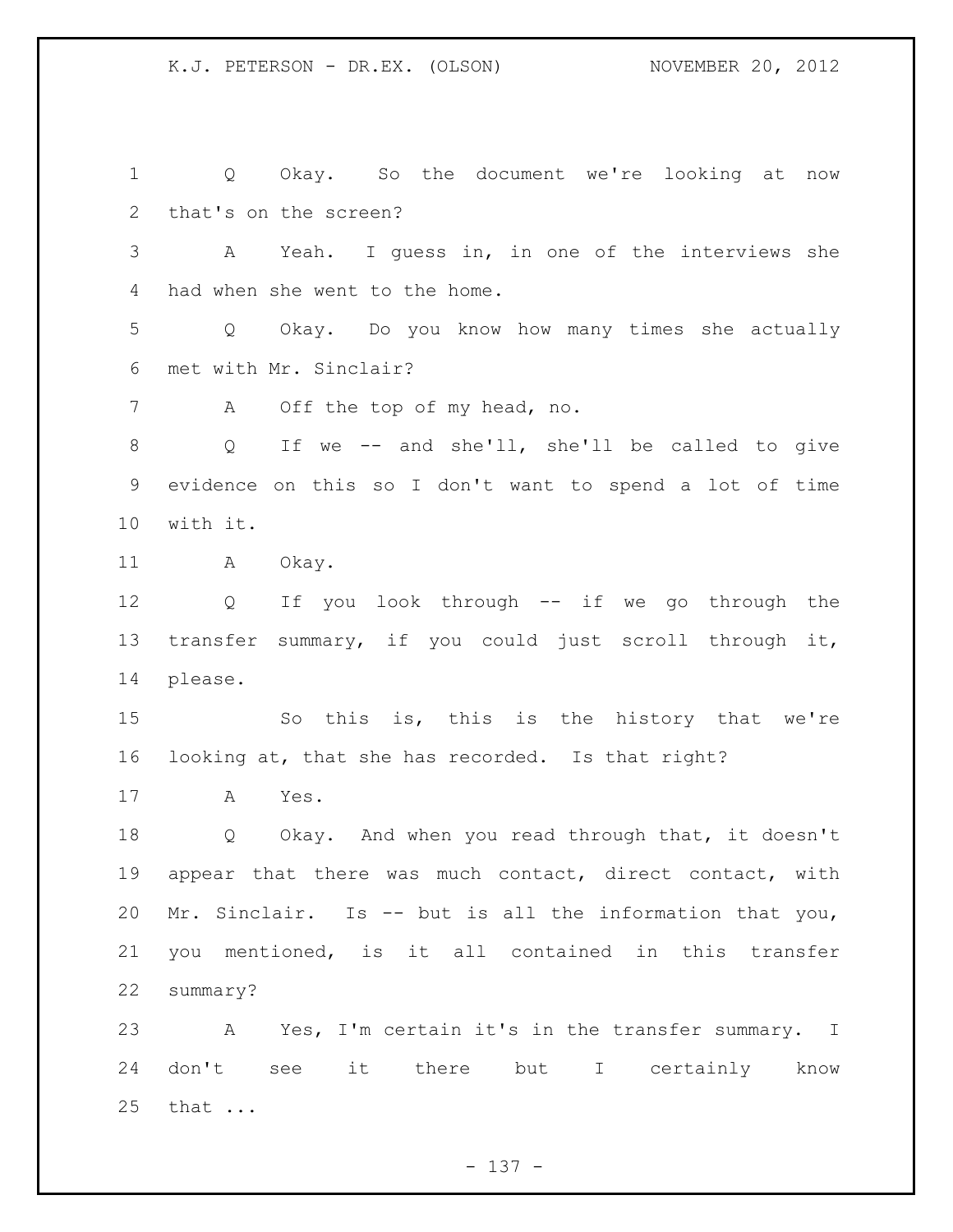1 Q Would this have been --

A I wish I had it in --

Q -- prior to July 7th, 2001?

A I beg your pardon?

 Q Was it prior to July 6th, 2001? If you see --

A I don't think so.

 Q So let's -- if you could scroll back up to the beginning of the history, under -- sorry, under interventions.

11 THE COMMISSIONER: Just before you leave that, the question was, as I understood it, is everything you just told us in that long extensive answer, matters that you believe you got from reading this transfer summary that had been prepared by Delores?

THE WITNESS: Yes.

17 THE COMMISSIONER: All right. Now, if you want to take her through it, that's fine but I just want you to clarify, that's, that's where you believe you got that information?

21 THE WITNESS: That's where I believe --

22 THE COMMISSIONER: Yeah.

23 THE WITNESS: -- I got it.

THE COMMISSIONER: Yeah.

25 THE WITNESS: Yes.

- 138 -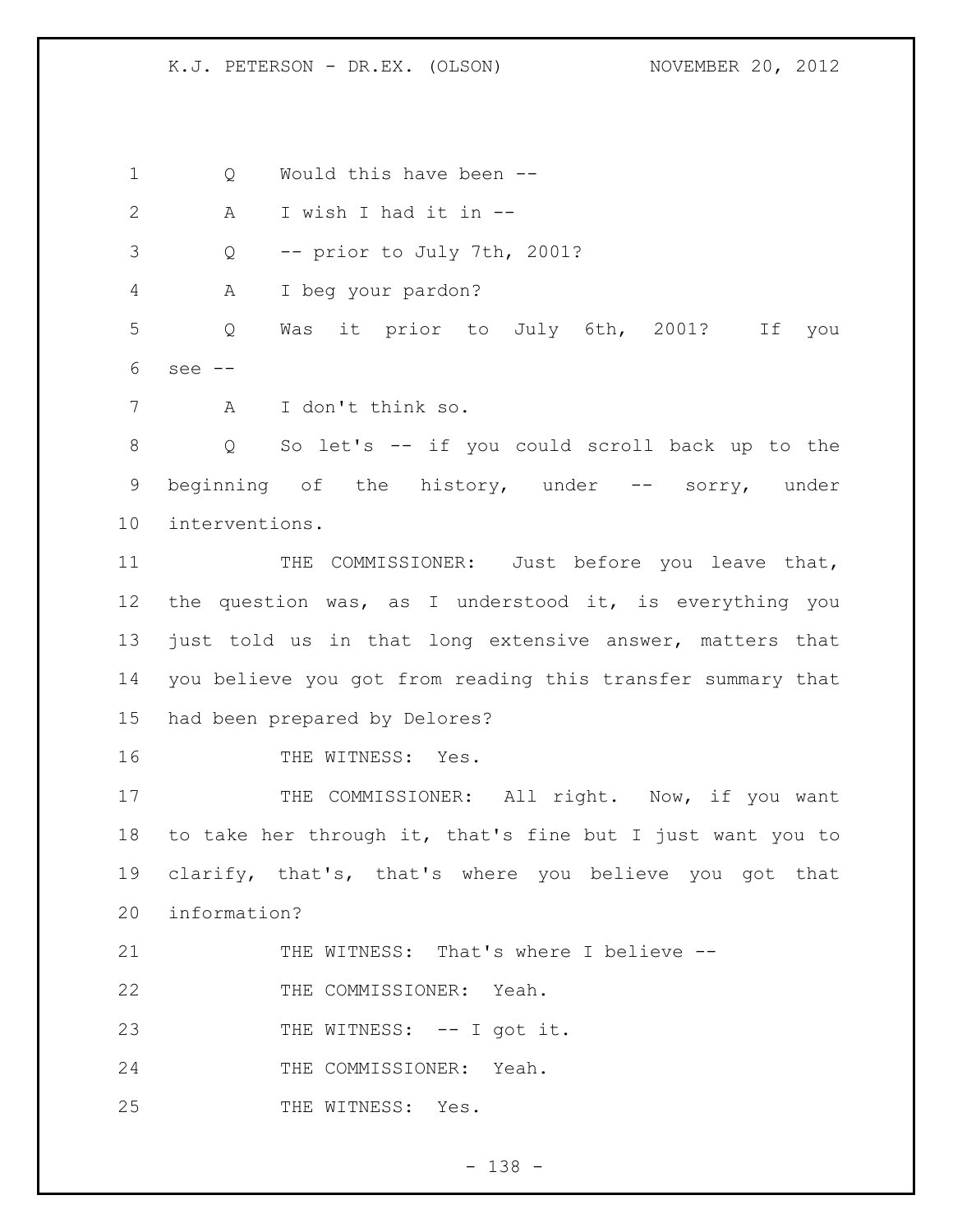1 THE COMMISSIONER: Yeah. BY MR. OLSON: Q So I just want to take you through some of this document. Under interventions you see -- it says: "The Kematch file was assigned to this worker on November 14, 2001." And that would have been when Ms. Chief-Abigosis 8 first received the file; is that, is that right? A Yeah. Yes. Q And, and the reference there to November 14, 2001 I, I think that's a typo, it should be November 14, 2000. Is that, is that right? Do you know? 13 A No, I don't know. Where, where are we again? I'm getting a little confused. 15 THE COMMISSIONER: Yeah, I, I think this, Mr. Olson, if, if you're going to challenge or question the witness about the detail that she gave in that long answer, I think we should adjourn for a few minutes and let her read the whole statement because it's a long statement and I think  $-$  MR. OLSON: Yeah. 22 THE COMMISSIONER: -- in fairness to her, she should have that opportunity. MR. OLSON: That would be fine. 25 THE COMMISSIONER: All right. Well, let's arise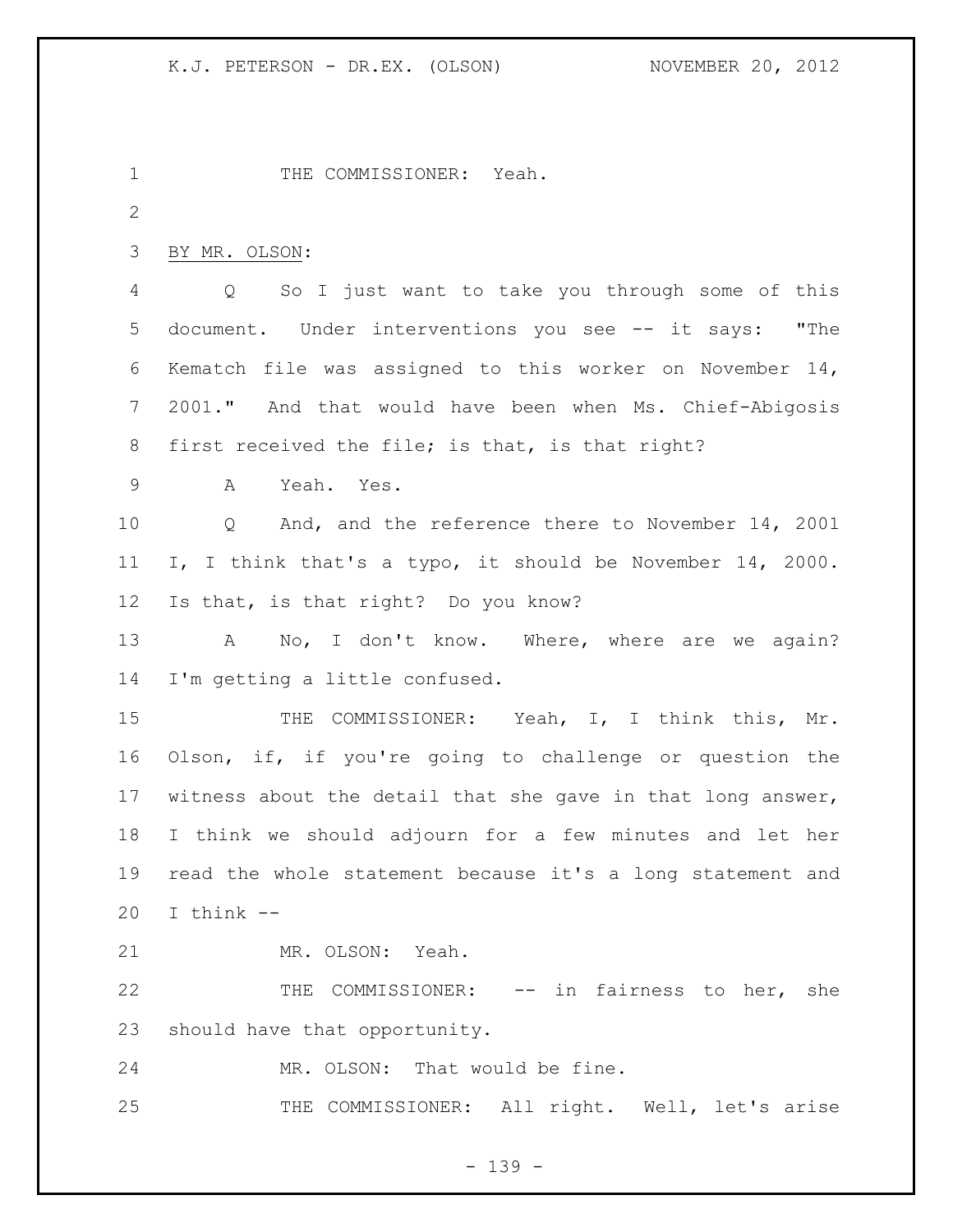for 15 minutes and give her that chance to read the whole document.

 MR. OLSON: Certainly. 

(BRIEF RECESS)

BY MR. OLSON:

 Q So during the break, Ms. Peterson, I understand you had a chance to look through Ms. Chief-Abigosis' transfer summary and you've identified page 37404 -- if you could just put that on the screen, please -- at the bottom. Under the July 3, 2001.

A Right.

14 Q Now, if we, if we look at that, that paragraph and then the paragraph beneath that, with the following bullet points.

A That's correct.

 Q Okay. And so if we could go to the -- back to the 37404, please, where it says: "Field was made to 740B Magnus on July 5, 2001" with the following results. We have:

 "Steve has completed a Parenting **Program** through the Andrews (Street) Family Street Centre last

 $- 140 -$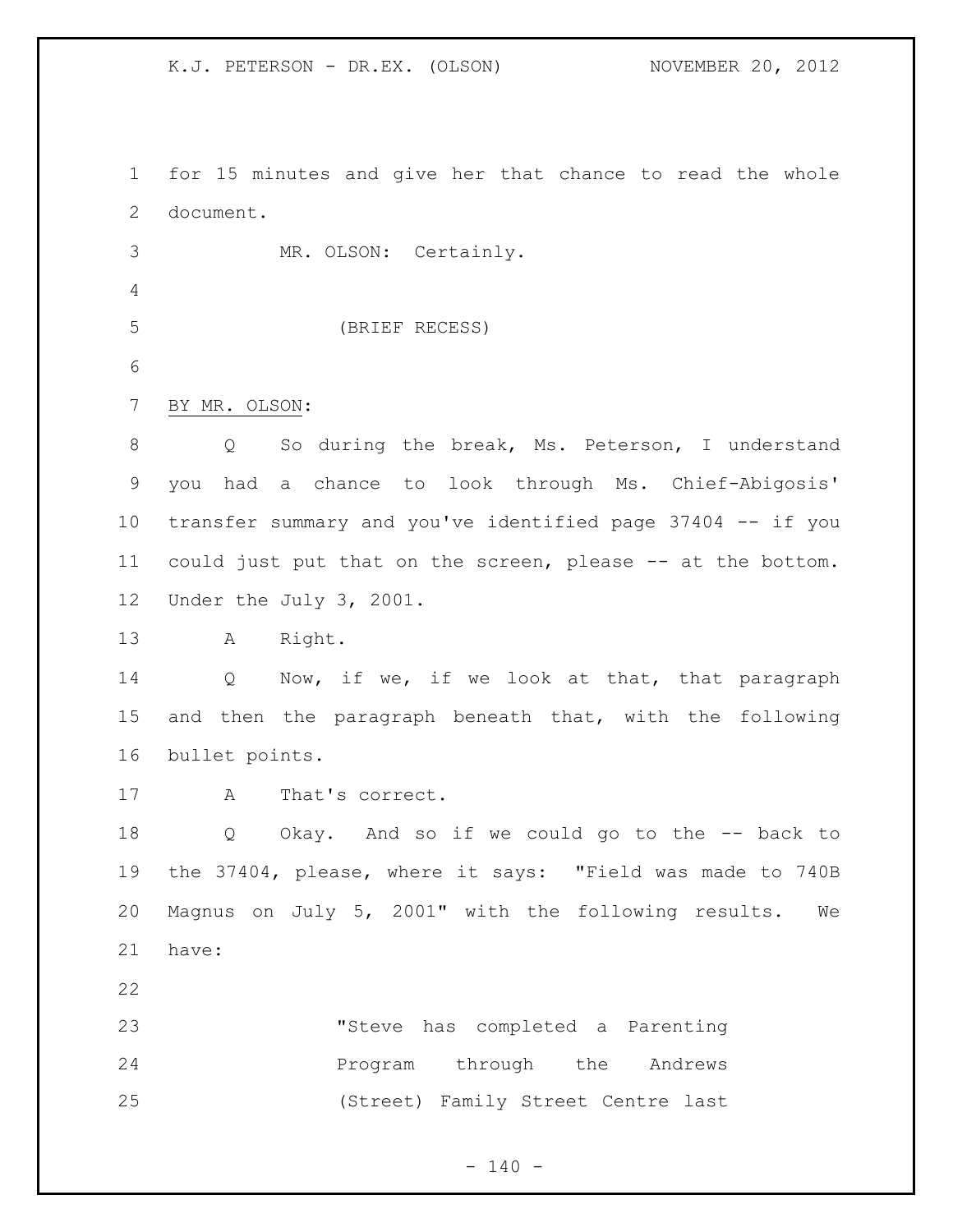year - he will a copy of all his 2 certificate for this worker." There's a few typos in that. Is that the program that you were referring to? A Yes. Q And that was for one of the conditions in the service agreement? 9 A That was part of the service agreement, yes. Q And do you know if that certificate was ever provided? A I didn't see the certificate but my understanding was -- is that they both did attend. It's somewhere in one of the summaries, my understanding was is that they both did attend this parenting program. Q Okay. And then it has: "Steve has consulted with Ma MaWi on assisting him on retaining a lawyer to file for full custody of his children, Phoenix and [the baby]." That was -- that would have been prior to the baby's death; right?

- 141 -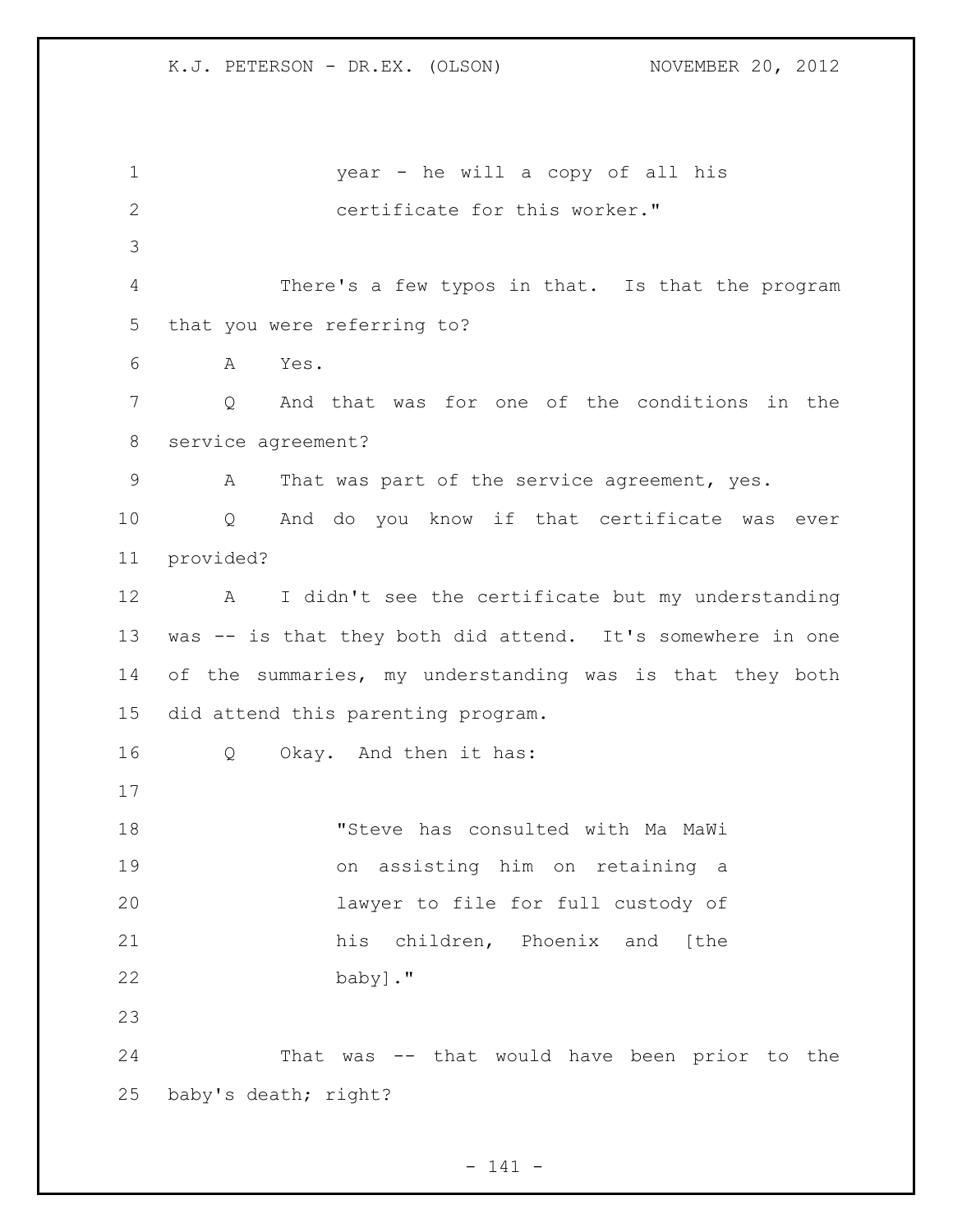1 A That's correct, yes. Q Yeah. And, and the death was on July 15th, we've look at that before. A That's right. Q Okay. And then we have -- and do you know, did Steve ever do that, did he ever file an application? A To my knowledge, no, not while I had conduct of the file, no. Q Okay. And then it says: "Steve has been separated from Samantha for about three weeks." So that would have put it sometime in June 2001. A Right. Q Right. "According to Steve, Samantha has 16 resumed her relationship with ... 17 the father of her oldest son ... (who) has just recently got out of 19 iail. Steve has been formally charged with "Assault" on July 2nd. It is alleged by Samantha that Steve had shook her up - According to Steve his sister Jenny witnessed the argument and has noted that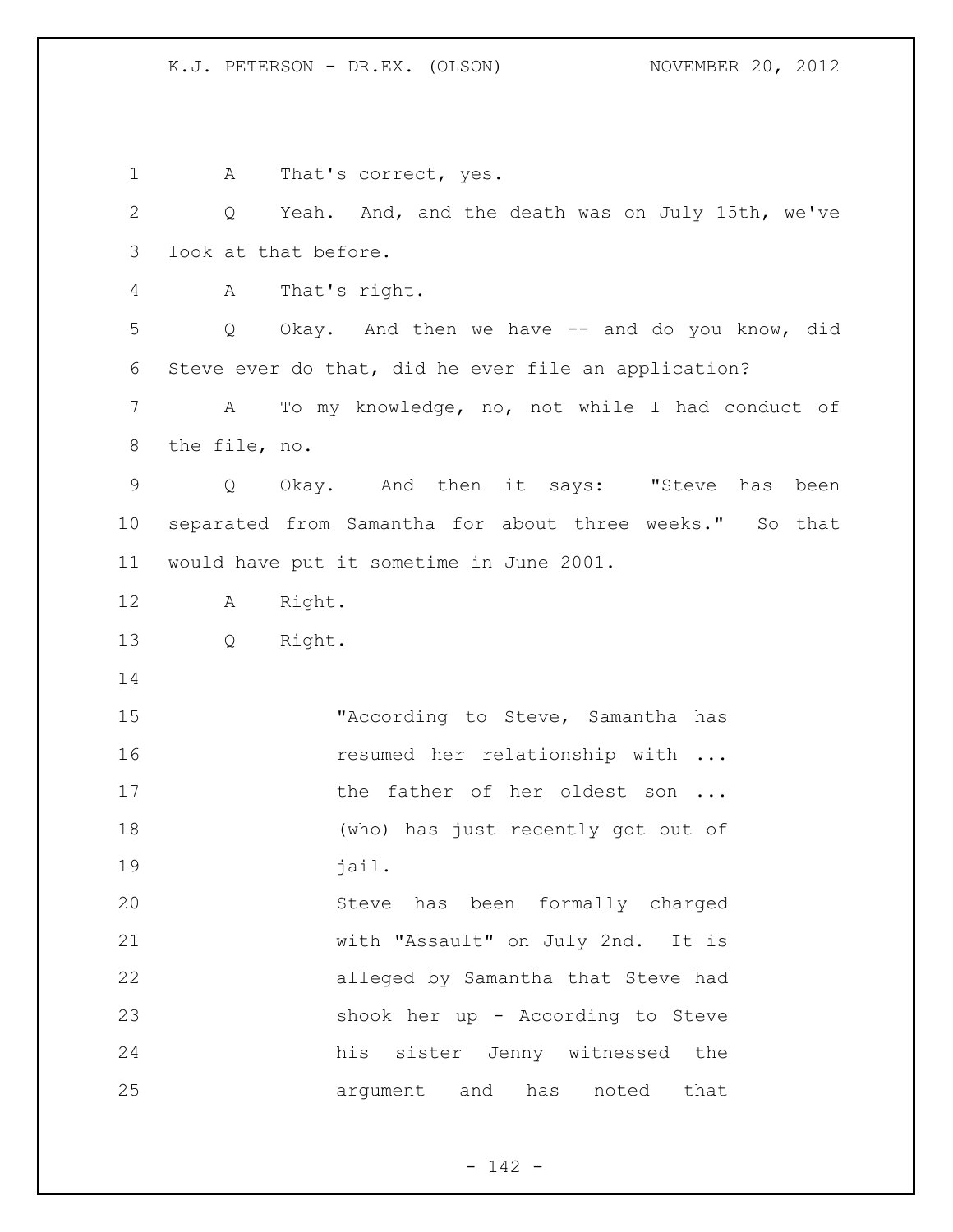"Steve" did not shake up Samantha. Steve has approached Ma Ma Wi to attended a parenting group for young fathers ... contact person is Dennis Belanger ... this will be starting on August 2001." That's something you referred to a few minutes ago, Mr. Belanger's -- A That's correct. Q -- parenting group? Okay. And you said you had some prior knowledge of this group? A I did. Q And did you ever contact Mr. Belanger -- A I did not. Q Okay. Is that something you could have done, though, is phoned him and asked if -- A It is. Q Okay. And so do you know, in fact, whether or not Mr. Sinclair ever attended that parenting group? A I do not. Q Okay. "Steve had charged and applied for a restraining order against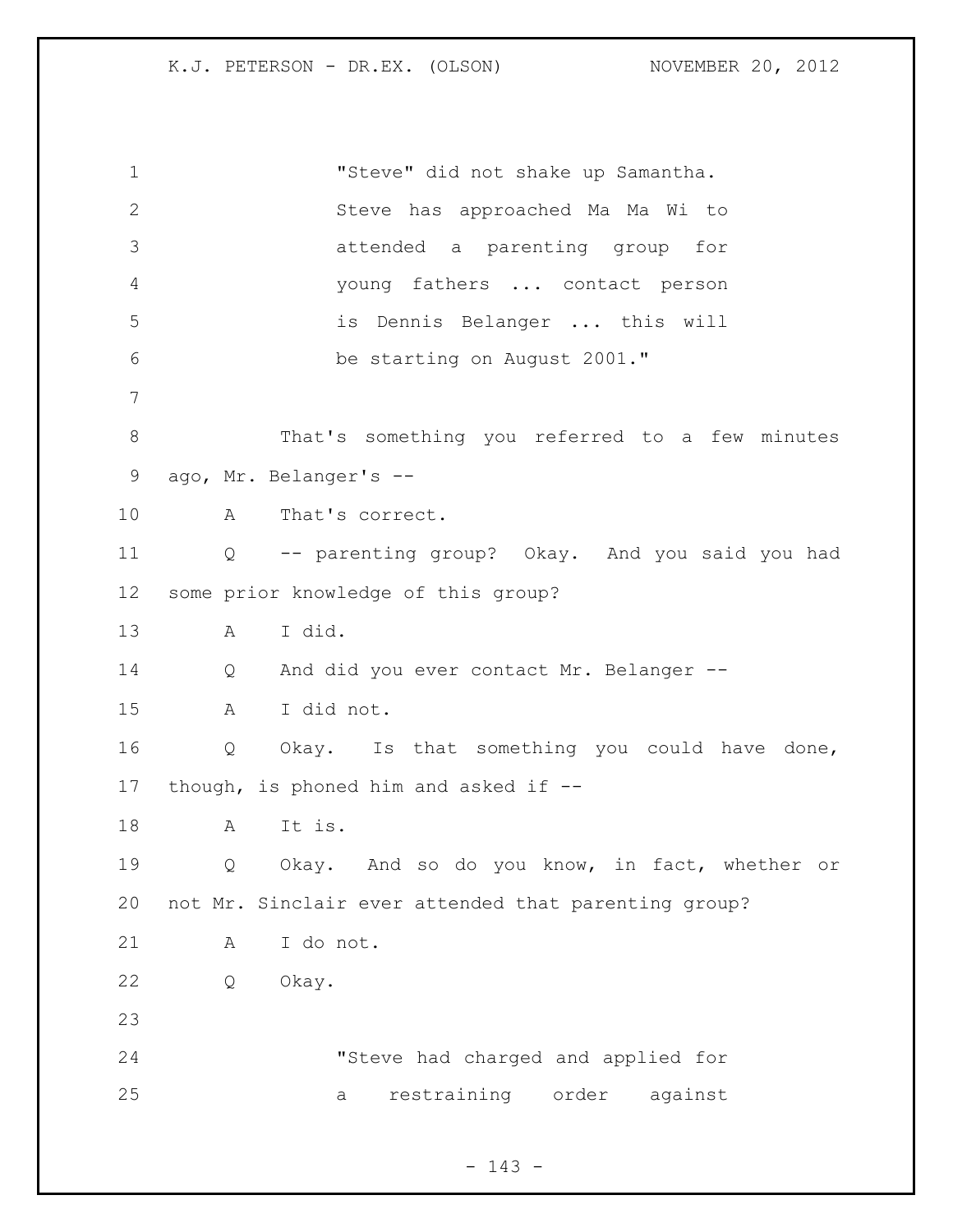"Samantha" after she Uttered Threats of Violence against him on July 3rd." Do you know what ever happened with any of those charges, were you -- did you ever look into that? A No. Q Okay. "Steve stated that he is not wanting any support from the 12 Agency, (including) ... Respite, homemaking at this time but will call the Agency if (needs) need arises." You told us before that -- I think you told us that Ms. Chief-Abigosis had talked to Steve about getting supports in place. Is that something that you, that you said earlier? 21 A I'm sorry, could you repeat that again? Q I think you said earlier that you had -- that you, you knew from reading the transfer summary that Steve had -- that Ms. Chief-Abigosis had attempted to put supports in place for Steve or to --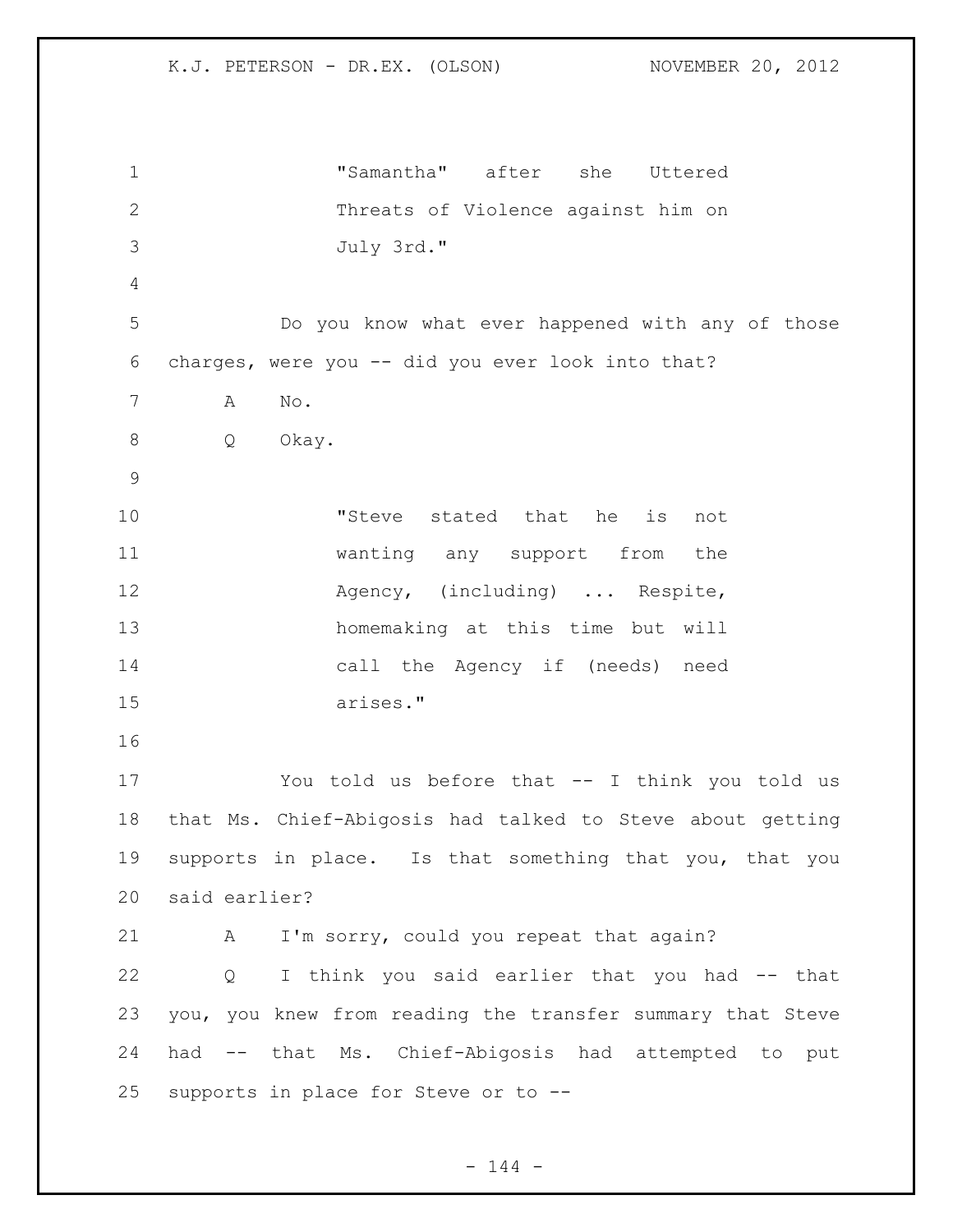1 A Of offer them. 2 Q Offer them? A Yes. Q Is that based on this comment here? A Yes. Q Okay. And then it says: "Steve stated that he had not had a drink of "alcohol" for about 2 weeks and if he decides to go out 11 - he will get his sister ... to 12 care for the children." Do you know what the concern about alcohol was with Steve at the time? 16 A Well, I, I, I think overall the concern with Steve with -- and alcohol is the possibility that he does drink to intoxication. How often he does that was certainly up for questioning and one didn't know at that time. The, the fact that he grew up in an environment where alcohol abuse was quite rampant he, he would be at higher risk to become addicted to a substance so that would be an issue related to alcohol abuse or addiction. Q And -- A As well.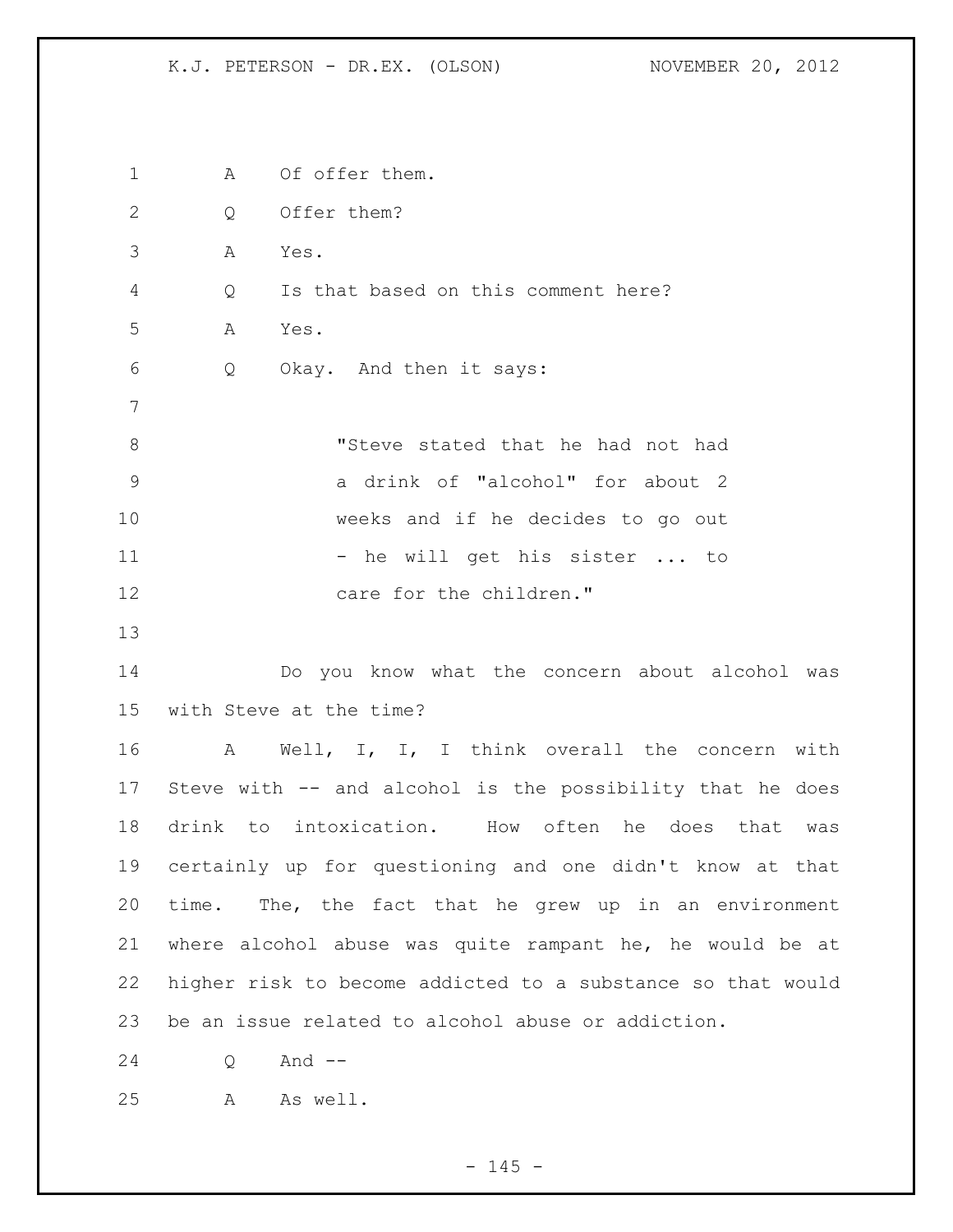Q -- and did you have any knowledge of whether or not Steve had a problem with alcohol at that -- at this time or subsequent?

 A There was no evidence that Steven had an alcohol problem at this -- there was no factual evidence that Steven had an alcohol problem at, at this time. There had never been -- when the homemaker had gone in she had never seen any indications or signs that the couple had been drinking, they had never appeared to be hung over. Even on cold calls at -- to Steven's place there was never any evidence that he was drinking in any way.

 What we do know is what Steven has told us and his, and his background so that would indicate that it could possibly be a problem or become a problem in the future but, at this time, when I got the case it -- there was no factual evidence that it was a problem.

17 Q It says, the next bullet:

19 The Steve stated ... when and if he decides to have a few drinks - he usually only drinks for one evening - he does not go for days 23 and that alcohol is not a problem for him."

 $- 146 -$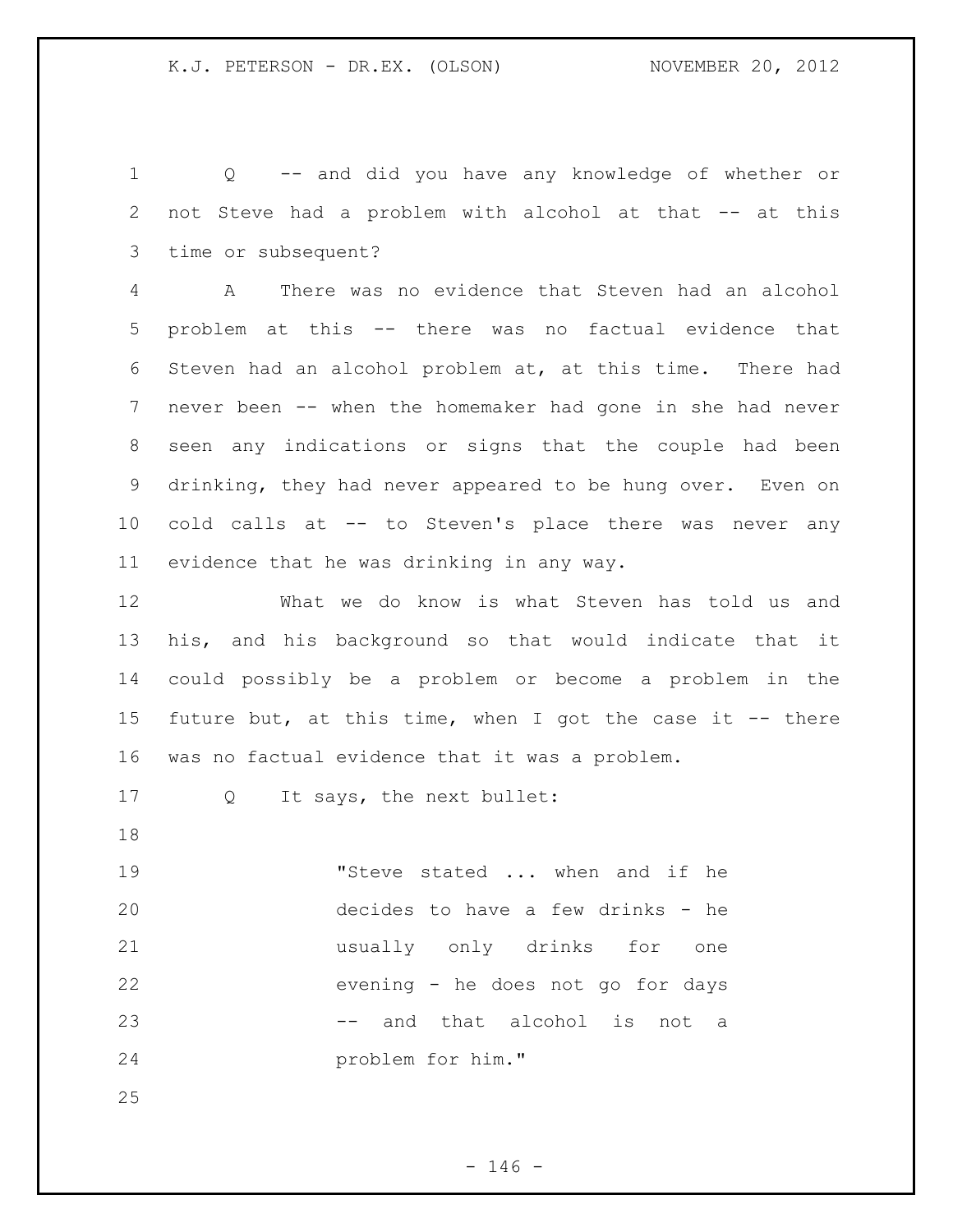It says: "This worker cautioned him about drinking alcohol while the children are in the home - this can lead to the children being **removed** from his care -- Steve nodded and stated he is well aware of this (and that) and stated that 10 Jenny will care for them." A Um-hum. Q And then: "This worker informed him that on a weekly basis - I will be stopping by to see how he is doing 18 and if he is not at home I will leave a note in the mailbox for 20 him to contact. This worker informed him that if he needs any supports to call me ASAP." So when you -- what you told us before the break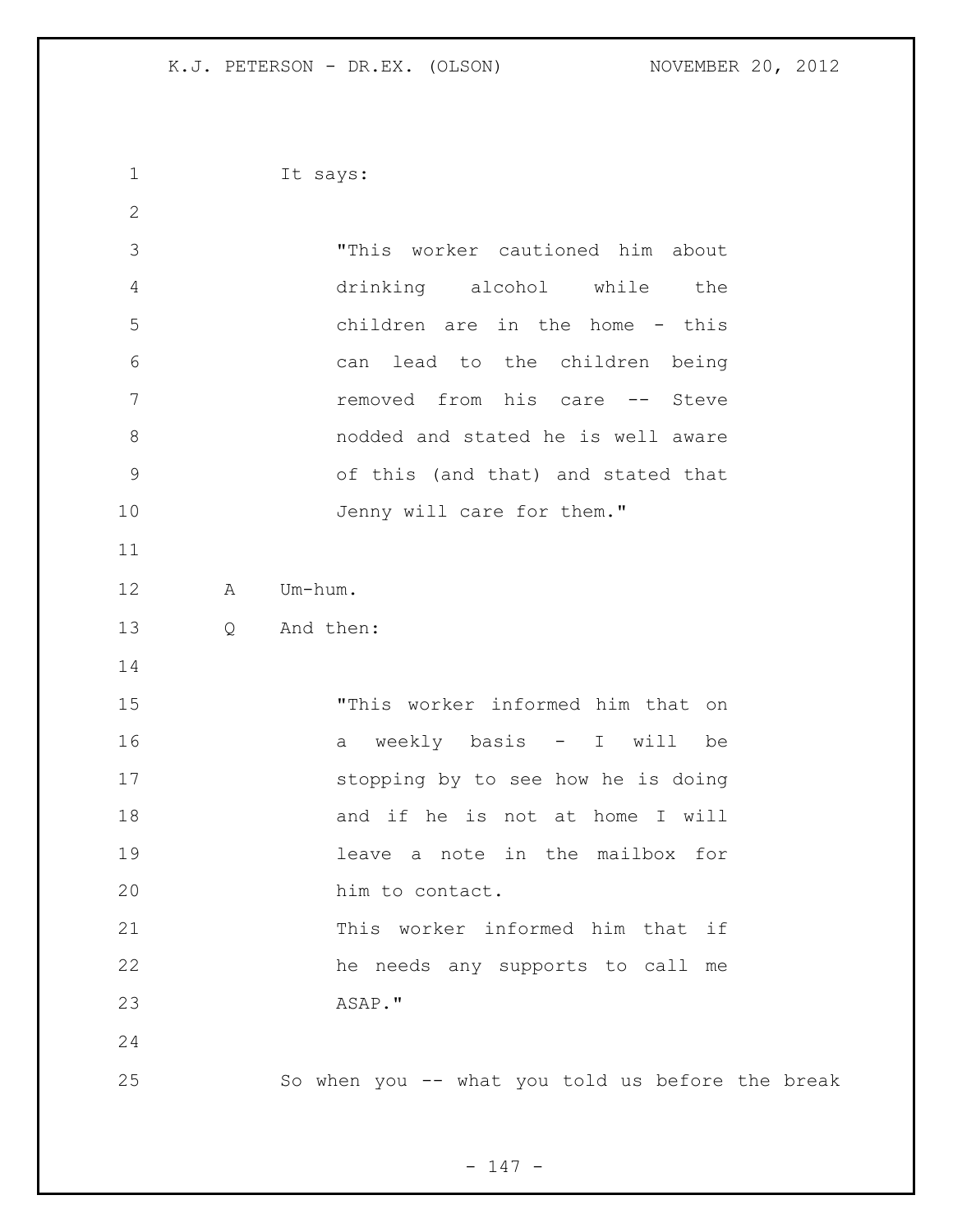is that you had some information from Ms. Chief-Abigosis and that's all the information that was contained in this portion of her transfer summary? A Um-hum. Q And so just based on what you, you said, it sounds like the issue of alcohol was something that was unknown, at least to you, when you picked up the file? Whether or -- A I would say yes. It wasn't unknown. Q And do you know whether the service agreement was, in fact, completed? Was it -- were all the conditions met? A From what I read and my understanding is, is that it was completed and the conditions were met. Q If we take a look at the same transfer summary, 16 page 37408. So -- do you have that page? A I do. Q Okay. If you look under unresolved problems it says the identified problems remain unresolved for Mr. Sinclair. You see that? A Yes. Q So what, what did that tell you, as the worker who was assuming conduct of the file? A When I got the file, the way I understood that is I went back and, and read what the -- what some of the

- 148 -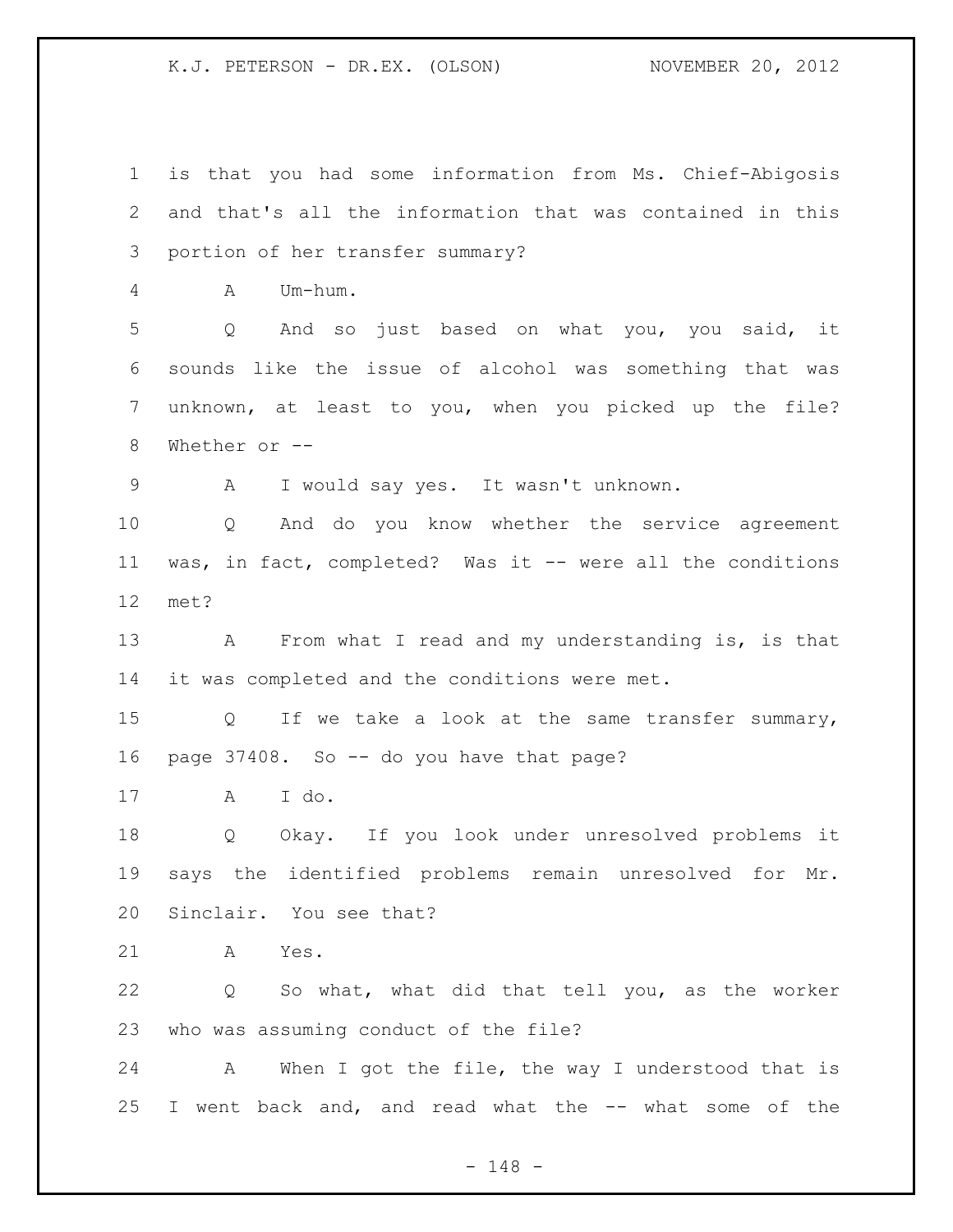identified problems, what the identified problems were and, and what I took from that, again, was the possibility and the unknown of the alcohol abuse. The, the separation, the new separation from Ms. Kematch and the concern of their reconciliation, possible reconciliation and what that mean in terms of, of risk to the child.

Q Okay. What about the domestic violence?

8 A I'm sorry, what?

 Q What about the domestic violence between Mr. Sinclair and Ms. Kematch, was that an issue that remained unresolved, do you know? Is that of concern?

 A It was, it was certainly an issue but again, it was one of these things where it was under circumstances or a situation where it's an almost he said, she said and a situation that was fairly common or not uncommon for us to come across in, in dealing with some of our clients and, and certainly with the explanation that, that I received from Genny and Steve, in terms of what had transpired or gone down, in terms of Samantha needing the money or wanting the money and, and her anger at Steven and also the issue of Sheila and Samantha having been assaulting each other, that certainly had a ring to truth to myself, knowing -- having known Sheila, so --

 Q Do you know where -- sorry to interrupt you but do you know where Phoenix and the baby were during that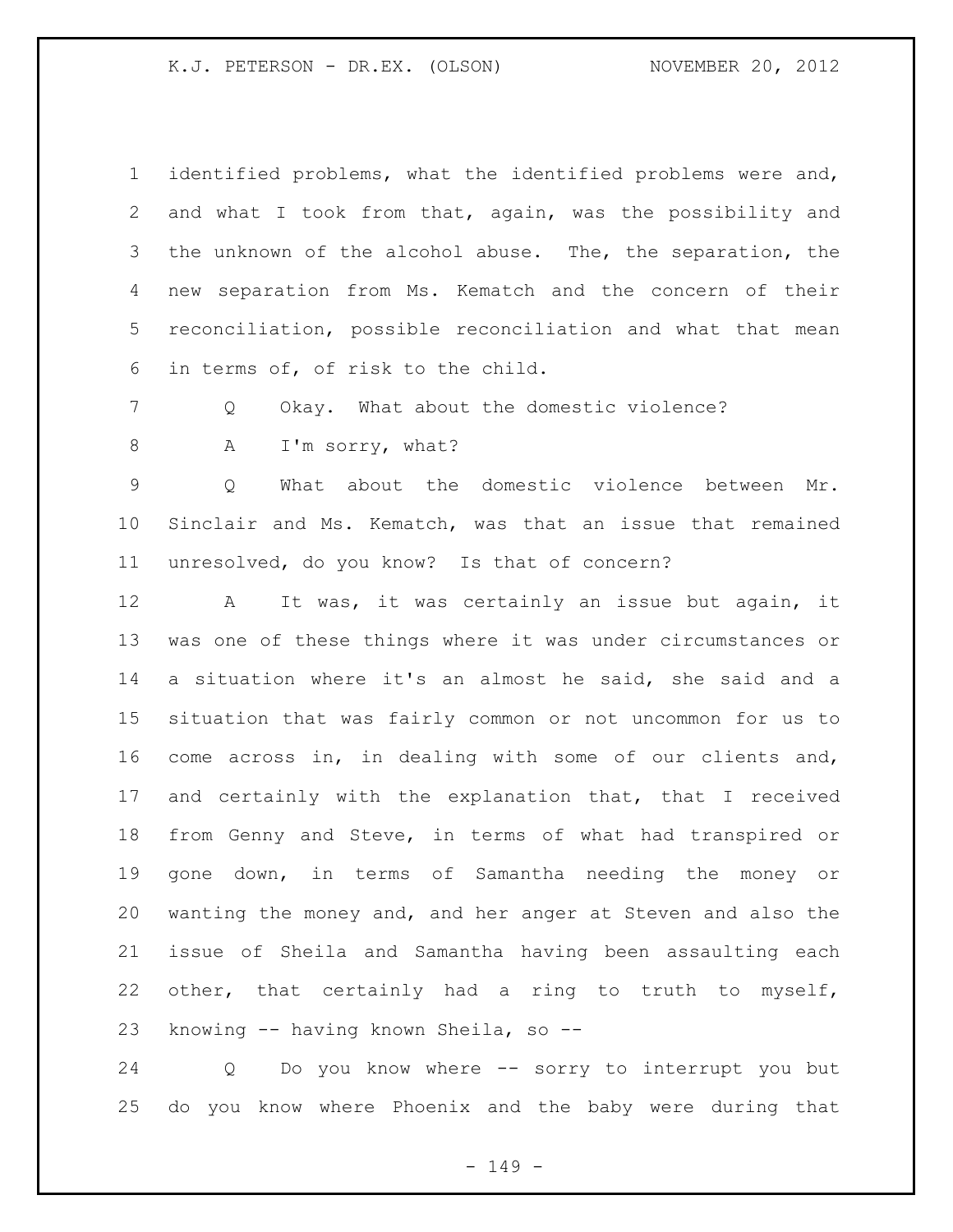time?

2 A Of the assault?

3 Q Of the assault, around that time.

A Genny had them.

Q Okay.

A That's my understanding.

 Q And was, was -- would Genny be an acceptable caregiver for the children?

A I'm sorry?

 Q Was Genny an acceptable caregiver for the children?

12 A I think so, yes, at the time, yes.

 Q And you'll see at the time this transfer summary is -- well, it's dated August 16th, 2001 but I suspect Ms. Chief-Abigosis or I anticipate she will be testifying that 16 she left around July 15th, 2001 when the baby died. So -- and you'll see that there is a reference in the relevant reports to the medical examiner's report.

A Yes.

 Q So with the issues that were identified there, there is also, and I think it was one of the issues there, it was a recent death of Mr. Sinclair's baby, as well, just very recent to this; is that --

A That's correct.

Q And so where it says recommendations for future

 $- 150 -$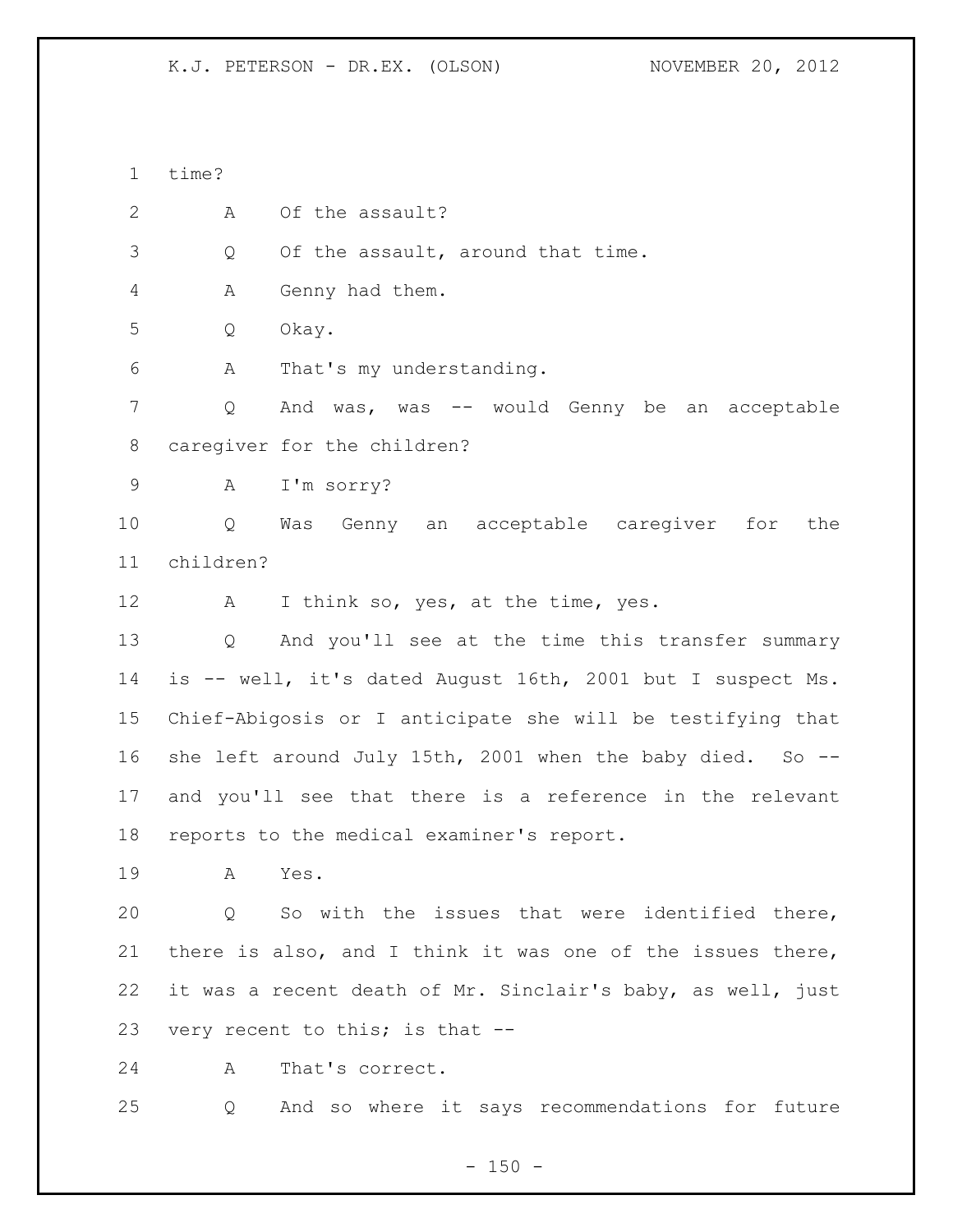interventions. You see that just below unresolved problems? A Yes. Q It says: "If or when Mr. Sinclair and Ms. Kematch resolved their **8 relationship** and **resume**  cohabitation, that the Agency access and monitor Ms. Kematch's **parenting** style. There are concerns expressed by Mr. Sinclair about her treatment and disciplined methods used on Phoenix." A Yes. Q Okay. And what did you understand that to mean? A I understood that to mean that should they reconcile, that there was -- that would greatly increase the risk to Phoenix's safety with regards to Samantha. Q And did you do any further investigation around what those concerns were? A With regards to Samantha? Q Yes.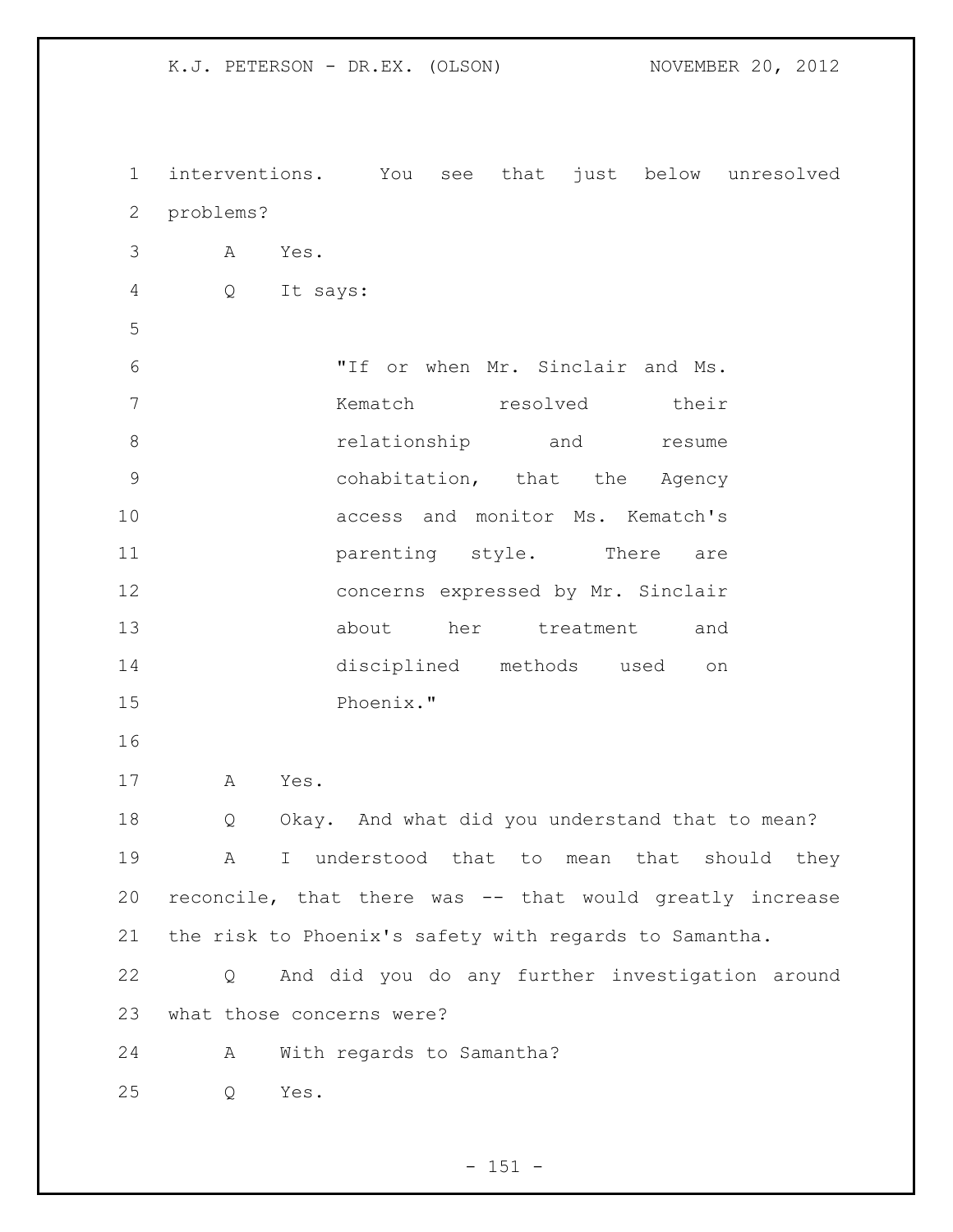| $\mathbf 1$ |                   | A Well, I had read her, her file and all the              |
|-------------|-------------------|-----------------------------------------------------------|
| 2           |                   | transfer summaries. But we -- no, I didn't further        |
| 3           |                   | investigate it after that.                                |
| 4           | Q                 | Based on your review of her file and the                  |
| 5           |                   | summaries, did you make some sort of assessment as to the |
| 6           |                   | risk that she would pose to Phoenix at that time?         |
| 7           | A                 | My assessment was that she would pose a high risk         |
| 8           | to the children.  |                                                           |
| 9           | $Q \qquad \qquad$ | If you take a look, please, at your closing               |
| 10          |                   | summary at page 37395.                                    |
| 11          | A                 | Three                                                     |
| 12          |                   | I'm sorry, what page is it?                               |
| 13          | Q                 | 37395.                                                    |
| 14          | Α                 | Okay. Sorry.                                              |
| 15          | Q                 | It's okay.                                                |
| 16          | A                 | 37385, yeah.                                              |
| 17          | Q                 | It's 37395.                                               |
| 18          | Α                 | Oh, I've got eight, five.                                 |
| 19          |                   | Q If you look up on the screen, it's, it's pretty         |
| 20          |                   | clear on there. Can you make it out?                      |
| 21          | A                 | Yes.                                                      |
| 22          | Q                 | And can you just confirm that what's on the               |
| 23          |                   | screen is a portion of your closing summary?              |
| 24          | Α                 | Yes, it is.                                               |
| 25          | Q                 | And so this is when you were, in fact, closing            |

- 152 -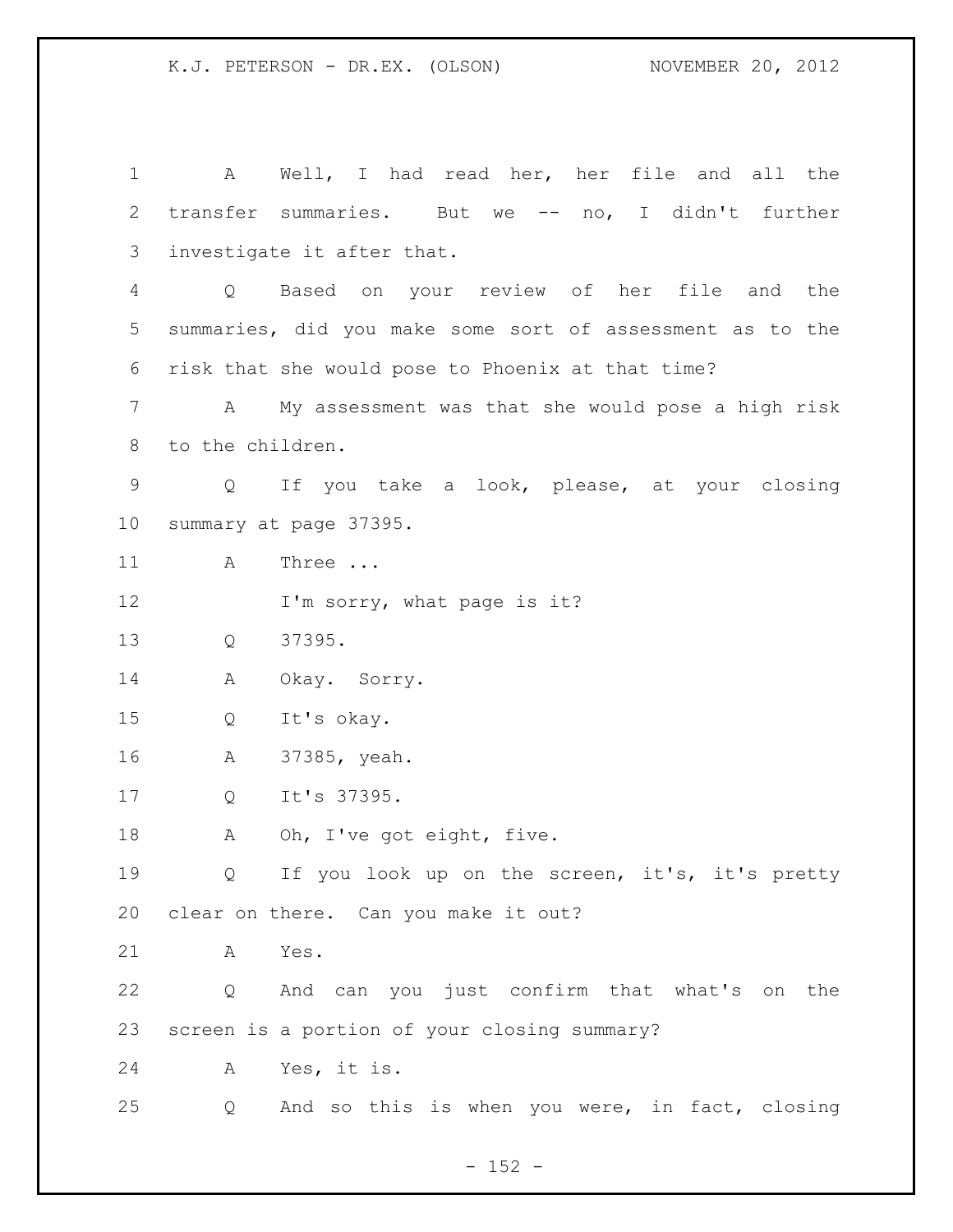the file to CFS; is that right?

| $\mathbf{2}$  | A             | That's correct.                                           |
|---------------|---------------|-----------------------------------------------------------|
| 3             |               | THE COMMISSIONER: On what date?                           |
| 4             |               | THE WITNESS: This is when I did the paperwork.            |
| 5             |               | THE COMMISSIONER: On what date?                           |
| 6             |               | THE WITNESS: That's correct.                              |
| 7             |               |                                                           |
| 8             | BY MR. OLSON: |                                                           |
| $\mathcal{G}$ | $Q \sim$      | The date of the paperwork, I believe it was in            |
| 10            | March 2002.   |                                                           |
| 11            | $\mathbf{A}$  | That's right.                                             |
| 12            |               | Q Okay. You said you actually closed the file             |
| 13            |               | sometime before that?                                     |
| 14            | $\mathbf{A}$  | In, in October and it was waiting paper, so               |
| 15            |               | waiting closure, that's right.                            |
| 16            | Q             | Okay.                                                     |
| 17            | A             | But this is when the paperwork was done, yes.             |
| 18            | Q             | Okay. And this document represents, I think you           |
| 19            |               | said earlier, the final --                                |
| 20            |               | A That's correct.                                         |
| 21            |               | Q -- paperwork, okay. So it says, under unresolved        |
| 22            |               | problems, it says -- first of all, it says: "Please refer |
| 23            | to            | Samantha Kematch's file for Child Welfare issues          |
| 24            |               | relating to her." And what's the significance of putting  |
| 25            |               | that point in the -- this -- under this heading? What's   |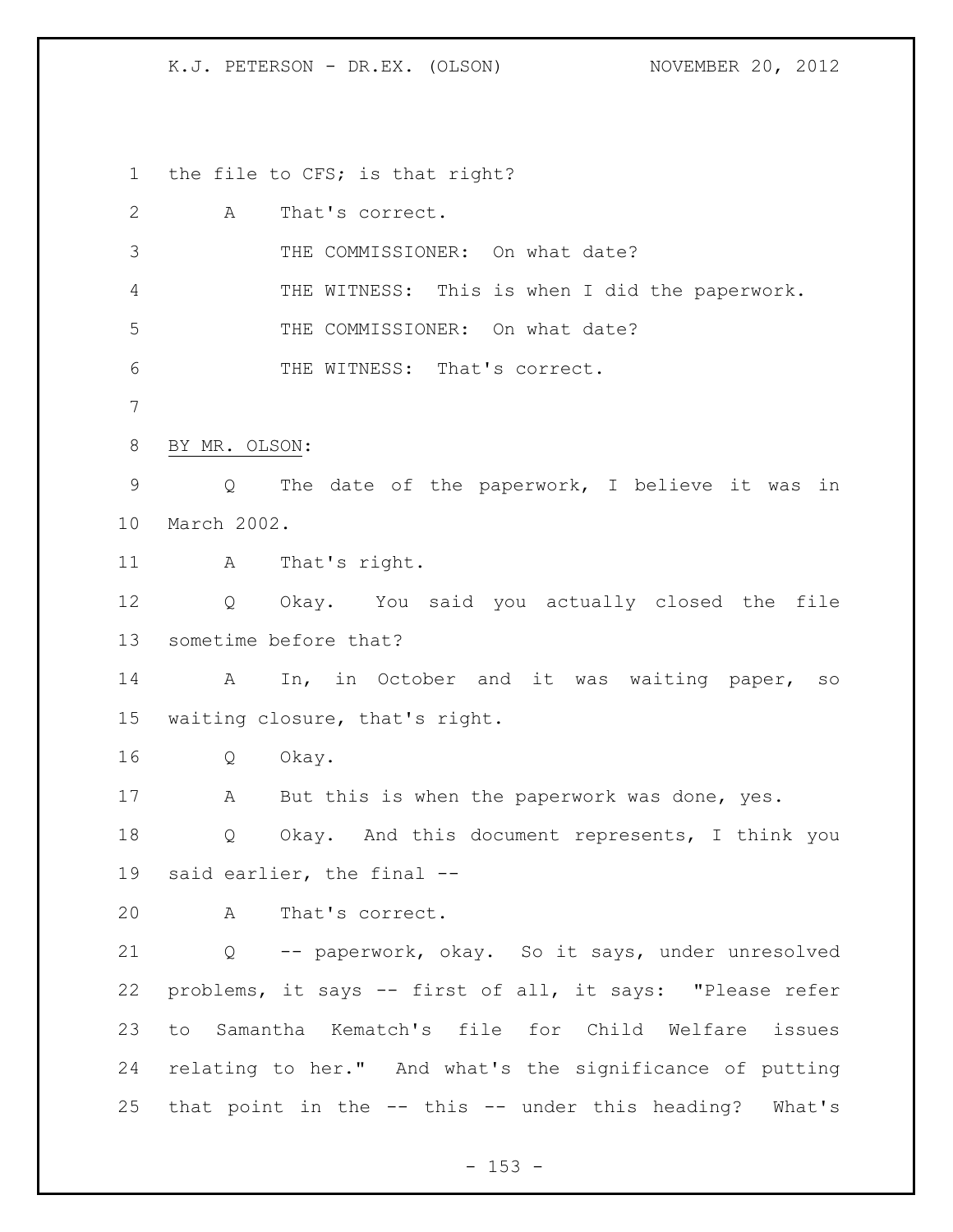the reason for doing that?

| $\overline{2}$ | The reason that I put that in would be to refer,<br>A          |
|----------------|----------------------------------------------------------------|
| 3              | if or when this opened again as a protection file, that it     |
| 4              | would, it would be critical that they review Samantha's,       |
| 5              | Samantha's file so that they could get a full picture,         |
| 6              | picture with regard to her ability to provide appropriate      |
| 7              | and safe care for her children or child.                       |
| 8              | The second issue is: "Steven has suffered<br>$Q \qquad \qquad$ |
| $\mathsf 9$    | significant losses in his life - the most recent - the loss    |
| 10             | of an infant daughter."                                        |
| 11             | The next one:                                                  |
| 12             |                                                                |
| 13             | "Until Steven became a ward of the                             |
| 14             | Agency he<br>in<br>grew up<br>an                               |
| 15             | environment that was rife with                                 |
| 16             | alcohol abuse, domestic violence                               |
| 17             | and sexual abuse. Although Steven                              |
| 18             | received therapy while in care                                 |
| 19             | this worker is concerned that                                  |
| 20             | these issues may reoccur in<br>the                             |
| 21             | future."                                                       |
| 22             |                                                                |
| 23             | Is that a concern that you had, that the issues                |
| 24             | of alcohol abuse, domestic violence, and sexual abuse might    |
| 25             | recur in the future?                                           |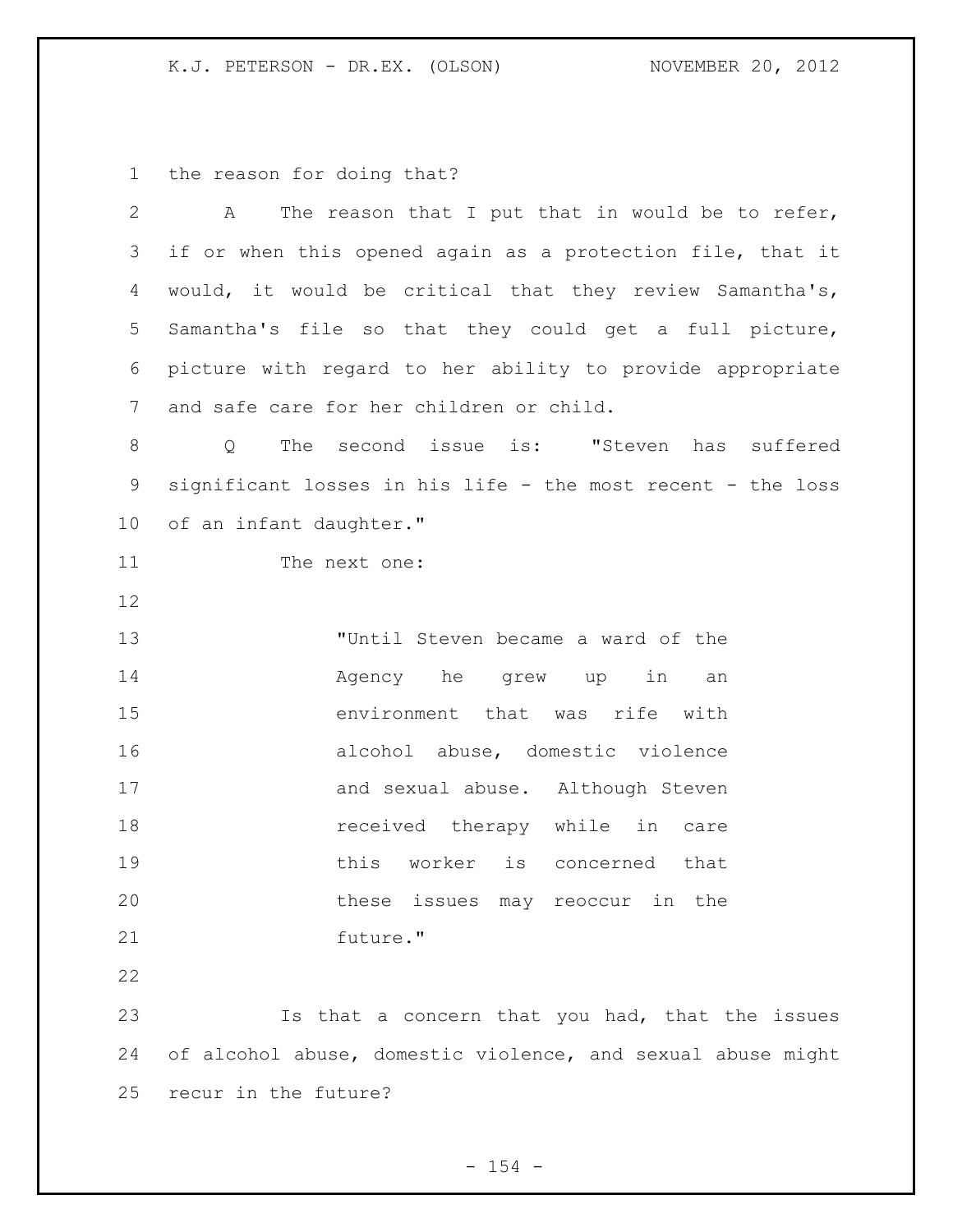1 A I, I, I put that there because the reality is in -- for a person such as, as Steven, the operative word there is may and it is a reality that, that the experiences that he had in his childhood may affect his adult relationships, may affect his, his parenting abilities and I would put that caution in his file or any other file where they had that, that history in their childhood environment.

 Q But based on your experience with Mr. Sinclair did you, did you make a determination, in your own mind, as to how likely it is that these would be issues with, with him in the future?

 A Frankly, in all honesty, I couldn't make a firm 14 determination in the future of is, is, is this going to happen for Steven, is it going to look bad to him or not. In the community that I worked in there were many people who can claim the same kind of background as Steven, who grew up and, and have no contact with child welfare, are parenting fine, so it's hard to guess or to know, is, is this person going to be impacted and to what extent by their childhood experiences. But I still put it in there as a cautionary measure.

Q Next you have:

"Steven always has been and still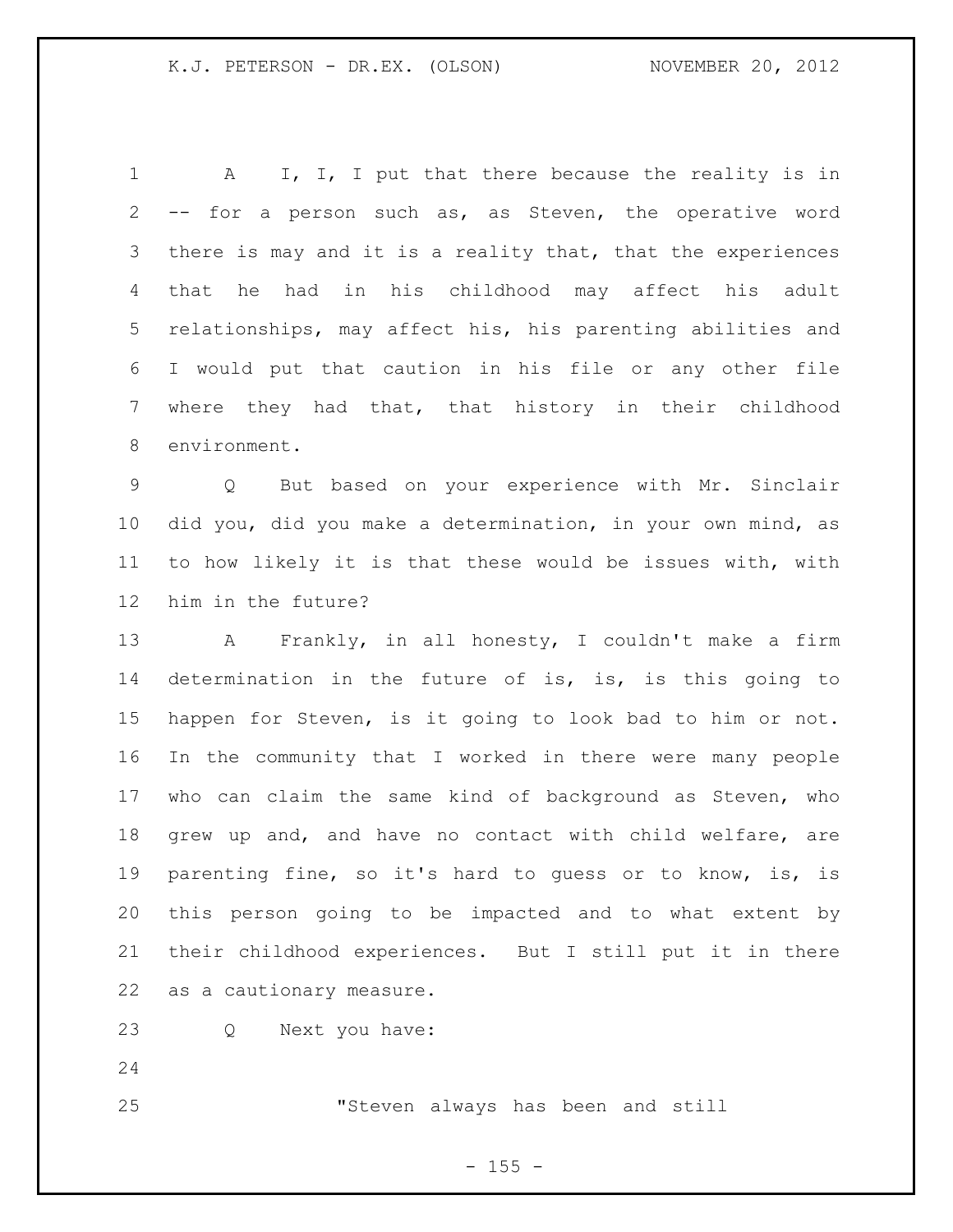| 1            | remains a very quiet and private                            |
|--------------|-------------------------------------------------------------|
| $\mathbf{2}$ | finds it extremely<br>He<br>person.                         |
| 3            | difficult to reach out for<br>help                          |
| 4            | and talk about his issues."                                 |
| 5            |                                                             |
| 6            | Is that an accurate description of Mr. Sinclair?            |
| 7            | I think so, yes, at the time, yes.<br>A                     |
| $8\,$        | And so if, if he was having issues of parenting<br>Q        |
| 9            | and dealing with the death of his daughter, and those sorts |
| 10           | of things, alcohol, et cetera, would you expect him to      |
| 11           | reach out for services, knowing how he is?                  |
| 12           | Well, knowing how Steven was, I, I certainly know<br>A      |
| 13           | that, that being the kind of quiet and reserved individual  |
| 14           | he was and, and he would be selective as to who he would    |
| 15           | reach out to. I certainly had knowledge that he was         |
| 16           | receptive to reaching out to some of the community          |
| 17           | resources and to his family so I knew, in some instances,   |
| 18           | he is -- that he does bring that barrier down<br>he,<br>but |
| 19           | certainly when he's dealing with, for instance, child       |
| 20           | welfare, he's not going to be as receptive.                 |
| 21           | And then the next point you say:<br>Q                       |
| 22           |                                                             |
| 23           | "It remains unclear whether Steven                          |
| 24           | difficulty with alcohol.<br>has                             |
| 25           | admits<br>drinking<br>Steven                                |
|              |                                                             |

- 156 -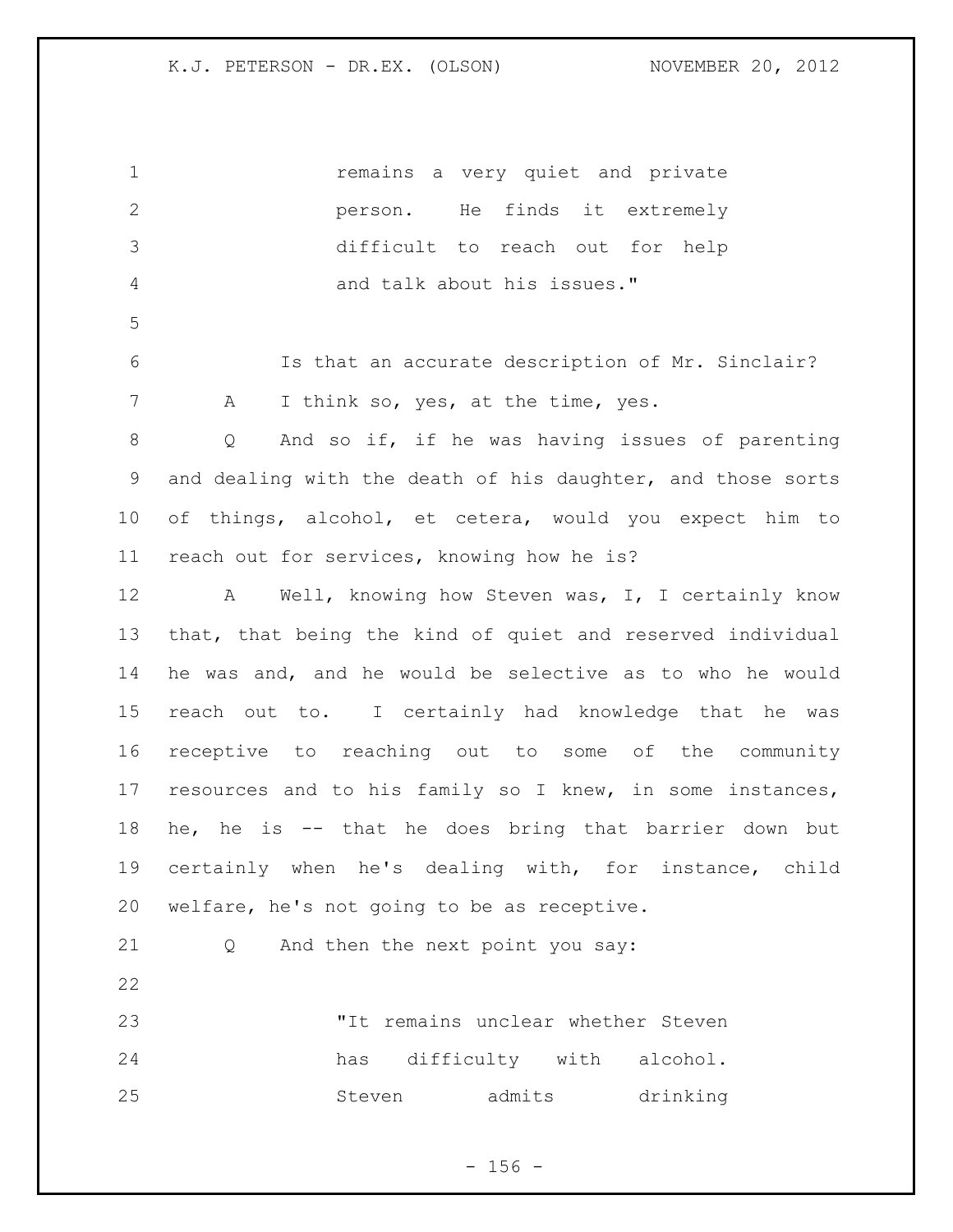| $\mathbf 1$   | occasionally, and he remains at                             |
|---------------|-------------------------------------------------------------|
| $\mathbf{2}$  | risk of developing substance abuse                          |
| 3             | problem."                                                   |
| 4             |                                                             |
| 5             | We have discussed that already.                             |
| 6             | Yes.<br>A                                                   |
| 7             | Then you have:<br>Q                                         |
| $8\,$         |                                                             |
| $\mathcal{G}$ | "Steven had indicated that Mama Wi                          |
| 10            | had not provided him with the                               |
| 11            | assistance he had expected and                              |
| 12            | claimed that the resource had                               |
| 13            | "taken Samantha's side" in their                            |
| 14            | dispute. This reduces<br>the                                |
| 15            | resources available to Steven                               |
| 16            | unless it has been resolved."                               |
| 17            |                                                             |
| 18            | What was that reference to?                                 |
| 19            | I think I saw some reference in Delores' that<br>A          |
| 20            | Steven was a little -- Delores' transfer summary, that -- I |
| 21            | beg your pardon -- that Steven was a little miffed at the   |
| 22            | time when he was attending Ma Mawi and, and, and Samantha   |
| 23            | was. I put that there in a just, just in case discontinued  |
| 24            | but given the fact that I was pretty confident and given,   |
| 25            | and given the fact that Genny worked there every day and    |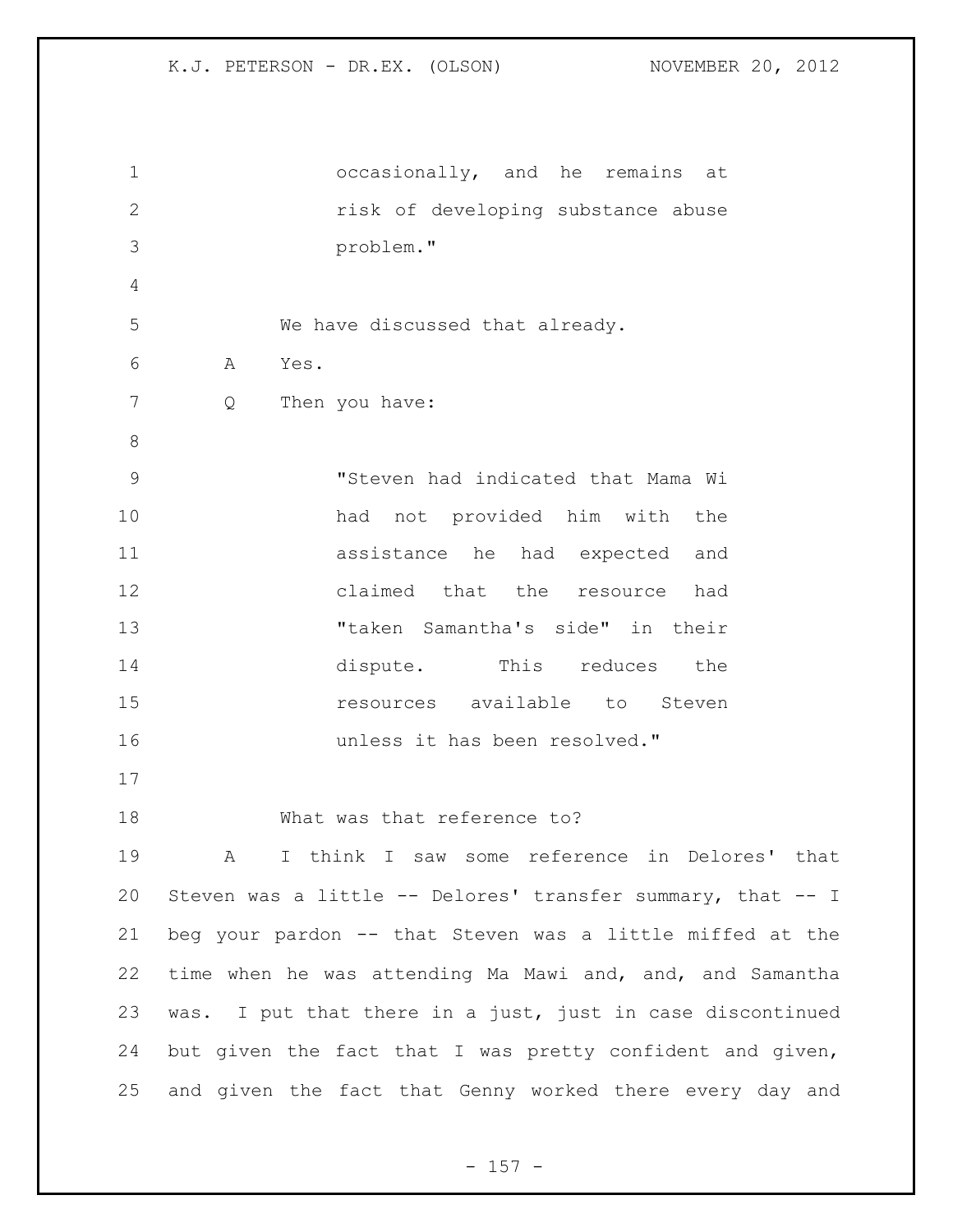that he used to go there every day, that in all likelihood Steven's probably going to get over that. He certainly had already stated that he had relationships with support workers and, and workers there but I, I did include that as a possibility. Q The information that Ma Mawi had not provided him with the assistance that he expected, where did that come from? A I think we're talking about specifically about guardianship. Q Right. The issue of guardianship. A Yes. Q And earlier it said that he was going to approach Ma Mawi -- A Yeah. Q -- for support. A Yeah. Q And now this is saying that didn't work out the way he expected; is that -- A Yeah. Q -- fair? And so where did you get the information from that that did not work out? A I believe it was in Delores' transfer summary. Q Okay. Would this -- would -- did you do any further investigation to see if he had other supports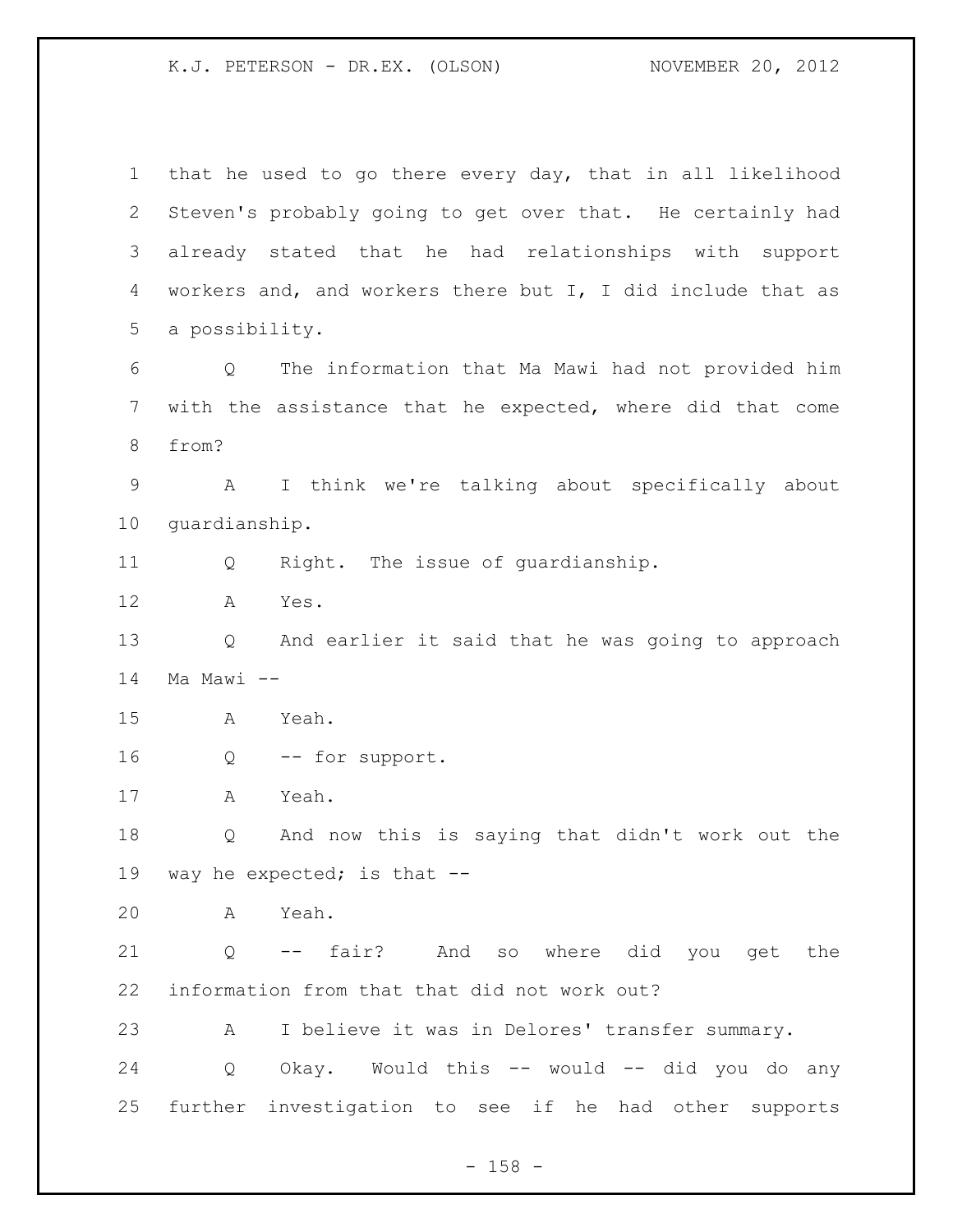available to him or try to put him in touch with other supports?

 A No, I didn't because my -- the knowledge that I had was that he was still receiving services from Ma Mawi. In July they were attending Genny's home, the support workers and grief counselors. So I took that to mean that, that Steven was still in contact and open to receiving services from Ma Mawi.

 Q And that -- was that -- that was just an 10 assumption on your part then; is that --

11 A Assumption on my part?

Q Right.

A Yes.

14 Q You had no actual evidence of that; right?

A Well, other than Genny telling Delores that.

 Q At the time do you know, when you were writing your closing summary, who was actually caring for Phoenix?

 A Steven was in -- or I'm sorry, Phoenix was in the care of her father but he was utilizing the assistance of his friend, Kim Edwards, to assist in caring for Phoenix and his sister, Genny.

 Q And how do you know he was using Kim Edwards? Is that something you learned after?

 A No, he told me that, yes. And, and he also had mentioned it to Delores, as well.

 $- 159 -$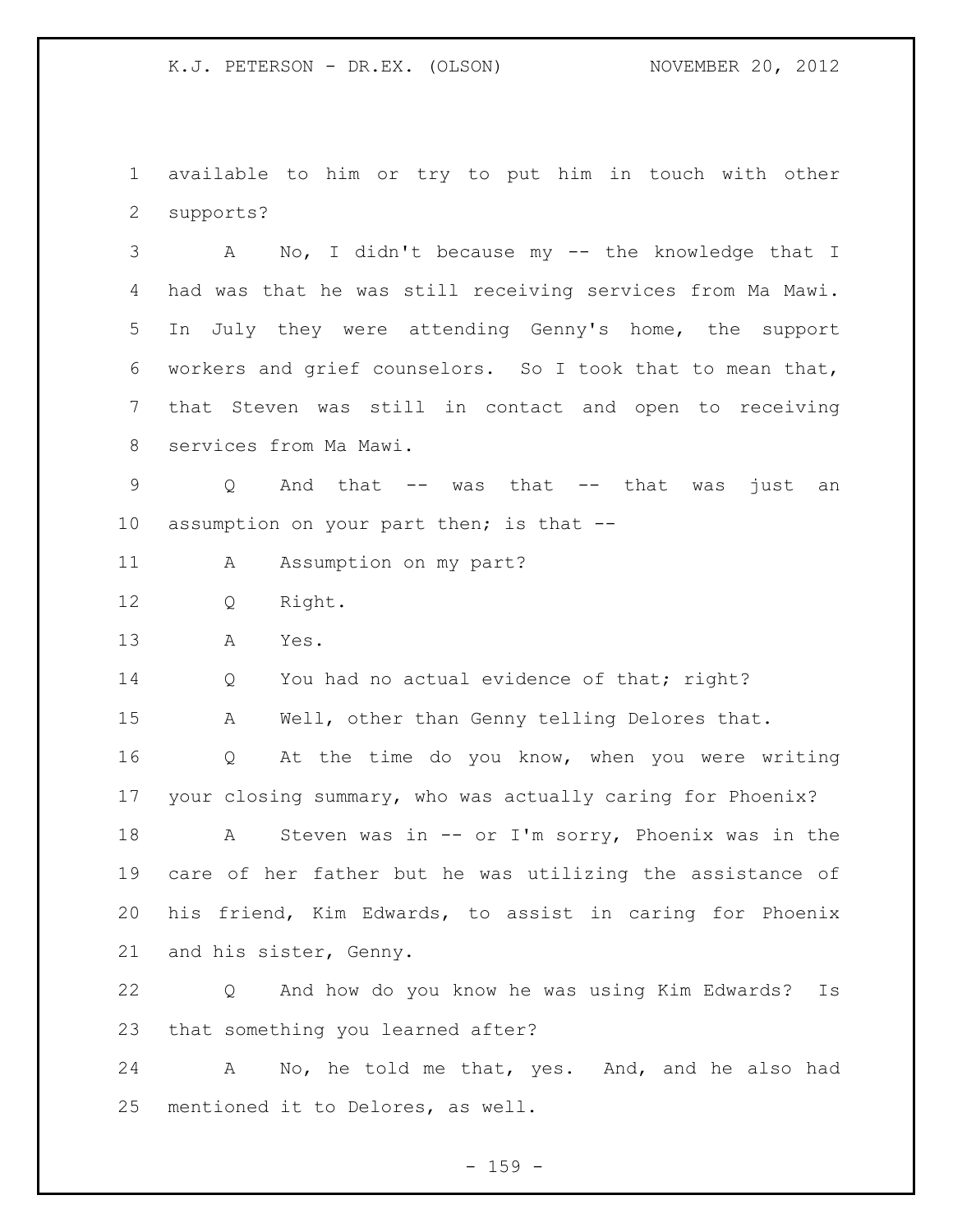1 Q He told you that? A Yes. Q When, when was that? A That time I met with, with the Sinclairs. Q Okay, so before you were actually -- A Involved. Q -- involved in the file is when you had -- 8 A In July he told me that, yes. Q And you knew that was still the case when you're writing your closing summary? A Yes. Q Okay. And how was that? A Well, my understanding was that he had indicated that to Delores. Q Did you talk to Ms. Edwards? A No, I did not. Q Did you know anything about her? A No, I did not. Q Did you know where she lived? A No. Q Were you concerned in the past about the peer group that, that Mr. Sinclair was associating with? A No. I didn't have any knowledge of his peer group at, at this time. I mean, it certainly seemed that he was some -- spending most of his time with, with, with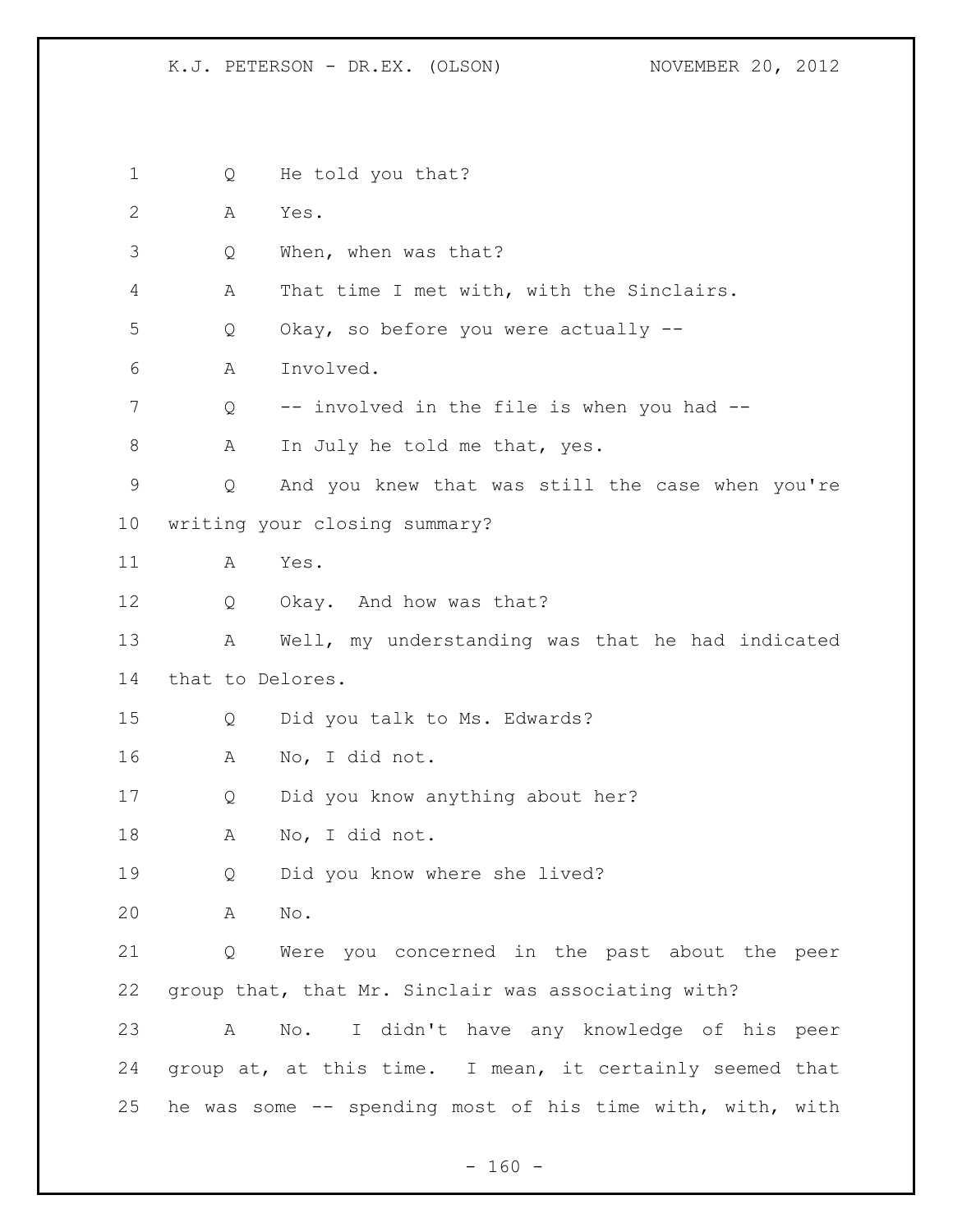his family. I might say that I would have had concerns four years previous to that but when, when I talked to -- when Steven told me that he was leaving Phoenix with Kim, I had indicated to him, which I, I do generally with, with any parent, that he, he needs to ensure -- it's up to him now to ensure the safety of his children and protection of his children and that means in, in the choice of his caregiver and that means that he needs to be sure that whoever is caring for his child is stable, that there is no family violence and there's no addiction issues and if there is children in that family, that they're doing well and they're stable.

13 And that is a statement or an -- that, that I will share with any parent, in terms of when they're choosing their caregivers. Under most circumstances we -- the agency doesn't vet private arrangements for caregivers of, of our clients on a regular basis.

 Q And is that how you would characterize this, this was a private arrangement that --

- A Yes.
- Q Okay.

A Those were his private arrangements.

 Q And the things you mentioned about -- the things you would be concerned about that Mr. Sinclair would have to ensure his child's safety, make sure that the, the

- 161 -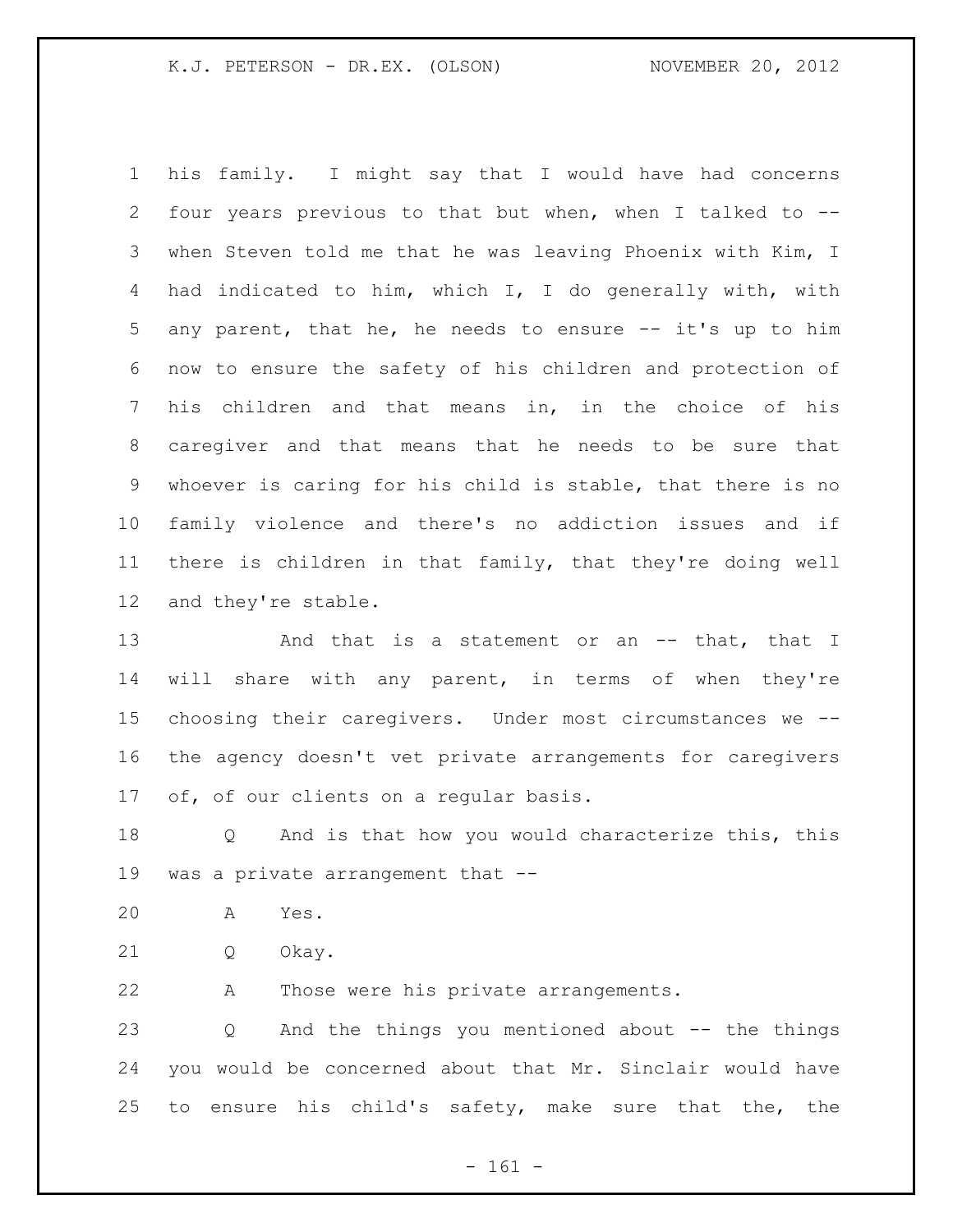person looking after her was stable, that sort of thing, did, did you ask him if, if Ms. Sinclair met those criteria?

- A His sister?
- Q Ms. -- sorry, Ms. Edwards.
- A Yes.
- Q And what did you learn?

 A What he stated to me, when I asked him all of that at the time that I met with all the Sinclairs, he stated yes, that this was a safe place for Phoenix to be. And Sheila and Genny were also there and didn't indicate otherwise.

 Q When you, when you review the file, and you'll tell me if you disagree, it sounds like Phoenix may have been moving between Steve Sinclair, some of his sisters, and Ms. Edwards at the time. Is that -- do I have that right, is that your understanding?

18 A Yes, that's my understanding.

 Q And did that movement, that moving from place to place, with Phoenix, who would have been very young at the time --

A Um-hum.

Q -- was that a concern for you?

 A It would not have been a huge concern for me. It's not unusual in, in families for them to, especially

 $- 162 -$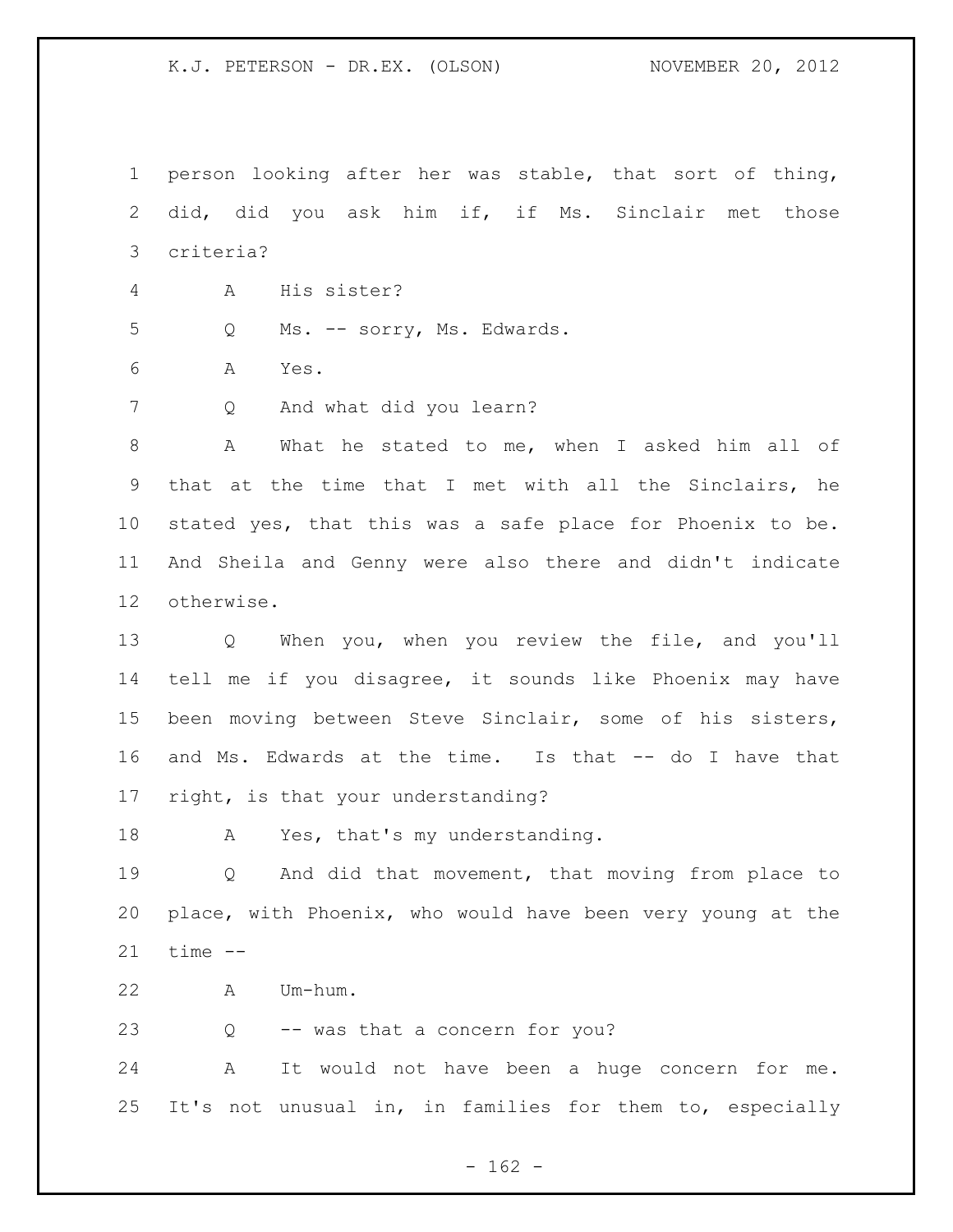with single parents, to kind of share child care in terms of the children, in particular, and in aboriginal families so it didn't concern me too much. Q Okay. If -- did you, did you ever look at making Ms., Ms. Edwards a formal place of safety, was that something you considered? 7 A A formal place of safety, Kim Edwards? Q Right. Right. A Well, the reason why anyone would make someone a formal place of safety is because they're requiring a place, a placement for a child who is under apprehension and in need of protection. Q Okay. And so since Phoenix was not under apprehension -- A No, she was not. Q -- then she would not -- she could not be made a 17 -- Ms. --18 Absolutely not. Q -- Edwards could not be a formal place of safety? A No. Q Okay. A Not, not unless the child was under apprehension and in the care of the agency. Q And you said you were -- you had -- I don't want to put words in your mouth but I think you said you had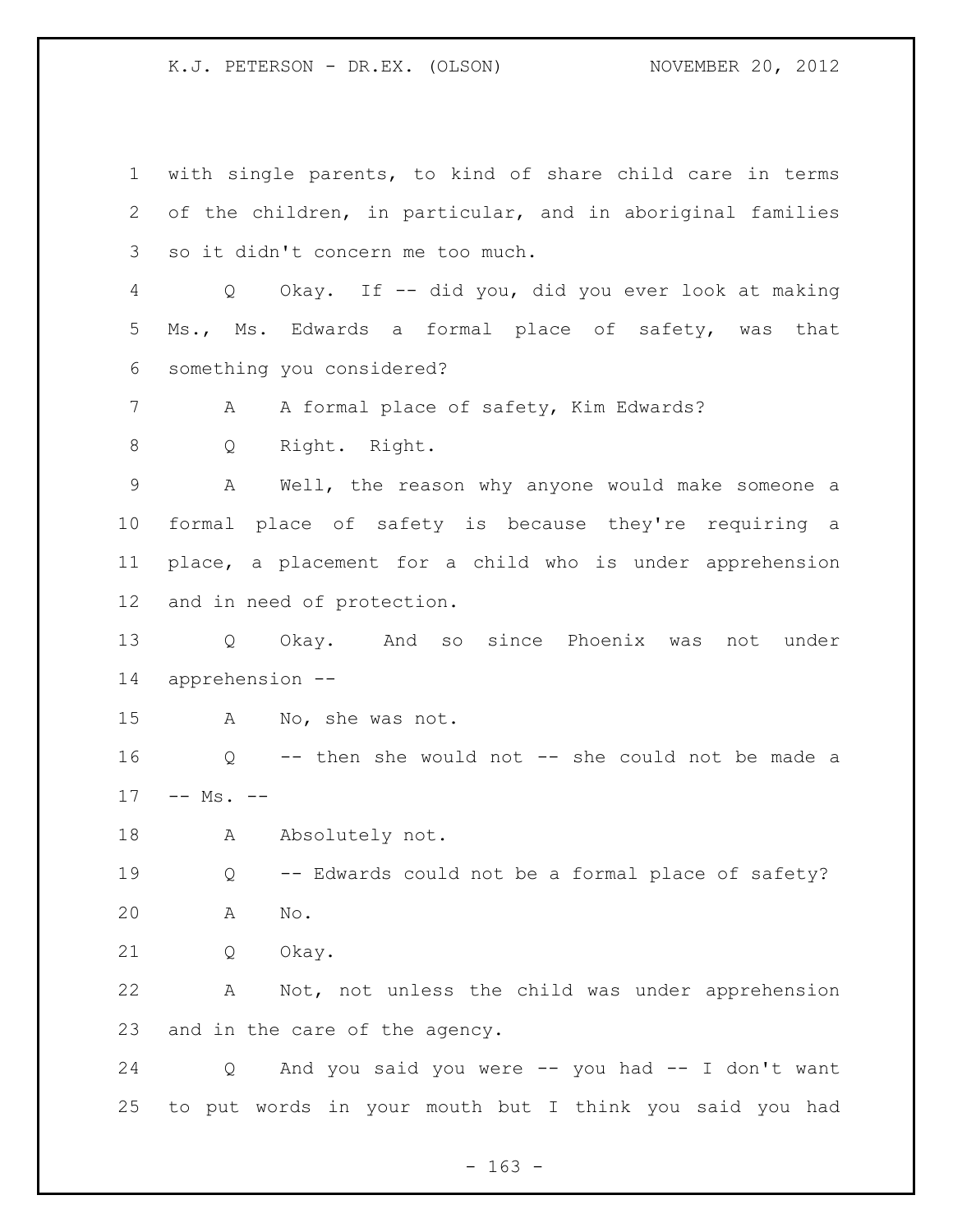serious concerns or something of that nature, if Samantha Kematch was to begin caring for Phoenix?

A Yes.

 Q Okay. Was there anything preventing Ms. Kematch from picking up Phoenix at any time from wherever she happened to be?

A She could try.

Q And what do you mean by she could try?

 A Well, again, I -- when, when I had met with, with the Sinclairs, it was one of the issues that we talked about in terms of what happens if Samantha shows up. And I indicated to Steven call Winnipeg Police Services and if district three is too busy, then you can call after hours 14 or CRU and let them know what the situation is and, and, and, and that she is trying to take this child and, and the child will be at risk in her care and some worker will come out to assess the situation and, and to give him assistance.

 So that had been discussed, I had discussed that with Steven.

Q Then that would have been back again --

A July --

Q  $-$  that would  $-$ 

A -- 3rd or -- yeah.

Q The one meeting --

- 164 -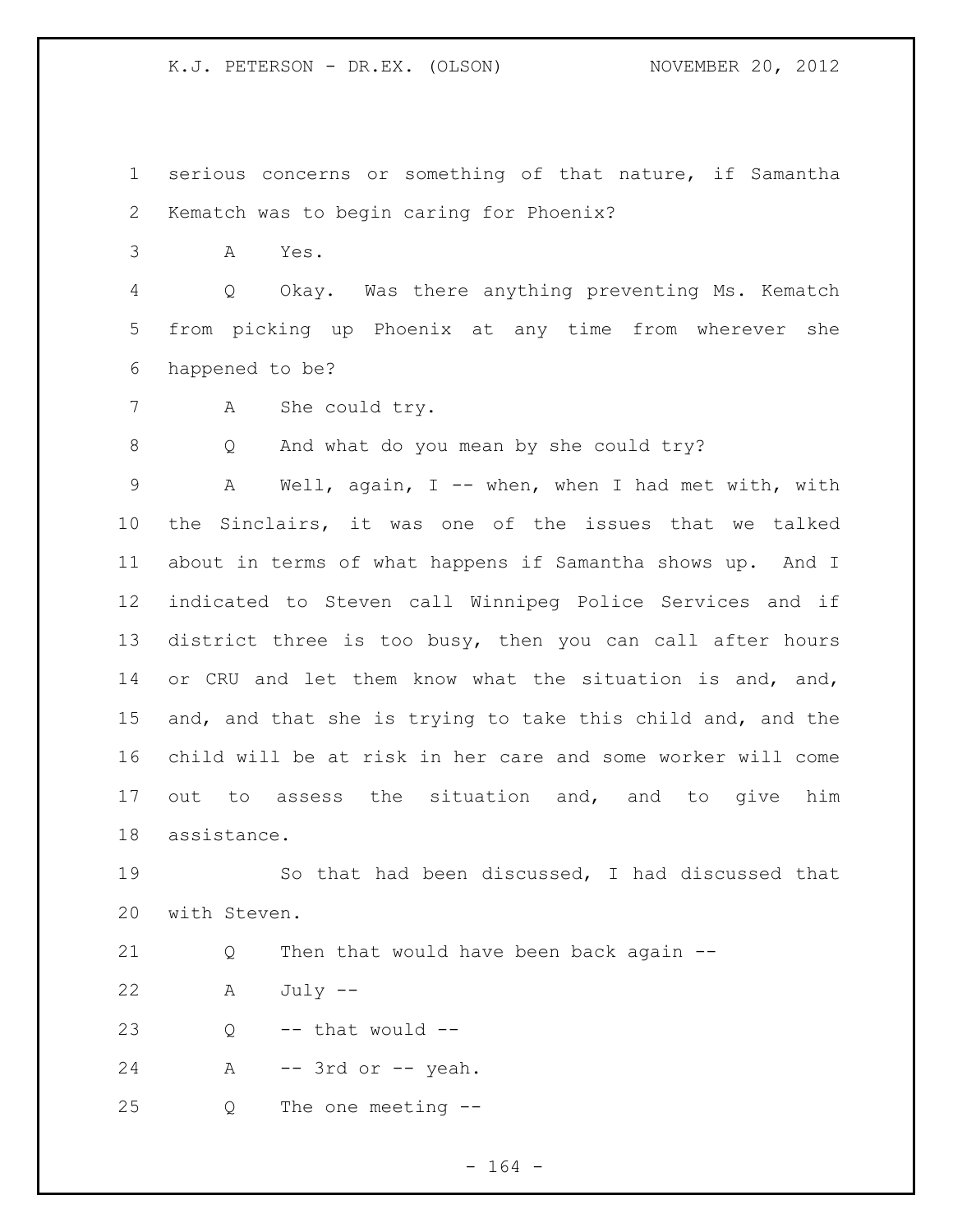1 A Somewhere around there. Q The one meeting that you had with him and his sisters? A Yes. Q Okay. Now, if you look under recommendations for the future, we're looking back at your closing -- A Yes. 8 Q -- summary. It says: 10 TH or when Mr. Sinclair and Ms. **Kematch resolved** their 12 relationship and resume 13 cohabitation, that the Agency accessed and monitor Ms. Kematch's **parenting** style. There are concerns expressed by Mr. Sinclair about her treatment and disciplined methods used on Phoenix." A Yes. Q Okay. And then it says, under two: "Family of origin issues may need to be addressed for Steven. Ron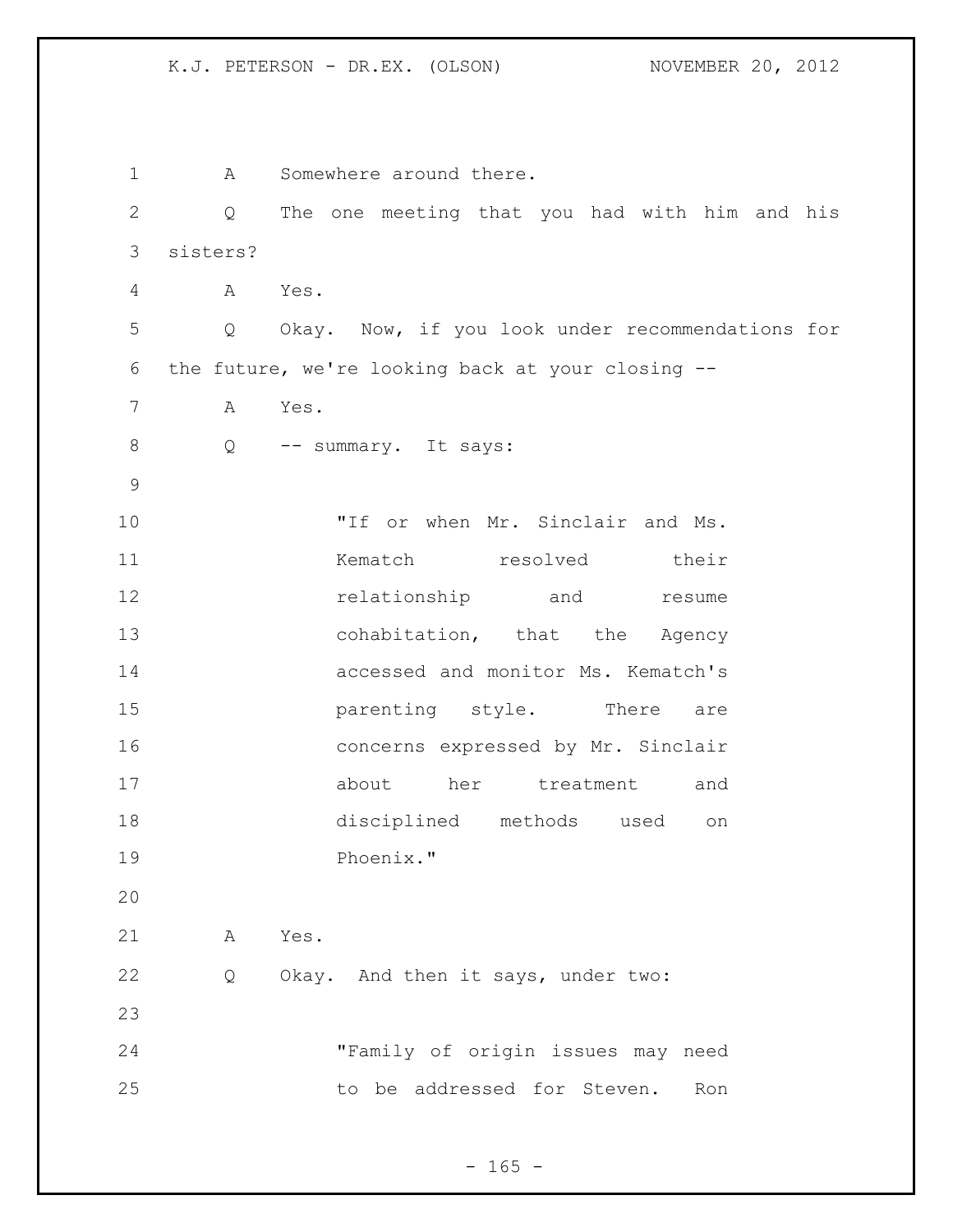Kane was Steven's therapist and would be willing to see Steven again." A Yes. Q What, what does that mean, the family of origin issues? A Family origin issues are the, the, the issues that I had mentioned in terms of his childhood environment, you know, in other words, that he was exposed to alcohol abuse, neglect, family violence, sexual abuse. Q Okay. And then number three it says: "If this file should re-open the above issues along with the possibility of substance abuse **needs** to be addressed." A Yes. Q And then number four: "Jenny Sinclair - Steve's sister remains a strong support for all the Sinclairs -- Steven, Sheila and Angie (all three siblings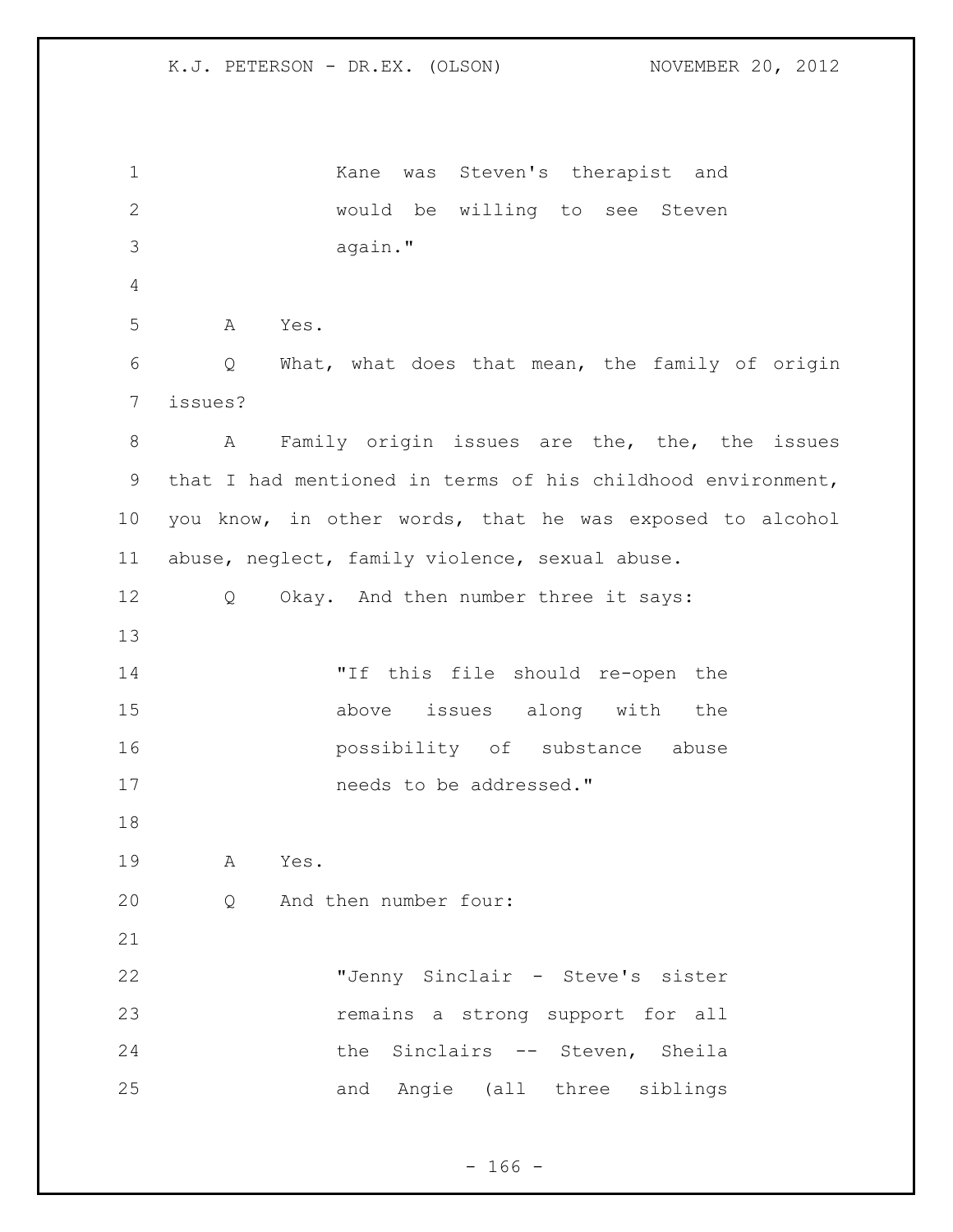| $\mathbf 1$     | were/and $are$ , wards of this                          |
|-----------------|---------------------------------------------------------|
| $\mathbf{2}$    | Agency.) To this worker's                               |
| 3               | knowledge Jenny has been a                              |
| 4               | "Christian" and alcohol free for a                      |
| 5               | number of years now."                                   |
| 6               |                                                         |
| 7               | And what's the, what's the purpose of that              |
| 8               | paragraph under recommendations?                        |
| $\mathsf 9$     | The last one?<br>A                                      |
| 10              | Q<br>Yes.                                               |
| 11              | The purpose would be for if the file should<br>A        |
| 12 <sup>°</sup> | reopen, the purpose would be that this, this would be a |
| 13              | resource for, for Steven to utilize.                    |
| 14              | Q So that would be an indication to the next worker     |
| 15              | that these are resources; is that                       |
| 16              | A<br>That $--$ Genny, yes.                              |
| 17              | Okay. There's no mention of Ma Mawi in this<br>Q        |
| 18              | document?                                               |
| 19              | No, I did not mention Ma Mawi.<br>$\mathbb A$           |
| 20              | Could you just -- if you look at the next page,<br>Q    |
| 21              | you have reason for transfer closing.                   |
| 22              | Α<br>Yes.                                               |
| 23              | Q<br>And it says:                                       |
| 24              |                                                         |
| 25              | "Steven is the primary caregiver                        |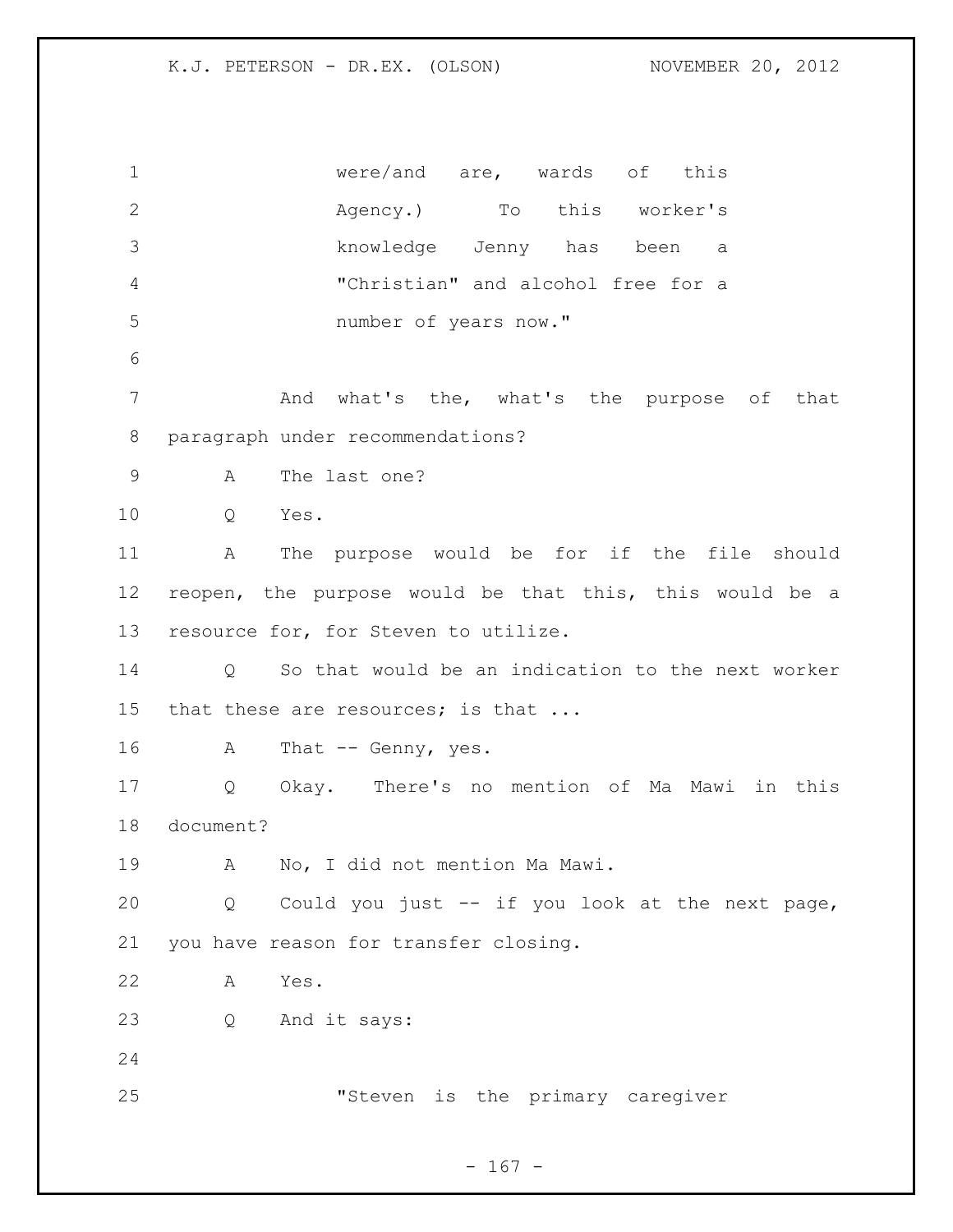| $\mathbf 1$    | for Phoenix. He has not requested                         |
|----------------|-----------------------------------------------------------|
| $\mathbf{2}$   | any services from the Agency and                          |
| 3              | this time<br>no community<br>at                           |
| $\overline{4}$ | resources are<br>indicating any                           |
| 5              | concern. Since there are no child                         |
| 6              | welfare concerns at present, this                         |
| $7\phantom{.}$ | worker recommends that this file                          |
| $\,8\,$        | be closed."                                               |
| $\mathcal{G}$  |                                                           |
| 10             | A<br>Yes.                                                 |
| 11             | Okay. And the decision to close the file, at<br>Q         |
| 12             | this point, whose was that?                               |
| 13             | The decision to close a file would have been made<br>Α    |
| 14             | with me and Lorna. I would have made the decision, though |
| 15             | usually the worker makes the decision but obviously they  |
| 16             | discuss it with their supervisor.                         |
| 17             | So where it says "This worker recommends that<br>Q        |
| 18             | this file be closed."                                     |
| 19             | Α<br>Yes.                                                 |
| 20             | Is that a recommendation you're making to your<br>Q       |
| 21             | supervisor, Ms. Hanson?                                   |
| 22             | Yes.<br>Α                                                 |
| 23             | And so was it open to Ms. Hanson to say you know,<br>Q    |
| 24             | I don't think this is ready for closure?                  |
| 25             | Absolutely she could always say that, yes.<br>Α           |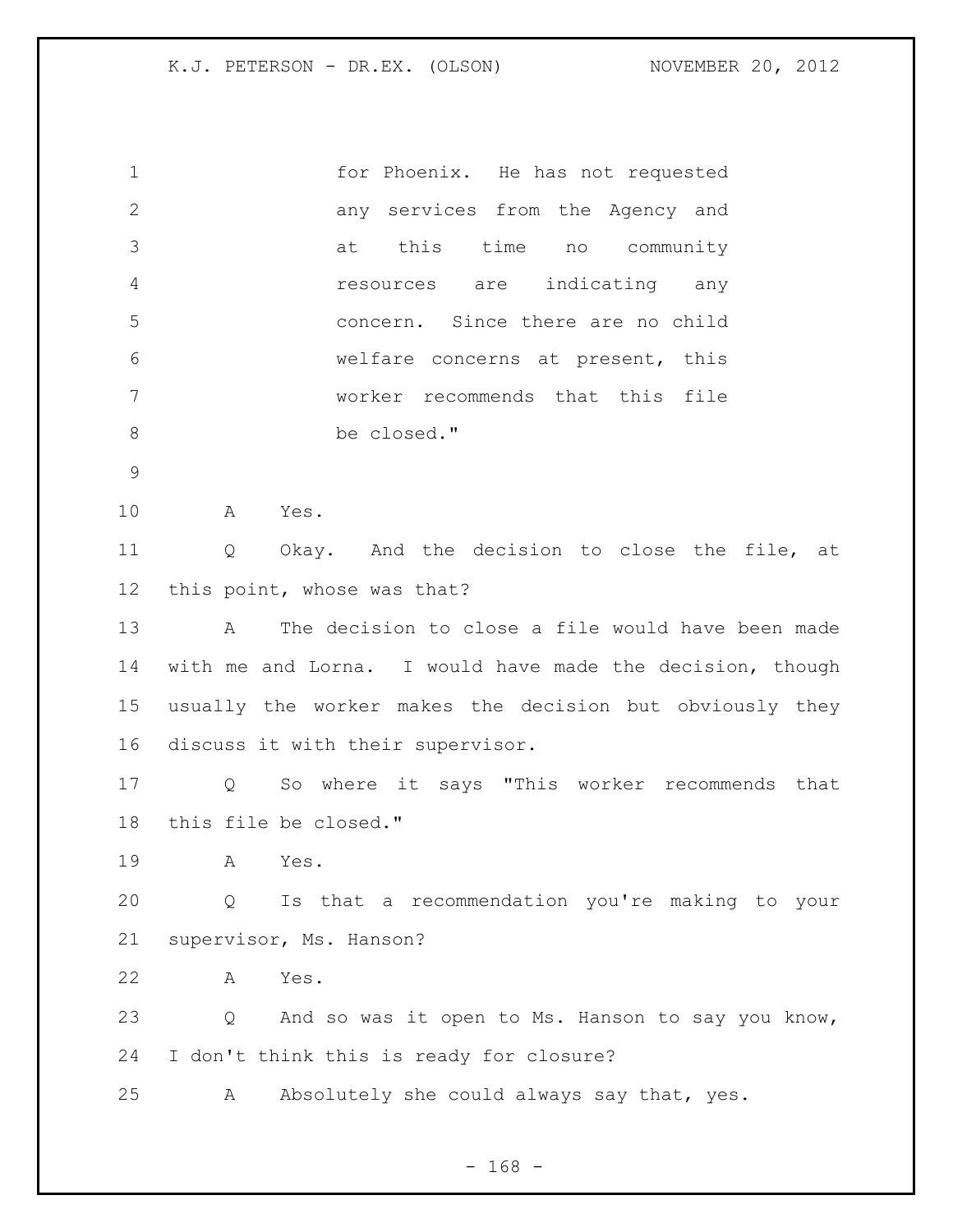Q And so did she agree with your assessment? A She did because she signed it. Q Do you know -- do you recall having a meeting with her to, to discuss closure of the file? A I don't specifically recall this one but I, I 6 certainly do recall that whenever a file was closed that  $I$ , that I did meet with Lorna and discuss it, prior to closing it. Q But you don't have a specific recollection? A A specific recollection, I do not. Q And this list appears to have been typed March 27, 2002. Is that, is that right, if you look on the bottom, it says typed March 27, 2002? A Yes, yes. Q Okay. And I think you said before you had -- you didn't actually have any notes on this file? A Correct. Q Right? So whatever you put in the closing, your closing summary, was that just based on your memory? A Yes. 21 THE COMMISSIONER: And you and the supervisor had both actually put your signature on this piece of paper. 23 THE WITNESS: That's correct. 24 THE COMMISSIONER: In, in March. 25 THE WITNESS: That's correct.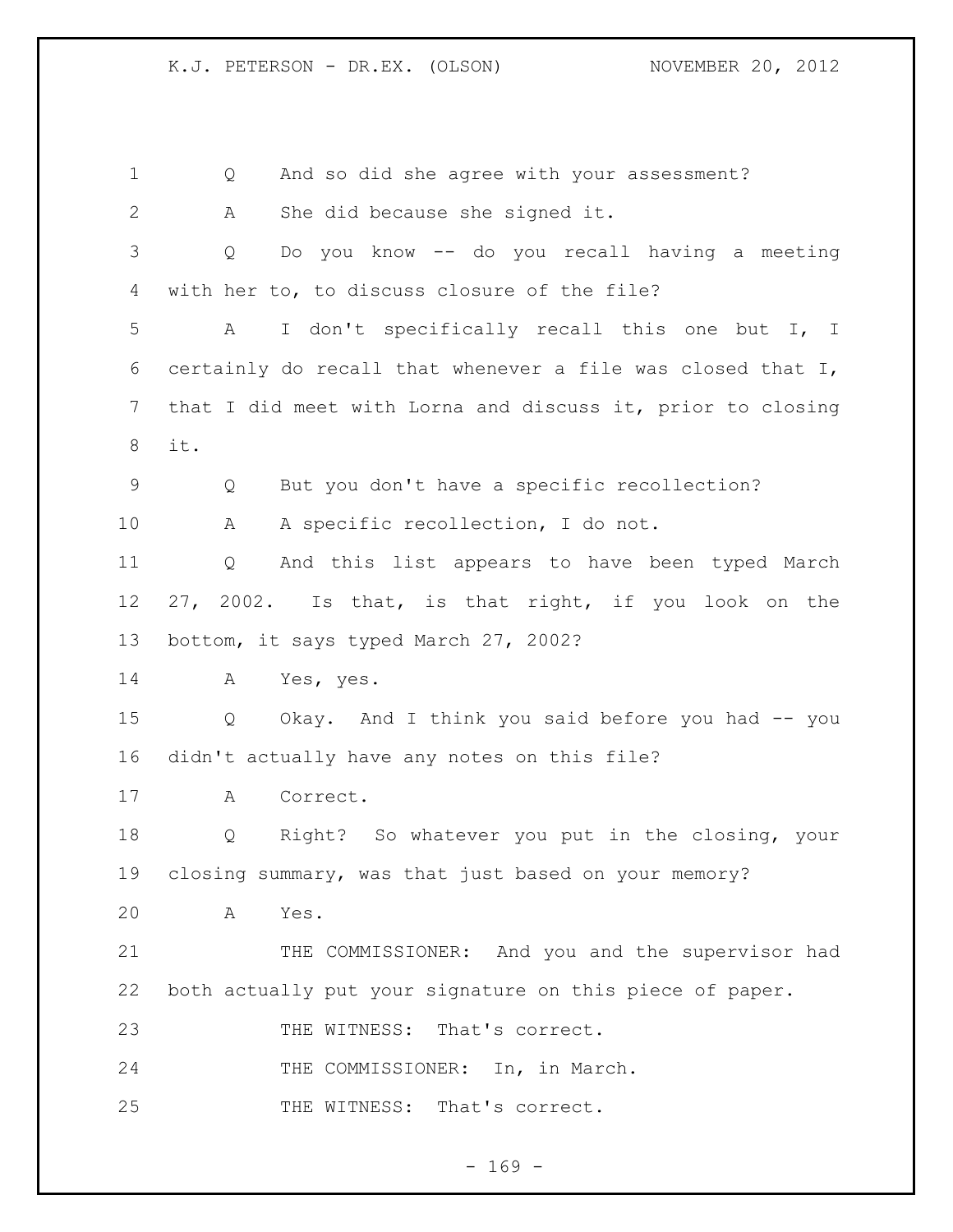1 THE COMMISSIONER: Yeah.

2 THE WITNESS: Yes.

BY MR. OLSON:

 Q Well, when a file is closed, is there any further monitoring of the family?

A No, there is not.

 Q Okay. Was there anything preventing you from keeping the file open to continue to have some sort of involvement?

 A The only thing preventing it would be that there were, that there were no relevant child protection concerns at the time to mandate service. And as much as we would like to, we can't keep every file open indefinitely and there has to come a time, if a child is in a home and safe and there's no presenting child welfare protection concerns then we need to close the file.

18 Q When you say presenting child protection concern, does that mean an immediate concern, for example, the child is running down the street without shoes, that sort of thing, or is it sort of an ongoing safety concern?

 A It could -- well, it could be, it could be either as long as there is enough factual evidence of it. For instance, you know if, if two visits to the home you could see that there were empty beer bottles on the, on the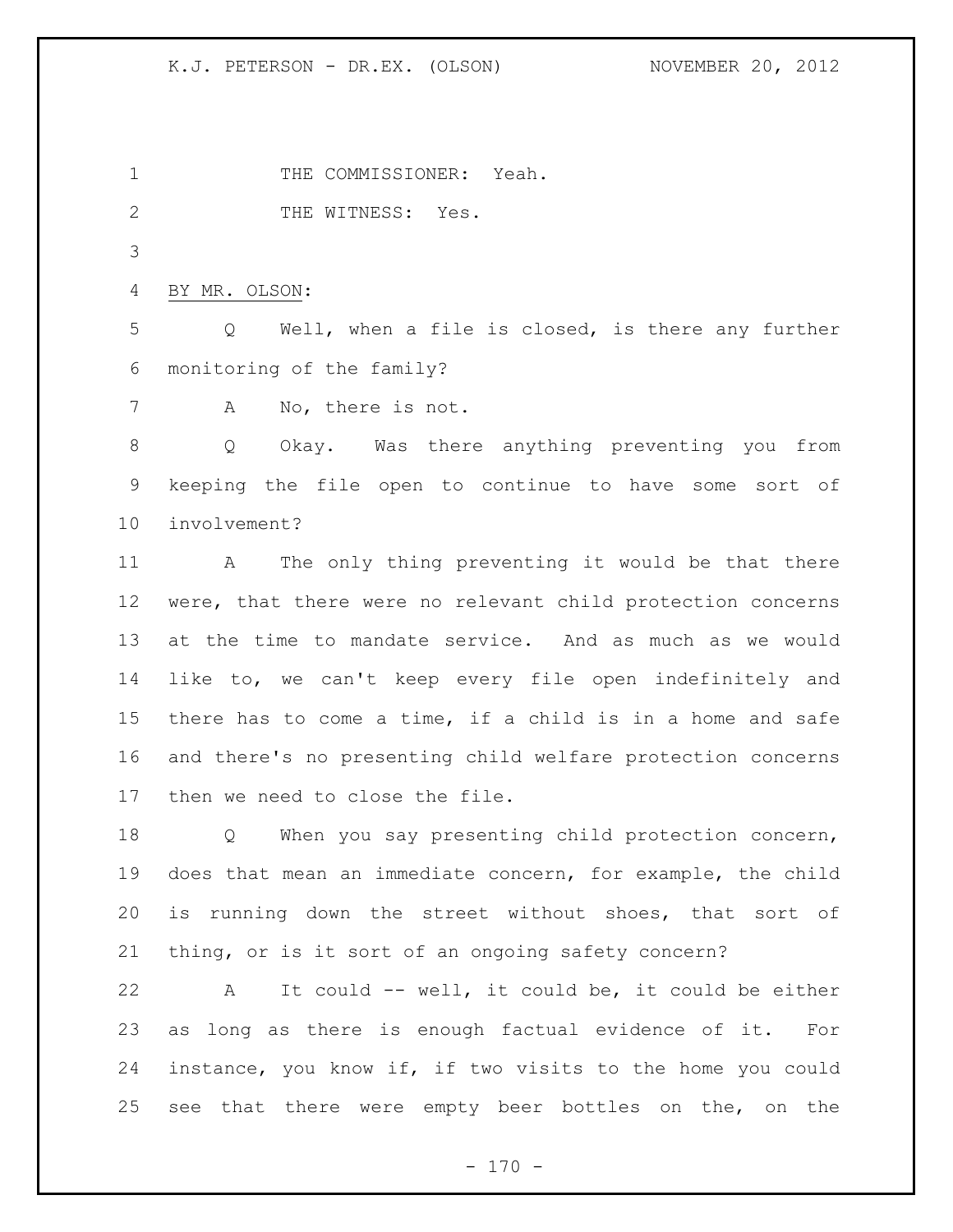kitchen table, even though they said they, they weren't drinking. So something like that you, you would be able to keep that open because it would be a -- still a viable possible protection concern.

 Q In this, this particular case, and I just want to put these facts to you, you know that Ms. Chief-Abigosis was off the file when the baby died. There was a concern about Mr. Sinclair possibly using alcohol at that point. There was a recent separation between him and Ms. Kematch and then there was Phoenix who, apparently, was moving around between different people and there was no visit by you at that -- at any time.

A Right.

 Q Based on that, were you able to really say there wasn't a risk to the child, that it was -- the file had to be closed?

 A I don't think that you -- I don't think it's possible to say, with any certainty, that there's never any risk but when the risk is, is low or minimal and, and in the discussion that I had with Lorna Hanson, when I received the case, the issue at that time already was that, that any child protection concerns had been, been addressed and we were more looking at, as I stated again, more voluntary services and when you have a -- in that kind of situation when you have a, a client that's rebuffing all,

- 171 -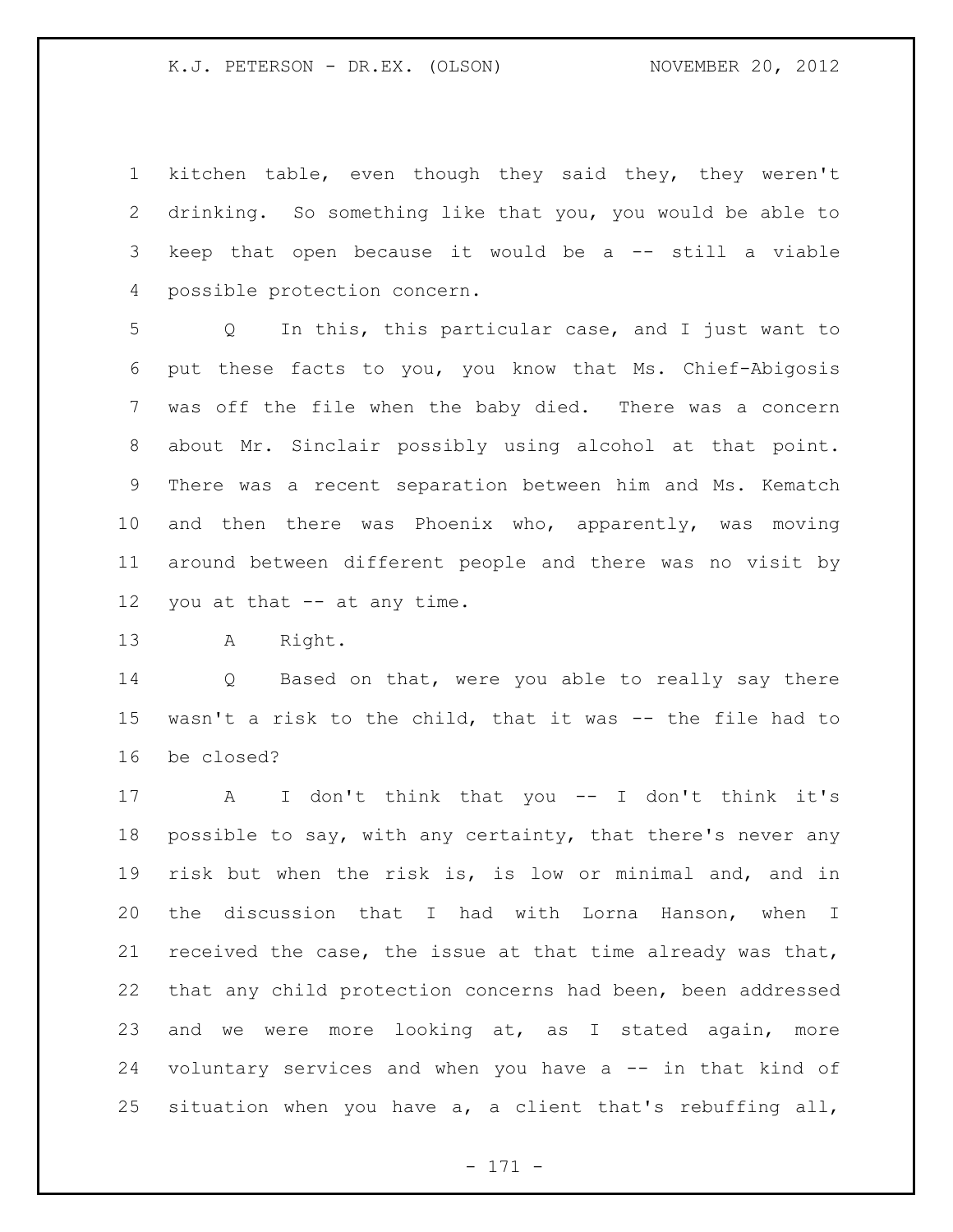all of your offers of service, there is a time when you would close the file.

 Q We're, we're almost done, I just want to move on to the reports that were commissioned following Phoenix's death. Have you -- did you -- first of all, do you recall when you first learned of Phoenix's death?

A I do not.

 Q Did anyone, prior to the inquiry, did anyone speak with you about your involvement in the file?

10 A I'm sorry, repeat that.

 Q Prior to the inquiry process, did anyone speak with you with respect to your involvement in the file?

A I don't believe so, no.

 Q Out of fairness to you, I want to bring to your attention and I, I, I know you're familiar with the portions in the reports that refer to your involvement in the file so I don't want to go into them in great detail but I want to give you a chance to comment on them if you, if you feel that you would like to.

A Okay.

 Q So the first one is a Section 4 report which is at Commission disclosure one and it's page 26.

A Section?

 Q You won't find it in the, in the book before you, it's -- you'll have to look on the screen for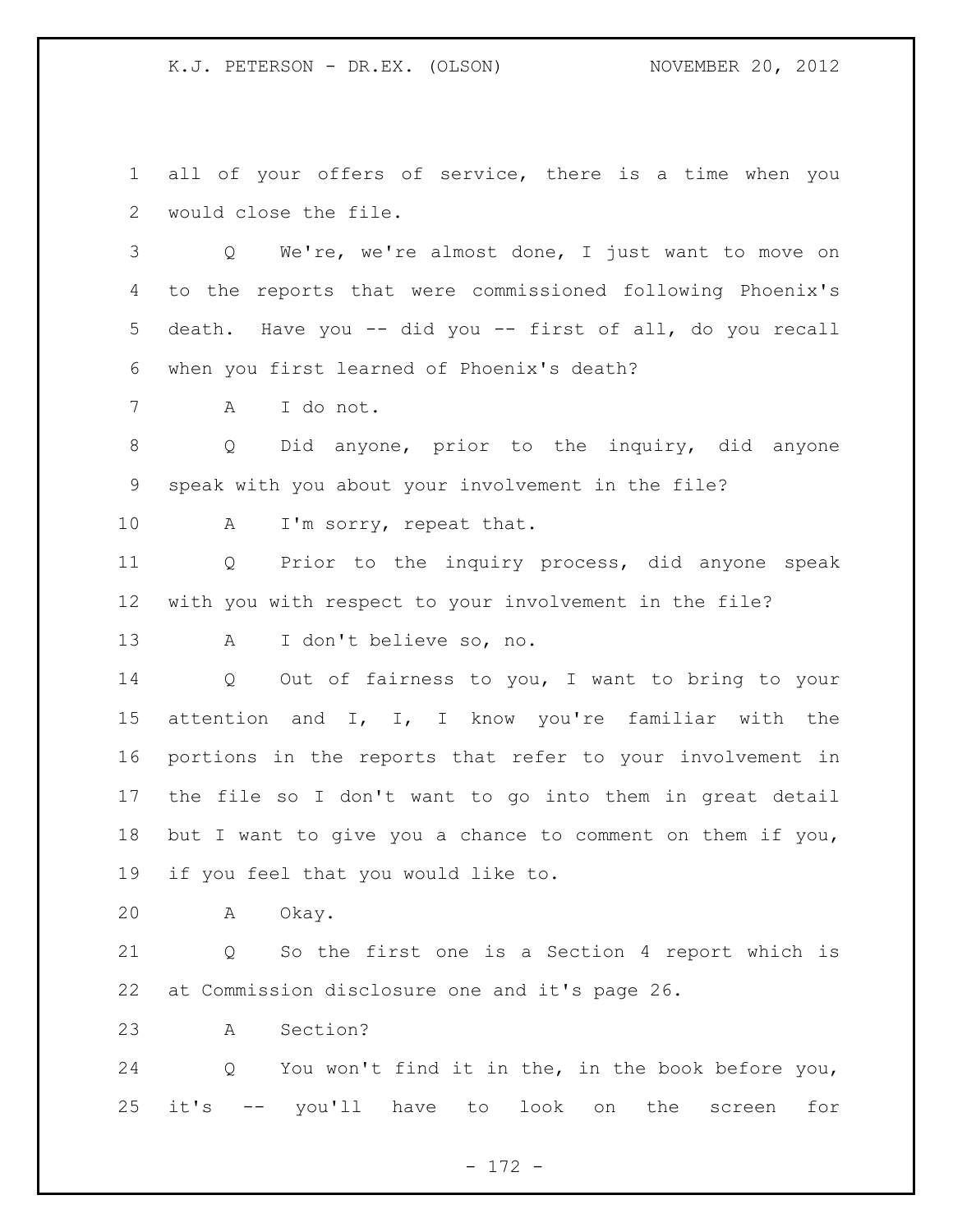this. A Okay. Q So on page 26, if you look under the heading March 1, 2002 -- A Yes.  $6 \qquad Q \qquad -- \text{ it says:}$  "This is the Closing Summary for Steven Sinclair's protection file. This recording has no indication of what contacts occurred with 12 Steven and Phoenix. The last recorded contact on this family occurred in July of 2001. The reason for closing was given that **'Steven is the primary care-giver** 17 for Phoenix. He has not requested any services from the Agency and 19 at this time no community resources are indicating any concerns. Since there are no welfare concerns at present, this worker recommends that the file be closed.' The recording itself indicates that there were as yet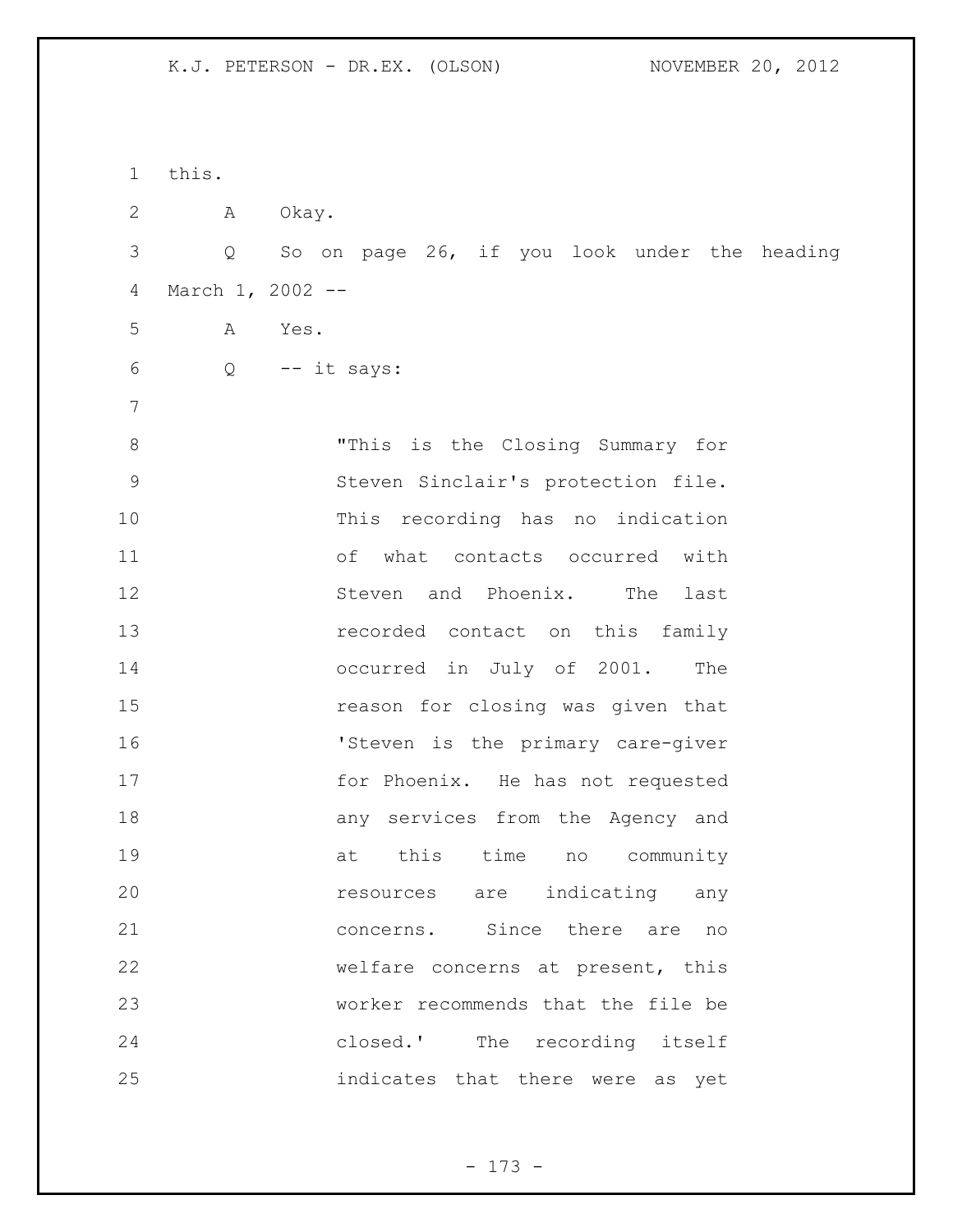'a number of unresolved problems' and it made recommendations for the future. It is also noted that following the death of [the baby] no offer of grief counseling, or follow-up 7 through in-home support or immediately safety assessment on 9 Phoenix was recorded."

 Just before we get to the findings, do you have any comments with respect to that, these portions of the report?

 A Just the comment that, that I would have on it. First of all, that it indicates that there was no offer of grief counseling which is, is not true. My understanding was that Delores Chief-Abigosis had a conversation with Genny at, at which time she offered services and during that conversation with Genny and Steve was at Genny's home at the time, that the family was receiving grief counseling and support from Ma Mawi which they preferred and they did not want grief counseling services or support services from the agency, that, that were receiving it from a culturally appropriate resource.

Q Okay. And your, your counsel has helpfully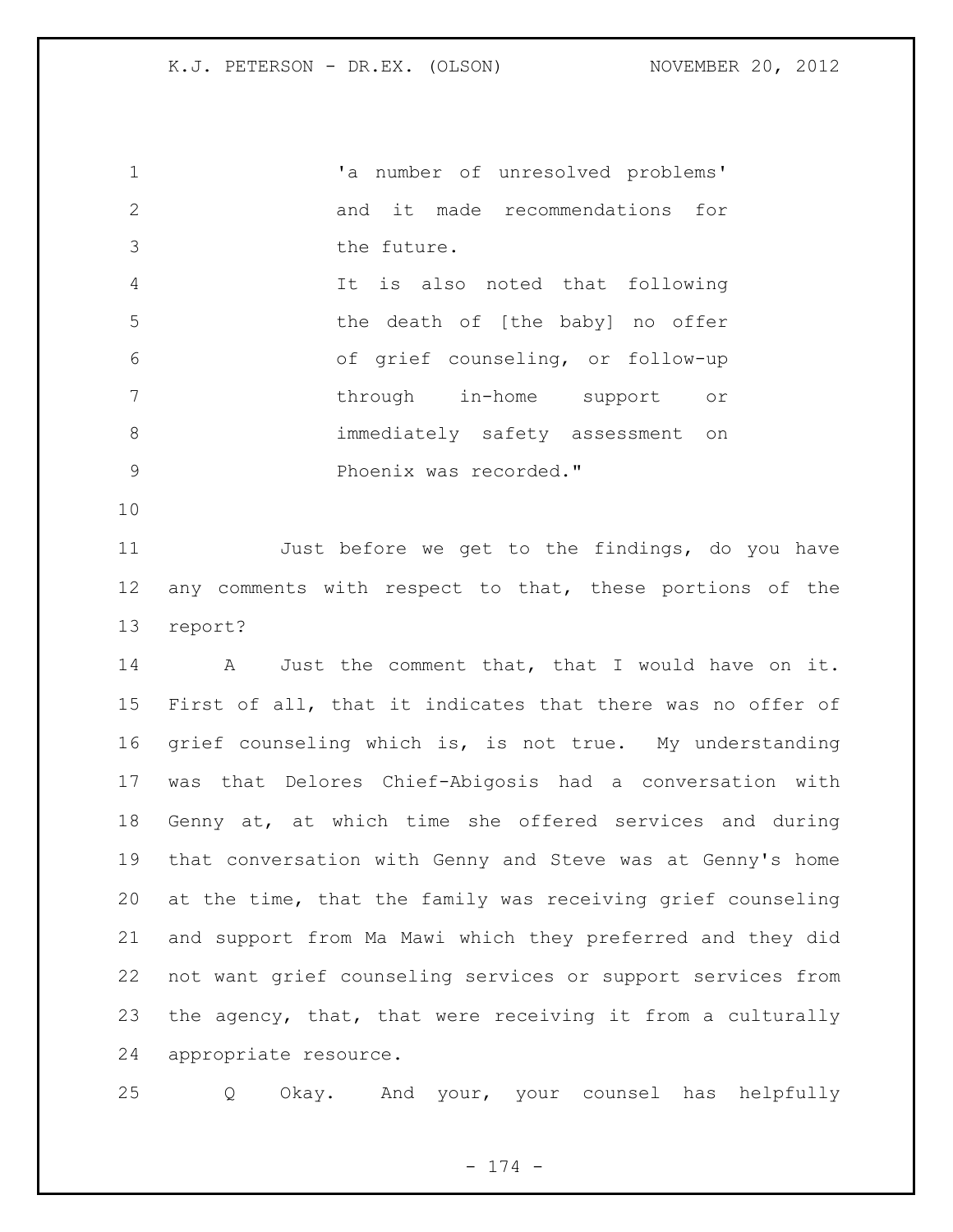pointed out that there's a reference on page 37402, if we could just turn that up quickly.

 If you look under the heading interventions, the first paragraph it says: "He will be connecting with his previous psychologist to do some grief and loss therapy." Do you see that?

A Yes, I do.

 Q Is that the grief counseling you're referencing? A No, it's not.

10 0 So there's something else in the file?

A It's, it's something else in the file.

 Q And do you know where that would be found in the notes?

 A It would be in Delores' transfer summary and it would -- the date would probably be July 15, 16th and a phone call to Genny.

 Q Maybe we could just scroll down to that portion of the transfer summary. Keep going. Okay, so here we have July 16th and this was --

 A That would be, that would be the -- it at the bottom, I believe.

 Q Okay. So this is a phone call to Genny, this is something that Ms. Chief-Abigosis is writing?

A That's right.

Q So it says:

- 175 -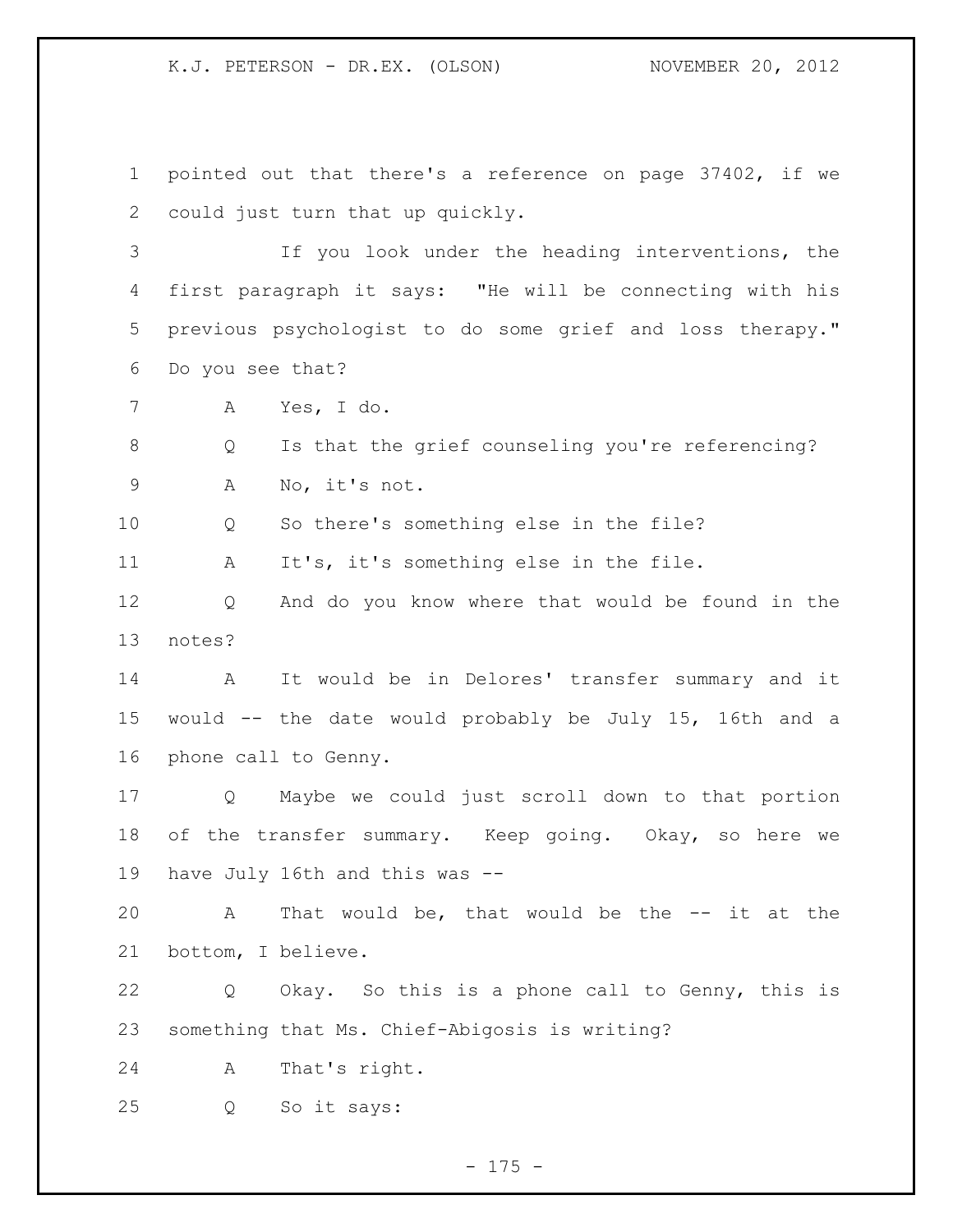"PC to Jenny ... she stated that Steve was at her house and is presented sleeping - ... they have not heard anything from Samantha and did not know where she was -- all she knew is that a couple of her friends had seen her about two weeks ago when she was prostituting on the corner of 10 Langside and Broadway." 12 A Might be on the next page. Q Okay. So in the paragraph there: "Jenny stated that she has some problems --" Or sorry. "-- some people/workers coming over from Ma Mawi Wichita to assist Steve and her with the death. This worker offered assistance for child care - Jenny stated that Phoenix is doing well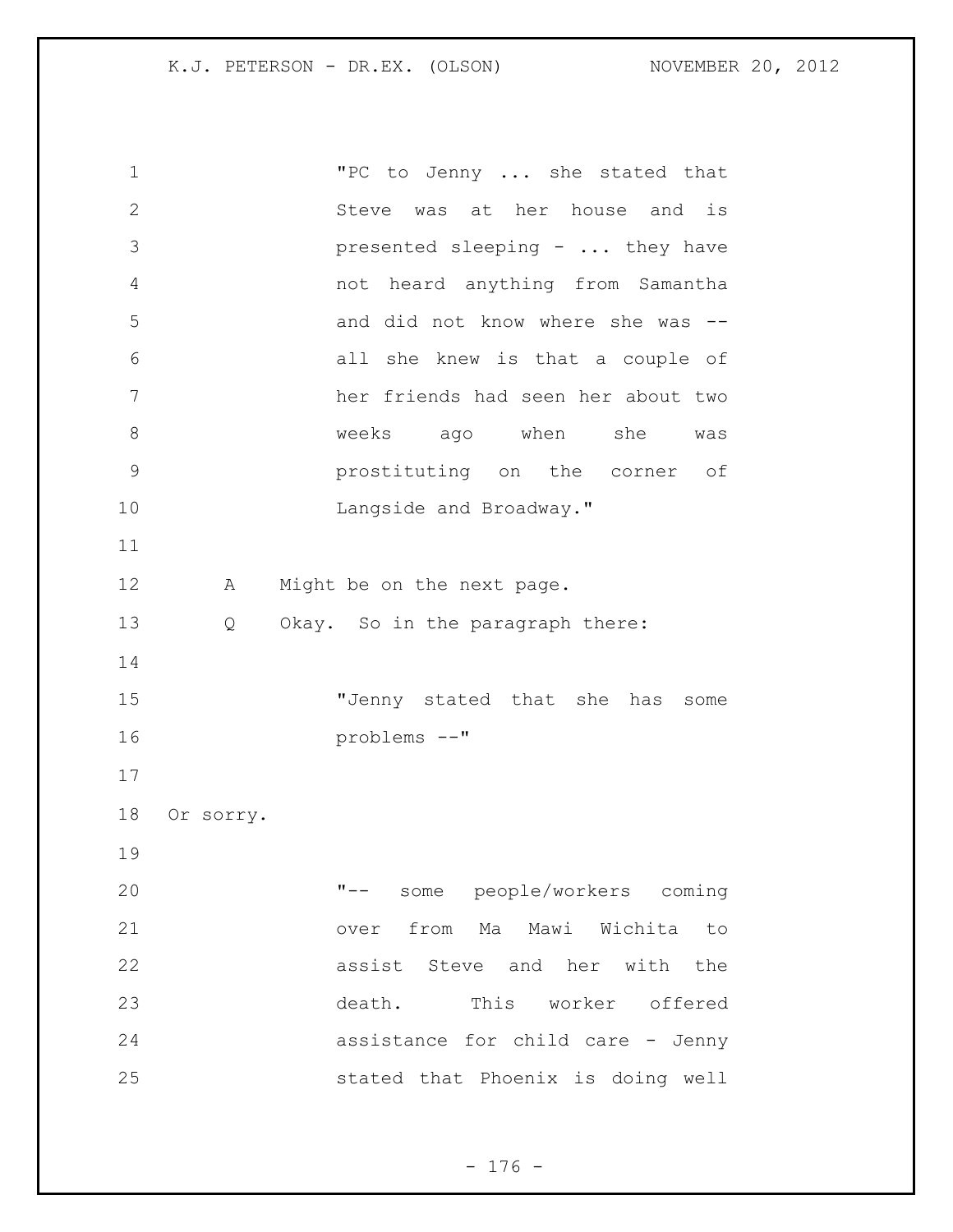1 and that she doesn't need any assistance at this time and will call the Agency if there is a need. This worker stated that the Agency would be available if there is any support needed." 8 Is that what you are -- is that what -- A That's the reference I'm making. Q Okay. And it appears that it was an offer of assistance for child care or other support; is that -- A Right. Q Okay. If we can just go back then to the report, page 26. Was there anything else in that paragraph that you wanted to comment on, specifically? A Sorry, my glasses broke so -- Q That's okay. 18 A In terms of the safety assessment on Phoenix, my understanding was that after hours had gone out and did assess some -- Phoenix's safety at Genny's home. That was my understanding that Cory Donald had gone out and seen Phoenix and assessed her safety at that time. Q That was prior to your assuming conduct of the file; is that ... A That's right.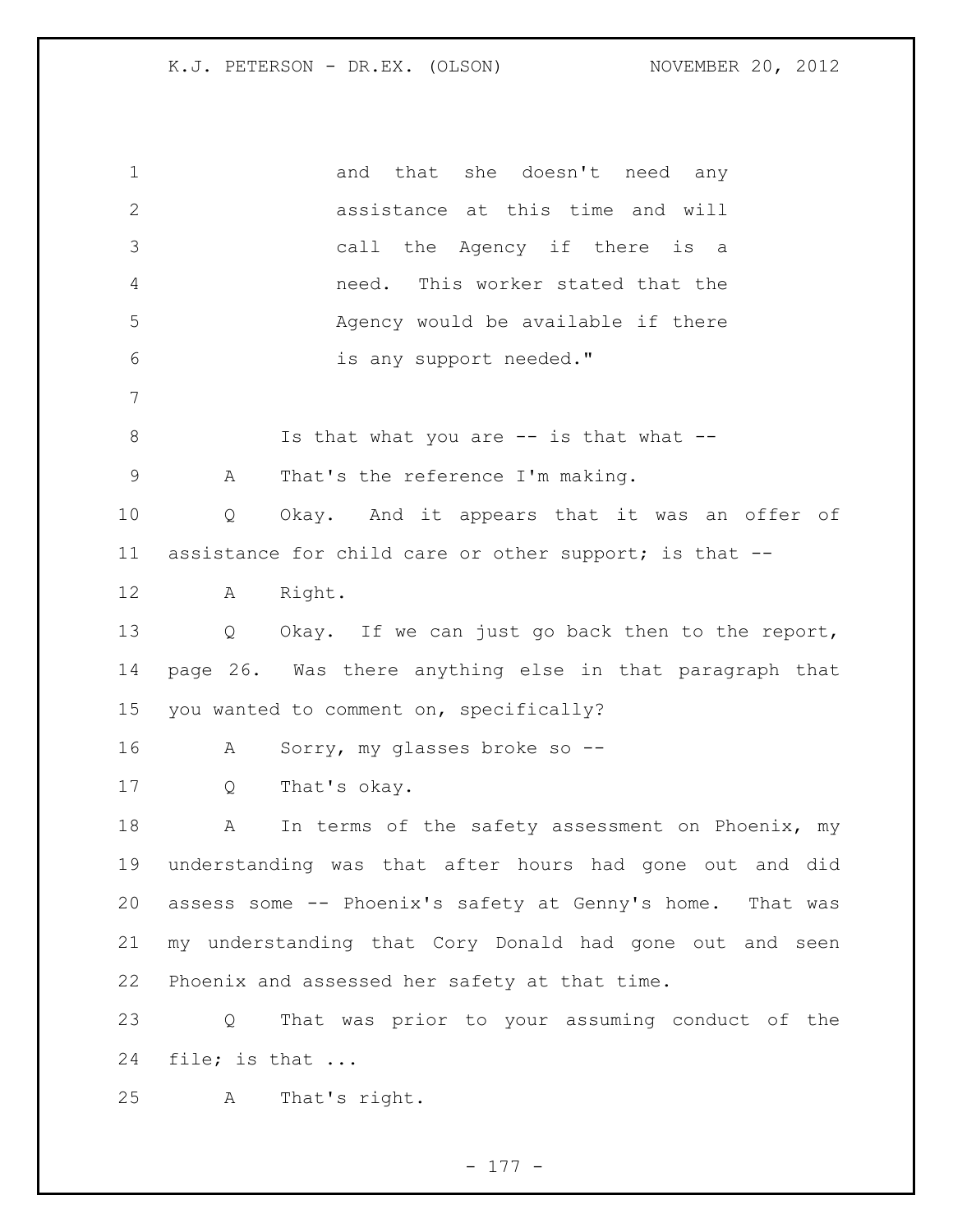Q Okay. And is there any, anything else you would like to comment on? A Yeah, the, the last sentence in the first paragraph. Q Where it says the recording, itself? A Yeah. 7 Q Indicated that there were -- A Just in terms of the, the interpretation of this, the transfer summary, as I indicated that it, it was a form that we filled out when closings or transfers were completed and the expectation was -- is, is that the worker is going to put some information under each heading and I guess when I'm reading this and my concern is, is that, that they interpret a number of unresolved problems as being significant problems that are still there. Q Right. A Every family is going to have some unresolved

 problems, even when their files are being closed, but it's important for them to be noted if and when a file ever got opened in the future.

 Q Okay. And so just -- your view then, I take it, was that the problems you identified were not significant problems?

 A Not at the time that they -- to the point that they needed attention from the agency or assessment of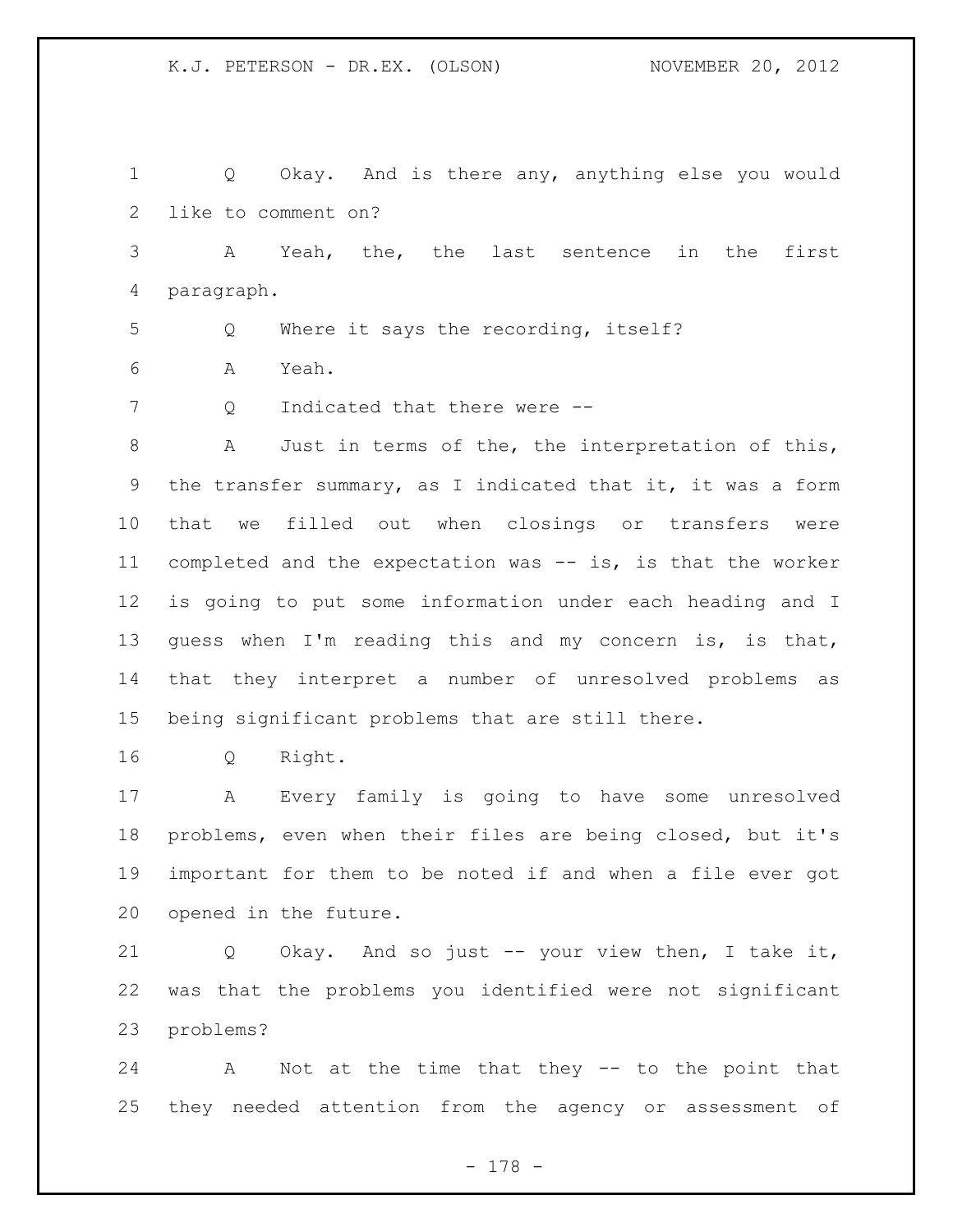| $\mathbf 1$  | safety.                                                     |
|--------------|-------------------------------------------------------------|
| $\mathbf{2}$ | If you look under the findings now there's<br>Q             |
| 3            | finding 12, F12.                                            |
| 4            | Α<br>Yes.                                                   |
| 5            | Q<br>It says:                                               |
| 6            |                                                             |
| 7            | "The absence of any recording and                           |
| $8\,$        | case notes for the period from                              |
| $\mathsf 9$  | July 16, 2001 until March 1, 2002                           |
| 10           | makes it difficult to determine                             |
| 11           | what was attempted by the case                              |
| 12           | worker during this period of time                           |
| 13           | that the file is open."                                     |
| 14           | It is possible that case work was                           |
| 15           | completed by the assigned worker                            |
| 16           | but no record or case notes can                             |
| 17           | verify this."                                               |
| 18           |                                                             |
| 19           | I think you already told us that your -- whatever           |
| 20           | you did was recorded in your summary, that was those -- the |
| 21           | two paragraphs we looked at?                                |
| 22           | That is correct.<br>A                                       |
| 23           | Q<br>Okay. So do you, do you take any -- do you want        |
| 24           | $to$ $--$                                                   |
| 25           | $\mathbb{N} \circ$ .<br>Α                                   |

- 179 -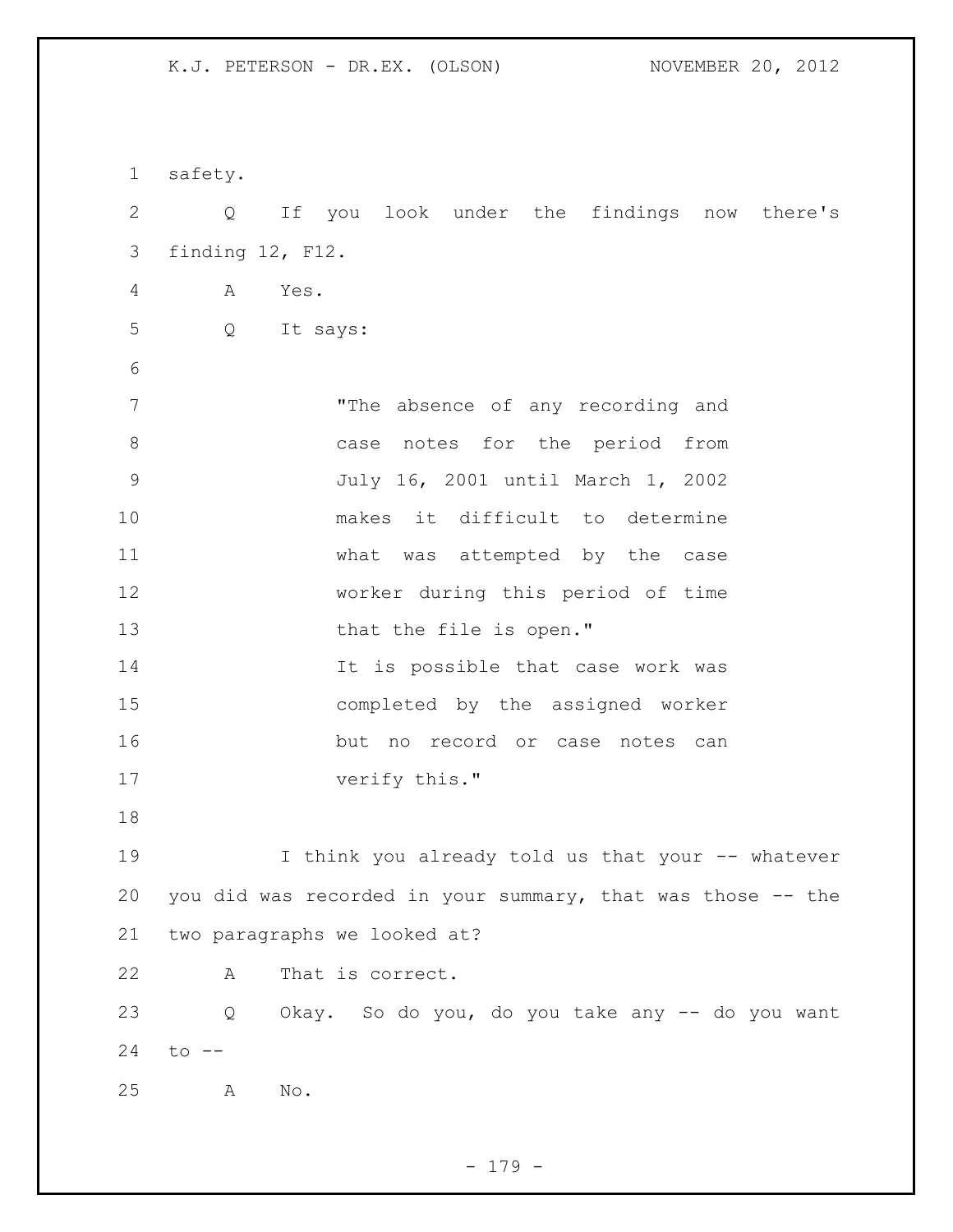K.J. PETERSON - DR.EX. (OLSON) NOVEMBER 20, 2012 Q -- comment on that? No? The next finding, 13: "Significant problems existed which could have negatively affected the welfare of Phoenix Sinclair and they should have been followed up prior to closing." It says: "There were still protection concerns based on their past childhood trauma -- Sorry traumas. 17 T-- and the apparent use of 18 alcohol that would still occur." Do you have any comments on that, other than what we have discussed already? A No. I think -- I believe that we've already discussed and I have already explained in, you know, in terms of past childhood trauma, that you certainly can't mandate service to anybody simply because they had trauma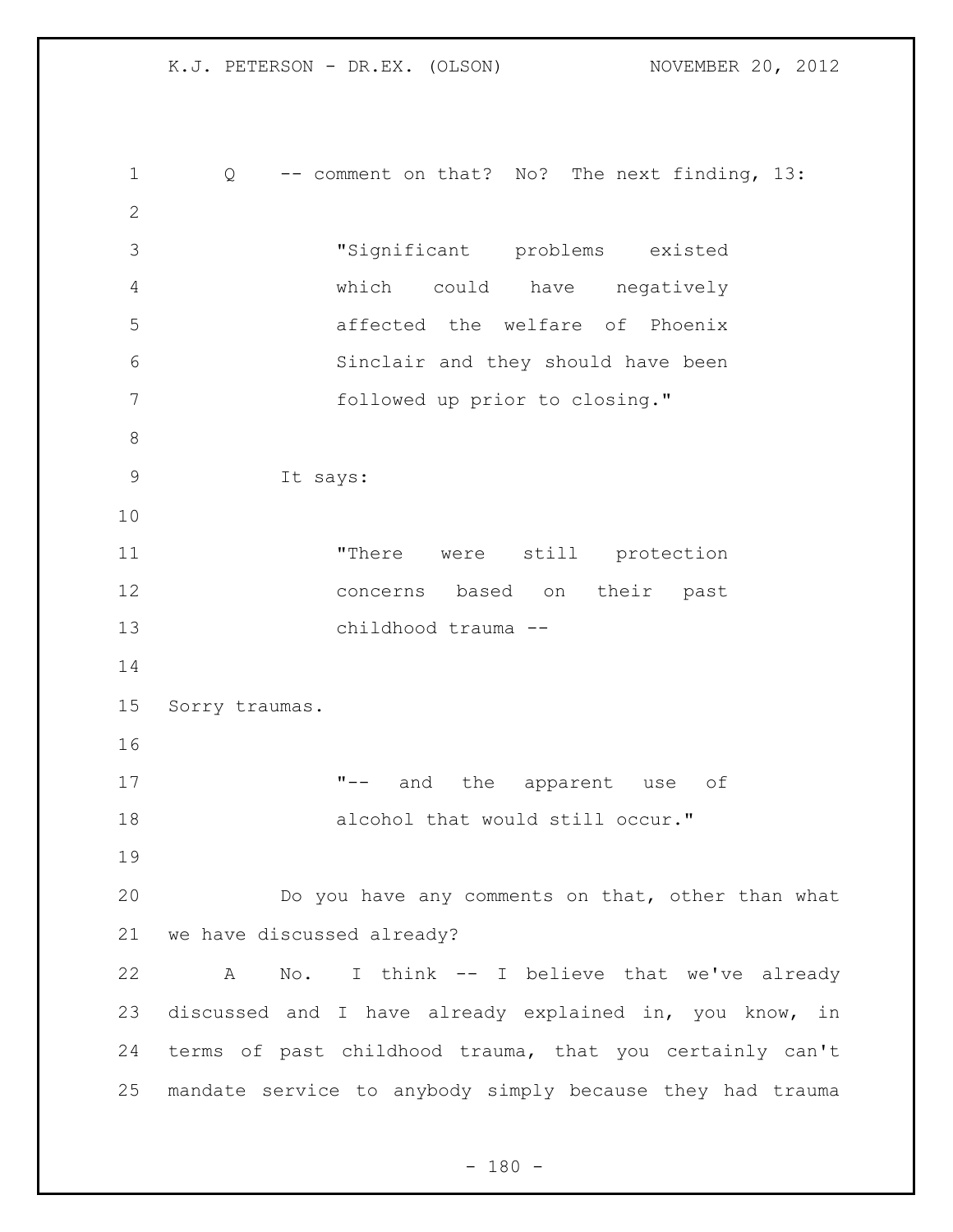| $\mathbf 1$     | in their childhood and when it says "the apparent use of  |
|-----------------|-----------------------------------------------------------|
| $\mathbf{2}$    | alcohol", well, at the closing of the file, the apparent  |
| 3               | use of alcohol was that dad was going out drinking and he |
| 4               | would drink to intoxication in, in an evening, but if he  |
| 5               | did that, he got child care and it certainly wouldn't be  |
| 6               | the first single parent who goes out and, and, and drinks |
| $7\phantom{.0}$ | of a time.                                                |
| $8\,$           | So, again, it says apparent and, and I, I think           |
| $\mathsf 9$     | that interpretation is, is questionable.                  |
| 10              | Finally with this report, finding 14:<br>Q                |
| 11              |                                                           |
| 12              | "The case management from November                        |
| 13              | of 2000 until the closing in March                        |
| 14              | 2002 was substandard.                                     |
| 15              | There were limited contacts, no                           |
| 16              | risk assessments and assessments                          |
| 17              | were completed and there is no                            |
| 18              | indication of<br>sound casework                           |
| 19              | practice.                                                 |
| 20              | It was felt that Steven Sinclair                          |
| 21              | might still have a drinking                               |
| 22              | problem and it was unsure whether                         |
| 23              | linked to collateral<br>he<br>was                         |
| 24              | services to a sufficient degree.                          |
| 25              | was also<br>felt<br>have<br>He<br>to                      |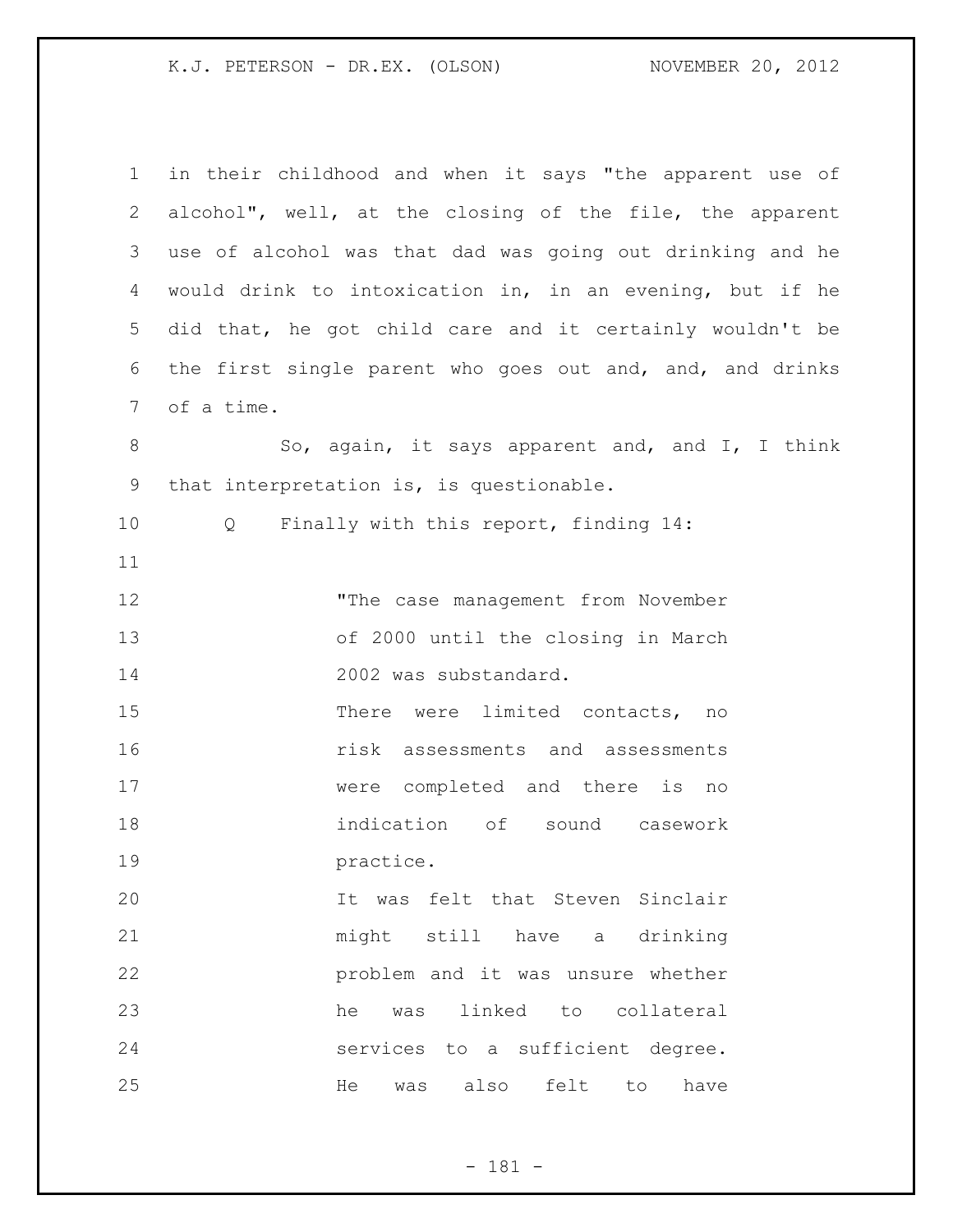| $\mathbf 1$    | unresolved<br>from<br>his<br>trauma                       |
|----------------|-----------------------------------------------------------|
| $\mathbf{2}$   | childhood. Regardless of this,                            |
| 3              | the<br>case file was ultimately                           |
| $\overline{4}$ | closed without these<br>being                             |
| 5              | resolved. They should have been,                          |
| 6              | due to the young age of Phoenix                           |
| $\overline{7}$ | which made her high risk for abuse                        |
| 8              | neglect. Furthermore, the<br>or                           |
| $\mathsf 9$    | continued opening of the<br>case                          |
| 10             | needed not have depended<br>on                            |
| 11             | whether Steven asked for continued                        |
| 12             | support services but<br>more<br>on                        |
| 13             | whether a supervisory order could                         |
| 14             | sought if the worker<br>be<br>had                         |
| 15             | sufficient child protection                               |
| 16             | the father<br>concerns and<br>was                         |
| 17             | uncooperative.                                            |
| 18             | Collaterals were not called<br>to                         |
| 19             | find out what information they may                        |
| 20             | have been able to offer."                                 |
| 21             |                                                           |
| 22             | Do you have any, do you have any comments on              |
| 23             | those paragraphs?                                         |
| 24             | On -- well, for one thing, it certainly has been<br>Α     |
| 25             | my experience that I have never been granted, as an agent |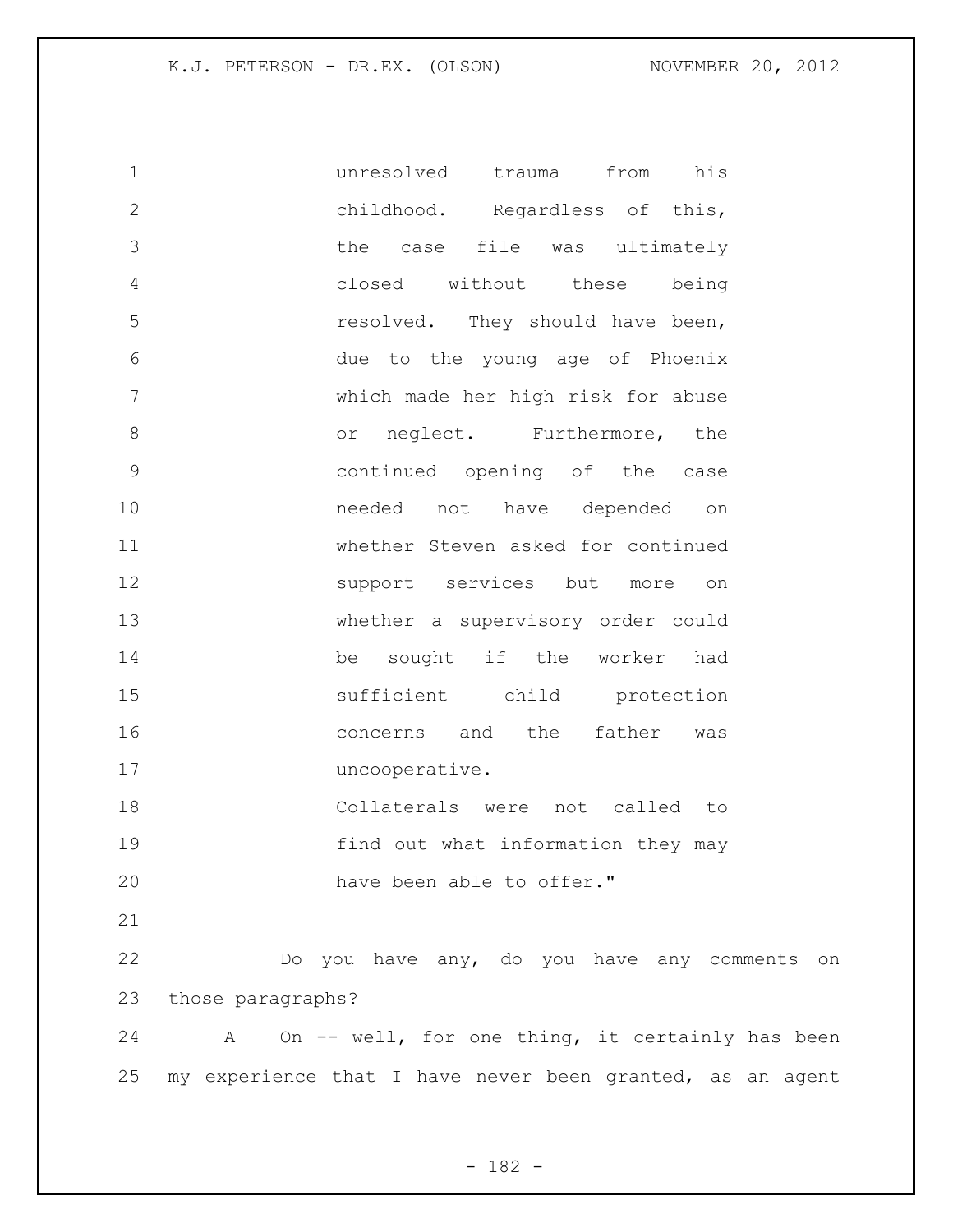on behalf of the agency, by a master in court, an order of supervision without the child having been apprehended previous to that, so you can't just walk into court and ask for an order of supervision without factual child protection concerns to the point where there's apprehension.

7 Think I've already and again, we discussed -- I think I've already discussed in terms of whether or not Steven may or may not have a drinking problem.

 And as -- in terms of whether they're unsure that they're linked to collateral services, well, I think that the collateral services that Steven had listed were sufficient, in my opinion.

Q Could you just move on now to the next report.

15 THE COMMISSIONER: I'm just -- I'm wondering, I know you're nearly through but this witness has been a long time without a break. How long are you going to be, Mr. Olson.

MR. OLSON: Not long at all.

THE COMMISSIONER: What does that mean?

 MR. OLSON: There, there are two, two more reports and the involvement in both of them is shorter.

 THE COMMISSIONER: Well, I think we, we should have a break now.

MR. OLSON: Okay.

- 183 -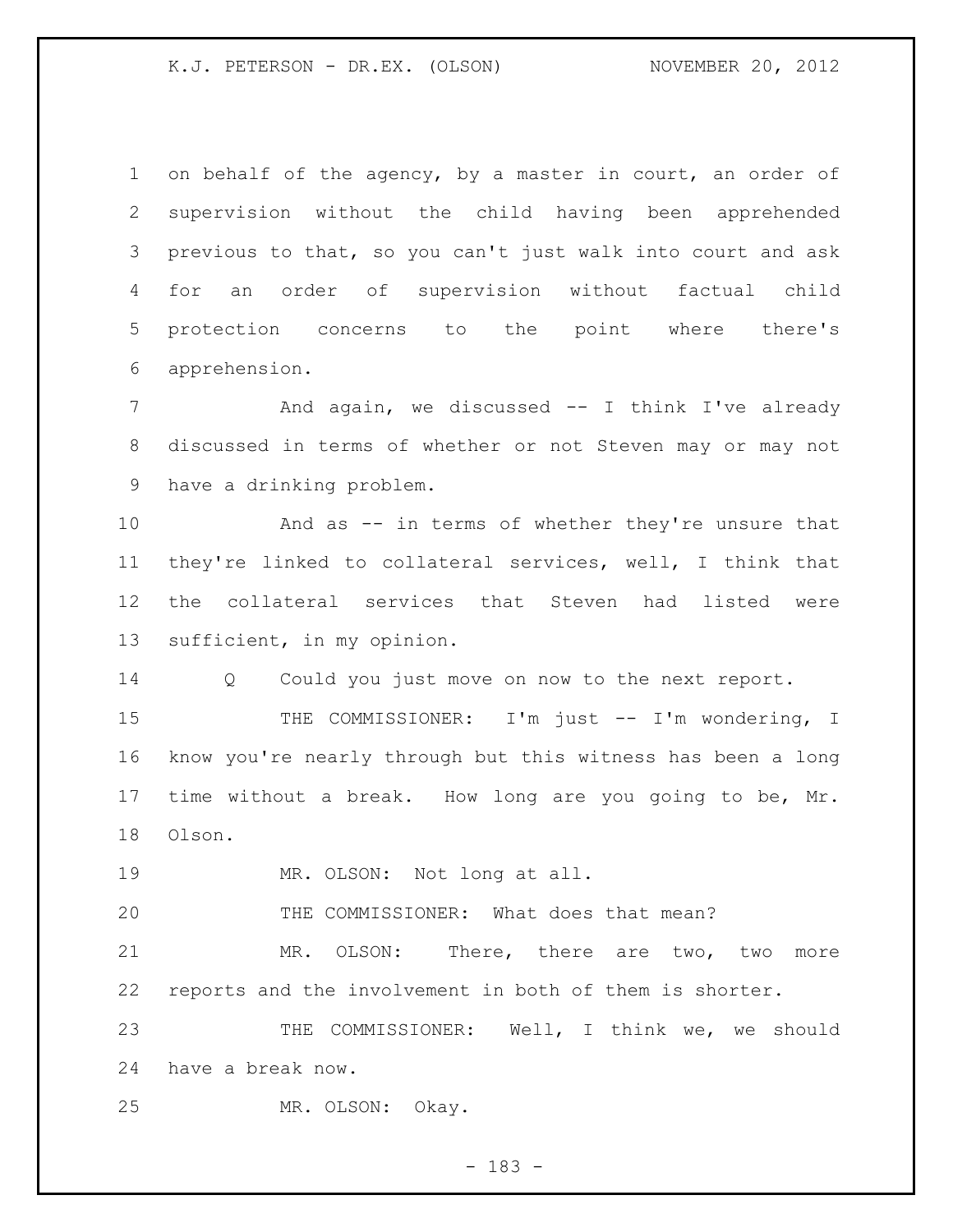THE COMMISSIONER: Ten minutes long enough? We'll break for 10 minutes. (BRIEF RECESS) MR. OLSON: Mr. Commissioner, just before we go on, there was a couple of things I wanted to address, not related to this witness. One is there were some references during Ms., Ms. Pickering's testimony about a telephone number, that number should not be made public, it's a current number, so I just want to remind the press that that should not be public. There was also reference to -- by the witness, to Mr. Sinclair's siblings, when they were children in care. Those reference -- I -- to the extent they haven't been -- they're not already out there, that should also be -- not be reported on. THE COMMISSIONER: Those are matters that would have been redacted from documents that had been in that form. MR. OLSON: Yeah, and I don't think there were actually any documents, it was just evidence given by the witness so ... 24 THE COMMISSIONER: I, I -- the media people have been very cooperative and I would think there would be no

- 184 -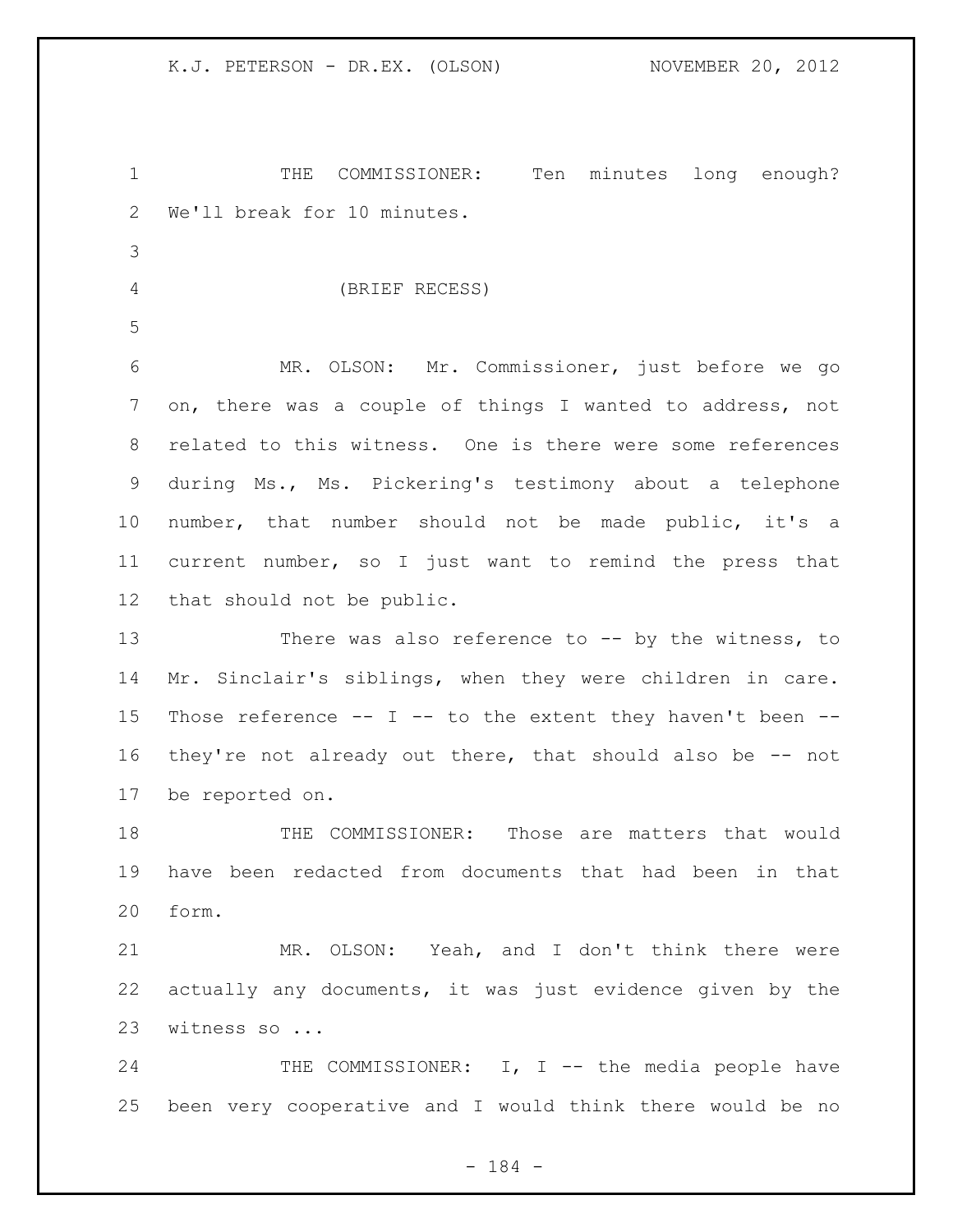problem having compliance.

| $\mathbf{2}$    | MR. OLSON: Very good. And the final thing is we             |  |  |
|-----------------|-------------------------------------------------------------|--|--|
| 3               | scheduled Nikki Taylor-Humenchuk for this afternoon,<br>had |  |  |
| 4               | due to scheduling we'll have to move her till tomorrow at   |  |  |
| 5               | 2:00 so whichever witness happens to be scheduled for that  |  |  |
| 6               | time I'll have to stand them down and get her done. I       |  |  |
| $7\phantom{.0}$ | believe that would be Laura Forrest tomorrow at that time.  |  |  |
| $\,8\,$         | THE COMMISSIONER: Pardon?                                   |  |  |
| $\mathcal{G}$   | MR. OLSON: Laura Forrest will be the witness                |  |  |
| 10              | that will be -- is scheduled at that time.                  |  |  |
| 11              | THE COMMISSIONER: Yes, all right. All right.                |  |  |
| 12              |                                                             |  |  |
| 13              | BY MR. OLSON:                                               |  |  |
| 14              | So before the break I was just going to move on<br>Q        |  |  |
| 15              | to the Section 10 report, Commission disclosure two, at     |  |  |
| 16              | page 138.                                                   |  |  |
| 17              | If you look under the paragraph beginning "Steven           |  |  |
| 18              | Sinclair's file."                                           |  |  |
| 19              | A<br>Yes.                                                   |  |  |
| 20              | It says:<br>Q                                               |  |  |
| 21              |                                                             |  |  |
| 22              | "Steven Sinclair's file was closed                          |  |  |
| 23              | March 27, 2002 with<br>the<br>on                            |  |  |
| 24              | notation that Mr. Sinclair did not                          |  |  |
| 25              | respond to attempts to contact him                          |  |  |
|                 |                                                             |  |  |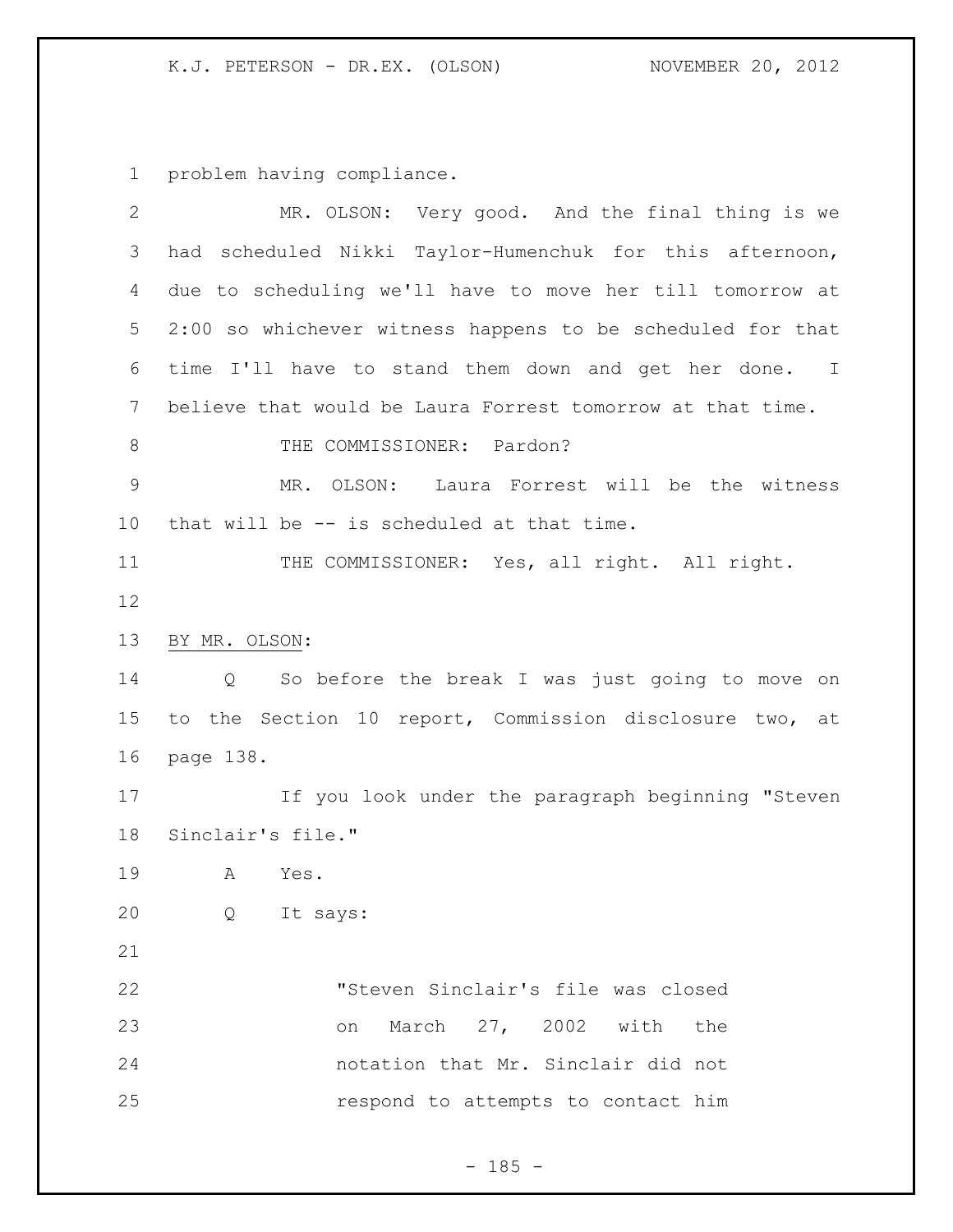| $\mathbf 1$  |   |      | in late August 2001."                  |
|--------------|---|------|----------------------------------------|
| $\mathbf{2}$ |   |      |                                        |
| 3            | A | Yes. |                                        |
| 4            | Q |      |                                        |
| 5            |   |      | "His sister, Sheila, did contact       |
| 6            |   |      | the worker (who had a relationship     |
| 7            |   |      | with "three of the youngest            |
| 8            |   |      | Sinclairs") and relayed that           |
| 9            |   |      | Steven was doing well with Phoenix     |
| 10           |   |      | and that their sister, Jenny, was      |
| 11           |   |      | "helping out". Sheila promised to      |
| 12           |   |      | pass along to Steven the worker's      |
| 13           |   |      | offer to be available to speak         |
| 14           |   |      | with him or provide service. The       |
| 15           |   |      | worker eventually wrote a letter       |
| 16           |   |      | to Mr. Sinclair (after another         |
| 17           |   |      | attempt to contact him) asking         |
| 18           |   |      | that he come to the office.<br>No      |
| 19           |   |      | response was received and no           |
| 20           |   |      | further concerns were relayed to       |
| 21           |   |      | the Agency."                           |
| 22           |   |      |                                        |
| 23           |   |      | That is -- is that factually accurate? |
| 24           | А |      | That's accurate, I would say.          |
| 25           | Q |      | Then it says:                          |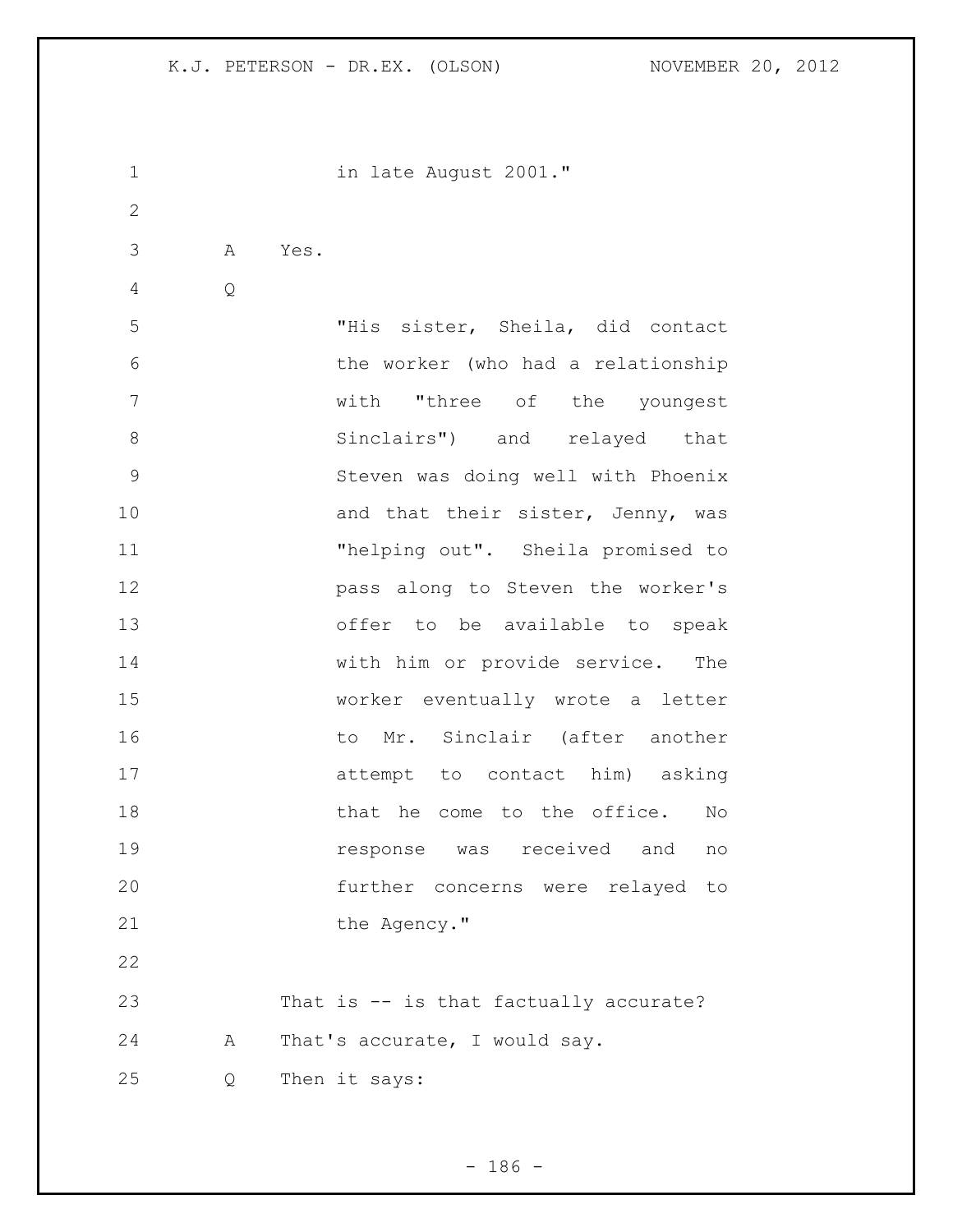| 1            |        | "In closing the file, the worker     |
|--------------|--------|--------------------------------------|
| $\mathbf{2}$ |        | noted that Steven's family's --"     |
| 3            |        |                                      |
| 4            | Sorry. |                                      |
| 5            |        |                                      |
| 6            |        | "-- family experience had been one   |
| 7            |        | of alcohol abuse, domestic           |
| 8            |        | violence and sexual abuse.<br>As a   |
| 9            |        | child in care. Steven did receive    |
| 10           |        | therapy but the worker was           |
| 11           |        | concerned that his "issues" would    |
| 12           |        | resurface at a future date. Mr.      |
| 13           |        | Sinclair was described as a "very    |
| 14           |        | quiet and private person" who        |
| 15           |        | found it difficult to ask for help   |
| 16           |        | or to speak of what was bothering    |
| 17           |        | him. The possibility that he         |
| 18           |        | could develop an alcohol problem     |
| 19           |        | noted<br>an "unresolved<br>as<br>was |
| 20           |        | problem" as Mr. Sinclair             |
| 21           |        | acknowledged using alcohol. He       |
| 22           |        | been disappointed in his<br>had      |
| 23           |        | relationship with Ma Mawi where      |
| 24           |        | his sister, Jenny  worked.<br>The    |
| 25           |        | worker noted, in "Recommendations    |

- 187 -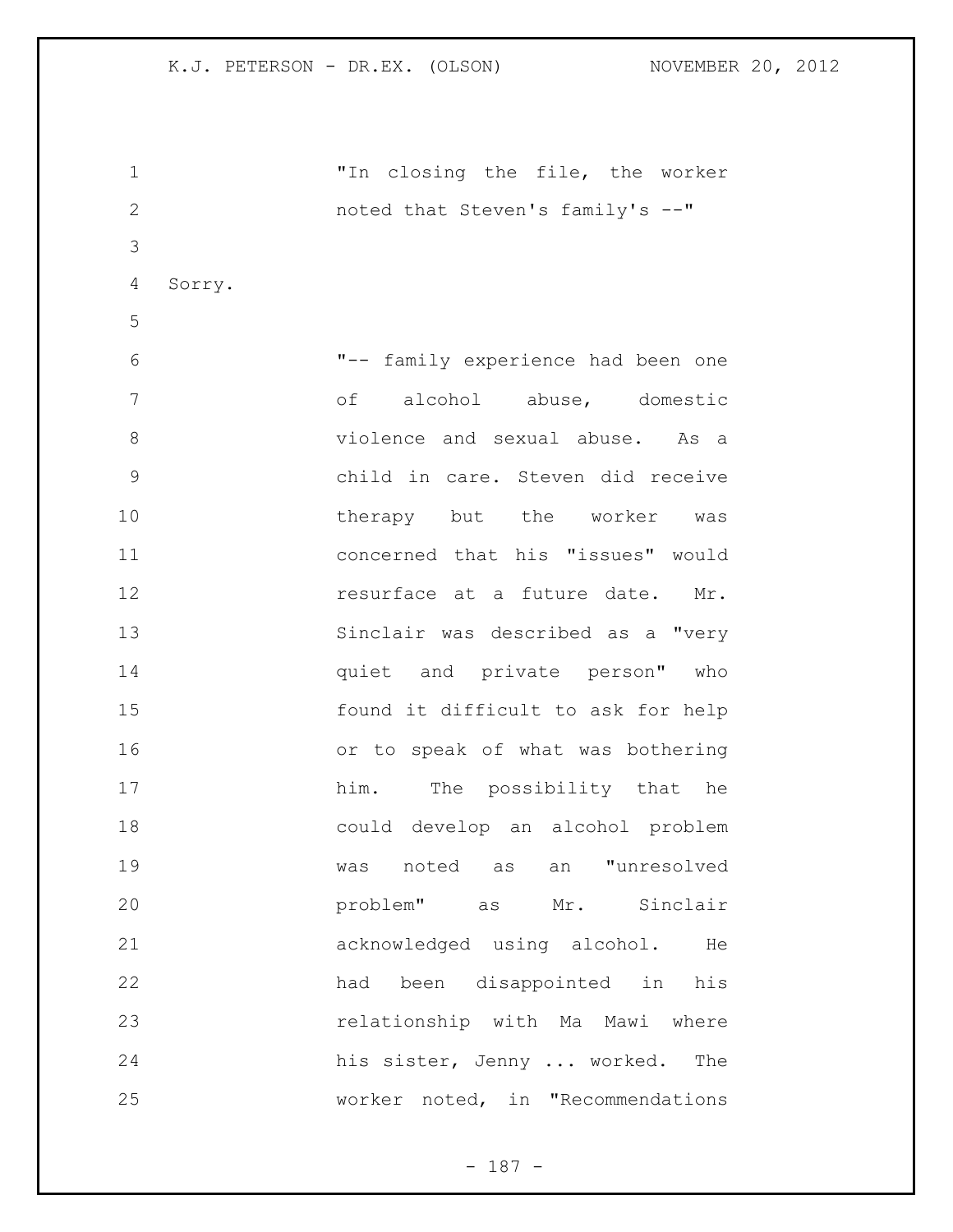for Future", "There are concerns expressed by Mr. Sinclair about her [Samantha Kematch's] treatment and disciplined (sic) methods used on Phoenix. Jenny Sinclair was described as a "strong support" for her siblings. The worker believed her to be "a Christian" and alcohol free for a number of years." We've gone over that before, is there anything else you want to clarify or add with respect to this paragraph? A I don't, I don't think so, no. Q Okay. If we can move on to the next page, at the top. "The police had already notified 20 the Agency that Ms. Sinclair's partner ... had a criminal history **related to narcotics and violence.**  Despite knowing that Mr. Sinclair relied on his sister for child care, no further checks were done

- 188 -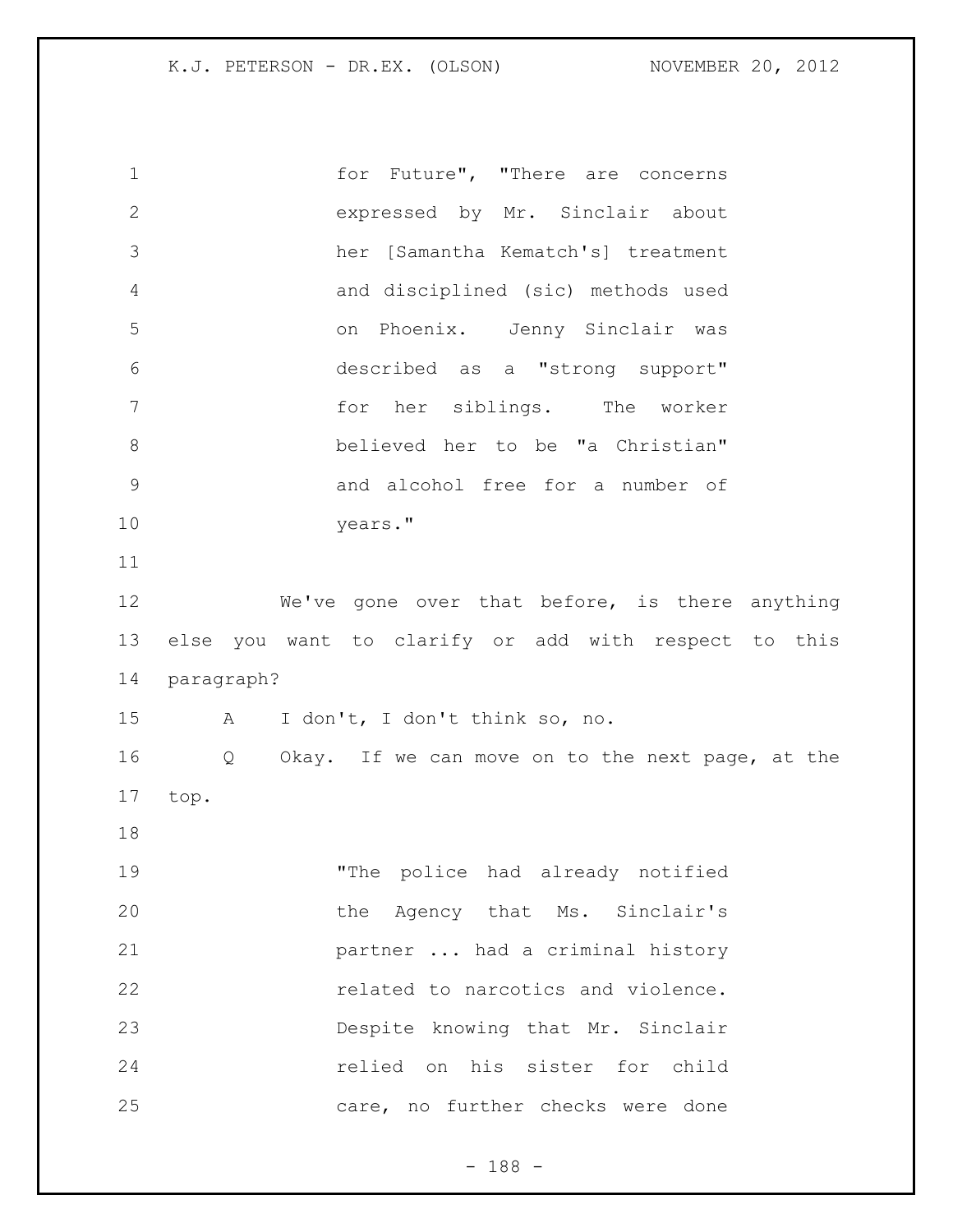to ensure Phoenix's safety. Further, believing that Ms. Sinclair was "a Christian" was not a guarantee of good parenting just as believing that someone has not used alcohol does not guarantee sobriety. When added to the warning in Mr. Sinclair's ward file and the "concerns" Mr. Sinclair shared about Ms. Kematch's "discipline" of their 15 month old daughter, it is clear that further assessment of the adults around Phoenix was warranted. Would you like to comment on that finding? A I'm thinking in relation to Ms. Sinclair's partner, there is certainly many families in that community where this may be part of their history and it doesn't necessarily mean that in the present they're not now providing a good home or parenting. I think it indicated no further checks and my understanding was that after hours, when Winnipeg Police Services informed the agency

of, of Ms. Sinclair's partner's past, after hours did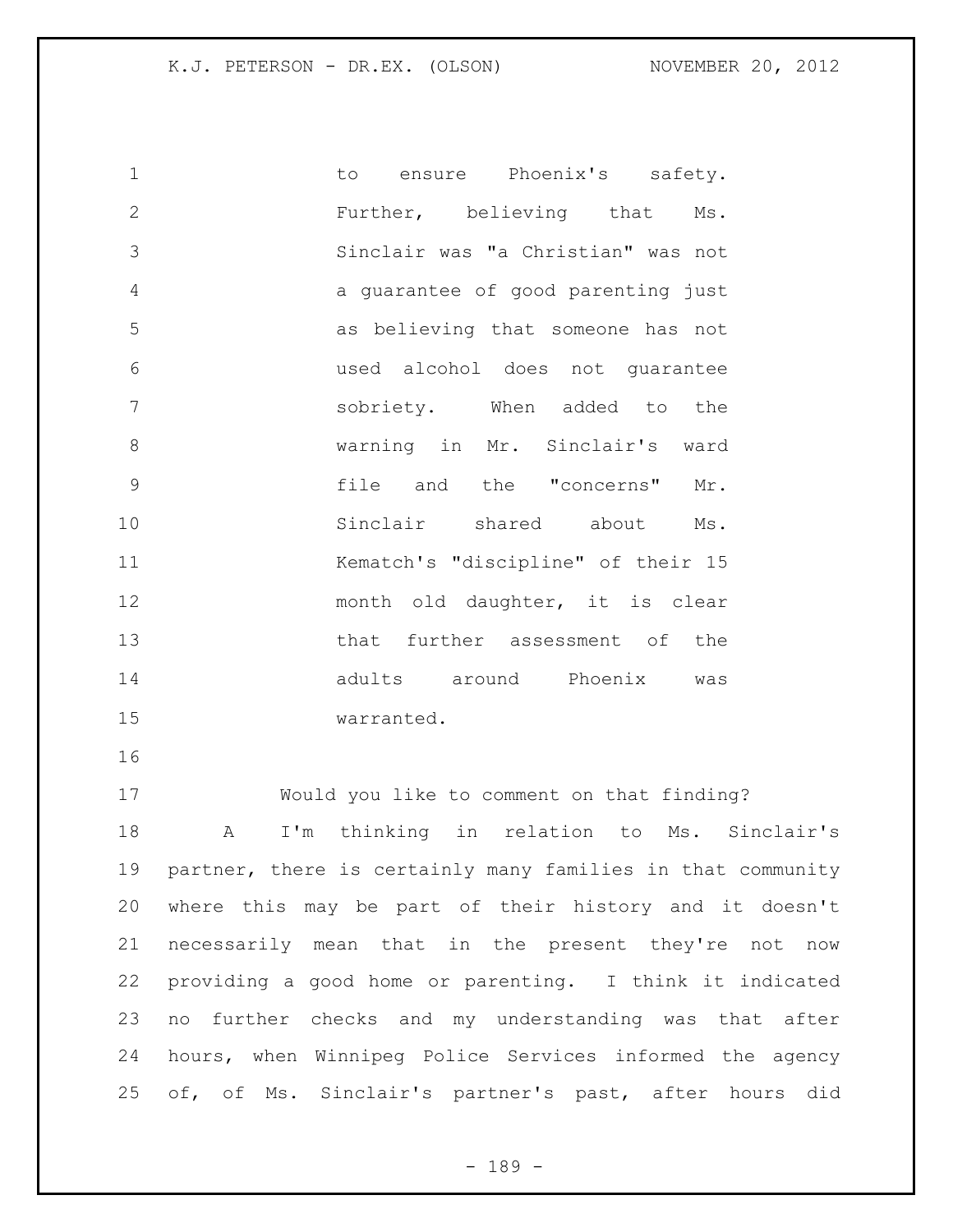attend to Ms. Sinclair's home to assure that everything was safe and okay and at the time after hours did see Phoenix and, and did observe that the home was fine and Genny's partner was there and, and making dinner at the time. Q But this wasn't during your -- that, what you're just referring to, that wasn't during your -- after this -- that occurred prior to you assuming conduct of the file; is that right? A That's right, it would be in, in Delores' transfer summary. Q Okay. Do you have any other comments on that, on this, on this paragraph? A I think this person's explanation of Ms. Sinclair being a Christian, I suppose I could have, at the time, expanded on that. When I'm writing a transfer or a closing summary, there's -- I have an expectation that this is going to be read by a supervisor and a social worker that is, is -- has some knowledge of the community and the resources and that certainly when you're talking to -- in that community when you're talking to a client, and they say to you I'm a Christian, there's a certain understanding there. There were a number of small churches and also Calvary Temple in that area and a number of people attended to these small churches in the communities and Calvary Temple.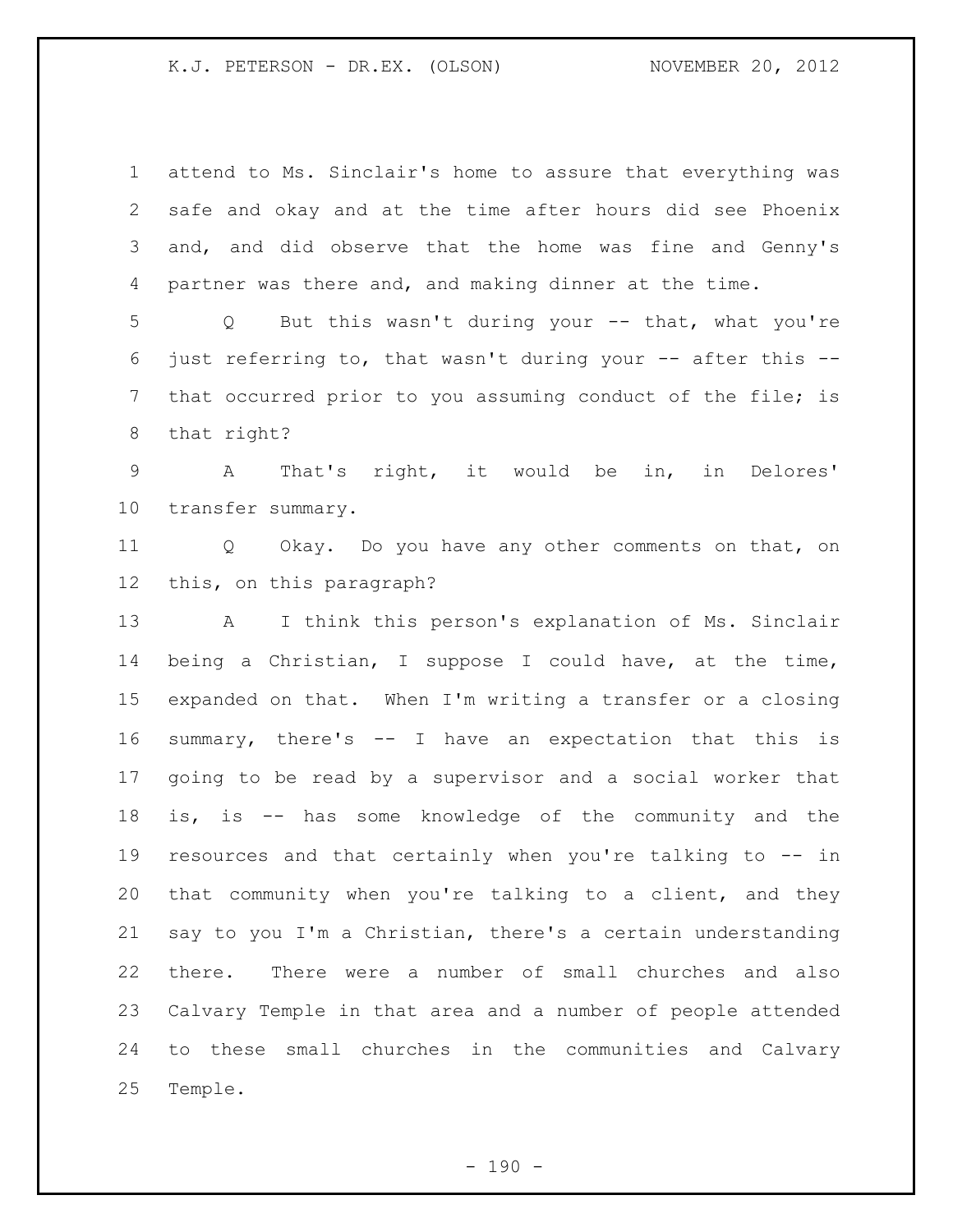So that would, of course, be part of them being a Christian, so it's not just their religious affiliation. When these clients say they're a Christian, you understand, also, in, in -- when they're telling you that, that they have a sober household. Because I've often in, in interviewing people, asked about drinking and their response will be no, this is a Christian household. 8 So, it's an understanding that, that, that they run a sober household and there's no alcohol and drugs in their household. The other thing, in terms of Ms. Sinclair being a Christian, is that being a Christian she would be involved 13 with one of these churches and, therefore, have the support 14 of, of a tight community of that church. And I could have expanded and elaborated on that but I suppose there was that expectation that any supervisor or social worker coming after me would have some knowledge of the community that they are providing service to. Q So the things you just mentioned, that's what you're trying to convey by that statement? A Yes. Q Okay. The next paragraph, it says: "No contact with Phoenix or her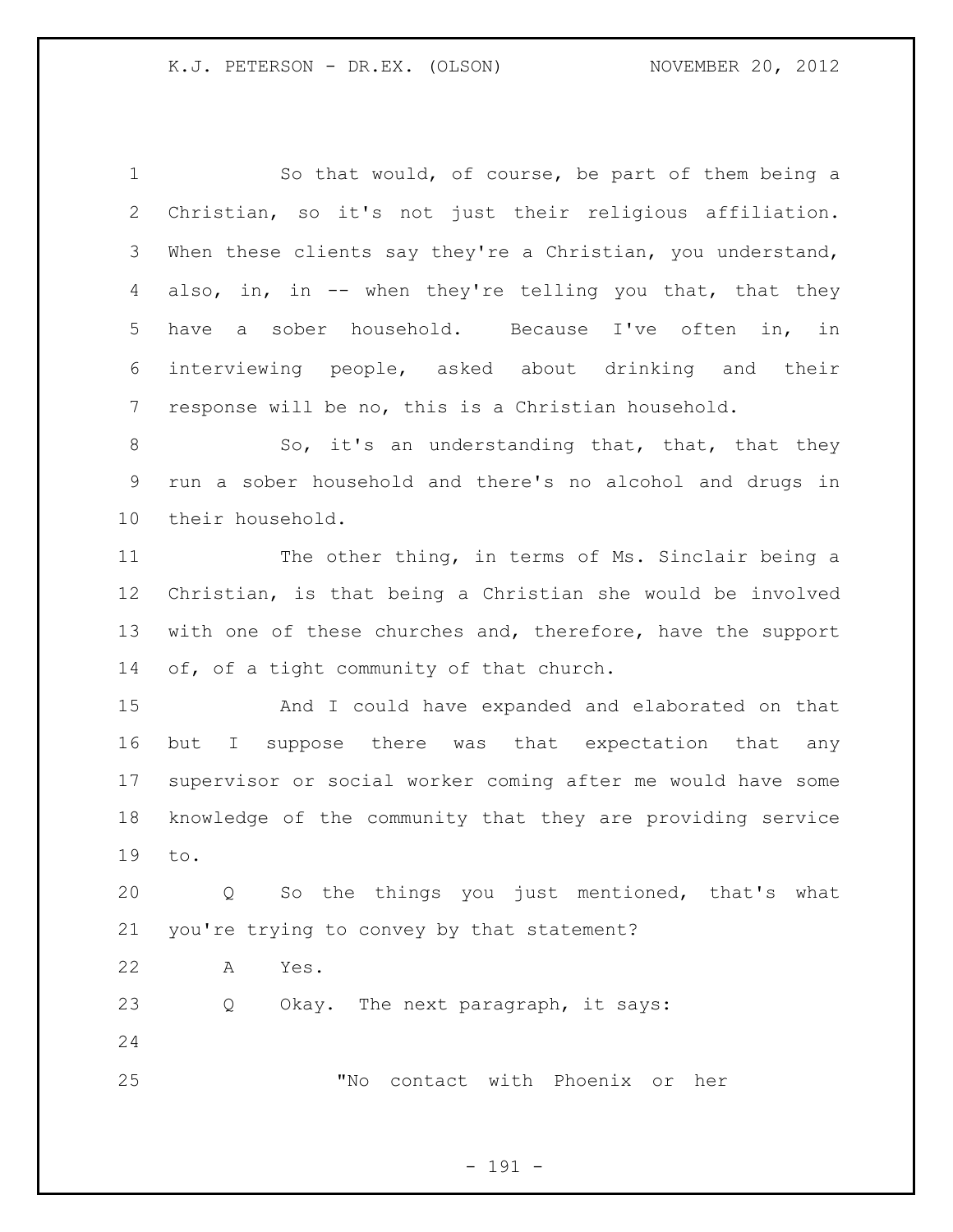parents was recorded for over a year. It was believed that Phoenix was living with her father during this period, her exact whereabouts were not known to the Agency." Do you, do you agree with those comments? 9 A Well, I only know what I read, I wouldn't ... THE COMMISSIONER: Would she know what timeframe -- when you talk about -- THE WITNESS: Well, this is after I had closed it so in other words, from the time I closed it -- THE COMMISSIONER: You had nothing more to do with it. 16 THE WITNESS: That's correct. And the agency also had no contact or referrals with regards to any concerns of Steven's parenting for a year. I believe that's what that means. BY MR. OLSON: Q I just want to, I just want to clarify and this is probably a good time to do it. You said that the -- your closing, your closing summary was a formality, the file had been waiting to be closed for some time. What do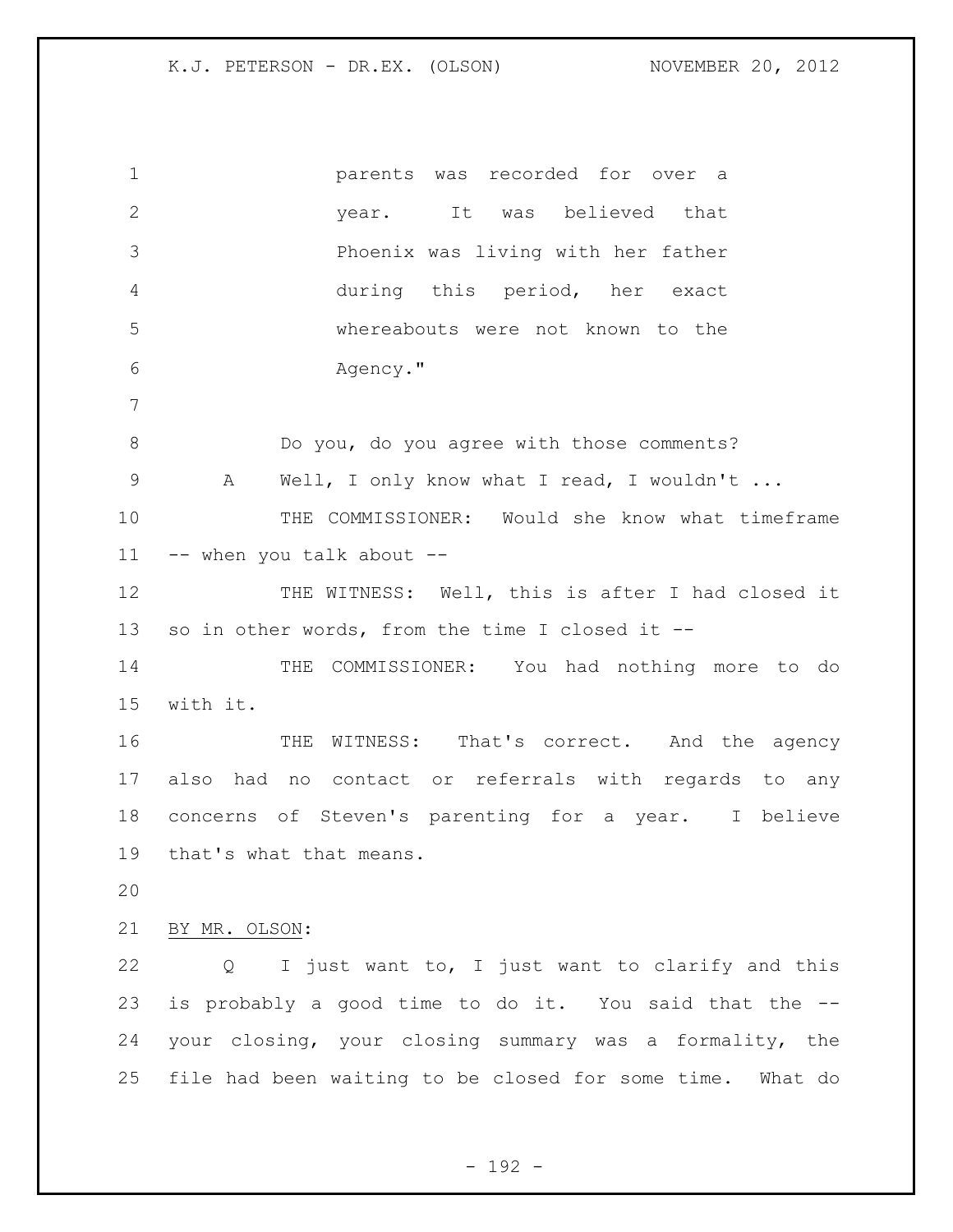you mean by that, like how, how is it that it was a formality? Was there something put in showing that it was to be closed or when, when did the file actually get closed? What was the date? A The file was closed when the recording was made and that -- the file was waiting closure and closed in October of 2001. I believe I had explained this but it was waiting, the paperwork. So the paperwork on the file was done in March. Q Okay. But if, if another worker looked on, for example, CFIS, would it show the file as being open or closed? 13 A It would show waiting closure. Q Okay. Say waiting closure? A Yes. Q And how does that -- how, how is that 17 communicated? I mean, how does -- how is that determination made, that is waiting closure? A Well, I think there -- I had explained that already that, that it was, it was determined that, that we would close the file and that there were no longer any relevant protection concerns so on CFIS it would, it would read file waiting closure. In other words, the file is, in essence, closed. Waiting closure means it's waiting the paperwork.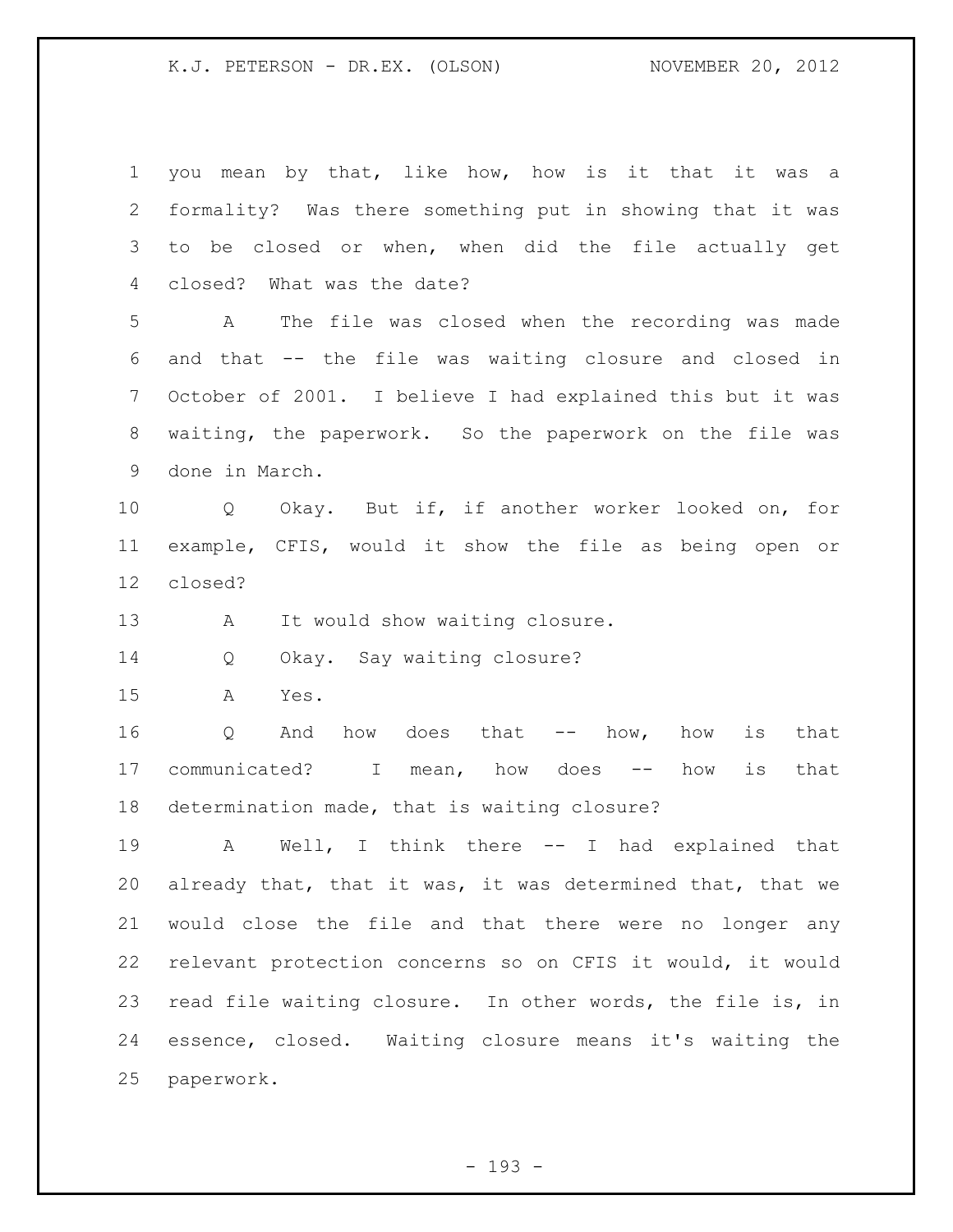Q Okay.

2 A And that's how it would be interpreted. Q And just, just in terms of the reference to not seeing Phoenix or her parents for over a year, based on your review of the file with Ms. Chief-Abigosis leaving the agency in mid-July, and then you're taking over, you have confirmed you didn't see Phoenix during that time period? A No, I did not. Q Okay. The next report I want to take you to is Rhonda Warren's at CD1802, page 38015. Point number six. It says: "There appears to be no direct contact between July 6, 2001 and March 27, 2002 (date of closing) 16 although two attempts were made. In response to [the] death on July 18 15, 2001 the only family contact listed is by telephone." 21 I think we've covered that, that's, that's an inaccurate statement? A That's inaccurate, that's -- Q It's inaccurate? A It's inaccurate.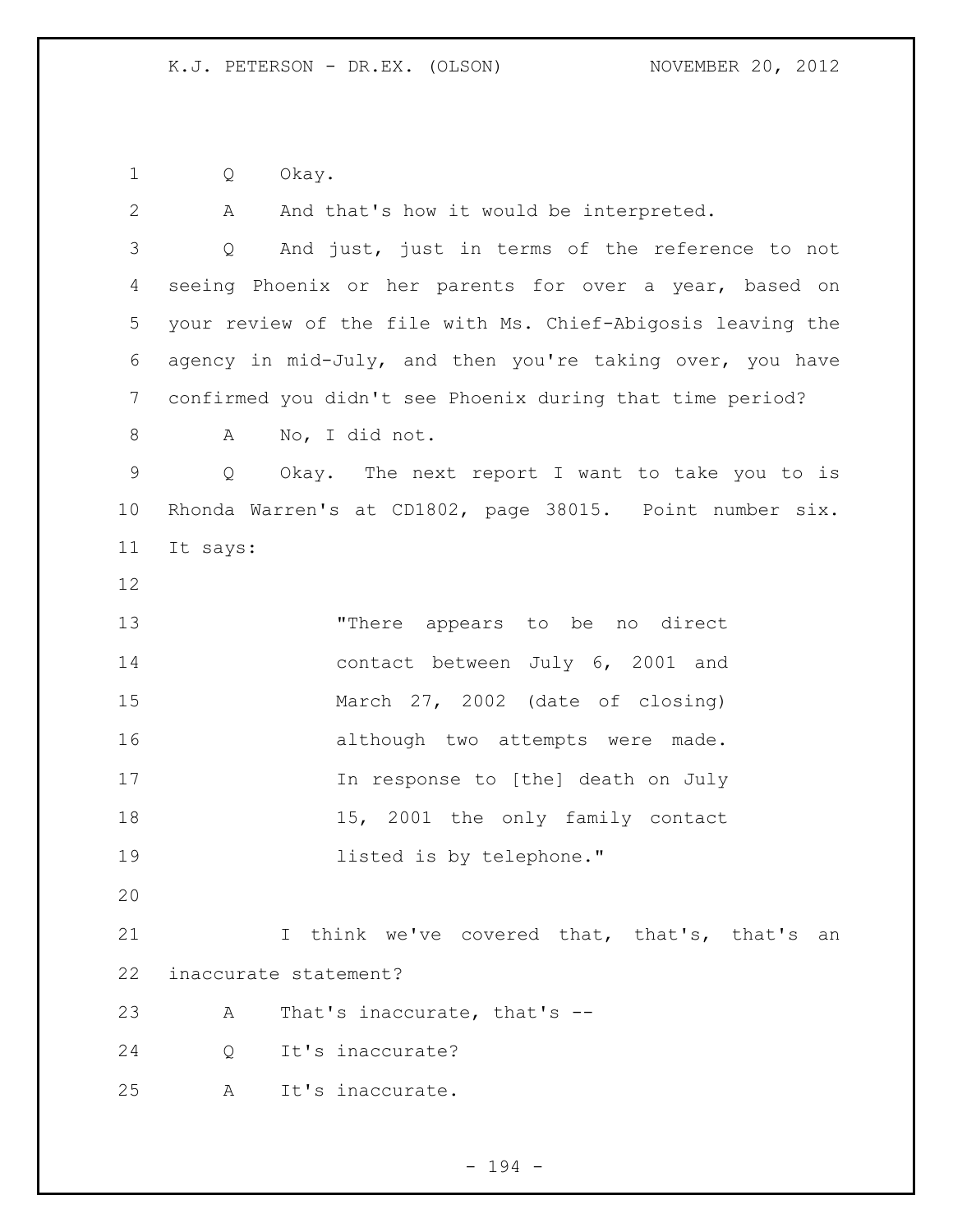Q Okay, and what's inaccurate? A Well, the agency did have contact because after hours did attend to Genny's home, after hours worker did see Phoenix, did speak with Genny. Q Okay. Is there anything else that's inaccurate in that paragraph? A I don't think so. Which paragraph again is it, I lost my page? Q It's the one that says there appears to be no direct contact. 11 THE COMMISSIONER: It's the second last dot. 12 THE WITNESS: Yeah, I'm reading it now. Yeah, it says the only contact was by phone and that is not correct and my recollection was that after hours had attended to Genny's home. BY MR. OLSON: Q If we can go to page 38030. This is the last reference I'll take you to. Under the last sentence of the first paragraph, where it says how ... Sorry, it's under the last, last question so if you could scroll down to the bottom. Oh. "How often did the Agency have contact with Mr. Sinclair?" You see the heading there, at the bottom of the page?

 $- 195 -$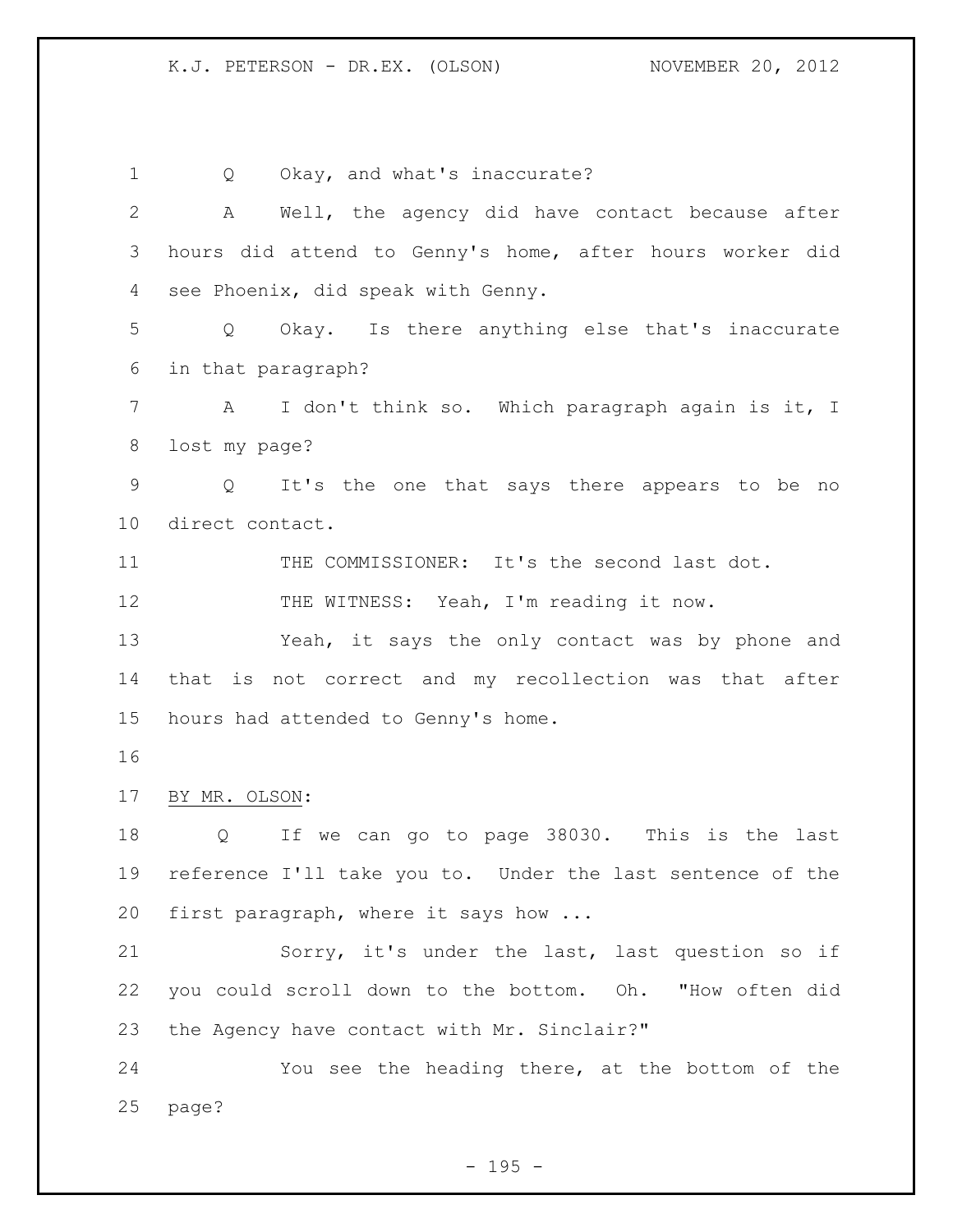1 A Okay, I'm reading that, yes. Q Okay. It says: "Although the social worker stated that she would be visiting the home on a weekly basis to assess how he is coping with the care of 8 b the children this plan was not fulfilled. An attempt was made to visit Steven on July 10 however no 11 one was home." That's, that's not under your -- when you had the file, that -- A No. Q Okay. 18 The next contact occurred on July 19 15, 2001 when the Agency was informed of [the] death ... At 21 this point Winnipeg City Police did share Steven's history of charges." And then finally it says, at the last paragraph,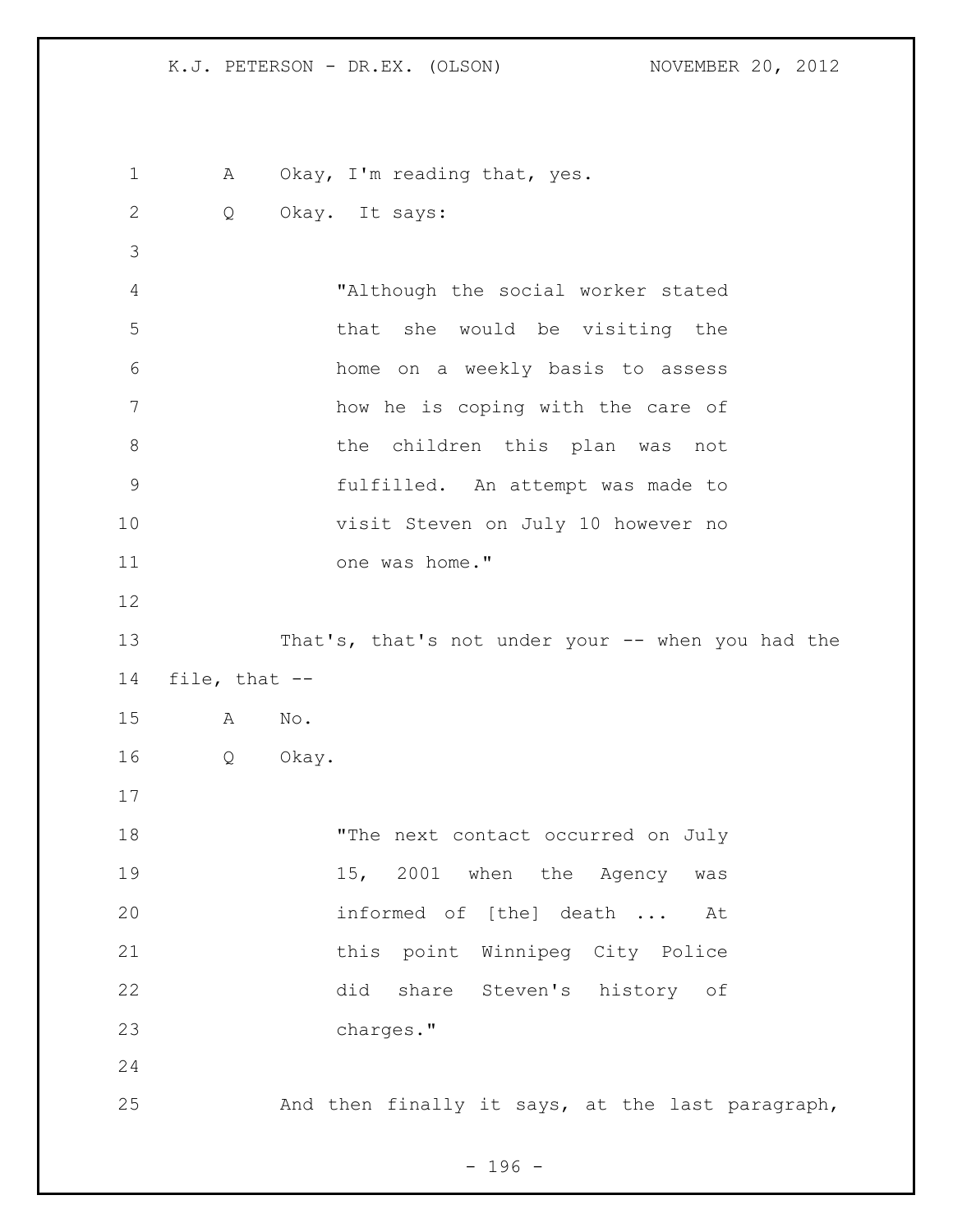it says: "There appears to be no direct contact with Steven (the Worker spoke to him by telephone on July 16) after [the baby's] death and 7 the file was closed March 27, 2002." That's, that's the only portion that appears to reflect your involvement in the file. Is that, is that portion accurate? A I'm sorry, could you just repeat the last part of that? Q The last -- you see the last sentence of the paragraph? A Yes. Q It says: "There appears to be no direct contact with Steven (the Worker spoke to him by telephone on July 16) after [the baby's] death and 24 the file was closed on March 27, 2002."

- 197 -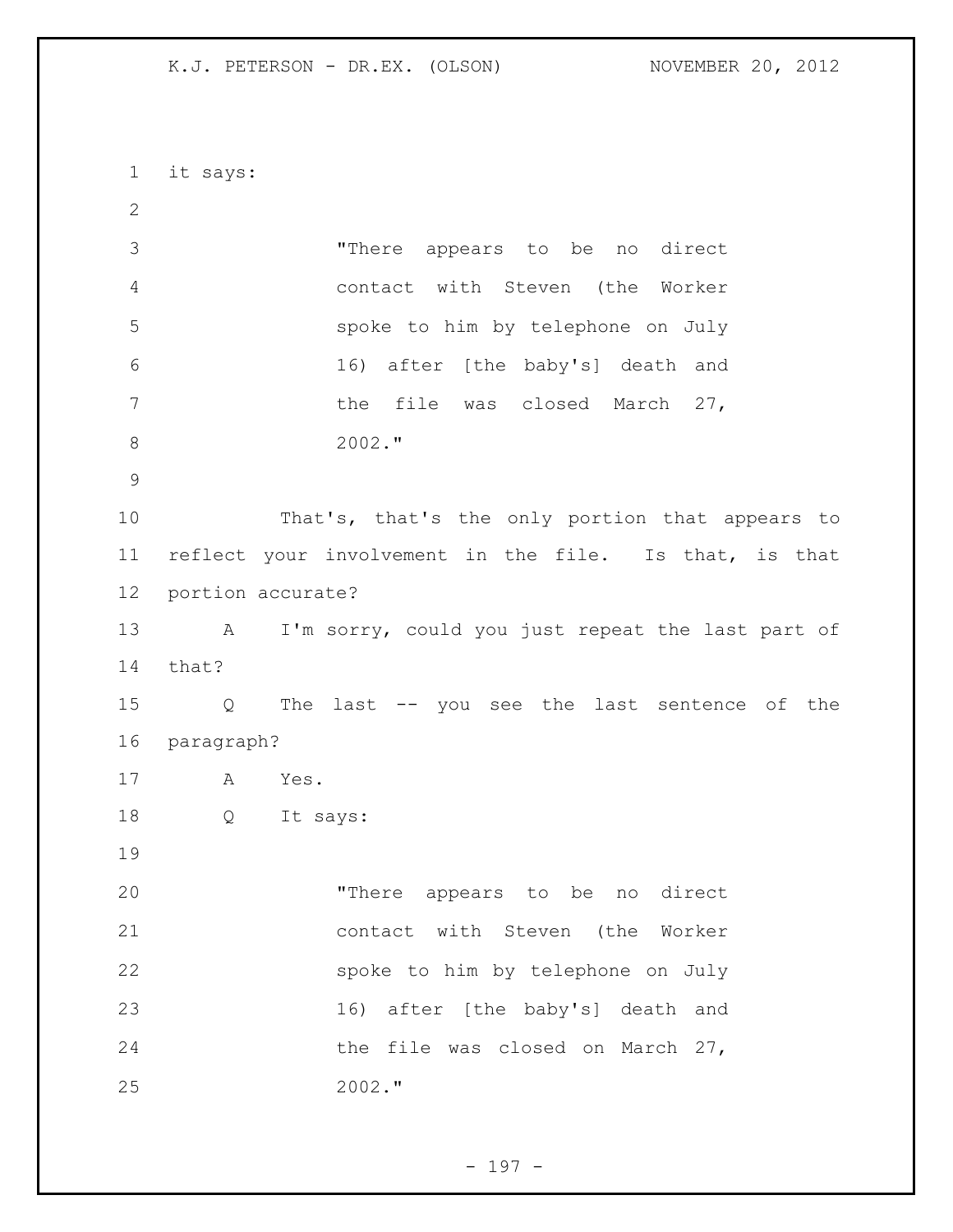K.J. PETERSON - DR.EX. (OLSON) NOVEMBER 20, 2012 K.J. PETERSON - CR-EX. (GINDIN) 1 That, that's accurate? A I -- Q Isn't it? A -- I think that's my recollection. MR. OLSON: Those are my condition -- that is my questions. Thank you. 7 THE COMMISSIONER: Thank you, Mr. Olson. Now, there will be some other lawyers who want to -- 9 THE WITNESS: I understand. 10 THE COMMISSIONER: -- ask questions, you were expecting that? 12 THE WITNESS: I understand. 13 THE COMMISSIONER: Yes. All right, now if you -- we won't -- we'll certainly not go beyond five o'clock but we'll see if we -- where we are. I would like to think we're finished but we'll have to see. Are you going first, Mr. Gindin? 18 MR. GINDIN: Yes. CROSS-EXAMINATION BY MR. GINDIN: Q Ms. Epps (sic), my name is Jeff Gindin, I appear for Sinclair and Edwards. I do have some questions for you. By the time that you became involved with this file, it was July of 2001, I believe, when you started to become involved.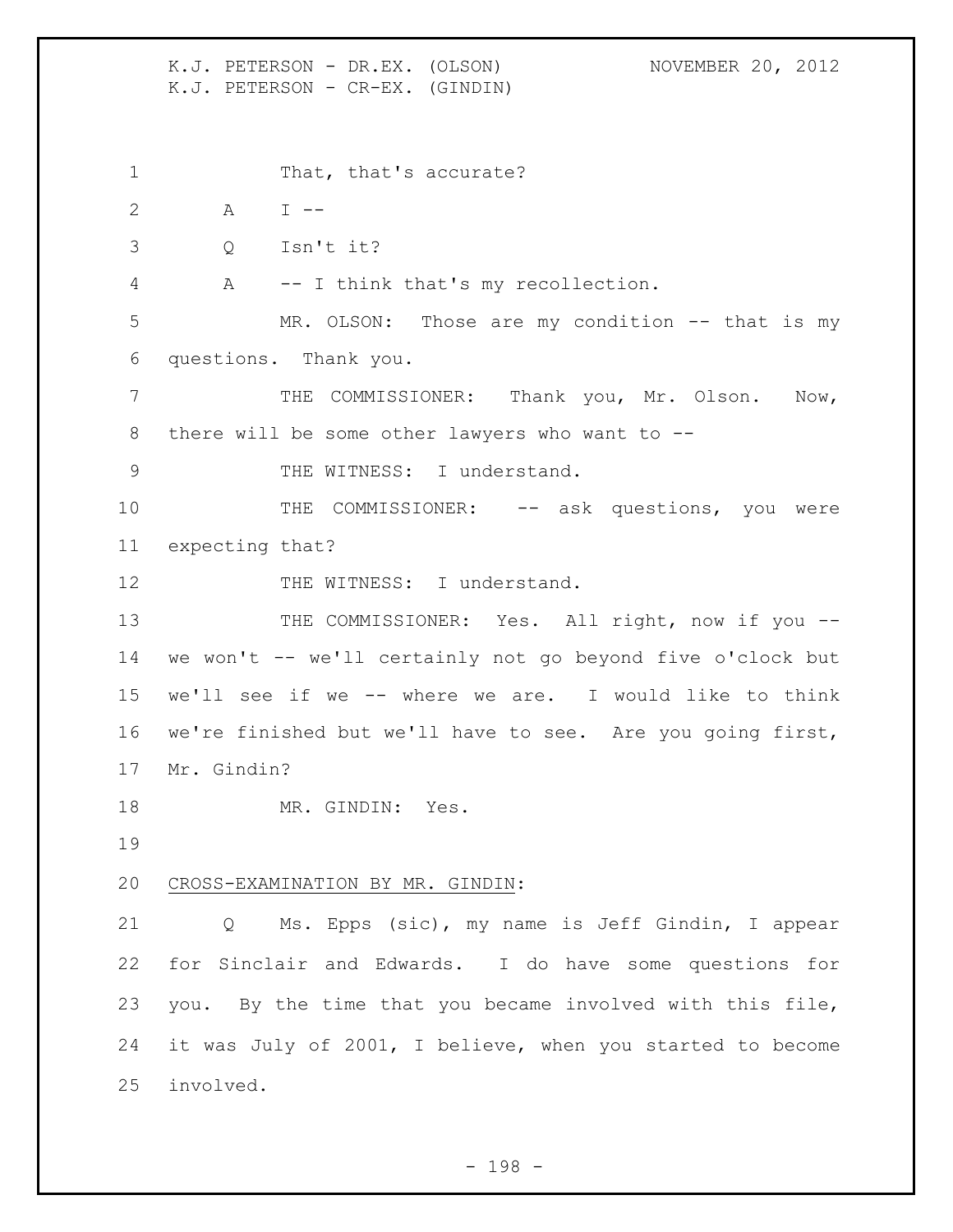1 A August. Q August of 2001. So you would have been a social worker for well over 10 years by that point? A I beg your pardon, you're going to have to speak up a little. Q You would have been a social worker for over 10 years at that point; correct? 8 A Oh, yes. Q And your experience over that period of time was in some very difficult types of cases? 11 A That's correct. Q As well, you had, I suppose, the advantage of having known Steven Sinclair for quite some time? A Yes. Q You had been his social worker for seven years or so, until his 18th birthday? A Yes. Q Right? And during that period of time, you would have met with him or spoken to him very, very often. A During the time I was his worker? Q Yes. A Yes. Q I think you indicated at the very least you would likely meet with him once a month? A Yes.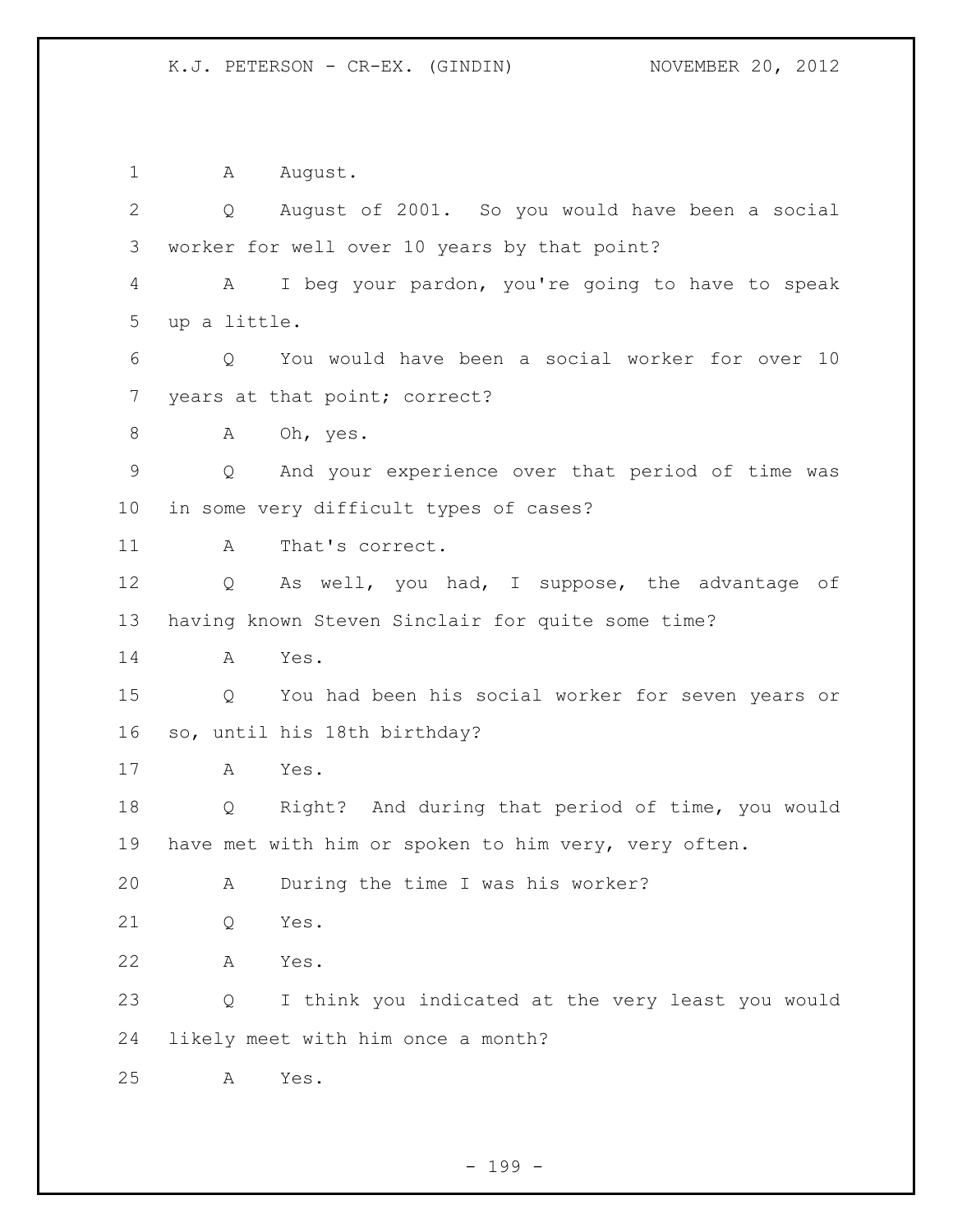Q And probably spoke to him more than that? Perhaps on the phone or whatever. A It would average out, sometimes. I mean, certainly -- and definitely in his adolescence sometimes

 kids are hard to get a hold of but it would average out, yes.

 Q And so you would be in a position to know him probably better than any other social worker?

9 A I would say so, yes.

 Q That we're going to hear from or have heard from; right?

A I would say so.

 Q Yeah. And when you became involved with the file, not as a social worker but later on, in August of 2001, you indicated that you considered his file to be one of low risk?

17 A I'm sorry, could you repeat that?

 Q You described that his, Steven Sinclair's file, was a case that you considered low risk at the time you received it?

A That's right.

 Q And this would be based on everything you read about what had occurred in the past?

A This would be --

Q I take it you read the previous files?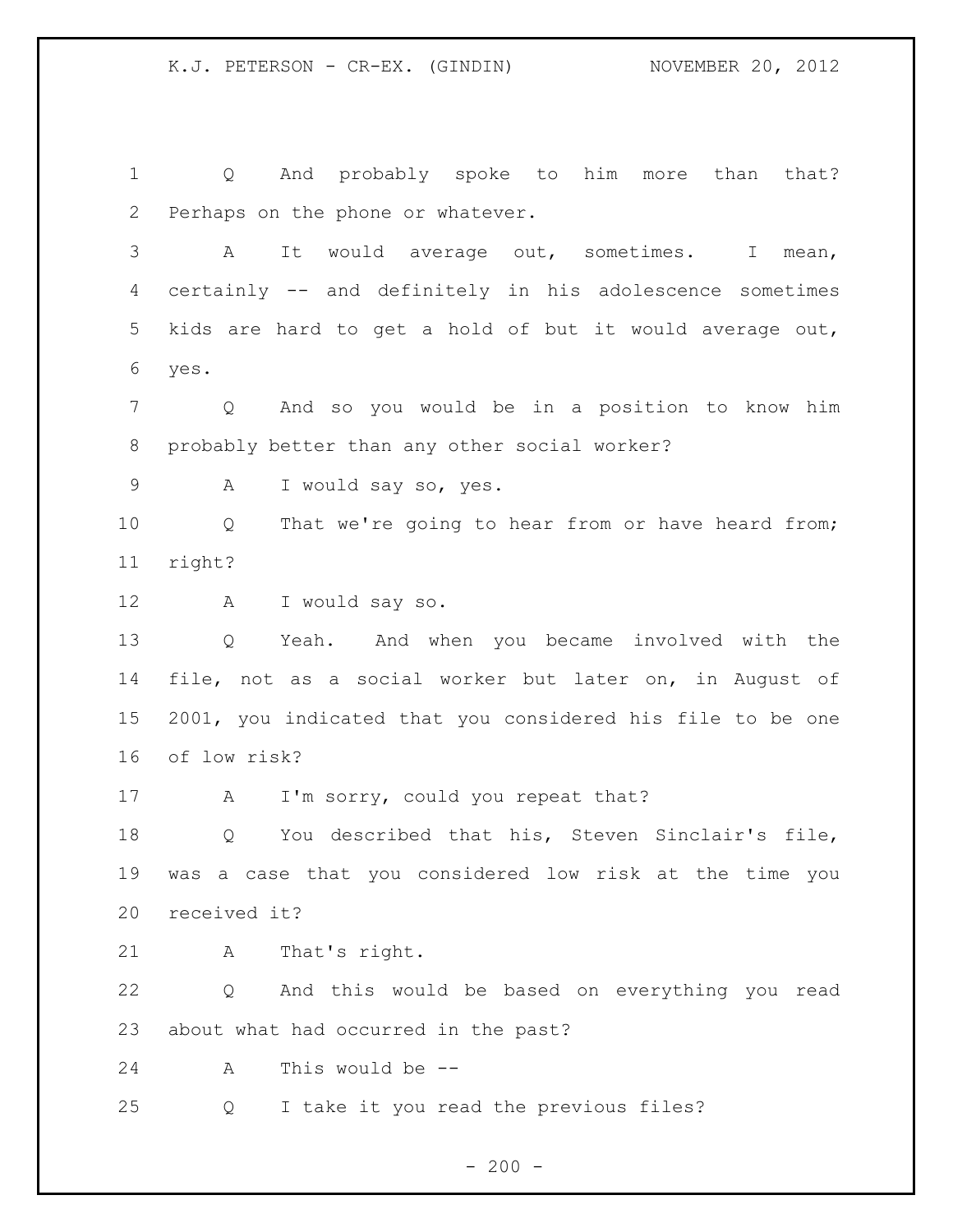1 A That's quite -- Q Right. A -- correct, I've read -- Q And you would read -- A -- all -- it all and then had the conversation with Lorna Hanson in terms of where we were at with this file, so yes. Q Um-hum. And you had also had this meeting you told us about, with Steven and his sisters? 10 A I'm sorry, could you repeat that? Q You had also had a meeting with Steven and his sisters? A Right. Q Prior to you taking over the file? A That's right. Q So you had that information, as well, at that time? A Yes. Q Correct? A Yes. Q As well as all of your knowledge of him as a person growing up, having been his social worker. These are all the things you already knew about -- A Right. Q -- by the time you took over the file.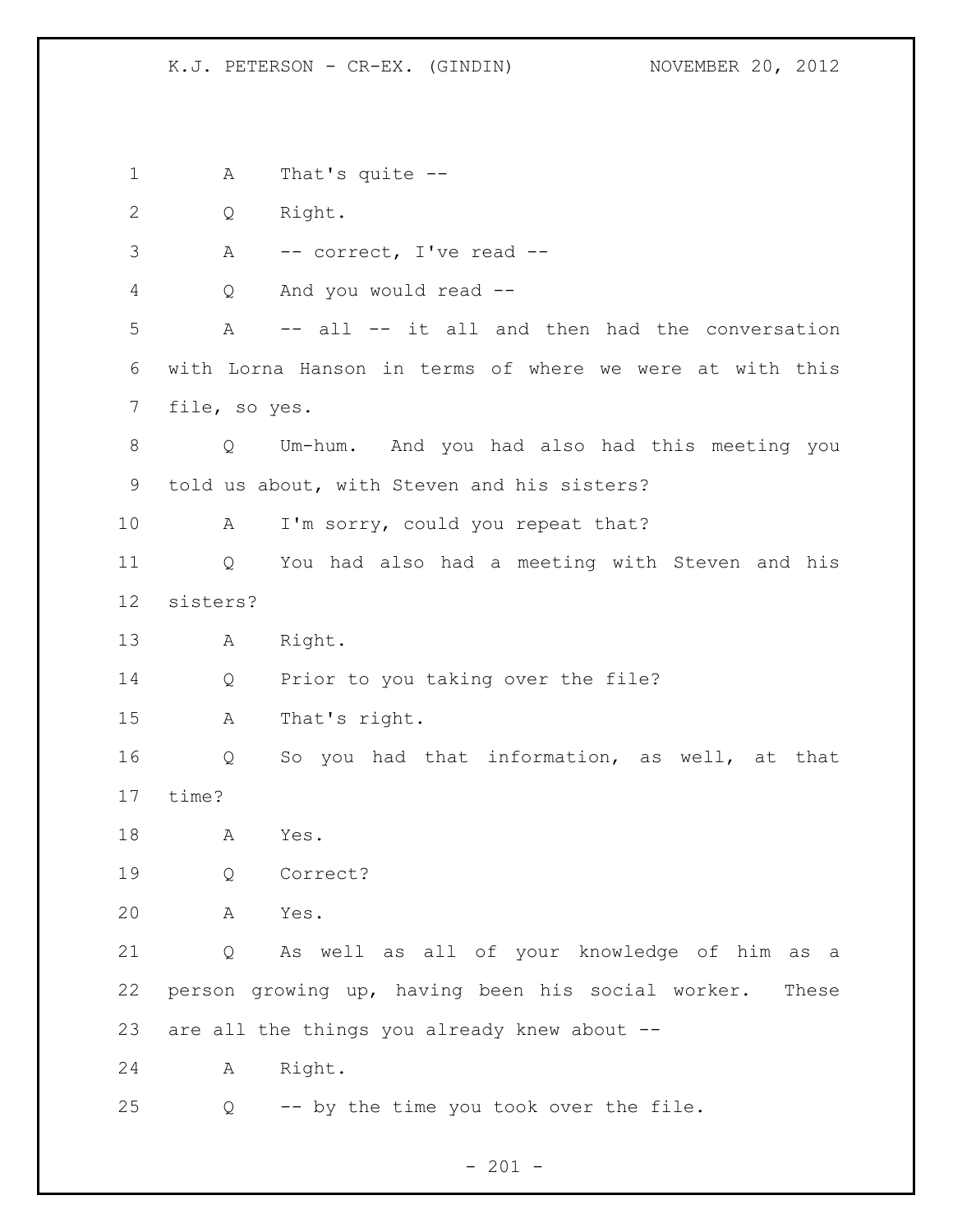A That's right. Q In August of '01. A Yes. Q In fact, it would appear that your involvement with that file was only for a few months, at least up until the time you decided it should be closed? A That's right. Q Even though it remained on the system and wasn't officially closed for awhile. A That's right. Q You also indicated that if Steven was going to respond to anyone about any problems he had, it was most likely to be you because of your -- A I did -- Q -- experience with him? A I did indicate that, yes. Q Yeah, okay. And that was based on the fact that he knew you well? 19 A That we had a relationship. Q Yeah. For a number of years already? A Yes. Q Okay. That meeting that you had, in July, I think you said July the 5th of 2001, was in response to a phone call you got -- A That's --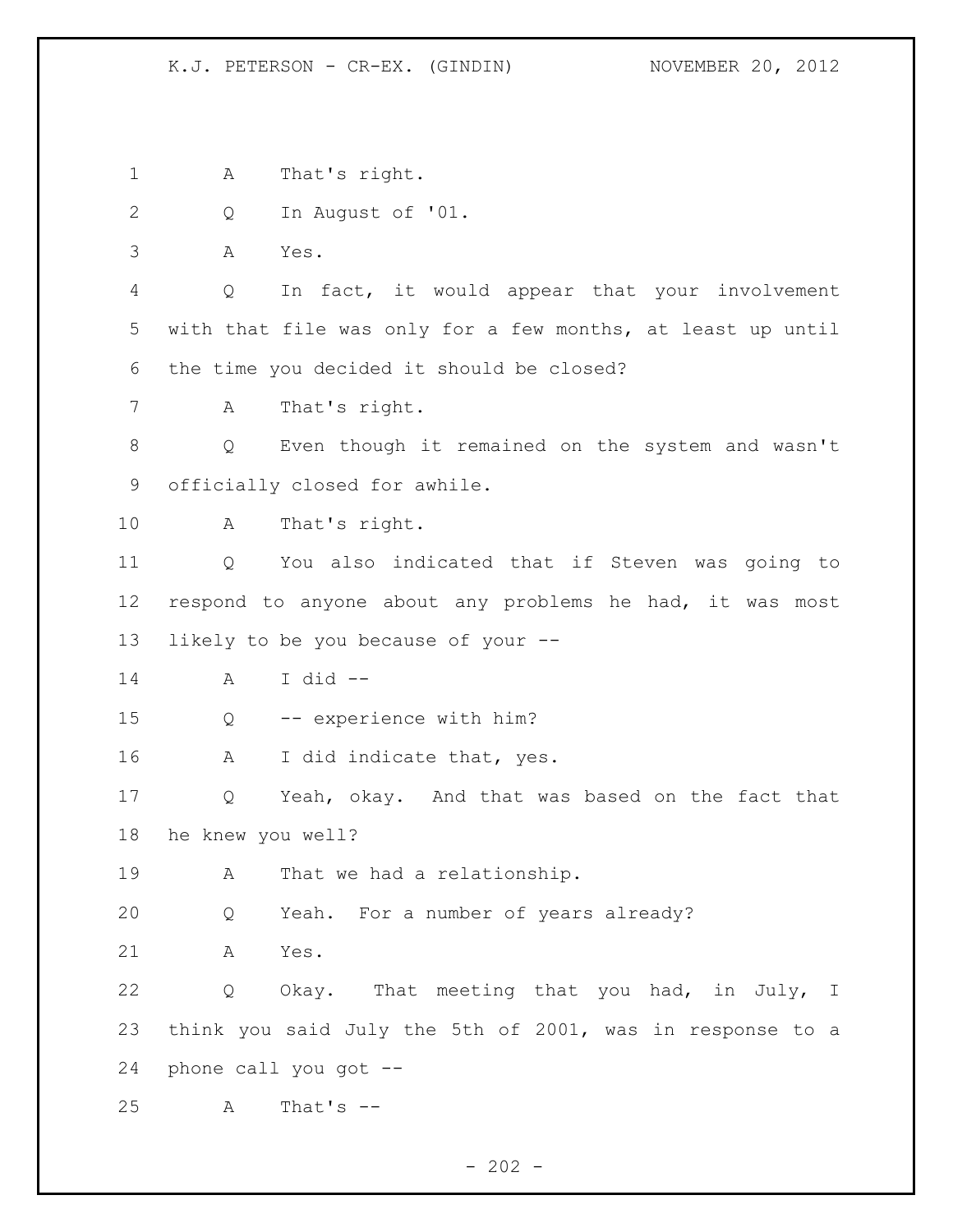1 Q -- from his sister; right?

A That's right.

 Q And that's when Steve told you about all the difficulties that he was having with Samantha; right?

A Yes.

 Q And that they had been separated, et cetera; right?

8 A Yes.

 Q You told us that he was a very quiet private person and that wouldn't be so easy for him to do, to share his feelings with others but when given the chance with someone he knew, like yourself, he did?

 A Yes. But he did, he did share that with me, yes. Q When you're the worker for a child in care, like Steven was, you're really the, you're really the guardian or almost like the parent; correct?

 A For a permanent ward that's pretty much how it comes, comes out that their social worker or their permanent ward worker is, in, in essence, kind of like a parent, especially for kids that are not, you know, in, in placement in, in a foster home family setting that really they rely on their social worker as a parent figure.

 Q And that's one of the reasons, I take it, you can remember a lot of things about Steven that you might not have written down?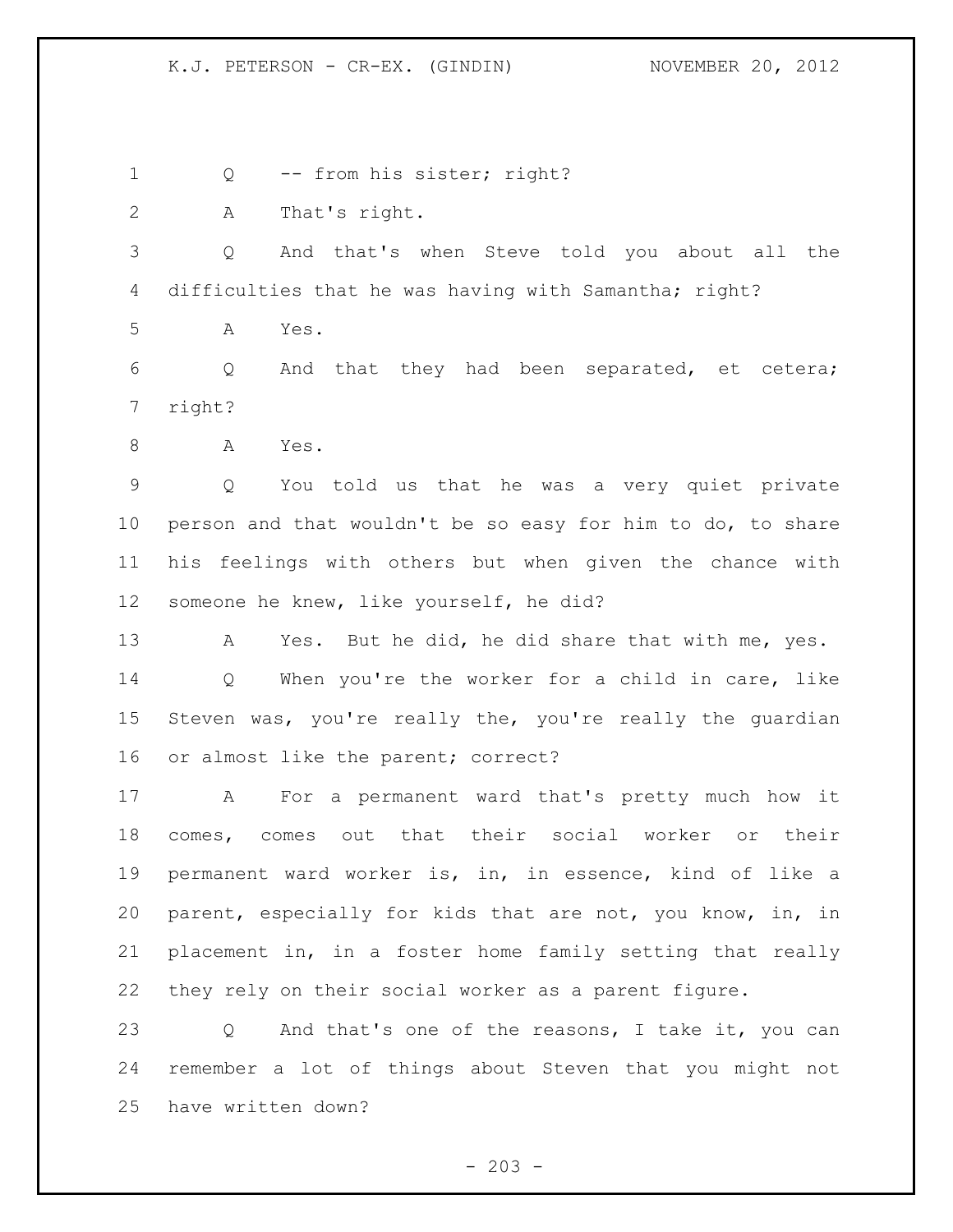A That's right. Q Right? And you were also the worker for his siblings? A That's correct. Q At various stages? A That's correct. Q And, of course, when you would meet with them Steve might be present on occasion? A They would all, they would all be together. Q Yeah, right. You described him as, as shy and very private. A Yes. Q And whatever problems he may have had as a teenager growing up, they were fairly typical -- A I would -- Q -- kind of things? A I would say so, yes. Q Yeah. And having an argument with you, who was in a position of parent, again isn't unusual at that stage? A I, I, I think I had already indicated that -- I mean, we did, from time to time, have a little spar here and there but, again, I would fully expect that coming from a 17 year old adolescent. Q Right. Now, you remember you were asked about a comment that was made by Carol Jackson. Would that have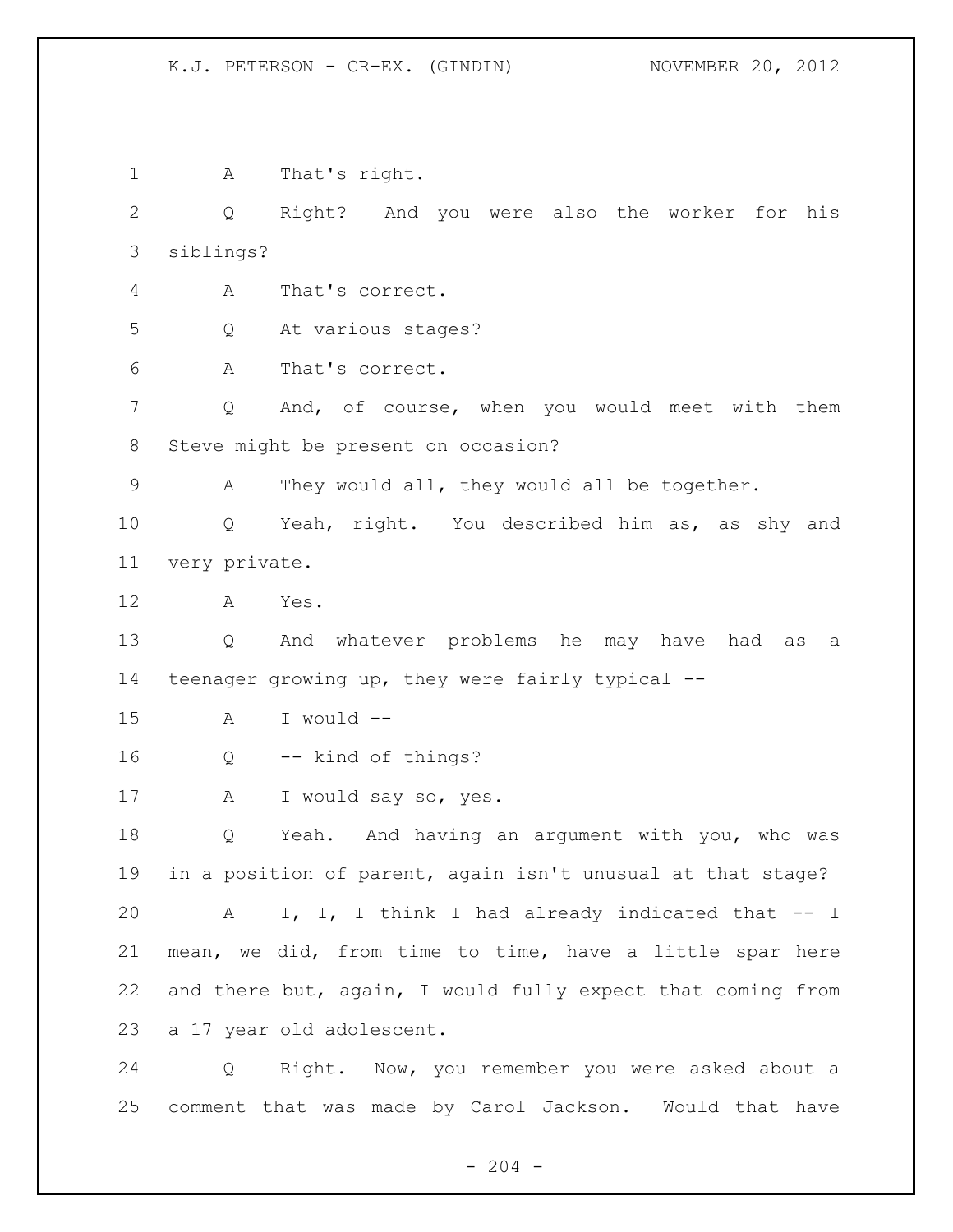been incorrect, I think? Your -- Carol, Carolyn Jackson. Do you recall you were being asked about a comment she had put into one of the reports? A I have read those reports. Q Yeah. Referring particularly to page 37763, if we can get that up and my learned friend, Mr. Olson, had asked you if your -- about your opinion with respect to that remark and that was the remark that started off with he's a disturbed individual. Do you remember that? A I beg your pardon? Q That remark was a remark that began with the words he's a disturbed individual. Do you recall that? A Yes. Q Okay. And -- THE COMMISSIONER: Number seven on the screen. BY MR. GINDIN: Q Yeah, number seven on the screen. A Number seven. Yes, I read that. Q And you've told, you've told us that that was not something that you agreed with. A I don't agree, I don't agree with that. Q All right. And am I correct, as well, that you don't agree with the rest of that remark either, which wasn't exactly made clear, where it says who should not be

 $- 205 -$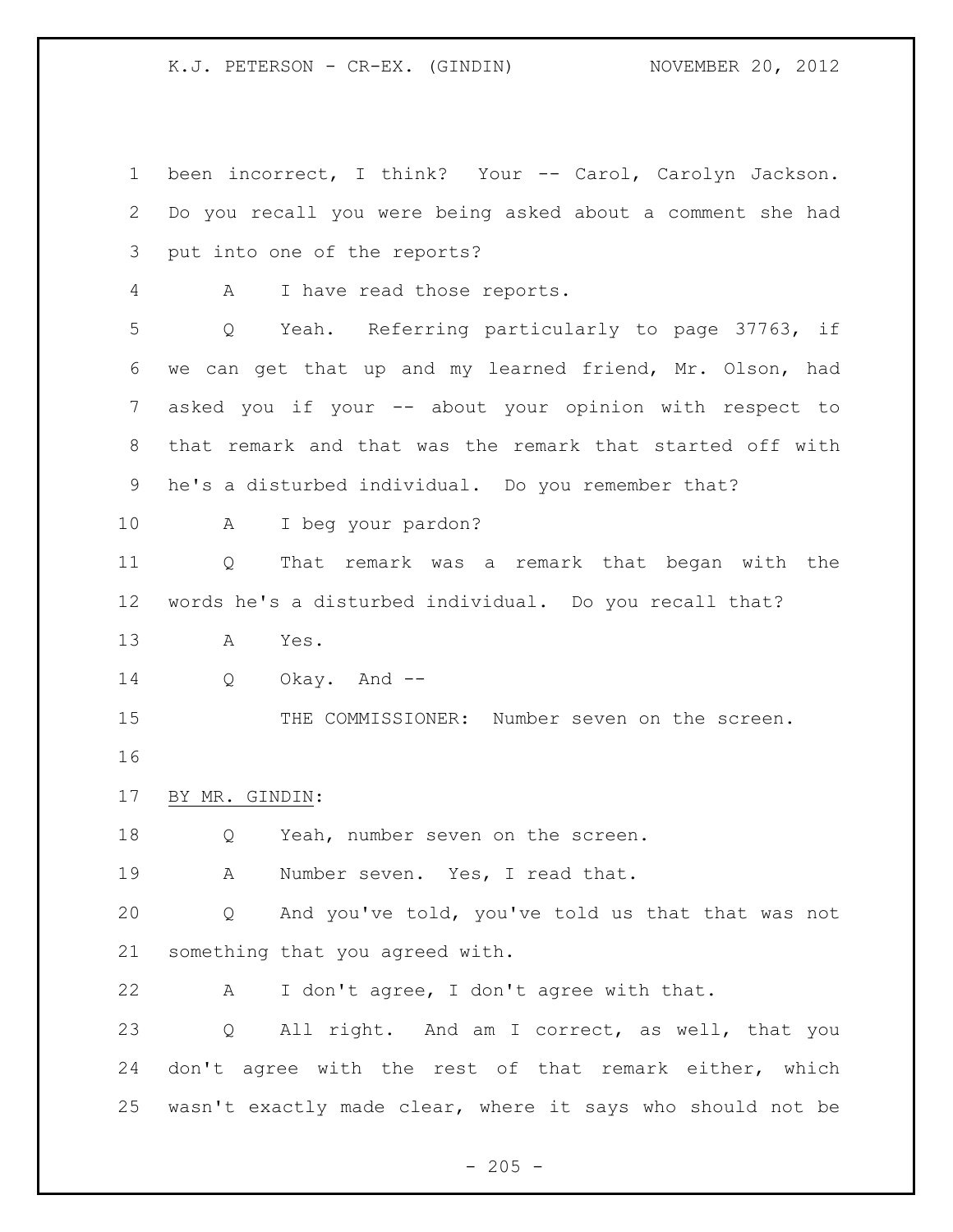left in charge of dependent children. Clearly, you didn't agree with that either.

 A Yeah. Like I said, my, my experience with Steven is totally different. I had no knowledge of this because, of course, it was in his file and sealed --

Q Um-hum.

7 A -- until this inquiry and, and I read that. So I was unaware that this was in his file and it -- that had not been my experience with Steven up until the time I left in November.

 Q Well, the point I'm making is that that wasn't your view, that entire statement was not something that you agreed with?

14 A Right.

 Q All right. As well, I get the impression from your evidence, particularly with respect to your meeting in July of '01 where the information came out about Samantha charging Steven with assault, that you weren't impressed with that allegation.

A That Samantha had?

 Q You weren't impressed with the allegation made by Samantha that Steve assaulted her, after hearing the whole story from his sister?

 A When, when I was talking to the Sinclairs? Q Yes.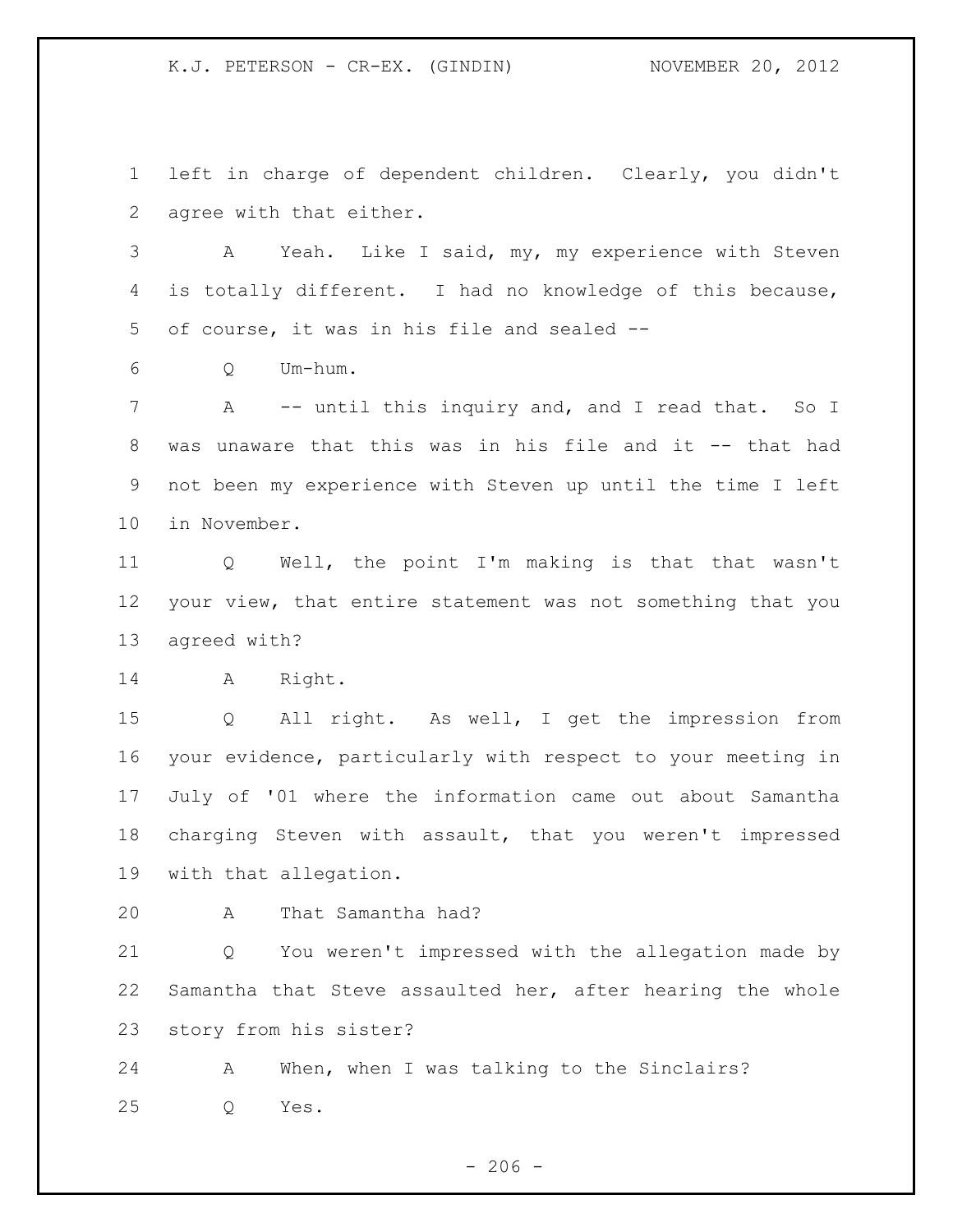A Well, really, when I got the story from the Sinclairs and having knowledge of Samantha's background, I certainly did question it and, and did, did believe certainly what Steven and Jenny were saying. Q All right. I think you indicated that, when you discussed with Steven that he probably had a worker, he sounded surprised to hear that. Do you remember that? A Yes. Q Was anyone's name mentioned at that time in terms of who that worker was? Do you recall? A No. Q And the information that Steve gave you about Samantha and her inability to discipline the child properly, et cetera, you had gone through all of that before, you felt that that wasn't something that would be easy for Steve to relay, based on what you knew of him? A I'm sorry, could you repeat the last part of that? Q You indicated that when Steven told you this information about Samantha -- A Yes. Q -- and her behaviour towards Phoenix, that he wasn't  $-$  A Yes. Q -- impressed with, that that would be difficult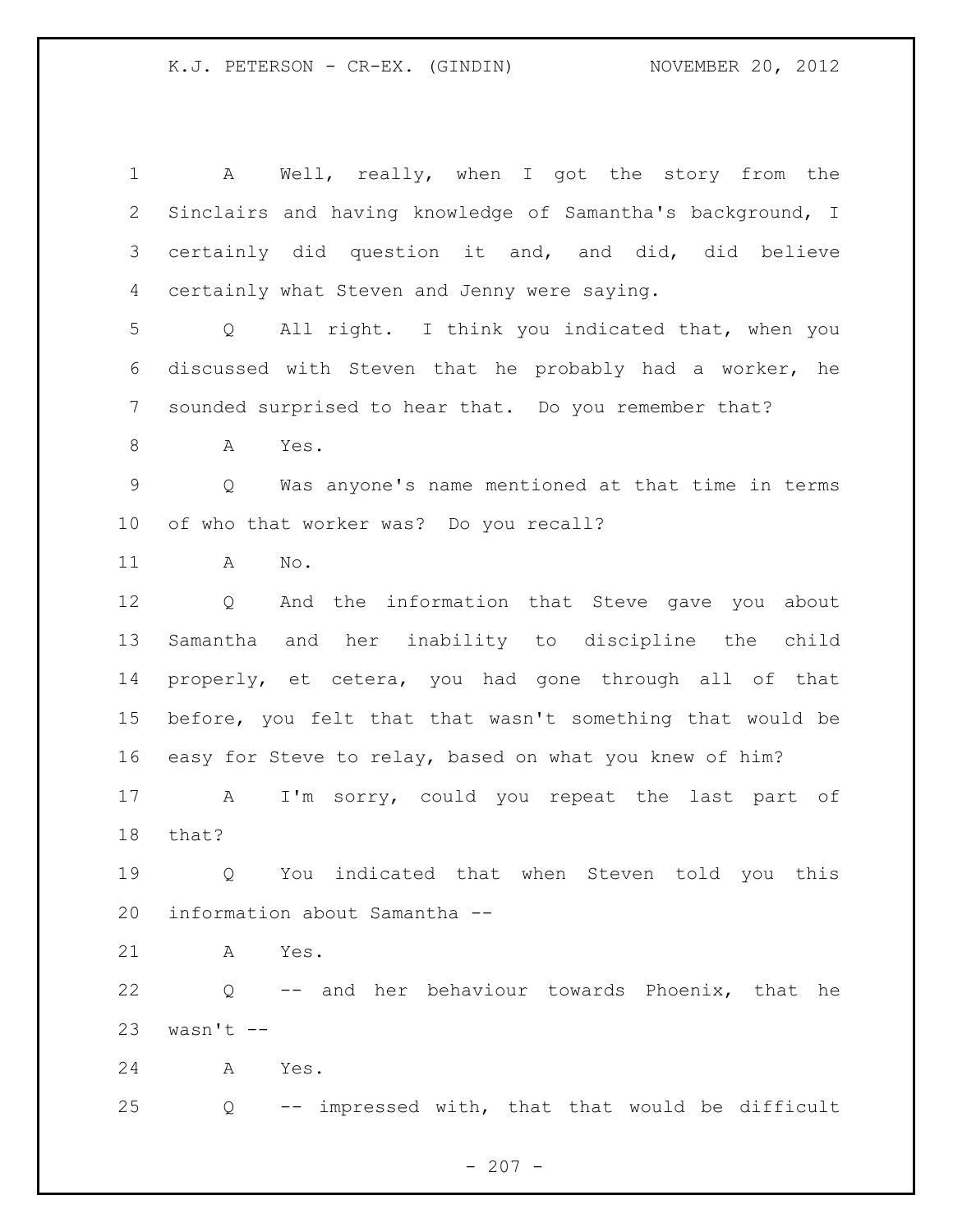for him to relay to you, based on his character and quiet nature?

 A Well, yeah, based on his character but -- with anybody else but he was, he was more easy with me sharing that information.

 Q So it was, in your view, important that it was you that he was talking to, you think?

8 A Yes.

 Q Okay. And that conversation that you had, at that time, you've told us that you made certain inquiries of him in terms of how he was getting along because now he was a single parent, in essence?

A Yes.

 Q And he was a young man of 21 or so at that time. Correct?

A Yes.

 Q And he had now a child, only a couple of months old --

A Right.

 Q -- and also Phoenix which would have -- who -- she would have been 14 or 15 months old at that time.

A Yes.

 Q And that wasn't an easy situation for him? A No.

Q And as a result you made sure that you made some

 $- 208 -$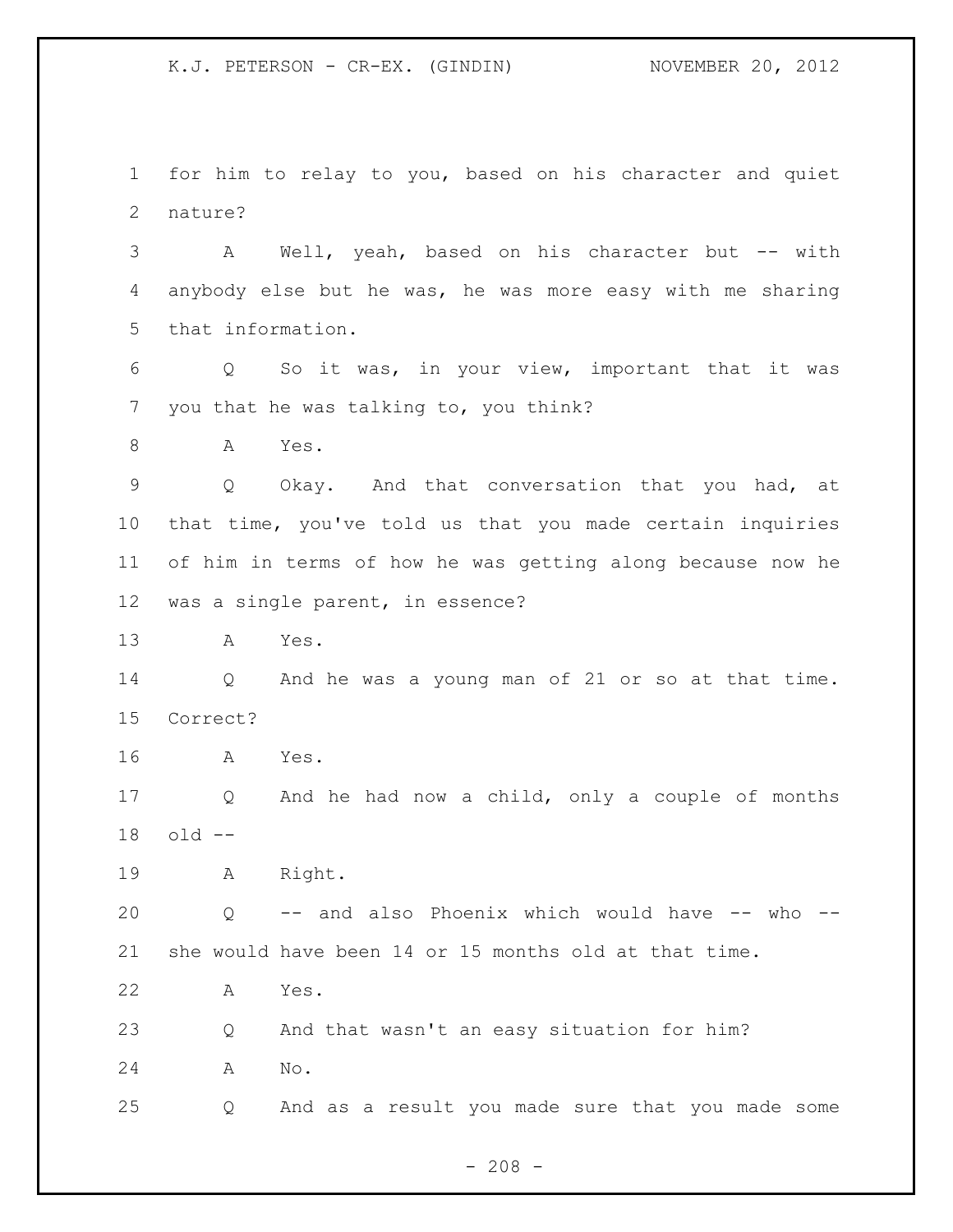inquiries about how he was getting along and what supports he had and who was helping him; correct? A Yes, I did. Q And he told you about Kim Edwards, for example? A Yes. Q Right? And you asked him a number of questions about her to assure yourself that this was a good idea, essentially; right? A Yes. Q And you, based on your knowledge of Steven and the answers you got, felt comfortable that these concerns were being addressed properly? A I did. Q Yeah. 15 THE COMMISSIONER: That was at the July meeting you're talking about? 17 MR. GINDIN: That's correct, yes. 18 THE COMMISSIONER: Yes, okay. BY MR. GINDIN: Q And in addition to the assistance he was getting from Kim Edwards, which satisfied you, he also advised that his sister, Genny, also assisted him. A Yes. Q And you knew her?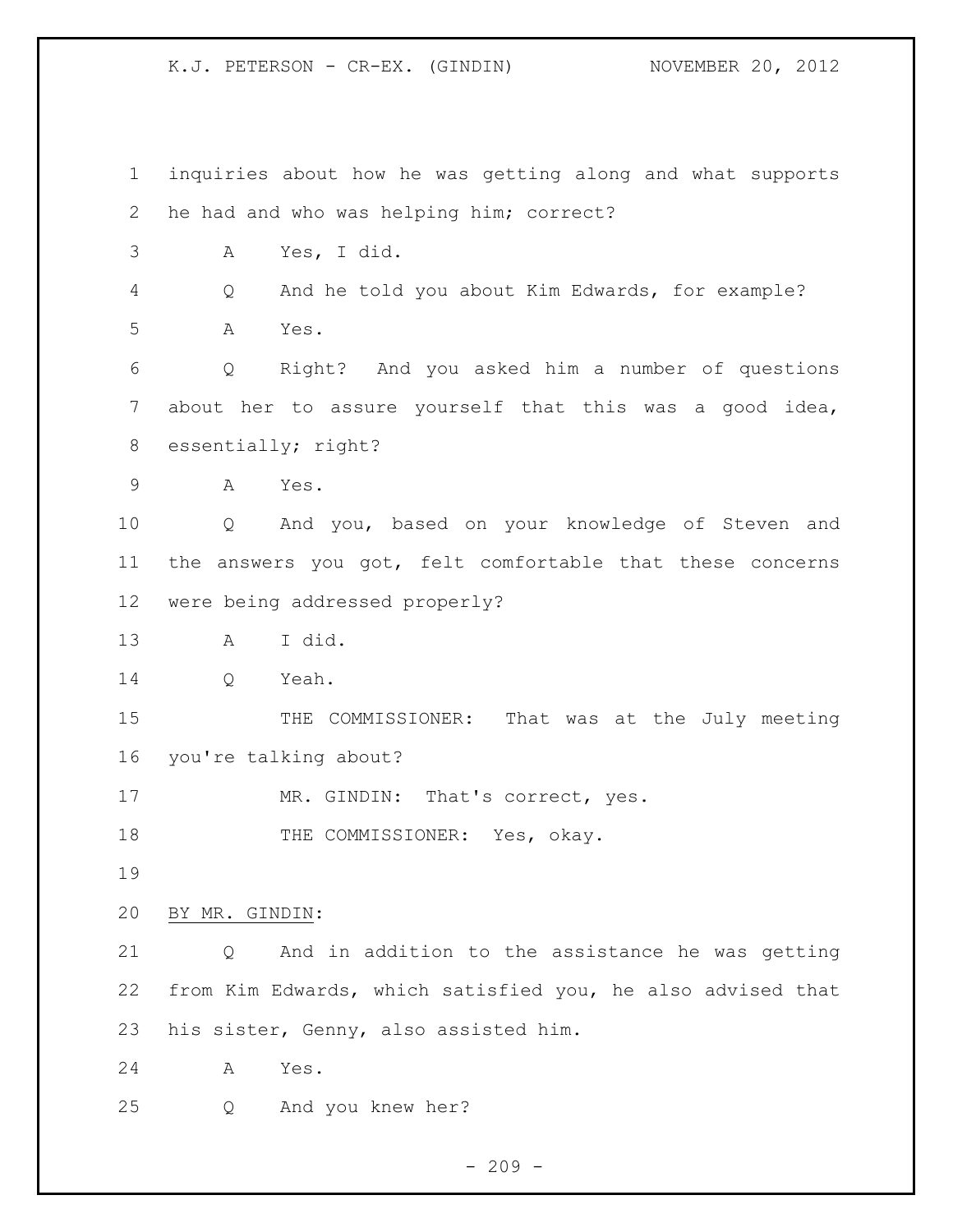A Yes.

 Q Yeah. You were asked about the fact that Samantha, even though she had now left Steve, still may have had the legal right to come back and care for the child. You were satisfied, from talking to Steve, that he wasn't going to be interested in that; right? 7 A No, I was quite certain that that was, that was over, yes. Q And, and Steve made it clear that that was not something he was in favour of? 11 A That's right. Q You talked about the fact that Steve had some mistrust or distrust in the, the system and CFS and you said understandably. A Yes. Q And I take it that you meant that based on his own experiences, being taken from his family as a child, et cetera, he didn't want the same thing to happen to Phoenix, necessarily? A He did not want -- obviously he did not ever want his children in care.

 Q Now, even though he was somewhat resistant to dealing with CFS, it appears from some of the other things that you've put in the various reports, that he still cooperated in many ways in taking parenting classes and

 $- 210 -$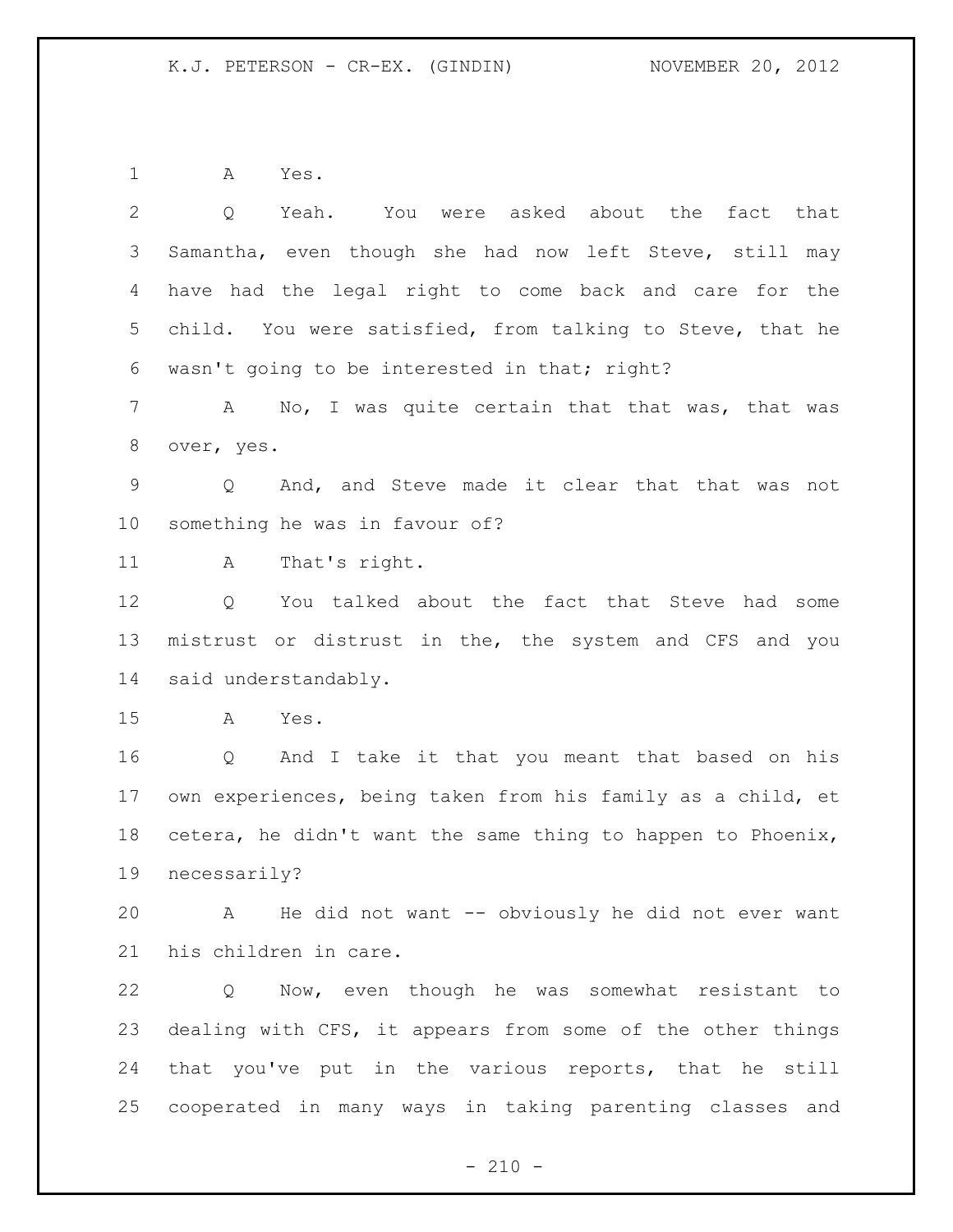doing certain things?

A Yes.

 Q And indicating got you that he had community supports, family support?

A Yes.

Q He had Ma Mawi?

A Yes.

 Q Clearly, he was a young man in a difficult situation but trying hard to do the best he can and wanted to take care of, of his children at that stage; right?

A Yes, it was.

 Q And he sought out help of others who could assist him?

A Right.

 Q Now, you expressed some concerns on the file in terms of unresolved issues and future recommendations. I take it they were put in there out of an abundance of caution, really. Right?

19 A That's exactly why they're put in there, yes.

 Q All right. For example, he was -- he grew up in a home where there was extreme alcoholism and so the concern was, well, hopefully he won't resort to that but obviously it could happen.

A There is that possibility.

Q Right. And so you thought you would put that in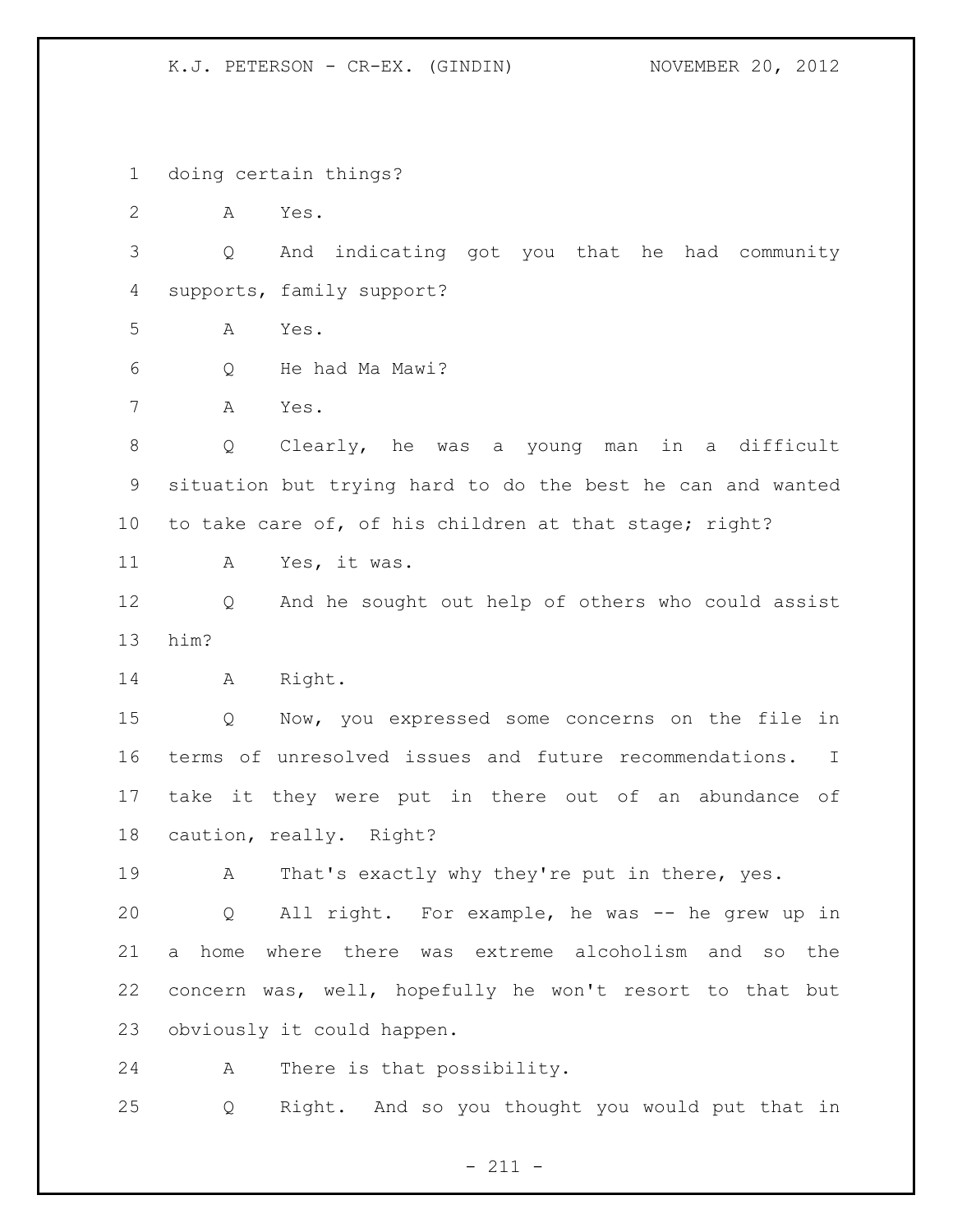the file to make sure that -- A Yes. Q -- others would maybe have a look at that, if necessary. A Um-hum. Q But you also put in that there was really no evidence that anybody you came across that he in fact was drinking in front of the child, for example; right? A Yes. Q That was, that was not the case that you could tell, from any of the evidence; right? A Correct. Q Um-hum. With respect to your opinion that the file should be closed, which was determined in October of that year; right? A Yes. Q That might not have been the case had you had any real concern that Samantha was going to come back or that Steve would welcome her back; correct? A That's correct. Q Yeah. So that decision was basically primarily on the fact that Samantha was gone from the house and it didn't appear as though she was welcome back, not by Steve anyway; right? A That's right.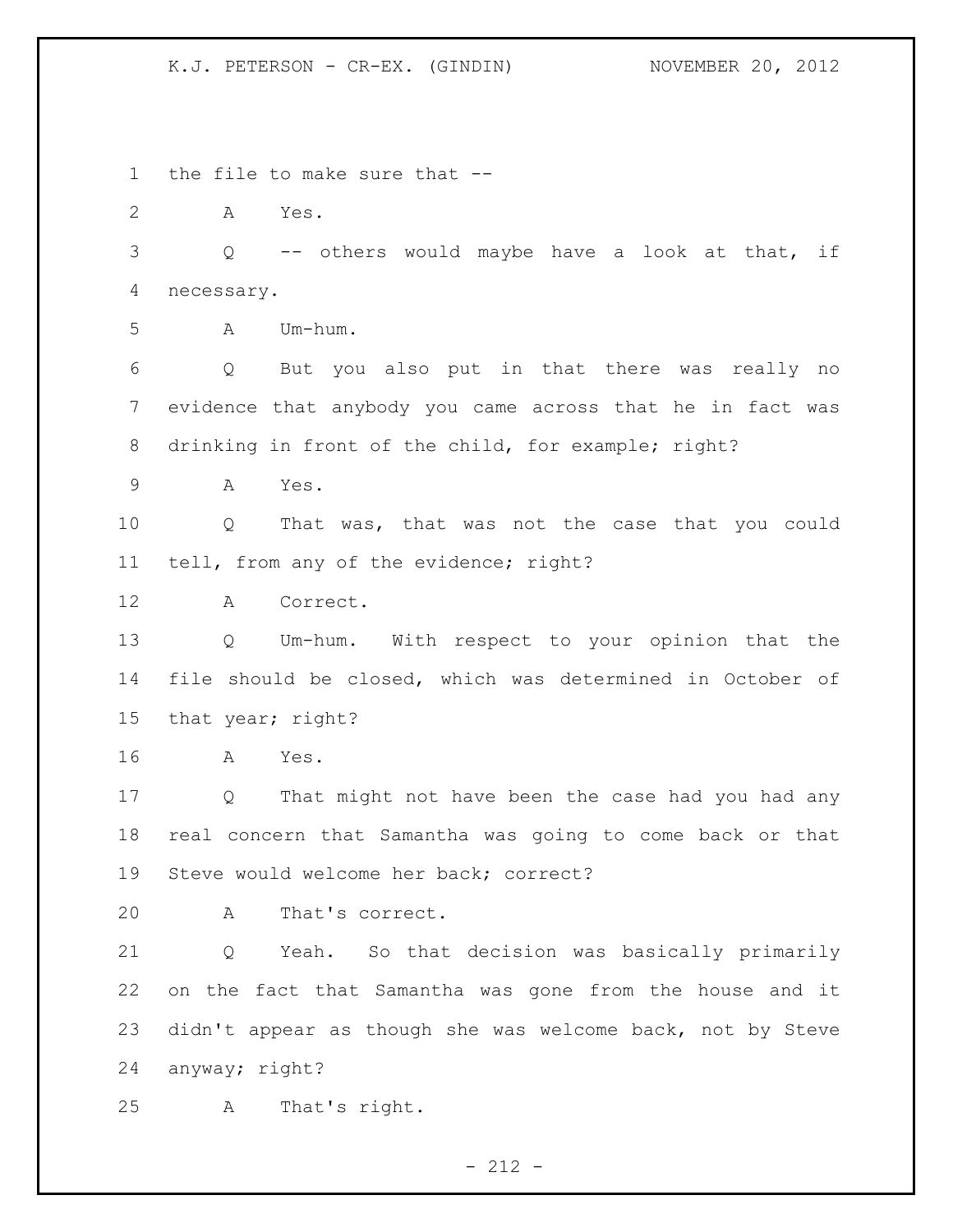Q And one of the assurances you had from Steve, even though he was resistant to CFS is that he had friends and family that he felt confident he could rely on? A I believe so, yes. Q Like Kim Edwards, like his sisters; correct? A Yes. Q Um-hum. And the fact that the child was in different places, that is maybe sometimes with Steve, maybe sometimes with Kim Edwards, maybe with his sisters, wasn't a major concern because that isn't unusual for a single parent, fairly young with small children to take care of; right? A Well, that's correct, it's not unusual for someone who is a single parent and it's, it's not unusual either in that culture, as well, in the aboriginal culture, that a lot of different people bring up relatives or, or look after relative's kids. So that wasn't unusual either. Q And clearly you felt at that time that Steve was able to parent, was trying his best, given some difficult circumstances and the child was certainly better off than it was with Samantha around?

A Yes.

 Q And insofar as the fact that he just lost a child at a very young age, you felt that the question of grief counseling and support was addressed?

 $- 213 -$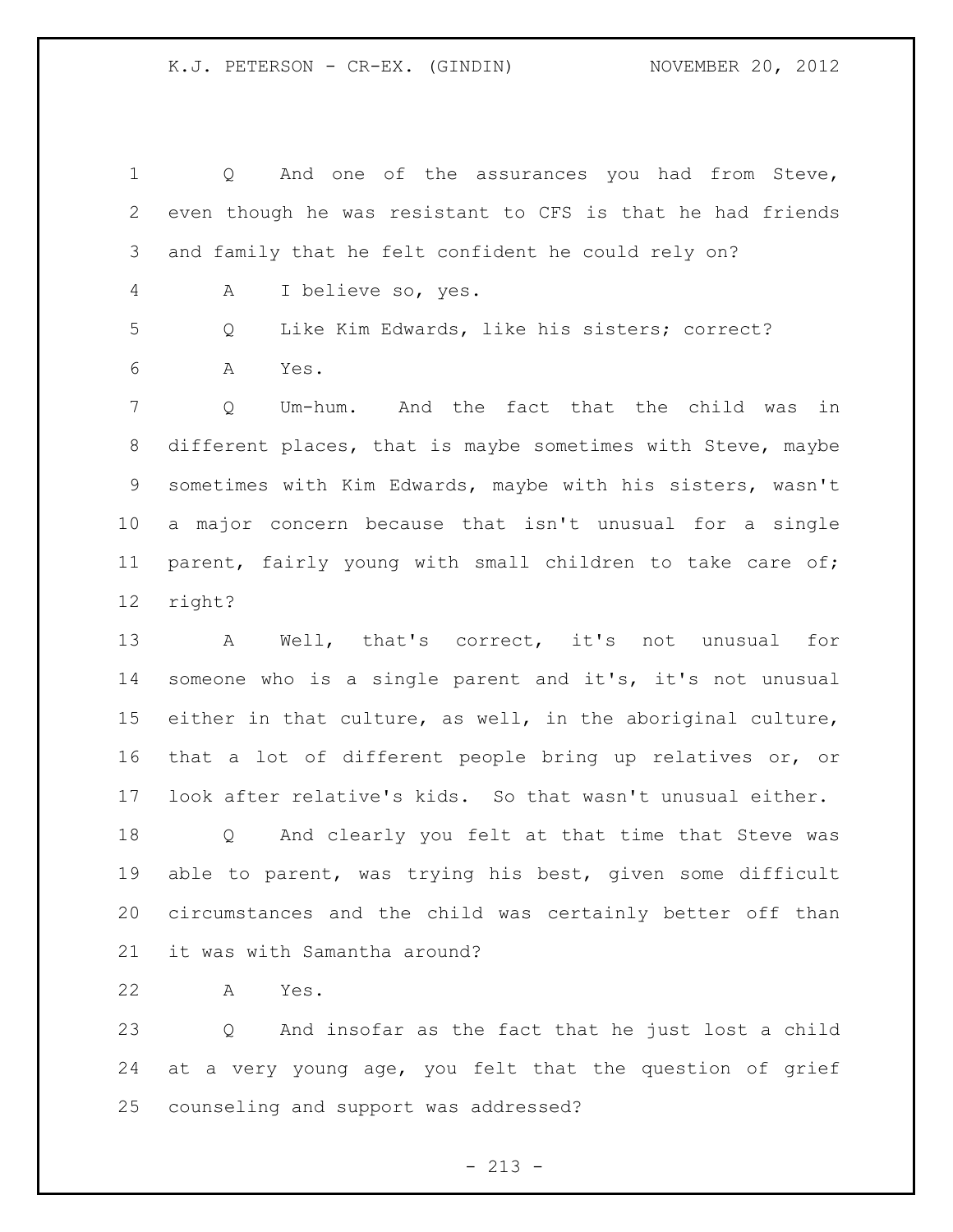K.J. PETERSON - CR-EX. (GINDIN) NOVEMBER 20, 2012 K.J. PETERSON - CR-EX. (RAY)

 A I did. Q Yeah. Perhaps not by a social worker directly but certainly by other supports that he seemed to have at that time. A It was the family's preference. MR. GINDIN: Yeah. If I can just have one moment, please? 8 THE COMMISSIONER: Yes, sir. MR. GINDIN: Those are my questions, thank you. THE COMMISSIONER: Thank you, Mr. Gindin. All right, who else wants to cross-examine? 12 I see nobody. So I guess you're on, Mr. Ray. MR. RAY: I just have a couple of questions, I just want to speak to -- 15 THE COMMISSIONER: Yes. 16 MR. RAY: -- my friend for a moment. 17 THE COMMISSIONER: Yes. It looks as though we'll get you out of here today. 19 THE WITNESS: Thank you. MR. RAY: Trevor Ray for the record, just a few questions, Kathy. CROSS-EXAMINATION BY MR. RAY: Q You identified that you've spoken about, you've identified some concerns that relates to Ms. Kematch;

 $- 214 -$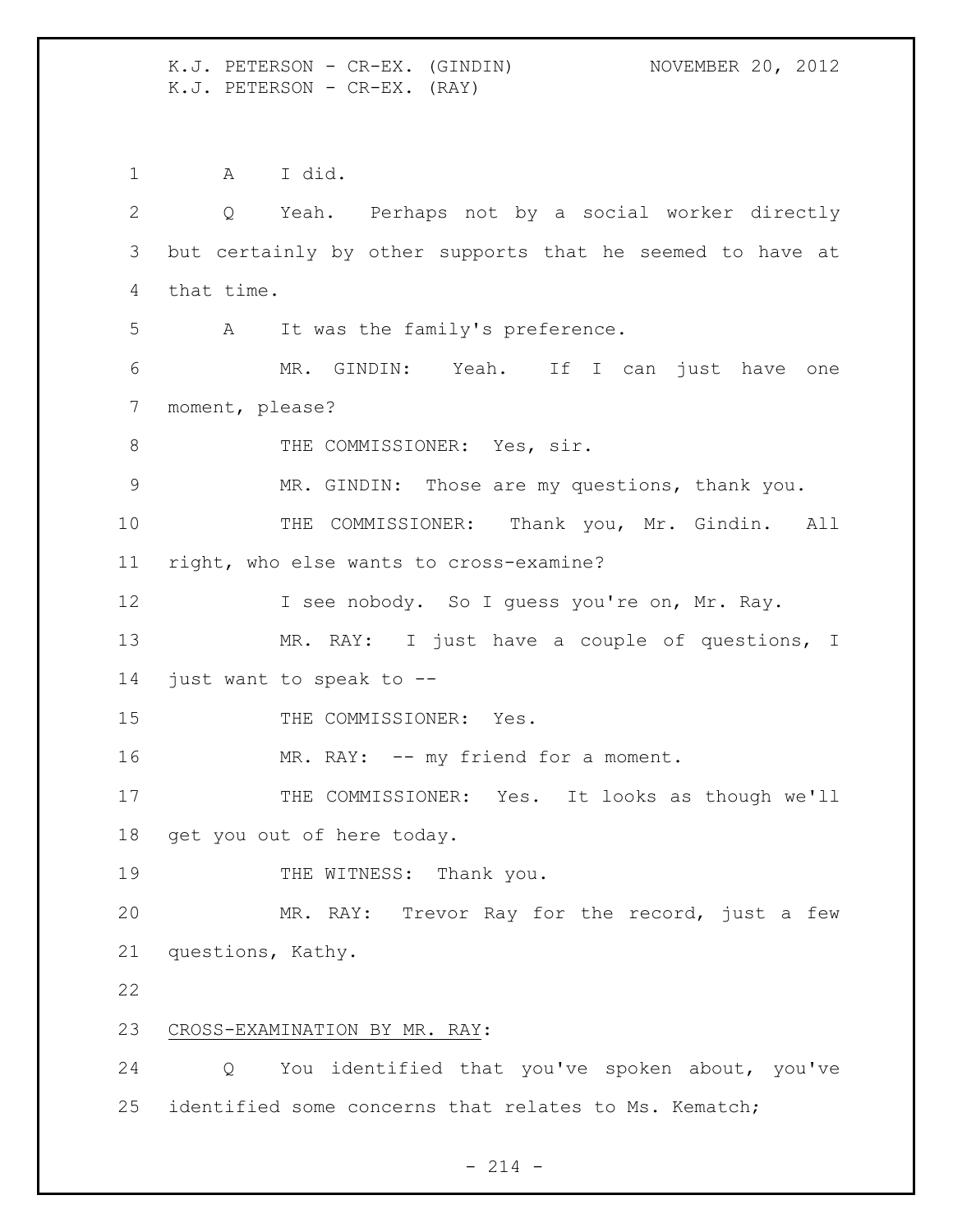K.J. PETERSON - CR-EX. (RAY) NOVEMBER 20, 2012

| $\mathbf 1$     | correct? And you never met Ms. Kematch, everything you           |
|-----------------|------------------------------------------------------------------|
| 2               | knew about her or the concerns that were raised about her        |
|                 |                                                                  |
| 3               | were presented to you in the history of a document or were,      |
| 4               | were third party; correct?                                       |
| 5               | That's correct. I never met her.<br>A                            |
| 6               | So you never did a social worker assessment of<br>Q              |
| 7               | Ms. Kematch at the, at the time?                                 |
| 8               | I did not.<br>A                                                  |
| 9               | But out of caution, you raised those -- you<br>$Q \qquad \qquad$ |
| 10              | identified those concerns in the event she was to return,        |
| 11              | based on the file history and based on what you were told.       |
| 12 <sup>°</sup> | Is that my understanding?                                        |
| 13              | A<br>I did, I raised that as definitely that there               |
| 14              | would be risks to the child, based on that.                      |
| 15              | THE COMMISSIONER: Based on what you read?                        |
| 16              | THE WITNESS: And, and the information provided                   |
| 17              | by Steven and, and his family, yes.                              |
| 18              |                                                                  |
| 19              | BY MR. RAY:                                                      |
| 20              | You've stated you -- that you knew Mr. Sinclair,<br>Q            |
| 21              | we knew you were his social worker for many years.<br>Did        |
| 22              | your acknowledge of him, and I apologize for repeating a         |
| 23              | question asked by Mr. Olson, did your knowledge of him           |
| 24              | factor into your decision, ultimately, to close the file at      |
| 25              | the time you closed it?                                          |

- 215 -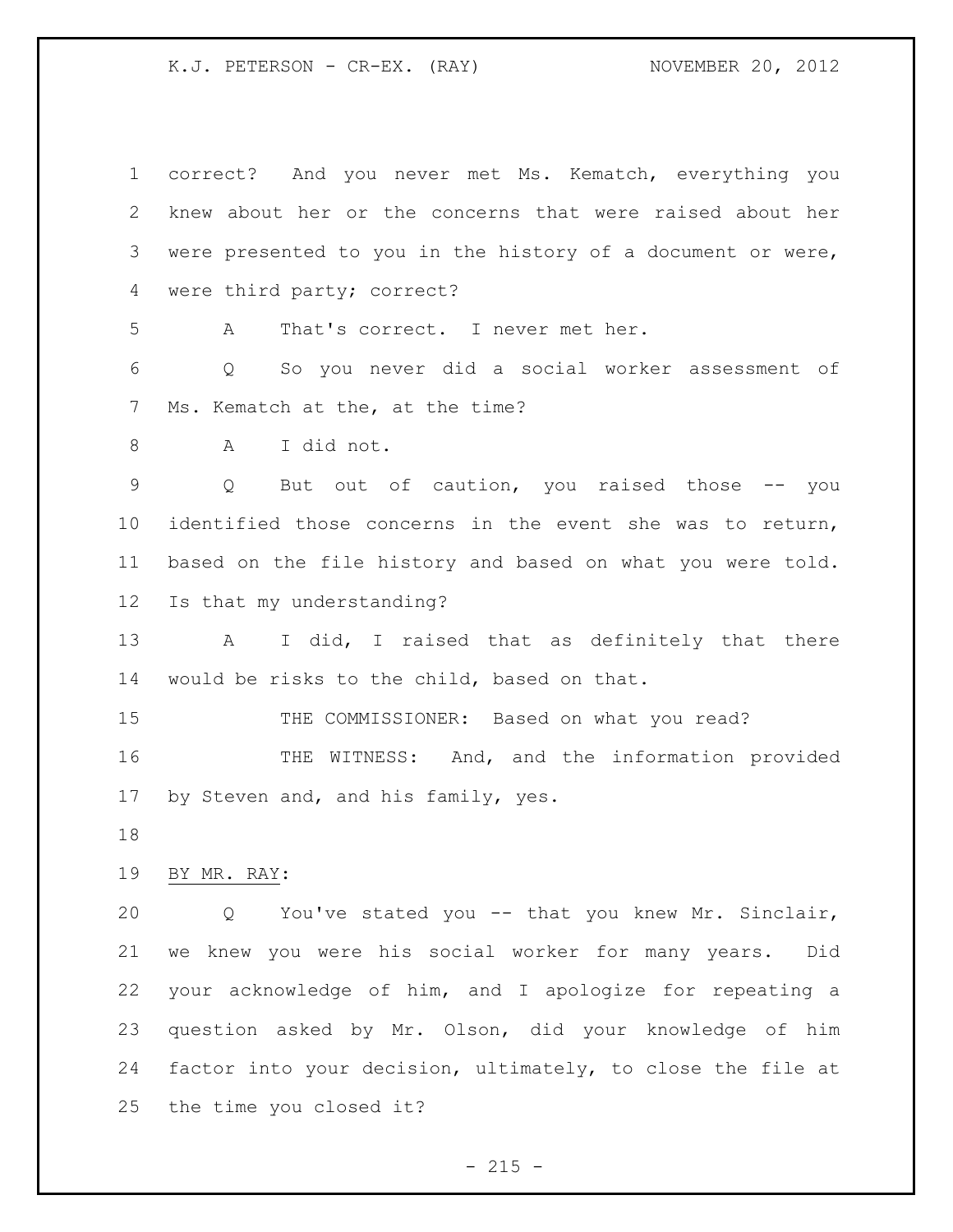A Well, I think it did in the sense that, that I kind of had a better knowledge of Steven and, and the, the likelihood that he's going to, for instance, remain separated from Samantha or continue with this relationship and, and rely on, on his family for support, so my knowledge of Steven, to that extent, did in fact impact upon it. Q Now, you give evidence that you, you knew of Ms. Edwards or you knew, you knew about Ms. Edwards; correct? A I knew about -- Q Okay. 12 A -- Ms. Edwards. Q And you were told that she was a friend of Steven or you were able to glean that from the file? A Right. Q Okay. And your evidence was that she was a person of support who cared for Phoenix, that Steven took appropriate steps to place her there when he needed, and as a social worker did you feel that that was a good thing for Steven to be doing? A Yes. Q Okay. We expect to hear evidence from Ms. Edwards that she was caring for Phoenix very frequently 24 after 's death and, in fact, it was almost on a full-time basis.

 $-216 -$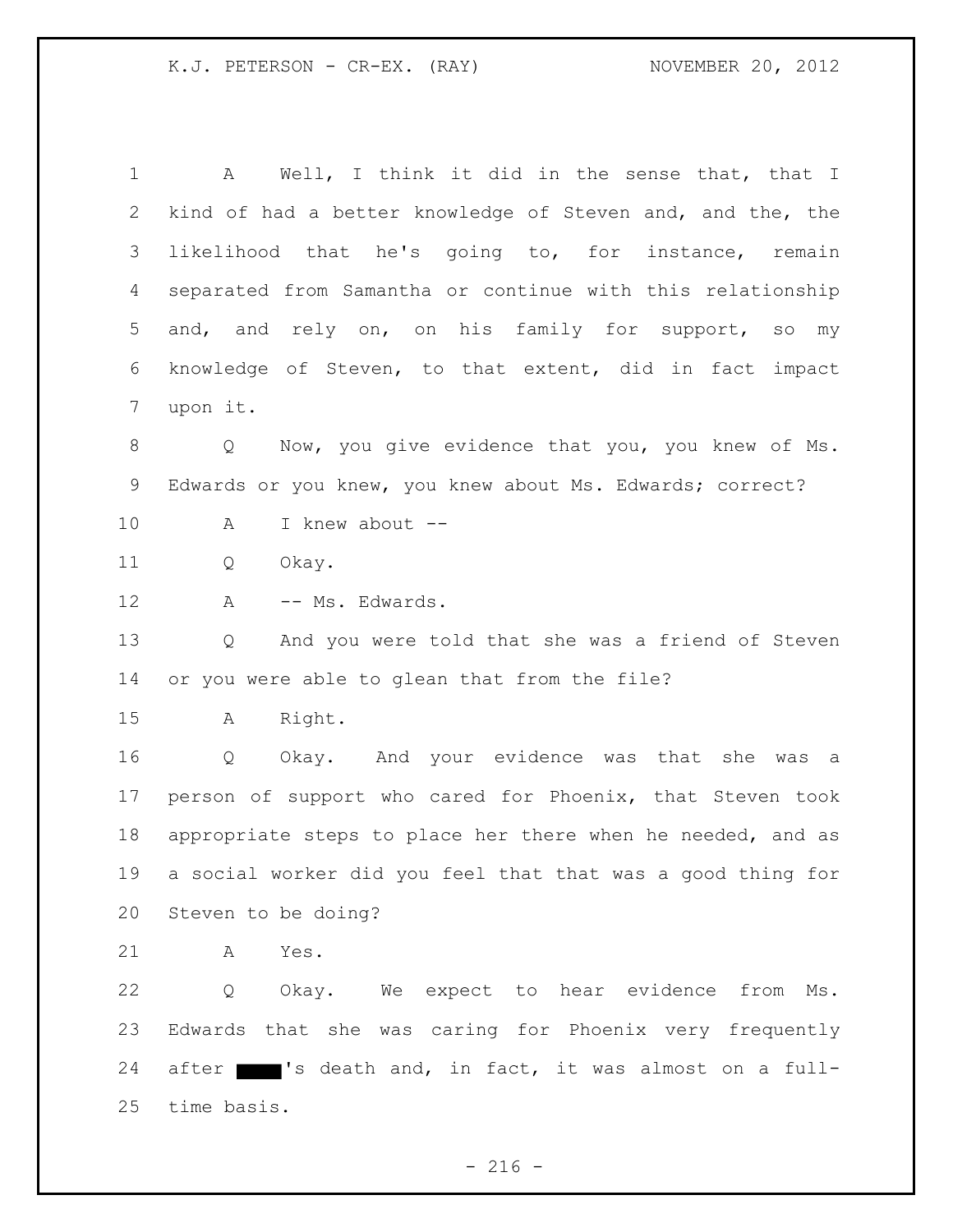K.J. PETERSON - CR-EX. (RAY) NOVEMBER 20, 2012

| $\mathbf 1$  | THE COMMISSIONER: Who said that?                                       |
|--------------|------------------------------------------------------------------------|
| $\mathbf{2}$ | MR. RAY: We expect to hear evidence --                                 |
| 3            | THE COMMISSIONER: Oh, you expect to hear.                              |
| 4            | MR. RAY: -- from Ms. Edwards --                                        |
| 5            | THE COMMISSIONER: Okay, yeah.                                          |
| 6            | MR. RAY: -- to that effect.                                            |
| 7            | THE COMMISSIONER: I hadn't heard that so, yeah.                        |
| $8\,$        |                                                                        |
| 9            | BY MR. RAY:                                                            |
| 10           | You didn't know that, at the time, but if you did<br>$Q \qquad \qquad$ |
| 11           | know that at the time you made the decision to close your              |
| 12           | file -- close the file, does that strengthen your decision             |
| 13           | to close the file?                                                     |
| 14           | I think it might give me some pause but again,<br>A                    |
| 15           | given the fact that Steven was 21 years old and a new young            |
| 16           | single father and that this was an agreement between these             |
| 17           | two people, I'm, I'm -- I can't say for sure but it would              |
| 18           | give me pause, perhaps.                                                |
| 19           | Would a voluntary arrangement like that, where<br>Q                    |
| 20           | Steven is placing her with a friend and who appears to be              |
| 21           | caring for Phoenix appropriately be better<br>than                     |
| 22           | apprehending Phoenix and placing her with --                           |
| 23           | Oh, yes.<br>Α                                                          |
| 24           | Q<br>-- strangers or --                                                |
| 25           | А<br>Oh, yes.                                                          |
|              |                                                                        |

- 217 -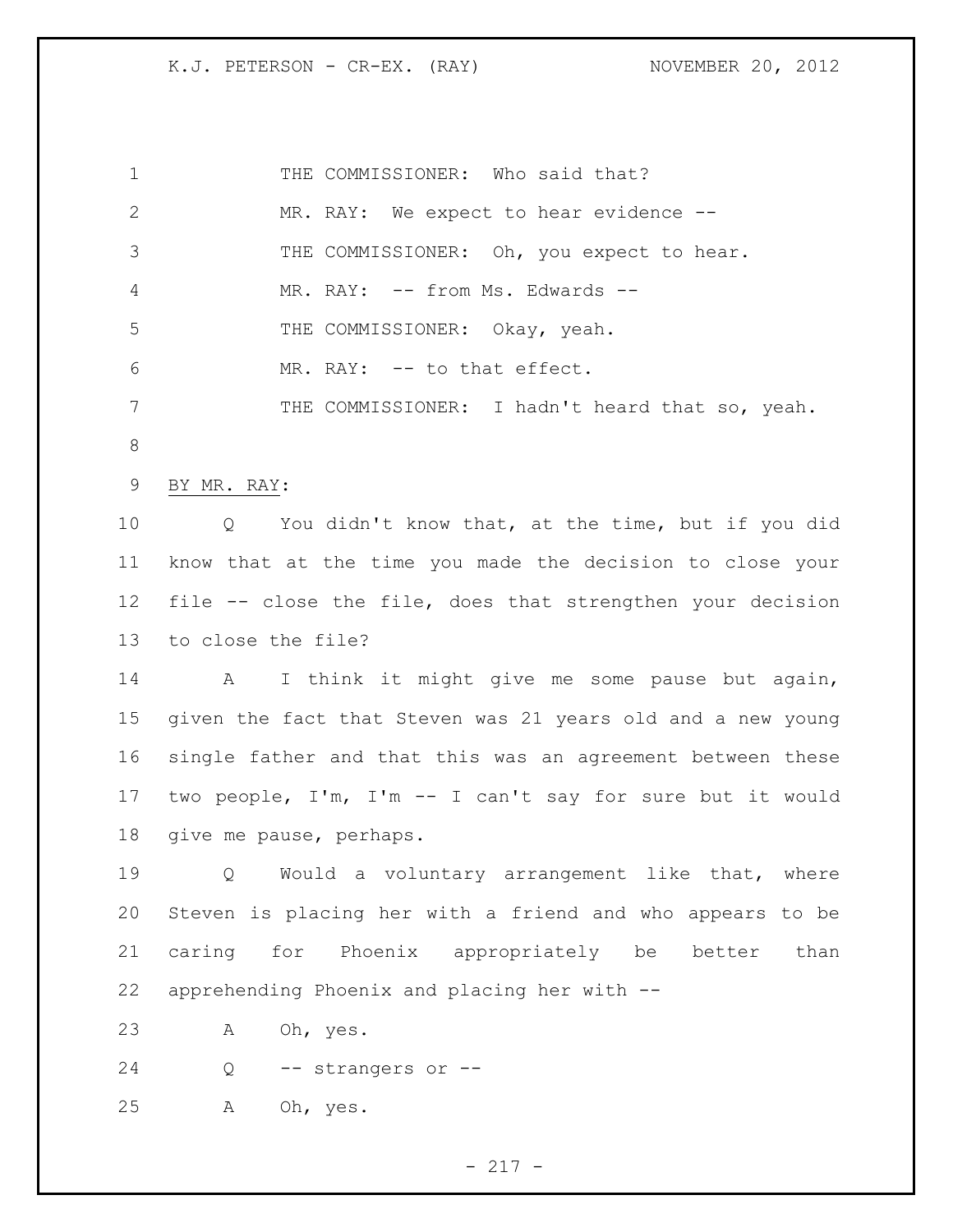Q -- perhaps in a hotel room under a support worker or something to that effect?

A Yes.

 Q Now, Mr. Olson asked you, did you expect Steven to, Mr. Sinclair to reach out for services or assistance, and we know from your evidence that he did call you or excuse me, his, his siblings did call you and ask to meet you together with Steven. Does that -- in your view would you consider that as a request for assistance or an attempt to reach out?

A I do.

 Q Mr. Olson asked you if you knew where Ms. Edwards lived and your answer was no. Could we show the witness page 37400?

 If you can just continue to scroll down, it's just at -- that's fine. You see the bottom entry there, 17 under extended family, significant others and other agencies?

A I see that.

 Q And does that refresh your memory as to whether you knew where Ms. Edwards lived?

 A So I revised that to I, I couldn't recall. So obviously there was that information on the file?

 Q Okay. And do you recall now reading the document that's in front of you as to -- at the time that you had

- 218 -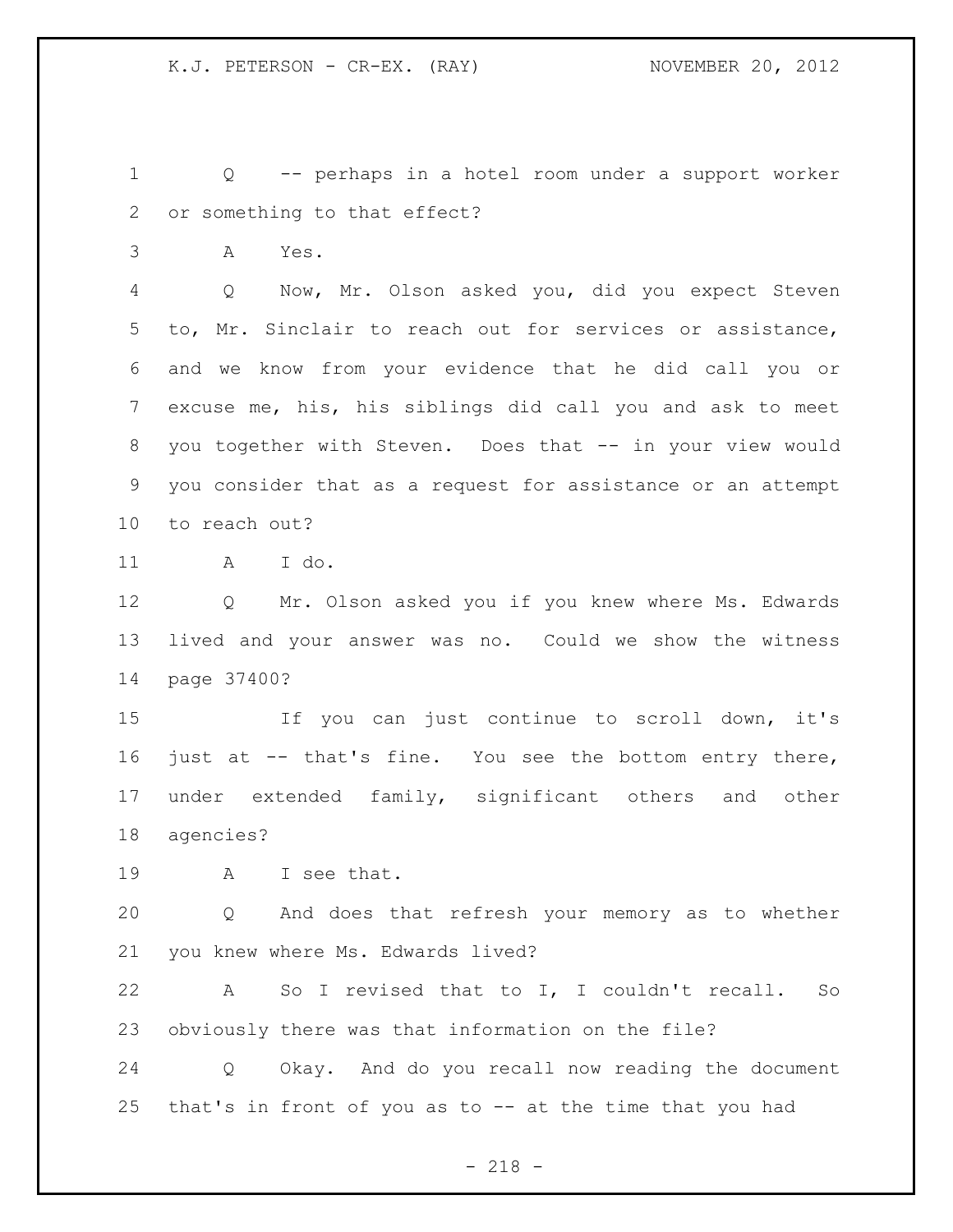K.J. PETERSON - CR-EX. (RAY) NOVEMBER 20, 2012 K.J. PETERSON - BY THE COMMISSIONER

the file?

| 2  | A<br>Yes.                                                   |
|----|-------------------------------------------------------------|
| 3  | MR. RAY: Those are my questions. Thank you.                 |
| 4  | THE COMMISSIONER: Thank you, Mr. Ray.                       |
| 5  | MR. OLSON: I have no questions on re-direct.                |
| 6  | THE COMMISSIONER: Witness, I just have a couple             |
| 7  | of questions.                                               |
| 8  |                                                             |
| 9  | EXAMINATION BY THE COMMISSIONER:                            |
| 10 | When $--$ at the time you made a decision, in<br>Q          |
| 11 | October, to close that file, what would have been required  |
| 12 | to have kept it open, rather than closing it?               |
| 13 | What would have been required?<br>A                         |
| 14 | Yes.<br>Q                                                   |
| 15 | There would have had to have been immediate child<br>A      |
| 16 | protection concerns in order to keep it open so, in other   |
| 17 | words, like I stated, that there was factual evidence that  |
| 18 | a parent is drinking, factual evidence that a child is      |
| 19 | being neglected, factual evidence that, that, that there is |
| 20 | some abuse going on.                                        |
| 21 | So when there is, there is no evidence of that              |
| 22 | and we know that a client is hooked up to the resources     |
| 23 | that they need to be, then that's the decision that we make |
| 24 | to close.                                                   |

Q And is it a discretionary matter left to the

- 219 -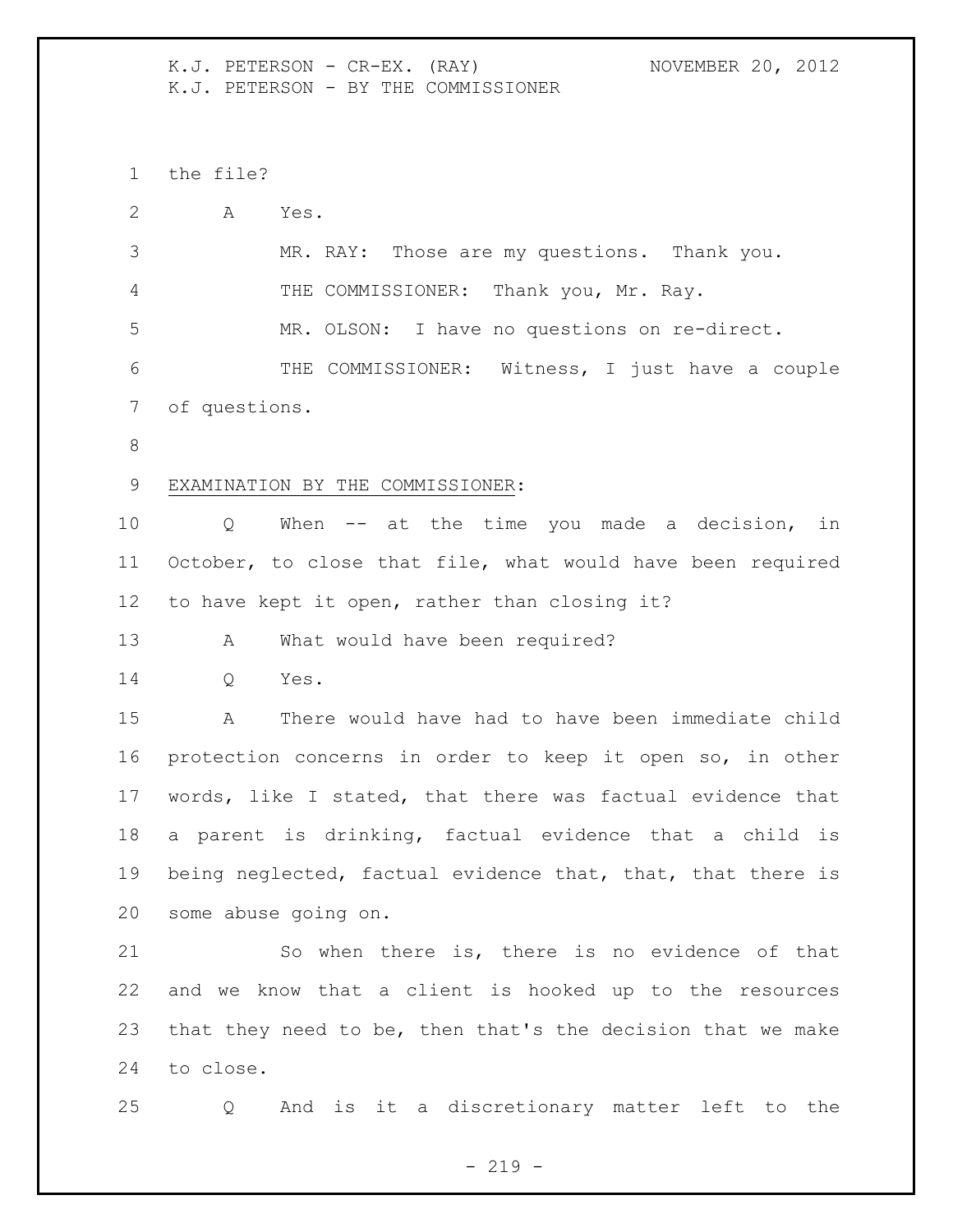social worker and the supervisor?

A That's correct.

 Q And if a file is kept open, what responsibilities attach to the agency as a result of it staying open? What, what obligations does that place on them, they have an open file sitting on the desk?

 A Our, our obligation would be to attend to whatever the apparent child protection concern was that kept it open. So, for instance, if we knew that, that there was factual evidence that there was alcohol abuse happening in the home, then the agency's responsibility then is to keep the file open and to ensure that the parents address the alcohol abuse sufficiently that, that they can then say that they're maintaining a safe household and that would take awhile so we would be looking at sending parents to treatment, et cetera.

 Q If it is kept open, is there any responsibility resting with the agency to periodically making a check to see how things are?

- A If it is kept open?
- Q Yes.
- A Yes.
- Q The answer is yes?

A Yes.

Q And what are those responsibilities?

 $- 220 -$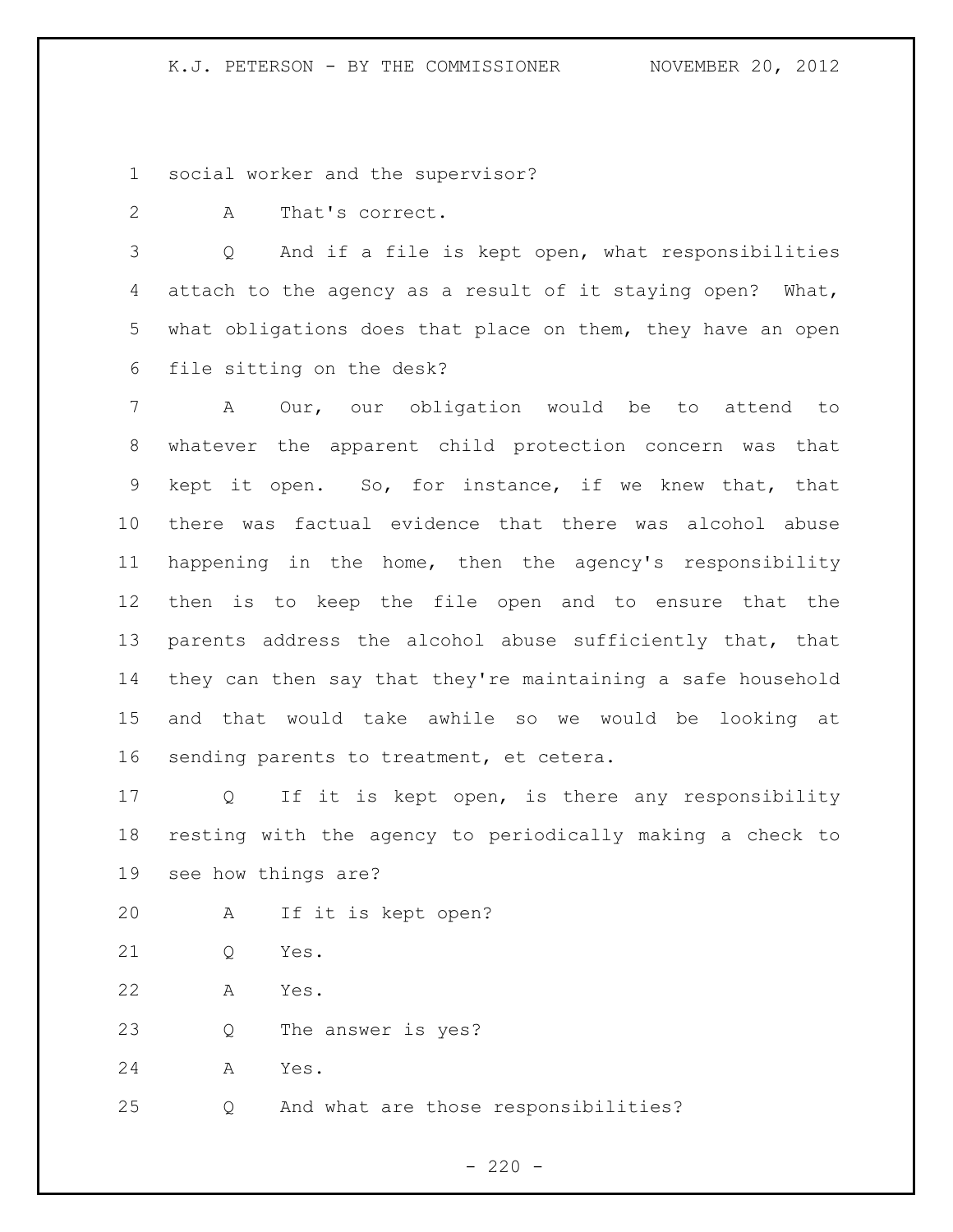A Well, it would depend, it would depend on the case, it would depend on the file and the client and the problems but overall, in general, the responsibility is, is for the social worker to attend to the home, to attend to the family, ensure the children are safe all the time, and to ensure that the parents are addressing the concerns appropriately, whatever that, that would take, so if that's a visit to the home or if that's taking a parent somewhere 9 for an appointment or ...

 Q But there isn't a requirement that every so often, or within the stated time period, a check must be made on the home or anything of that kind, it relates solely to the reason for its being open, I take it?

 A Right. I, I mean, there is a standard and certainly, I mean, with every social worker and, and certainly in that area when we had a child protection concern and, and a file was opened, there was regular contact on that, there would be regular contact and there would be regular visits, yes.

 Q So that's what you would expect where there was --

A Yes.

Q Insofar as an open file is concerned?

A Yes.

25 THE COMMISSIONER: Thank you very much, those are

 $- 221 -$